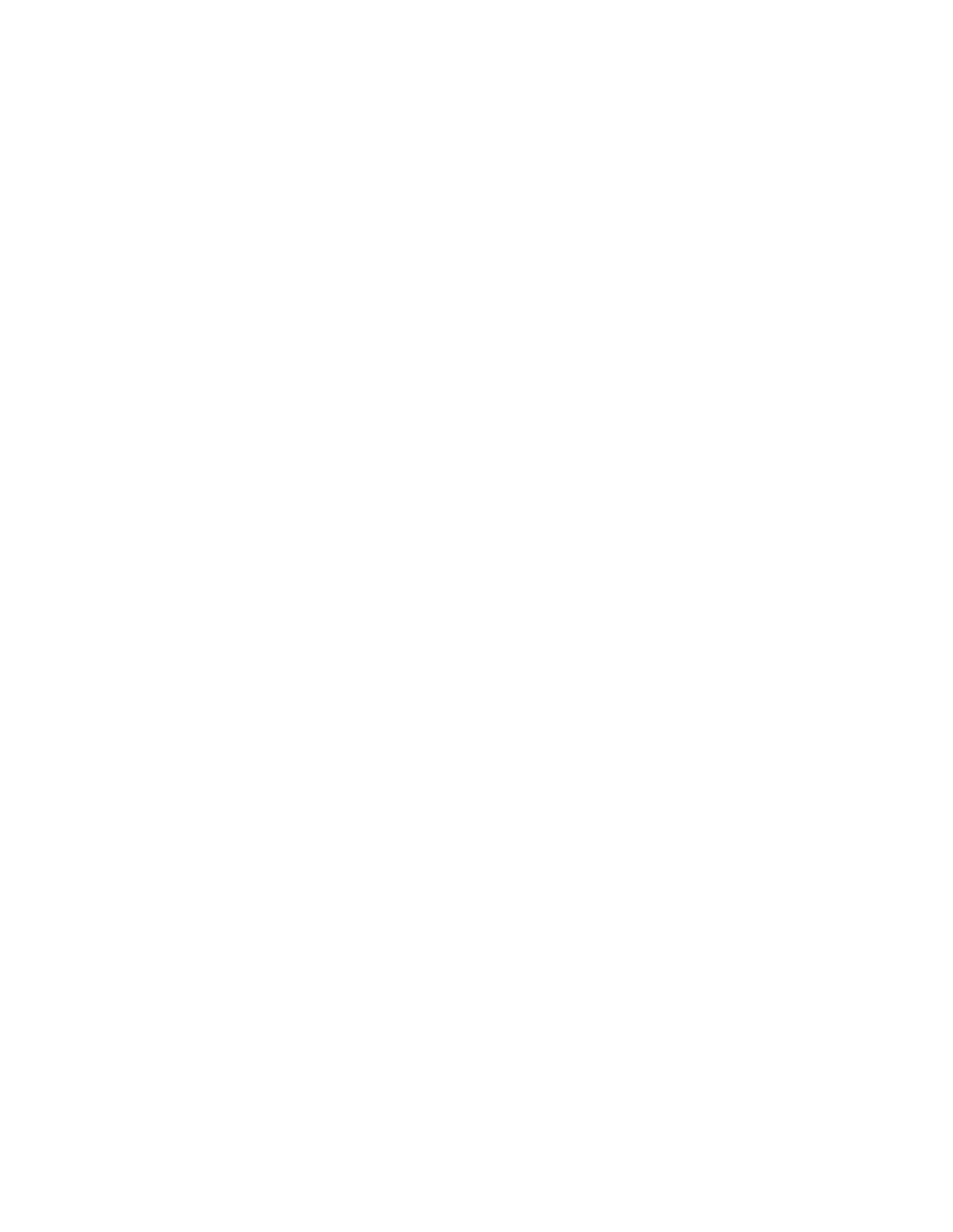#### **CITY OF ANACORTES WASHINGTON 2011 BUDGET TABLE OF CONTENTS**

| <b>MISSION STATEMENT</b>                           | 1.             |
|----------------------------------------------------|----------------|
| <b>BUDGET ORDINANCE</b>                            | $\overline{2}$ |
| <b>MAYOR'S BUDGET MESSAGE</b>                      | 4              |
| <b>FINANCIAL MESSAGE</b>                           | 8              |
| <b>BUDGET CALENDAR</b>                             | 12             |
| USER'S GUIDE TO THE BUDGET                         | 13             |
| <b>BUDGET POLICIES AND PROCEDURES</b>              | 14             |
| <b>REVENUE SUMMARY - ALL FUNDS CITYWIDE</b>        | 20             |
| <b>REVENUE SUMMARY BY FUND</b>                     | 22             |
| <b>EXPENDITURE SUMMARY - ALL FUNDS CITYWIDE</b>    | 31             |
| <b>EXPENDITURE SUMMARY BY DEPARTMENT</b>           | 32             |
| <b>EXPENDITURE DETAIL BY FUND</b>                  | 33             |
| <b>EMERGENCY RESERVE CASH BALANCES - ALL FUNDS</b> | 69             |
| <b>SCHEDULE OF LONG-TERM DEBT</b>                  | 70             |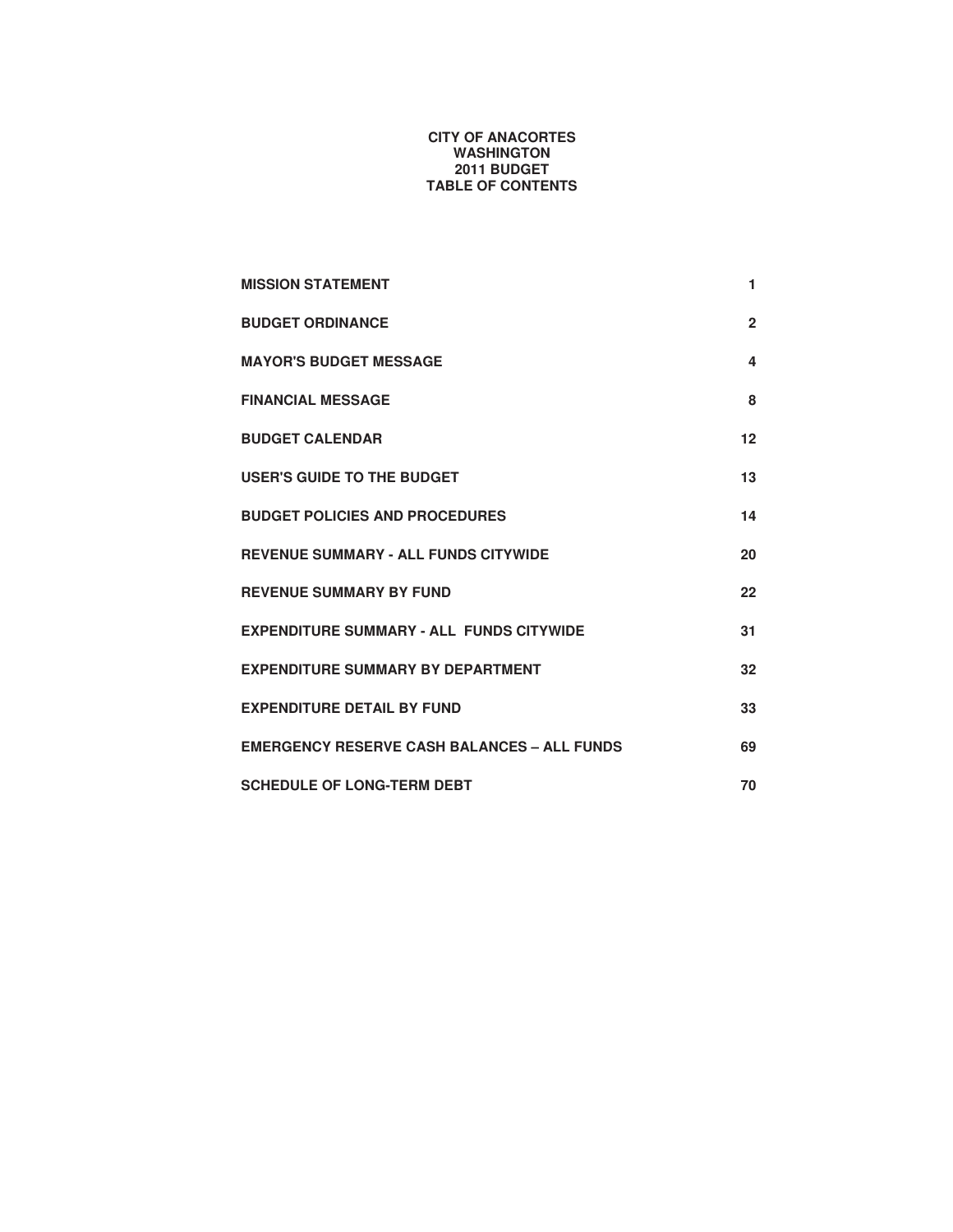#### **MISSION STATEMENT**

The mission of the City of Anacortes is to maintain and improve the quality of life reflecting community expectations through a focus on public participation and employees-mayor-council teamwork.

#### **CITY OF ANACORTES** 2010 Operating Budget

For Fiscal Year 2011: January 1 – December 31, 2011

#### **Mayor** H. Dean Maxwell

**City Council** Brad Adams Brian Geer Kevin McKeown Nick Petrish Erica Pickett Cynthia Richardson Bill Turner

## Prepared by Financial Planning Division, Finance Department<br>Steve Hoglund Director of Finance

Steve Hoglund Director of Finance<br>Tori Wyman Senior Accountant Tori Wyman Senior Accountant<br>
Philip Steffen Senior Accountant Philip Steffen Senior Accountant<br>
Carol Chomiak Senior Accountant Senior Accountant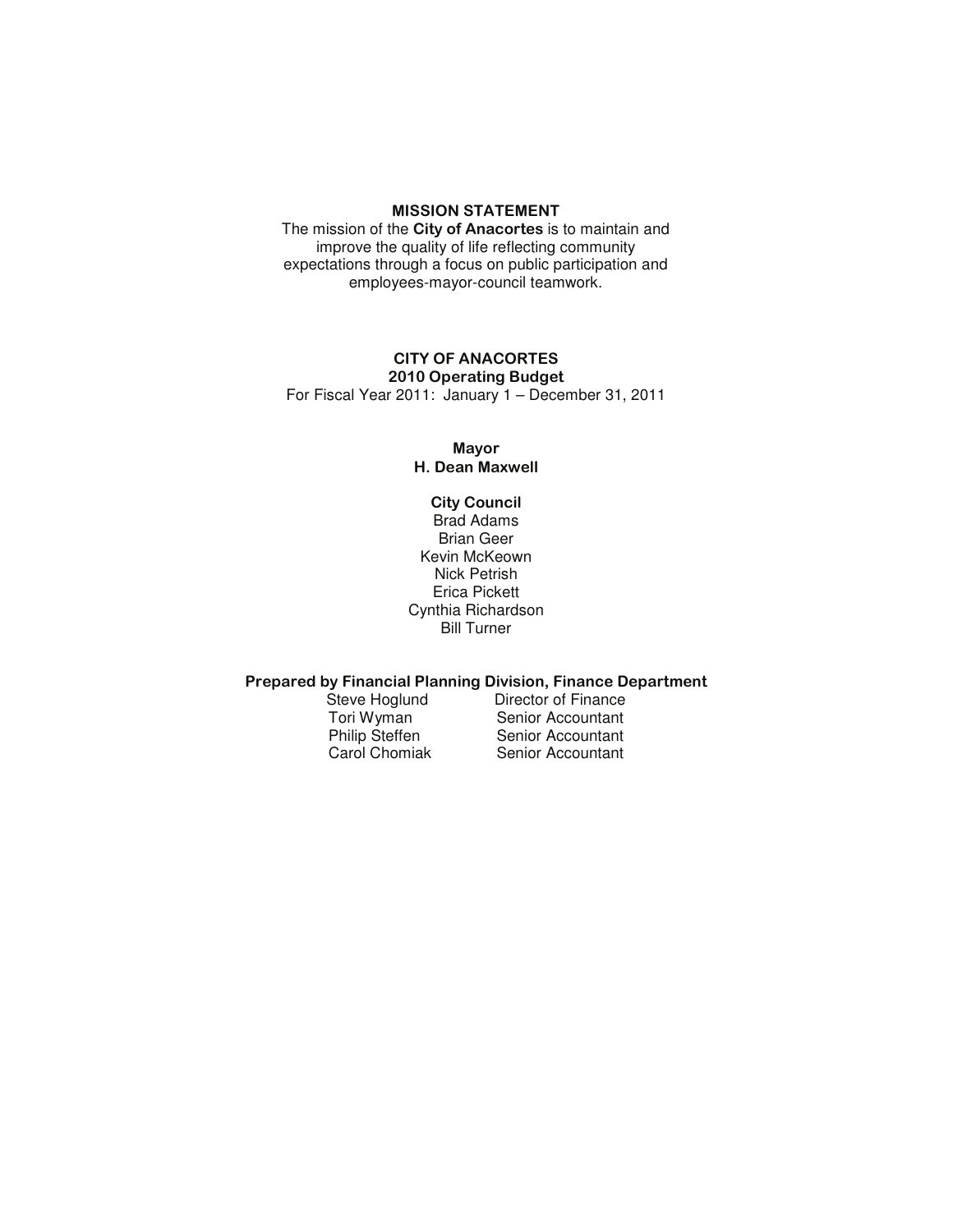# ORDINANCE NO. 2843

## AN ORDINANCE ADOPTING THE BUDGET AND SALARY SCHEDULE FOR ALL MUNICIPAL PURPOSES AND USES FOR THE YEAR 2011

Section 1. The 2011 Budget and Salary Schedule for the City of Anacortes, Washington as established by the City Council and made available for distribution to the general public through the office of the City Clerk-Treasurer, is hereby adopted, a copy of which is hereto adopted by reference.

Section 2. The total estimated revenues and appropriations for each fund and the aggregate total for all such funds combined are summarized and set forth as follows:

| <b>Fund</b> | <b>Fund Title</b>                      | Expenditure/Revenue |
|-------------|----------------------------------------|---------------------|
| 1           | General (Current Expense)              | 11,671,409          |
| 101         | Parks & Recreation                     | 1,135,873           |
| 102         | Cemetery                               | 178,745             |
| 103         | Library                                | 1,078,749           |
| 104         | Street Maintenance                     | 1,184,026           |
| 105         | <b>Arterial Street Construction</b>    | 1,348,312           |
| 107         | <b>Washington Park</b>                 | 186,457             |
| 108         | Parks Capital Improvement              |                     |
| 109         | Police Substance Abuse                 | 4,000               |
| 110         | Ambulance Services                     | 2,087,867           |
| 112         | Impact Fee Development                 | 455,000             |
| 113         | <b>ACFL Management Fund</b>            | 95,858              |
| 135         | Tourism                                | 202,384             |
| 180         | Community Development                  | 387,722             |
| 200         | 2000 G.O. Bonds Debt Service (Library) | 504,535             |
| 209         | 2009 Refunding Bonds Debt Service      | 259,950             |
| 335         | Growth Management Capital              |                     |
|             | Improvement                            | 547,045             |
| 401         | Water                                  | 8,089,576           |
| 440         | Wastewater (Sewer)                     | 5,211,637           |
| 445         | <b>Storm Drain</b>                     | 1,094,831           |
| 450         | Sanitation (Solid Waste)               | 2,130,274           |
| 501         | <b>Equipment Rental</b>                | 1,483,034           |
| 611         | Firemen's Pension                      | 40,400              |
|             | <b>Total Budget</b>                    | 39,377,684          |

Section 3. The City Clerk-Treasurer of the City of Anacortes is hereby authorized to transmit a complete copy of the final budget, as herein above adopted by reference, to the Division of Municipal Corporations in the Office of the State Auditor, to the Association of Washington Cities, and to the Municipal Research & Services Center of Washington.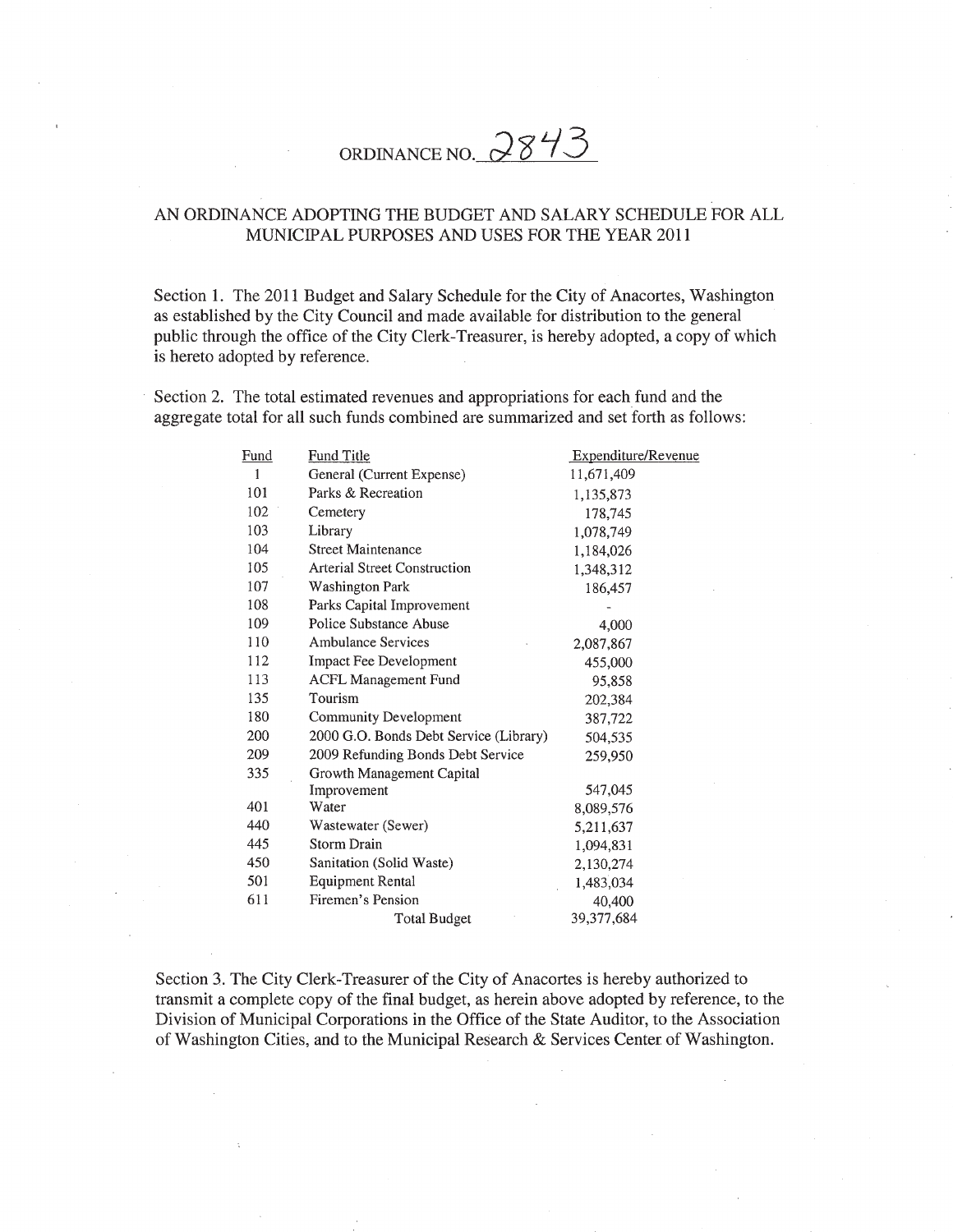Section 4. Effective date. This Ordinance shall take effect from and after five (5) days after its passage and publication, as required by law.

PASSED AND APPROVED this 15<sup>th</sup> day of November, 2010

CITY OF ANACORTES, WASHINGTON

 $H.$  Dean Maxwell, Mayor

**ATTEST** 

Hisil

Steven D. Hoglund, City Clerk

APPROVED AS TO FORM

 $\overline{\mathfrak{m}}$ 

Bradford E. Furlong, WSBA# 12924 City Attorney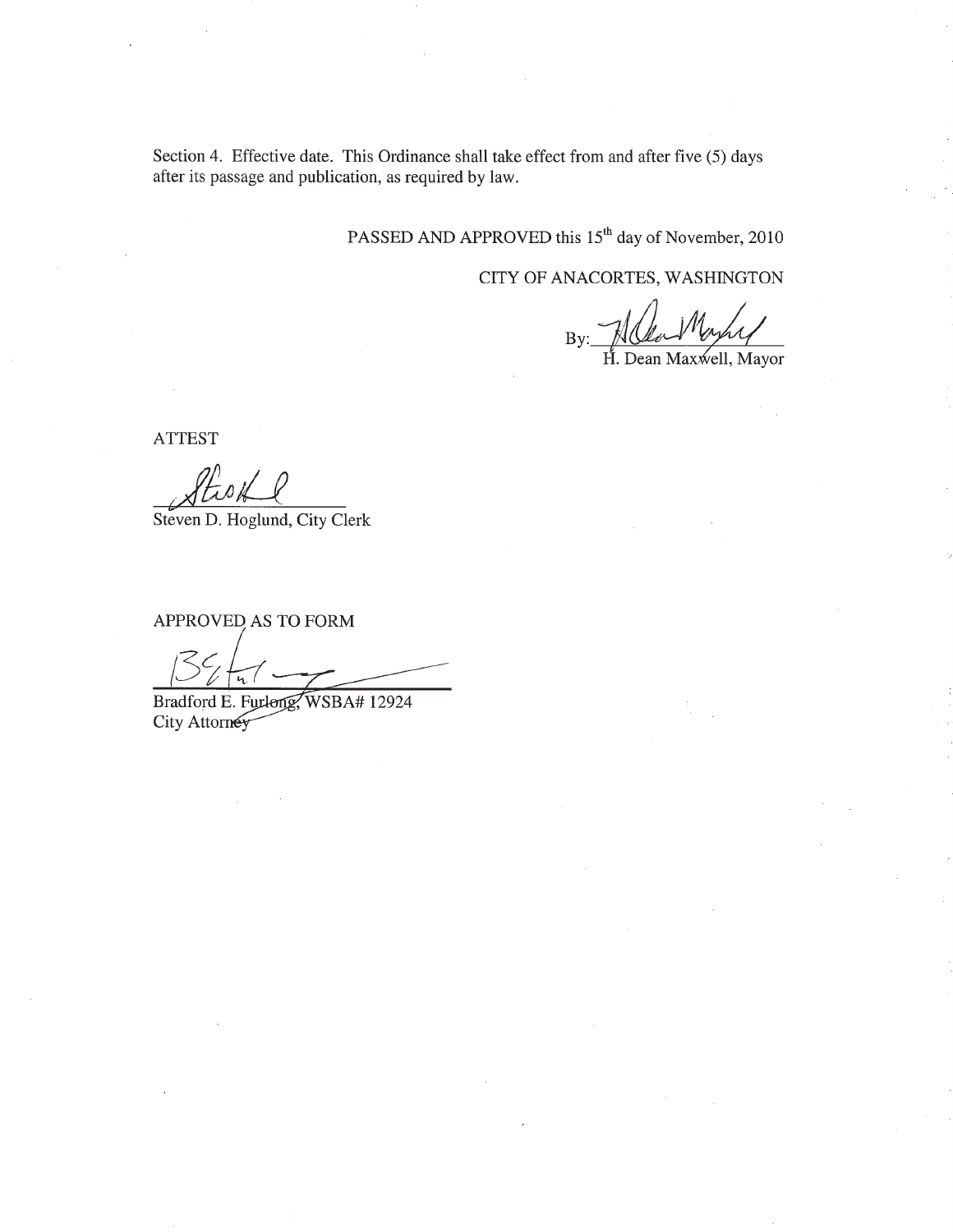## **MAYOR'S BUDGET MESSAGE**

#### October 4, 2010

Honorable City Council Members and the Community of Anacortes:

I am pleased to submit the proposed 2011 budget for the City of Anacortes for your review, comment, and action. As in all previous years of my administration, we are presenting a balanced budget.

The proposed 2011 budget totals \$39,339,415, and represents a 3.6% increase over the initial 2010 budget of \$38,031,537, and includes the Skyline Marina Dredging project, paid for by the boat slip owners, and a large capital expenditure replacing the heat exchanger and aeration blower at the WWTP. With these projects removed the budget is more representative and is .85% larger than it was last year. This slight increase in the year-to-year budget is negotiated increases. Once again this year, the city limits capital expenditures in response to lower real estate excise tax (REET) funding, and buildingrelated impact fees. The budget reflects city departments' continued efforts to be prudent in all of our discretionary spending. While sales tax and building permit revenues have increased slightly over 2009 levels, revenues overall continue to be well below historical norms and this has made budgeting for our general fund departments more challenging than in previous years. The proposed budget reflects conservative expenditure proposals that reflect this economy.

Consistent with the City's commitment to maintaining and improving our infrastructure, we have budgeted for several public works projects including finishing the Pennsylvania Avenue road upgrade project started late in 2010, and continuation of the SHIP Harbor Interpretive Trail in the Parks and Recreation Department. The City will also be undertaking a number of projects within the utility funds; the most significant is the water treatment plant expansion project. This will be the largest public works project in City history and one of the largest in Skagit County history.

The following is a departmental overview of the 2011 preliminary budget:

#### **Administration / General**

Departments worked closely with the finance department and my office to prepare a budget that provides a high level of service to our community within the parameters of a 1% property tax increase and in an environment of declining sales tax and other general revenues. The City has a fiscally conservative philosophy to maintain cash reserves when at all possible, particularly in the general fund, our most critical fund. Anacortes remains one of the lowest taxing cities in Skagit County with a 2010 millage of \$1.50 / \$1000 of assessed value. Property tax revenues largely fund operations of the City's general government departments, including Police, Fire, Museum, Human Resources, Parks and Recreation, Legal / Courts, Library, and Streets; essentially all departments excluding the utilities.

Anacortes supports the region's social needs with the following budget allocations:

| Skagit County Senior Services - for staffing needs at the                                                             | 28,500 |
|-----------------------------------------------------------------------------------------------------------------------|--------|
| <b>Anacortes Center</b>                                                                                               |        |
| Local food bank emergency fund                                                                                        | 5.000  |
| Regionally shared Energy Conservation Resource Manager                                                                | 5,000  |
| <b>Skagit County Community Action Agency</b>                                                                          | 5,000  |
| Anacortes Chapter of the Skagit County Boys and Girls Club -<br>to support children with demonstrated financial needs | 10,000 |

#### **Public Safety**

Police: The Police Department prides itself on the declining crime rates the City has experienced over the last six years and seeks to maintain the best possible service while making every effort to help reduce costs. This includes using the Oak Harbor City Jail when possible, partnering with other local law enforcement to achieve training goals, and taking steps to reduce facility operating costs.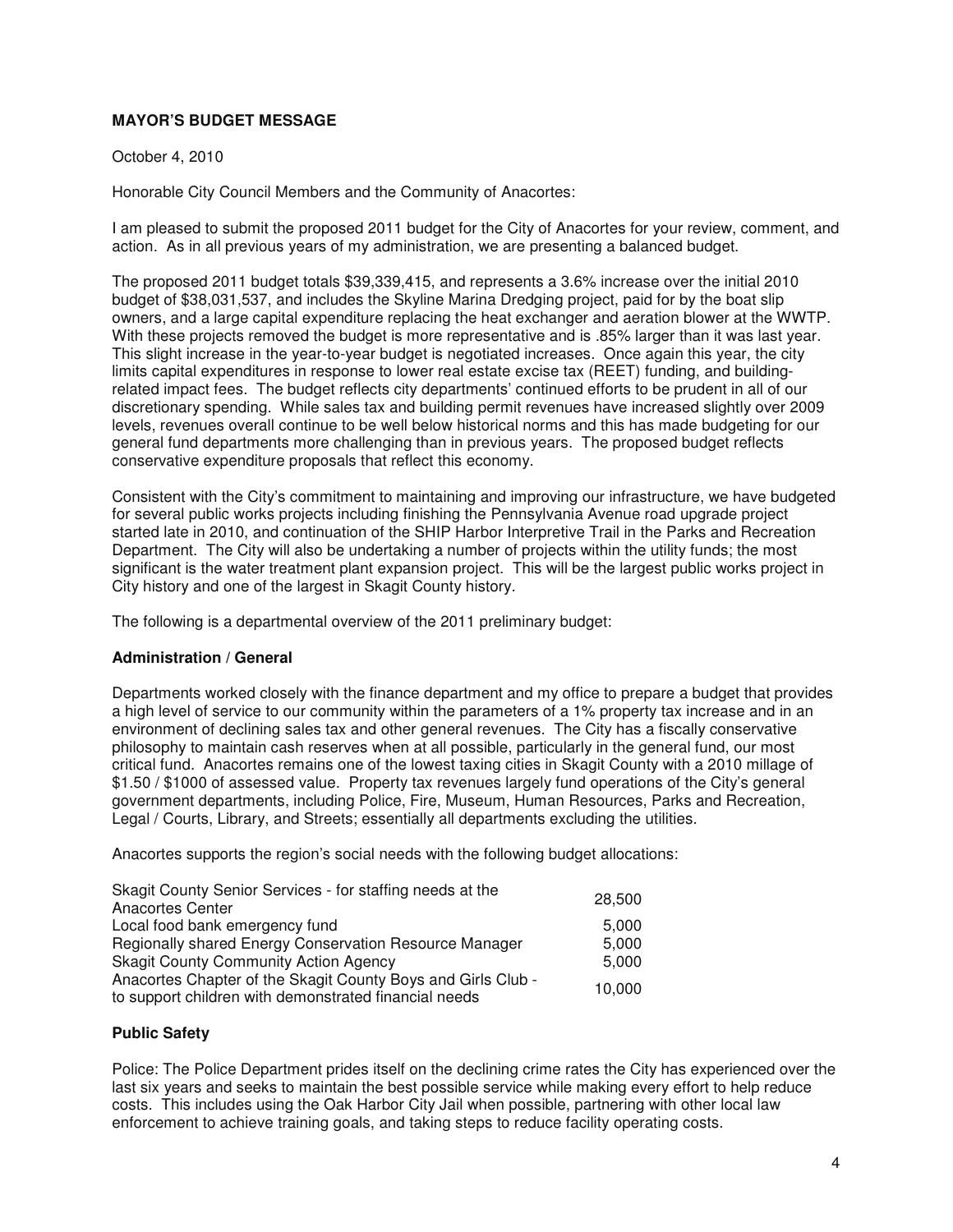Fire / Medic: The Fire / Medic Department provides a high level of service in delivering fire protection and advanced emergency medical services. The department continues to find solutions for improving the radio communication system. 2011 funds are budgeted to invest in mobile repeater systems to improve onsite communications by firefighters inside buildings carrying portable radios. It is important to maintain a high level of training for our firefighters, paramedics, and EMTs and we have been utilizing a facilitated training locally whenever possible to help us reduce training costs.

A restoration project for our 1924 American LaFrance fire engine is fast coming to a close with the help and dedication of a few skilled volunteers. As in past years, money is budgeted in 2011 to complete the vehicle restoration and we are anticipating an unveiling of this vehicle in the next July 4 parade.

## **Public Works**

The Growth Management Act sets aside specific fees and taxes to enhance communities absorbing the impacts of growth. The City receives revenue in the form of utility hookup fees and impact fees for streets and parks when new building permits are issued, and real estate excise tax (REET) on the sale of homes in our city limits, all of which are used to fund public works projects. The economic downturn over the past three years led to a significant slow down in housing construction and house sales, which significantly reduced impact fees and REET. These funding sources are not expected to increase significantly by 2011, and this is reflected in the smaller number of public works projects budgeted for this year and for next year.

We hope to be able take advantage of grant and recovery funds and other available resources for projects that will enhance our city streets, sidewalks, and utility infrastructure in 2011.

**Streets / Trails**: The 2011 budget contains funding to complete the highly anticipated Pennsylvania Avenue connection, providing a city street connection between Jasper Way and Anacopper Mine Road. The Pennsylvania Avenue project will begin this year and construction is expected to be complete by mid 2011. Funds are budgeted for crack sealing, thermo plastic striping and for maintenance of city streets. In 2011, the City will begin work on Fidalgo Bay Road in a cooperative effort with the Samish Indian **Nation** 

**Water Treatment, Transmission, and Distribution**: The 2011 budget includes initial funding for a portion of the Water Treatment Plant expansion project. The project is expected to begin in early 2011 and be completed in 2013. A new sedimentation process will reduce turbidity loading on filters and expand our water treatment capability, quality and reliability. This project will allow the City to ultimately further utilize the water rights negotiated as part of the 1996 Memorandum of Agreement and will posture the City of Anacortes to be able to meet water quality and quantity requirements for the next 50 years. Funds are budgeted for the replacement of the North Texas Road waterline.

**Wastewater Treatment, Collection, and Conveyance**: The Wastewater budget includes projects to improve our wastewater infrastructure and is funded by a portion of sewer connection fees. The 2011 budget provides \$132,000 to continue work on the L Basin Inflow and Infiltration reduction project and \$145,000 for Phase II of the programmable logic controller upgrades. Included in the budget is \$700,000 to replace the incinerator heat exchanger, with an element that captures and reutilizes wasted heat from the incinerator for other energy and cost saving projects. \$145,000 is budgeted to install a new energy efficient blower; Puget Sound Energy has tentatively approved a 70% grant for this project, which is expected to save approximately \$2000 per month in current electricity costs.

**Storm Drainage**: The storm drain fund has accumulated capital cash reserves from general facility charges collected from past building permit sales. These reserves will fund a number of projects for the upcoming year that include: \$96,000 for improvements at Pennsylvania Avenue in conjunction with the road construction project; \$60,000 for a water quality project in the Anaco Beach Road area; and \$50,000 for storm outfall reconstructions.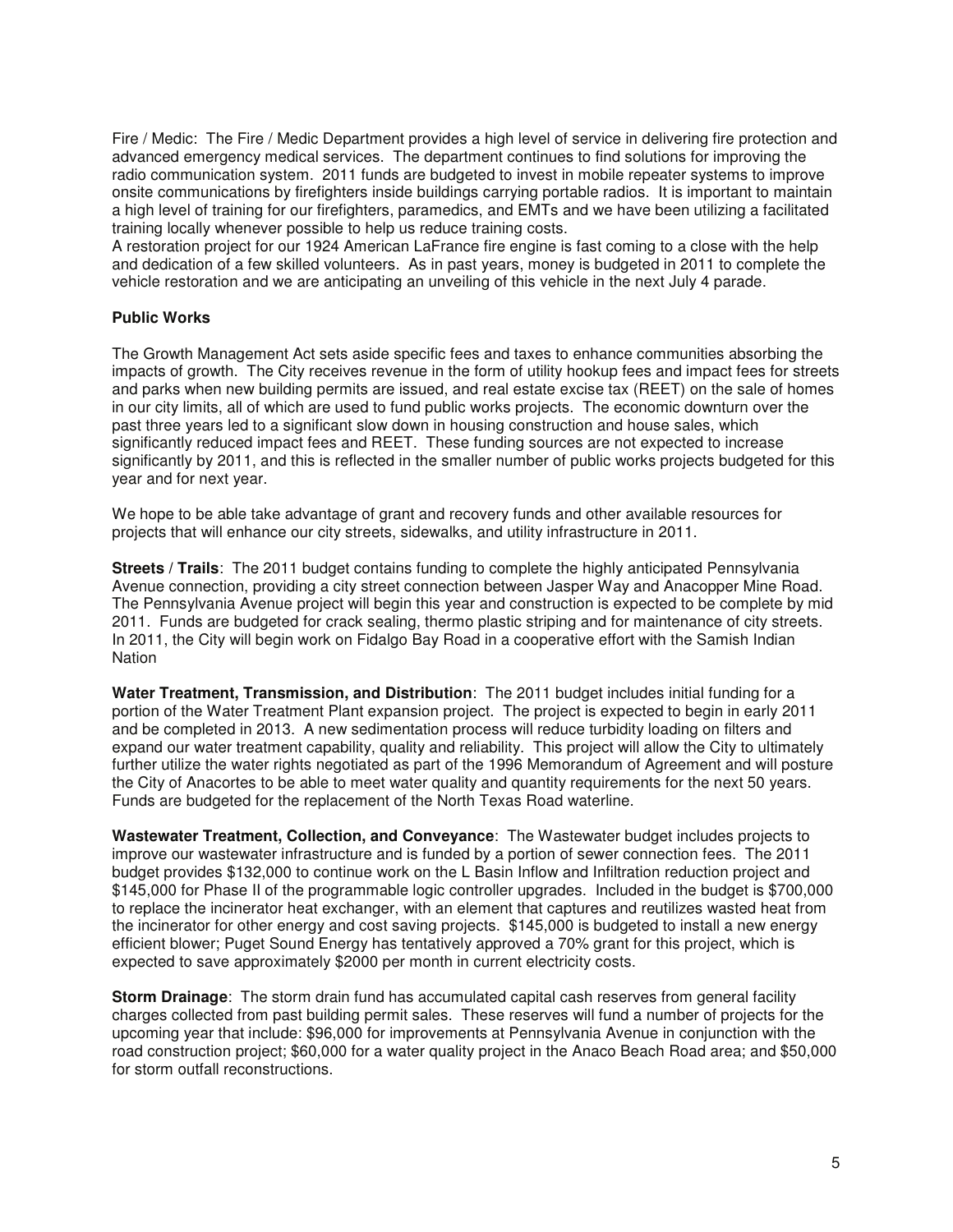**Sanitation**: The operating budget includes \$20,000 in capital funding to purchase replacement dumpsters. \$15,000 was budgeted in 2011 for debris removal from the sweeper debris and dewatering facility completed last year.

**Equipment Rental and Replacement (ERR)**: The ERR fund continues to monitor and serve the City's equipment requirements to replace aging equipment in 2011. Equipment scheduled to be purchased includes a street sweeper, three police cars, a replacement truck for the Wastewater Treatment Plant, and a mobile air compressor that will be shared by the street and water department.

**Facilities**: Facilities will continue to focus on reducing the amount of electricity, natural gas, and water consumed and used to operate city-owned buildings. So far this year, we have lowered our utility consumption by 16% citywide. We will increase efforts to recycle more of the waste created through our daily job routine. Employees will receive educational materials about conservation and we are all working hard to share and implement energy saving ideas citywide.

## **Library**

The 2011 budget has presented challenges in meeting the costs of operations, and the library has aggressively sought ways to be prudent with public funds. The Library reduced the number of computer terminals and printers to lower costs, will discontinue several periodicals, gleaning them from donated items, and will drop two out-of-area newspapers when the subscriptions expire. The Library is experimenting with 3-day closures over holiday weekends to save additional staff and facility costs.

The Library continues to be an increasingly popular resource for local citizens and visitors to Anacortes, providing meeting room space, classes, Internet access and a wide variety of programs. There are the Jazz and Maritime collections in addition to books, periodicals, audio and downloadable books, and movies. Visits to the Library increased 13.2% last year. The meeting room was booked 554 times in 2009, and the room has already had 622 bookings this year (a 12.27% increase to date).

The 2011 budget includes \$41,836 for new materials.

## **Legal / Courts**

As in the prior year, this year's Legal budget includes a contract City Attorney, contract Public Defender, and contract Prosecuting Attorney. The Anacortes Municipal Court continues to be very busy, with two court days per month, and a third court date for mitigations and contested traffic infractions. A fourth court date is set aside for jury trials, if the need arises.

## **Planning / Economic Development & Building**

The Planning and Economic Development Department has several large projects scheduled to begin in 2011. The department has budgeted \$25,000 for economic development and the Anacortes Futures Project, and another \$10,000 to begin providing wayfinding signs throughout the City. This year's budget also accounts for the funding of the Community Development Block Grant program and staff time to administer the program.

The Building Department's budget is relatively unchanged from last year. The department will continue to scan and archive old building files to reduce physical filing space and preserve records.

## **Human Resources**

The human resources department focuses on prevention and training as a risk management strategy and a way to reduce liability. Our director is involved with the Association of WA Cities (AWC) Employee Benefits Advisory Board and WA Cities Insurance Authority's Loss Control Committee as a means of managing these risks.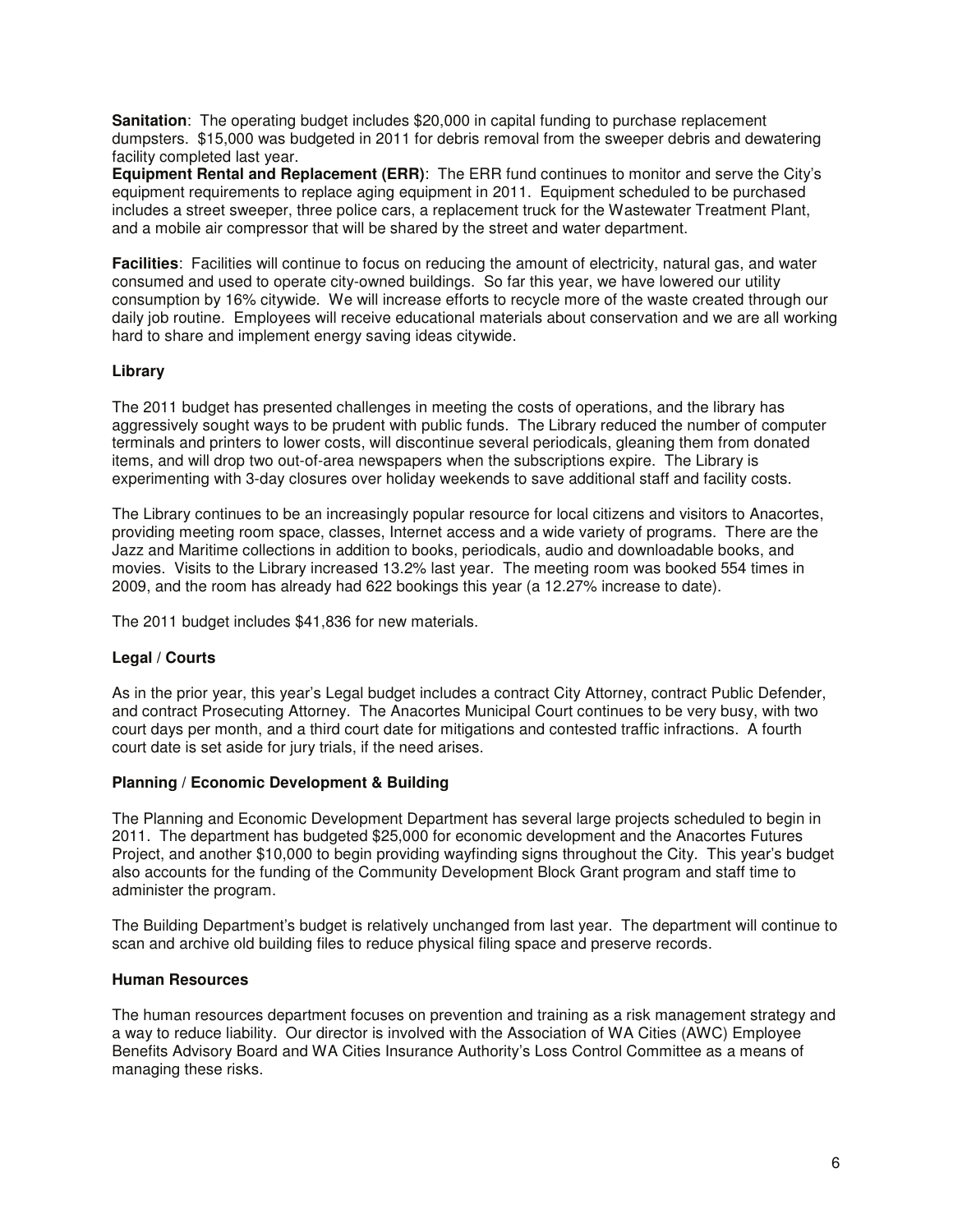The City is cognizant of the large expense associated with health insurance premiums. We are actively pursuing recognition as a Well City by AWC in 2011. Designation as a Well City provides the City with a 2% discount on medical premiums in 2012 resulting in significant savings.

The City has multiple-year contracts in place with Teamsters Local 231, the Noncommissioned Police Guild, and the International Association of Firefighters Local 1531. To date, the City has not reached a bargaining agreement settlement with the commissioned police guild. The most recent contract expired on December 31, 2009. Binding arbitration with the Commissioned Police Guild is scheduled in late January 2011. The arbitration process is expensive with attorney and arbiter fees and the binding decision can create significant financial implications to the Police and Human Resources Department budgets.

## **Museum**

The Museum has budgeted for a new feature exhibit at the Museum's Carnegie site and to upgrade its permanent core exhibit to provide an overview of Fidalgo and Guemes Island history. Exhibits in the Maritime Heritage Center will continue to be developed. The Museum's research library is heavily used by residents and visitors alike, and staff will focus on fine-tuning that service as well as continuing to produce books and other materials about local history. Staff will continue an inventory of the Museum's collections and their efforts on preserving and digitalizing the collections.

## **Parks and Recreation**

The Parks Department budget maintains its level of service from 2010 while working harder to maintain programs and to be even more cost effective in its spending. Staffing levels and basic maintenance expenses remain at 2010 levels.

In 2011, \$275,000 in REET funding has been budgeted for phase two of the Ship Harbor Interpretive Preserve Trail and \$75,000 has been budgeted for the Guemes Channel Trail.

#### **Conclusion**

This current economy has been most challenging and unpredictable for each of us and for our community as a whole.

To reiterate, I am proud to report, as in all previous years of my administration, we are presenting you with a balanced budget.

Our success and our strengths to date are reflective of our ongoing commitment to quality infrastructure and our diverse community and business makeup. We are fortunate to have an engaged and collaborative city council, professional staff and involved citizens who are also committed volunteers. You, our citizens, have helped us to provide services to our community that are well above our budgetary ability. Thank you!

Once again this budget is fiscally conservative while working to maintain and enhance the high level of service consistently provided to our citizens. The proposed projects in the 2011 budget are well thought out and help to strengthen our infrastructure.

I look forward to your input regarding the 2011 budget.

Respectfully,

H. Dean Maxwell Mayor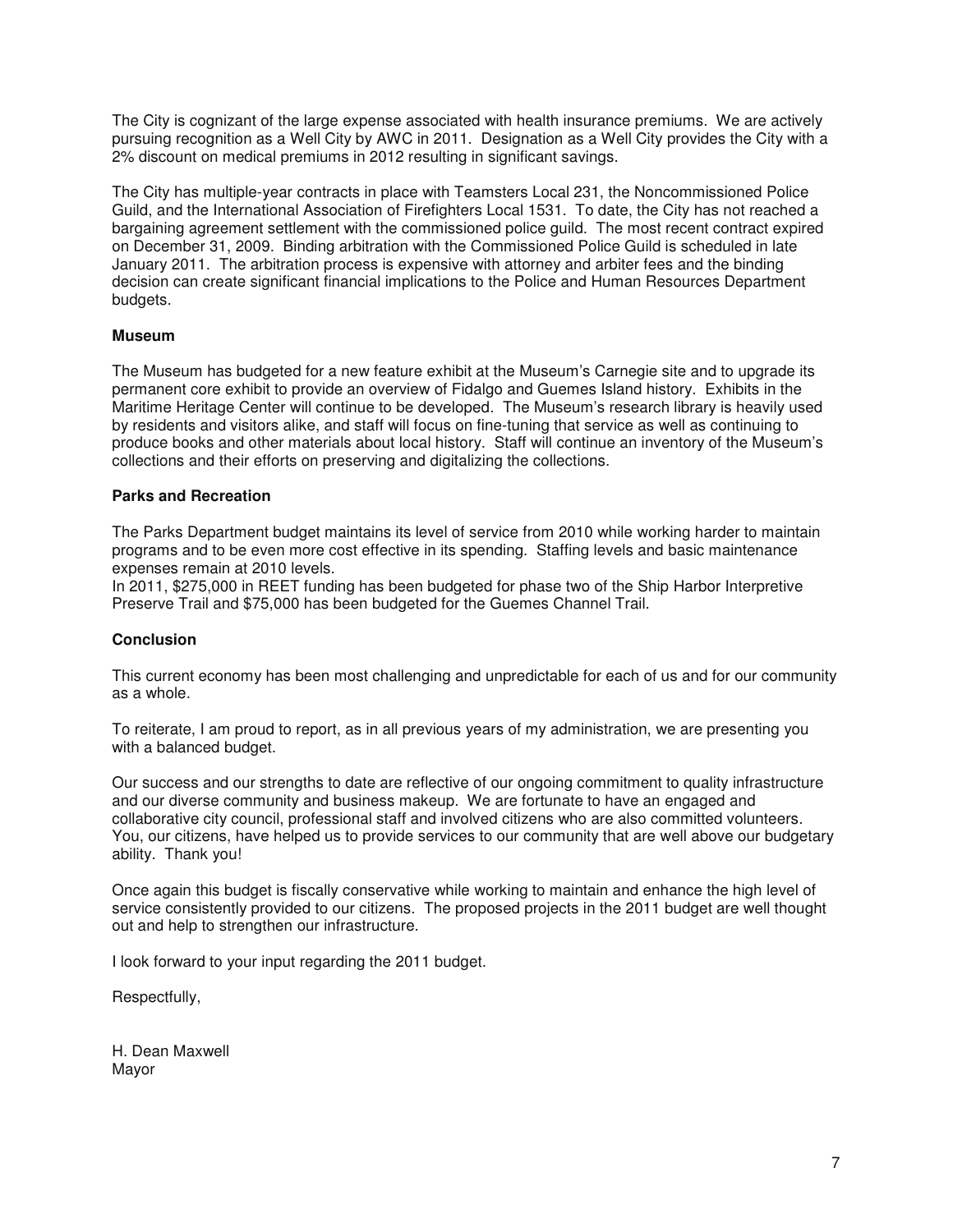## **FINANCIAL MESSAGE**

#### Dear Reader:

The Budget of the City of Anacortes for 2011 is hereby submitted.

The proposed budget for all funds totals \$39,377,684. This compares to the 2010 budget in the following manner:

|                         | Revised 2010 | Adopted 2011 | Percentage |
|-------------------------|--------------|--------------|------------|
| <b>Operating Budget</b> | 29.393.389   | 31,853,653   | $8.4\%$    |
| Capital Budget          | 8.542.418    | 7.524.031    | $-11.9\%$  |
| Total Budget            | 37.935.807   | 39.377.684   | $3.8\%$    |

Capital budgeting is reduced considerably in the 2011 budget compared to 2010. This is primarily due to a continued reduction in revenues with which to perform capital projects. It also reflects the approach to budgeting for the Water Treatment Plant Expansion project. As in last year's budget, the City put a \$1 million budget placeholder in the Water fund budget for the treatment plant expansion project, knowing the actual expenditures for the year will exceed that amount. At the time of the budget development, bids had not been opened for the project, so a placeholder was used with the intent of amending the budget later in the year when a more accurate estimate of project costs could be incorporated.

Bids for the treatment plant expansion project were opened on November 16, 2010, and IMCO General Construction of Ferndale Washington was awarded the project with a low bid of \$56,028,665. The ground breaking ceremony was February 4th 2011, with an estimated completion date of June of 2013. The new plant will be able to treat 46 million gallons of water a day, with expansion capacity of 56 million gallons per day.

Other capital projects budgeted for 2011 include \$158,000 for sewer line rehabilitation, and \$145,500 for PLC Migration, both in the Sewer Utility.

The adopted budget also contains \$650,000 for the SHIP interpretive trail to be worked out of the Parks Capital Fund, and \$500,000 in the Arterial Street Fund for completion of Pennsylvania Avenue, both of which will be funded with Real Estate Excise Tax (REET).

Governmental accounting/budgeting differs from that practiced by private business in that it utilizes the FUND concept. Each fund of the City is a separate entity. In certain cases, money is appropriated (budgeted) and paid from one fund for services performed and appropriated by another fund. For example, the utility funds receive payment for water, sewer, and garbage services that are provided to other funds within the city, such as the Library and Parks funds.

**Operating Transfers** are used to re-allocate revenue between funds. Operating transfers are typically used to distribute property tax, real estate tax, and impact fee revenues to the appropriate expenditure accounts. This allocation results in a 'double budgeting' effect that inflates the all city budget by:

| <b>Operating Transfer To:</b><br><b>Arterial Street Construction</b>                             | 980,000            |
|--------------------------------------------------------------------------------------------------|--------------------|
| <b>Operating Transfer From:</b><br>Development Fee<br>Growth Management Capital Improvement Fund | 455,000<br>525,000 |
| <b>Total</b>                                                                                     | 980,000            |

The EQUIPMENT RENTAL FUND, also known as the ER&R Fund, provides equipment rental services to maintain the city's fleet equipment. The ER&R fund increases government efficiency by giving the city a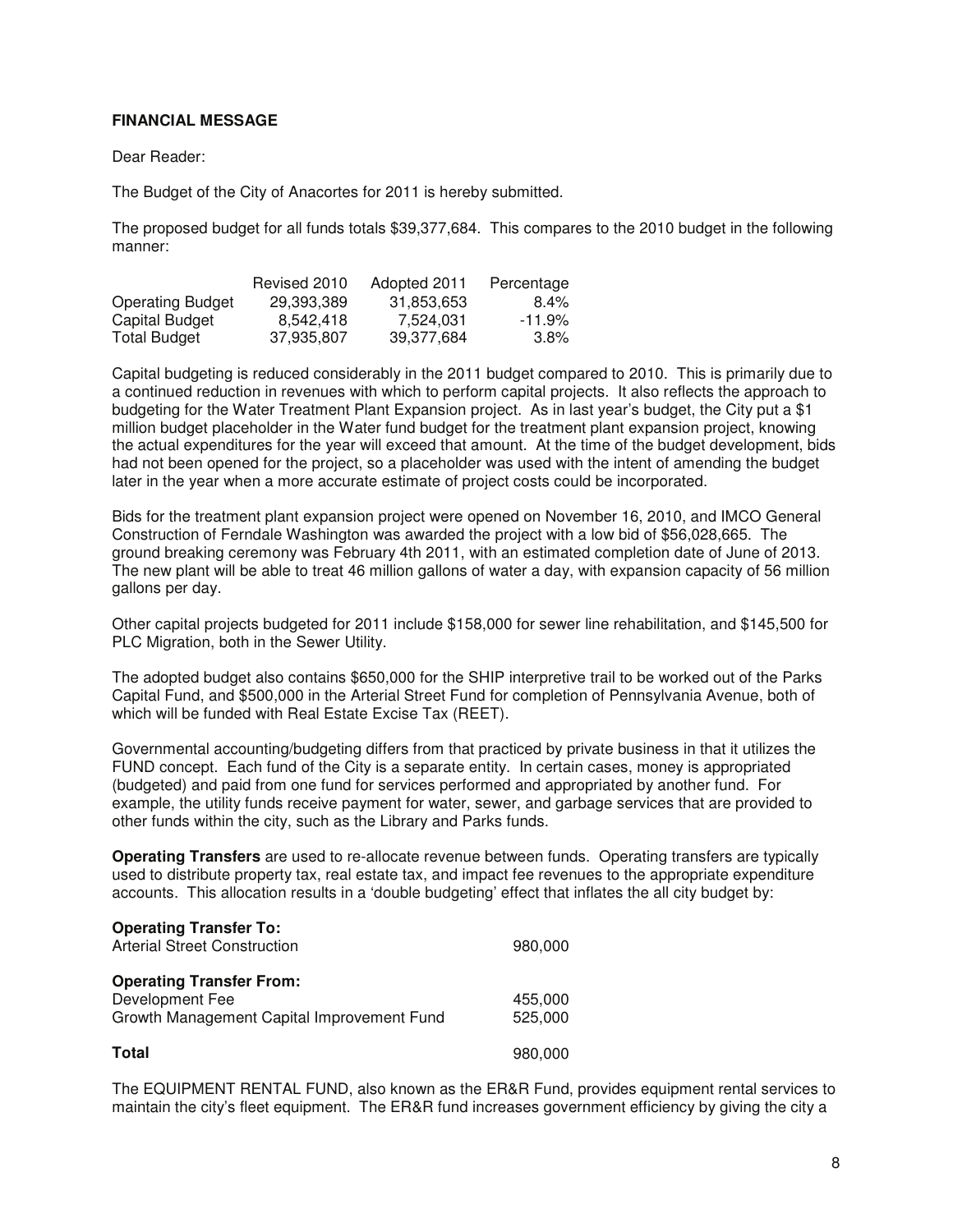way to allow expensive equipment and supplies to be 'rented' to other departments. The fund operates by setting rates to cover all costs associated with the operation of the fund including:

 Expenses due to maintenance and operation (employee wages, building rental, equipment, equipment repair, supplies etc). Depreciation of equipment Surcharge for equipment replacement Corrections for prior year charges

The **Administrative** departments in the General Fund (executive, legal, human resources, planning, finance, etc.) spend varying portions of their departmental resources to help administrate the proprietary funds; water, sewer, sanitation and equipment rental. These services are in turn reimbursed to the General Fund by the proprietary funds.

The City **Medical Insurance** is part of the benefits provided to City employees. Benefits are for employees who work 0.75 full time equivalent or more. The medical insurance is through the Association of Washington Cities. Included in the Medical Insurance are medical, dental, orthodontia, vision, employee assistance program, life insurance, long-term disability, and short-term disability. These benefits are expensed to the department employees in which he/she works and are accounted as interfund transfer revenue in General Fund and expensed in Non Departmental Expense. Employees are 100% covered by the City; however they do have to pay for 10% of their dependant premiums.

**Date Processing** charges are accounted for within the city's General Fund to recuperate the expenses of the Internal Technology Division (IT). The IT Division supports the city by providing technical support to maintain and upgrade the city's data processing network. Examples of expenses are wages, software maintenance, tools and minor equipment, network hardware and upgrades and equipment reserve. The charges are distributed to each department on a 'device connected to network basis'. Projects specific expenses are directly charged to the benefiting department.

The 'double budgeting' effect inflates the all city budget amount by the following amounts:

| <b>Operating Transfers</b>     | 980,000   |
|--------------------------------|-----------|
| <b>Equipment Rental</b>        | 1,483,033 |
| <b>Administrative Overhead</b> | 722,075   |
| Medical Insurance              | 2,704,759 |
| Data Processing                | 380,000   |
| Total                          | 6.269.867 |

## **Economic Condition and Outlook**

2010 was a very challenging year from a revenue perspective, with revenues down from the prior year in most categories. The end of 2010 did give a couple positive signs, however. Building permit revenues increased in the second half of the year, from \$88,490 the first six months to \$128,096 the second six months, a 45% increase. This is significant not only for sales tax revenues, but movement in real estate will also result in an increase Real Estate Excise Tax (REET) revenues, which is used for Public Works construction projects. It was in fact noted the latter half of 2010 REET revenues increased compared to the first half of the year, when REET revenues compared to the same period in the prior year were decreasing at an accelerating rate.

Based on current trends, the City anticipates the economy in 2011 to pick up compared to 2010, which should result in increased building related revenues and higher sales tax revenues. It is noted, however, the City has chosen to budget anticipated revenues conservatively in case these increases don't materialize. Also, interest rates are anticipated to continue to be low in 2011, so investment income has been budgeted to be consistent with 2010 levels. The population of Anacortes has been growing at an average rate of 2% per year; the current population totals 16,970. The major General Fund revenues are composed of Property Tax, Utility Tax, and Sales Tax. Property Tax revenue is limited by statute to a 1% annual increase, and this is how we have budgeted that revenue stream. Utility Tax continues to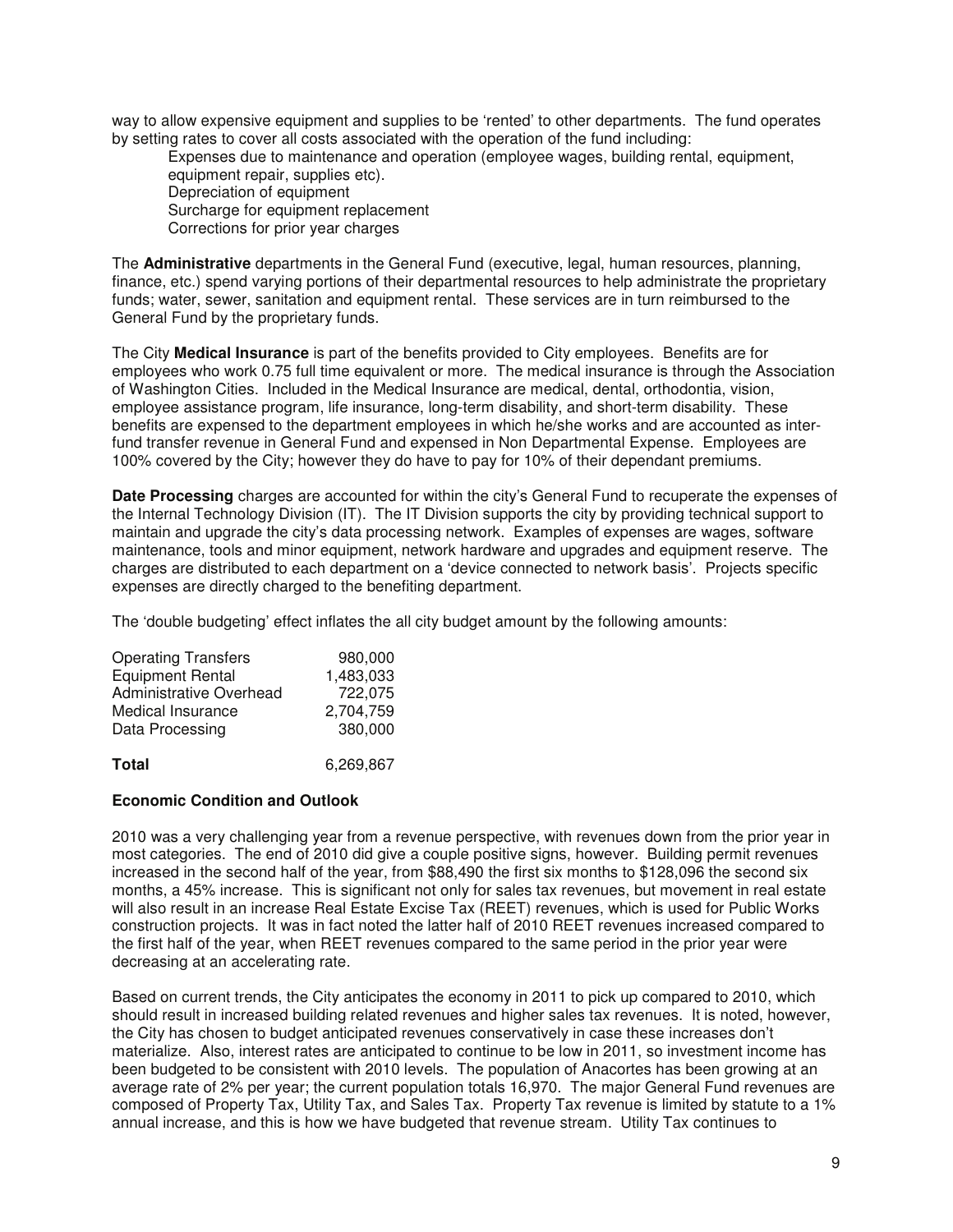consistently increase as these revenue streams are utility based, and the consumption of those commodities continues to increase. Sales Tax increased 11% in 2010 from 2009, and although we anticipate a slight increase in that revenue stream, it has been budgeted for 2011 to be consistent with 2010.

## **Major Initiatives**

The City's recent budgets have placed highest priority on full compliance with the State Growth Management Act. The following City plans have been updated: water, sewer, storm water, transportation, parks and recreation, and urban growth area. These plans have then been moved into implementation phase by incorporation in the City's Comprehensive Plan and the City's Six-Year Capital Facilities Plan. These plans are updated in regular intervals. The transportation plan was the last plan updated in; we will be updating the water plan in 2011.

As to maintenance of our quality of life, the City has adopted regulations protecting wetlands and water quality. The City's Comprehensive Plan is updated annually. Major emphasis is placed on updating our land-use regulations to implement fully the Comprehensive Plan policies.

## **Capital Projects**

As a result of the State's Growth Management Act, the City's twelfth formal six-year Capital Facilities Plan (CFP) was presented for review in July of 2009. The Plan is an attempt to identify the demands placed upon the City associated with growth, i.e. improved streets, upgraded water, sewer, and storm drain services, additional park and recreation facilities, and improved fire and police protection. The CFP presents only those major public improvements that are viewed as most urgently needed within the next six years. However, these public improvements will still need public hearings, environmental review, a public vote in some cases, and annual budget decisions. The CFP identifies the capital costs for public facility projects and provides an estimate of subsequent operating costs. The City Council adopts the CFP that identifies projects on which work is needed during the next calendar year and appropriates funds for those projects. Operating costs for the completed projects in the CFP are included in the City's Operating Budget. The 2011-2016 CFP identified projects (utility and governmental) at an estimated cost of \$119,501,797. Most of the funding would be financed through the present income stream of property, sales, fuel and excise taxes, and user fees. Any additional amounts of funding could come from grants, private developer's contributions, revenue bonds, and Public Works Trust Loans.

The following is a brief listing of major capital projects slated for 2011:

| Parks                   | <b>SHIP Trail</b>                                    | 650,000    |
|-------------------------|------------------------------------------------------|------------|
| Parks                   | Depot Area Improvements                              | 200,000    |
| Transportation          | <b>Commercial Ave Sidewalks</b>                      | 330,000    |
| Transportation          | Pennsylvania Ave                                     | 500,000    |
| Sewer                   | Sewer Line Rehabilitation                            | 158,000    |
| Sewer                   | <b>PLC Migration</b>                                 | 145,500    |
| Sewer                   | Incinerator Heat Exchanger                           | 550,000    |
| Storm                   | Storm Sewer Upgrades and<br>Improvements             | 96,000     |
| Storm                   | Storm Drain Outfall Reconstruction                   | 50,000     |
| Water                   | <b>Pipeline Replacements</b>                         | 200,000    |
| Water                   | Sedimentation Process and Electrical<br>Improvements | 30,000,000 |
| Water                   | Pressure Reducing Valve Rebuilding                   | 30,000     |
| Water                   | Water Storage Tank                                   | 350,000    |
| Water                   | Reservoir Internal Maintenance                       | 100,000    |
| <b>Equipment Rental</b> | Police Vehicles                                      | 98,723     |
| <b>Equipment Rental</b> | <b>Street Sweeper</b>                                | 250,000    |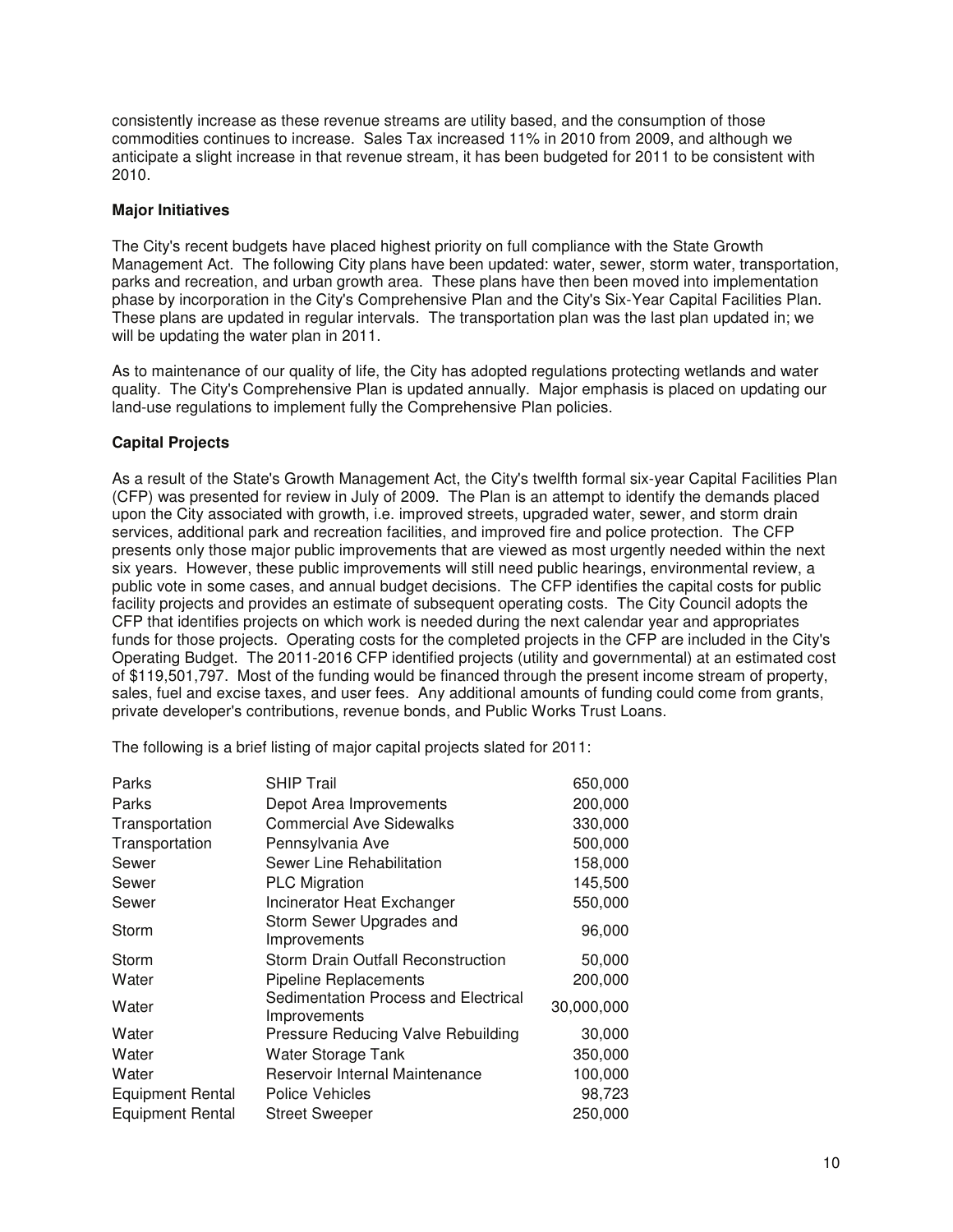## **About the Budget**

The City's budget format focuses on missions, goals, objectives, and targets. The intent is to better enlighten the Citizenry as to how their tax and rate dollars are being used.

## **Debt Obligations**

The City of Anacortes has four types of debt issues outstanding: general obligation, revenue, refunded, and special assessment debt. Debt service for special assessment debt is met by assessments levied against property owners. In November 2010, the City issued \$44,300,000 in Build America Bonds (BAB) to fund the new water treatment plant. These BAB revenue bonds are subsidized by the Federal Government, making funds much more affordable for the City of Anacortes than what would normally be available. In 2008 the City refunded two GO bonds, the 1992 and 1999 GO Bonds, with as lower interest rate GO bond. The refunding will save the city over \$215,000 in interest costs over the 10 year life of the bond. City has outstanding bonded debt at year-end 2010 of \$63,822,367 (See Schedule of Long-Term Debt).

As prescribed by statutes of the State of Washington, the unlimited tax general obligation indebtedness permitted for cities, subject to 60% majority vote of qualified electors, is limited to 2.5% of assessed valuation for general purposes, 2.5% for open space/park facilities, and 2.5% for utilities. Non-voted (limited tax) general obligation indebtedness is limited to 1½% of assessed valuation. The combination of unlimited tax and limited tax general obligation debt for all purposes cannot exceed 7.5% of assessed valuation.

The following bond ratings were at the time of issuance: Sewer Bonds are Triple A (aaa) rated by Moody's (FSA insured), 2007 Water Bonds are Triple A (aaa) rated by Moody's (MBIA insured), and 2010 Water Bonds received an A1 rating from Moody's. General Obligation bonds are rated by Standard and Poor's at AA for the 2009 GO refunding bonds. The 2000 library bond was rated aaa, insured by FGIC. In 2005 part of the bond was refunded, which was also aaa rated, insured by AMBAC. Special Assessment Bonds are non-rated.

Respectfully submitted,

Director of Finance Steven D. Hoglund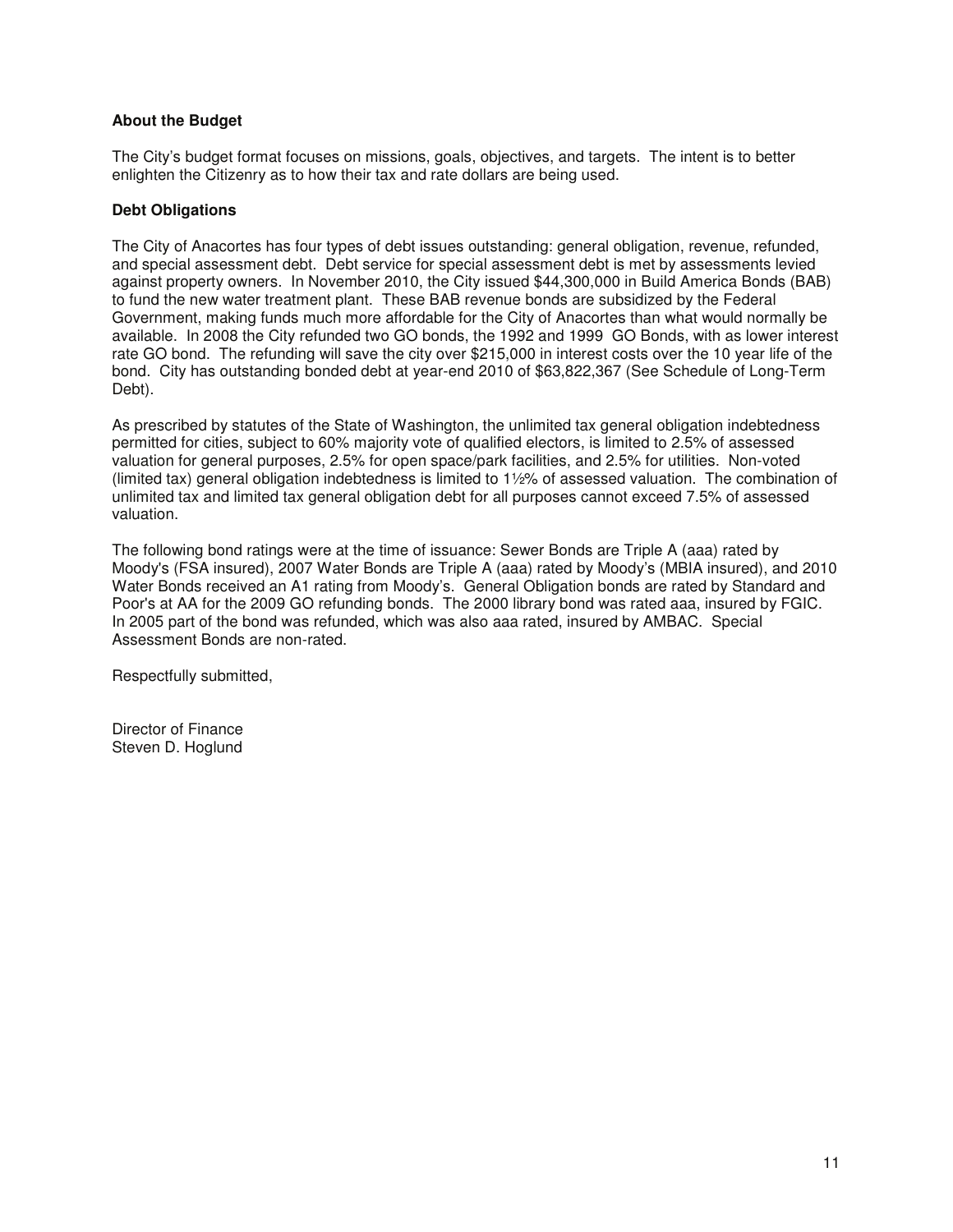## **BUDGET CALENDAR**

The City follows the procedures outlined below in establishing its annual budget. These procedures are in accordance with state law time limitations as mandated by RCW 35A.33 (Code cities).

## **Budget Process for Fiscal Year 2011**

#### **June**

Requests for Council recommendations for budget policies and priorities before department heads start.

## **July**

Distribution of budget instructions, related forms, and worksheets, and financial information necessary to prepare budgets.

## **July/August**

Departmental submission of new program requests. Preparation of preliminary revenue estimates by Finance. Preparation of preliminary base budget by Finance & Departments. Mayor/staff review new program requests, revenue estimates, and base budgets with Finance.

## **September**

Mayor/staff finalize preliminary budget review, revenues are further refined, and recommended budget is prepared.

Mayor's budget message presented at City Council meeting.

Budget workshops are held with City Council on the recommended budget.

The Council makes its adjustments to the proposed budget.

#### **October 20 & 27**

City Clerk publishes notice of filing of preliminary budget and notice of public hearing on final budget for two consecutive weeks.

Copies of Proposed budget made available to the public.

#### **November 1**

Public hearing concerning proposed budget ordinance is held.

#### **November 15**

Adoption of proposed budget and salary schedule. Council sets by ordinance the amount to be raised through property taxes in the ensuing budget year.

#### **November 30**

Council certifies to Board of County Commissioners the current expense budget and levy estimates.

The final budget as adopted is published after adoption, distributed to various agencies, and made available to all interested citizens.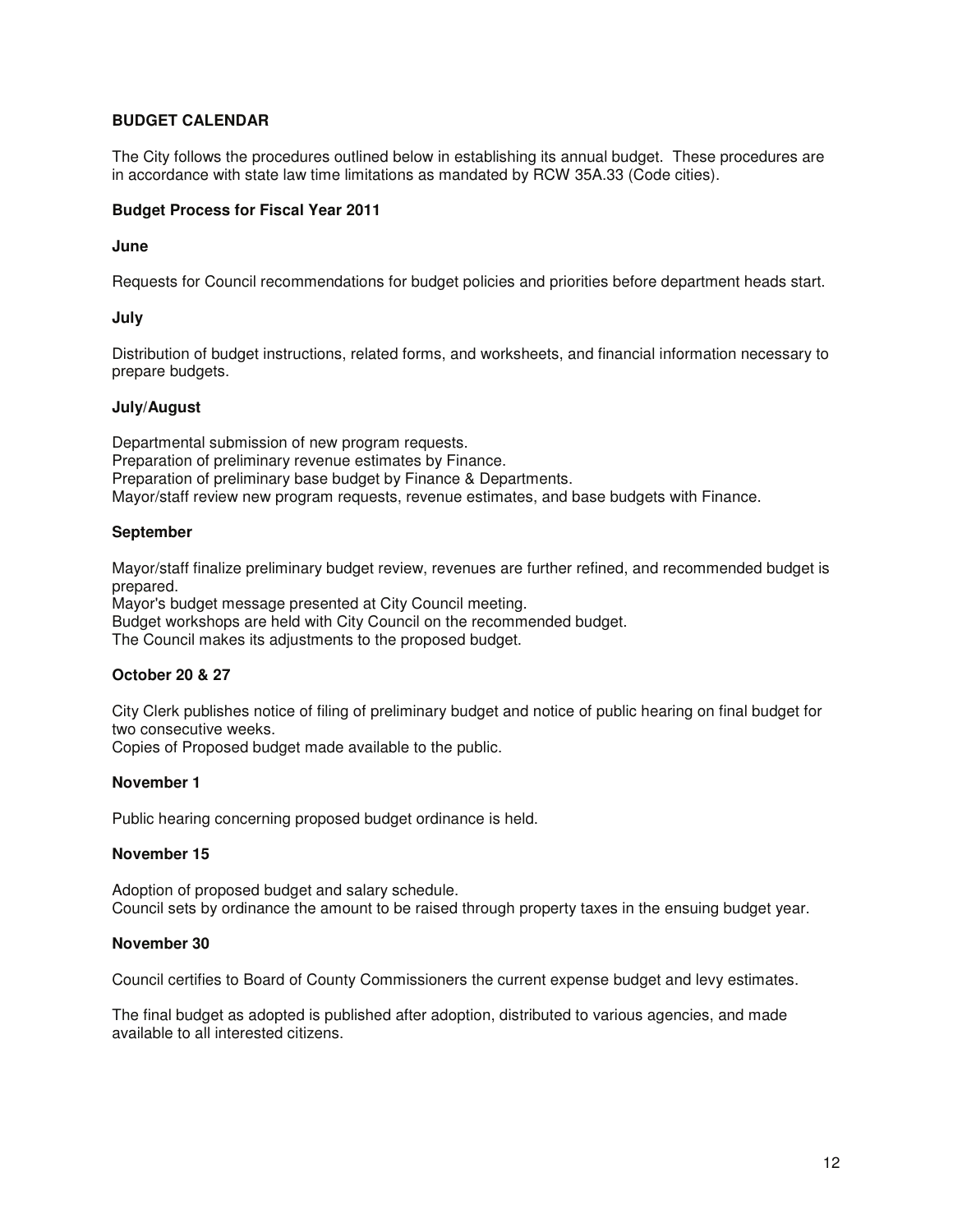## **USER'S GUIDE TO THE BUDGET**

The main purpose of this document is to present to the City Council and the public a clear picture of the services the City provides. Another purpose is to provide a financial and operating plan that conforms to the City's accounting system and explains the organizational and reporting structure of the City.

Overall, this budget is presented by departments. Each department may include several funds and fund types and also a portion of the General Fund. The level of detail reported for each fund depends upon the nature of the activity. For example, the General Fund encompasses ten departments with additional detail on non-departmental functions.

The Table of Contents provides an easy way to locate specific information or areas of interest. The City's organizational structure does not necessarily match its fund structure. For example, the City's Public Works Director oversees functions in the General fund, special revenue funds, capital projects funds, enterprise funds and internal services funds. These activities are grouped together under Public Works.

Other sections of this document include:

Mayor's Budget Message Financial Message Budget Policies and Procedures Summaries of Revenues & Expenditures Revenue Explanations and Detail Expenditure Detail by Departments Debt Service Schedules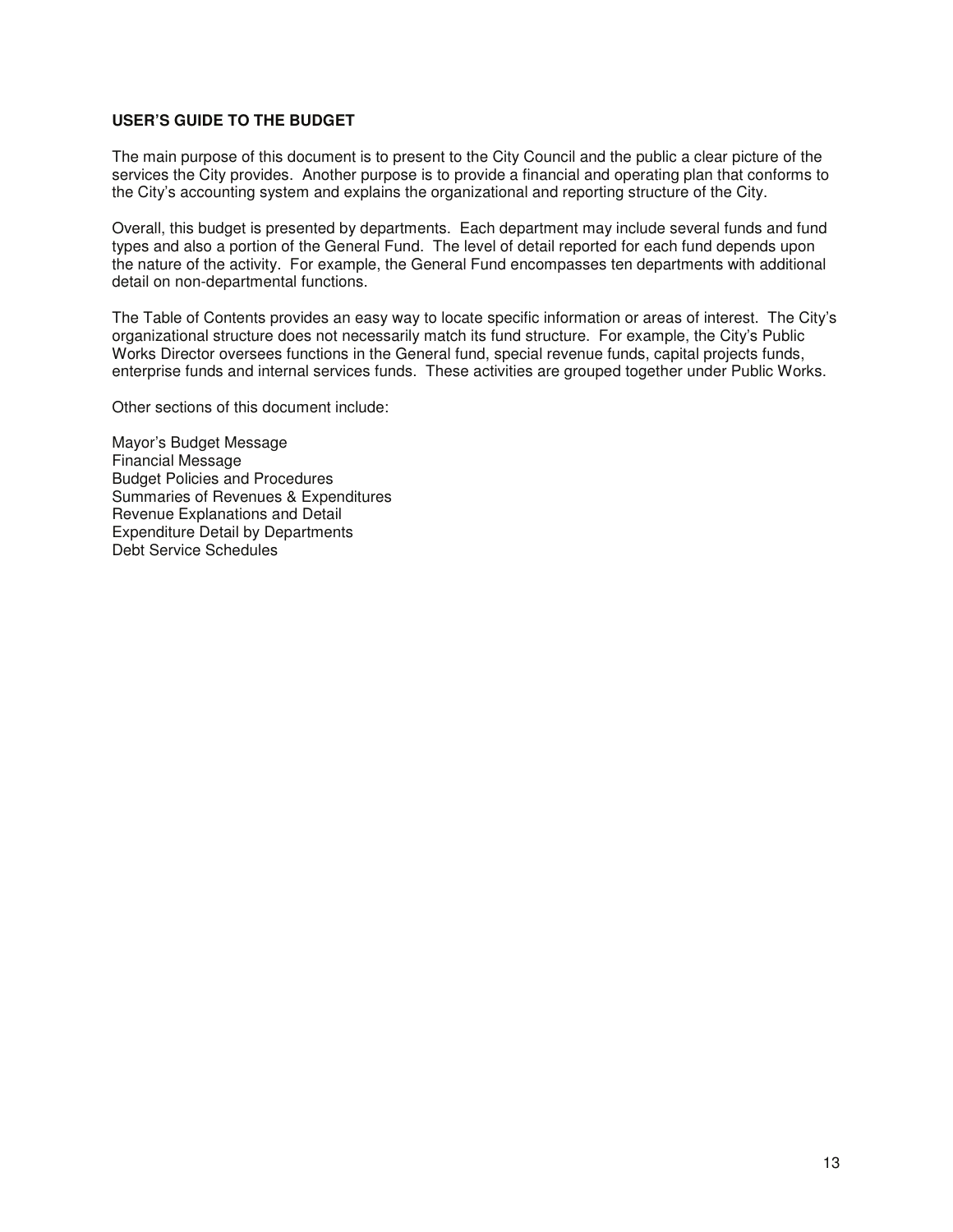## **BUDGET POLICIES AND PROCEDURES**

#### **Budget Process**

The Finance Department is responsible for coordinating the overall preparation of the City's annual operating budget. To do this, the Finance Department issues budget instruction, conducts budget preparation training sessions, and communicates regularly with department staff.

The budget process for the City of Anacortes is a year-round activity. Formal budget planning begins in June with budget preparation for all departments. Budget worksheets, manpower reports, instructions and other materials are provided to the departments at this time.

During June through August, staff in each department is responsible for developing an annual operating budget for their department that meets the general policy direction provided by City Administration. During this time, the Finance Department develops and updates revenue estimates for the coming year. These estimates are further refined and fine-tuned in September.

In August, the Mayor meets with representatives from Finance and other departments to discuss specific changes to department budgets. In September a balanced preliminary budget is prepared and submitted to the City Council.

In September, public study sessions are held during the time the City Council is deliberating on the preliminary budget proposal. Public comment is taken at the formal public hearing the first part of November. The City Council, by a majority of its members, adopts the final Operating Budget by ordinance in November effective January 1. The budget can be amended after it is adopted only by an ordinance of the City Council.

## **Budget Responsibility**

Department heads have primary responsibility for formulating budget proposals in line with City Administration priorities and for implementing them once they are approved.

The Finance Department is responsible for coordinating all aspects of the budget process on behalf of the City Administration, analyzing department budget information, preparing budget revenue estimates, assembling the budget document, and overview financial monitoring and reporting once the budget is adopted.

Throughout the year, the Finance Department assists department heads in identifying budget problems, formulating solutions and alternatives, and implementing corrective action approved by the City Administration.

#### **Budget Goals and Policies**

Budget goals, objectives, and performance measures are listed under each department in the expenditure section.

#### **Developing the Operating Budget Policies**

City staff members develop annual operating budget proposals after receiving guidance from the City Administration. The budget determines what services the City will provide, the level of these services, and how funds will be provided to finance them. Recognizing the importance of these decisions, the following statements reflect the principles and priorities the city staff uses in preparing the budget.

#### REVENUE

General Revenue Policies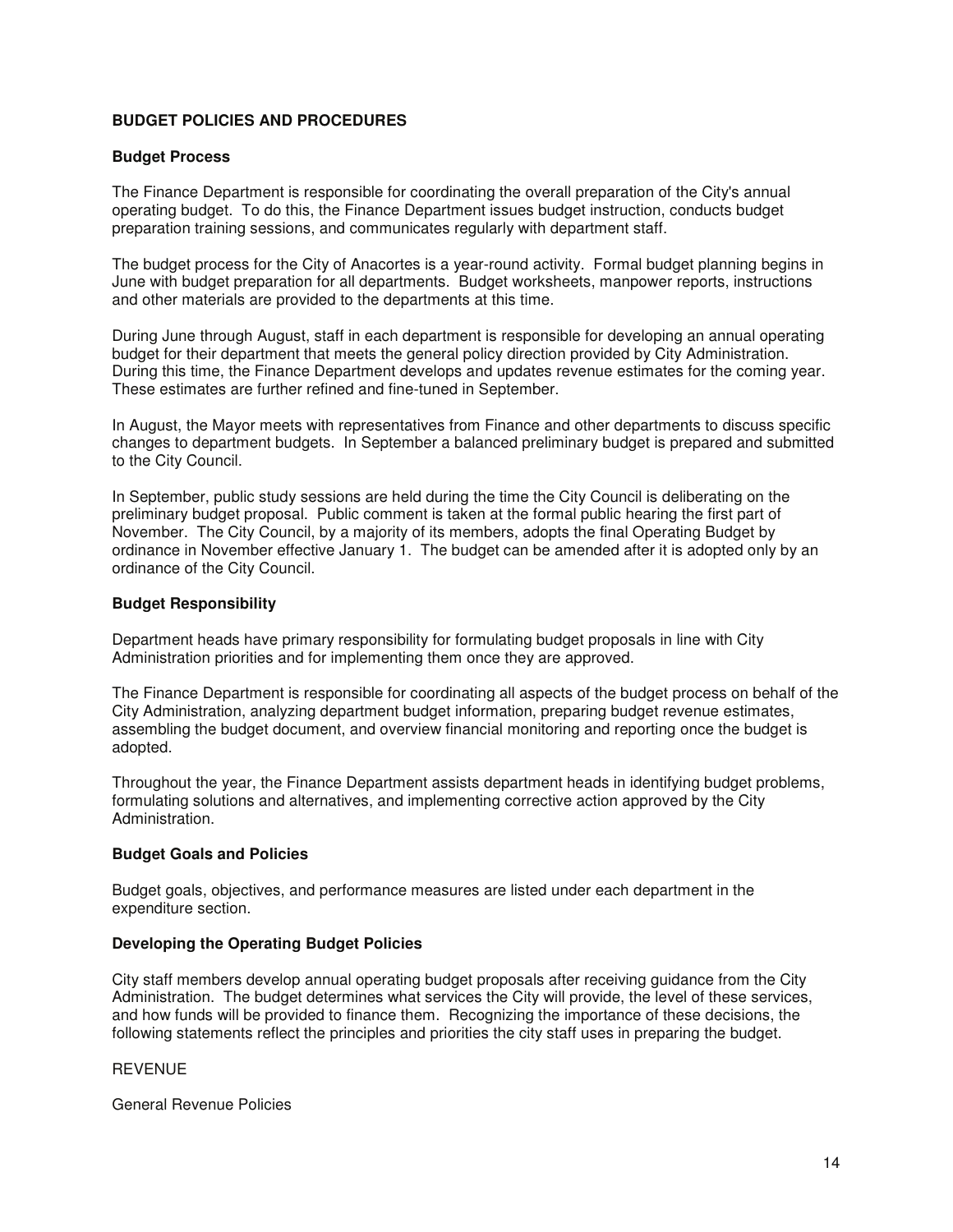A diversified and stable revenue system will be maintained to shelter public services from short-run fluctuations in any one revenue source.

Revenue forecasts shall be conservative, thus minimizing the possibility that economic and political (e.g. voter-passed initiatives) fluctuations could imperil ongoing service programs during the budget year. This policy functions in part as an alternative to the budget practice of providing for a contingency fund for unforeseen events.

#### **Intergovernmental Revenues**

All potential grants shall be carefully examined for matching requirements.

## **One-Time Revenues**

One-time revenues will be used only for one-time expenditures after examining whether they are subsidizing an imbalance between operating revenues and expenditures, and then only if a long-term forecast shows that the operating deficit will not continue. The City will avoid dependence on temporary revenues to fund mainstream municipal services.

## **Property Tax Revenues**

The City is dependent on the County to maintain a very high tax collection rate (99%), to the extent consistent with the marginal costs of collection.

## **User Fees**

User fees will be imposed to cover the cost of specific services used by select or narrow segments of the community. Fees may be set at levels sufficient to cover the entire cost of service delivery, or the service may be subsidized as determined by Council.

#### **Enterprise Fund Revenue**

The City will maintain sewer, water, storm drain, solid waste, and other rate structures which are adequate to insure that these enterprise funds remain firmly and separately self-supporting. Rate structures must support the direct and indirect costs of operations, capital plant maintenance, debt service, depreciation, and moderate system extensions.

#### **Expenditures**

#### **General Expenditure Policies**

High priority shall be given to expenditures that will reduce future operating costs such as increased utilization of technology and equipment, and more prudent business methods.

Productivity improvement programs should be initiated in all labor-intensive departments.

The City of Anacortes seeks to provide quality service programs. If expenditure reductions are necessary, complete elimination of a specific service is preferable to lower quality programs.

An appropriate balance will be maintained between budget dollars provided for direct services to the public and dollars proved to assure good management and legal compliance.

All department heads should share in the responsibility for looking at the long-term financial viability of the City, developing spending trends, projecting incomes, educating themselves and employees on the disparity between revenues and expenditures.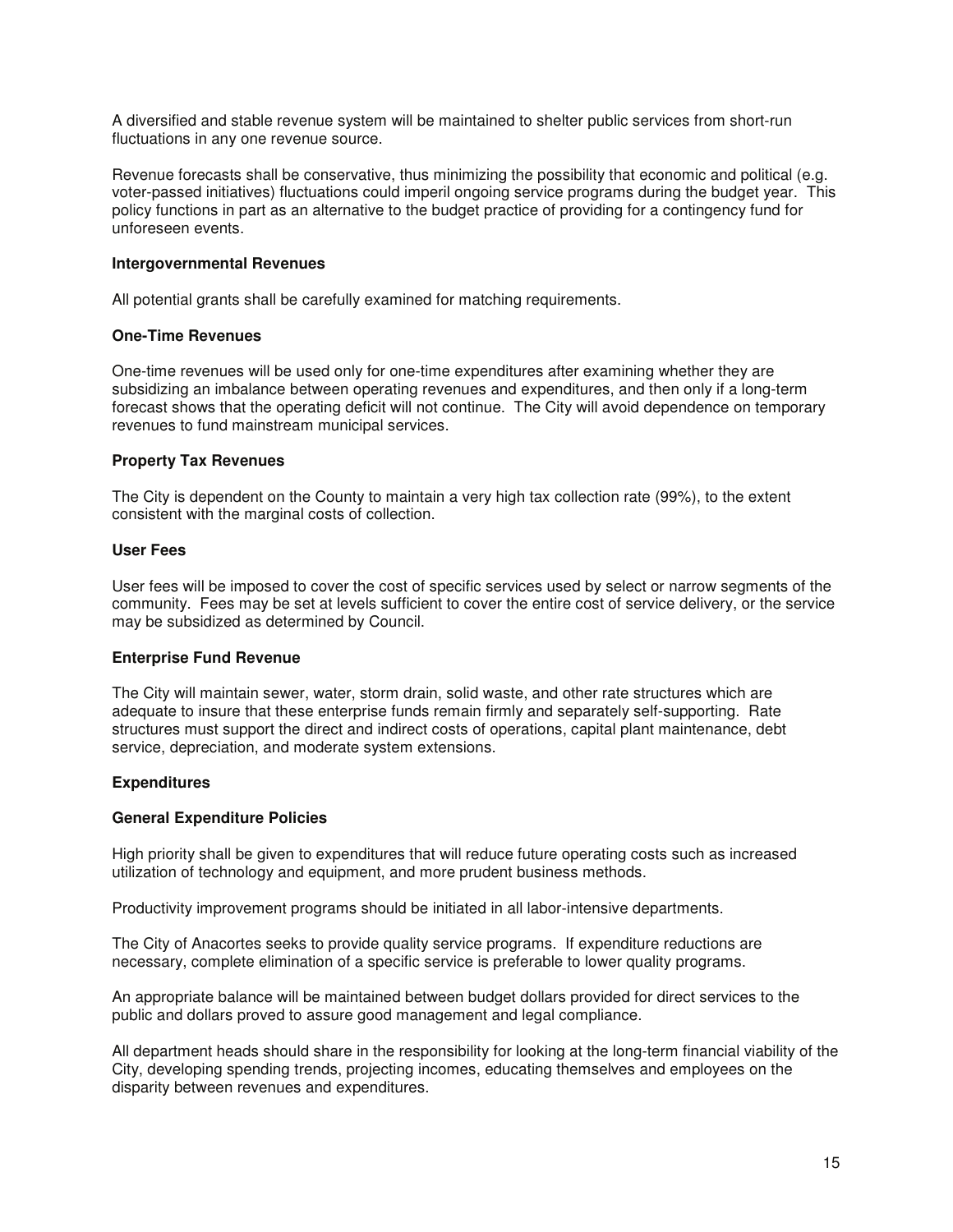Department heads are encouraged to help employees better see the "big picture" of City government to increase teamwork.

The City will consider the impact of growth on the fiscal viability of the City and adopt appropriate policies and strategies to deal with this issue.

Before the City undertakes any agreements that would create fixed ongoing costs, the cost implications of such agreements will be fully determined for current and future years.

Organizations that are not part of the City, but which receive non-obligatory funding from the City, shall not have their existing budgetary allocation carried forward from year to year unless expressly authorized and directed by the Administration.

All externally mandated services for which funding is available will be fully costed out to allow for complete reimbursement of expenses.

The estimated direct costs of service will be budgeted in and charged to the fund performing the service. Interfund service fees will be charged to recover these direct costs, and will be recognized as revenue to the providing fund.

Budget procedures that fund current expenditures at the expense of future needs will be avoided.

#### **Personnel**

Emphasis should be placed on improving productivity rather than adding to the work force.

Additional personnel should be recommended only after needs have been thoroughly documented and it is substantiated that the new employee is critical to the operation of the City. Additional budgeted personnel will be so substantiated, prior to hiring, for final formal approval by the Mayor and City Council.

All compensation negotiations will focus on total compensation: Direct salary plus employer share of fringe benefits.

Cost analysis of salary increases will include the effect of such increases on employer share of related fringe benefits.

#### **Maintenance and Replacement**

The budget process will include a multi-year projection of vehicle replacement requirements (CFP)

The budget will provide sufficient funding for adequate maintenance and orderly replacement of capital plant and equipment.

Future maintenance needs for all new capital facilities will be fully costed out (CFP).

#### **Land**

Whenever feasible, continue the policy of acquiring property in advance of need to provide for future public facilities.

#### **Pensions**

The budget will provide for adequate funding of all retirement systems.

#### **Reserves**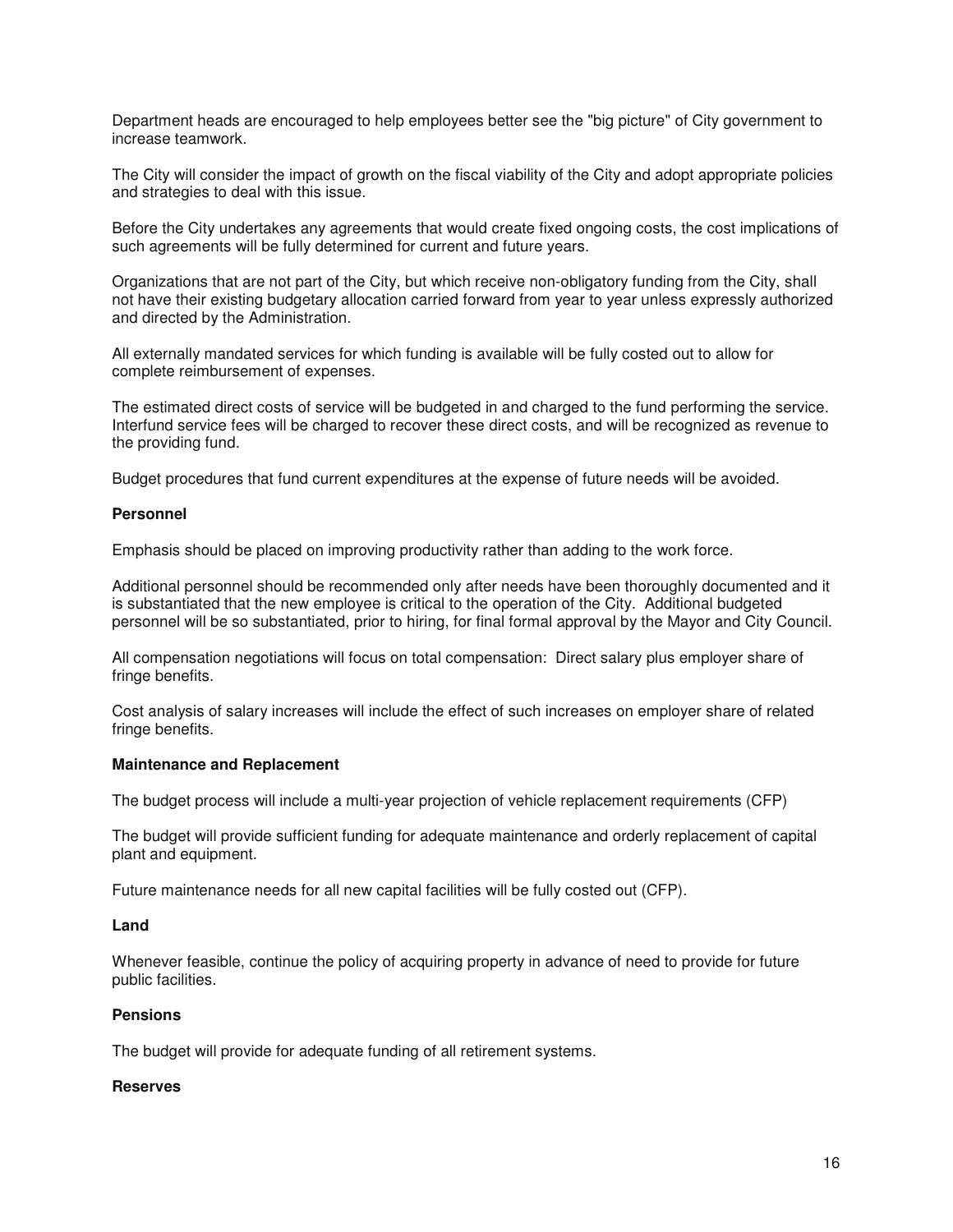The City has implemented emergency or contingency reserve funds. The emergency reserves have been designated by City Ordinance at 5% of operating funds, and a specific amount (\$500,000) for the General Fund.

#### **Capital Improvements**

The City will maintain a multi-year (6 year) Capital Facilities Plan (CFP) and update it annually. All capital improvements will be made in accordance with the adopted plan. The CFP will be developed in conjunction with the operating budget to insure that all operation and maintenance costs associated with new capital improvements are adequately addressed. The City will maintain all of its assets at a level adequate to protect the City's capital investment and to minimize future maintenance and replacement costs.

## **Amending the Budget**

The mayor is authorized to transfer budgeted amounts between programs within any fund; however, any revisions that alter the total expenditures of a fund must be approved by the Council. When Council determines that it is in the best interest of the City to increase or decrease the appropriation for a particular fund, it may do so by ordinance.

## **Budget Practices**

The City will annually review all revenue schedules, including taxes, rates, license fees, user fees, and other charges to insure that these revenues collections are kept current.

Revenue projections are prepared for each revenue source based on an analysis of past revenue trends and current fiscal conditions, as well as information about changing economic or commercial activities in the community.

Regular reports comparing actual to budgeted revenues will be prepared by the Finance Director and presented to the Mayor and Council.

Expenditure analysis includes adjustments for inflation, workload increases / decreases, and other effects that will cause changes in expenditures.

The Finance Department and City Administration together create a list of parameters for departments to follow when preparing base budgets. These parameters include items such as allowable growth in O & M (Operating & Maintenance), growth of the labor base caused by non-contract increases and benefit costs, and utility rate increases. The Finance Department budgets all non-departmental contributions and projects separately based on the unique requirements of each program. Separate from this process, the departments prepare schedules of new program requests for the coming budget period.

Separate budget requests are presented for each different local service or function. Currently existing services compete directly with new program requests during the budget evaluation process. Existing services do not receive greater support merely because of their historical standing.

After all base expenditures are calculated, and new programs are summarized, City Administration balances the budget by selecting new programs to add, and selecting current services to discontinue.

## **Goals for Improving Budget Policy**

#### **Position Control**

Assist the Administration and Human Resources departments with developing and maintaining centralized position control to assure that salary commitments do not exceed budgeted amounts.

#### **Financial Condition**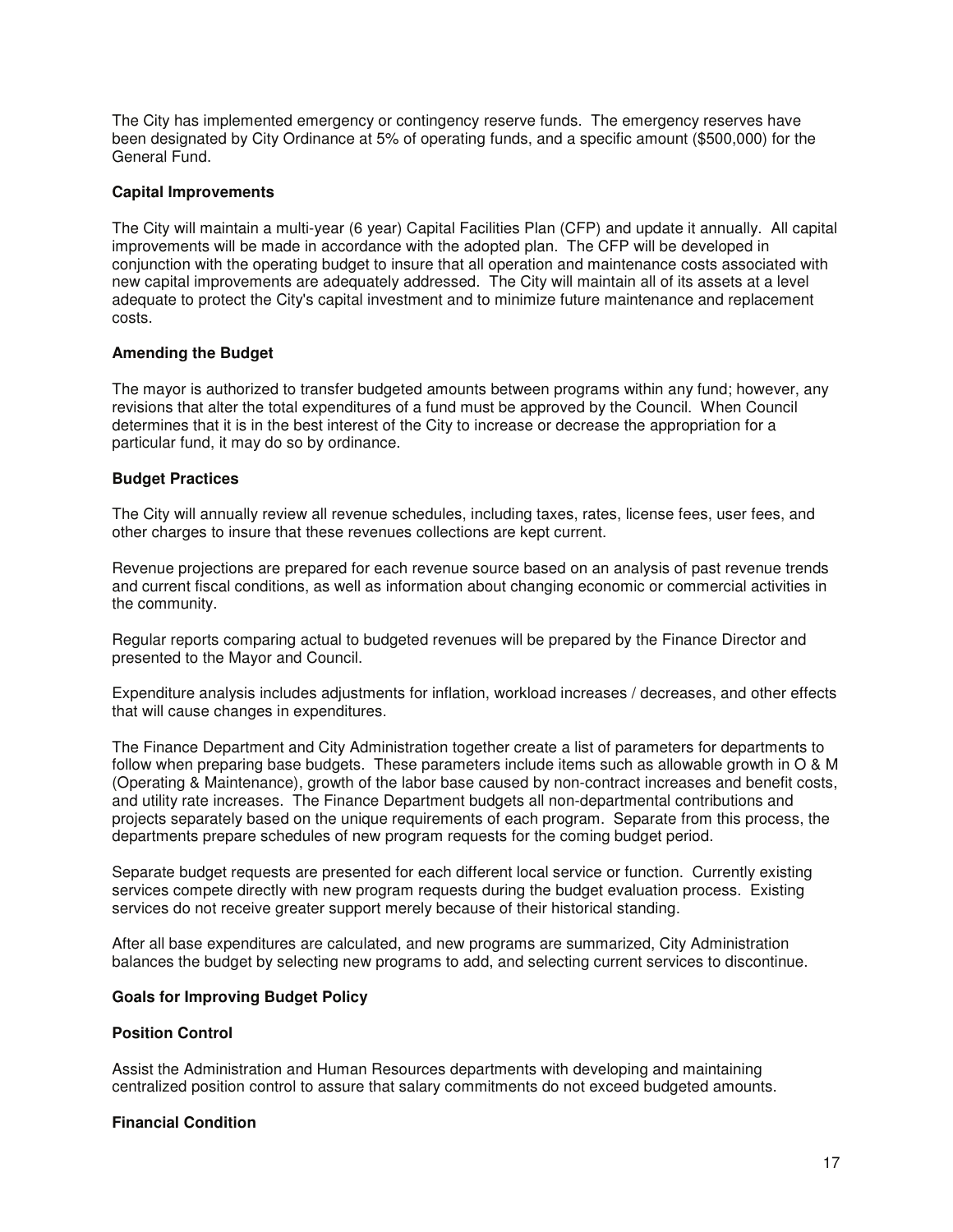Complete evaluation of City's Financial Condition.

#### **Budget Document**

Continue the refinement and fine-tuning of this budget document format to better inform the citizens of Anacortes and to the many other users as well.

#### **Budget Control**

The City maintains budgetary controls in accordance with the Revised Code of Washington (RCW 35A.33). All budgets are controlled on a departmental basis. City budgets are legally adopted and controlled on a cash basis.

#### **Budgetary Accounting**

According to the Washington State Auditor's Office all general (current expense), special revenue and proprietary (enterprise and internal service) funds must have annual appropriated budgets. Debt service and capital project fund budget requirements are met by the continuing appropriation contained in the enabling ordinance or resolution. These funds do not need annual appropriated budgets, however, the City, to give greater visibility and understanding, does budget these funds. The City also budgets its fiduciary pension trust fund.

#### **Budget Account Classifications**

#### **Fund Accounting**

The City of Anacortes utilizes (for all funds) the Budgeting, Accounting, Reporting System (BARS) for counties and cities in the State of Washington as prescribed by the State Auditor's Office. Emphasis is placed on programs and services of what the City is attempting to accomplish rather than upon objects or individual services to be paid.

The accounts of the City are organized on the basis of funds, each of which is considered a separate accounting entity. The City uses governmental, proprietary and fiduciary funds. The operations of each fund are accounted for with a separate set of self-balancing accounts that comprise its assets, liabilities, fund equity, revenues and expenditures, or expenses, as appropriate.

Government resources are allocated to and accounted for in individual funds based upon the purpose for which they are to be spent and the means by which spending activities are controlled. The various funds are grouped as follows:

#### **Governmental Funds**

Governmental funds are accounted for on a spending measurement focus. This means that only current assets and current liabilities are generally included on their balance sheets. Their reported fund balance (net current assets) is considered a measure of "available expendable resources." Governmental fund operating statements focus on measuring changes in financial position, rather than net income; they present increases (revenues and other financing sources) and decreases (expenditures and other financing uses) in net current assets.

**General Fund** - The General Fund is the general operating fund of the City. It accounts for all financial resources and transactions except those required to be accounted for in another fund. The activities of fire and police service, legal services, general administration, and other general activities are included.

**Special Revenue Funds** - Special Revenue Funds account for the proceeds of specific revenue sources (other than expendable trusts, or for major capital projects) that are legally restricted to expenditure for specified purposes. The activities of parks & recreation, cemetery, library, and streets are included here,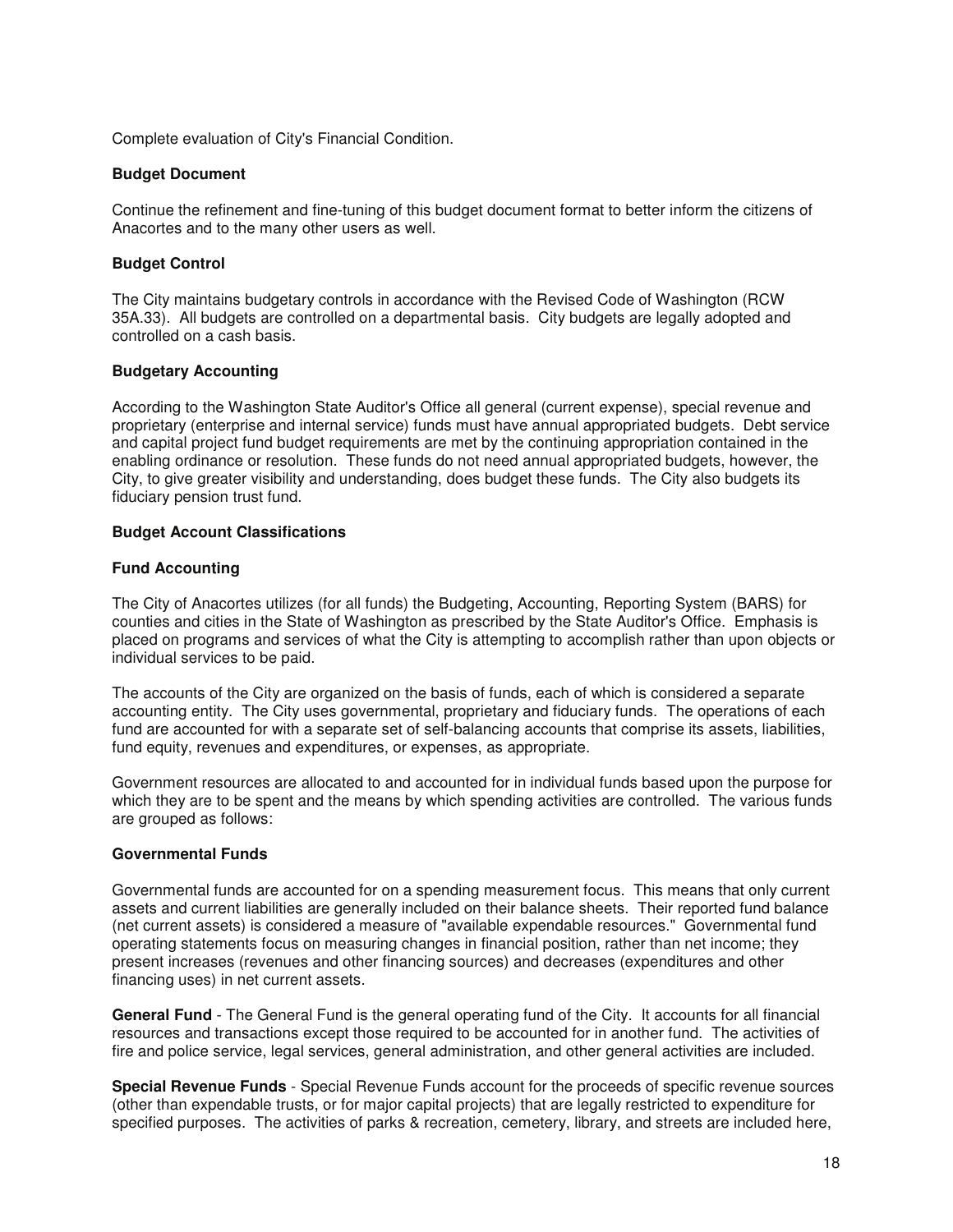but are also combined with the General Fund above and referred to in combination as "General Government". Special Revenue funds also include the tourism and community development funds.

**Debt Service Funds** - Debt Service Funds account for the accumulation of resources and the payment of general long-term debt principal and interest from governmental resources and special assessment bond principal and interest from special assessment levies when the government is obligated in some manner for the payment.

**Capital Projects Funds** - Capital Projects Funds account for financial resources to be used for the acquisition or construction of major capital facilities (other than those financed by proprietary funds).

## **Proprietary Funds**

**Proprietary Funds** are accounted for on a capital maintenance measurement focus. All assets and all liabilities (whether current or non-current) associated with their activity are included on their balance sheets. Their reported fund equity (net total assets) is segregated into contributed capital and retained earnings components. Proprietary fund operating statements present increase (revenue and gains) and decreases (expenses and losses) in net total assets.

**Enterprise Funds** account for operations which are normally financed and operated in a manner similar to private business enterprises where the intent of the governing body is that the costs (expenses, including depreciation) of providing goods or services to the general public on a continuing basis be financed or recovered primarily through user charges; or where the governing body has decided that periodic determination of revenues earned, expenses incurred, and / or net income is appropriate for capital maintenance, public policy, management control, accountability, or other purposes. Enterprise funds include the Water Utility, Sewer Utility, Storm Drain Utility, and Solid Waste Utility.

**Internal Service Funds** account for the financing of goods or services provided by one department to other departments of the City on a cost reimbursement basis. The only current internal service fund is that of Motor Equipment.

#### **Fiduciary Funds**

**Trust Funds** account for assets held by the City in a trustee capacity or as an agent for individuals, private organizations, other governments, and/or other funds. Pension Trust funds are accounted for in essentially the same manner as Proprietary Funds since capital maintenance is critical. The Fire Pension Fund is included here.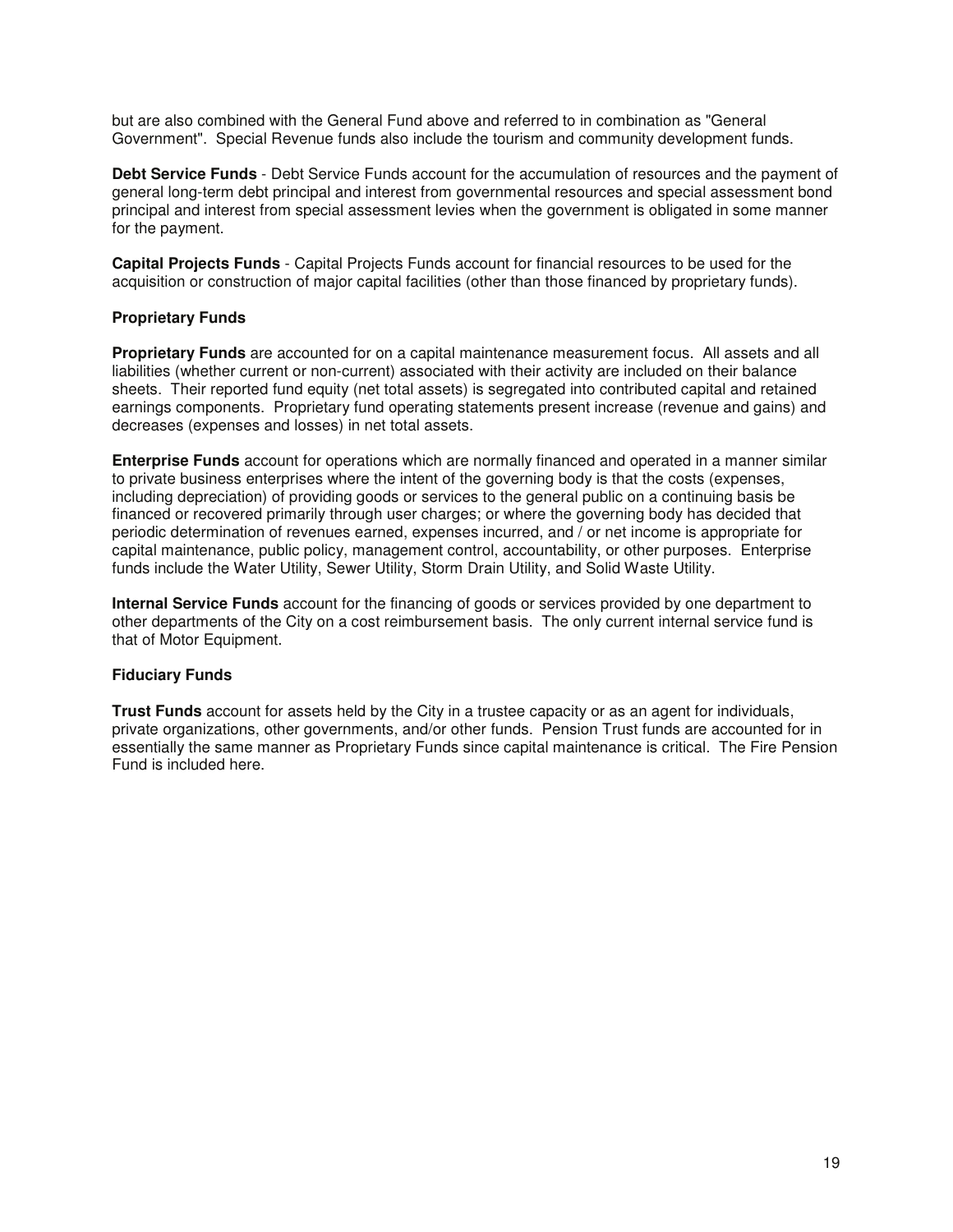#### **REVENUE SUMMARY - ALL FUNDS CITY WIDE**

| <b>FINANCIAL SUMMARY</b>                                | 2008 Acutals     |     | 2009 Actuals | 2010 Proposed         | 2010 Revised     | 2011 Proposed    |
|---------------------------------------------------------|------------------|-----|--------------|-----------------------|------------------|------------------|
| <b>GENERAL</b>                                          | \$<br>11,402,798 | \$  | 10,676,427   | \$<br>11,234,670      | \$<br>11,660,170 | \$<br>11,671,408 |
| SPECIAL REVENUE                                         | \$<br>7,548,837  | \$  | 7,267,825    | \$<br>6,633,603       | \$<br>8,248,091  | \$<br>8,375,759  |
| <b>DEBT SERVICE</b>                                     | \$<br>675,530    | \$  | 619,696      | \$<br>501,970         | \$<br>501,970    | \$<br>764,485    |
| <b>CAPITAL PROJECT</b>                                  | \$<br>755,531    | \$  | 510,426      | \$<br>551,758         | \$<br>751,758    | \$<br>553,045    |
| <b>ENTERPRISE</b>                                       | \$<br>16,961,009 | \$  | 15,921,556   | \$<br>17,320,681      | \$<br>24,213,792 | \$<br>16,526,316 |
| <b>INTERNAL SERVICE</b>                                 | \$<br>1,566,819  | \$  | 1,492,737    | \$<br>1,653,851       | \$<br>1,704,851  | \$<br>1,483,034  |
| <b>FIDUCIARY</b>                                        | \$<br>215,796    | \$  | 113,241      | \$<br>39,274          | \$<br>57,774     | \$<br>3,637      |
|                                                         | \$<br>39,126,320 | \$  | 36,601,908   | \$<br>37,935,807      | \$<br>47,138,406 | \$<br>39,377,684 |
| <b>General Fund</b>                                     |                  |     |              |                       |                  |                  |
| Beginning Fund Balance                                  | \$               | \$  |              | \$<br>$(137, 148)$ \$ | $(26, 148)$ \$   |                  |
| General Property Tax                                    | \$<br>1,054,622  | \$  | 929,826      | \$<br>973,089         | \$<br>973,089    | \$<br>1,058,294  |
| Retail Sales and Use Taxes                              | \$<br>3,219,870  | \$  | 2,540,069    | \$<br>2,358,678       | \$<br>2,358,678  | \$<br>2,542,313  |
| <b>Business and Occupation Taxes</b>                    | \$<br>2,778,436  | \$  | 2,979,709    | \$<br>3,395,456       | \$<br>3,395,456  | \$<br>2,982,264  |
| <b>Excise Taxes</b>                                     | \$<br>190,079    | \$  | 183,411      | \$<br>148,453         | \$<br>148,453    | \$<br>185,000    |
| <b>Business Licenses and Permits</b>                    | \$<br>55,318     | \$  | 237,195      | \$<br>107,114         | \$<br>107,114    | \$<br>270,000    |
| Non-Business Licenses and Permits                       | \$<br>286,876    | \$  | 253,187      | \$<br>208,914         | \$<br>208,914    | \$<br>253,000    |
| <b>Direct Federal Grants</b>                            | \$               | \$  | 2,929        | \$                    | \$               | \$<br>746        |
| <b>Indirect Federal Grants</b>                          | \$<br>12,254     | \$  |              | \$                    | \$               | \$               |
| <b>State Grants</b>                                     | \$<br>14,077     | \$  | 29,181       | \$                    | \$<br>30,000     | \$<br>68,093     |
| State Entitlements, Impact Payments and In-Lieu Taxes   | \$<br>231,188    | \$  | 221,050      | \$<br>221,100         | \$<br>221,100    | \$<br>228,174    |
| Interlocal Grants, Entitlements, Impact Payments        | \$<br>4,711      | \$  | 7,054        | \$<br>3,483           | \$<br>3,483      | \$<br>3,500      |
| Intergovernmental Service Revenues                      | \$<br>14,688     | \$  | 12,999       | \$<br>30,000          | \$<br>30,000     | \$<br>13,000     |
| General Government                                      | \$<br>17,224     | \$  | 15,439       | \$<br>15,000          | \$<br>15,000     | \$<br>16,600     |
| Utilities and Environment                               | \$<br>10,162     | \$  | 6,950        | \$<br>4,600           | \$<br>4,600      | \$<br>4,600      |
| Economic Environment                                    | \$<br>64,127     | \$  | 24,820       | \$<br>11,050          | \$<br>11,050     | \$<br>11,050     |
| <b>Culture and Recreation</b>                           | \$<br>7,526      | \$  | 6,524        | \$<br>6,900           | \$<br>6,900      | \$<br>6,900      |
| Interfund / Interdepartmental - Sales and Services      | \$<br>726,936    | \$  | 694,369      | \$<br>722,075         | \$<br>722,075    | \$<br>722,075    |
| <b>Fines and Penalties</b>                              | \$<br>143,103    | \$  | 184,940      | \$<br>143,500         | \$<br>143,500    | \$<br>154,000    |
| Miscellaneous Revenues                                  | \$<br>2,319,389  | \$  | 2,190,205    | \$<br>2,868,648       | \$<br>3,153,148  | \$<br>3,096,799  |
| Interest and Other Earnings                             | \$<br>252,157    | \$  | 132,501      | \$<br>153,758         | \$<br>153,758    | \$<br>55,000     |
| <b>Capital Contributions</b>                            | \$               | \$  | 5,819        | \$                    | \$               | \$               |
| <b>Other Financing Sources</b>                          | \$<br>55         | \$  | 18,250       | \$                    | \$               | \$               |
|                                                         | \$<br>11,402,798 | \$  | 10,676,427   | \$<br>11,234,670      | \$<br>11,660,170 | \$<br>11,671,408 |
| <b>Special Revenue Funds</b>                            |                  |     |              |                       |                  |                  |
| Beginning Fund Balance                                  | \$               | \$  |              | \$<br>$(192, 976)$ \$ | 121,512          | \$<br>914,159    |
| General Property Tax                                    | \$<br>2,858,795  | \$  | 2,953,871    | \$<br>3,192,301       | \$<br>3,192,301  | \$<br>3,132,543  |
| <b>Retail Sales and Use Taxes</b>                       | \$<br>654,585    | \$  | 547,244      | \$<br>616,000         | \$<br>616,000    | \$<br>518,144    |
| Non-Business Licenses and Permits                       | \$<br>6,470      | \$  | 6,020        | \$<br>6,250           | \$<br>6,250      | \$<br>6,720      |
| <b>Direct Federal Grants</b>                            | \$<br>17,058     | \$  | 140,115      | \$<br>110,000         | \$<br>120,000    | \$<br>122,500    |
| <b>Indirect Federal Grants</b>                          | \$<br>8,933      | \$  | 11,235       | \$                    | \$<br>514,000    | \$<br>250,000    |
| <b>State Grants</b>                                     | \$<br>68,815     | \$  | 51,886       | \$                    | \$               | \$               |
| State Entitlements, Impact Payments and In-Lieu Taxes   | \$<br>375,498    | \$  | 361,996      | \$<br>360,549         | \$<br>360,549    | \$<br>369,558    |
| Interlocal Grants, Entitlements, Impact Payments        | \$<br>15,510     | \$  | 14,473       | \$<br>15,000          | \$<br>15,000     | \$<br>14,500     |
| <b>Public Safety</b>                                    | \$<br>611,706    | \$  | 560,809      | \$<br>629,000         | \$<br>629,000    | \$<br>619,570    |
| Utilities and Environment                               | \$<br>66,470     | \$  | 44,211       | \$<br>61,423          | \$<br>61,423     | \$<br>42,000     |
| Transportation                                          | \$<br>42,715 \$  |     | 71,130 \$    | 55,000 \$             | 55,000           | \$<br>54,000     |
| Economic Environment                                    | \$<br>139,766    | \$  | 136,550      | \$<br>60,000          | \$<br>60,000     | \$<br>111,000    |
| <b>Culture and Recreation</b>                           | \$<br>98,879     | \$  | 93,604       | \$<br>98,000          | \$<br>98,000     | \$<br>111,060    |
| Non-Court Fines, Forfeitures and Penalties              | \$<br>6,727      | \$  | 8,329        | \$<br>6,500           | \$<br>6,500      | \$<br>7,000      |
| Interest and Other Earnings                             | \$<br>51,746     | \$  | 22,984       | \$<br>22,820          | \$<br>22,820     | \$<br>15,340     |
| Rents, Leases and Concessions                           | \$<br>382,679    | \$  | 323,422      | \$<br>381,106         | \$<br>381,106    | \$<br>387,646    |
| <b>Contributions and Donations From Private Sources</b> | \$<br>(2, 450)   | -\$ | 13,467       | \$                    | \$<br>90,000     | \$<br>1,700      |
| Other                                                   | \$<br>22,331     | \$  | 7,436        | \$                    | \$               | \$<br>3,000      |
| Disposition Of Capital Assets                           | \$<br>72,487     | \$  | 39,245       | \$                    | \$               | \$               |
| Transfers-In                                            | \$<br>1,355,640  | \$  | 1,126,658    | \$<br>525,000         | \$<br>1,211,000  | \$<br>980,000    |
|                                                         | \$<br>7,548,837  | \$  | 7,267,825 \$ | 6,633,603             | \$<br>8,248,091  | \$<br>8,375,759  |
|                                                         |                  |     |              |                       |                  |                  |

| <b>Debt Service Funds</b>     |            |                          |                          |                          |                          |
|-------------------------------|------------|--------------------------|--------------------------|--------------------------|--------------------------|
| <b>Beginning Fund Balance</b> | -          | $\overline{\phantom{a}}$ | 6.973                    | $6.973$ \$               | 284,323                  |
| General Property Tax          | 474.811    | 590.397                  | 469.997                  | 469.997                  | 473,162                  |
| Interest and Other Earnings   | 60.773     | 29.299 \$                | 25.000                   | 25,000 \$                | 7,000                    |
| Special Assessments           | 536        | $\overline{\phantom{0}}$ | $\overline{\phantom{0}}$ | $\overline{\phantom{a}}$ | $\overline{\phantom{a}}$ |
| Transfers-In                  | 139.410 \$ | $\overline{\phantom{0}}$ | $\overline{\phantom{0}}$ |                          |                          |
|                               |            |                          |                          |                          | 20                       |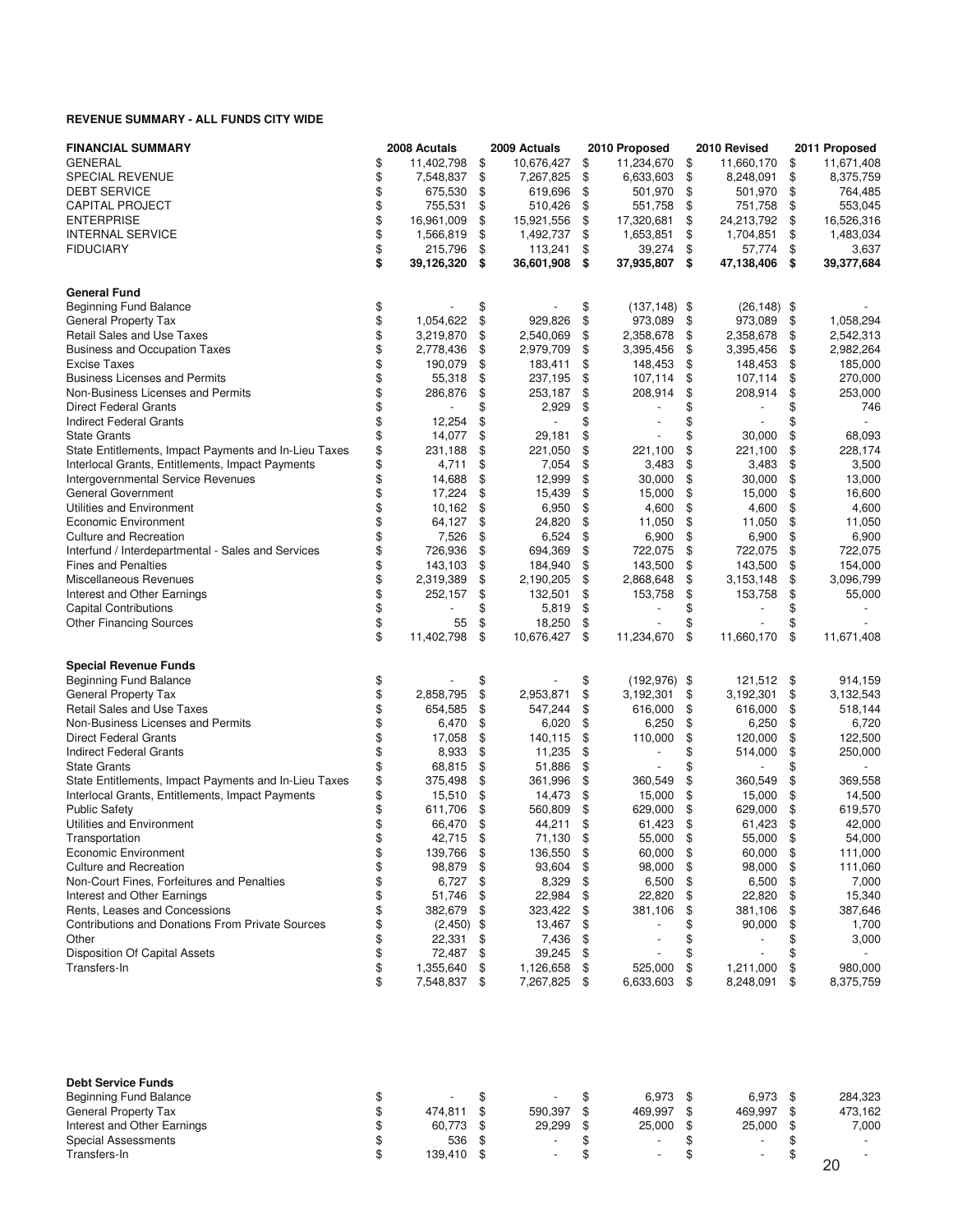| <b>FINANCIAL SUMMARY</b>      | 2008 Acutals |           | 2009 Actuals |           |    | 2010 Proposed | 2010 Revised |            |      | 2011 Proposed |
|-------------------------------|--------------|-----------|--------------|-----------|----|---------------|--------------|------------|------|---------------|
| <b>Beginning Fund Balance</b> |              |           |              |           |    | 6,973         | S.           | 6,973      | - SS | 284,323       |
| <b>General Property Tax</b>   |              | 474,811   |              | 590,397   | \$ | 469,997       | \$           | 469,997    | \$.  | 473,162       |
| Interest And Other Earnings   |              | 60,773    |              | 29,299    | S  | 25,000        | \$           | 25,000     |      | 7,000         |
| <b>Special Assessments</b>    |              | 536       |              |           |    |               |              |            |      |               |
| Transfers-In                  |              | 139,410   |              |           |    |               |              |            |      |               |
|                               |              | 675,530   |              | 619,696   | \$ | 501,970       | \$           | 501,970    | \$   | 764,485       |
| <b>Capital Projects funds</b> |              |           |              |           |    |               |              |            |      |               |
| <b>Beginning Fund Balance</b> |              |           |              |           |    | 27,758        | \$           | 227,758    | \$   | (9,955)       |
| Excise Taxes                  |              | 685,190   |              | 482,707   |    | 500,000       |              | 500,000    |      | 550,000       |
| General Government            |              | 634       |              |           |    |               |              |            |      |               |
| Interest And Other Earnings   |              | 69,707    |              | 27,719    |    | 24,000        |              | 24,000     |      | 13,000        |
|                               |              | 755,531   | \$           | 510,426   | \$ | 551,758       | \$           | 751,758    | \$   | 553,045       |
| <b>Enterpries Funds</b>       |              |           |              |           |    |               |              |            |      |               |
| Water                         |              | 4,776,396 | \$           | 4,169,157 | \$ | 4,878,631     | \$           | 7,313,963  | -8   | 4,044,788     |
| Sewer                         |              | 2,178,616 |              | 2,124,796 | S  | 2,359,781     | \$           | 2,359,781  | \$.  | 2,605,818     |
| Storm Drain                   |              | 435,321   |              | 654,355   |    | 436,605       | \$           | 1,342,512  | -S   | 547,415       |
| Sanitation                    |              | 1,090,173 | \$           | 1,012,471 |    | 985,325       | \$           | 1,090,641  | \$   | 1,065,137     |
|                               |              | 8,480,505 |              | 7,960,778 | \$ | 8,660,341     | \$           | 12,106,896 | \$   | 8,263,158     |

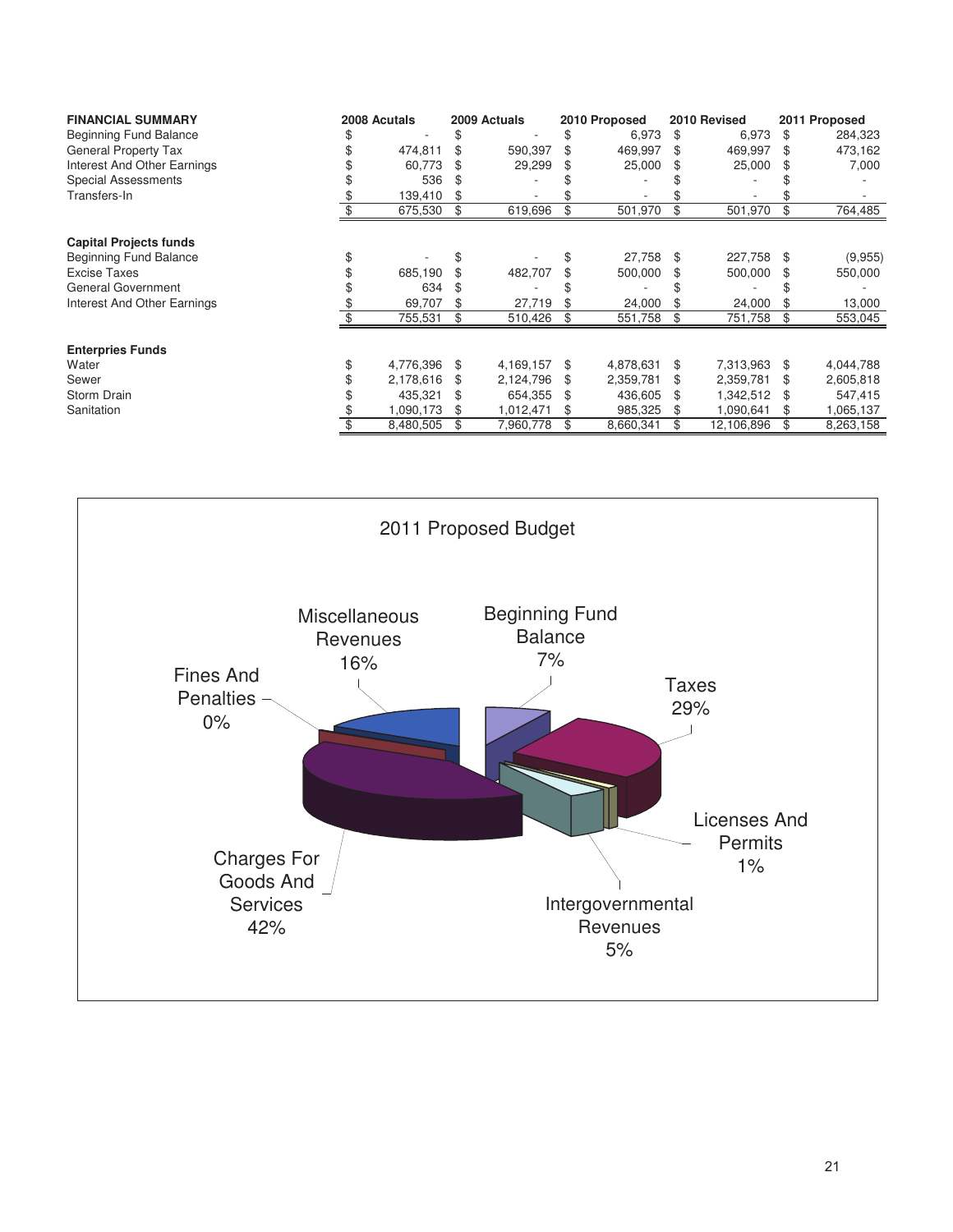| Account                       |                                                                 | 2008 Actuals     | 2009 Actuals                   | 2010 Proposed   | 2010 Revised                   | 2011 Proposed   |
|-------------------------------|-----------------------------------------------------------------|------------------|--------------------------------|-----------------|--------------------------------|-----------------|
| 001 GENERAL FUND              |                                                                 |                  |                                |                 |                                |                 |
|                               | 291.70.00.00 Beginning Fund Balance                             | \$               | \$                             | \$<br>137,148   | \$<br>26,148                   | \$              |
|                               | <b>BEGINNING FUND BALANCE</b>                                   | \$               | \$                             | \$<br>137,148   | \$<br>26,148                   | \$              |
|                               | 311.10.00.00 Property Taxes                                     | \$<br>1,054,622  | \$<br>929,826                  | \$<br>973,089   | \$<br>973,089                  | \$<br>1,058,294 |
|                               | 313.10.00.00 Sales & Use Tax                                    | \$<br>2,906,712  | \$<br>2,271,036                | \$<br>2,092,355 | \$<br>2,092,355                | \$<br>2,271,036 |
|                               | 313.71.00.00 Sales Tax - Criminal Justice                       | \$<br>313,158    | \$<br>269,033                  | \$<br>266,323   | \$<br>266,323                  | \$<br>271,277   |
|                               | 316.41.00.00 Utility Tax - Puget Sound Energy                   | \$<br>653,423    | \$<br>704,293                  | \$<br>769,926   | \$<br>769,926                  | \$<br>718,905   |
|                               | 316.43.00.00 Utility Tax - Cascade Gas                          | \$<br>413,182    | \$<br>477,668                  | \$<br>622,539   | \$<br>622,539                  | \$<br>457,283   |
|                               | 316.45.03.40 City Tax - Refuse - 3.4% - Outside Garbage Hauler  | \$<br>12,360     | \$<br>9,188                    | \$<br>12,360    | \$<br>12,360                   | \$<br>10,000    |
|                               | 316.46.00.00 Utility Tax - Comcast TV Cable                     | \$<br>356,861    | \$<br>341,261                  | \$<br>497,322   | \$<br>497,322                  | \$<br>340,463   |
|                               | 316.47.00.00 Utility Tax - Phone Companies                      | \$<br>465,122    | \$<br>640,686                  | \$<br>650,832   | \$<br>650,832                  | \$<br>622,790   |
|                               | 316.72.00.00 Utility Tax - Utilities A / R                      | \$<br>374,057    | \$<br>393,775                  | \$<br>385,071   | \$<br>385,071                  | \$<br>376,573   |
|                               | 316.72.01.00 Utility Tax - Utilities Miscellaneous Charges      | \$<br>13,363     | \$<br>11,955                   | \$<br>11,506    | \$<br>11,506                   | \$<br>12,000    |
|                               | 316.72.30.00 Utility Tax - Tesoro Northwest Company             | \$<br>219,620    | \$<br>133,141                  | \$<br>177,895   | \$<br>177,895                  | \$<br>177,900   |
|                               | 316.72.31.00 Utility Tax - Shell Puget Sound Refinery           | \$<br>206,402    | \$<br>205,826                  | \$<br>207,785   | \$<br>207,785                  | \$<br>206,000   |
|                               | 316.75.03.40 City Tax - Refuse - 3.4% Utility Billing           | \$<br>63,770     | \$<br>61,527                   | \$<br>59,962    | \$<br>59,962                   | \$<br>60,000    |
|                               | 316.75.03.41 City Tax - Recycling - 3.4%                        | \$<br>295        | \$<br>389                      | \$<br>258       | \$<br>258                      | \$<br>350       |
|                               | 316.75.03.61 State Tax - Garbage - 3.6% M/B                     | \$<br>19         | \$<br>$\overline{\phantom{a}}$ | \$<br>٠         | \$<br>٠                        | \$              |
|                               | 317.20.00.00 Leasehold Excise Tax                               | \$<br>190,079    | \$<br>183,411                  | \$<br>148,453   | \$<br>148,453                  | \$<br>185,000   |
| <b>TAXES</b>                  |                                                                 | \$<br>7,243,007  | \$<br>6,633,015                | \$<br>6,875,676 | \$<br>6,875,676                | \$<br>6,767,871 |
|                               | 321.90.00.00 Business Licenses                                  | \$<br>55,318     | \$<br>54,955                   | \$<br>55,000    | \$<br>55,000                   | \$<br>55,000    |
|                               | 321.91.46.00 Comcast Franchise Agreement                        | \$               | \$<br>182,240                  | \$<br>52,114    | \$<br>52,114                   | \$<br>215,000   |
|                               | 322.10.00.00 Building Permits                                   | \$<br>272,668    | \$<br>237,003                  | \$<br>196,414   | \$<br>196,414                  | \$<br>240,000   |
|                               | 322.30.00.00 Dog Licenses                                       | \$<br>6,932      | \$<br>9,062                    | \$<br>7,000     | \$<br>7,000                    | \$<br>7,000     |
|                               | 322.42.00.00 Right of Way Permits / Easements                   | \$<br>3,850      | \$<br>3,450                    | \$<br>3,000     | \$<br>3,000                    | \$<br>3,000     |
|                               | 322.90.10.00 Land Clearing Permit Application Fees              | \$               | \$<br>30                       | \$              | \$                             | \$              |
|                               | 322.91.00.00 Concealed Pistol Licenses                          | \$<br>3,326      | \$                             | \$              |                                | \$              |
|                               |                                                                 | \$               | 3,442                          | 2,500           | \$<br>2,500                    | 3,000           |
|                               | 322.92.00.00 Environmental (SEPA) Permits                       | 100              | \$<br>200                      | \$              | \$                             | \$              |
| <b>LICENSES &amp; PERMITS</b> |                                                                 | \$<br>342,194    | \$<br>490,382                  | \$<br>316,028   | \$<br>316,028                  | \$<br>523,000   |
|                               | 331.16.71.00 US Department of Justice COPS Grant                | \$               | \$<br>2,929                    | \$              | \$                             | \$<br>746       |
|                               | 333.16.54.10 US Department of Justice / Delinquency Grant       | \$<br>7,198      | \$                             | \$              | \$                             | \$              |
|                               | 333.16.58.81 US Department of Justice / STOP Violence Grant     | \$<br>5,056      | \$<br>٠                        | \$              | \$                             | \$              |
|                               | 334.01.40.00 Grant for IT equipment EOC / Court - OFM           | \$<br>7,648      | \$<br>1,435                    | \$              | \$                             | \$              |
|                               | 334.01.82.00 Washington State Emergency Relief                  | \$               | \$<br>1,508                    | \$<br>÷.        | \$                             | \$              |
|                               | 334.02.70.00 IAC Grant ACFL Police                              | \$<br>4,429      | \$<br>÷,                       | \$              | \$                             | \$<br>3,796     |
|                               | 334.03.10.01 Department of Ecology                              | \$               | \$<br>24,854                   | \$              | \$<br>30,000                   | \$<br>62,111    |
|                               | 334.03.51.00 WS Traffic Safety Community Grant                  | \$<br>2,000      | \$<br>1,384                    | \$              | \$                             | \$              |
|                               | 334.04.90.00 WS DOH Prehospital Needs Grant                     | \$               | \$<br>÷,                       | \$              | \$                             | \$<br>2,186     |
|                               | 336.00.84.00 Vessel Registration Fees - Skagit County           | \$<br>19,796     | \$<br>$\overline{a}$           | \$              | \$                             | \$              |
|                               | 336.00.99.00 Streamlined Mitigation                             | \$<br>70         | \$<br>$\overline{\phantom{a}}$ | \$              | \$                             | \$              |
|                               | 336.01.29.00 Court Judges Salaries Reimbursement - Bill 5454    | \$<br>2,069      | \$<br>2,502                    | \$<br>1,800     | \$<br>1,800                    | \$<br>2,442     |
|                               | 336.06.21.00 MVET-CJF - Violent Crime / Population              | \$<br>3,383      | \$<br>3,589                    | \$<br>3,400     | \$<br>3,400                    | \$<br>3,666     |
|                               | 336.06.26.00 CJ-CTED Programs 1-3                               | \$<br>13,127     | \$<br>13,701                   | \$<br>13,000    | \$<br>13,000                   | \$<br>13,937    |
|                               | 336.06.51.00 DUI / Other Criminal Justice Ass                   | \$<br>2,963      | \$<br>5,443                    | \$<br>2,900     | \$<br>2,900                    | \$<br>3,129     |
|                               | 336.06.94.00 Liquor / Beer Excise Tax                           | \$<br>60,078     | \$<br>81,315                   | \$<br>80,000    | \$<br>80,000                   | \$<br>80,000    |
|                               | 336.06.95.00 Liquor Control Board Profits                       | \$<br>129,702    | \$<br>114,500                  | \$<br>120,000   | \$<br>120,000                  | \$<br>125,000   |
|                               | 337.08.43.01 In Lieu of Taxes - Housing Authority               | \$<br>3,785      | \$<br>7,054                    | \$<br>3,483     | \$<br>3,483                    | \$<br>3,500     |
|                               | 337.12.49.21 County Grant - Apex Warehouse Project              | \$<br>926        | \$                             | \$              | \$                             | \$              |
|                               | 338.21.00.00 SCIDEU - Skagit County Task Force                  | \$<br>14,688     | \$<br>12,999                   | \$<br>30,000    | \$<br>30,000                   | \$<br>13,000    |
|                               |                                                                 |                  |                                |                 |                                |                 |
|                               | <b>INTERGOVERNMENTAL REVENUES</b>                               | \$<br>276,918    | \$<br>273,213                  | \$<br>254,583   | \$<br>284,583                  | \$<br>313,513   |
|                               | 341.21.00.00 Encroachment Agreement Fees                        | \$<br>750        | \$<br>400                      | \$<br>600       | \$<br>600                      | \$<br>1,600     |
|                               | 341.50.00.00 Sale of Maps & Publications                        | \$<br>1,068      | \$<br>120                      | \$<br>100       | \$<br>100                      | \$<br>200       |
|                               | 341.69.00.00 Photocopying Services                              | \$<br>725        | \$<br>755                      | \$<br>1,000     | \$<br>1,000                    | \$<br>500       |
|                               | 341.69.10.10 Fingerprint Cards                                  | \$<br>325        | \$<br>450                      | \$<br>300       | \$<br>300                      | \$<br>300       |
|                               | 341.71.00.00 Museum Sales Items                                 | \$<br>1,037      | \$<br>1,121                    | \$              | \$                             | \$              |
|                               | 341.75.00.00 WT Preston / Museum Sales Items                    | \$<br>29         | \$<br>73                       | \$<br>1,000     | \$<br>1,000                    | \$<br>1,000     |
|                               | 341.95.00.00 Public Defender Fees                               | \$<br>2,605      | \$<br>2,300                    | \$<br>2,000     | \$<br>2,000                    | \$<br>3,000     |
|                               | 341.99.00.00 Passport Fees                                      | \$<br>15,895     | \$<br>10,220                   | \$<br>10,000    | \$<br>10,000                   | \$<br>10,000    |
|                               | 343.22.00.00 Latecomer Agreement Application Fees               | \$<br>2,150      | \$<br>$\overline{\phantom{a}}$ | \$              | \$                             | \$              |
|                               | 343.59.00.00 Sewer Inspection Fees                              | \$<br>3,600      | \$<br>1,500                    | \$<br>900       | \$<br>900                      | \$<br>900       |
|                               | 343.93.00.00 Board / Distrainer of Animals                      | \$<br>3,212      | \$<br>5,450                    | \$<br>3,700     | \$<br>3,700                    | \$<br>3,700     |
|                               | 343.93.10.00 Animal Disposal                                    | \$<br>1,200      | \$<br>$\overline{\phantom{m}}$ | \$              | \$                             | \$              |
|                               | 345.81.20.00 Boundary Adjustment Application Fees               | \$<br>700        | \$<br>400                      | \$<br>600       | \$<br>600                      | \$<br>600       |
|                               | 345.81.30.00 Plat Vacation Application Fees                     | \$<br>800        | \$<br>1,600                    | \$<br>800       | \$<br>800                      | \$<br>800       |
|                               | 345.81.40.00 Variance Fees                                      | \$<br>900        | \$<br>600                      | \$<br>900       | \$<br>900                      | \$<br>900       |
|                               | 345.81.50.00 Conditional Use Application Fees                   | \$<br>7,000      | \$<br>2,300                    | \$<br>3,450     | \$<br>3,450                    | \$<br>3,450     |
|                               | 345.81.60.00 Conditional Use / Single Family / Public Zone Fees | \$<br>6,000      | \$<br>3,000                    | \$              | \$                             | \$              |
|                               | 345.81.80.00 Short Plat Application Fees                        | \$<br>6,000      | \$<br>4,000                    | \$<br>2,000     | \$<br>2,000                    | \$<br>2,000     |
|                               | 345.81.90.00 Shoreline Permit Application Fees                  | \$               | \$                             | \$              | \$                             | \$              |
|                               | 345.83.00.00 Engineering Plan Review Fees                       | \$<br>21,456     | 3,375                          | \$<br>÷,        | \$<br>٠                        | \$<br>٠         |
|                               |                                                                 | 5,796            | \$<br>3,995                    |                 |                                |                 |
|                               | 345.86.40.00 SEPA Review Fees                                   | \$<br>7,200      | \$<br>4,000                    | \$<br>2,400     | \$<br>2,400                    | \$<br>2,400     |
|                               | 345.89.10.00 Shoreline Maintenance Exemption Application Fees   | \$<br>2,200      | \$<br>1,500                    | \$<br>800       | \$<br>800                      | \$<br>800       |
|                               | 345.89.20.00 Planned Unit Development Fees                      | \$<br>6,000      | \$<br>$\overline{a}$           | \$              | \$<br>$\overline{\phantom{a}}$ | \$              |
|                               | 345.90.00.00 Mobile Home / Real Property Conveyance Fee         | \$<br>75         | \$<br>50                       | \$<br>100       | \$<br>100                      | \$<br>100       |
|                               | 347.30.00.00 Old Community Center Fees                          | \$<br>270        | \$                             | \$              | \$                             | \$              |
|                               | 347.30.50.00 Fidalgo Center Service Fees                        | \$<br>$3,835$ \$ | 2,922                          | \$<br>3,500     | \$<br>3,500                    | \$<br>3,500     |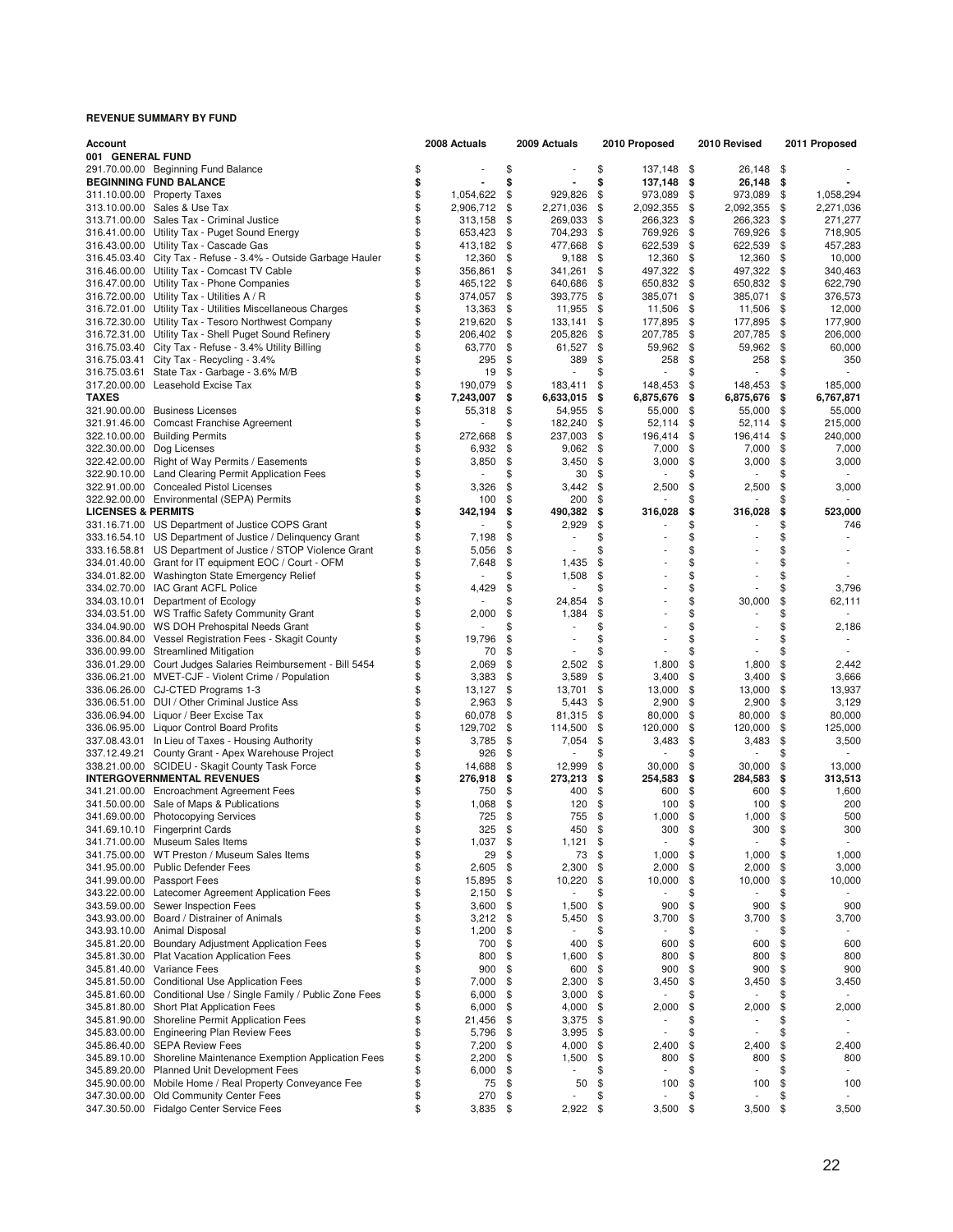| Account                     |                                                                  |          | 2008 Actuals | 2009 Actuals                   |     | 2010 Proposed |      | 2010 Revised   |    | 2011 Proposed |
|-----------------------------|------------------------------------------------------------------|----------|--------------|--------------------------------|-----|---------------|------|----------------|----|---------------|
|                             | 347.50.00.00 WT Preston Admission Fees                           | \$       | 3,421        | \$<br>3,602                    | \$  | 3,400         | \$   | 3,400          | \$ | 3,400         |
|                             | 349.14.04.01 Water Fund Overhead Charge                          | \$       | 479,076      | \$<br>392,850                  | \$  | 412,928       | \$   | 412,928        | \$ | 412,928       |
|                             | 349.14.04.40 Sewer Fund Overhead Charge                          | \$       | 142,245      | \$<br>155,548                  | \$  | 131,564       | \$   | 131,564        | \$ | 131,564       |
|                             | 349.14.04.45 Storm Drain Overhead Charge                         | \$       | 17,468       | \$<br>28,180                   | -\$ | 43,993        | \$   | 43,993         | \$ | 43,993        |
|                             | 349.14.04.50 Sanitation Fund Overhead Charge                     | \$       | 48,663       | \$<br>67,146 \$                |     | 82,632 \$     |      | 82,632         | \$ | 82,632        |
|                             | 349.14.05.01 Equipment Rental Fund Overhead Charge               | \$       | 39,484       | \$<br>50,645                   | \$  | 50,958        | \$   | 50,958         | \$ | 50,958        |
|                             | <b>CHARGES FOR GOODS &amp; SERVICES</b>                          | \$       | 825,975      | \$<br>748,102                  | -\$ | 759,625       | \$   | 759,625        | \$ | 761,225       |
|                             | 353.10.00.00 Local Infraction Refund                             | \$       | 138,703      | \$<br>179,605                  | \$  | 140,000       | \$   | 140,000        | \$ | 150,000       |
|                             | 354.00.00.00 Municipal Court Parking Fines                       | \$       | 3,792        | \$<br>4,064                    | \$  | 3,500         | \$   | 3,500          | \$ | 2,000         |
|                             | 359.90.00.00 Damage Restitution                                  | \$       | 608          | \$<br>1,271                    | \$  |               | \$   | ٠              | \$ | 2,000         |
| <b>FINES &amp; FORFEITS</b> |                                                                  | \$       | 143,103      | \$<br>184,940                  | \$  | 143,500       | \$   | 143,500        | \$ | 154,000       |
|                             | 361.11.00.00 Investment Interest                                 | \$       | 293,816      | \$<br>145,188                  | \$  | 147,958       | \$   | 147,958        | \$ | 85,000        |
|                             | 361.11.00.01 Accrued Interest purchased                          | \$       | 41,096       | \$<br>8,747                    | \$  |               | \$   |                | \$ | 18,000        |
|                             | 361.11.15.10 Interest on WSDOT Bond #3667018691                  | \$       | 132 \$       | 74                             | \$  |               | \$   |                | \$ |               |
|                             | 361.39.19.31 Premium on Investment at Purchase                   | \$       | 30,256       | \$<br>11,445                   | \$  |               | \$   |                | \$ | 19,000        |
|                             | 361.39.19.32 Discount on Investments at Purchase                 | \$       | 18,235       | \$<br>$\overline{\phantom{a}}$ | \$  | 2,000         | \$   | 2,000          | \$ | 2,000         |
|                             | 361.40.00.00 Interest on Sales Taxes                             | \$       | 11,326       | \$<br>7,431                    | \$  | 3,800         | \$   | 3,800          | \$ | 5,000         |
|                             | 362.50.30.00 AT&T - Tower Lease                                  | \$       |              | \$<br>6,050                    | \$  |               | \$   | $\overline{a}$ | \$ | 12,000        |
|                             | 366.50.00.00 Interfund Medical Insurance Premiums                | \$       | 1,763,106    | \$<br>1,647,057                | \$  | 2,277,256     | \$   | 2,545,756      | \$ | 2,467,999     |
|                             | 366.50.17.21 Retired Police Officers                             | \$       | 77,201       | \$<br>76,643                   | \$  | 106,141       | \$   | 106,141        | \$ | 118,878       |
|                             | 366.50.17.22 Retired Firefighters                                | \$       | 79,636       | \$<br>72,311                   | \$  | 105,251       | \$   | 105,251        | \$ | 117,882       |
|                             | 366.60.00.00 Interfund Data Processing / Network Charges         | \$       | 304,331      | \$<br>381,976                  | \$  | 380,000       | \$   | 380,000        | \$ | 380,000       |
|                             | 367.00.00.00 Private Donations                                   | \$       | 13,000       | \$<br>714                      | \$  |               | \$   |                | \$ |               |
|                             | 367.11.00.00 AWC Wellness Program Incentive                      | \$       | 1,057        | \$<br>683                      | \$  |               | \$   |                | \$ |               |
|                             | 367.11.00.01 Miscellaneous Grants from Private Sources           | \$       | 51,532       | \$                             | \$  |               | \$   |                | \$ |               |
|                             | 367.11.27.00 PSE Lighting Project Retro Grant                    | \$       |              | \$                             | \$  |               | \$   | 16,000         | \$ |               |
|                             | 367.12.00.00 In Lieu of Construction                             | \$       | 5,500        | \$<br>$\overline{\phantom{a}}$ | \$  |               | \$   | $\overline{a}$ | \$ |               |
|                             | 367.15.00.00 Museum / WT Preston Donations                       | \$       | 2,875        | \$                             | \$  |               | \$   |                | \$ |               |
|                             | 367.19.10.00 Museum Research Library Donations                   | \$       | 37           | \$<br>310                      | \$  |               | \$   |                | \$ |               |
|                             | 367.22.01.00 Foam Injection Donations                            | \$       | 200          | \$<br>$\overline{a}$           | \$  |               | \$   |                | \$ |               |
|                             | 369.20.00.00 Unclaimed Property                                  | \$       | 66           | \$<br>40                       | \$  |               | \$   |                | \$ | 40            |
|                             | 369.30.00.01 Confiscated and Forfeited Property                  | \$       | 1,442        | \$<br>423                      | \$  |               | \$   |                | \$ |               |
|                             | 369.81.00.00 Cash Over / Short                                   | \$       | 305          | \$<br>5                        | \$  |               | \$   |                | \$ |               |
|                             | 369.90.00.00 Dishonored Check Handling Fees                      | \$       | 3,124        | \$<br>75                       | \$  |               | \$   |                | \$ |               |
|                             | 369.90.00.01 Office Supplies Rebate                              | \$       |              | \$<br>779                      | \$  |               | \$   |                | \$ |               |
|                             | 369.92.00.00 State Industrial Insurance Sick Leave Reimbursement | \$       | 15,977       | \$<br>3,139                    | \$  |               | \$   |                | \$ |               |
|                             | <b>MISCELLANEOUS REVENUES</b>                                    | \$       | 2,571,546    | \$<br>2,322,706                | \$  | 3,022,406     | \$   | 3,306,906      | \$ | 3,151,799     |
|                             | 379.91.46.00 Comcast PEG (Capital Expenses Channel 10)           | \$       |              | \$<br>5,819                    | \$  |               | \$   |                | S  |               |
| <b>OTHER INCOME</b>         |                                                                  | \$       |              | \$<br>5,819                    | \$  |               | \$   |                | \$ |               |
| <b>NON-REVENUES</b>         |                                                                  | \$       |              | \$                             | \$  |               | \$   |                | \$ |               |
|                             | 395.10.00.00 Sales of Surplus Equipment                          | \$       | 55           | \$                             | \$  |               | \$   |                | \$ |               |
|                             | 398.00.00.00 Insurance Recovery Liability Coverage               | \$       |              | \$<br>18,250                   | \$  |               | \$   |                | \$ |               |
|                             | OTHER FINANCING SOURCES                                          | \$       | 55           | \$<br>18,250                   | \$  |               | \$   |                | \$ |               |
| <b>GENERAL FUND</b>         |                                                                  | \$       | 11,402,798   | \$<br>10,676,427               | \$  | 11,234,670    | \$   | 11,660,170     | \$ | 11,671,408    |
|                             | 101 PARKS & RECREATION FUND                                      |          |              |                                |     |               |      |                |    |               |
|                             | 291.70.00.00 Beginning Fund Balance                              | \$       |              | \$                             | \$  | 14,490        | \$   | 14,490         | \$ | 38,473        |
|                             | <b>BEGINNING FUND BALANCE</b>                                    | \$       |              | \$                             | \$  | 14,490        | \$   | 14,490         | \$ | 38,473        |
|                             | 311.10.00.00 Property Taxes                                      | \$       | 829,637      | \$<br>843,204                  | \$  | 903,085       | \$   | 903,085        | \$ | 1,006,000     |
| <b>TAXES</b>                |                                                                  | \$       | 829,637      | \$<br>843,204                  | \$  | 903,085       | \$   |                | \$ |               |
|                             |                                                                  | \$       |              |                                | \$  |               |      | 903,085        |    | 1,006,000     |
|                             | 338.76.00.00 Port of Anacortes Habitat Mitigation                |          | 30,000       | \$                             |     |               | \$   |                | \$ |               |
|                             | <b>INTERGOVERNMENTAL REVENUES</b>                                | \$       | 30,000       | \$                             | \$  |               | \$   |                | \$ |               |
|                             | 341.50.00.00 ACFL Trail Guide Maps - Retail                      | \$<br>\$ | 1,009        | \$<br>916                      | \$  | 600           | \$   | 600            | \$ | 900           |
|                             | 341.51.00.00 ACFL Trail Guide Maps - Wholesale                   |          | 4,994        | \$<br>5,883                    | \$  | 4,000         | \$   | 4,000          | \$ | 4,500         |
|                             | 347.61.00.00 Recreation Fees - Non-Taxable                       | \$       | 73,889       | \$<br>69,395                   | \$  | 75,000        | \$   | 75,000         | \$ | 86,000        |
|                             | <b>CHARGES FOR GOODS &amp; SERVICES</b>                          | \$       | 79,892 \$    | 76,194                         | \$  | 79,600        | \$   | 79,600         | \$ | 91,400        |
| <b>FINES &amp; FORFEITS</b> |                                                                  | \$       |              | \$                             | \$  |               | \$   |                | \$ |               |
|                             | 367.00.00.00 Private Donations & Gifts                           | \$       | 13           | \$<br>3                        | \$  |               | \$   |                | \$ |               |
|                             | 369.90.00.00 Refund - Miscellaneous Supplies                     | \$       |              | \$<br>500                      | \$  |               | \$   |                | \$ |               |
|                             | 369.92.00.00 State Industrial Insurance Sick Leave Reimbursement | \$       | 2,530        | \$<br>$\overline{\phantom{a}}$ | \$  |               | \$   |                | \$ |               |
|                             | <b>MISCELLANEOUS REVENUES</b>                                    | \$       | 2,543        | \$<br>503                      | \$  |               | \$   |                | \$ |               |
|                             | 395.10.00.00 Sales of Surplus Equipment                          | \$       | 10,000       | \$<br>$\overline{\phantom{a}}$ | \$  |               | \$   |                | \$ |               |
| 395.10.00.01 Land Sales     |                                                                  | \$       | 8,595        | \$                             | \$  |               | \$   |                | \$ |               |
|                             | OTHER FINANCING SOURCES                                          | \$       | 18,595       | \$                             | \$  |               | \$   |                | \$ |               |
|                             | <b>PARKS &amp; RECREATION FUND</b>                               | \$       | 960,667      | \$<br>919,901                  | \$  | 968,195       | - \$ | 968,195        | \$ | 1,135,873     |
|                             | <b>102 GRANDVIEW CEMETERY FUND</b>                               |          |              |                                |     |               |      |                |    |               |
|                             | 291.70.00.00 Beginning Fund Balance                              | \$       |              | \$                             | \$  | 9,819         | \$   | 9,819          | \$ | 20,902        |
|                             | <b>BEGINNING FUND BALANCE</b>                                    | \$       |              | \$                             | \$  | 9,819         | \$   | 9,819          | \$ | 20,902        |
|                             | 311.10.00.00 Property Taxes                                      | \$       | 109,352      | \$<br>111,140                  | \$  | 116,397 \$    |      | 116,397        | \$ | 114,543       |
| <b>TAXES</b>                |                                                                  | \$       | 109,352      | \$<br>111,140                  | \$  | 116,397       | \$   | 116,397        | \$ | 114,543       |
|                             | 343.60.00.00 85% of Cemetery Lot Sales                           | \$       | 19,707       | \$<br>9,361                    | \$  | 19,000        | \$   | 19,000         | \$ | 10,000        |
|                             | 343.61.00.00 Cemetery Services - Taxable                         | \$       | $10,512$ \$  | 5,657 \$                       |     | 6,423         | \$   | 6,423          | \$ | 8,000         |
|                             | 343.62.00.00 Cemetery Services - Non-Taxable                     | \$       | 36,251       | \$<br>29,193                   | \$  | 36,000        | \$   | 36,000         | \$ | 24,000        |
|                             | <b>CHARGES FOR GOODS &amp; SERVICES</b>                          | \$       | 66,470       | \$<br>44,211                   | \$  | 61,423        | \$   | 61,423         | \$ | 42,000        |
|                             | 361.11.00.00 Investment Interest                                 | \$       | 4,609 \$     | 2,291                          | \$  | 2,000         | \$   | 2,000          | \$ | 1,300         |
|                             | <b>MISCELLANEOUS REVENUES</b>                                    | \$       | 4,609        | \$<br>2,291                    | \$  | 2,000         | \$   | 2,000          | \$ | 1,300         |
|                             | <b>OTHER FINANCING SOURCES</b>                                   | \$       |              | \$                             | \$  |               | \$   | $\blacksquare$ | \$ |               |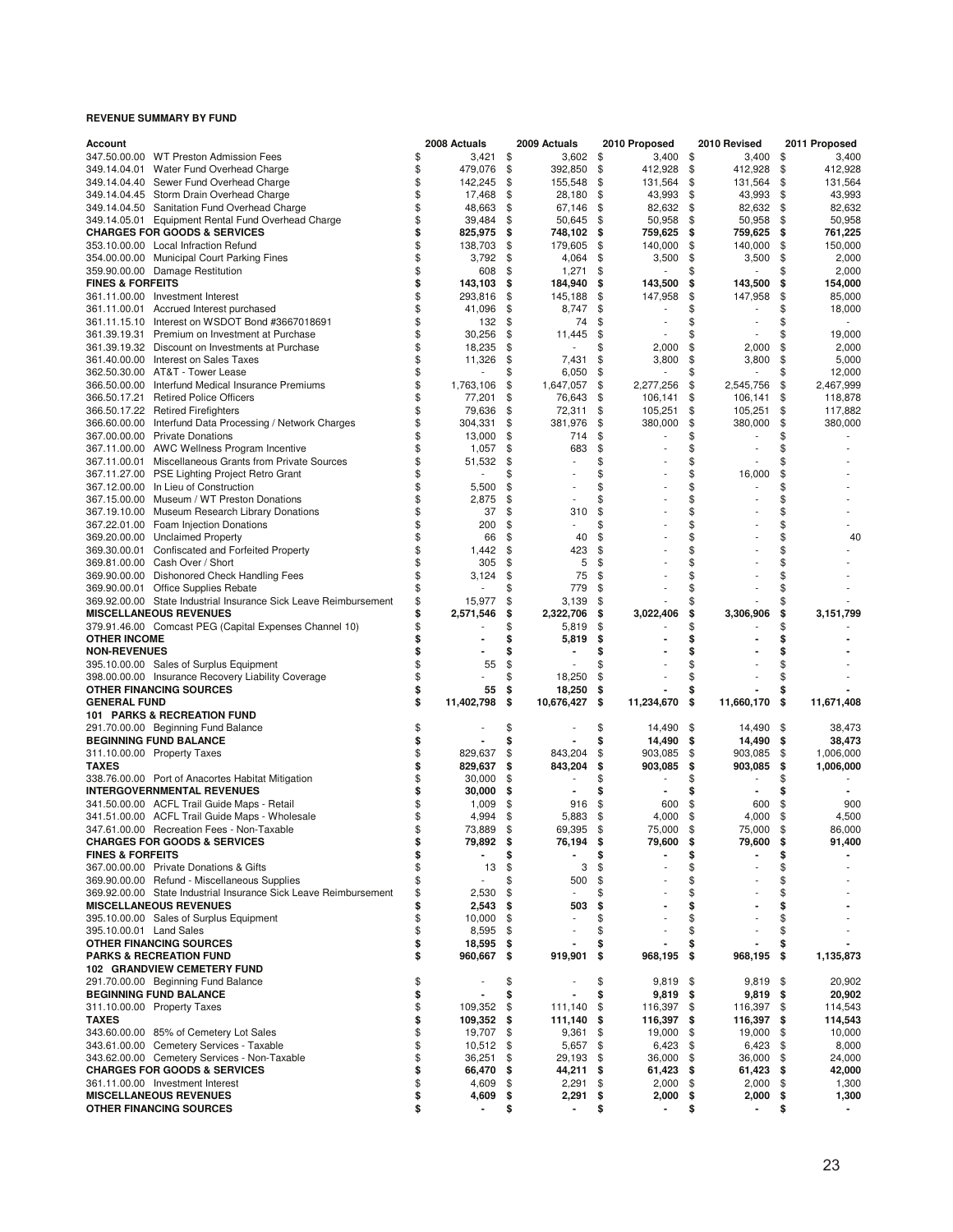| Account                                                          | 2008 Actuals       | 2009 Actuals         | 2010 Proposed    |                | 2010 Revised         |      | 2011 Proposed            |
|------------------------------------------------------------------|--------------------|----------------------|------------------|----------------|----------------------|------|--------------------------|
| <b>GRANDVIEW CEMETERY FUND</b>                                   | \$<br>180,431 \$   | 157,642 \$           |                  | 170,001 \$     | 170,001 \$           |      | 178,745                  |
| 103 PUBLIC LIBRARY FUND                                          |                    |                      |                  |                |                      |      |                          |
| 291.70.00.00 Beginning Fund Balance                              | \$                 | \$                   | \$               | 4,167          | \$<br>2,833          | \$   | 21,089                   |
| <b>BEGINNING FUND BALANCE</b>                                    | \$                 | \$                   | \$               | $4,167$ \$     | 2,833                | \$   | 21,089                   |
| 311.10.00.00 Property Taxes                                      | \$<br>878,288      | \$<br>937,033        | \$<br>983,676    |                | \$<br>983,676        | \$   | 1,008,000                |
| <b>TAXES</b>                                                     | \$<br>878,288      | \$<br>937,033        | \$<br>983,676    |                | \$<br>983,676        | \$   | 1,008,000                |
| 337.00.00.00 Skagit County Library Grant                         | \$<br>15,510       | \$<br>14,473         | \$               | 15,000         | \$<br>15,000         | \$   | 14,500                   |
| <b>INTERGOVERNMENTAL REVENUES</b>                                | \$<br>15,510       | \$<br>14,473         | -\$              | 15,000         | \$<br>15,000         | \$   | 14,500                   |
| 341.69.00.00 Photocopying Services                               | \$<br>5,528        | \$<br>5,246          | \$               | 5,300          | \$<br>5,300          | \$   | 5,200                    |
| 347.20.00.00 Non-Resident Use Fees                               | \$<br>21,360       | \$<br>20,182         | \$<br>19,300     |                | \$                   | \$   | 21,160                   |
|                                                                  | \$                 | \$<br>154            | \$               |                | 19,300               |      | 100                      |
| 347.26.00.00 Library Card Replacement Fee                        | 88                 |                      |                  | 100            | \$<br>100            | \$   |                          |
| <b>CHARGES FOR GOODS &amp; SERVICES</b>                          | \$<br>26,976       | \$<br>25,582         | -\$<br>24,700    |                | \$<br>24,700         | \$   | 26,460                   |
| 359.71.00.00 Lost Book Fees                                      | \$<br>6,727        | \$<br>8,329          | \$               | 6,500          | \$<br>6,500          | \$   | 7,000                    |
| <b>FINES &amp; FORFEITS</b>                                      | \$<br>6,727        | \$<br>8,329          | \$               | 6,500          | \$<br>6,500          | \$   | 7,000                    |
| 367.00.00.00 Private Donations                                   | \$<br>1,784        | \$<br>1,879          | \$               |                | \$                   | \$   | 1,700                    |
| <b>MISCELLANEOUS REVENUES</b>                                    | \$<br>1,784        | \$<br>1,879          | \$               |                | \$                   | \$   | 1,700                    |
| <b>OTHER FINANCING SOURCES</b>                                   | \$                 |                      | \$               |                | \$                   | \$   |                          |
| <b>PUBLIC LIBRARY FUND</b>                                       | \$<br>929,285      | \$<br>987,296        | \$<br>1,025,709  |                | \$<br>1,032,709      | \$   | 1,078,749                |
| <b>104 STREET MAINTENANCE FUND</b>                               |                    |                      |                  |                |                      |      |                          |
| 291.70.00.00 Beginning Fund Balance                              | \$                 | \$                   | \$<br>19,340     |                | \$<br>154,840        | \$   | 204,948                  |
| <b>BEGINNING FUND BALANCE</b>                                    | \$                 | \$                   | \$               | 19,340         | \$<br>154,840        | \$   | 204,948                  |
| 311.10.00.00 Property Taxes                                      | \$<br>738,472      | \$<br>750,548        | \$<br>763,144    |                | \$<br>763,144        | \$   | 600,000                  |
| <b>TAXES</b>                                                     | \$<br>738,472      | \$<br>750,548        | \$<br>763,144    |                | \$<br>763,144        | \$   | 600,000                  |
| 322.42.00.00 Street Cut / Right-of-Way Permits                   | \$<br>2,270        | \$<br>1,820          | \$               | 2,250          | \$<br>2,250          | \$   | 2,520                    |
| <b>LICENSES &amp; PERMITS</b>                                    | \$<br>2,270        | 1,820                | - \$             | 2,250          | 2,250                |      | 2,520                    |
|                                                                  |                    | \$                   |                  |                | \$                   | \$   |                          |
| 336.00.87.00 Motor Vehicle Fuel Tax - Street Maintenance         | \$<br>375,498      | \$<br>361,996        | \$<br>360,549    |                | \$<br>360,549        | \$   | 369,558                  |
| <b>INTERGOVERNMENTAL REVENUES</b>                                | \$<br>375,498      | \$<br>361,996        | \$<br>360,549    |                | \$<br>360,549        | \$   | 369,558                  |
| 341.50.00.00 Sale of Maps & Publications                         | \$                 | \$<br>28             | \$               |                | \$                   | \$   |                          |
| 344.10.00.00 Street Maintenance / Repair Fees                    | \$<br>661          | \$<br>4,089          | \$               |                | \$                   | \$   |                          |
| 344.15.00.00 Sidewalk Repairs                                    | \$<br>5,876        | \$<br>4,541          | \$               | 5,000          | \$<br>5,000          | \$   | 4,000                    |
| <b>CHARGES FOR GOODS &amp; SERVICES</b>                          | \$<br>5,215        | \$<br>8,658          | \$               | 5,000          | \$<br>5,000          | \$   | 4,000                    |
| 367.12.00.00 In Lieu of Construction - Anaco Beach Road          | \$                 | \$<br>15             | \$               |                | \$                   | \$   |                          |
| 369.10.00.00 Scrap Materials Sales                               | \$<br>8            | \$<br>5,450          | \$               |                | \$                   | \$   |                          |
| 369.92.00.00 State Industrial Insurance Sick Leave Reimbursement | \$<br>18,196       | \$<br>1,486          | \$               |                | \$                   | \$   | 3,000                    |
| <b>MISCELLANEOUS REVENUES</b>                                    | \$<br>18,204       | \$<br>6,951          | \$               |                | \$                   | \$   | 3,000                    |
| <b>OTHER INCOME</b>                                              | \$                 | \$                   | \$               |                | \$                   | \$   |                          |
| 395.10.00.00 Street / Alley Vacation Fees                        | \$<br>53,892       | \$<br>39,245         | \$               |                | \$                   | \$   |                          |
|                                                                  | \$                 |                      | \$               |                | \$                   | \$   |                          |
| 397.00.03.35 Operating Transfer of REET                          | 150,000            | \$                   |                  |                |                      |      |                          |
| <b>OTHER FINANCING SOURCES</b>                                   | \$<br>203,892      | \$<br>39,245         | \$               |                | \$                   | \$   |                          |
| <b>STREET MAINTENANCE FUND</b>                                   | \$<br>1,343,551 \$ | 1,169,218            | -\$<br>1,150,283 |                | \$<br>1,285,783      | \$   | 1,184,026                |
| 105 ARTERIAL STREET CONSTRUCTION                                 |                    |                      |                  |                |                      |      |                          |
| 291.70.00.00 Beginning Fund Balance                              | \$                 | \$                   | \$               |                | \$                   | \$   | 18,312                   |
| <b>BEGINNING FUND BALANCE</b>                                    | \$                 | \$                   | \$               |                | \$                   | \$   | 18,312                   |
| 311.10.00.00 Property Taxes                                      | \$<br>190,707      | \$<br>193,825        | \$<br>118,587    |                | \$<br>118,587        | \$   | 100,000                  |
| TAXES                                                            | \$<br>190,707      | \$<br>193,825        | \$<br>118,587    |                | \$<br>118,587        | \$   | 100,000                  |
| 333.20.21.00 Fidalgo Bay Road Reconstruction                     | \$                 | \$                   | \$               |                | \$                   | \$   | 250,000                  |
| 333.20.23.00 US FHWA 32nd Street Construction / Design           | \$                 | \$                   | \$               |                | \$<br>500,000        | \$   |                          |
| 334.03.61.00 WSDOT Grant                                         | \$<br>30,000       | \$                   | \$               |                | \$                   | \$   |                          |
| 334.03.61.03 WSDOT - Mount Erie Sidewalks & Safety               | \$                 | \$<br>50,160         | \$               |                | \$                   | \$   |                          |
| 334.03.90.00 WS TIB Sunset Avenue                                | \$<br>37,171       | \$                   | \$               |                | \$                   | \$   |                          |
| <b>INTERGOVERNMENTAL REVENUES</b>                                | \$                 | \$<br>50,160         | \$               |                | \$<br>500,000        | \$   | 250,000                  |
|                                                                  | 67,171             |                      |                  |                |                      |      |                          |
| <b>CHARGES FOR GOODS &amp; SERVICES</b>                          | \$                 |                      | \$               |                | \$                   | \$   |                          |
| 361.11.00.00 Investment Interest                                 | \$<br>2,031        | \$                   | \$               |                | \$                   | \$   |                          |
| 367.12.00.00 Contribution in Lieu - H Avenue Construction        | \$<br>5,682        | \$                   | \$               |                | \$                   | \$   |                          |
| <b>MISCELLANEOUS REVENUES</b>                                    | \$<br>3,651        | \$                   | \$               |                | \$                   | \$   |                          |
| 397.00.00.00 Operating Transfer from Fund 401                    | \$                 | \$<br>202,059        | \$               |                | \$<br>204,000        | \$   |                          |
| 397.00.01.12 Operating Transfer from Fund 112                    | \$                 | \$                   | \$               |                | \$<br>150,000        | \$   | 455,000                  |
| 397.00.03.09 Operating Transfer from Fund 445                    | \$                 | \$<br>154,599        | \$               |                | \$<br>96,000         | \$   |                          |
| 397.00.03.35 Operating Transfer from Fund 335 - GMA              | \$<br>866,640      | \$<br>525,000        | \$<br>250,000    |                | \$<br>650,000        | \$   | 525,000                  |
| <b>OTHER FINANCING SOURCES</b>                                   | \$<br>866,640      | \$<br>881,658        | 250,000<br>\$    |                | \$<br>1,100,000      | \$   | 980,000                  |
| <b>ARTERIAL STREET CONSTRUCTION</b>                              | \$<br>1,120,867    | \$<br>1,125,643      | -\$<br>368,587   |                | \$<br>1,718,587      | - \$ | 1,348,312                |
| <b>107 WASHINGTON PARK FUND</b>                                  |                    |                      |                  |                |                      |      |                          |
| 291.70.00.00 Beginning Fund Balance                              | \$                 | \$                   | \$               | 1,733          | \$<br>66,733         | \$   | 657                      |
| <b>BEGINNING FUND BALANCE</b>                                    | \$                 | \$                   | \$               | 1,733          | \$<br>66,733         | \$   | 657                      |
|                                                                  | \$                 |                      | \$               |                |                      |      |                          |
| 311.10.00.00 Property Taxes                                      |                    | \$<br>1,693          |                  |                | \$                   | \$   | $\overline{\phantom{0}}$ |
| <b>TAXES</b>                                                     | \$                 | \$<br>1,693          | \$               | $\blacksquare$ | \$<br>$\blacksquare$ | \$   | ٠                        |
| <b>INTERGOVERNMENTAL REVENUES</b>                                | \$                 | \$<br>$\blacksquare$ | \$               |                | \$<br>$\blacksquare$ | \$   | $\blacksquare$           |
| 341.70.00.00 Firewood Sales                                      | \$<br>2,946        | \$<br>3,661          | \$               | 3,000          | \$<br>3,000          | \$   | 3,000                    |
| 347.90.30.00 Laundry Fees                                        | \$<br>429          | \$<br>363            | \$               | 500            | \$<br>500            | \$   | 300                      |
| 347.90.40.00 Shower Fees                                         | \$<br>3,113        | \$<br>3,510          | \$               | 3,100          | \$<br>3,100          | \$   | 3,500                    |
| <b>CHARGES FOR GOODS &amp; SERVICES</b>                          | \$<br>6,488        | \$<br>7,534          | \$               | 6,600          | \$<br>6,600          | \$   | 6,800                    |
| 361.11.00.00 Investment Interest                                 | \$<br>2,618        | \$<br>1,582          | \$               | 2,000          | \$<br>2,000          | \$   | 1,000                    |
| 362.30.00.00 Parking Fees - Boat Trailer Lot                     | \$<br>55,737       | \$<br>69,426         | \$               | 55,000         | \$<br>55,000         | \$   | 59,000                   |
| 362.31.00.00 Parking Fees - Lot B                                | \$<br>14,272       | \$<br>12,313         | \$               | 15,000         | \$<br>15,000         | \$   | 10,000                   |
| 362.40.00.00 Camping Fees                                        | \$<br>101,717      | \$<br>110,496        | \$<br>105,000    |                | \$<br>105,000        | \$   | 105,000                  |
| 362.41.00.00 Day Use Park Fee                                    | \$                 | \$                   |                  |                |                      |      | 4,000                    |
|                                                                  | 4,081              | $2,390$ \$           |                  | 4,000          | \$<br>4,000          | \$   |                          |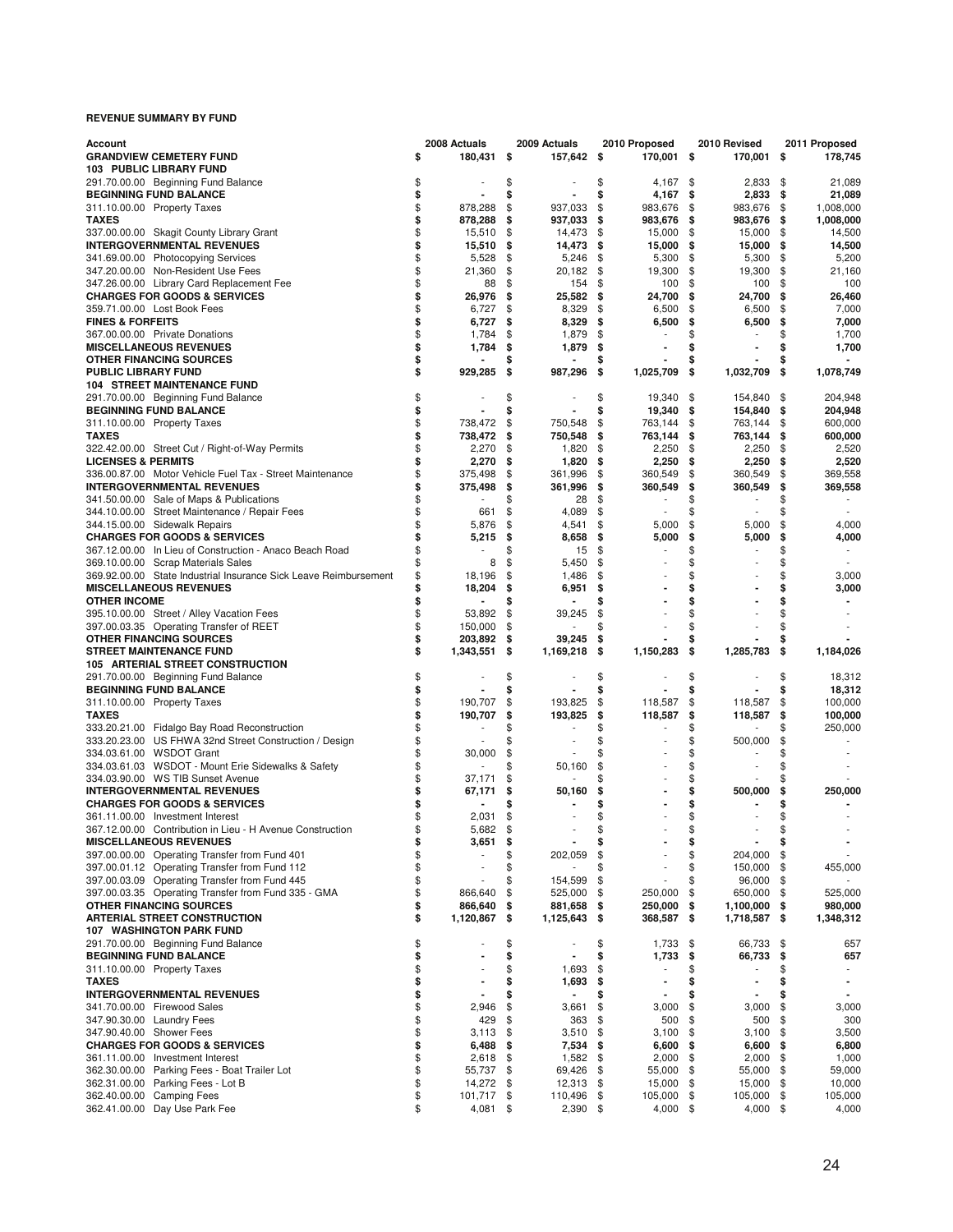| Account                                                                                                            |          | 2008 Actuals    |          | 2009 Actuals     |           | 2010 Proposed |          | 2010 Revised            |          | 2011 Proposed      |
|--------------------------------------------------------------------------------------------------------------------|----------|-----------------|----------|------------------|-----------|---------------|----------|-------------------------|----------|--------------------|
| 367.00.00.00 Private Donations                                                                                     | \$       |                 | \$       | 50               | \$        |               | \$       |                         | \$       |                    |
| 369.81.00.00 Cash Over / Short<br><b>MISCELLANEOUS REVENUES</b>                                                    | \$       | 1,597           | \$       |                  | \$        |               | \$       |                         | \$       |                    |
| <b>OTHER FINANCING SOURCES</b>                                                                                     | \$<br>\$ | 180,022         | \$<br>\$ | 196,257          | \$<br>\$  | 181,000       | \$<br>\$ | 181,000                 | \$<br>\$ | 179,000            |
| <b>WASHINGTON PARK FUND</b>                                                                                        | \$       | 186,510         | \$       | 205,484          | \$        | 189,333       | \$       | 254,333                 | \$       | 186,457            |
| 108 PARKS CAPITAL IMPROVEMENT                                                                                      |          |                 |          |                  |           |               |          |                         |          |                    |
| 291.70.00.00 Beginning Fund Balance                                                                                | \$       |                 | \$       |                  | \$        | 31,006        | \$       | 20,994                  | \$       |                    |
| <b>BEGINNING FUND BALANCE</b>                                                                                      | \$       |                 | \$       |                  | \$        | 31,006        | \$       | 20,994                  | \$       |                    |
| <b>INTERGOVERNMENTAL REVENUES</b>                                                                                  | \$       |                 | \$       |                  | \$        |               |          |                         | \$       |                    |
| 361.11.00.00 Investment Interest                                                                                   | \$<br>\$ | 6,647<br>149    | \$<br>\$ | 2,593<br>67      | \$<br>\$  | 2,900         | \$<br>S. | 2,900<br>$\overline{a}$ | \$<br>\$ | 2,500<br>160       |
| 361.11.19.00 Interest on Investment - Tommy Thompson Parkway<br>362.50.00.00 Puget Sound Energy / Mount Erie Lease | \$       | 28,106          | \$       | 28,106           | \$        | 28,106        | \$       | 28,106                  | \$       | 28,106             |
| 367.00.00.00 Grants                                                                                                | \$       |                 |          |                  | \$        |               | \$       | 90,000                  | \$       |                    |
| 367.00.11.00 H Avenue Park Donations                                                                               | \$       | 1,000           | \$       |                  | \$        |               | \$       |                         | \$       |                    |
| 367.11.00.00 Donations from Private Sources                                                                        | \$       |                 |          | 5,000            | \$        |               | \$       |                         | \$       |                    |
| <b>MISCELLANEOUS REVENUES</b>                                                                                      | \$       | 35,902          | \$       | 35,766           | \$        | 31,006        | \$       | 121,006                 | \$       | 30,766             |
| 397.00.00.00 Operating Transfer In                                                                                 | \$       |                 | \$       | 245,000          | \$        | 275,000       | \$       |                         | \$       |                    |
| OTHER FINANCING SOURCES                                                                                            | \$       |                 | \$       | 245,000          | \$        | 275,000       | \$       |                         | \$       |                    |
| <b>PARKS CAPITAL IMPROVEMENT</b><br><b>109 POLICE SUBSTANCE ABUSE</b>                                              | \$       | 35,902          | \$       | 280,766          | -\$       | 275,000       | - \$     | 142,000                 | \$       | 30,766             |
| 291.70.00.00 Beginning Fund Balance                                                                                | \$       |                 | \$       |                  | \$        | 120           | \$       | 120                     | \$       | 100                |
| <b>BEGINNING FUND BALANCE</b>                                                                                      | \$       |                 | \$       |                  | \$        | 120           | \$       | 120                     | \$       | 100                |
| 311.10.00.00 Property Tax                                                                                          | \$       |                 | \$       | 2,252            | \$        | 4,000         | \$       | 4,000                   | \$       | 4,000              |
| <b>TAXES</b>                                                                                                       | \$       |                 | \$       | 2,252            | \$        | 4,000         | \$       | 4,000                   | \$       | 4,000              |
| 361.11.00.00 Investment Interest                                                                                   | \$       | 90              | \$       | 23               | \$        | 120           | \$       | 120                     | \$       | 100                |
| 367.11.00.00 DARE Program Donations                                                                                | \$       | 35              | \$       | 1,500            | \$        |               | \$       |                         | \$       | $\sim$             |
| <b>MISCELLANEOUS REVENUES</b>                                                                                      | \$       | 125             | \$       | 1,523            | \$        | 120           | \$       | 120                     | \$       | 100                |
| POLICE SUBSTANCE ABUSE                                                                                             | \$       | 125             | \$       | 3,775            | - \$      | 4,000         | \$       | 4,000                   | \$       | 4,000              |
| <b>110 AMBULANCE SERVICE FUND</b>                                                                                  | \$       |                 |          |                  |           |               |          |                         |          |                    |
| 291.70.00.00 Beginning Fund Balance<br><b>BEGINNING FUND BALANCE</b>                                               | \$       |                 | \$<br>\$ |                  | \$<br>\$  | 266<br>266    | \$<br>\$ | 266<br>266              | \$<br>\$ | 141,578<br>141,578 |
| 311.10.00.00 Property Taxes                                                                                        | \$       | 112,339         | \$       | 114,176          | \$        | 303.412       | \$       | 303,412                 | \$       | 300,000            |
| 313.10.00.00 Sales & Use Tax                                                                                       | \$       | 406,913         | \$       | 317,924          | \$        | 390,000       | \$       | 390,000                 | \$       | 325,000            |
| <b>TAXES</b>                                                                                                       | \$       | 519,252         | \$       | 432,100          | \$        | 693,412       | \$       | 693,412                 | \$       | 625,000            |
| 334.04.90.00 WS DOH Prehospital Needs Grant                                                                        | \$       | 1,644           | \$       | 1,726            | \$        |               | \$       |                         | \$       |                    |
| 338.26.00.00 Skagit County EMSC Medic 1 Emergency Medical                                                          | \$       | 630,000         | \$       | 717,406          | \$        | 674,730       | \$       | 674,730                 | \$       | 701,719            |
| <b>INTERGOVERNMENTAL REVENUES</b>                                                                                  | \$       | 631,644         | \$       | 719,132          | - \$      | 674,730       | \$       | 674,730                 | \$       | 701,719            |
| 342.60.10.00 Ambulance Fees - Island Hospital                                                                      | \$       | 611,706         | \$       | 538,930          | \$        | 620,000       | \$       | 620,000                 | \$       | 611,570            |
| 342.60.30.00 EMS Contribution - Northern Lights Casino                                                             | \$       |                 | S.       | 21,879           | \$        | 9,000         | \$       | 9,000                   | \$       | 8,000              |
| <b>CHARGES FOR GOODS &amp; SERVICES</b>                                                                            | \$<br>\$ | 611,706         | \$       | 560,809          | \$        | 629,000       | \$<br>\$ | 629,000                 | \$<br>\$ | 619,570            |
| <b>MISCELLANEOUS REVENUES</b><br>397.00.00.00 Operating Transfer                                                   | \$       | 26,000          | \$       |                  | \$<br>\$  |               | \$       | 111,000                 | \$       |                    |
| <b>OTHER FINANCING SOURCES</b>                                                                                     | \$       | 26,000          | \$       |                  | \$        |               | \$       | 111,000                 | \$       |                    |
| <b>AMBULANCE SERVICE FUND</b>                                                                                      | \$       | 1,788,602       | \$       | 1,712,041        | \$        | 1,996,876     | \$       | 2,107,876               | \$       | 2,087,867          |
| 111 TRANSPORTATION IMPROVEMENT AREA #2 IMPACT FEE                                                                  |          |                 |          |                  |           |               |          |                         |          |                    |
| <b>MISCELLANEOUS REVENUES</b>                                                                                      | \$       |                 | \$       |                  | \$        |               | \$       |                         | \$       |                    |
| <b>TRANSPORTATION IMPROVEMENT AREA #2 IMPACT FEE</b>                                                               | \$       |                 | \$       |                  | \$        |               | \$       |                         | \$       |                    |
| 112 DEVELOPMENT IMPACT FEE                                                                                         |          |                 |          |                  |           |               |          |                         |          |                    |
| 291.70.00.00 Beginning Fund Balance                                                                                | \$<br>\$ |                 | \$       |                  | \$        | 63,300        | \$       | 63,300                  | \$       | 341,470            |
| <b>BEGINNING FUND BALANCE</b><br>338.76.00.00 Port of Anacortes Habitat Mitigation                                 | \$       | 20,000          | \$       |                  | \$<br>\$  | 63,300        | \$<br>\$ | 63,300                  | \$<br>\$ | 341,470            |
| <b>INTERGOVERNMENTAL REVENUES</b>                                                                                  | \$       | 20,000          | \$       |                  | \$        |               |          |                         |          |                    |
| 345.85.11.00 Development Impact Fees - Streets / Road                                                              | \$       | 113,538         | \$       | 113,396          | \$        | 50,000        | \$       | 50,000                  | \$       | 90,000             |
| 345.85.21.00 Development Impact Fees - Parks / Recreation                                                          | ፍ        | 25,185 \$       |          | 11,010           | \$        | 10,000        | \$       | 10,000                  | \$       | 21,000             |
| 345.85.31.00 Development Impact Fees - School Facilities                                                           | \$       | 60 \$           |          |                  | \$        |               | \$       | $\overline{a}$          | \$       |                    |
| 345.85.41.00 Development Impact Fees - Fire Protection                                                             | \$       | 983             | -\$      | 12,144           | \$        |               | \$       |                         | \$       |                    |
| <b>CHARGES FOR GOODS &amp; SERVICES</b>                                                                            | \$       | 139,766 \$      |          | 136,550          | - \$      | 60,000        | \$       | 60,000                  | \$       | 111,000            |
| 361.11.11.00 Interest on Investments - Street / Road                                                               | \$       | 7,459           | \$       | 3,254            | \$        | 2,500         | \$       | 2,500                   | \$       | 2,000              |
| 361.11.21.00 Interest on Investments - Parks / Recreation                                                          | \$<br>\$ | 1,835           | \$       | 824              | \$        | 800           | \$       | 800                     | \$       | 500                |
| 361.11.41.00 Interest on Investments - Fire Protection<br><b>MISCELLANEOUS REVENUES</b>                            | \$       | 555<br>9,849    | \$<br>\$ | 46<br>4,124      | \$<br>\$  | 3,300         | \$<br>\$ | 3,300                   | \$<br>\$ | 30<br>2,530        |
| 397.00.00.00 Operating Transfer In                                                                                 | \$       | 313,000         | \$       |                  | \$        |               | \$       |                         | \$       |                    |
| OTHER FINANCING SOURCES                                                                                            | \$       | 313,000         | \$       |                  | \$        |               | \$       |                         | \$       |                    |
| <b>DEVELOPMENT IMPACT FEE</b>                                                                                      | \$       | 482,615\$       |          | 140,674          | \$        |               | \$       |                         | \$       | 455,000            |
| <b>113 ACFL MANAGEMENT FUND</b>                                                                                    |          |                 |          |                  |           |               |          |                         |          |                    |
| 291.70.00.00 Beginning Fund Balance                                                                                | \$       |                 | \$       |                  | \$        | 11,642        | - \$     | 16,642                  | \$       | 41,358             |
| <b>BEGINNING FUND BALANCE</b>                                                                                      | \$       |                 | \$       |                  | \$        | 11,642        | -\$      | 16,642                  | \$       | 41,358             |
| 333.02.70.01 NRTP Grant                                                                                            | \$       | 8,933           | \$       | 11,235           | \$        |               | \$       | 14,000                  | \$       |                    |
| <b>INTERGOVERNMENTAL REVENUES</b><br>344.20.00.00 Quarry Rock Sales                                                | \$<br>\$ | 8,933<br>37,500 | \$<br>\$ | 11,235<br>62,500 | \$<br>-\$ | 50,000        | \$<br>\$ | 14,000<br>50,000        | \$<br>\$ | 50,000             |
| <b>CHARGES FOR GOODS &amp; SERVICES</b>                                                                            | \$       | 37,500          | \$       | 62,500           | \$        | 50,000        | \$       | 50,000                  | \$       | 50,000             |
| 361.11.00.00 Investment Interest                                                                                   | \$       | 13,429          | \$       | 6,968            | \$        | 10,000        | \$       | 10,000                  | \$       | 4,500              |
| 367.11.00.00 Private Donations & Gifts                                                                             | \$       |                 |          | 5,020            | \$        |               |          |                         |          |                    |
| <b>MISCELLANEOUS REVENUES</b>                                                                                      | \$       | 13,429          | \$       | 11,988           | \$        | 10,000        | \$       | 10,000                  | \$       | 4,500              |
| <b>OTHER FINANCING SOURCES</b>                                                                                     | \$       |                 |          |                  |           |               |          |                         |          |                    |
| <b>ACFL MANAGEMENT FUND</b>                                                                                        | \$       | 59,862          | \$       | 85,723           | \$        | 71,642 \$     |          | 90,642                  | \$       | 95,858             |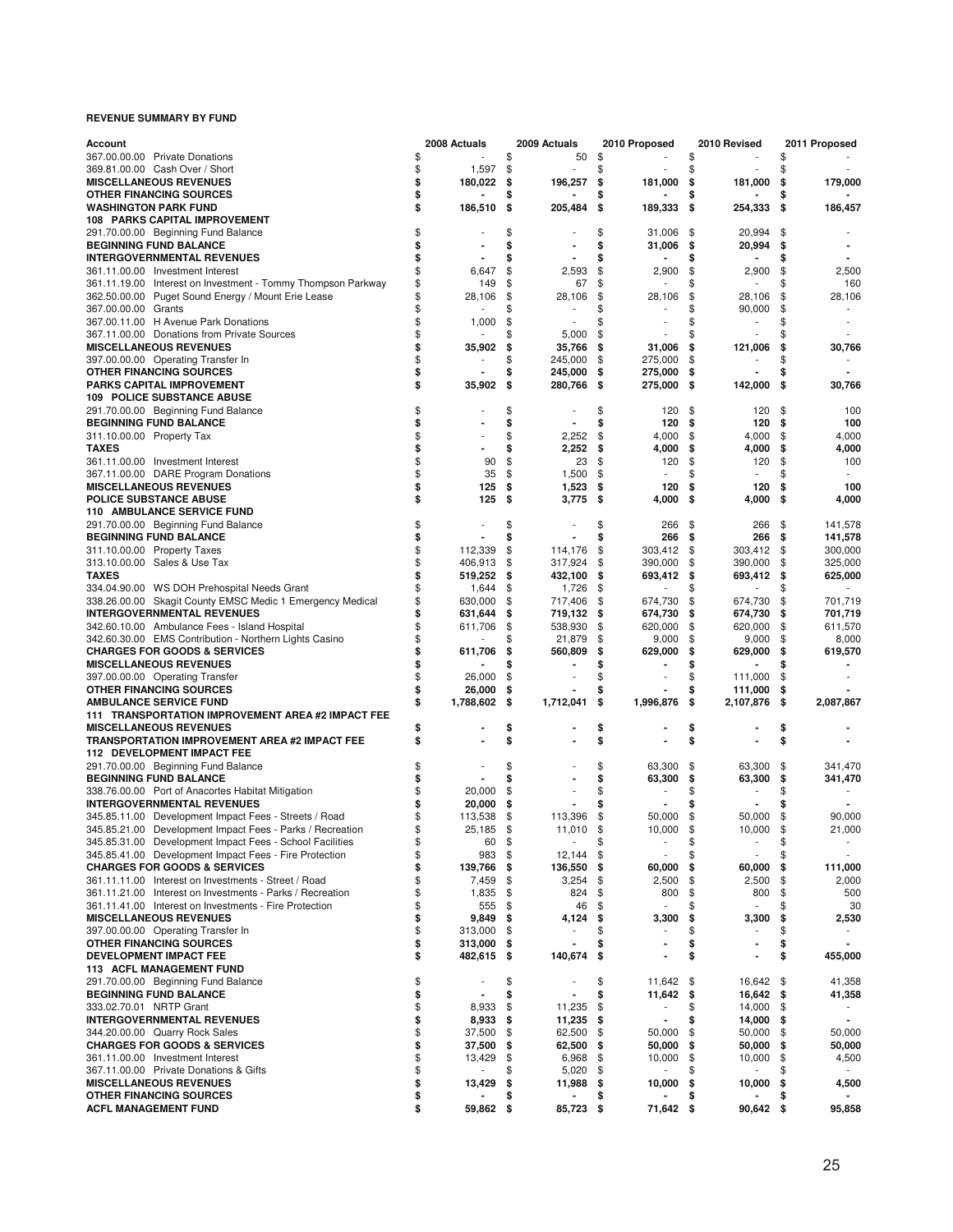| Account                                                 | 2008 Actuals     |      | 2009 Actuals   | 2010 Proposed |    | 2010 Revised | 2011 Proposed        |
|---------------------------------------------------------|------------------|------|----------------|---------------|----|--------------|----------------------|
| <b>135 TOURISM FUND</b>                                 |                  |      |                |               |    |              |                      |
| 291.70.00.00 Beginning Fund Balance                     | \$               | \$   |                | \$<br>75,000  | \$ | 25,012       | \$<br>5,040          |
| <b>BEGINNING FUND BALANCE</b>                           | \$               | \$   |                | \$<br>75,000  | \$ | 25,012       | \$<br>5,040          |
| 313.30.00.00 Hotel / Motel Tax                          | \$<br>247,672    | \$   | 229.320        | \$<br>226,000 | \$ | 226,000      | \$<br>193,144        |
| <b>TAXES</b>                                            | \$<br>247,672    | \$   | 229,320        | \$<br>226,000 | \$ | 226,000      | \$<br>193,144        |
| 322.40.00.00 Temporary Permits for Events               | \$<br>4,200      | \$   | 4,200          | \$<br>4,000   | \$ | 4,000        | \$<br>4,200          |
| <b>LICENSES &amp; PERMITS</b>                           | \$<br>4,200      | \$   | 4,200          | \$<br>4,000   | \$ | 4,000        | \$<br>4,200          |
| <b>INTERGOVERNMENTAL REVENUES</b>                       | \$               | \$   |                | \$            |    |              | \$                   |
| <b>MISCELLANEOUS REVENUES</b>                           | \$               | \$   | ۰              | \$            | \$ |              | \$                   |
| <b>OTHER FINANCING SOURCES</b>                          | \$               |      |                | \$            |    |              | \$                   |
| <b>TOURISM FUND</b>                                     | \$<br>251,872    | \$   | 233,520        | 155,000<br>\$ | \$ | 204,988      | \$<br>202,384        |
| <b>180 COMMUNITY DEVELOPMENT FUND</b>                   |                  |      |                |               |    |              |                      |
| 291.70.00.00 Beginning Fund Balance                     | \$               | \$   |                | \$<br>27,523  | \$ | 27,523       | \$<br>80,432         |
| <b>BEGINNING FUND BALANCE</b>                           | \$               | \$   |                | \$<br>27,523  | \$ | 27,523       | \$<br>80,432         |
| 331.14.21.90 CDBG HUD Grant                             | \$<br>17,058     | \$   | 140,115        | 110,000<br>\$ | \$ | 120,000      | \$<br>122,500        |
| <b>INTERGOVERNMENTAL REVENUES</b>                       | \$<br>17,058     | \$   | 140,115        | \$<br>110,000 | \$ | 120,000      | \$<br>122,500        |
| <b>CHARGES FOR GOODS &amp; SERVICES</b>                 | \$               | S    |                | \$            |    |              | \$                   |
| <b>FINES &amp; FORFEITS</b>                             | \$               | \$   | $\blacksquare$ | \$            |    |              | \$<br>$\blacksquare$ |
| 361.00.00.00 Wilson Hotel Loan Interest                 | \$<br>5,427      | \$   | 2,754          | \$            |    |              | \$<br>2,750          |
| 361.11.00.00 Investment Interest                        | \$<br>6,897      | \$   | 2,582          | \$<br>2,500   | \$ | 2,500        | \$<br>500            |
| 362.50.10.00 Contract Leases                            | \$<br>166,666    | \$   | 92,457         | \$<br>165,000 | \$ | 165,000      | \$<br>174,000        |
|                                                         | \$               | \$   |                | \$            | \$ |              | \$                   |
| 362.50.25.00 Cimarron Trucking Temporary Premises Lease |                  |      | 84             |               |    |              |                      |
| 362.51.03.00 Boat Launch Ramp Fee (Per Agreements)      | \$<br>12,100     | \$   | 8,150          | \$<br>9,000   | \$ | 9,000        | \$<br>7,540          |
| <b>MISCELLANEOUS REVENUES</b>                           | \$<br>191,090    | \$   | 106,027        | \$<br>176,500 | \$ | 176,500      | \$<br>184,790        |
| <b>OTHER FINANCING SOURCES</b>                          | \$               | \$   |                | \$            | s  |              | \$                   |
| <b>COMMUNITY DEVELOPMENT FUND</b>                       | \$<br>208,148    | \$   | 246,142        | \$<br>258,977 | \$ | 268,977      | \$<br>387,722        |
| 200 2000 GO BOND DEBT SERVICE LIBRARY                   |                  |      |                |               |    |              |                      |
| 291.70.00.00 Beginning Fund Balance                     | \$               | \$   |                | \$<br>6,973   | \$ | 6,973        | \$<br>24,373         |
| <b>BEGINNING FUND BALANCE</b>                           | \$               | \$   |                | \$<br>6,973   | \$ | 6,973        | \$<br>24,373         |
| 311.10.00.00 Property Taxes                             | \$<br>474,811    | \$   | 460,296        | \$<br>469,997 | \$ | 469,997      | \$<br>473,162        |
| <b>TAXES</b>                                            | \$<br>474,811    | \$   | 460,296        | \$<br>469,997 | \$ | 469,997      | \$<br>473,162        |
| 361.11.00.00 Investment Interest                        | \$<br>26,216     | \$   | 13,329         | \$<br>25,000  | \$ | 25,000       | \$<br>7,000          |
| <b>MISCELLANEOUS REVENUES</b>                           | \$<br>26,216     | - \$ | 13,329         | \$<br>25,000  | \$ | 25,000       | \$<br>7,000          |
| <b>OTHER FINANCING SOURCES</b>                          | \$               | \$   |                | \$            | \$ |              | \$                   |
| <b>2000 GO BOND DEBT SERVICE LIBRARY</b>                | \$<br>501,027    | \$   | 473,625        | \$<br>501,970 | \$ | 501,970      | \$<br>504,535        |
| 201 LID #201 BOND DEBT SERVICE                          |                  |      |                |               |    |              |                      |
| <b>MISCELLANEOUS REVENUES</b>                           | \$               | \$   |                | \$            | \$ |              | \$                   |
| LID #201 BOND DEBT SERVICE                              | \$               | \$   |                | \$            | \$ |              | \$                   |
|                                                         |                  |      |                |               |    |              |                      |
| 203 LID #203 BOND DEBT SERVICE                          |                  |      |                |               |    |              |                      |
| <b>MISCELLANEOUS REVENUES</b>                           | \$               | \$   |                | \$            | \$ |              | \$                   |
| LID #203 BOND DEBT SERVICE                              | \$               | \$   |                | \$            | \$ |              | \$                   |
| 205 LID #205 BOND DEBT SERVICE                          |                  |      |                |               |    |              |                      |
| 361.55.00.00 Interest on Assessments                    | \$<br>7          | \$   |                | \$            | \$ |              | \$                   |
| 368.10.00.00 Current Assessments                        | \$<br>536        | \$   |                | \$            | \$ |              | \$                   |
| <b>MISCELLANEOUS REVENUES</b>                           | \$<br>543        | \$   |                | \$            | \$ |              | \$                   |
| <b>OTHER FINANCING SOURCES</b>                          | \$               | \$   |                | \$            | \$ |              | \$                   |
| <b>LID #205 BOND DEBT SERVICE</b>                       | \$<br>543        | \$   |                | \$            | \$ |              | \$                   |
| 209 2009 GO Refunding Bond                              |                  |      |                |               |    |              |                      |
| 291.70.00.00 Beginning Fund Balance                     | \$               | \$   |                | \$            | \$ |              | \$<br>259,950        |
| <b>BEGINNING FUND BALANCE</b>                           | \$               | \$   |                | \$            | \$ |              | \$<br>259,950        |
| <b>MISCELLANEOUS REVENUES</b>                           | \$               | \$   |                | \$            | \$ |              | \$                   |
| 2009 GO Refunding Bond                                  | \$               | \$   |                | \$            | \$ |              | \$<br>259,950        |
| 292 1999 OLD GO BOND DEBT SERVICE FIRE                  |                  |      |                |               |    |              |                      |
| <b>BEGINNING FUND BALANCE</b>                           | \$               | \$   |                | \$            | \$ |              | \$                   |
| TAXES                                                   | \$<br>۰          | \$   |                | \$            | \$ |              | \$                   |
| 361.11.00.00 Investment Interest                        | \$<br>34,550     | \$   | 15,970         | \$            | \$ |              | \$                   |
| <b>MISCELLANEOUS REVENUES</b>                           | \$               |      |                |               |    |              | \$                   |
|                                                         | 34,550           | \$   | 15,970         | \$            |    |              |                      |
| OTHER FINANCING SOURCES                                 | \$<br>٠          | S    |                | \$            | \$ |              | \$                   |
| 1999 OLD GO BOND DEBT SERVICE FIRE                      | \$<br>34,550 \$  |      | 15,970 \$      |               | \$ |              | \$                   |
| 297 1999 GO BOND DEBT SERVICE - POLICE                  |                  |      |                |               |    |              |                      |
| <b>BEGINNING FUND BALANCE</b>                           | \$               | \$   |                | \$            | \$ |              | \$                   |
| 311.10.00.00 Property Taxes                             | \$               | \$   | 130,101        | \$            | \$ |              | \$                   |
| TAXES                                                   | \$               | \$   | 130,101        | \$            | \$ |              | \$                   |
| 397.00.03.35 Operating Transfer from REET I             | \$<br>139,410    | \$   |                | \$            | \$ |              | \$                   |
| OTHER FINANCING SOURCES                                 | \$<br>139,410 \$ |      |                | \$            | \$ |              | \$                   |
| <b>1999 GO BOND DEBT SERVICE POLICE</b>                 | \$<br>139,410 \$ |      | 130,101        | \$            | \$ |              | \$                   |
| 335 GROWTH MANAGEMENT CAPITAL IMPROVEMENT FUND          |                  |      |                |               |    |              |                      |
| 291.70.00.00 Beginning Fund Balance                     | \$               | \$   |                | \$<br>27,258  | \$ | 152,258      | \$<br>9,955          |
| <b>BEGINNING FUND BALANCE</b>                           | \$               | \$   |                | \$<br>27,258  | \$ | 152,258      | \$<br>9,955          |
| 317.34.00.00 REET I                                     | \$<br>352,198    | \$   | 241,354        | 250,000<br>\$ | \$ | 250,000      | \$<br>275,000        |
| 317.34.00.02 REET II                                    | \$<br>332,992 \$ |      | 241,353 \$     | 250,000       | \$ | 250,000 \$   | 275,000              |
| <b>TAXES</b>                                            | \$               |      | 482,707 \$     | 500,000       |    |              | 550,000              |
|                                                         | 685,190 \$       |      |                |               | \$ | 500,000 \$   |                      |
| 361.11.00.00 Interest on Investments - REET I           | \$<br>27,174 \$  |      | 14,027 \$      | 10,000        | \$ | 10,000       | \$<br>5,000          |
| 361.11.00.02 Interest on Investments - REET II          | \$<br>30,395 \$  |      | 10,782 \$      | 10,000        | \$ | $10,000$ \$  | 2,000                |
| <b>MISCELLANEOUS REVENUES</b>                           | \$<br>57,569\$   |      | 24,809 \$      | 20,000        | \$ | 20,000 \$    | 7,000                |
| OTHER FINANCING SOURCES                                 | \$               | \$   |                | \$            |    |              | \$<br>$\sim$         |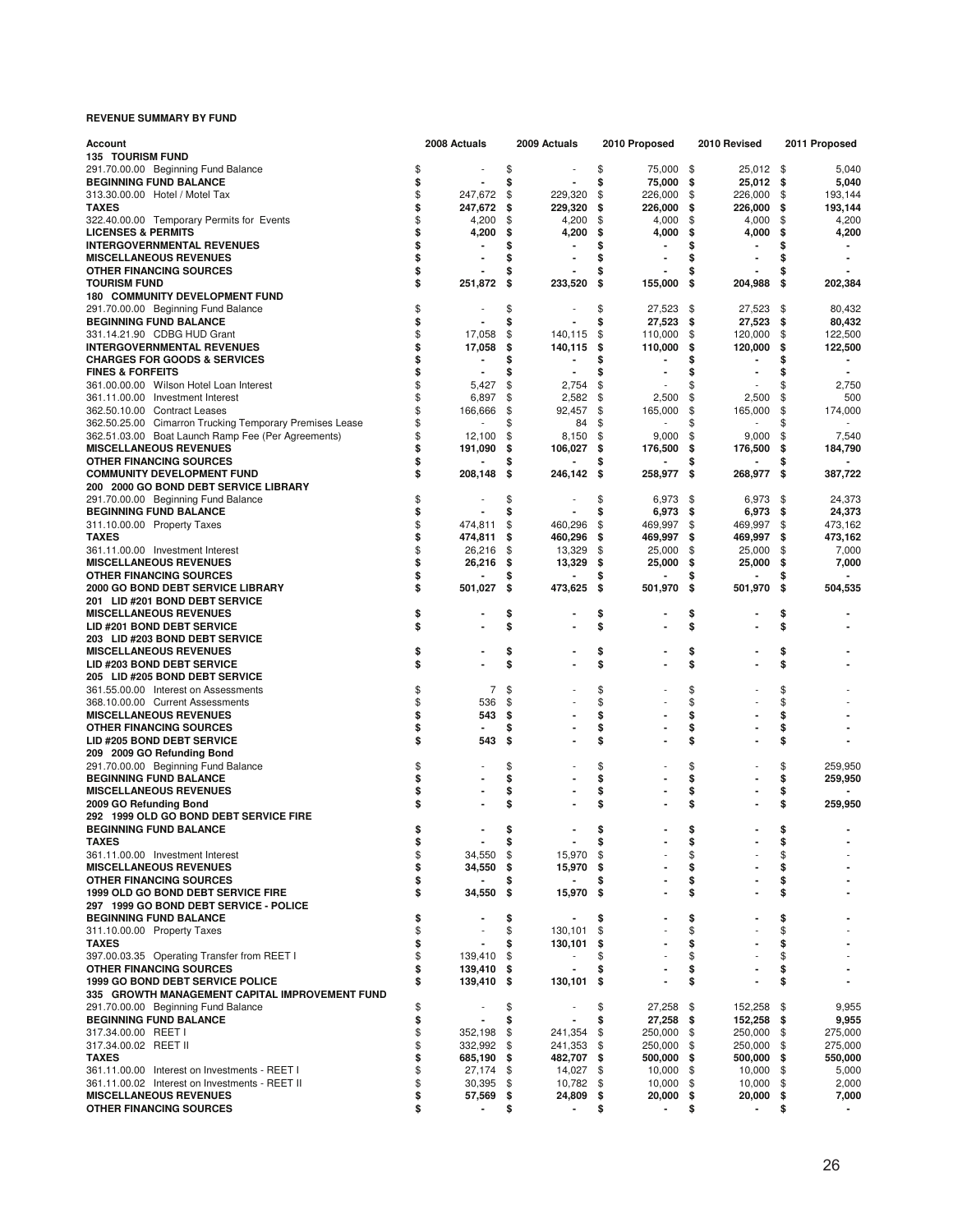| Account                     |                                                                       | 2008 Actuals    | 2009 Actuals    | 2010 Proposed    |    | 2010 Revised | 2011 Proposed   |
|-----------------------------|-----------------------------------------------------------------------|-----------------|-----------------|------------------|----|--------------|-----------------|
|                             | <b>GROWTH MGMT CAPITAL IMPROVEMENT FUND</b>                           | \$<br>742,759   | \$<br>507,516   | \$<br>547,258    | \$ | 672,258      | \$<br>547,045   |
|                             | 355 WT PRESTON INTERPRETIVE CENTER CONSTRUCTION                       |                 |                 |                  |    |              |                 |
|                             |                                                                       |                 |                 |                  |    |              |                 |
|                             | <b>BEGINNING FUND BALANCE</b>                                         | \$              | \$              | \$               | \$ |              | \$              |
|                             | <b>INTERGOVERNMENTAL REVENUES</b>                                     | \$              | \$              | \$               | \$ |              | \$              |
|                             | 341.50.00.00 Sale of Plans & Specifications                           | \$<br>634       | \$              | \$               | \$ |              | \$              |
|                             | <b>CHARGES FOR GOODS &amp; SERVICES</b>                               | \$<br>634       | \$              | \$               | \$ |              | \$              |
|                             | <b>MISCELLANEOUS REVENUES</b>                                         | \$              | \$              | \$               | \$ |              | \$              |
|                             |                                                                       |                 |                 |                  |    |              |                 |
|                             | <b>OTHER FINANCING SOURCES</b>                                        | \$              | \$              | \$               | \$ |              | \$              |
|                             | PRESTON INTERPRETIVE CENTER CONSTRUCTION                              | \$<br>634       | \$              | \$               | \$ |              | \$              |
|                             | <b>356 LIBRARY CONSTRUCTION FUND</b>                                  |                 |                 |                  |    |              |                 |
|                             | 291.70.00.00 Beginning Fund Balance                                   | \$              | \$              | \$<br>500        | \$ | 75,500       | \$              |
|                             | <b>BEGINNING FUND BALANCE</b>                                         | \$              | \$<br>ä,        | \$<br>500        | \$ | 75,500       | \$              |
|                             |                                                                       |                 |                 |                  |    |              |                 |
|                             | 361.11.00.00 Investment Interest                                      | \$<br>12,138    | \$<br>2,910     | \$<br>4,000      | \$ | 4,000        | \$<br>6,000     |
|                             | <b>MISCELLANEOUS REVENUES</b>                                         | \$<br>12,138    | \$<br>2,910     | \$<br>4,000      | \$ | 4,000        | \$<br>6,000     |
|                             | <b>OTHER FINANCING SOURCES</b>                                        | \$              | \$              | \$               |    |              | \$              |
|                             | <b>LIBRARY CONSTRUCTION FUND</b>                                      | \$<br>12,138    | \$<br>2,910     | \$<br>4,500      | \$ | 79,500       | \$<br>6,000     |
| <b>401 WATER FUND</b>       |                                                                       |                 |                 |                  |    |              |                 |
|                             |                                                                       |                 |                 |                  |    |              |                 |
|                             | 291.70.00.00 Beginning Fund Balance                                   | \$              | \$              | \$<br>1,768,608  | \$ | 6,639,273    | \$              |
|                             | <b>BEGINNING FUND BALANCE</b>                                         | \$              | \$              | \$<br>1,768,608  | \$ | 6,639,273    | \$              |
| 333.83.52.00 FEMA Relief    |                                                                       | \$<br>25,045    | \$              | \$               | \$ |              | \$              |
|                             | 334.01.82.00 Washington State Emergency Relief                        | \$<br>636       | \$              | \$               | \$ |              | \$              |
|                             |                                                                       |                 |                 |                  |    |              |                 |
|                             | <b>INTERGOVERNMENTAL REVENUES</b>                                     | \$<br>25,681    | \$              | \$               | S  |              | \$              |
|                             | 343.42.10.00 Residential - Utility Billing                            | \$<br>831,228   | \$<br>941,599   | \$<br>873,289    | \$ | 873,289      | \$<br>1,300,000 |
|                             | 343.42.20.00 Commercial - Utility Billing                             | \$<br>499,751   | \$<br>499,714   | \$<br>460,000    | \$ | 460,000      | \$<br>600,000   |
|                             | 343.42.51.00 Parks and Recreation Interdepartmental - Utility Billing | \$<br>3,776     | \$<br>8,376     | \$<br>2,000      | \$ | 2,000        | \$<br>2,500     |
|                             |                                                                       |                 |                 |                  |    |              |                 |
|                             | 343.42.52.00 Cemetery Interdepartmental - Utility Billing             | \$<br>938       | \$<br>1,403     | \$<br>600        | \$ | 600          | \$<br>700       |
|                             | 343.42.53.00 City Buildings Interdepartmental - Utility Billing       | \$<br>14,107    | \$<br>12,476    | \$<br>9,900      | \$ | 9,900        | \$<br>11,000    |
|                             | 343.42.54.00 Other City Properties                                    | \$<br>5,753     | \$<br>7,961     | \$<br>4,700      | \$ | 4,700        | \$<br>5,000     |
|                             | 343.42.55.00 Regional Capital Reserve Charges                         | \$<br>3,222,345 | \$<br>3,324,528 | \$<br>3,324,528  | \$ | 3,324,528    | \$<br>2,819,993 |
|                             |                                                                       |                 |                 |                  |    |              |                 |
|                             | 343.42.60.00 Public Authorities - Utility Billing                     | \$<br>71,036    | \$<br>94,098    | \$<br>71,695     | \$ | 71,695       | \$<br>99,743    |
|                             | 343.42.91.00 Standpipe Water Sales                                    | \$<br>149       | \$<br>3,359     | \$<br>2,554      | \$ | 2,554        | \$<br>3,000     |
|                             | 343.44.30.00 Tesoro Northwest Company - Utility Billing               | \$<br>1,664,390 | \$<br>340,445   | \$<br>999,671    | \$ | 999,671      | \$<br>1,100,000 |
|                             | 343.44.31.00 Shell Puget Sound Refinery - Utility Billing             | \$              | \$              | \$               |    |              | \$              |
|                             |                                                                       | 1,227,201       | 1,142,785       | 1,181,458        | \$ | 1,181,458    | 1,200,000       |
|                             | 343.44.55.00 Refinery Capital Reserve Charges                         | \$<br>750,575   | \$<br>814,464   | \$<br>45,000     | \$ | 45,000       | \$<br>25,000    |
|                             | 343.45.10.00 La Conner Resale - Utility Billing                       | \$<br>57,946    | \$<br>67,456    | \$<br>59,685     | \$ | 59,685       | \$<br>70,000    |
|                             | 343.45.20.00 Oak Harbor Resale - Utility Billing                      | \$<br>362,927   | \$<br>405,247   | \$<br>379,486    | \$ | 379,486      | \$<br>400,000   |
|                             |                                                                       | \$              |                 |                  |    |              |                 |
|                             | 343.45.30.00 Skagit PUD #1 Resale - Utility Billing                   | 176,360         | \$<br>189,241   | \$<br>195,488    | \$ | 195,488      | \$<br>125,000   |
|                             | 343.45.40.00 Swinomish Tribal Community - Utility Billing             | \$<br>8,257     | \$<br>13,963    | \$<br>12,297     | \$ | 12,297       | \$<br>12,000    |
|                             | 343.45.55.00 Oak Harbor Capital Reserve Charges                       | \$<br>96,380    | \$<br>99,996    | \$<br>99,996     | \$ | 99,996       | \$<br>100,000   |
|                             | 343.45.90.00 Community Water Systems - Utility Billing                | \$<br>31,360    | \$<br>54,617    | \$<br>31,582     | \$ | 31,582       | \$<br>40,000    |
|                             |                                                                       |                 |                 |                  |    |              |                 |
|                             | 343.49.30.00 Chemical Sales (Outside)                                 | \$              | \$<br>285       | \$               | \$ |              | \$              |
|                             | 343.49.50.00 System Damage Repair Fees                                | \$<br>1,068     | \$<br>3,761     | \$               | \$ |              | \$              |
|                             | 343.53.00.00 Agricultural Irrigation                                  | \$<br>3,582     | \$<br>9,408     | \$<br>1,000      | \$ | 1,000        | \$              |
|                             | 345.83.00.00 Engineering Plan Fees                                    | \$<br>5,716     | \$<br>9,286     | \$<br>4,000      | \$ | 4,000        | \$<br>1,000     |
|                             |                                                                       |                 |                 |                  |    |              |                 |
|                             | <b>CHARGES FOR GOODS &amp; SERVICES</b>                               | \$<br>9,032,709 | \$<br>8,044,468 | \$<br>7,758,929  | \$ | 7,758,929    | \$<br>7,914,936 |
|                             | 359.90.00.00 Damage Restitution                                       | \$<br>3         | \$              | \$               | \$ |              | \$              |
| <b>FINES &amp; FORFEITS</b> |                                                                       | \$<br>3         | \$              | \$               | \$ |              | \$              |
|                             | 361.11.00.00 Investment Interest                                      | \$<br>137,881   | \$<br>43,820    | \$<br>43,484     | \$ | 43.484       | \$<br>20,000    |
|                             |                                                                       |                 |                 |                  |    |              |                 |
|                             | 361.11.42.00 Interest Earned Capital Reserve - Regional               | \$<br>96,749    | \$<br>62,857    | \$<br>40,000     | \$ | 40,000       | \$<br>20,000    |
|                             | 361.11.44.00 Interest Earned Capital Reserve - Refinery               | \$<br>5,373     | \$<br>13,152    | \$<br>7,000      | \$ | 7,000        | \$<br>1,000     |
|                             | 361.11.45.00 Interest Earned Capital Reserve - Oak Harbor             | \$<br>5,424     | \$              | \$               | \$ |              | \$              |
|                             | 361.11.97.00 Interest on Capital Reserve                              | \$<br>46,057    | \$<br>32,102    | \$<br>30,000     | \$ | 30,000       | \$<br>1,000     |
|                             |                                                                       |                 |                 |                  |    |              |                 |
|                             | 362.10.00.00 Tools & Equipment Rental                                 | \$<br>600       | \$<br>780       | \$<br>600        | \$ | 600          | \$<br>1,000     |
|                             | 362.50.00.00 US West New Vector Lease WTP                             | \$<br>8,640     | \$<br>17,220    | \$<br>8,640      | \$ | 8,640        | \$<br>8,640     |
|                             | 366.10.02.05 Interfund Loan Interest from 205                         | \$<br>21        | \$              | \$               | \$ |              | \$              |
|                             | 369.10.00.00 Scrap Materials Sales                                    | \$<br>1,925     | \$<br>16        | \$               | \$ |              | \$              |
|                             |                                                                       |                 |                 |                  |    |              |                 |
|                             | 369.92.00.00 State Industrial Insurance Sick Leave Reimbursement      | \$<br>804       | \$              | \$               | \$ |              | \$              |
|                             | <b>MISCELLANEOUS REVENUES</b>                                         | \$<br>303,474   | \$<br>169,947   | \$<br>129,724    | \$ | 129,724      | \$<br>51,640    |
|                             | 379.10.00.00 Meter Installation Fees                                  | \$<br>54,023    | \$<br>32,486    | \$<br>25,000     | \$ | 25,000       | \$<br>30,000    |
|                             | 379.10.30.00 City / Developer Fees per Contract                       | \$<br>12,558    | \$<br>2,722     | \$               | \$ |              | \$<br>3,000     |
|                             |                                                                       |                 |                 |                  |    |              |                 |
|                             | 379.10.50.00 Large Water Service Installation Fees                    | \$<br>13,355    | \$              | \$               | \$ |              | \$              |
|                             | 379.10.60.00 General Facilities Charges                               | \$<br>110,638   | \$<br>88,690    | \$<br>75,000     | \$ | 75,000       | \$<br>90,000    |
| <b>OTHER INCOME</b>         |                                                                       | \$<br>190,574   | \$<br>123,898   | \$<br>100,000    | \$ | 100,000      | \$<br>123,000   |
|                             | 381.20.02.05 Interfund Loan Principle From 205                        | \$<br>356       | \$              | \$               | \$ |              | \$              |
|                             |                                                                       |                 |                 |                  |    |              |                 |
| <b>NON-REVENUES</b>         |                                                                       | \$<br>356       | \$              | \$               | \$ |              | \$              |
|                             | <b>OTHER FINANCING SOURCES</b>                                        | \$              | \$              | \$               | \$ |              | \$              |
| <b>WATER FUND</b>           |                                                                       | \$<br>9,552,791 | \$<br>8,338,313 | \$<br>9,757,261  | \$ | 14,627,926   | \$<br>8,089,576 |
| 440 SEWER FUND              |                                                                       |                 |                 |                  |    |              |                 |
|                             |                                                                       |                 |                 |                  |    |              |                 |
|                             | 291.70.00.00 Beginning Fund Balance                                   | \$              | \$              | \$<br>595,486    | \$ | 595,486      | \$<br>971,754   |
|                             | <b>BEGINNING FUND BALANCE</b>                                         | \$              | \$              | \$<br>595,486    | \$ | 595,486      | \$<br>971,754   |
|                             | <b>INTERGOVERNMENTAL REVENUES</b>                                     | \$              | \$              | \$               | \$ |              | \$              |
|                             | 343.52.10.00 Residential - Utility Billing                            | \$<br>2,741,696 | \$<br>2,824,733 | \$<br>2,908,665  | \$ | 2,908,665    | \$<br>2,916,495 |
|                             |                                                                       |                 |                 |                  |    |              |                 |
|                             | 343.52.20.00 Commercial - Utility Billing                             | \$<br>802,014   | \$<br>787,643   | \$<br>827,221    | \$ | 827,221      | \$<br>825,199   |
|                             | 343.52.50.00 Interdepartmental - Utility Billing                      | \$<br>33,304 \$ | 33,162          | \$<br>29,433     | \$ | 29,433       | \$<br>31,247    |
|                             | 343.52.60.00 Public Authorities - Utility Billing                     | \$<br>31,964    | \$<br>49,709    | \$<br>50,798     | \$ | 50,798       | \$<br>48,268    |
|                             | 343.54.92.00 Septic Disposal Fees                                     | \$              |                 |                  |    |              |                 |
|                             |                                                                       | 152,186 \$      | 141,031         | \$<br>109,532 \$ |    | 109,532 \$   | 133,673         |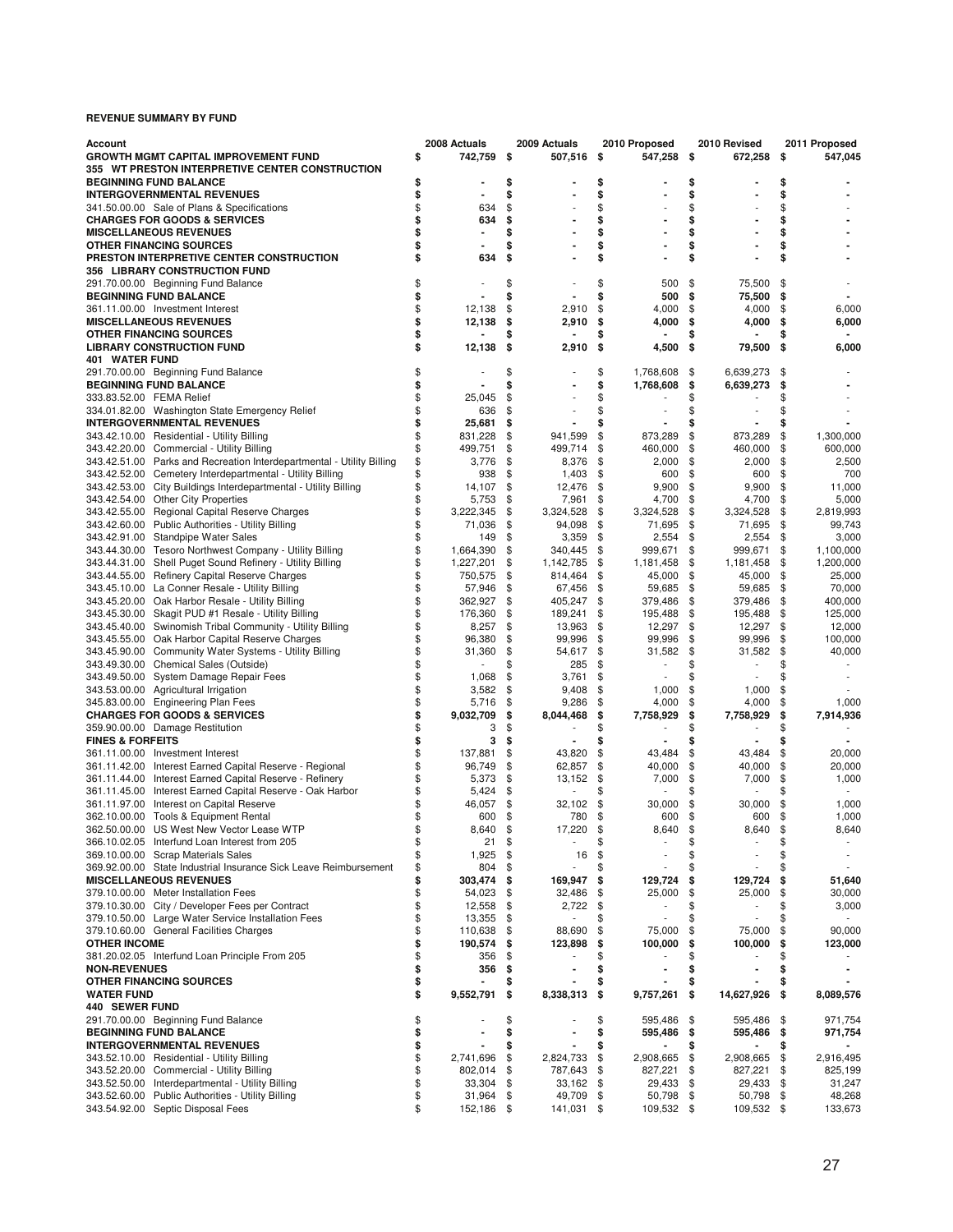| Account                                                                                         | 2008 Actuals    |                  |          | 2009 Actuals      |          | 2010 Proposed     |          | 2010 Revised    |          | 2011 Proposed     |
|-------------------------------------------------------------------------------------------------|-----------------|------------------|----------|-------------------|----------|-------------------|----------|-----------------|----------|-------------------|
| 343.59.40.00 Sewer System Repair Fees                                                           | \$              | 948 \$           |          |                   | \$       |                   | \$       |                 | \$       |                   |
| 345.83.00.00 Engineering Plan Fees                                                              | \$              | 5,716            | \$       | 9,286             | \$       | 4,000             | \$       | 4,000           | \$       |                   |
| <b>CHARGES FOR GOODS &amp; SERVICES</b>                                                         | \$<br>3,767,828 |                  | \$       | 3,845,564         | \$       | 3,929,649         | \$       | 3,929,649       | \$       | 3,954,882         |
| 361.11.00.00 Investment Interest                                                                | \$              | 155,538          | \$       | 59,046            | \$       | 53,000            | \$       | 53,000          | \$       | 25,000            |
| 361.11.10.00 Capital Reserve Interest - Sewer                                                   | \$              | 57,871           | \$       | 25,259            | \$       | 25,000            | \$       | 25,000          | \$       | 10,000            |
| 366.10.01.13 Interfund Loan Interest Fund 113                                                   | \$              |                  | \$       | 1,266             | \$       |                   | \$       |                 | S        |                   |
| 369.10.00.00 Scrap Materials Sales                                                              | \$              | 91               | \$       | 962               | \$       |                   | \$       |                 | \$       |                   |
| <b>MISCELLANEOUS REVENUES</b>                                                                   | \$              | 213,500          | \$       | 86,533            | \$       | 78,000            | \$       | 78,000          | \$       | 35,000            |
| 379.58.00.00 General Facilities Charges                                                         | \$              | 366,703          | \$       | 303,295           | \$       | 116,427           | \$       | 116,427         | \$       | 250,000           |
| 379.58.10.00 Latecomer Hook-Up Fees                                                             | \$              |                  | \$       | 14,200            | \$       |                   | \$       |                 | \$       |                   |
| 379.58.20.00 City / Developer Fees per Contract                                                 | \$              | 9,200            | \$       |                   | \$       |                   | \$       |                 |          |                   |
| <b>OTHER INCOME</b>                                                                             | \$              | 375,903          | \$       | 317,495           | \$       | 116,427           | \$       | 116,427         | \$       | 250,000           |
| <b>NON-REVENUES</b>                                                                             | \$              |                  | \$       |                   | \$       |                   | \$       |                 | S        |                   |
| <b>OTHER FINANCING SOURCES</b>                                                                  | \$              |                  | \$       |                   | \$       |                   | \$       |                 |          |                   |
| <b>SEWER FUND</b>                                                                               | \$<br>4,357,231 |                  | \$       | 4,249,592         | \$       | 4,719,562         | \$       | 4,719,562       | \$       | 5,211,636         |
| <b>445 STORM DRAINAGE FUND</b>                                                                  |                 |                  |          |                   |          |                   |          |                 |          |                   |
| 291.70.00.00 Beginning Fund Balance                                                             | \$              |                  | \$       |                   | \$       | 124,167           | \$       | 1,935,981       | \$       | 288,465           |
| <b>BEGINNING FUND BALANCE</b>                                                                   | \$              |                  | \$       |                   | \$       | 124,167           | \$       | 1,935,981       | \$       | 288,465           |
| <b>INTERGOVERNMENTAL REVENUES</b>                                                               | \$              |                  | \$       |                   | \$       |                   | \$       |                 | \$       |                   |
| 343.83.10.00 Residential - Utility Billing                                                      | \$              | 290,725          | \$       | 365,927           | \$       | 360,818           | \$       | 360,818         | \$       | 377,748           |
| 343.83.20.00 Commercial - Utility Billing                                                       | \$              | 153,008          | \$       | 192,102           | \$       | 190,625           | \$       | 190,625         | \$       | 197,022           |
| 343.83.50.00 Interdepartmental - Utility Billing                                                | \$              | 11,611           | \$       | 15,596            | \$       | 15,506            | \$       | 15,506          | \$       | 15,973            |
| 343.83.60.00 Public Authorities - Utility Billing                                               | \$              | 147,165          | \$       | 166,213           | \$       | 153,627           | \$       | 153,627         | \$       | 163,168           |
| 343.83.92.00 Storm Drain Repair Fees                                                            | \$              |                  | \$       |                   | \$       | ٠                 | \$       | $\overline{a}$  | \$       | 1,754             |
| 345.83.00.00 Engineering Plan Fees                                                              | \$              | 5,716            | \$       | 9,286             | \$       |                   | \$       |                 | \$       |                   |
| <b>CHARGES FOR GOODS &amp; SERVICES</b>                                                         | \$              | 608,225          | \$       | 749,124           | \$       | 720,576           | \$       | 720,576         | \$       | 755,665           |
| 361.11.00.00 Investment Interest                                                                | \$              | 21,691           | \$       | 5,496             | \$       | 1,000             | \$       | 1,000           | \$       | 5,500             |
| 361.11.10.00 Capital Reserve Interest - Storm Drain                                             | \$              | 26,269           | \$       | 12,692            | \$       | 14,731            | \$       | 14,731          | \$       | 5,200             |
| 368.10.00.00 Skyline Marina Dredging Engineering Phase                                          | \$              | 98,699           | \$       | 493,382           | \$       |                   | \$       |                 | \$       |                   |
| 369.00.00.00 Miscellaneous                                                                      | \$              | 365              | \$       |                   | \$       |                   | \$       |                 | \$       |                   |
| <b>MISCELLANEOUS REVENUES</b>                                                                   | \$              | 147,024          | \$       | 511,570           | \$       | 15,731            | \$       | 15,731          | \$       | 10,700            |
| 379.83.80.00 General Facilities Charges                                                         | \$              | 115,392          | \$       | 48,015            | \$       | 12,735            | \$       | 12,735          | \$       | 40,000            |
| <b>OTHER INCOME</b>                                                                             | \$              | 115,392          | \$       | 48,015            | \$       | 12,735            | \$       | 12,735          | \$       | 40,000            |
| <b>OTHER FINANCING SOURCES</b>                                                                  | \$              |                  | \$       |                   | \$       |                   | \$       |                 |          |                   |
| <b>STORM DRAINAGE FUND</b>                                                                      | \$              | 870,641          | \$       | 1,308,709         | \$       | 873,209           | \$       | 2,685,023       | \$       | 1,094,830         |
| <b>450 SANITATION FUND</b>                                                                      |                 |                  |          |                   |          |                   |          |                 |          |                   |
| 291.70.00.00 Beginning Fund Balance                                                             | \$              |                  | \$       |                   | \$       | 234,866           | \$       | 24,234          | \$       | 83,134            |
| <b>BEGINNING FUND BALANCE</b>                                                                   | \$              |                  | \$       |                   | \$       | 234,866           | \$       | 24,234          | \$       | 83,134            |
| 343.70.10.00 Residential - Utility Billing                                                      | \$              | 806,086          | \$       | 801,072           | \$       | 914,242           | \$       | 914,242         | \$       | 816,000           |
| 343.70.20.00 Commercial - Utility Billing                                                       | \$<br>\$        | 765,357          | \$       | 704,717           | \$       | 788,292           | \$       | 788,292         | \$       | 729,300           |
| 343.70.30.00 Pre-Paid Bags - Retail                                                             | \$              | 1,608            | \$       | 1,218             | \$<br>\$ | 1,500             | \$       | 1,500           | \$       | 1,300             |
| 343.70.30.34 Pre-Paid Bags - Wholesale                                                          | \$              | 15,404           | \$       | 12,600            |          | 15,000            | \$       | 15,000          | \$       | 14,000            |
| 343.70.50.00 Interdepartmental - Utility Billing                                                | \$              | 43,851           | \$       | 37,981            | \$       | 40,000            | \$       | 40,000          | \$       | 40,000            |
| 343.70.60.00 Public Authorities - Utility Billing                                               | \$              | 151,891          | \$<br>\$ | 146,994           | \$<br>\$ | 152,000           | \$       | 152,000         | \$       | 155,040           |
| 343.70.80.00 Temporary Dumpster Service                                                         | \$              | 9,031<br>214,347 | \$       | 11,454<br>216,691 | \$       | 10,000<br>214,981 | \$<br>\$ | 10,000          | \$<br>\$ | 10,000<br>215,000 |
| 343.74.10.00 Recycling - Residential - Utility Billing                                          | \$              |                  | \$       |                   | \$       |                   |          | 214,981         |          | 2,500             |
| 343.74.20.00 Recycling - Commercial                                                             | \$              | 2,607            | \$       | 1,013<br>33,377   | \$       | 2,500<br>29,000   | \$<br>\$ | 2,500<br>29,000 | \$       | 29,000            |
| 343.74.40.00 Recycling - Multi-family - Utility Billing<br>345.83.00.00 Engineering Plan Fees   | \$              | 29,648<br>39,810 | \$       | 11,117            | \$       |                   | \$       |                 | \$<br>\$ |                   |
| <b>CHARGES FOR GOODS &amp; SERVICES</b>                                                         | \$<br>2,079,640 |                  | \$       | 1,978,234         | \$       | 2,167,515         | \$       | 2,167,515       | \$       | 2,012,140         |
| 361.11.00.00 Investment Interest                                                                | \$              | 86,993           | \$       | 46,457            | \$       | 38,000            | \$       | 38,000          | \$       | 35,000            |
|                                                                                                 | \$              | 1,100            | \$       |                   | \$       |                   | \$       |                 | \$       |                   |
| 367.11.54.26 Dumpster (Salmon Can) donations<br>369.10.00.00 Scrap Materials Sales - Sanitation | \$              | 12,613           | \$       | 251               | \$       |                   | \$       |                 | \$       |                   |
| <b>MISCELLANEOUS REVENUES</b>                                                                   | \$              | 100,706          | \$       | 46,708            | \$       | 38,000            | \$       | 38,000          | \$       | 35,000            |
| OTHER FINANCING SOURCES                                                                         | \$              |                  | \$       |                   | \$       |                   | \$       |                 | \$       |                   |
| <b>SANITATION FUND</b>                                                                          | \$<br>2,180,346 |                  | \$       | 2,024,942         | -\$      | 1,970,649         | \$       | 2,181,281       | \$       | 2,130,274         |
| 501 EQUIPMENT RENTAL FUND                                                                       |                 |                  |          |                   |          |                   |          |                 |          |                   |
| 291.70.00.00 Beginning Fund Balance                                                             | \$              |                  | \$       |                   | \$       | 290,946           | \$       | 341,946         | \$       | 253,870           |
| <b>BEGINNING FUND BALANCE</b>                                                                   | \$              |                  | \$       |                   | \$       | 290,946           | \$       | 341,946         | \$       | 253,870           |
| 338.26.10.00 Skagit EMSC Ambulance Grant                                                        | \$              | 185,000          | \$       | $\overline{a}$    | \$       |                   | \$       |                 | \$       |                   |
| <b>INTERGOVERNMENTAL REVENUES</b>                                                               | \$              | 185,000          | \$       | $\blacksquare$    | \$       |                   | \$       | ۰               | \$       | $\blacksquare$    |
| 344.30.00.00 Garage Service Fees                                                                | \$              | 14,525 \$        |          | 12,011            | \$       | 11,000            | \$       | 11,000          | \$       | 10,000            |
| <b>CHARGES FOR GOODS &amp; SERVICES</b>                                                         | \$              | 14,525           | \$       | 12,011            | \$       | 11,000            | \$       | 11,000          | \$       | 10,000            |
| 361.11.00.00 Investment Interest                                                                | \$              | 25,355           | \$       | 8,427             | \$       | 9,000             | \$       | 9,000           | \$       | 8,000             |
| 361.11.00.01 Interest Earned For Replacement Reserve                                            | \$              | 76,659 \$        |          | 51,541            | \$       | 70,000            | \$       | 70,000          | \$       | 40,000            |
| 365.20.18.00 Facilities Management                                                              | \$              | 2,112            | \$       | 2,111             | \$       | 2,014             | \$       | 2,014           | \$       | 1,829             |
| 365.20.21.00 Police                                                                             | \$              | 222,105          | \$       | 233,896           | \$       | 203,917           | \$       | 203,917         | \$       | 185,254           |
| 365.20.21.15 Police - Patrol Boat                                                               | \$              | 9,768            | \$       | $9,177$ \$        |          | 7,634             | \$       | 7,634 \$        |          | $\sim$            |
| 365.20.22.00 Fire                                                                               | \$              | 167,613          | \$       | 196,524           | \$       | 214,134           | \$       | 214,134         | \$       | 203,390           |
| 365.20.32.00 Engineering                                                                        | \$              | 19,193           | \$       | 19,905            | \$       | 12,372            | \$       | 12,372          | \$       | 9,239             |
| 365.20.34.00 Water                                                                              | \$              | 156,697 \$       |          | 181,320           | \$       | 162,681           | \$       | 162,681         | \$       | 121,567           |
| 365.20.35.00 Sewer                                                                              | \$              | 74,583 \$        |          | 75,833 \$         |          | 83,141            | \$       | 83,141          | \$       | 84,773            |
| 365.20.36.00 Cemetery                                                                           | \$              | 15,116 \$        |          | 13,363 \$         |          | 8,782             | \$       | 8,782           | \$       | 8,739             |
| 365.20.37.00 Sanitation                                                                         | \$              | 258,620 \$       |          | 303,313 \$        |          | 263,229           | \$       | 263,229         | \$       | 256,164           |
| 365.20.38.00 Storm Drain                                                                        | \$              | 38,607           | \$       | 51,993 \$         |          | 38,415            | \$       | 38,415 \$       |          | 40,818            |
| 365.20.39.00 Animal Control                                                                     | \$              | $5,500$ \$       |          | 5,595 \$          |          | 4,219 \$          |          | 4,219 \$        |          | 5,796             |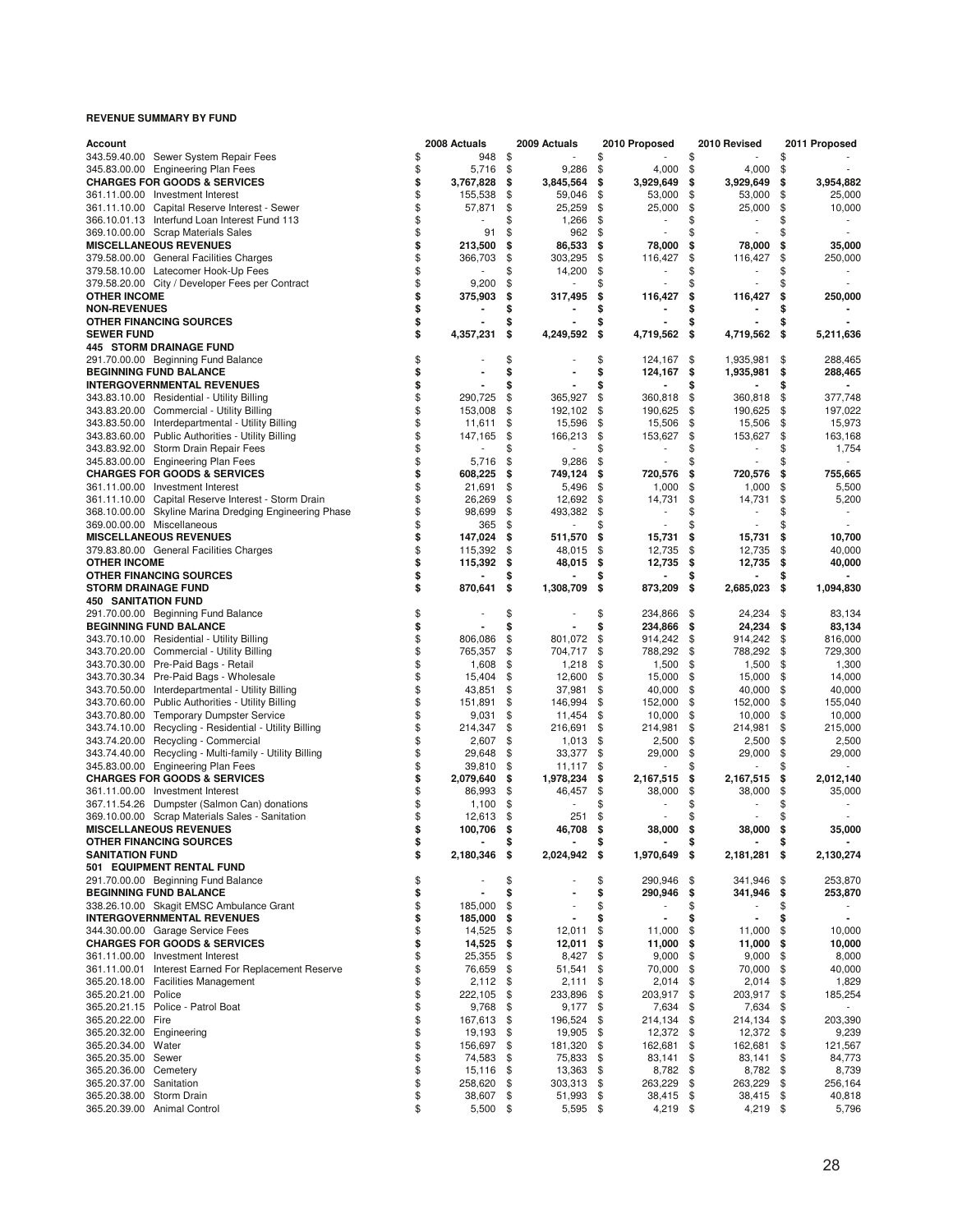| <b>Account</b>                                                   | 2008 Actuals     |      | 2009 Actuals             |      | 2010 Proposed | 2010 Revised         |      | 2011 Proposed |
|------------------------------------------------------------------|------------------|------|--------------------------|------|---------------|----------------------|------|---------------|
| 365.20.42.00 Street                                              | \$<br>118,182 \$ |      | 158,858                  | \$   | 123,223       | \$<br>123,223        | \$   | 118,083       |
| 365.20.59.00 Building Inspection                                 | \$<br>7,165      | \$   | 7,339                    | \$   | 5,370         | \$<br>5,370          | \$   | 3,758         |
| 365.20.75.00 Museum                                              | \$<br>788        | \$   | 996                      | \$   | 568           | \$<br>568            | \$   | 944           |
| 365.20.76.00 Parks & Recreation                                  | \$<br>90,433     | \$   | 94,181                   | \$   | 85,960        | \$<br>85,960         | \$   | 92,579        |
| 365.50.34.00 Water Shop Rental                                   | \$<br>21,048     | \$   | 23,508                   | \$   | 31,094        | \$<br>31,094         | \$   | 20,767        |
| 365.50.35.00 Sewer Shop Rental                                   | \$<br>3,672      | \$   | 4,104                    | \$   | 5,430         | \$<br>5,430          | \$   | 3,626         |
| 365.50.36.00 Cemetery Shop Rental                                | \$<br>1,836      | \$   | 2,052                    | \$   | 2,715         | \$<br>2,715          | \$   | 1,813         |
| 365.50.37.00 Sanitation Shop Rental                              | \$<br>3,000      | \$   | 3,348                    | \$   | 4,432         | \$<br>4,432          | \$   | 2,960         |
| 365.50.42.00 Street Shop Rental                                  | \$<br>3,672      | \$   | 4,104                    | \$   | 5,430         | \$<br>5,430          | \$   | 3,626         |
| 365.50.76.00 Parks Shop Rental                                   | \$<br>5,508      | \$   | 6,156                    | \$   | 8,145         | \$<br>8,145          | \$   | 5,439         |
| 369.90.00.00 Motor Vehicle Fuel Tax Rebate                       | \$<br>2,279      | \$   | 1,669                    | \$   |               | \$                   | \$   |               |
| 369.92.00.00 State Industrial Insurance Sick Leave Reimbursement | \$               | \$   | 749                      | \$   |               | \$<br>٠              | \$   |               |
| <b>MISCELLANEOUS REVENUES</b>                                    | \$<br>1,329,511  | \$   | 1,460,062                | \$   | 1,351,905     | \$<br>1,351,905      | \$   | 1,219,164     |
| 395.10.00.00 Sales of Fixed Assets                               | \$<br>34,297     | \$   | 12,564                   | \$   |               | \$                   | \$   |               |
| 395.20.00.00 Asset Loss - Insurance Recovery                     | \$               | \$   | 6,448                    | \$   |               | \$                   | \$   |               |
| OTHER FINANCING SOURCES                                          | \$<br>34,297     | \$   | 19,012                   | - \$ |               | \$                   | \$   |               |
| <b>EQUIPMENT RENTAL FUND</b>                                     | \$<br>1,563,333  | \$   | 1,491,085                | - \$ | 1,653,851     | \$<br>1,704,851      | \$   | 1,483,034     |
| 601 CEMETERY IMPROVEMENT FUND                                    |                  |      |                          |      |               |                      |      |               |
| 343.60.00.00 15% of Cemetery Lot Sales                           | \$<br>3,486      | \$   | 1,652                    | \$   |               | \$                   | \$   |               |
| <b>CHARGES FOR GOODS &amp; SERVICES</b>                          | \$<br>3,486      | \$   | 1,652                    | -\$  |               | \$                   | \$   |               |
| <b>MISCELLANEOUS REVENUES</b>                                    | \$               | \$   |                          | \$   |               | \$                   | \$   |               |
| <b>CEMETERY IMPROVEMENT FUND</b>                                 | \$<br>3,486      | \$   | 1,652                    | \$   |               | \$                   | \$   |               |
| 602 FORESTLAND ENDOWMENT FUND                                    |                  |      |                          |      |               |                      |      |               |
|                                                                  | \$               | \$   |                          | \$   |               | \$<br>15,000         | \$   |               |
| 291.70.00.00 Beginning Fund Balance                              |                  |      | ÷,                       |      |               |                      |      |               |
| <b>BEGINNING FUND BALANCE</b>                                    | \$               | \$   |                          | \$   |               | \$<br>15,000         | \$   |               |
| 361.11.00.00 Investment Interest                                 | \$<br>20,480     | \$   | 13,895                   | \$   |               | \$<br>$\overline{a}$ | \$   |               |
| 361.11.00.01 Investment Interest - Forestland                    | \$<br>56,449     | \$   | 33,489                   | \$   |               | \$                   | \$   |               |
| 361.11.82.20 Unrealized Gain / Loss Adjustment to FV             | \$<br>10,839     | \$   | 9,637                    | \$   |               | \$                   | \$   |               |
| 361.12.40.00 Interest Receivable                                 | \$<br>3,814      | \$   | 18,011                   | \$   |               | \$                   | \$   |               |
| 361.31.19.31 Amortized Premium on Investments                    | \$<br>1          | \$   | 4,325                    | \$   |               | \$                   | \$   |               |
| 361.31.19.32 Amortized Discounts on Investments                  | \$<br>1,088      | \$   | 8,882                    | \$   |               | \$                   | \$   |               |
| 367.11.00.00 Conservation Easement Donations                     | \$<br>80,340     | \$   | 48,288                   | \$   |               | \$                   | \$   |               |
| <b>MISCELLANEOUS REVENUES</b>                                    | \$<br>165,381    | \$   | 72,581                   | \$   |               | \$                   | \$   |               |
| <b>FORESTLAND ENDOWMENT FUND</b>                                 | \$<br>165,381    | \$   | 72,581                   | \$   |               | \$<br>15,000         | \$   |               |
| 604 TREEKEEPER ENDOWMENT FUND                                    |                  |      |                          |      |               |                      |      |               |
| 361.11.00.00 Investment Interest                                 | \$<br>586        | \$   | 311                      | \$   |               | \$                   | \$   |               |
| 367.11.00.00 Treekeeper Donations                                | \$<br>2,500      | \$   | 450                      | \$   |               | \$                   | \$   |               |
| <b>MISCELLANEOUS REVENUES</b>                                    | \$<br>3,086      | \$   | 761                      | \$   |               | \$                   | \$   |               |
| <b>TREEKEEPER ENDOWMENT FUND</b>                                 | \$<br>3,086      | \$   | 761                      | \$   |               | \$                   | \$   |               |
| 605 LIBRARY ENDOWMENT FUND                                       |                  |      |                          |      |               |                      |      |               |
|                                                                  | \$               |      | 574                      | \$   |               | \$                   | \$   |               |
| 361.11.00.00 Investment Interest                                 | \$<br>1,145      | \$   |                          |      |               |                      |      |               |
| <b>MISCELLANEOUS REVENUES</b>                                    | 1,145            | \$   | 574                      | \$   |               | \$                   | \$   |               |
| <b>LIBRARY ENDOWMENT FUND</b>                                    | \$<br>1,145      | \$   | 574                      | \$   |               | \$                   | \$   |               |
| 611 FIREMEN'S PENSION FUND                                       |                  |      |                          |      |               |                      |      |               |
| 291.70.00.00 Beginning Fund Balance                              | \$               | \$   | $\overline{\phantom{a}}$ | \$   | 5,548         | \$<br>5,548          | \$   | 7,877         |
| <b>BEGINNING FUND BALANCE</b>                                    | \$               | \$   |                          | \$   | 5,548         | \$<br>5,548          | \$   | 7,877         |
| 311.10.00.00 Property Taxes                                      | \$<br>14,722     | \$   | 14,963                   | \$   | 12,726        | \$<br>12,726         | \$   | 12,523        |
| <b>TAXES</b>                                                     | \$<br>14,722     | \$   | 14,963                   | \$   | 12,726        | \$<br>12,726         | \$   | 12,523        |
| 336.06.91.00 State Fire Insurance Premium Tax                    | \$<br>19,193     | \$   | 18,301                   | \$   | 14,000        | \$<br>14,000         | \$   | 18,000        |
| <b>INTERGOVERNMENTAL REVENUES</b>                                | \$<br>19,193     | \$   | 18,301                   | \$   | 14,000        | \$<br>14,000         | \$   | 18,000        |
| 361.11.00.00 Investment Interest                                 | \$<br>7,679      | \$   | 3,768                    | \$   | 7,000         | \$<br>7,000          | \$   | 2,000         |
| <b>MISCELLANEOUS REVENUES</b>                                    | \$<br>7,679      | \$   | 3,768                    | \$   | 7,000         | \$<br>7,000          | \$   | 2,000         |
| <b>FIREMEN'S PENSION FUND</b>                                    | \$<br>41,594     | - \$ | 37,032 \$                |      | 39,274        | \$<br>39,274         | - \$ | 40,400        |
| <b>621 PARAMEDIC DONATION FUND</b>                               |                  |      |                          |      |               |                      |      |               |
| 361.11.00.00 Investment Interest                                 | \$<br>591        | \$   | 304                      | \$   |               | \$                   | \$   |               |
| 367.00.00.00 Private Donations                                   | \$<br>50         | \$   | $\overline{\phantom{a}}$ | \$   |               | \$                   | \$   |               |
| 367.11.00.00 Private Donations                                   | \$<br>200        | \$   | 725                      | \$   |               | \$                   | \$   |               |
| <b>MISCELLANEOUS REVENUES</b>                                    | \$<br>841        | \$   | 1,029                    | \$   |               | \$                   | \$   |               |
| <b>PARAMEDIC DONATION FUND</b>                                   | \$<br>841        | \$   | 1,029                    | \$   |               | \$                   | \$   |               |
| <b>622 LID GUARANTEE FUND</b>                                    |                  |      |                          |      |               |                      |      |               |
|                                                                  | \$               |      | 637                      | \$   |               | \$                   | \$   |               |
| 361.11.00.00 Investment Interest                                 | 2,498            | \$   |                          |      |               |                      |      |               |
| <b>MISCELLANEOUS REVENUES</b>                                    | \$<br>2,498      | \$   | 637                      | \$   |               | \$                   | \$   |               |
| <b>NON-REVENUES</b>                                              | \$               | \$   | $\blacksquare$           | \$   |               | \$                   | \$   |               |
| <b>LID GUARANTEE FUND</b>                                        | \$<br>2,498      | \$   | 637                      | \$   |               | \$                   | \$   |               |
| <b>623 YOUTH ACTIVITIES FUND</b>                                 |                  |      |                          |      |               |                      |      |               |
| 361.11.00.00 Investment Interest                                 | \$<br>223        | \$   | 112                      | - \$ |               | \$                   | \$   |               |
| <b>MISCELLANEOUS REVENUES</b>                                    | \$<br>223        | \$   | 112                      | - \$ |               | \$                   | \$   |               |
| YOUTH ACTIVITIES FUND                                            | \$<br>223        | \$   | 112S                     |      |               | \$                   | \$   |               |
| 624 LIBRARY CUMULATIVE RESERVE FUND                              |                  |      |                          |      |               |                      |      |               |
| 291.70.00.00 Fund Balance                                        | \$               | \$   |                          | \$   |               | \$<br>3,500          | \$   |               |
| <b>BEGINNING FUND BALANCE</b>                                    | \$               | \$   |                          | \$   |               | \$<br>3,500          | \$   |               |
| <b>INTERGOVERNMENTAL REVENUES</b>                                | \$               | \$   | $\blacksquare$           | \$   |               | \$                   | \$   |               |
| 361.11.00.00 Investment Interest                                 | \$<br>1,028      | \$   | 515                      | \$   |               | \$<br>٠              | \$   |               |
| <b>MISCELLANEOUS REVENUES</b>                                    | \$<br>1,028      | \$   | 515                      | \$   |               | \$                   |      |               |
| <b>LIBRARY CUMULATIVE RESERVE FUND</b>                           | \$<br>$1,028$ \$ |      | 515 \$                   |      |               | \$<br>3,500          | \$   |               |
| 890 TREASURER'S SURPLUS INVESTMENT                               |                  |      |                          |      |               |                      |      |               |
|                                                                  |                  |      |                          |      |               |                      |      |               |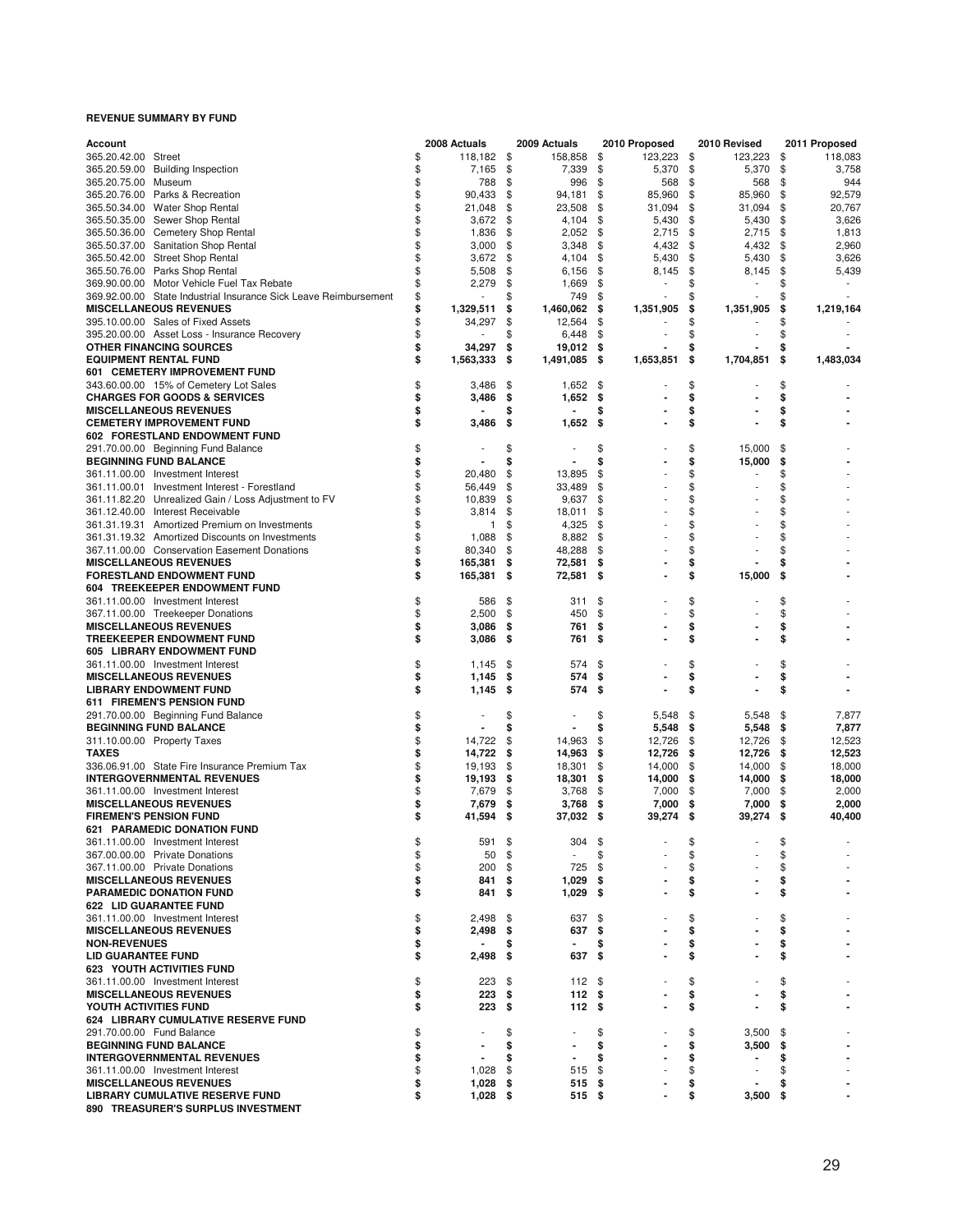| Account                               | 2008 Actuals | 2009 Actuals | 2010 Proposed | 2010 Revised | 2011 Proposed |
|---------------------------------------|--------------|--------------|---------------|--------------|---------------|
| <b>MISCELLANEOUS REVENUES</b>         |              |              |               |              |               |
| <b>TREASURER'S SURPLUS INVESTMENT</b> | $\sim$       |              |               |              |               |
| <b>Grand Total</b>                    | 39.125.920   | 36.601.908   | 37.935.807    | 47.138.406   | 39.414.447    |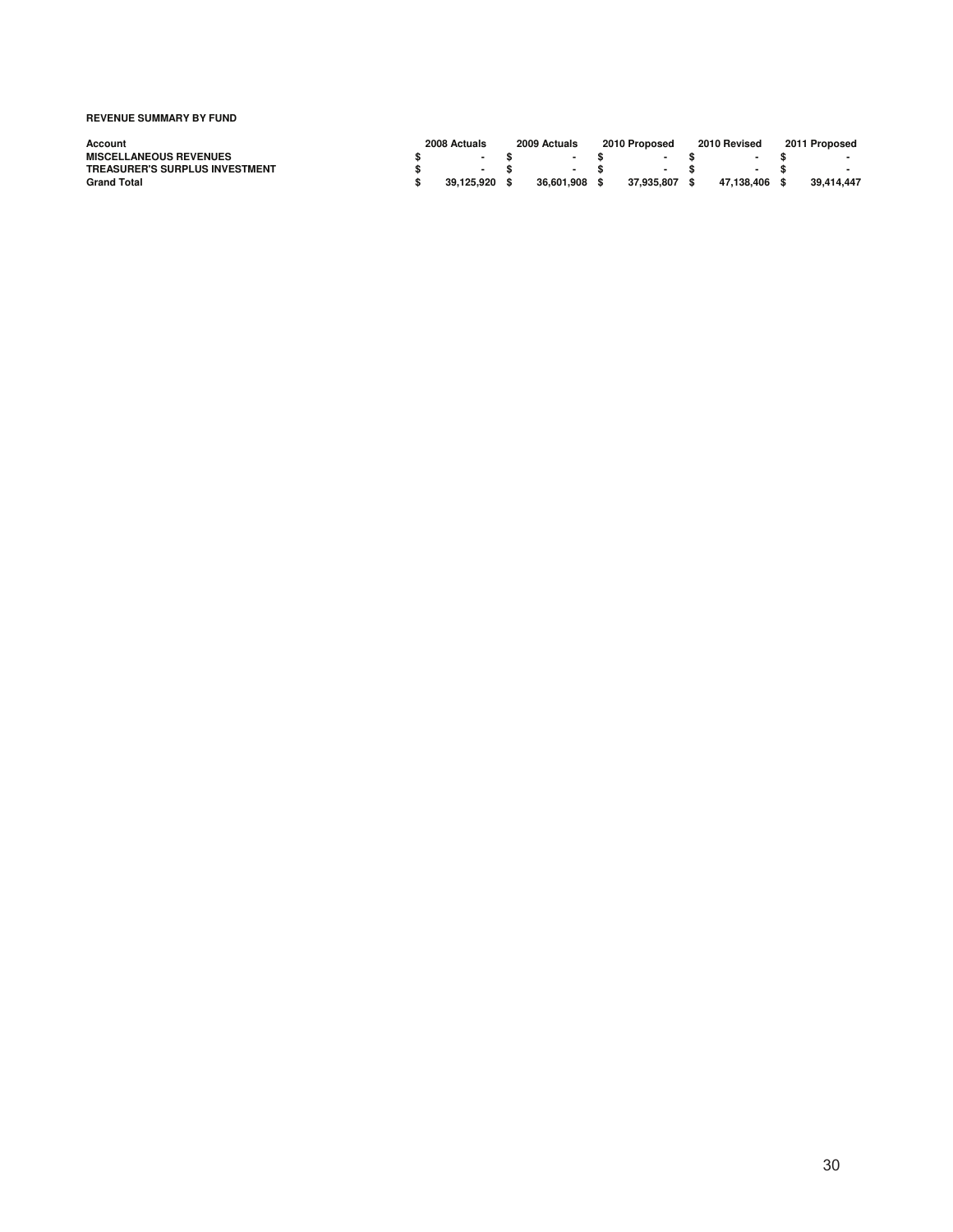#### **EXPENDITURE SUMMARY - ALL FUNDS CITY WIDE**

|                                   |          | 2008 Actuals                  |          | 2009 Actuals                  |          | 2010 Proposed              |          | 2010 Revised               |          | 2011 Proposed              |
|-----------------------------------|----------|-------------------------------|----------|-------------------------------|----------|----------------------------|----------|----------------------------|----------|----------------------------|
| <b>FINANCIAL SUMMARY</b>          |          |                               |          |                               |          |                            |          |                            |          |                            |
| <b>GENERAL FUND</b>               | \$       | 10,706,426.00                 | \$       | 10,807,464.00                 | \$       | 11,234,670.00              | \$       | 11,272,738.00              | \$       | 11,671,409.00              |
| SPECIAL REVENUE FUNDS             | \$       | 7,237,333.00                  | \$       | 8,817,455.00                  | \$       | 6,358,606.00               | \$       | 7,515,606.00               | \$       | 8,344,993.00               |
| DEBT SERVICE FUNDS                | \$       | 787,838.00                    | \$       | 783,492.00                    | \$       | 501,970.00                 | \$       | 501,970.00                 | \$       | 764,485.00                 |
| CAPITAL PROJECT FUNDS             | \$       | 1,511,820.00                  | \$       | 800,981.00                    | \$       | 551,758.00                 | \$       | 653,132.00                 | \$       | 547,045.00                 |
| <b>ENTERPRISE FUNDS</b>           | \$       | 12,202,251.00                 | \$       | 15,092,688.00                 | \$       | 17,320,676.00              | \$       | 18,220,676.00              | \$       | 16,526,310.00              |
| <b>INTERNAL SERVICE FUND</b>      | \$       | 1,635,677.00                  | \$       | 1,284,762.00                  | \$       | 1,653,852.00               | \$       | 1,653,852.00               | \$       | 1,483,035.00               |
| <b>FIDUCIARY FUNDS</b>            | \$       | 393,088.00                    | \$       | 388,311.00                    | \$       | 39,274.00                  | \$       | 39,274.00                  | \$       | 40,407.00                  |
| <b>TOTAL ALL FUNDS</b>            | \$       | 34,474,433.00                 | \$       | 37,975,153.00                 | \$       | 37,660,806.00              | \$       | 39,857,248.00              | \$       | 39,377,684.00              |
| <b>General Fund</b>               |          |                               |          |                               |          |                            |          |                            |          |                            |
| Salaries & Wages                  | \$       | 4,591,212.00                  | \$       | 4,645,434.00                  | \$       | 4,805,234.00               | \$       | 4,805,234.00               | \$       | 4,791,001.00               |
| <b>Personnel Benefits</b>         | \$       | 3,631,011.00                  | \$       | 3,546,669.00                  | \$       | 4,037,539.00               | \$       | 4,037,539.00               | \$       | 4,362,089.00               |
| Supplies                          | \$       | 271,447.00                    | \$       | 251,767.00                    | \$       | 226,613.00                 | \$       | 226,613.00                 | \$       | 225,558.00                 |
| <b>Contracted Services</b>        | \$       | 1,264,127.00                  | \$       | 1,298,132.00                  | \$       | 1,088,756.00               | \$       | 1,088,756.00               | \$       | 1,213,931.00               |
| <b>Intergovernmental Services</b> | \$       | 310,093.00                    | \$       | 387,744.00                    | \$       | 425,248.00                 | \$       | 463,316.00                 | \$       | 426,405.00                 |
| Capital Outlays                   | \$       | 42,136.00                     | \$       | 36,771.00                     | \$       | 21,750.00                  | \$       | 21,750.00                  | \$       | 27,850.00                  |
| <b>Interfund Services</b>         | \$       | 551,659.00                    | \$       | 636,823.00                    | \$       | 628,380.00                 | \$       | 628,380.00                 | \$       | 624,575.00                 |
| Unclassified                      | \$       | 44,741.00                     | \$       | 4,124.00                      | \$       | 1,150.00                   | \$       | 1,150.00                   | \$       |                            |
|                                   | \$       | 10,706,426.00                 | \$       | 10,807,464.00                 | \$       | 11,234,670.00              | \$       | 11,272,738.00              | \$       | 11,671,409.00              |
| <b>Special Revenue Funds</b>      |          |                               |          |                               |          |                            |          |                            |          |                            |
| Salaries & Wages                  | \$       | 3,209,779.00                  | \$       | 3,425,757.00                  | \$       | 3,411,963.00               | \$       | 3,471,963.00               | \$       | 3,643,275.00               |
| <b>Personnel Benefits</b>         | \$       | 978,238.00                    | \$       | 1,003,137.00                  | \$       | 1,026,420.00               | \$       | 1,041,420.00               | \$       | 1,178,925.00               |
| Supplies                          | \$       | 316,736.00                    | \$       | 278,089.00                    | \$       | 318,842.00                 | \$       | 327,842.00                 | \$       | 320,789.00                 |
| <b>Contracted Services</b>        | \$       | 843,022.00                    | \$       | 1,060,988.00                  | \$       | 887,962.00                 | \$       | 897,962.00                 | \$       | 1,194,110.00               |
| <b>Intergovernmental Services</b> | \$       | 36,984.00                     | \$       | 148,459.00                    | \$       | 16,700.00                  | \$       | 131,700.00                 | \$       | 129,600.00                 |
| <b>Capital Outlays</b>            | \$       | 1,488,486.00                  | \$       | 2,205,332.00                  | \$       | 310,650.00                 | \$       | 1,253,650.00               | \$       | 1,040,650.00               |
| Debt Service - Principal          | \$       |                               | \$       |                               | \$       |                            | \$       |                            | \$       |                            |
| Debt Service - Interest           | \$       |                               | \$       |                               | \$       |                            | \$       |                            | \$       |                            |
| <b>Interfund Services</b>         | \$       | 364,088.00                    | \$       | 427,947.00                    | \$       | 381,069.00                 | \$       | 381,069.00                 | \$       | 837,644.00                 |
| Unclassified                      | \$       |                               | \$       | 267,746.00                    | \$       | 5,000.00                   | \$       | 10,000.00                  | \$       |                            |
|                                   | \$       | 7,237,333.00                  | \$       | 8,817,455.00                  | \$       | 6,358,606.00               | \$       | 7,515,606.00               | \$       | 8,344,993.00               |
| <b>Capital Project Funds</b>      |          |                               |          |                               |          |                            |          |                            |          |                            |
| Salaries & Wages                  | \$       |                               | \$       |                               | \$       |                            | \$       |                            | \$       |                            |
| <b>Personnel Benefits</b>         | \$       |                               | \$       |                               | \$       |                            | \$       |                            | \$       |                            |
| <b>Capital Outlays</b>            | \$       | 20,084.00                     | \$       | 8,508.00                      | \$       | 4,500.00                   | \$       | 105,874.00                 | \$       |                            |
| Debt Service - Principal          | \$       | 21,378.00                     | \$       | 21,378.00                     | \$       | 21,378.00                  | \$       | 21,378.00                  | \$       | 21,378.00                  |
| Debt Service - Interest           | \$       | 1,308.00                      | \$       | 1,095.00                      | \$       | 880.00                     | \$       | 880.00                     | \$       | 667.00                     |
| <b>Interfund Services</b>         | \$       | 1,469,050.00                  | \$       | 770,000.00                    | \$       | 525,000.00                 | \$       | 525,000.00                 | \$       | 525,000.00                 |
| Unclassified                      | \$       |                               | \$       |                               | \$       |                            | \$       |                            | \$       |                            |
| <b>Enterprise Funds</b>           | \$       | 1,511,820.00                  | \$       | 800,981.00                    | \$       | 551,758.00                 | \$       | 653,132.00                 | S.       | 547,045.00                 |
| Salaries & Wages                  | \$       | 2,977,422.00                  | \$       | 3,174,250.00                  | \$       | 3,491,449.00               | \$       | 3,491,449.00               | \$       | 3,605,865.00               |
| <b>Personnel Benefits</b>         | \$       | 1,134,653.00                  | \$       | 1,205,975.00                  | \$       | 1,289,376.00               | \$       | 1,289,376.00               | \$       | 1,432,509.00               |
| Supplies                          | \$       | 787,938.00                    | \$       | 756,296.00                    | \$       | 700,627.00                 | \$       |                            | \$       | 721,904.00                 |
| <b>Contracted Services</b>        | \$       |                               | \$       |                               | \$       |                            | \$       | 700,627.00                 | \$       |                            |
|                                   |          | 3,060,687.00                  |          | 3,487,164.00                  |          | 3,643,507.00               |          | 3,643,507.00               |          | 3,711,059.00               |
| <b>Intergovernmental Services</b> | \$<br>\$ | 536,857.00                    | \$       | 511,158.00                    | \$       | 108,125.00                 | \$       | 108,125.00                 | \$       | 520,551.00                 |
| <b>Capital Outlays</b>            |          | 207,572.00                    | \$       | 90,886.00                     | \$<br>\$ | 5,963,000.00               | \$       | 6,863,000.00               | \$       | 3,301,000.00               |
| Debt Service - Principal          | \$       | 60,824.00                     | \$       | 50,134.00                     |          | 716,272.00                 | \$       | 716,272.00                 | \$       | 1,370,259.00               |
| Debt Service - Interest           | \$<br>\$ | 756,850.00                    | \$       | 712,074.00                    | \$       | 155,932.00                 | \$       | 155,932.00                 | \$       | 602,534.00                 |
| <b>Interfund Services</b>         | \$       | 1,290,680.00                  | \$       | 1,707,125.00                  | \$       | 1,227,388.00               | \$       | 1,227,388.00               | \$       | 1,225,629.00               |
| Unclassified                      | \$       | 1,388,768.00<br>12,202,251.00 | \$<br>\$ | 3,397,626.00<br>15,092,688.00 | \$<br>\$ | 25,000.00<br>17,320,676.00 | \$<br>\$ | 25,000.00<br>18,220,676.00 | \$<br>\$ | 35,000.00<br>16,526,310.00 |
|                                   |          |                               |          |                               |          |                            |          |                            |          |                            |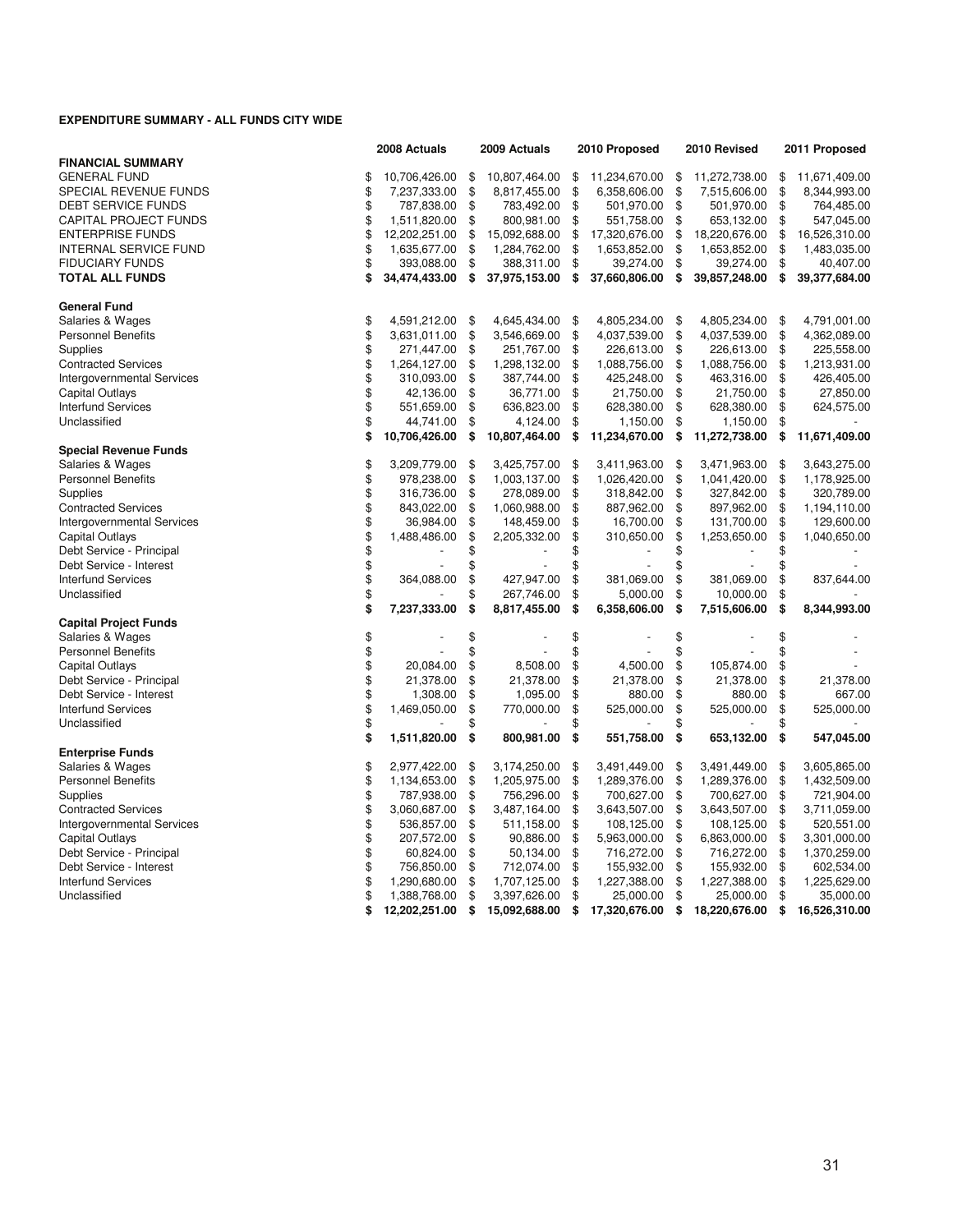#### **EXPENDITURE SUMMARY BY DEPARTMENT**

|                                  | 2008 Actuals |            |    | 2009 Actuals |     | 2010 Proposed |     | 2010 Revised |     | 2011 Proposed |
|----------------------------------|--------------|------------|----|--------------|-----|---------------|-----|--------------|-----|---------------|
| <b>GENERAL GOVERNMENT</b>        |              |            |    |              |     |               |     |              |     |               |
| <b>City Council</b>              |              | 128,753    | \$ | 165.230      | \$  | 128.426       | \$  | 166.494      | \$  | 134,555       |
| Mayor                            |              | 156,999    | \$ | 164,494      | \$. | 168,457       | \$. | 168,457      | \$. | 166,988       |
| City Attorney                    |              | 574,266    |    | 675,387      |     | 675,821       |     | 675,821      | \$. | 735,964       |
| Finance                          |              | 1,183,405  | \$ | 1,269,727    | \$. | 1,316,941     | \$. | 1,316,941    | \$. | 1,433,213     |
| Human Resources                  |              | 216,512    |    | 254,877      | S   | 239,610       | \$  | 239,610      | S   | 233,914       |
| Planning / Community Development |              | 922,214    | \$ | 943,795      | \$  | 762,435       | \$. | 877,435      | \$  | 871,571       |
| Non-Departmental                 |              | 6,446,249  | \$ | 5,908,201    | \$  | 5,164,901     | \$  | 5,164,901    | S   | 7,646,744     |
| Not Classified                   |              | 2,277,230  |    | 4,178,066    | \$  |               |     |              |     |               |
| PUBLIC SAFETY                    |              |            |    |              |     |               |     |              |     |               |
| Police                           |              | 3,752,289  |    | 3,815,887    |     | 3,828,305     |     | 3,828,305    | S   | 3,804,058     |
| Fire / Medic                     |              | 2,872,527  | \$ | 3,054,729    | \$. | 3,093,526     | \$. | 3,146,526    | S   | 3,225,609     |
| <b>PUBLIC WORKS</b>              |              |            |    |              |     |               |     |              |     |               |
| <b>Public Works</b>              |              | 12,444,127 | \$ | 14,016,897   | \$  | 19,148,928    | \$  | 20,991,928   | \$  | 17,730,263    |
| <b>QUALITY OF LIFE</b>           |              |            |    |              |     |               |     |              |     |               |
| Parks / Recreation / Cemetery    |              | 2,305,133  |    | 2,276,057    | \$  | 1,830,093     | \$  | 1,866,093    | \$  | 2,020,960     |
| Library                          |              | 954,278    | \$ | 999,230      | \$  | 1,029,709     | \$. | 1,141,083    | S   | 1,078,348     |
| Museum                           |              | 240,451    | \$ | 252,576      | \$  | 273,654       | \$  | 273,654      | \$  | 295,497       |
|                                  |              | 34,474,433 | S  | 37,975,153   | S   | 37,660,806    | S   | 39,857,248   | S   | 39,377,684    |

Note:

Depreciation expense is not included as it is not included in the budget. Capital Charges are reversed out of actual amounts as the asset is depreciated over the life of the asset.



Expenditures by Department: 2011 Proposed Budget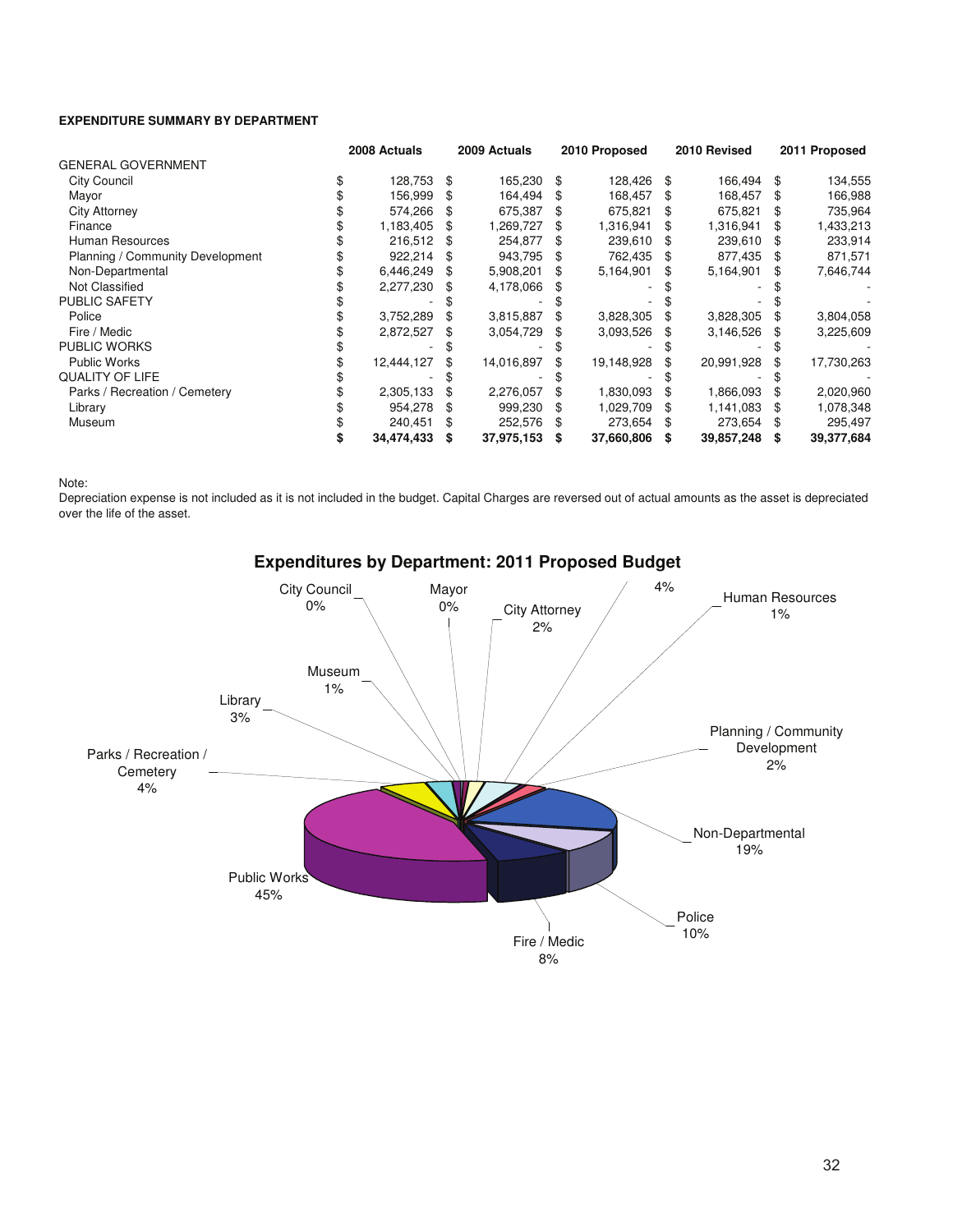## **EXPENDITURE DETAIL BY FUND**

| Account                                                                      | 2008 Actuals                 |          |          | 2009 Actuals     |          | 2010 Proposed 2010 Revised |          |                   |          | 2011 Proposed     |
|------------------------------------------------------------------------------|------------------------------|----------|----------|------------------|----------|----------------------------|----------|-------------------|----------|-------------------|
| 001                                                                          | <b>GENERAL FUND</b>          |          |          |                  |          |                            |          |                   |          |                   |
| <b>LEGISLATIVE BRANCH</b><br>01                                              |                              |          |          |                  |          |                            |          |                   |          |                   |
| 01.511.30.42.05 City Newsletter/Quarterly Menu                               | \$                           | 7,182    | \$       | 8,206            | \$       | 5,000                      | \$       | 5,000             | \$       | 5,000             |
| Legal Notices/Advertising<br>01.511.30.44.00                                 | \$                           | 8,142    | \$       | 5,220            | \$       | 5,000                      | \$       | 5,000             | \$       | 5,000             |
| <b>Special Events</b><br>01.511.40.43.01                                     | \$                           |          | \$       |                  | \$       | 500                        | \$       | 500               | \$       | 500               |
| <b>City Council Salaries</b><br>01.511.60.11.01                              | \$<br>78,775                 |          | \$       | 83,825           | \$       | 88,025                     | \$       | 88,025            | \$       | 92,225            |
| 01.511.60.11.02 Full Time Employees                                          | \$<br>18,125                 |          | \$       | 15,718           | \$       |                            | \$       |                   | \$       |                   |
| Overtime - Council Secretary<br>01.511.60.12.01                              | \$                           | 458      | \$       | 295              | \$       |                            | \$       |                   | \$       |                   |
| 01.511.60.21.07 Unemployment Compensation                                    | \$                           | 31       | \$       | 32               | \$       |                            | \$       |                   | \$       |                   |
| 01.511.60.21.10 Social Security                                              | \$                           | 7.448    | \$       | 7,638            | \$       | 6,734                      | \$       | 6,734             | \$       | 7,056             |
| <b>PERS</b><br>01.511.60.21.11                                               | \$                           | 1,111    | \$       | 1,112            | \$       |                            | \$       |                   | \$       |                   |
| <b>Medical Benefits</b><br>01.511.60.21.13                                   | \$                           | 1,741    | \$       | 1,847            | \$       |                            | \$       |                   | \$       |                   |
| 01.511.60.21.16 Ind Ins & Medical Aid                                        | \$                           | 63<br>59 | \$       | 65               | \$       |                            | \$       |                   | \$       |                   |
| 01.511.60.31.01 Office Supplies<br>01.511.60.31.10 Operating supplies        | \$                           | 73       | \$<br>\$ | 104              | \$<br>\$ | 80                         | \$<br>\$ | 80                | \$<br>\$ | 80                |
| 01.511.60.43.00 Training & Travel                                            |                              | 840      | \$       | 395              | \$       | 100<br>1,000               | \$       | 100<br>1,000      | \$       | 100<br>1,000      |
| 01.511.60.95.04 Data Processing/Network Pool                                 | \$                           | 2,192    | \$       | 2,706            | \$       | 3,987                      | \$       | 3,987             | \$       | 5,094             |
| 01.511.70.51.06 Election & Voter Reg Fees                                    | \$                           | 2,513    | \$       | 38,067           | \$       | 18,000                     | \$       | 56,068            | \$       | 18,500            |
| <b>CITY COUNCIL</b>                                                          | 128,753                      |          | \$       | 165,230          | \$       | 128,426                    | \$       | 166,494           | \$       | 134,555           |
| <b>LEGISLATIVE BRANCH</b>                                                    | \$<br>128,753                |          |          |                  |          |                            |          |                   |          |                   |
|                                                                              | \$                           |          | \$       | 165,230          | \$       | 128,426                    | \$       | 166,494           | \$       | 134,555           |
| <b>EXECUTIVE BRANCH</b><br>02                                                |                              |          |          |                  |          |                            |          |                   |          |                   |
| 02.513.10.11.02 Full-Time Employees<br>02.513.10.11.03 Part-Time Employees   | \$<br>92,908<br>\$<br>22,923 |          | \$<br>\$ | 99,431<br>24,597 | \$<br>\$ | 105,638<br>23,772          | \$<br>\$ | 105,638<br>23,772 | \$<br>\$ | 101,177<br>24,612 |
| 02.513.10.21.07 Unemployment Compensation                                    | \$                           | 46       | \$       | 49               | \$       | 48                         | \$       | 48                | \$       | 48                |
| 02.513.10.21.10 Social Security                                              | \$                           | 8,845    | \$       | 9,472            | \$       | 9,877                      | \$       | 9,877             | \$       | 9,600             |
| 02.513.10.21.11 PERS                                                         | \$                           | 8,258    | \$       | 8,596            | \$       | 6,822                      | \$       | 6,822             | \$       | 8,634             |
| <b>Medical Benefits</b><br>02.513.10.21.13                                   | \$<br>13,403                 |          | \$       | 11,233           | \$       | 9,464                      | \$       | 9,464             | \$       | 10,386            |
| 02.513.10.21.16 Ind Ins & Medical Aid                                        | \$                           | 343      | \$       | 364              | \$       | 413                        | \$       | 413               | \$       | 577               |
| 02.513.10.31.01<br><b>Office Supplies</b>                                    |                              | 539      | \$       | 91               | \$       | 400                        | \$       | 400               | \$       | 400               |
| 02.513.10.42.06 Cellular Telephone                                           | \$                           | 604      | \$       | 559              | \$       | 750                        | \$       | 750               | \$       | 750               |
| 02.513.10.43.00 Training & Travel                                            |                              | 259      | \$       | 510              | \$       |                            | \$       |                   | \$       |                   |
| 02.513.10.95.04 Data Processing/Network Pool                                 | \$                           | 6,564    | \$       | 8,107            | \$       | 7,453                      | \$       | 7,453             | \$       | 6,984             |
| 02.513.40.43.00 Training & Travel                                            | \$                           | 1,771    | \$       | 1,188            | \$       | 2,000                      | \$       | 2,000             | \$       | 2,000             |
| <b>Special Events</b><br>02.513.40.43.01                                     | \$                           | 333      | \$       | 121              | \$       | 1,500                      | \$       | 1,500             | \$       | 1,500             |
| Safety & Health Training<br>02.513.40.43.11                                  |                              |          | \$       | 115              | \$       | 120                        | \$       | 120               | \$       | 120               |
| Membership Dues/Subscription<br>02.513.40.49.03                              | \$                           | 119      | \$       | 54               | \$       | 100                        | \$       | 100               | \$       | 100               |
| 02.518.78.31.03 Color Copies                                                 |                              | 84       | \$       | 7                | \$       | 100                        | \$       | 100               | \$       | 100               |
| <b>MAYOR'S OFFICE</b>                                                        | 156,999                      |          | \$       | 164,494          | \$       | 168,457                    | \$       | 168,457           | \$       | 166,988           |
| <b>EXECUTIVE BRANCH</b>                                                      | 156,999<br>\$                |          | \$       | 164,494          | \$       | 168,457                    | \$       | 168,457           | \$       | 166,988           |
| <b>CITY ATTORNEY'S OFFICE</b><br>03                                          |                              |          |          |                  |          |                            |          |                   |          |                   |
| 03.512.50.11.02 Full-Time Employees                                          | \$<br>92,314                 |          | \$       | 97,223           | \$       | 102,082                    | \$       | 102,082           | \$       | 105,667           |
| 03.512.50.11.03 Part-Time Employees                                          | \$<br>19,731                 |          | \$       | 24,926           | \$       | 19,951                     | \$       | 19,951            | \$       | 21,141            |
| 03.512.50.12.01 Overtime                                                     | \$.                          | 33       | \$       | 533              | \$       |                            | \$       |                   | \$       |                   |
| 03.512.50.21.07 Unemployment Compensation                                    | \$                           | 224      | \$       | 245              | \$       | 244                        | \$       | 244               | \$       | 254               |
| <b>Social Security</b><br>03.512.50.21.10                                    | \$                           | 8,574    | \$       | 9,385            | \$       | 9,336                      | \$       | 9,336             | \$       | 9,701             |
| 03.512.50.21.11 PERS                                                         | \$                           | 7,990    | \$       | 8,343            | \$       | 6,433                      | \$       | 6,433             | \$       | 8,711             |
| <b>Medical Benefits</b><br>03.512.50.21.13                                   | \$<br>22,845                 |          | \$       | 20,136           | \$       | 19,922                     | \$       | 19,922            | \$       | 30,267            |
| 03.512.50.21.16 Ind Ins & Medical Aid                                        | \$                           | 525      | \$       | 616              | \$       | 719                        | \$       | 719               | \$       | 989               |
| <b>Office Supplies</b><br>03.512.50.31.01<br>03.512.50.41.00 Public Defender | \$                           | 573      | \$       | 1,127            | \$       | 750                        | \$       | 750               | \$       | 1,500             |
| 03.512.50.41.01<br>Court Language Interpreter                                | \$<br>43,439<br>\$           | 28       | \$<br>\$ | 46,874<br>128    | \$<br>\$ | 45,500<br>500              | \$<br>\$ | 45,500<br>500     | \$<br>\$ | 60,000<br>500     |
| <b>Cellular Phones</b><br>03.512.50.42.06                                    | \$                           | 197      | \$       | 309              | \$       | 300                        | \$       | 300               | \$       | 300               |
| 03.512.50.43.00 Training & Travel                                            | \$                           | 1,349    | \$       | 708              | \$       | 1,500                      | \$       | 1,500             | \$       | 1,000             |
| Safety & Health Training<br>03.512.50.43.11                                  | \$                           |          | \$       | 118              | \$       | 150                        | \$       | 150               | \$       | 150               |
| Office Equipment Maintenance<br>03.512.50.48.03                              | \$                           | 1,907    | \$       | 2,406            | \$       | 2,000                      | \$       | 2,000             | \$       | 2,000             |
| Court Equipment - Security Car \$<br>03.512.50.48.04                         |                              | 1,120    | \$       | 1,352            | \$       |                            | \$       |                   | \$       |                   |
| Jury & Witness Fees<br>03.512.50.49.01                                       | \$                           | 125      | \$       | $\overline{a}$   | \$       | 250                        | \$       | 250               | \$       | ٠                 |
| Membership Dues/Subscription \$<br>03.512.50.49.03                           |                              | 55       | \$       | 205              | \$       | 200                        | \$       | 200               | \$       | 200               |
| 03.512.50.49.08<br>Printing                                                  | \$                           | 1,804    | \$       | 1,996            | \$       | 2,000                      | \$       | 2,000             | \$       | 2,000             |
| <b>Probation Services</b><br>03.512.50.51.00                                 | \$<br>11,700                 |          | \$       | 18,150           | \$       | 10,000                     | \$       | 10,000            | \$       | 15,000            |
| 03.512.50.51.14 County-Shared Judge                                          | \$<br>20,859                 |          | \$       | 21,393           | \$       | 34,979                     | \$       | 34,979            | \$       | 33,555            |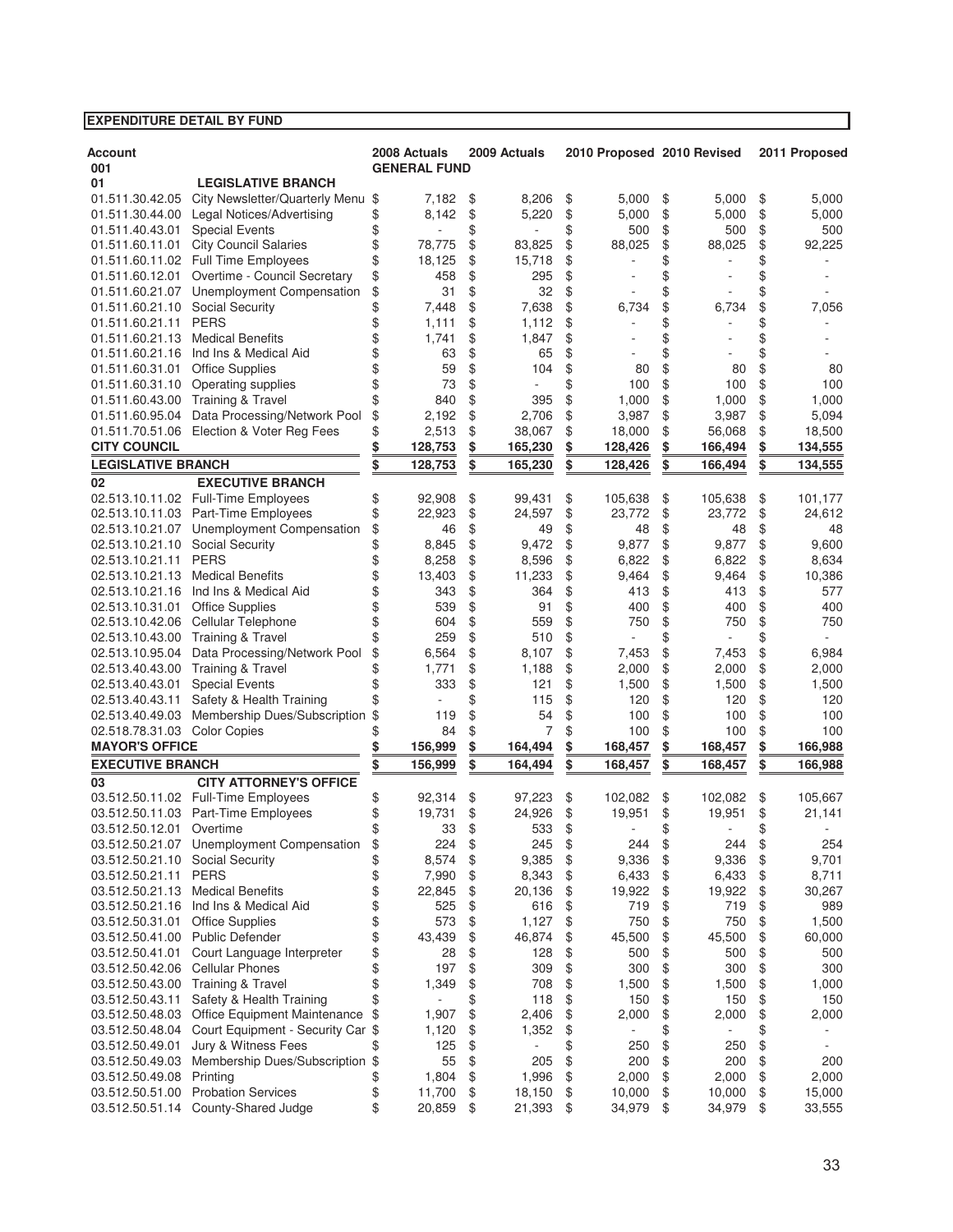| <b>Account</b>                     |                                                                                         |                       | 2008 Actuals   |          | 2009 Actuals |          | 2010 Proposed 2010 Revised |          |                          |          | 2011 Proposed  |
|------------------------------------|-----------------------------------------------------------------------------------------|-----------------------|----------------|----------|--------------|----------|----------------------------|----------|--------------------------|----------|----------------|
|                                    | 03.512.50.95.04 Data Processing/Network Pool                                            | \$                    | 6,088          | \$       | 7,631        | \$       | 6,430                      | \$       | 6,430                    | \$       | 6,888          |
|                                    | 03.512.51.41.21 Credit Card Service Charges                                             | \$                    | 583            | \$       | 795          | \$       | 600                        | \$       | 600                      | \$       | 800            |
| <b>JUDICIAL PROGRAMS</b>           |                                                                                         | \$<br>$\overline{\$}$ | 242,063        | \$       | 264,599      | \$       | 263,846                    | \$       | 263,846                  | \$       | 300,623        |
|                                    | 04.512.70.31.10 Legal Library Reference Matls<br>04.512.70.49.08 Municipal Code Updates |                       | 7,304<br>1,523 | \$<br>\$ | 5,426        | \$<br>\$ | 4,000                      | \$<br>\$ | 4,000                    | \$       | 3.800          |
|                                    | 04.512.81.00.01 Airport Coalition Expenses                                              | \$<br>\$              | 2,400          | \$       | 5,032        | \$       | 3,000                      | \$       | 3,000                    | \$<br>\$ | 4,000          |
|                                    | 04.515.20.11.02 Full-Time Employees                                                     | \$                    | 54,441         | \$       | 10,203       | \$       | 9,785                      | \$       | 9,785                    | \$       | 27,056         |
|                                    | 04.515.20.11.03 Part-Time Employees                                                     | \$                    | 47,333         | \$       | 49,227       | \$       | 44,981                     | \$       | 44,981                   | \$       | 46,663         |
| 04.515.20.21.07                    | <b>Unemployment Compensation</b>                                                        | \$                    | 203            | \$       | 119          | \$       | 110                        | \$       | 110                      | \$       | 147            |
| 04.515.20.21.10                    | Social Security                                                                         | \$                    | 7.759          | \$       | 4,550        | \$       | 4,190                      | \$       | 4,190                    | \$       | 5,633          |
| 04.515.20.21.11                    | <b>PERS</b>                                                                             | \$                    | 7,198          | \$       | 4,145        | \$       | 2,887                      | \$       | 2,887                    | \$       | 5,063          |
| 04.515.20.21.13                    | <b>Medical Benefits</b>                                                                 | \$                    | 12,849         | \$       | 10,882       | \$       | 11,265                     | \$       | 11,265                   | \$       | 14,243         |
| 04.515.20.21.16                    | Ind Ins & Medical Aid                                                                   | \$                    | 330            | \$       | 259          | \$       | 259                        | \$       | 259                      | \$       | 264            |
| 04.515.20.31.01                    | <b>Office Supplies</b>                                                                  | \$                    | 845            | \$       | 870          | \$       | 1,500                      | \$       | 1,500                    | \$       | 1,500          |
|                                    | 04.515.20.31.10 CD/ROM Legal Reference/Updi                                             | \$                    | 1,894          | \$       | 2,393        | \$       | 2,400                      | \$       | 2,400                    | \$       | 2,000          |
|                                    | 04.515.20.41.00 Contracted Legal Services                                               | \$                    | 11,871         | \$       | 57,243       | \$       | 50,000                     | \$       | 50,000                   | \$       | 50,000         |
|                                    | 04.515.20.41.03 Contracted Prosecuting Attorne \$                                       |                       | 41,892         | \$       | 43,567       | \$       | 43,148                     | \$       | 43,148                   | \$       | 60,000         |
|                                    | 04.515.20.43.00 Training & Travel                                                       | \$                    | 2,840          | \$       | 56           | \$       | 500                        | \$       | 500                      | \$       | 500            |
| 04.515.20.43.11                    | Safety & Health Training                                                                | \$                    |                | \$       |              | \$       | 40                         | \$       | 40                       | \$       | 40             |
|                                    | 04.515.20.49.03 Membership Dues/Subscription                                            | \$                    | 1,280          | \$       | 1,065        | \$       |                            | \$       |                          | \$       |                |
|                                    | 04.515.20.49.12 Temporary Secretary                                                     | \$                    | 71             | \$       |              | \$       |                            | \$       |                          | \$       |                |
| 04.515.50.95.04                    | Data Processing/Network Pool                                                            | \$                    | 9,577          | \$       | 11,891       | \$       | 8,810                      | \$       | 8.810                    | \$       | 13,432         |
| 04.518.78.31.03 Color Copies       |                                                                                         | \$                    | 673            | \$       | 34           | \$       | 100                        | \$       | 100                      | \$       |                |
| <b>LEGAL SERVICES</b>              |                                                                                         | \$                    | 212,283        | \$       | 206,962      | \$       | 186,975                    | \$       | 186,975                  | \$       | 234,341        |
| <b>CITY ATTORNEY'S OFFICE</b>      |                                                                                         | \$                    | 454,346        | \$       | 471,561      | \$       | 450,821                    | \$       | 450,821                  | \$       | 534,964        |
| 04                                 | <b>FINANCE DEPARTMENT</b>                                                               |                       |                |          |              |          |                            |          |                          |          |                |
|                                    | 05.514.10.11.02 Full-Time Employees                                                     | \$                    | 79,988         | \$       | 87,682       | \$       | 93,035                     | \$       | 93,035                   | \$       | 99,059         |
|                                    | 05.514.10.21.07 Unemployment Compensation                                               | \$                    | 160            | \$       | 176          | \$       | 186                        | \$       | 186                      | \$       | 198            |
| 05.514.10.21.10                    | <b>Social Security</b>                                                                  | \$                    | 6,122          | \$       | 6,741        | \$       | 7,117                      | \$       | 7,117                    | \$       | 7,578          |
| 05.514.10.21.11                    | <b>PERS</b>                                                                             | \$                    | 5,721          | \$       | 6,074        | \$       | 4,904                      | \$       | 4,904                    | \$       | 6,803          |
| 05.514.10.21.13                    | <b>Medical Benefits</b>                                                                 | \$                    | 16,997         | \$       | 17,788       | \$       | 19,444                     | \$       | 19,444                   | \$       | 21,479         |
|                                    | 05.514.10.21.16 Ind Ins & Medical Aid                                                   | \$                    | 244            | \$       | 257          | \$       | 288                        | \$       | 288                      | \$       | 330            |
| 05.514.10.43.00                    | <b>Training &amp; Travel</b>                                                            | \$                    | 34             | \$       |              | \$       |                            | \$       |                          | \$       |                |
| 05.514.10.49.03                    | Membership Dues/Subscription                                                            | \$                    | 249            | \$       | 280          | \$       | 300                        | \$       | 300                      | \$       |                |
| 05.514.10.49.09                    | O.A.S.I. Administration Fee                                                             | \$                    |                | \$       | 74           | \$       |                            | \$       |                          | \$       |                |
|                                    | 05.514.23.11.02 Full-Time Employees                                                     | \$                    | 390,955        | \$       | 419,604      | \$       | 443,664                    | \$       | 443,664                  | \$       | 457,621        |
| 05.514.23.21.07                    | Unemployment Compensation                                                               | \$                    | 783            | \$       | 841          | \$       | 888                        | \$       | 888                      | \$       | 909            |
| 05.514.23.21.10                    | Social Security                                                                         | \$                    | 29,958         | \$       | 31,881       | \$       | 33,633                     | \$       | 33,633                   | \$       | 34,731         |
| 05.514.23.21.11                    | <b>PERS</b>                                                                             | \$                    | 27,908         | \$       | 29,024       | \$       | 23,388                     | \$       | 23,388                   | \$       | 31,443         |
| 05.514.23.21.13                    | <b>Medical Benefits</b>                                                                 | \$                    | 76,505         | \$       | 86,128       | \$       | 103,872                    | \$       | 103,872                  | \$       | 118,611        |
| 05.514.23.21.16                    | Ind Ins & Medical Aid                                                                   | \$                    | 1,714          | \$       | 1,882        | \$       | 2,311                      | \$       | 2,311                    | \$       | 2,639          |
| 05.514.23.31.01                    | <b>Office Supplies</b>                                                                  | \$                    | 2,306          | \$       | 2,569        | \$       | 2,000                      | \$       | 2,000                    | \$       | 2,000          |
|                                    | 05.514.23.41.00 State Audit Fees                                                        | \$                    | 23,822         | \$       | 26,110       | \$       | 24,000                     | \$       | 24,000                   | \$       | 26,000         |
| 05.514.23.41.20                    | <b>Bank Service Charges</b>                                                             | \$                    | 1,435          | \$       | 1,276        | \$       | 1,500                      | \$       | 1,500                    | \$       | 1,500          |
| 05.514.23.41.21                    | <b>Credit Card Service Charges</b>                                                      | \$                    | 3,020          | \$       | 4,405        | \$       | 3,000                      | \$       | 3,000                    | \$       | 5,000          |
|                                    | 05.514.23.41.22 MLS Processing Fees                                                     | \$                    | 754            | \$       | 617          | \$       | 700                        | \$       | 700                      | \$       | 700            |
|                                    | 05.514.23.41.25 Professional Services                                                   | \$                    | 10,875         | \$       | 18,700       | \$       | 20,000                     | \$       | 20,000                   | \$       | 20,000         |
|                                    | 05.514.23.43.00 Training & Travel                                                       | \$                    | 3,554          | \$       | 3,128        | \$       | 3,000                      | \$       | 3,000                    | \$       | 3,000          |
| 05.514.23.43.11                    | Safety & Health Training                                                                | \$                    | 206            | \$       | 271          | \$       | 200                        | \$       | 200                      | \$       | 200            |
| 05.514.23.48.03                    | Equipment Maint. & Repair                                                               | \$                    | 403            | \$       | ÷,           | \$       |                            | \$       | $\overline{\phantom{a}}$ | \$       | $\blacksquare$ |
|                                    | 05.514.23.49.03 Membership Dues/Subscription                                            | \$                    | 517            | \$       | 560          | \$       | 300                        | \$       | 300                      | \$       | 350            |
| 05.514.23.51.01                    | OMWBE Admin. Fee                                                                        | \$                    |                | \$       | 100          | \$       |                            | \$       |                          | \$       |                |
| 05.514.23.95.04                    | Data Processing/Network Pool                                                            | \$                    | 17,283<br>129  | \$<br>\$ | 21,654       | \$       | 24,161                     | \$       | 24,161                   | \$       | 28,122<br>150  |
| 05.514.30.31.01                    | <b>Office/Operating Supplies</b>                                                        | \$                    |                |          | 264          | \$       | 150                        | \$       | 150                      | \$       |                |
| 05.514.30.49.05<br>05.514.80.40.00 | Filings & Recordings<br>Misc. Fees                                                      | \$<br>\$              | 481<br>883     | \$<br>\$ | 513<br>÷,    | \$<br>\$ | 400                        | \$<br>\$ | 400<br>÷,                | \$<br>\$ | 400            |
| 05.594.14.64.00                    | Office Furniture & Equipment                                                            | \$                    | 1              | \$       | ÷            | \$       |                            | \$       |                          | \$       |                |
|                                    | <b>FINANCIAL &amp; ACCOUNTING SERVICE</b>                                               | \$                    | 703,007        | \$       | 768,599      | \$       | 812,441                    | \$       | 812,441                  | \$       | 868,823        |
|                                    | 06.518.40.11.03 Part Time Employees                                                     |                       |                |          | ÷            |          |                            |          |                          |          | 22,122         |
|                                    | 06.518.40.21.07 Unemployment Compensation                                               | \$<br>\$              | Ĭ.             | \$<br>\$ |              | \$       |                            | \$<br>\$ |                          | \$       | 44             |
| 06.518.40.21.10 Social Security    |                                                                                         | \$                    | ÷,             | \$       |              | \$<br>\$ |                            | \$       |                          | \$<br>\$ | 1,692          |
|                                    |                                                                                         |                       |                |          |              |          |                            |          |                          |          |                |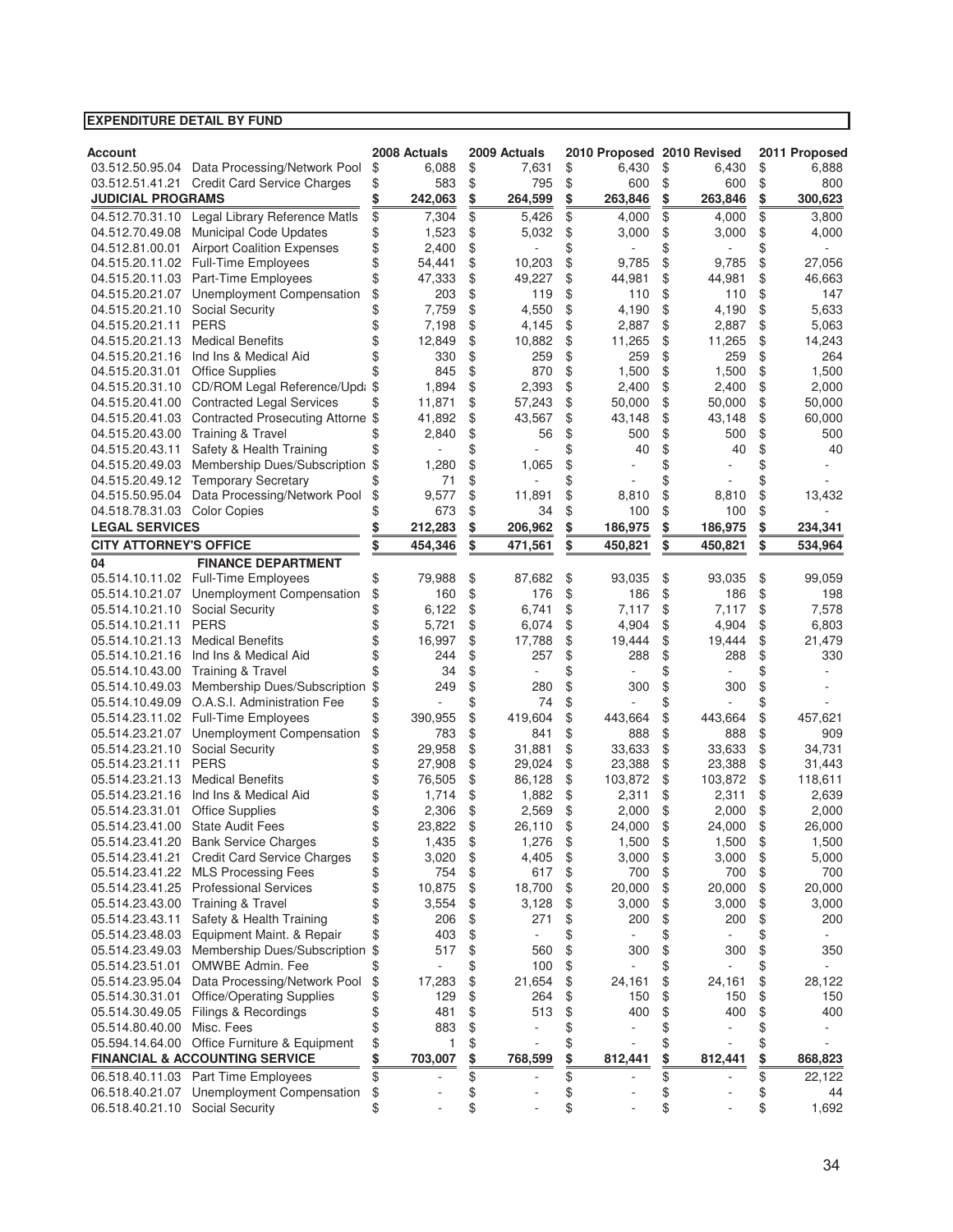| <b>EXPENDITURE DETAIL BY FUND</b> |                                                   |      |              |                 |                            |                 |                 |
|-----------------------------------|---------------------------------------------------|------|--------------|-----------------|----------------------------|-----------------|-----------------|
|                                   |                                                   |      |              |                 |                            |                 |                 |
| Account                           |                                                   |      | 2008 Actuals | 2009 Actuals    | 2010 Proposed 2010 Revised |                 | 2011 Proposed   |
| 06.518.40.21.11                   | <b>PERS</b>                                       | \$   |              | \$              | \$                         | \$              | \$<br>1,539     |
| 06.518.40.21.16                   | Ind Ins & Medical Aid                             | \$   |              | \$              | \$                         | \$              | \$<br>158       |
| 06.518.40.43.00                   | <b>Training &amp; Travel</b>                      | \$   | 1,458        | \$<br>2.616     | \$<br>2,000                | \$<br>2,000     | \$<br>2,000     |
| 06.518.88.11.02                   | <b>Full-time Employees</b>                        | \$   | 110,536      | \$<br>118,248   | \$<br>124,989              | \$<br>124,989   | \$<br>132,311   |
| 06.518.88.11.03                   | Part-Tme Employees                                | \$   |              | \$              | \$                         | \$              | \$<br>903       |
| 06.518.88.21.07                   | Unemployment Compensation                         | \$   | 221          | \$<br>237       | \$<br>250                  | \$<br>250       | \$<br>266       |
| 06.518.88.21.10                   | Social Security                                   | \$   | 8,457        | \$<br>9,047     | \$<br>9,562                | \$<br>9,562     | \$<br>10,191    |
| 06.518.88.21.11                   | <b>PERS</b>                                       | \$   | 7,679        | \$<br>8,217     | \$<br>6,589                | \$<br>6,589     | \$<br>9,087     |
| 06.518.88.21.13                   | <b>Medical Benefits</b>                           | \$   | 30,002       | \$<br>34,287    | \$<br>38,630               | \$<br>38,630    | \$<br>40,197    |
| 06.518.88.21.16                   | Ind Ins & Medical Aid                             | \$   | 460          | \$<br>487       | \$<br>575                  | \$<br>575       | \$<br>674       |
| 06.518.88.31.01                   | <b>Office Supplies</b>                            | \$   | 240          | \$<br>135       | \$<br>200                  | \$<br>200       | \$<br>200       |
| 06.518.88.31.10                   | <b>Operating Supplies</b>                         | \$   | 2,303        | \$<br>1,583     | \$<br>1,500                | \$<br>1,500     | \$<br>1,500     |
| 06.518.88.31.20                   | Software & Updates                                | \$   | 2,818        | \$<br>8,280     | \$<br>4,836                | \$<br>4,836     | \$<br>13,178    |
| 06.518.88.31.30                   | Repair & Maintenance Supplies \$                  |      | 2,705        | \$<br>2,893     | \$<br>2,000                | \$<br>2,000     | \$<br>2,000     |
| 06.518.88.35.00                   | Tools & Minor Equipment                           |      | 95           | \$              | \$                         | \$              | \$              |
| 06.518.88.35.64                   | Small & Attractive Tools/Equipr                   | \$   | 50,435       | \$<br>47,731    | \$<br>15,997               | \$<br>15,997    | \$<br>19,400    |
| 06.518.88.42.04                   | On/Line Internet Services                         | \$   | 3,173        | \$<br>3,239     | \$<br>3,000                | \$<br>3,000     | \$<br>5,500     |
| 06.518.88.42.06                   | Cellular Telephone                                |      | 512          | \$<br>673       | \$<br>500                  | \$<br>500       | \$<br>500       |
| 06.518.88.43.00                   | Computer Implementation/Trair \$                  |      | 19           | \$<br>16        | \$                         | \$              | \$              |
| 06.518.88.48.03                   | Outside Repairs/Maint Agreem \$                   |      | 1,686        | \$              | \$<br>1,500                | \$<br>1,500     | \$<br>1,000     |
| 06.518.88.49.03                   | Memberships Dues/Subscriptio \$                   |      | 75           | \$<br>75        | \$<br>75                   | \$<br>75        | \$<br>75        |
| 06.518.88.49.13                   | Network/PC Administration Svc \$                  |      | 2,504        | \$              | \$<br>2,000                | \$<br>2,000     | \$<br>2,000     |
| 06.518.88.49.33                   | Software Maint & Support Fees \$                  |      | 75,876       | \$<br>91,683    | \$<br>108,018              | \$<br>108,018   | \$<br>108,248   |
|                                   | 06.594.18.62.00 IT Building Improvements          |      |              | \$<br>111       | \$                         | \$              | \$              |
| <b>DATA PROCESSING</b>            |                                                   |      | 301,254      | \$<br>329,558   | \$<br>322,221              | \$<br>322,221   | \$<br>374,785   |
| <b>FINANCE DEPARTMENT</b>         |                                                   |      | 1,004,261    | \$<br>1,098,157 | \$<br>1,134,662            | \$<br>1,134,662 | \$<br>1,243,608 |
| 05                                | <b>HUMAN RESOURCES DEPARTMENT</b>                 |      |              |                 |                            |                 |                 |
|                                   | 08.516.20.11.02 Full-Time Employees               | \$   | 91,255       | \$<br>94,640    | \$<br>99,109               | \$<br>99,109    | \$<br>102,872   |
| 08.516.20.11.03                   | Part-Time Employees                               | \$   | 41,294       | \$<br>46,309    | \$<br>46,959               | \$<br>46,959    | \$<br>48,894    |
| 08.516.20.21.07                   | Unemployment Compensation                         | \$   | 266          | \$<br>283       | \$<br>292                  | \$<br>292       | \$<br>291       |
| 08.516.20.21.10                   | Social Security                                   |      | 9,601        | \$<br>10,325    | \$<br>10,696               | \$<br>10,696    | \$<br>11,124    |
| 08.516.20.21.11                   | <b>PERS</b>                                       | \$   | 9,449        | \$<br>9,810     | \$<br>7,700                | \$<br>7,700     | \$<br>10,422    |
| 08.516.20.21.13                   | <b>Medical Benefits</b>                           | \$   | 15,565       | \$<br>16,428    | \$<br>17,774               | \$<br>17,774    | \$<br>19,331    |
| 08.516.20.21.16                   | Ind Ins & Medical Aid                             | \$   | 404          | \$<br>430       | \$<br>518                  | \$<br>518       | \$<br>594       |
| 08.516.20.24.11                   | <b>Employee Awards</b>                            | \$   | 513          | \$<br>202       | \$<br>400                  | \$<br>400       | \$<br>400       |
| 08.516.20.31.01                   | <b>Office Supplies</b>                            | \$   | 1,376        | \$<br>1,195     | \$<br>1,200                | \$<br>1,200     | \$<br>1,200     |
| 08.516.20.31.10                   | <b>Operating Supplies</b>                         | \$   | 32           | \$<br>158       | \$                         | \$              | \$              |
| 08.516.20.31.14                   | <b>First Aid Supplies</b>                         | \$   | 1,463        | \$<br>1,592     | \$<br>1,200                | \$<br>1,200     | \$<br>1,200     |
| 08.516.20.41.20                   | Pre-employment Checks                             |      | 514          | \$<br>441       | \$<br>350                  | \$<br>350       | \$<br>500       |
| 08.516.20.41.30                   | Employee Drug/Alcohol Testing                     | \$   | 2,285        | \$<br>1,891     | \$<br>1,800                | \$<br>1,800     | \$<br>1,800     |
| 08.516.20.42.06                   | Cell Phone                                        |      | 264          | \$<br>402       | \$<br>300                  | \$<br>300       | \$<br>300       |
|                                   | 08.516.20.43.00 Training & Travel (Civil Service) | \$   | 1,631        | \$<br>823       | \$                         | \$              | \$<br>1,000     |
| 08.516.20.44.00                   | <b>Employment Advertising</b>                     | \$   | 9,995        | \$<br>2,747     | \$<br>4,000                | \$<br>4,000     | \$<br>3,000     |
| 08.516.20.95.04                   | Data Processing/Network Pool                      | \$   | 4,260        | \$<br>5,289     | \$<br>4,162                | \$<br>4,162     | \$<br>4,066     |
| 08.516.25.31.10                   | <b>Operating Supplies</b>                         | \$   | 38           | \$<br>883       | \$<br>500                  | \$<br>500       | \$              |
| 08.516.25.41.00                   | <b>HR Consultant</b>                              | \$   | 2,660        | \$              | \$<br>5,000                | \$<br>5,000     | \$<br>5,000     |
| 08.516.25.41.25                   | <b>Outside Legal Services</b>                     | \$   | 717          | \$<br>1,815     | \$<br>3,000                | \$<br>3,000     | \$<br>3,000     |
| 08.516.25.49.13                   | <b>Civil Service Secretary</b>                    | \$   | 5,417        | \$<br>2,500     | \$<br>5,000                | \$<br>5,000     | \$              |
| 08.516.25.49.15                   | Civil Servcie Assessment Ctr                      | \$   |              | \$              | \$<br>10,000               | \$<br>10,000    | \$              |
| 08.516.27.41.21                   | Police Negotiator/Arbitrator                      | \$   | 4,268        | \$<br>655       | \$<br>5,000                | \$<br>5,000     | \$<br>5,000     |
| 08.516.27.41.22                   | Fire Negotiator/Arbitrator                        | \$   | 6,362        | \$<br>3,900     | \$<br>5,000                | \$<br>5,000     | \$<br>2,500     |
| 08.516.27.41.25                   | <b>Outside Legal Services</b>                     | \$   |              | \$<br>6,873     | \$                         | \$              | \$<br>2,500     |
| 08.516.27.49.01                   | Employee Grievance Settlemer                      | \$   |              | \$<br>36,500    | \$                         | \$              | \$              |
| 08.516.40.31.10                   | <b>Staff Development</b>                          | \$   | 46           | \$<br>2,189     | \$<br>2,000                | \$<br>2,000     | \$<br>2,000     |
| 08.516.40.31.12                   | Employee Wellness Program                         | \$   | 2,332        | \$<br>1,422     | \$<br>2,000                | \$<br>2,000     | \$<br>2,000     |
| 08.516.40.43.00                   | <b>Training &amp; Travel</b>                      | \$   | 2,678        | \$<br>2,345     | \$<br>2,800                | \$<br>2,800     | \$<br>2,800     |
| 08.516.40.43.11                   | Safety & Health Training                          | \$   |              | \$<br>87        | \$<br>100                  | \$<br>100       | \$<br>120       |
| 08.516.40.49.03                   | Membership Dues/Subscription                      | \$   | 1,558        | \$<br>983       | \$<br>1,000                | \$<br>1,000     | \$<br>1,000     |
| 08.516.40.49.13                   | <b>Staff Development Services</b>                 | 828- |              | \$<br>1,750     | \$<br>1,000                | \$<br>1,000     | \$<br>1,000     |
| 08.518.78.31.03                   | <b>Color Copies</b>                               | \$   | 269          | \$<br>10        | \$<br>750                  | \$<br>750       | \$              |
| <b>PERSONNEL SERVICES</b>         |                                                   | \$   | 215,684      | \$<br>254,877   | \$<br>239,610              | \$<br>239,610   | \$<br>233,914   |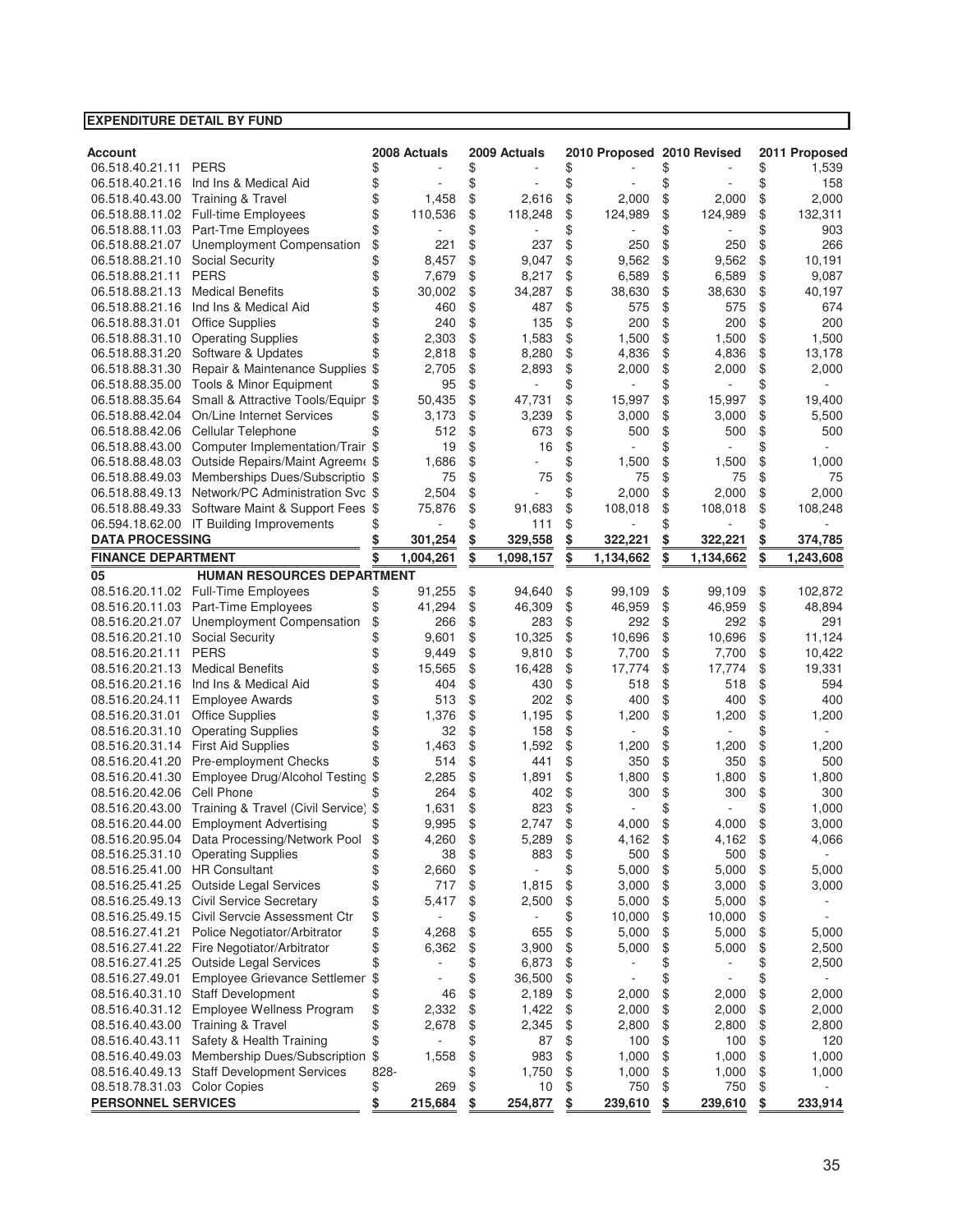| Account                               |                                                                                           |          | 2008 Actuals |          | 2009 Actuals |          | 2010 Proposed 2010 Revised |          |         |          | 2011 Proposed |
|---------------------------------------|-------------------------------------------------------------------------------------------|----------|--------------|----------|--------------|----------|----------------------------|----------|---------|----------|---------------|
|                                       | <b>HUMAN RESOURCES DEPARTMENT</b>                                                         | \$       | 215,684      | \$       | 254,877      | \$       | 239,610                    | \$       | 239,610 | \$       | 233,914       |
| 06                                    | <b>PLANNING &amp; COMMUNITY DEVELOPMT</b>                                                 |          |              |          |              |          |                            |          |         |          |               |
| 09.518.78.31.03                       | <b>Color Copies</b>                                                                       | \$       | 2,225        | \$       | 99           | \$       | 1,300                      | \$       | 1,300   | \$       | 750           |
|                                       | 09.558.10.11.02 Full-Time Employees                                                       | \$       | 85,478       | \$       | 104,065      | \$       | 92,257                     | \$       | 92,257  | \$       | 96,533        |
| 09.558.10.12.01                       | Overtime                                                                                  |          | 1,069        | \$       | 689          | \$       | 1,000                      | \$       | 1,000   | \$       |               |
| 09.558.10.21.07                       | Unemployment Compensation                                                                 | \$       | 174          | \$       | 210          | \$       | 184                        | \$       | 184     | \$       | 193           |
| 09.558.10.21.10                       | Social Security                                                                           | \$       | 6,629        | \$       | 8,024        | \$       | 7,058                      | \$       | 7,058   | \$       | 7,376         |
| 09.558.10.21.11                       | <b>PERS</b>                                                                               | \$       | 6,159        | \$       | 7,187        | \$       | 4,863                      | \$       | 4,863   | \$       | 6,633         |
| 09.558.10.21.13                       | <b>Medical Benefits</b>                                                                   | \$       | 9,742        | \$       | 11,829       | \$       | 13,841                     | \$       | 13,841  | \$       | 11,664        |
| 09.558.10.21.16                       | Ind Ins & Medical Aid                                                                     | \$       | 324          | \$       | 409          | \$       | 417                        | \$       | 417     | \$       | 445           |
| 09.558.10.31.01                       | <b>Office Supplies</b><br><b>Operating Supplies</b>                                       | \$       | 5,359        | \$       | 1,202        | \$       | 2,000                      | \$       | 2,000   | \$       | 1,500         |
| 09.558.10.31.10                       | Cellular Phone                                                                            | \$<br>\$ | 6,554<br>305 | \$<br>\$ | 2,592        | \$<br>\$ | 3,000<br>400               | \$       | 3,000   | \$       | 3,000         |
| 09.558.10.42.06<br>09.558.10.43.00    | Training & Travel                                                                         |          | 1,774        | \$       | 404<br>535   | \$       | 1,500                      | \$<br>\$ | 400     | \$<br>\$ | 400           |
| 09.558.10.43.11                       | Safety & Health Training                                                                  | \$       | 165          | \$       | 115          | \$       |                            | \$       | 1,500   | \$       | 1,500         |
| 09.558.10.49.03                       | Membership Dues/Subscription                                                              | \$       | 780          | \$       | 469          | \$       | 500                        | \$       | 500     | \$       | 500           |
| 09.558.10.95.04                       | Data Processing/Network Pool                                                              | \$       | 5,008        | \$       | 6,293        | \$       | 5,127                      | \$       | 5,127   | \$       | 5,308         |
| 09.558.60.41.07                       | Zoning-Legal Costs                                                                        |          |              | \$       | 1,152        | \$       |                            | \$       |         | \$       |               |
| 09.558.60.41.58                       | Outside Attorney - GMA Appeal                                                             | \$       | 17,259       | \$       | 21,452       | \$       |                            | \$       |         | \$       |               |
|                                       | 09.558.70.41.00 Professional Services                                                     |          |              | \$       | 68,118       | \$       |                            | \$       |         | \$       |               |
| <b>PLANNING &amp; ZONING SERVICES</b> |                                                                                           |          | 149,004      | \$       | 234,844      | \$       | 133,447                    | \$       | 133,447 | \$       | 135,802       |
| 10.531.90.00.00                       | <b>Tree Preservation</b>                                                                  | \$       |              | \$       |              | \$       | 150                        | \$       | 150     | \$       |               |
| 10.531.90.41.00 Wetland Review        |                                                                                           | \$       |              | \$       |              | \$       | 450                        | \$       | 450     | \$       | 450           |
| 10.558.60.41.61                       | <b>Stream Habitat Monitoring</b>                                                          | \$       |              | \$       |              | \$       | 2,500                      | \$       | 2,500   | \$       | 2,550         |
| 10.559.40.43.00 Training & Travel     |                                                                                           | \$       | 1,706        | \$       | 1,008        | \$       | 3,000                      | \$       | 3,000   | \$       | 3,000         |
| 10.559.40.43.11                       | Safety & Health Training                                                                  |          |              | \$       | 76           | \$       | 400                        | \$       | 400     | \$       | 400           |
| 10.559.40.49.03                       | Membership Dues/Subscription \$                                                           |          | 450          | \$       | 375          | \$       | 750                        | \$       | 750     | \$       | 750           |
| 10.559.50.42.06                       | Cellular Telephone                                                                        |          | 1,708        | \$       | 1,083        | \$       | 2,000                      | \$       | 2,000   | \$       | 2,000         |
| 10.559.50.95.04                       | Data Processing/Network Pool                                                              | \$       | 10,917       | \$       | 13,488       | \$       | 8,415                      | \$       | 8,415   | \$       | 10,630        |
|                                       | 10.559.60.11.02 Full - Time Employees                                                     | \$       | 243,554      | \$       | 200,934      | \$       | 197,549                    | \$       | 197,549 | \$       | 223,031       |
| 10.559.60.11.03                       | Part-Time Employees                                                                       | \$       | 33,003       | \$       | 31,227       | \$       | 43,373                     | \$       | 43,373  | \$       |               |
| 10.559.60.12.01                       | Overtime                                                                                  |          | 19,541       | \$       |              | \$       |                            | \$       |         | \$       |               |
| 10.559.60.21.07                       | Unemployment Compensation                                                                 | \$       | 593          | \$       | 465          | \$       | 482                        | \$       | 482     | \$       | 446           |
| 10.559.60.21.10                       | Social Security                                                                           |          | 22,863       | \$       | 17,777       | \$       | 18,431                     | \$       | 18,431  | \$       | 17,056        |
| 10.559.60.21.11                       | <b>PERS</b>                                                                               |          | 21,018       | \$       | 16,187       | \$       | 12,701                     | \$       | 12,701  | \$       | 15,319        |
| 10.559.60.21.13                       | <b>Medical Benefits</b>                                                                   |          | 61,416       | \$       | 47,201       | \$       | 50,917                     | \$       | 50,917  | \$       | 48,227        |
| 10.559.60.21.16                       | Ind Ins & Medical Aid                                                                     | \$       | 5,070        | \$       | 3,541        | \$       | 4,022                      | \$       | 4,022   | \$       | 3,931         |
| 10.559.60.31.01                       | <b>Office Supplies</b>                                                                    |          | 2,368        | \$       | 990          | \$       | 3,500                      | \$       | 3,500   | \$       | 3,500         |
| 10.559.60.41.58                       | Outside Atty- Code Enforcemer                                                             | \$       | 120,204      | \$       | 20,674       | \$       | 8,000                      | \$       | 8,000   | \$       | 8,000         |
| 10.559.60.43.00                       | <b>Training &amp; Travel</b>                                                              |          | 1,357        | \$       | 192          | \$       |                            | \$       |         | \$       |               |
| 10.559.60.49.13                       | <b>Permit Record Archiving</b>                                                            | \$       | 3,119        | \$       | 3,710        | \$       | 8,000                      | \$       | 8,000   | \$       | 5,000         |
| 10.559.60.95.01                       | <b>Equipment Pool</b>                                                                     | \$       | 7,165        | \$       | 7,339        | \$       | 5,370                      | \$       | 5,370   | \$       | 3,758         |
| 10.559.90.43.00                       | <b>Training &amp; Travel</b>                                                              | \$       | 132          | \$       |              | \$       |                            | \$       |         | \$       |               |
| <b>PERMIT CENTER</b>                  |                                                                                           | \$       | 556,184      | \$       | 366,267      | \$       | 370,010                    | \$       | 370,010 | \$       | 348,048       |
|                                       | <b>PLANNING &amp; COMMUNITY DEVELOPMT</b>                                                 | \$       | 705,188      | \$       | 601,111      | \$       | 503,457                    | \$       | 503,457 | \$       | 483,850       |
| 07                                    | <b>POLICE DEPARTMENT</b>                                                                  |          |              |          |              |          |                            |          |         |          |               |
|                                       | 12.521.00.03.67 Expenditures from Private Dona \$                                         |          | 1,581        | \$       | 883          | \$       |                            | \$       |         | \$       |               |
|                                       | 12.521.10.11.02 Full-Time Employees                                                       | \$       | 275,775      | \$       | 306,563      | \$       | 327,407                    | \$       | 327,407 | \$       | 334,898       |
|                                       | 12.521.10.21.07 Unemployment Compensation                                                 | \$       | 552          | \$       | 614          | \$       | 655                        | \$       | 655     | \$       | 670           |
| 12.521.10.21.10 Social Security       |                                                                                           | \$       | 21,137       | \$       | 23,472       | \$       | 25,047                     | \$       | 25,047  | \$       | 25,444        |
| 12.521.10.21.11                       | <b>PERS</b>                                                                               | \$       | 3,274        | \$       | 3,308        | \$       | 2,522                      | \$       | 2,522   | \$       | 8,897         |
| 12.521.10.21.12 LEOFF                 |                                                                                           | \$       | 10,275       | \$       | 13,863       | \$       | 14,416                     | \$       | 14,416  | \$       | 10,745        |
| 12.521.10.21.13                       | <b>Medical Benefits</b>                                                                   | \$<br>\$ | 41,521       | \$       | 49,891       | \$       | 54,255                     | \$       | 54,255  | \$       | 62,680        |
|                                       | 12.521.10.21.16 Ind Ins & Medical Aid<br>12.521.10.21.18 Deductible Med. For Uniformed \$ |          | 3,050        | \$       | 4,173        | \$       | 5,148                      | \$       | 5,148   | \$       | 5,754         |
| 12.521.10.31.01 Office Supplies       |                                                                                           |          | 2,001        | \$<br>\$ | 460<br>2,669 | \$<br>\$ | 3,000                      | \$<br>\$ | 3,000   | \$<br>\$ | 3,000         |
|                                       | 12.521.10.35.00 Small Office Furniture/Files                                              | \$       | 666          | \$       | 1,729        | \$       | 1,500                      | \$       | 1,500   | \$       | 1,500         |
|                                       | 12.521.10.41.00 Employment/Promotions Testin \$                                           |          | 3,682        | \$       | 3,181        | \$       | 1,350                      | \$       | 1,350   | \$       | 1,350         |
|                                       | 12.521.10.41.02 Prof. Administrative Services                                             | 182-     |              | \$       |              | \$       | 2,000                      | \$       | 2,000   | \$       | 2,000         |
|                                       | 12.521.10.41.03 Professional Services                                                     | \$       | 30           | \$       | 1,668        | \$       | 2,000                      | \$       | 2,000   | \$       | 2,000         |
|                                       | 12.521.10.41.10 Employee Physical Examination \$                                          |          | 97           | \$       | 559          | \$       | 750                        | \$       | 750     | \$       | 750           |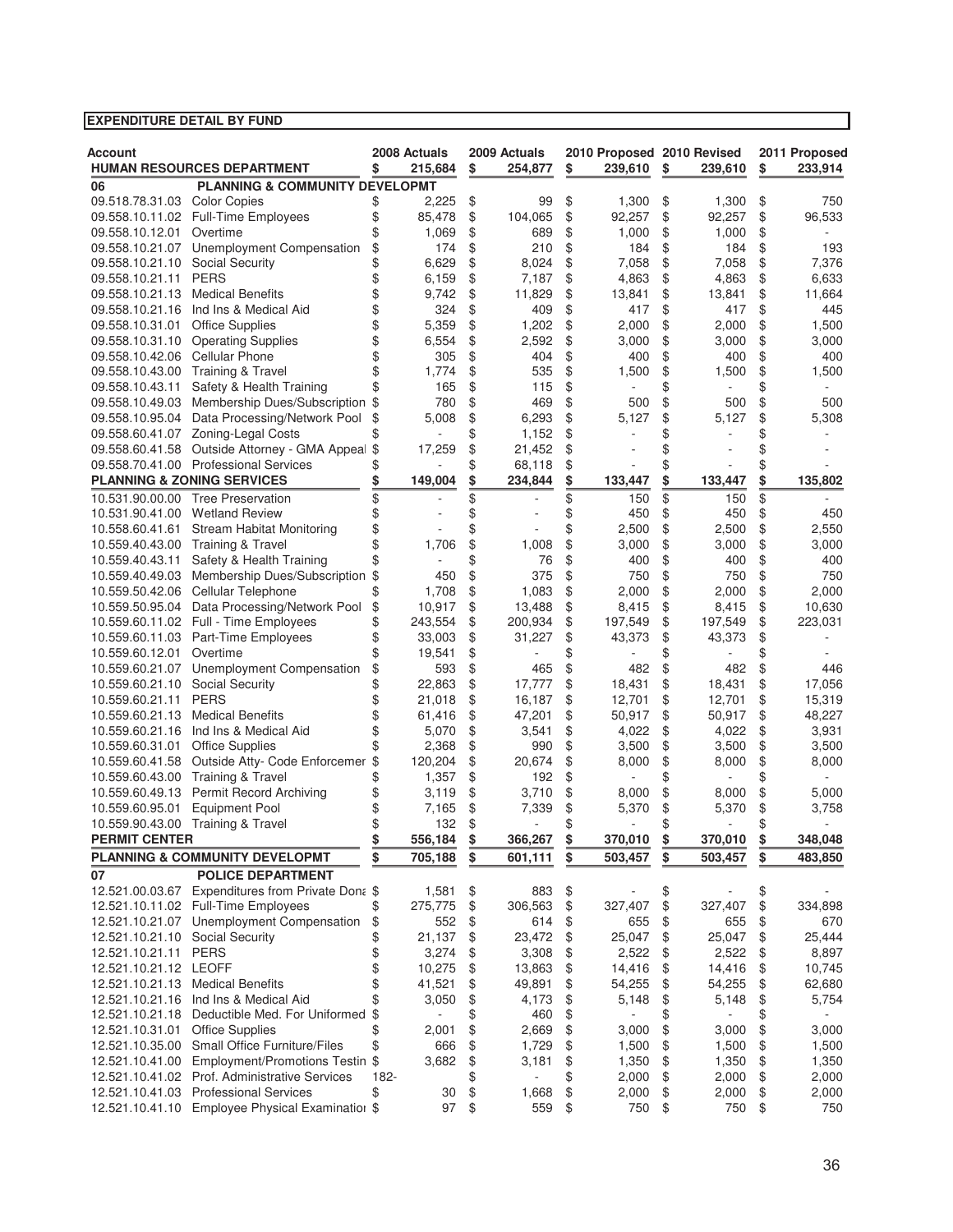#### **EXPENDITURE DETAIL BY FUND Account 2008 Actuals 2009 Actuals 2010 Proposed 2010 Revised 2011 Proposed** 12.521.10.42.02 Postage, Meters & Freight  $$3,260$   $$3,186$   $$6,500$   $$6,500$   $$6,500$   $$6,500$ 12.521.10.43.00 Training & Travel  $\frac{1}{2}$ ,  $\frac{1}{2}$  17,009 \$ 13,410 \$ 21,500 \$ 21,500 \$ 21,500<br>12.521.10.46.00 False Arrest & Equip Insurance \$ 150.985 \$ 153.913 \$ 9.084 \$ 9.084 \$ 8.773 12.12.52 False Arrest & Equip Insurance \$ 150,985 \$ 153,913 \$ 9,084 \$ 9,084 \$ 8,773<br>
Membership Dues/Subscription \$ 1,585 \$ 1,394 \$ 1,250 \$ 1,250 \$ 1,250 12.521.10.49.03 Membership Dues/Subscription \$ 1,585 \$ 1,394 \$ 1,250 \$ 1,250 \$ 12.521.10.49.08 Printing \$ 1,276 \$ 1,609 \$ 1,500 \$ 1,500 \$ 1,500 12.521.10.95.04 Data Processing/Network Pool \$49,085 \$60,911 \$76,180 \$76,180 \$84,077 12.521.50.31.10 Operating Supplies  $\frac{1}{3}$   $\frac{1}{3}$  985 \$ 1,097 \$ 1,500 \$ 1,500 \$ 1,500 12.521.50.35.64 Small & Attractive Equipment-re \$ 3.906 \$ - \$ - \$ - \$ 12.521.50.42.03 Radar Maintenance & Repair \$ 1,700 \$ 1,357 \$ 1,500 \$ 1,500 \$ 1,500 12.521.50.42.04 Teletype - Access/WASIC/NCI(\$2,640 \$2,640 \$4,000 \$4,000 \$3,000 \$3,000 \$3,000 \$5,000 \$ 12.521.50.42.05 Mt. Erie- PSE limited use permi \$ 1,800 \$ 1,800 \$ - \$ - \$ 12.521.50.42.06 Cellular Telephone 26,342 \$ 27,011 \$ 26,500 \$ 26,500 \$ 26,500 \$ 12.521.50.46.00 Insurance  $\begin{array}{ccccccccccccc}\n & & & & & \& & & 4,034 & \text{\$} & & & 3,228 & \text{\$} & & & 4,455 & \text{\$} & & & 4,455 & \text{\$} & & & & 4,589\n\end{array}$ 12.521.50.47.01 Natural Gas 17,092 \$ 21,104 \$ 22,000 \$ 22,000 \$ 20,000 \$ 12.521.50.47.02 Electricity  $$ 25,665 \$ 26,958 \$ 26,000 \$ 26,000 \$ 26,000$ 12.521.50.47.03 Water / Sewer / Solid Waste  $$6,284$   $$5,868$   $$6,000$   $$6,000$   $$6,000$   $$6,000$ 12.521.50.48.01 Building Repairs 6,657 \$ 10,740 \$ 7,000 \$ 7,000 \$ 16,000 \$ 12.521.50.48.03 Equipment Repair & Maintenan \$ 6.417 \$ 4.519 \$ 5,000 \$ 5,000 \$ 5,000 12.521.50.49.13 Inspection Fees  $$390 \text{ $}10 \text{ $}10 \text{ $}5 \text{ }10 \text{ $}5 \text{ }500 \text{ $}5 \text{ }500 \text{ $}5 \text{ }500 \text{ }5 \text{ }500 \text{ }5 \text{ }500 \text{ }5 \text{ }500 \text{ }500 \text{ }500 \text{ }500 \text{ }500 \text{ }500 \text{ }500 \text{ }500 \text{ }500 \text{ }500 \text{ }500 \text{ }500 \text{ }500$ 12.521.50.49.16 Contracted Custodial Services  $\frac{15,293 \cdot 15,539 \cdot 17,500 \cdot 17,500 \cdot 17,500 \cdot 17,500 \cdot 17,500 \cdot 17,500 \cdot 17,500 \cdot 17,500 \cdot 17,500 \cdot 17,500 \cdot 17,500 \cdot 17,500 \cdot 17,500 \cdot 17,500 \cdot 17,500 \cdot 17,500 \cdot 17,500 \cdot 1$ Sheriff's Network Access Fee 12.594.21.64.01 Upgrade to Camera System \$ 7.756 \$ - \$ - \$ - \$ 12.594.21.64.02 Police Radio System \$ - \$ 1,750 \$ 2,500 \$ 5 -<br>12.594.21.64.05 Radar Unit \$ 2,269 \$ - \$ - \$ - \$ -12.594.21.64.05 Radar Unit  $\frac{1}{3}$   $\frac{2}{5}$   $\frac{2}{5}$   $\frac{2}{5}$   $\frac{2}{5}$   $\frac{2}{5}$   $\frac{3}{5}$   $\frac{3}{5}$   $\frac{4}{5}$   $\frac{4}{5}$   $\frac{5}{5}$   $\frac{5}{5}$   $\frac{4}{5}$   $\frac{5}{5}$   $\frac{6}{5}$   $\frac{1}{5}$   $\frac{5}{5}$   $\frac{1}{5}$   $\frac{5}{5}$   $\frac{1$ **POLICE ADMINISTRATION \$ 732,166 794,319 \$ 710,519 \$ 710,519 \$ 739,977 \$**  13.521.21.11.02 Full-Time Employees \$ 197,821 \$ 160,262 \$ 209,904 \$ 209,904 \$ 202,007<br>13.521.21.12.01 Overtime 20.822 \$ 19.068 \$ 13.000 \$ 13.000 \$ 13.000 13.521.21.12.01 Overtime \$ 20,822 \$ 19,068 \$ 13,000 \$ 13,000 \$ 13,000 \$<br>13.521.21.12.05 Holiday Worked \$ 2.766 \$ 4.301 \$ 750 \$ 750 Holiday Worked 13.521.21.21.07 Unemployment Compensation \$48 \$370 \$420 \$420 \$420 \$404 13.521.21.21.10 Social Security  $$ 17,142 \$ 14,150 \$ 16,058 \$ 16,058 \$ 16,058 \$ 13.521.21.12 LEOFF \$ 12,078 \$ 9,893 \$ 10,824 \$ 10,585<br>13.521.21.21.13 Medical Benefits \$ 35.568 \$ 29.711 \$ 45.326 \$ 42.222 13.521.21.21.13 Medical Benefits 35,568 \$ 29,711 \$ 45,326 \$ 45,326 \$ 42,222 \$ 13.521.21.21.16 Ind Ins & Medical Aid  $$3,792$  \$  $3,396$  \$  $3,240$  \$  $3,240$  \$  $5,424$ 13.521.21.43.00 Training & Travel  $\begin{array}{cccc} \text{$6} & \text{$8} & \text{$8} & \text{$6} & \text{$6} & \text{$7} & \text{$8} & \text{$7} & \text{$8} & \text{$7} & \text{$7} & \text{$8} & \text{$7} & \text{$7} & \text{$7} \\ \end{array}$ **INVESTIGATION \$ 290,517 241,151 \$ 299,522 \$ 299,522 \$ 289,845 \$**  14.521.22.11.02 Full-Time Employees  $\overline{\hspace{1mm}}$  \$ 1,197.415 \$ 1,229.175 \$ 1,291.701 \$ 1,291.701 \$ 1,244.638 14.521.22.12.01 Overtime 73,241 \$ 70,880 \$ 75,000 \$ 75,000 \$ 70,000 \$ 14.521.22.12.05 Holiday Worked  $$ 45,229 \text{ } $ 44,314 \text{ } $ 40,000 \text{ } $ 40,000 \text{ } $ 40,000 \text{ } $ 45,000$ 14.521.22.21.07 Unemployment Compensation  $\frac{1}{2}$ ,640 \$ 2,712 \$ 2,584 \$ 2,584 \$ 2,487<br>14.521.22.21.10 Social Security \$ 101,003 \$ 103,645 \$ 98,742 \$ 98,742 \$ 95,105 14.521.22.21.10 Social Security \$ 101,003 \$ 103,645 \$ 98,742 \$ 98,742 \$ 95,105 14.521.22.21.12 LEOFF  $$57,932 \text{ $5}$   $$59,377 \text{ $5}$   $$54,735 \text{ $5}$   $$54,735 \text{ $5}$   $$53,688$ 14.521.22.21.13 Medical Benefits  $$204,916 $20,218 $228,685 $228,685 $262,274$ 14.521.22.21.16 Ind Ins & Medical Aid  $\begin{array}{cccc} \text{ $>$}\text{ $+$} \end{array}\quad \begin{array}{cccc} 21,580 \end{array}\quad \begin{array}{cccc} \text{ $>$}\text{ $+$} \end{array}\quad \begin{array}{cccc} 23,219 \end{array}\quad \begin{array}{cccc} \text{ $>$}\text{ $+$} \end{array}\quad \begin{array}{cccc} 22,683 \end{array}\quad \begin{array}{cccc} \text{ $>$}\text{ $+$} \end{array}\quad \begin{array}{cccc} 27,120 \end{array}\quad \begin{array}{cccc}$ 14.521.22.31.10 Operating Supplies  $\frac{1}{3}$   $\frac{1}{3}$  9,730 \$ 9,692 \$ 15,000 \$ 15,000 \$ 11,000<br>14.521.22.31.41 Uniform Purchases \$ 17,153 \$ 11,715 \$ 15,000 \$ 15,000 \$ 12,000 14.521.22.31.41 Uniform Purchases  $\begin{array}{ccc} 17,153 & 17,153 & 17,175 & 15,000 & 15,000 \end{array}$ 14.521.22.41.00 Vehicle Towing/Impound Fees \$4,076 \$6,735 \$8,000 \$8,000 \$7,000 14.521.22.42.01 Telephone/BAC \$ 642 \$ 618 \$ 650 \$ 650 \$ 650<br>14.521.22.43.00 Reimburseable Meal \$ 160 \$ 340 \$ - \$ - \$ -14.521.22.43.00 Reimburseable Meal \$ 160 \$ 340 \$ - \$ - \$ -<br>14.521.22.49.15 Uniform & Clothing Cleaning \$ 4.116 \$ 2.971 \$ 5.000 \$ 5.000 \$ 3.500 14.521.22.49.15 Uniform & Clothing Cleaning \$ 4.116 \$ 2.971 \$ 5.000 \$ 5.000 \$ 14.521.22.64.01 Armored Vest  $$3,782 \text{ $3$}$  3,782 \$3,079 \$4,000 \$4,000 \$4,000 14.521.22.95.01 Equipment Pool  $$222,106 $23,896 $203,917 $203,917 $185,254$ 14.521.70.11.02 Full-Time Employees 157 \$ - \$ - \$ - \$ - \$ 14.521.70.21.10 Social Security  $\qquad \qquad$  \$  $\qquad \qquad$  12 \$ - \$ - \$ - \$ 14.521.70.21.12 LEOFF 5 \$ 8 \$ - \$ - \$ 14.521.70.21.16 Ind Ins & Medical Aid  $\begin{array}{cccc} 16.521.70.21.16 & \text{Ind} \text{ Ins } 8 \text{ Medical Aid} & 3 \text{ } $ & -3 \text{ } $ & -12 \text{ } \end{array}$ **PATROL/TRAFFIC POLICING \$ 1,965,901 2,008,586 \$ 2,065,697 \$ 2,065,697 \$ 2,023,716 \$**  15.521.23.31.10 Supplies & Small Equipment  $\frac{1}{3}$   $\frac{1}{417}$   $\frac{1}{3}$   $\frac{5}{3}$   $\frac{5}{4}$   $\frac{1}{3}$   $\frac{1}{5}$   $\frac{1}{5}$   $\frac{1}{5}$   $\frac{1}{5}$   $\frac{1}{5}$   $\frac{1}{5}$   $\frac{1}{5}$   $\frac{1}{5}$   $\frac{1}{5}$   $\frac{1}{5}$   $\frac{1}{5}$   $\frac{1}{$ 15.521.23.42.06 Cellular Telephone 6- \$ - \$ - \$ 5 15.521.23.45.02 Moorage 2,626 \$ 188 \$ - \$ - \$ - \$ 15.521.23.46.00 Insurance  $\begin{array}{ccccccccccccc}\n & & & & & & \& & & 450 & \$ & & - & \$ & & & - & \& & & & \n\end{array}$ 15.521.23.49.33 Boat Launch Fees  $\begin{array}{cccccccccc} \text{$s$} & \text{$s$} & \text{$s$} & \text{$s$} & \text{$s$} & \text{$s$} & \text{$s$} & \text{$s$} & \text{$s$} & \text{$s$} & \text{$s$} & \text{$s$} & \text{$s$} & \text{$s$} & \text{$s$} & \text{$s$} & \text{$s$} & \text{$s$} & \text{$s$} & \text{$s$} & \text{$s$} & \text{$s$} & \text{$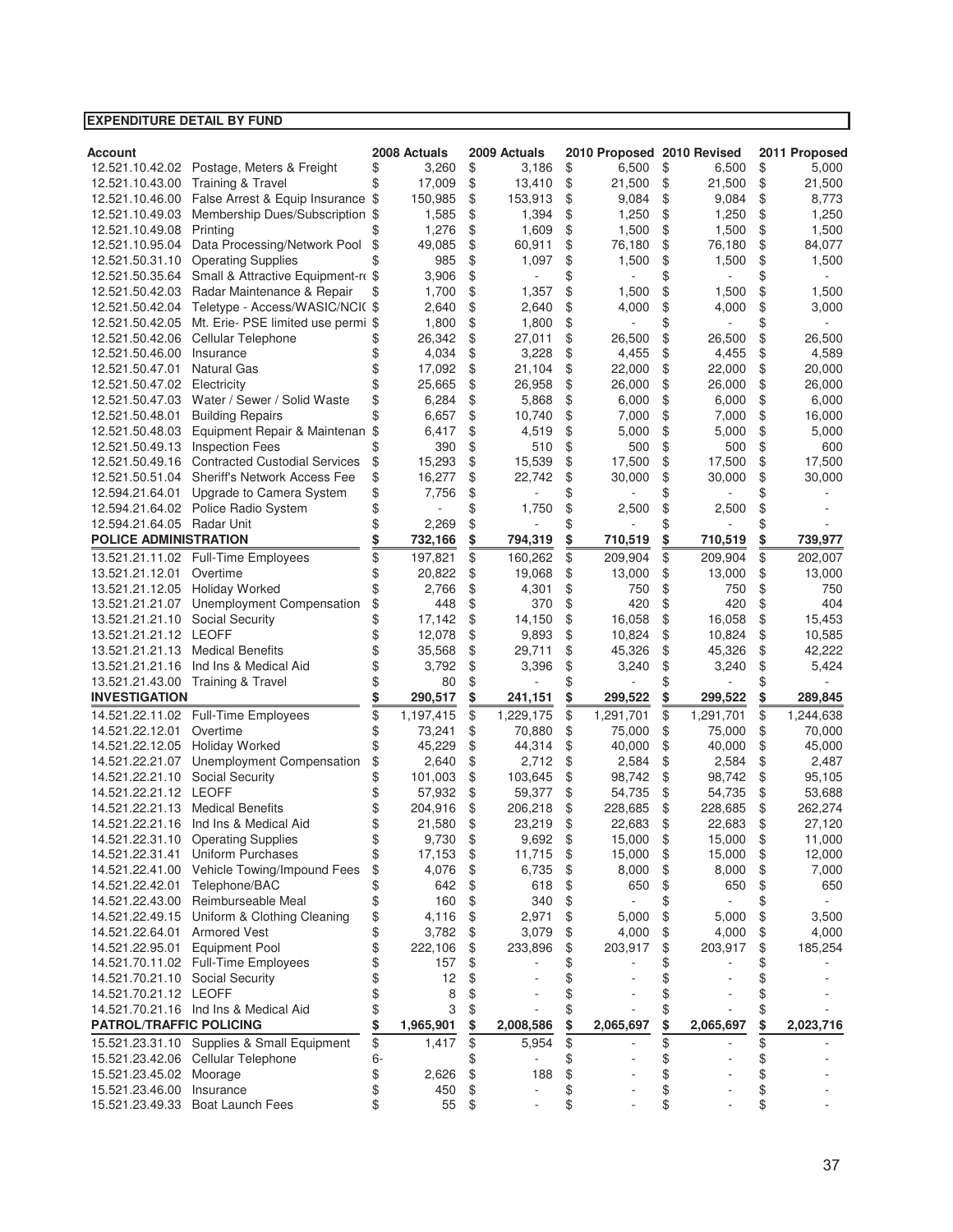| Account                          |                                               | 2008 Actuals    |    | 2009 Actuals             | 2010 Proposed 2010 Revised |                 |                | 2011 Proposed        |
|----------------------------------|-----------------------------------------------|-----------------|----|--------------------------|----------------------------|-----------------|----------------|----------------------|
| 15.521.23.95.01 Equipment Pool   |                                               | 9,768           | \$ | 9,177                    | \$<br>7,634                | \$              | 7,634          | \$                   |
| <b>MARINE PATROLLING</b>         |                                               | \$<br>14,310    | \$ | 15,319                   | \$<br>7,634                | \$              | 7,634          | \$                   |
|                                  | 16.521.30.11.02 Full-Time Employees           | \$<br>68,713    | \$ | 70,854                   | \$<br>72,543               | $\overline{\$}$ | 72,543         | \$<br>67,508         |
| 16.521.30.12.01                  | Overtime                                      | \$<br>5,712     | \$ | 6,139                    | \$<br>6,000                | \$              | 6,000          | \$<br>6,000          |
| 16.521.30.12.05 Holiday Worked   |                                               | \$<br>1,150     | \$ | 1,203                    | \$                         | \$              |                | \$                   |
|                                  | 16.521.30.21.07 Unemployment Compensation     | \$<br>151       | \$ | 157                      | \$<br>145                  | \$              | 145            | \$<br>135            |
| 16.521.30.21.10 Social Security  |                                               | \$<br>5,599     | \$ | 5,792                    | \$<br>5,348                | \$              | 5,348          | \$<br>5,165          |
| 16.521.30.21.12 LEOFF            |                                               | \$<br>4,082     | \$ | 4,187                    | \$<br>3,741                | \$              | 3,741          | \$<br>3,537          |
| 16.521.30.21.13 Medical Benefits |                                               | \$<br>16,370    | \$ | 17,384                   | \$<br>19,108               | \$              | 19,108         | \$<br>21,374         |
|                                  | 16.521.30.21.16 Ind Ins & Medical Aid         | \$<br>1,378     | \$ | 1,510                    | \$<br>1,620                | \$              | 1,620          | \$<br>1,808          |
| <b>CRIME PREVENTION</b>          |                                               | \$<br>103,155   | \$ | 107,226                  | \$<br>108,505              | \$              | 108,505        | \$<br>105,527        |
|                                  | 17.523.60.41.00 Prisoner Medical Treatment    | \$<br>18,669    | \$ | 21,756                   | \$<br>12,000               | \$              | 12,000         | \$<br>15,000         |
|                                  | 17.523.60.51.00 Use of Skagit County Jail     | \$<br>81,612    | \$ | 72,733                   | \$<br>100,000              | \$              | 100.000        | \$<br>100,000        |
|                                  | 17.523.60.51.01 Skagit County Warrant Van     | \$<br>1,495     | \$ | 1,384                    | \$<br>4,500                | \$              | 4,500          | \$<br>2,000          |
|                                  | <b>CARE &amp; CUSTODY OF PRISONERS</b>        | \$<br>101,776   | \$ | 95,873                   | \$<br>116,500              | \$              | 116,500        | \$<br>117,000        |
|                                  | 18.521.90.11.02 Full-Time Employees           | \$<br>269,422   | \$ | 276,368                  | \$<br>246,424              | \$              | 246,424        | \$<br>249,317        |
| 18.521.90.12.01                  | Overtime                                      | \$<br>2,253     | \$ | 1,615                    | \$<br>2,000                | \$              | 2,000          | \$<br>2,000          |
| 18.521.90.12.05 Holiday Worked   |                                               | \$<br>3,815     | \$ | 1,339                    | \$                         | \$              |                | \$                   |
|                                  | 18.521.90.21.07 Unemployment Compensation     | \$<br>551       | \$ | 559                      | \$<br>493                  | \$              | 493            | \$<br>499            |
| 18.521.90.21.10 Social Security  |                                               | \$<br>21,062    | \$ | 21,388                   | \$<br>18,852               | \$              | 18,852         | \$<br>19,064         |
| 18.521.90.21.11 PERS             |                                               | \$<br>19,661    | \$ | 19,081                   | \$<br>12,991               | \$              | 12,991         | \$<br>17,120         |
| 18.521.90.21.13 Medical Benefits |                                               | \$<br>55,199    | \$ | 53,516                   | \$<br>49,780               | \$              | 49,780         | \$<br>48,450         |
|                                  | 18.521.90.21.16 Ind Ins & Medical Aid         | \$<br>1,282     | \$ | 1,246                    | \$<br>1,438                | \$              | 1,438          | \$<br>1,649          |
| 18.521.90.42.01                  | Telephone                                     | \$<br>5,079     | \$ | 4,281                    | \$<br>5,000                | \$              | 5,000          | \$<br>5,000          |
| 18.521.90.43.00                  | <b>Training &amp; Travel</b>                  | \$<br>124       | \$ | 272                      | \$                         | \$              |                | \$                   |
| 18.528.60.51.03                  | <b>Dispatch Services</b>                      | \$<br>68,320    | \$ | 73,736                   | \$<br>80,000               | \$              | 80,000         | \$<br>80,000         |
| 18.528.90.30.00 Alarm Monitoring |                                               | \$<br>952       | \$ | 1,603                    | \$<br>1,000                | \$              | 1,000          | \$<br>2,000          |
| <b>SUPPORT SERVICES</b>          |                                               | \$<br>447,720   | \$ | 455,004                  | \$<br>417,978              | \$              | 417,978        | \$<br>425,099        |
|                                  | 19.539.30.11.02 Full-Time Employees           | \$<br>50,250    | \$ | 52.198                   | \$<br>54,535               | \$              | 54,535         | \$<br>55,907         |
| 19.539.30.12.01                  | Overtime                                      | \$<br>1,061     | \$ | 94                       | \$<br>500                  | \$              | 500            | \$<br>500            |
|                                  | 19.539.30.21.07 Unemployment compensation     | \$<br>103       | \$ | 105                      | \$<br>109                  | \$              | 109            | \$<br>112            |
| 19.539.30.21.10 Social Security  |                                               | \$<br>3,925     | \$ | 4,000                    | \$<br>4,172                | \$              | 4,172          | \$<br>4,277          |
| 19.539.30.21.11                  | <b>PERS</b>                                   | \$<br>3,648     | \$ | 3,624                    | \$<br>2,875                | \$              | 2,875          | \$<br>3,837          |
| 19.539.30.21.13                  | <b>Medical Benefits</b>                       | \$<br>10,985    | \$ | 11,401                   | \$<br>12,533               | \$              | 12,533         | \$<br>8,243          |
|                                  | 19.539.30.21.16 Ind Ins & Medical Aid         | \$<br>1,316     | \$ | 1,463                    | \$<br>1,807                | \$              | 1,807          | \$<br>2,022          |
| 19.539.30.31.10                  | Operating Supplies (Tags, Etc)                | \$<br>263       | \$ | 532                      | \$<br>400                  | \$              | 400            | \$<br>400            |
| 19.539.30.41.00                  | Board/Disposal of Animals                     | \$<br>6,859     | \$ | 7,268                    | \$<br>6,000                | \$              | 6,000          | \$<br>7,000          |
| 19.539.30.95.01                  | <b>Equipment Pool</b>                         | \$<br>5,500     | \$ | 5,595                    | \$<br>4,219                | \$              | 4,219          | \$<br>5,796          |
| <b>ANIMAL CONTROL SERVICES</b>   |                                               | \$<br>83,910    | \$ | 86,280                   | \$<br>87,150               | \$              | 87,150         | \$<br>88,094         |
|                                  | FIRE DEPARTMENT ADMINISTRATION                | \$<br>۰         | \$ | $\overline{\phantom{a}}$ | \$<br>$\blacksquare$       | \$              | $\blacksquare$ | \$<br>$\blacksquare$ |
|                                  | 45.521.31.22.01 Uniform Purchases             | \$<br>380       | \$ | 509                      | \$<br>500                  | \$              | 500            | \$<br>500            |
|                                  | 45.521.31.31.10 Operating Supplies            | \$<br>1,609     | \$ | 1,332                    | \$<br>1,000                | \$              | 1,000          | \$<br>1,000          |
|                                  | 45.521.31.42.00 Domestic Violence Treatment F | \$              | ¢  | 688                      | \$                         | \$              |                | \$                   |
|                                  | 45.521.33.51.01 Skagit Rape Relief Services   | \$<br>3,414     | \$ | 3,414                    | \$<br>4,650                | \$              | 4,650          | \$<br>4,650          |
|                                  | 45.521.35.31.10 Operating Supplies            | \$<br>2,098     | \$ | 1,493                    | \$<br>2,325                | \$              | 2,325          | \$<br>2,325          |
| 45.521.35.35.00 Minor Equipment  |                                               | \$<br>2,356     | \$ | 1,721                    | \$<br>2,325                | \$              | 2,325          | \$<br>2,325          |
|                                  | <b>SPECIALLY FUNDED PROGRAMS</b>              | \$<br>9,857     | \$ | 9,157                    | \$<br>10,800               | \$              | 10,800         | \$<br>10,800         |
| <b>POLICE DEPARTMENT</b>         |                                               | \$<br>3,749,312 | \$ | 3,812,915                | \$<br>3,824,305            | \$              | 3,824,305      | \$<br>3,800,058      |
| 08                               | <b>MEDIC/FIRE DEPARTMENT</b>                  |                 |    |                          |                            |                 |                |                      |
|                                  | 20.522.10.11.02 Full-Time Employees           | \$<br>54,335    | \$ | 57,531                   | \$<br>61,961               | \$              | 61,961         | \$<br>64,110         |
|                                  | 20.522.10.11.03 Part-Time Employees           | \$<br>1,864     | \$ | 1,704                    | \$<br>4,446                | \$              | 4,446          | \$<br>4,446          |
| 20.522.10.12.01 Overtime         |                                               | \$<br>139       | \$ | 174                      | \$                         | \$              |                | \$                   |
|                                  | 20.522.10.21.07 Unemployment Compensation     | \$<br>113       | \$ | 119                      | \$<br>133                  | \$              | 133            | \$<br>137            |
|                                  | 20.522.10.21.10 Social Security - Medicare    | \$<br>2,274     | \$ | 2,414                    | \$<br>2,751                | \$              | 2,751          | \$<br>2,832          |
| 20.522.10.21.11 PERS             |                                               | \$<br>1,576     | \$ | 1,647                    | \$<br>1,305                | \$              | 1,305          | \$<br>1,761          |
| 20.522.10.21.12 LEOFF            |                                               | \$<br>1,773     | \$ | 1,830                    | \$<br>1,918                | \$              | 1,918          | \$<br>2,016          |
| 20.522.10.21.13 Medical Benefits |                                               | \$<br>8,189     | \$ | 8,778                    | \$<br>9,447                | \$              | 9,447          | \$<br>9,175          |
| 20.522.10.21.16                  | Ind Ins & Medical Aid                         | \$<br>727       | \$ | 766                      | \$<br>1,240                | \$              | 1,240          | \$<br>1,415          |
| 20.522.10.31.01                  | <b>Office Supplies</b>                        | \$<br>2,520     | \$ | 1,828                    | \$<br>3,200                | \$              | 3,200          | \$<br>3,200          |
| 20.522.10.31.10                  | <b>Operating Supplies</b>                     | \$<br>755       | \$ | 247                      | \$<br>900                  | \$              | 900            | \$<br>900            |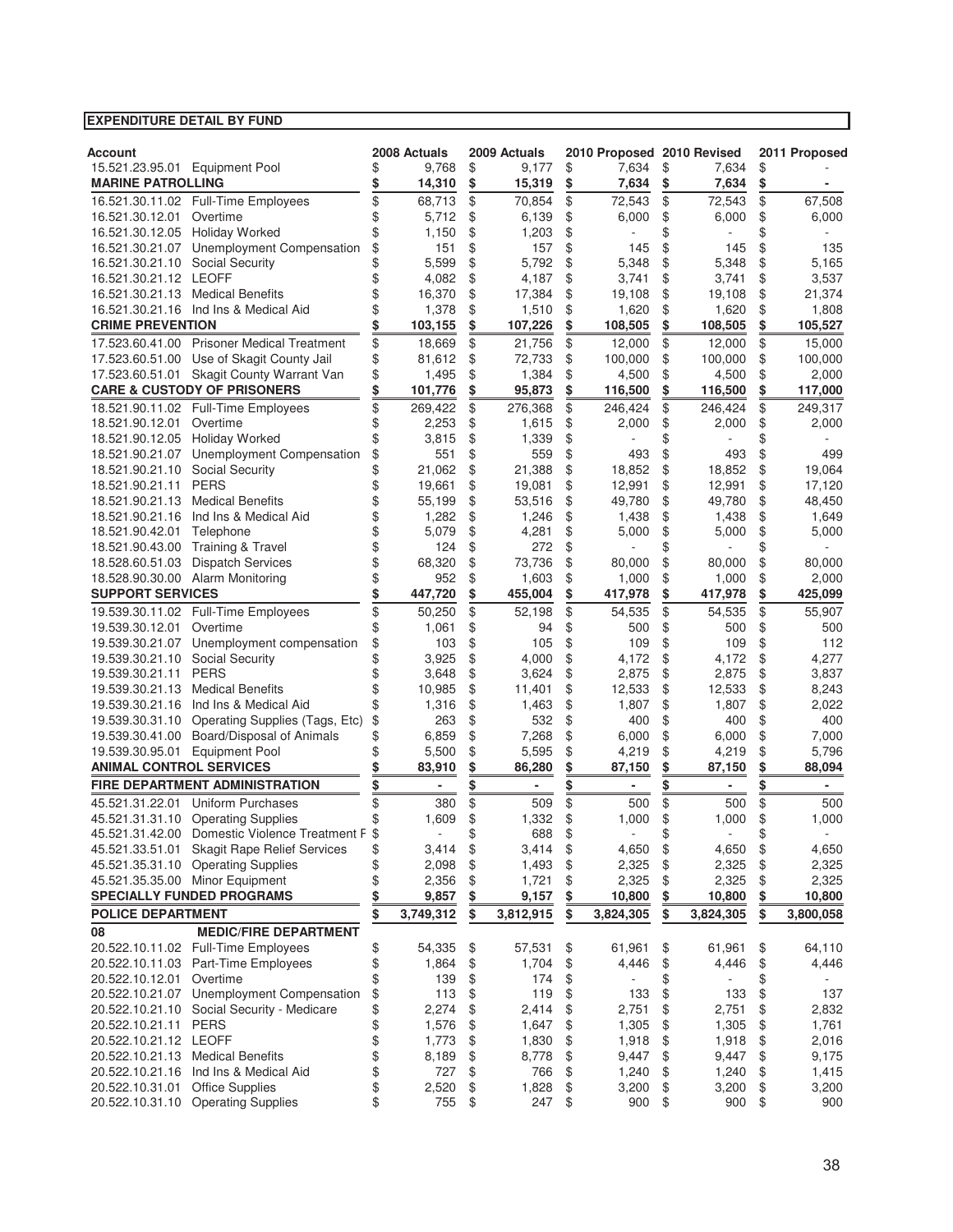| <b>EXPENDITURE DETAIL BY FUND</b>                         |                                                         |          |                  |          |                  |          |                            |          |                  |          |                  |
|-----------------------------------------------------------|---------------------------------------------------------|----------|------------------|----------|------------------|----------|----------------------------|----------|------------------|----------|------------------|
|                                                           |                                                         |          |                  |          |                  |          |                            |          |                  |          |                  |
| Account                                                   |                                                         |          | 2008 Actuals     |          | 2009 Actuals     |          | 2010 Proposed 2010 Revised |          |                  |          | 2011 Proposed    |
| 20.522.10.31.41                                           | <b>Uniform Purchases</b>                                |          | 1,595            | \$       | 628              | \$       | 1,500                      | \$       | 1,500            | \$       | 1,500            |
| 20.522.10.41.03                                           | <b>Professional Services</b>                            | \$       |                  | \$       | 924              | \$       | 1,000                      | \$       | 1,000            | \$       | 1,000            |
| 20.522.10.41.10                                           | Employee Physical Examinatior \$                        |          | 5,533            | \$       | 1,592            | \$       | 1,000                      | \$       | 1,000            | \$       | 1,000            |
| 20.522.10.43.00                                           | Training & Travel                                       |          | 32               | \$       |                  | \$       |                            | \$       |                  | \$       |                  |
| 20.522.10.44.00                                           | Legal/Help Wanted Advertising                           | \$       |                  | \$       |                  | \$       | 600                        | \$       | 600              | \$       | 600              |
| 20.522.10.45.02                                           | <b>Copier Rental</b><br>Membership Dues/Subscription \$ |          | 4,517            | \$<br>\$ | 3,260            | \$<br>\$ | 4,200                      | \$<br>\$ | 4,200            | \$       | 4,200<br>1,500   |
| 20.522.10.49.03<br>20.522.10.49.08                        | Printing                                                |          | 3,316<br>1,451   | \$       | 1,953<br>167     | \$       | 1,500<br>400               | \$       | 1,500<br>400     | \$<br>\$ | 400              |
| 20.522.10.49.12                                           | <b>Temporary Secretary</b>                              | \$       | 978              | \$       | 1,382            | \$       | 1,000                      | \$       | 1.000            | \$       | 2,500            |
| 20.522.10.49.13                                           | <b>Contracted Svcs</b>                                  |          | 2,436            | \$       | 1,200            | \$       | 1,600                      | \$       | 1,600            | \$       | 1,600            |
| 20.522.50.95.04                                           | Data Processing/Network Pool                            | \$       | 14,849           | \$       | 18,449           | \$       | 22,211                     | \$       | 22,211           | \$       | 30,155           |
| 20.522.51.31.30                                           | Repair & Maintenance Supplies \$                        |          | 10,689           | \$       | 10,581           | \$       | 3,500                      | \$       | 3,500            | \$       | 3,500            |
| 20.522.51.35.00                                           | Computer Software & Maint                               | \$       | 2,891            | \$       | 2,623            | \$       | 3,000                      | \$       | 3,000            | \$       | 3,000            |
| 20.522.51.47.01                                           | <b>Natural Gas</b>                                      | \$       | 2,255            | \$       | 3,212            | \$       | 3,066                      | \$       | 3,066            | \$       | 3,158            |
| 20.522.51.47.02                                           | Electricity                                             | \$       | 5,685            | \$       | 6,751            | \$       | 5,740                      | \$       | 5,740            | \$       | 5,912            |
| 20.522.51.47.03                                           | Water / Sewer / Solid Waste                             | \$       | 2,642            | \$       | 2,894            | \$       | 3,090                      | \$       | 3,090            | \$       | 3,183            |
| 20.522.51.48.01                                           | <b>Building Repairs</b>                                 | \$       | 1,840            | \$       | 10,012           | \$       | 10,000                     | \$       | 10,000           | \$       | 5,000            |
| 20.522.51.49.14                                           | <b>Laundry Service</b>                                  | \$       | 3,407            | \$       | 2,344            | \$       | 2,900                      | \$       | 2,900            | \$       | 2,900            |
| 20.522.51.51.00                                           | Permit/Inspection Fees                                  | \$       | 109              | \$       | 120              | \$       | 200                        | \$       | 200              | \$       | 200              |
| 20.522.52.31.30                                           | Repair & Maintenance Supplies \$                        |          | 5,972            | \$       | 11,144           | \$       | 2,000                      | \$       | 2,000            | \$       | 2,000            |
| 20.522.52.46.00                                           | Insurance                                               |          | 2,355            | \$       | 2,039            | \$       | 2,576                      | \$       | 2,576            | \$       | 2,576            |
| 20.522.52.47.01                                           | <b>Natural Gas</b>                                      | \$       | 2,864            | \$       | 2,307            | \$       | 2,555                      | \$       | 2,555            | \$       | 2,632            |
| 20.522.52.47.02                                           | Electricity                                             | \$       | 3,611            | \$       | 2,051            | \$       | 2,296                      | \$       | 2,296            | \$       | 2,365            |
| 20.522.52.47.03                                           | Water / Sewer / Solid Waste                             | \$       | 1,295            | \$       | 1,273            | \$       | 1,250                      | \$       | 1,250            | \$       | 1,288            |
| 20.522.52.48.01                                           | <b>Building Repairs</b>                                 | \$       | 778              | \$       | 92               | \$       | 2,000                      | \$       | 2,000            | \$       | 1,000            |
| 20.522.52.49.14                                           | <b>Laundry Services</b>                                 | \$       | 3,407            | \$       | 2,252            | \$       | 1,500                      | \$       | 1,500            | \$       | 1,500            |
| 20.522.53.31.30                                           | Repair and Maintenance Suppli                           |          |                  | \$       | 4,953            | \$       | 1,200                      | \$       | 1,200            | \$       | 1,200            |
| 20.522.53.47.01                                           | Natural Gas-Sta #3                                      |          |                  | \$       | 1,500            | \$       | 1,916                      | \$       | 1,916            | \$       | 1,973            |
| 20.522.53.47.02                                           | Electricity- Sta #3                                     |          |                  | \$       | 1,794            | \$       | 1,169                      | \$       | 1,169            | \$       | 1,204            |
| 20.522.53.47.03                                           | Water, sewer, garbage- Sta #3                           |          |                  | \$       | 309              | \$       | 650                        | \$       | 650              | \$       | 670              |
| 20.522.53.48.01                                           | Cont. Svcs Heat, window - Sta: \$                       |          |                  | \$       |                  | \$       | 950                        | \$       | 950              | \$       | 950              |
| 20.522.53.49.14                                           | Laundry Service - - Sta #3                              | \$       |                  | \$       | 2,252            | \$       | 200                        | \$       | 200              | \$       | 200              |
| 20.522.53.51.00                                           | Rent-Sta#3                                              |          |                  | \$       | 17,496           | \$       | 15,840                     | \$       | 15,840           | \$       | 19,669           |
| 20.522.60.31.30                                           | Restoration Supplies, Antique F \$                      |          |                  | \$       | 1,215            | \$       | 1,000                      | \$       | 1,000            | \$       | 2,000            |
| 20.522.60.48.03                                           | Outside Repairs, antique fire er \$                     |          |                  | \$       | 108              | \$       | 1,000                      | \$       | 1,000            | \$       | 1,000            |
|                                                           | 20.522.60.49.13 Contracted Services, Antique F          | -\$      | 3,442            | \$       | 157              | \$       | 1,500                      | \$       | 1,500            | \$       | 1,500            |
|                                                           | FIRE DEPARTMENT ADMINISTRATION                          |          | 162,214          | \$       | 196,072          | \$       | 193,410                    | \$       | 193,410          | \$       | 205,027          |
|                                                           | 21.522.20.11.02 Full-Time Employees                     | \$       | 273,185          | \$       | 292,007          | \$       | 302,953                    | \$       | 302,953          | \$       | 314,449          |
| 21.522.20.12.01                                           | Overtime                                                |          | 28,407           | \$       | 26,551           | \$       | 16,000                     | \$       | 16,000           | \$       | 24,720           |
| 21.522.20.12.04 Callback Pay                              |                                                         |          | 22,631           | \$       | 13,929           | \$       | 24,000                     | \$       | 24,000           | \$       | 16,480           |
|                                                           | 21.522.20.21.07 Unemployment Compensation               | \$       | 649              | \$       | 665              | \$       | 606                        | \$       | 606              | \$       | 630              |
|                                                           | 21.522.20.21.10 Social Security - Medicare              |          | 4,504            | \$       | 4,787            | \$       | 4,458                      | \$       | 4,458            | \$       | 4,043            |
|                                                           | 21.522.20.21.11 Pensions/Medical/Unemployme \$          |          | 153              | \$       | 159              | \$       | 130                        | \$       | 130              | \$       | 176              |
| 21.522.20.21.12 LEOFF<br>21.522.20.21.13 Medical Benefits |                                                         | \$<br>\$ | 17,402<br>46,818 | \$<br>\$ | 17,658<br>46,498 | \$<br>\$ | 15,494<br>49,831           | \$<br>\$ | 15,494<br>49,831 | \$<br>\$ | 16,343<br>55,725 |
|                                                           | 21.522.20.21.16 Ind Ins & Medical Aid                   | \$       | 6,776            | \$       | 7,294            |          | 8,867                      | \$       | 8,867            | \$       | 10,619           |
|                                                           | 21.522.20.21.17 Volunteer Firefighters Pension          | \$       |                  | \$       | 990              | \$<br>\$ | 1,700                      | \$       | 1,700            | \$       | 1,750            |
|                                                           | 21.522.20.31.10 Firefighting Supplies                   | \$       | 10,338           | \$       | 11,081           | \$       | 5,200                      | \$       | 5,200            | \$       | 5,200            |
| 21.522.20.31.13 Air Refill                                |                                                         | \$       | 1,214            | \$       | 1,032            | \$       | 1,000                      | \$       | 1,000            | \$       | 1,000            |
| 21.522.20.31.14                                           | <b>SCBA Supplies</b>                                    | \$       | 3,356            | \$       | 767              | \$       | 8,700                      | \$       | 8,700            | \$       | 8,700            |
| 21.522.20.31.17                                           | Foam Injection Supplies                                 | \$       | 2,454            | \$       |                  | \$       | 1,000                      | \$       | 1,000            | \$       | 1,000            |
| 21.522.20.31.41                                           | <b>Uniform Purchases</b>                                | \$       | 10,547           | \$       | 8,746            | \$       | 8,000                      | \$       | 8,000            | \$       | 8,000            |
|                                                           | 21.522.20.31.42 Protective Clothing                     | \$       | 9,977            | \$       | 14,269           | \$       | 12,000                     | \$       | 12,000           | \$       | 12,000           |
|                                                           | 21.522.20.41.04 Volunteer Firefighters-reimburs         | \$       | 13,209           | \$       | 13,335           | \$       | 12,000                     | \$       | 12,000           | \$       | 12,000           |
| 21.522.20.42.10                                           | Pager Service Fee                                       | \$       | 2,323            | \$       | 2,327            | \$       | 1,900                      | \$       | 1,900            | \$       | 1,900            |
| 21.522.20.43.00                                           | <b>Training &amp; Travel</b>                            | \$       | 13               | \$       |                  | \$       | $\overline{\phantom{a}}$   | \$       | ÷,               | \$       |                  |
| 21.522.20.48.01                                           | Pump Test Pit                                           | \$       | 1,677            | \$       | 1,758            | \$       | 1,200                      | \$       | 1,200            | \$       | 1,900            |
| 21.522.20.48.02                                           | <b>Ladder Testing</b>                                   | \$       | 793              | \$       | 2,145            | \$       | 1,300                      | \$       | 1,300            | \$       | 1,300            |
| 21.522.20.48.03                                           | <b>Equipment Repairs</b>                                | \$       | 1,715            | \$       | 1,652            | \$       | 1,600                      | \$       | 1,600            | \$       | 1,600            |
| 21.522.20.95.01                                           | Equipment Pool                                          | \$       | 128,351          | \$       | 158,191          | \$       | 181,146                    | \$       | 181,146          | \$       | 173,738          |
| 21.522.50.00.01                                           | March Pt Fire Station Lease                             | \$       | 14,760           | \$       | 1,320            | \$       |                            | \$       |                  | \$       |                  |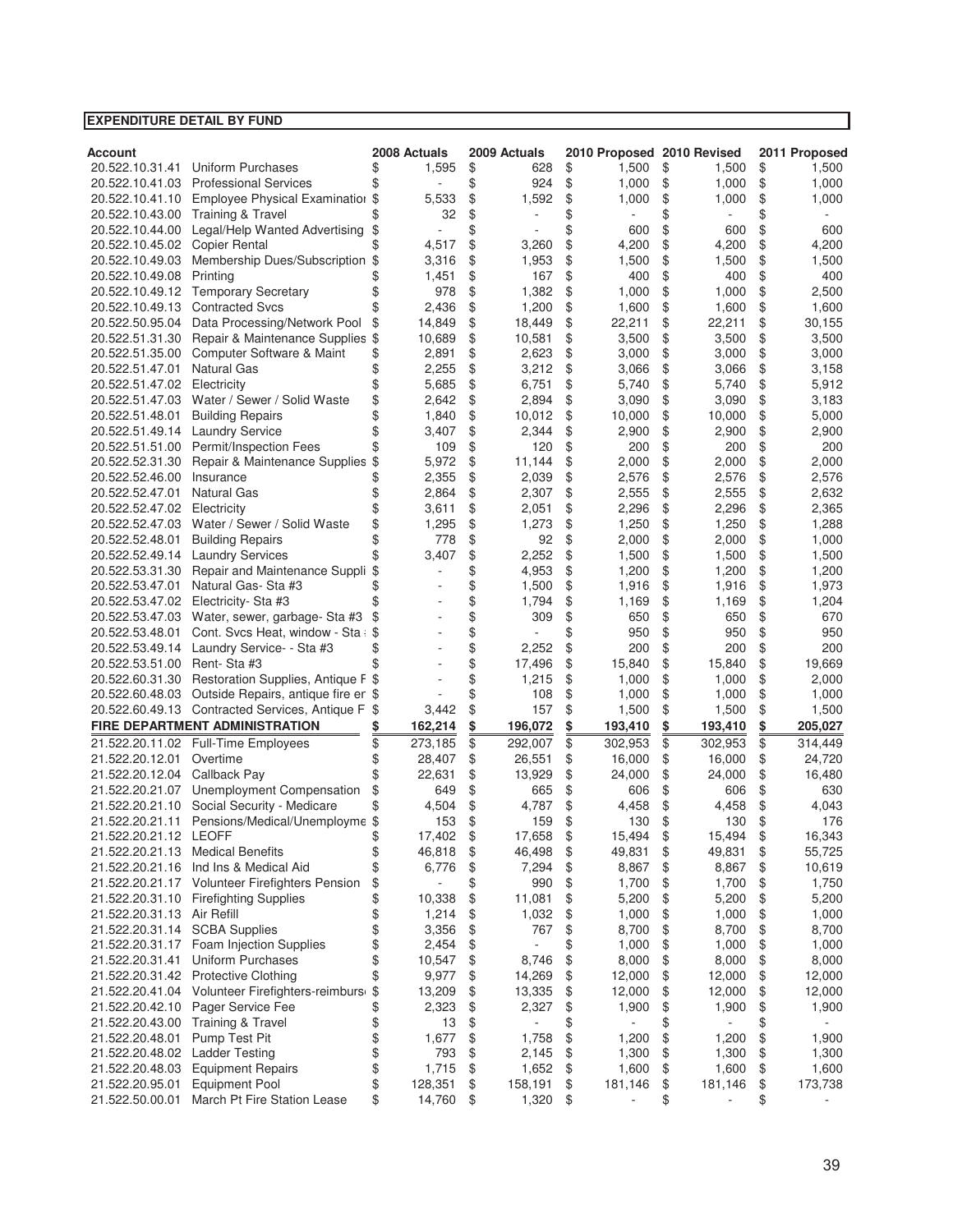| Account                          |                                                                             |          | 2008 Actuals   |          | 2009 Actuals   |           | 2010 Proposed 2010 Revised |          |                          |           | 2011 Proposed  |
|----------------------------------|-----------------------------------------------------------------------------|----------|----------------|----------|----------------|-----------|----------------------------|----------|--------------------------|-----------|----------------|
| 21.594.22.64.06 Hose - 1 1/2"    | 21.594.22.64.02 5" Neider Fire Hose                                         | \$<br>\$ |                | \$<br>\$ | 8,176<br>2,358 | \$<br>\$  | 2,200                      | \$<br>\$ | 2,200                    | \$<br>\$  | 2,200          |
| 21.594.22.64.08 Air Paks         |                                                                             | \$       | 3,108          | \$       | 3,257          | \$        | 3,300                      | \$       | 3,300                    | \$        | 3,300          |
| 21.594.22.64.09                  | <b>Portable Radios</b>                                                      | \$       |                | \$       |                | \$        |                            | \$       |                          | \$        | 4,000          |
| 21.594.22.64.14                  | <b>RIT Equipment</b>                                                        | \$       | 3,543          | \$       |                | \$        |                            | \$       |                          | \$        |                |
| 21.594.22.64.16                  | Fire Pump                                                                   | \$       |                | \$       |                | \$        | 400                        | \$       | 400                      | \$        | 2,000          |
| 21.594.22.64.18                  | County Radio Infrastructure                                                 | \$       | 1,862          | \$       | 5,357          | \$        | 1,550                      | \$       | 1,550                    | \$        | 1,550          |
| 21.594.22.64.19                  | New Radio Pagers                                                            | \$       | 4,788          | \$       | 61             | \$        | 7,800                      | \$       | 7,800                    | \$        | 7,800          |
| 21.594.22.64.20                  | Thermal Imaging Camera                                                      | \$       | 10,140         | \$       | 12,622         | \$        |                            | \$       |                          | \$        |                |
| 21.594.22.64.21                  | FF equipment to equip 2913                                                  | \$       | 2,876          | \$       |                | \$        |                            |          |                          |           |                |
| 21.594.22.64.24                  | Roof/Attic Lance                                                            | \$       | 2,011          | \$       |                |           |                            |          |                          |           |                |
| <b>FIRE SUPPRESSION</b>          |                                                                             | \$       | 629,580        | \$       | 658,992        | \$        | 674,335                    | \$       | 674,335                  | \$        | 694,123        |
|                                  | 22.522.30.11.02 Full-Time Employees                                         | \$       | 72,302         | \$       | 76,172         | \$        | 79,438                     | \$       | 79,438                   | \$        | 82,373         |
| 22.522.30.12.01                  | Overtime                                                                    | \$       | 4,096          | \$       | 4,552          | \$        | 2,500                      | \$       | 2,500                    | \$        | 2,500          |
| 22.522.30.12.04                  | Callback Pay                                                                | \$       | 48             | \$       | 963            | \$        | 2,500                      | \$       | 2,500                    | \$        | 2,500          |
|                                  | 22.522.30.21.07 Unemployment Compensation                                   | \$       | 153            | \$       | 163            | \$        | 159                        | \$       | 159                      | \$        | 164            |
|                                  | 22.522.30.21.10 Social Security - Medicare                                  |          | 1,229          | \$       | 1,336          | \$        | 1,331                      | \$       | 1,331                    | \$        | 1,283          |
|                                  | 22.522.30.21.11 Pensions/Medical/Unemployme                                 | \$       | 153            | \$       | 159            | \$        | 130                        | \$       | 130                      | \$        | 176            |
| 22.522.30.21.12 LEOFF            |                                                                             |          | 4,014          | \$       | 4,245          | \$        | 3,968                      | \$       | 3,968                    | \$        | 4,182          |
| 22.522.30.21.13                  | <b>Medical Benefits</b>                                                     |          | 10,820         | \$       | 11,367         | \$        | 12,599                     | \$       | 12,599                   | \$        | 13,919         |
|                                  | 22.522.30.21.16 Ind Ins & Medical Aid<br>22.522.30.31.10 Operating Supplies | \$       | 1,390<br>4,077 | \$<br>\$ | 1,627<br>3,662 | \$<br>\$  | 2,033<br>4,100             | \$<br>\$ | 2,033<br>4,100           | \$<br>\$  | 2,418<br>4.100 |
|                                  | 22.522.30.43.00 Training & Travel                                           |          | 5              | \$       |                | \$        |                            | \$       |                          | \$        |                |
|                                  | 22.522.30.49.03 Membership Dues/Subscription                                | \$       |                | \$       | 838            | \$        | 900                        | \$       | 900                      | \$        | 950            |
|                                  | FIRE PREVENTION/INVESTIGATION                                               |          | 98,287         | \$       | 105,084        | \$        | 109,658                    | \$       | 109,658                  | \$        | 114,565        |
|                                  | 23.522.40.11.02 Full-Time Employees                                         | \$       | 63,944         | \$       | 66,976         | \$        | 69,787                     | \$       | 69,787                   | \$        | 72,398         |
|                                  | 23.522.40.11.04 Volunteer Firefighters-training                             | \$       | 1,000          | \$       |                | \$        |                            | \$       |                          |           |                |
| 23.522.40.12.01                  | Overtime                                                                    | \$       | 4,096          | \$       | 4,552          | \$        | 7,500                      | \$       | 7,500                    | \$        | 4,750          |
| 23.522.40.12.04 Callback Pay     |                                                                             | \$       | 48             | \$       | 963            | \$        |                            | \$       |                          |           |                |
|                                  | 23.522.40.21.07 Unemployment Compensation                                   | \$       | 136            | \$       | 144            | \$        | 140                        | \$       | 140                      | \$        | 144            |
|                                  | 23.522.40.21.10 Social Security - Medicare                                  | \$       | 929            | \$       | 1,017          | \$        | 997                        | \$       | 997                      | \$        | 936            |
|                                  | 23.522.40.21.11 Pensions/Medical/Unemployme                                 | \$       | 153            | \$       | 159            | \$        | 131                        | \$       | 131                      | \$        | 176            |
| 23.522.40.21.12 LEOFF            |                                                                             |          | 3,561          | \$       | 3,753          | \$        | 3,471                      | \$       | 3,471                    | \$        | 3,659          |
| 23.522.40.21.13 Medical Benefits |                                                                             | \$       | 10,313         | \$       | 10,279         | \$        | 11,364                     | \$       | 11,364                   | \$        | 12,758         |
|                                  | 23.522.40.21.16 Ind Ins & Medical Aid                                       | \$       | 1,290          | \$       | 1,471          | \$        | 1,855                      | \$       | 1,855                    | \$        | 2,206          |
|                                  | 23.522.40.31.10 Training Supplies                                           | \$       | 1,635          | \$       | 1,763          | \$        | 2,000                      | \$       | 2,000                    | \$        | 2,000          |
|                                  | 23.522.40.43.00 Training & Travel                                           |          | 15,968         | \$       | 20,279         | \$        | 22,000                     | \$       | 22,000                   | \$        | 22,000         |
|                                  | 23.594.40.62.00 TRAINING FACILITY FIRE DEI                                  |          |                | \$       |                |           |                            | \$       |                          | \$        | 3,000          |
| <b>FIRE CREW TRAINING</b>        |                                                                             |          | 103,073        | \$       | 111,356        | \$        | 119,245                    | \$       | 119,245                  | \$        | 124,027        |
|                                  | <b>AMBULANCE &amp; RESCUE SERVICES</b>                                      | \$       |                | \$       |                | <u>\$</u> |                            | \$       |                          | <u>\$</u> |                |
| <b>MEDIC/FIRE DEPARTMENT</b>     |                                                                             |          | 993,154        | \$       | 1,071,504      | \$        | 1,096,648                  | \$       | 1,096,648                | \$        | 1,137,742      |
| 09                               | <b>PUBLIC WORKS DEPARTMENT</b>                                              |          |                |          |                |           |                            |          |                          |           |                |
| 24.518.78.31.03 Color Copies     |                                                                             |          |                | \$       |                |           | 100                        | \$       | 100                      | \$.       |                |
| 24.532.11.31.01 Office Supplies  |                                                                             | \$       | 71             | \$       | ۰              | \$        | 100                        | \$       | 100                      | \$        |                |
|                                  | 24.532.11.31.10 Operating Supplies                                          | \$       | 19             | \$       | 163            | \$        | $\overline{\phantom{a}}$   | \$       | $\overline{\phantom{a}}$ | \$        |                |
|                                  | PUBLIC WORKS GENERAL ADMIN.                                                 | \$       | 90             | \$       | 163            | \$        | 200                        | \$       | 200                      | \$        |                |
| 25.518.78.31.03                  | <b>Color Copies</b>                                                         | \$       | 2,728          | \$       | 136            | \$        | 3,600                      | \$       | 3,600                    | \$        | 3,600          |
|                                  | 25.532.10.43.00 Training & Travel                                           | \$       | 1,589          | \$       | 823            | \$        | 850                        | \$       | 850                      | \$        | 500            |
|                                  | 25.532.10.43.11 Safety & Health Training                                    | \$       | 116            | \$       | 397            | \$        | 200                        | \$       | 200                      | \$        | 200            |
|                                  | 25.532.10.49.03 Membership Dues/Subscription                                | \$       | 495            | \$       | 566<br>ä,      | \$        | 500                        | \$       | 500<br>ä,                | \$        | 500            |
|                                  | 25.532.20.11.02 Full-Time Employees<br>25.532.20.11.03 Part-Time Employees  | \$       | 234            | \$       |                | \$        |                            | \$       |                          | \$        | 18,556         |
|                                  | 25.532.20.21.07 Unemployment Compensation                                   | \$<br>\$ | ÷              | \$<br>\$ |                | \$<br>\$  |                            | \$<br>\$ |                          | \$<br>\$  | 37             |
| 25.532.20.21.10 Social Security  |                                                                             | \$       | 18             | \$       |                | \$        |                            | \$       |                          | \$        | 1,419          |
| 25.532.20.21.11                  | <b>PERS</b>                                                                 | \$       |                | \$       |                | \$        |                            | \$       |                          | \$        | 1,274          |
|                                  | 25.532.20.21.13 Medical Benefits                                            | \$       |                | \$       | Ē,             | \$        |                            | \$       |                          | \$        | 2,964          |
|                                  | 25.532.20.21.16 Ind Ins & Medical Aid                                       | \$       | 4              | \$       |                | \$        |                            | \$       |                          | \$        | 404            |
| 25.532.20.31.01 Office Supplies  |                                                                             | \$       | 3,430          | \$       | 2,500          | \$        | 3,500                      | \$       | 3,500                    | \$        | 2,500          |
|                                  | 25.532.20.31.02 Large Document Copier Supplie \$                            |          | 1,033          | \$       | 1,201          | \$        | 1,100                      | \$       | 1,100                    | \$        | 1,100          |
| 25.532.20.31.03 Plotter Supplies |                                                                             | \$       | 1,158          | \$       | 859            | \$        | 1,900                      | \$       | 1,900                    | \$        | 1,900          |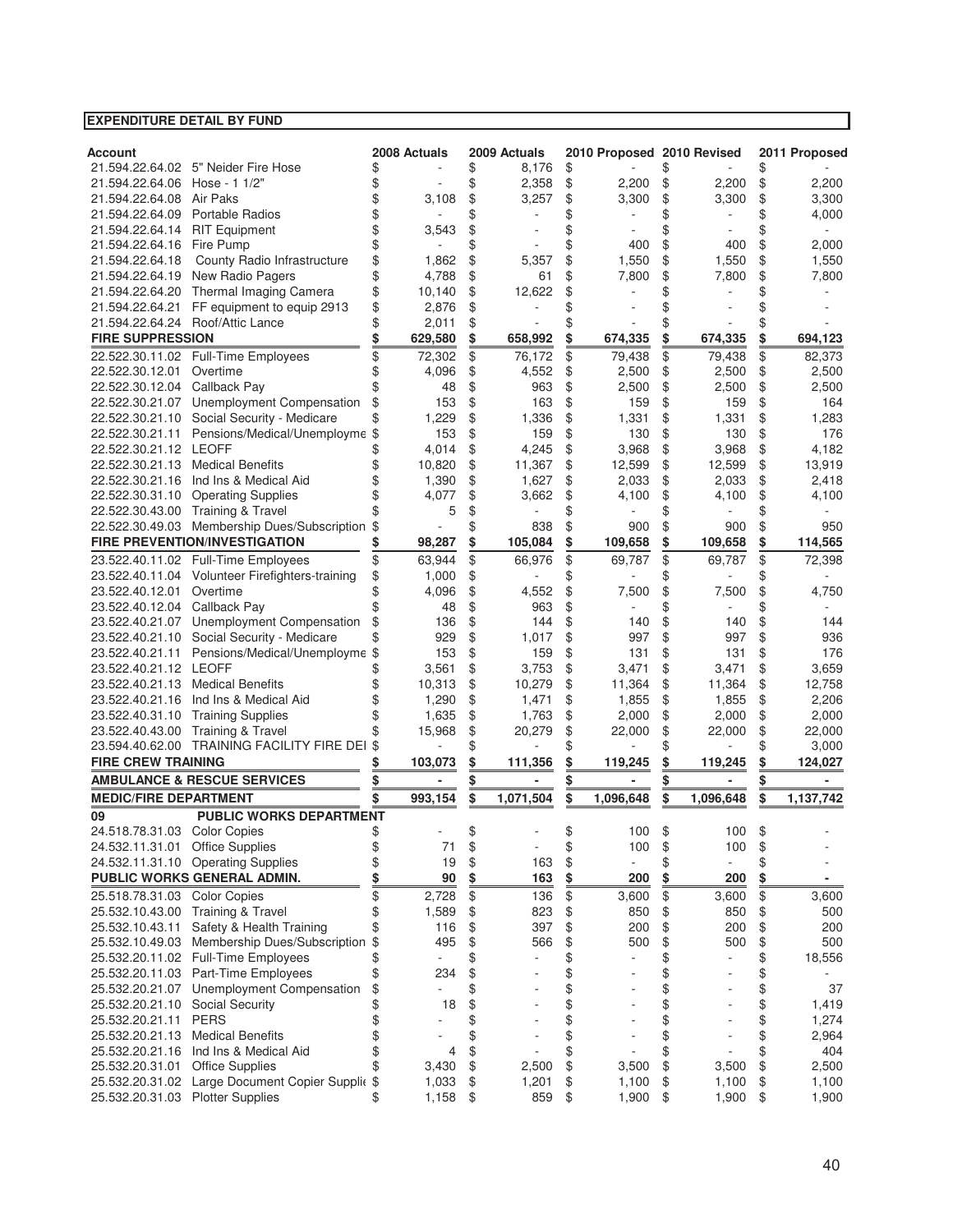| Account                        |                                                                          |          | 2008 Actuals    |          | 2009 Actuals    |          | 2010 Proposed 2010 Revised |          |                 |          | 2011 Proposed   |
|--------------------------------|--------------------------------------------------------------------------|----------|-----------------|----------|-----------------|----------|----------------------------|----------|-----------------|----------|-----------------|
|                                | 25.532.20.31.10 Operating Supplies                                       | \$       | 791             | \$       | 183             | \$       | 800                        | \$       | 800             | \$       | 500             |
| 25.532.20.41.00                | <b>Professional Services</b>                                             | \$       | 2,908           | \$       | 533             | \$       | 3,500                      | \$       | 3,500           | \$       |                 |
| 25.532.20.42.06                | Cell Phone                                                               | \$       | 4,628           | \$       | 4,291           | \$       | 4,800                      | \$       | 4,800           | \$       | 3,500           |
| 25.532.30.95.01                | <b>Equipment Pool</b>                                                    | \$       | 19,193          | \$       | 19,905          | \$       | 12,372                     | \$       | 12,372          | \$       | 9,239           |
|                                | 25.532.50.95.04 Data Processing/Network Pool                             | \$       | 22,822          | \$       | 33,107          | \$       | 28,541                     | \$       | 28,541          | \$       | 34,259          |
| <b>ENGINEERING SERVICES</b>    |                                                                          |          | 61,147          | \$       | 64,501          | \$       | 61,663                     | \$       | 61,663          | \$       | 82,452          |
| <b>PUBLIC WORKS DEPARTMENT</b> |                                                                          | \$       | 61,237          | \$       | 64,664          | \$       | 61,863                     | \$       | 61,863          | \$       | 82,452          |
| 10                             | <b>PARKS/REC/CEMETERY DEPARTMENT</b>                                     |          |                 |          |                 |          |                            |          |                 |          |                 |
|                                | 36.518.30.11.02 Full-Time Employees                                      | \$       | 120,203         | \$       | 128,529         | \$       | 133,812                    | \$       | 133,812         | \$       | 76,684          |
| 36.518.30.11.03                | Part-Time Employees                                                      | \$       | 13,775          | \$       | 14,261          | \$       | 14,021                     | \$       | 14,021          | \$       | 3,887           |
| 36.518.30.12.01                | Overtime                                                                 | \$       | 173             | \$       | 281             | \$       | 200                        | \$       | 200             | \$       |                 |
| 36.518.30.21.07                | Unemployment Compensation                                                | \$       | 268             | \$       | 286             | \$       | 296                        | \$       | 296             | \$       | 161             |
| 36.518.30.21.10                | Social Security                                                          | \$       | 10,269          | \$       | 10,972          | \$       | 11,309                     | \$       | 11,309          | \$       | 6,164           |
| 36.518.30.21.11                | <b>PERS</b>                                                              | \$       | 9,276           | \$       | 9,655           | \$       | 7,590                      | \$       | 7,590           | \$       | 5,266           |
| 36.518.30.21.13                | <b>Medical Benefits</b>                                                  | \$       | 40,856          | \$       | 42,875          | \$       | 45,955                     | \$       | 45,955          | \$       | 29,254          |
| 36.518.30.21.16                | Ind Ins & Medical Aid                                                    | \$       | 3,281           | \$       | 3,675           | \$       | 4,675                      | \$       | 4,675           | \$       | 3,336           |
| 36.518.30.31.10                | <b>Operating Supplies</b>                                                | \$       | 8,107           | \$       | 8,796           | \$       | 7,700                      | \$       | 7,700           | \$       | 8,000           |
| 36.518.30.43.00                | <b>Training &amp; Travel</b>                                             | \$       | 82              | \$       | 17              | \$       | 500                        | \$       | 500             | \$       | 500             |
| 36.518.30.46.00                | Insurance                                                                | \$       | 6,535           | \$       | 6,219           | \$       | 7,273                      | \$       | 7,273           | \$       | 7,491           |
| 36.518.30.47.01                | <b>Natural Gas</b>                                                       | \$       | 11,848          | \$       | 12,000          | \$       | 14,500                     | \$       | 14,500          | \$       | 13,000          |
| 36.518.30.47.02                | Electricity                                                              | \$       | 12,308          | \$       | 16,742          | \$       | 17,800                     | \$       | 17,800          | \$       | 18,400          |
| 36.518.30.47.03                | Water / Sewer / Solid Waste                                              | \$       | 4,280           | \$       | 4,546           | \$       | 5,100                      | \$       | 5,100           | \$       | 5,100           |
| 36.518.30.48.00                | <b>Office Renovations</b>                                                | \$       | 6,008           | \$       | 8,516           | \$       | 8,000                      | \$       | 8,000           | \$       | 8,000           |
| 36.518.30.48.01                | <b>Building Repairs</b>                                                  | \$       | 73,834          | \$       | 7.246           | \$       | 3,000                      | \$       | 3,000           | \$       | 68,000          |
|                                | 36.518.30.48.02 Heating System Repairs                                   | \$       | 8,517           | \$       | 10,098          | \$       | 7,000                      | \$       | 7,000           | \$       | 8,000           |
| 36.518.30.48.05                | Fire Extinguisher Maintenance                                            | \$       | 1,180           | \$       | 1,883           | \$       | 2,000                      | \$       | 2,000           | \$       | 2,000           |
| 36.518.30.48.06                | Elevator Maintenance & Repair                                            | \$       | 1,606           | \$       | 2,151           | \$       | 2,500                      | \$       | 2,500           | \$       | 38,500          |
| 36.518.30.48.07                | <b>Roof Repairs</b>                                                      | \$       |                 | \$       |                 | \$       | 3,000                      | \$       | 3,000           | \$       | 1,000           |
| 36.518.30.49.16                | <b>Contracted Custodial Services</b>                                     | \$       | 3,207           | \$<br>\$ | 3,026           | \$<br>\$ | 5,000                      | \$<br>\$ | 5,000           | \$<br>\$ | 5,000           |
| 36.518.30.95.01                | <b>Equipment Pool</b><br>36.575.51.11.02 Full-Time Employees             | \$       | 2,112<br>33,468 | \$       | 2,111           | \$       | 2,014<br>37,250            | \$       | 2,014<br>37,250 | \$       | 1,829<br>27,091 |
| 36.575.51.11.03                | Part-Time Employees                                                      | \$<br>\$ | 7,246           | \$       | 36,134<br>6,244 | \$       | 7,166                      | \$       | 7,166           | \$       | 7,416           |
| 36.575.51.12.01                | Overtime                                                                 | \$       | 72              | \$       | 113             | \$       | 100                        | \$       | 100             | \$       |                 |
| 36.575.51.21.07                | Unemployment Compensation                                                | \$       | 82              | \$       | 85              | \$       | 89                         | \$       | 89              | \$       | 54              |
| 36.575.51.21.10                | Social Security                                                          | \$       | 3,121           | \$       | 3,252           | \$       | 3,398                      | \$       | 3,398           | \$       | 2,072           |
| 36.575.51.21.11                | <b>PERS</b>                                                              | \$       | 2,911           | \$       | 2,924           | \$       | 2,341                      | \$       | 2,341           | \$       | 1,860           |
| 36.575.51.21.13                | <b>Medical Benefits</b>                                                  | \$       | 12,890          | \$       | 13,457          | \$       | 15,009                     | \$       | 15,009          | \$       | 10,830          |
| 36.575.51.21.16                | Ind Ins & Medical Aid                                                    | \$       | 1,020           | \$       | 1,082           | \$       | 1,402                      | \$       | 1.402           | \$       | 1,112           |
| 36.575.51.31.10                | <b>Operating Supplies</b>                                                |          | 4,750           | \$       | 4,781           | \$       | 5,000                      | \$       | 5,000           | \$       | 5,000           |
| 36.575.51.31.30                | Repair & Maintenance Supplies                                            | \$       | 1,028           | \$       |                 | \$       | 2,000                      | \$       | 2,000           | \$       | 2,000           |
| 36.575.51.43.00                | <b>Training &amp; Travel</b>                                             |          | 2               | \$       | 6               | \$       |                            | \$       |                 | \$       |                 |
| 36.575.51.46.00                | Insurance                                                                | \$       | 2,132           | \$       | 1,753           | \$       | 2,372                      | \$       | 2,372           | \$       | 2,444           |
| 36.575.51.47.01                | Natural Gas                                                              | \$       | 5,640           | \$       | 6,554           | \$       | 7,900                      | \$       | 7,900           | \$       | 6,400           |
| 36.575.51.47.02                | Electricity                                                              | \$       | 6,064           | \$       | 7,549           | \$       | 8,600                      | \$       | 8,600           | \$       | 8,700           |
| 36.575.51.47.03                | Water/Sewer/Garbage                                                      | \$       | 4,518           | \$       | 4,520           | \$       | 4,800                      | \$       | 4,800           | \$       | 4,900           |
| 36.575.51.48.01                | Building Repairs & Maintenance \$                                        |          | 14,297          | \$       | 24,412          | \$       | 2,500                      | \$       | 2,500           | \$       | 7,400           |
| 36.575.51.48.03                | Equipment Repair & Maintenan \$                                          |          | 1,051           | \$       | 79              | \$       | 3,000                      | \$       | 3,000           | \$       | 4,000           |
|                                | 36.575.51.49.13 Contracted Custodial Services                            | \$       | 4,810           | \$       | 4,048           | \$       | 5,000                      | \$       | 5,000           | \$       | 5,000           |
|                                | 36.575.51.49.33 Fidalgo Center Monitor Fees                              | \$       | 2,776           | \$       | 1,924           | \$       | 3,500                      | \$       | 3,500           | \$       | 2,500           |
|                                | MUNICIPAL/COMMUNITY BUILDINGS                                            | \$       | 445,603         | \$       | 412,802         | \$       | 414,672                    | \$       | 414,672         | \$       | 408,351         |
|                                | PARKS/REC/CEMETERY DEPARTMENT                                            | \$       | 445,603         | \$       | 412,802         | \$       | 414,672                    | \$       | 414,672         | \$       | 408,351         |
| 12                             | <b>MUSEUM DEPARTMENT</b>                                                 |          |                 |          |                 |          |                            |          |                 |          |                 |
|                                | 42.575.30.11.02 Full-Time Employees                                      | \$       | 50,925          | \$       | 54,897          | \$       | 58,238                     | \$       | 58,238          | \$       | 61,991          |
| 42.575.30.11.03                | Part-Time Employees                                                      | \$       | 99,705          | \$       | 105,152         | \$       | 107,429                    | \$       | 107,429         | \$       | 113,238         |
|                                | 42.575.30.21.07 Unemployment Compensation                                | \$       | 301             | \$       | 320             | \$       | 331                        | \$       | 331             | \$       | 351             |
| 42.575.30.21.10                | Social Security                                                          | \$       | 11,525          | \$       | 12,244          | \$       | 12,673                     | \$       | 12,673          | \$       | 13,405          |
| 42.575.30.21.11                | <b>PERS</b>                                                              | \$       | 7,626           | \$       | 7,874           | \$       | 6,247                      | \$       | 6,247           | \$       | 8,668           |
| 42.575.30.21.13                | <b>Medical Benefits</b>                                                  | \$       | 17,327          | \$       | 18,421          | \$       | 20,152                     | \$       | 20,152          | \$       | 24,792          |
|                                | 42.575.30.21.16 Ind Ins & Medical Aid                                    | \$<br>\$ | 3,222<br>284    | \$       | 3,401           | \$<br>\$ | 3,417                      | \$<br>\$ | 3,417<br>600    | \$<br>\$ | 8,399<br>600    |
| 42.575.30.43.00                | <b>Training &amp; Travel</b><br>42.575.30.43.11 Safety & Health Training | \$       | 39              | \$<br>\$ | 151<br>404      | \$       | 600<br>100                 | \$       | 100             | \$       | 400             |
|                                |                                                                          |          |                 |          |                 |          |                            |          |                 |          |                 |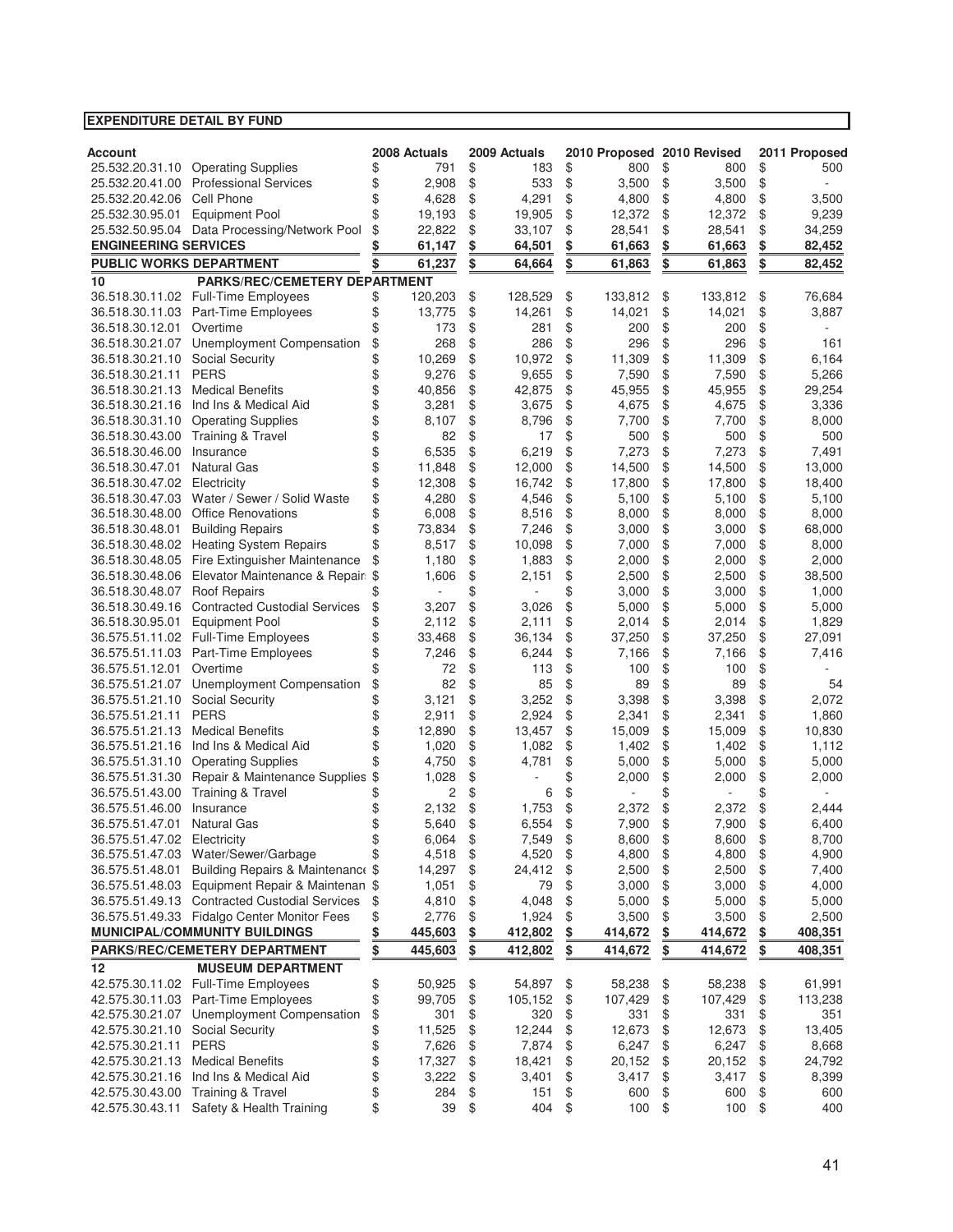| Account                     |                                                          |          | 2008 Actuals |          | 2009 Actuals | 2010 Proposed 2010 Revised |          |                | 2011 Proposed   |
|-----------------------------|----------------------------------------------------------|----------|--------------|----------|--------------|----------------------------|----------|----------------|-----------------|
| 42.575.30.49.03             | Membership Dues/Subscription \$                          |          | 496          | \$       | 515          | \$<br>500                  | \$       | 500            | \$<br>550       |
| 42.575.32.31.01             | <b>Office Supplies</b>                                   | \$       | 979          | \$       | 1,161        | \$<br>1,200                | \$       | 1,200          | \$<br>1,200     |
|                             | 42.575.32.31.02 Historic Preservation Office/Op          | \$       | 42           | \$       | 97           | \$                         | \$       |                | \$              |
| 42.575.32.31.10             | <b>Operating Supplies-Events</b>                         | \$       | 141          | \$       |              | \$<br>250                  | \$       | 250            | \$<br>250       |
|                             | 42.575.32.31.25 Archival Supplies                        | \$       | 825          | \$       | 72           | \$<br>1,000                | \$       | 1,000          | \$<br>1,000     |
| 42.575.32.31.27             | <b>Curatorial Supplies</b>                               | \$       | 165          | \$       |              | \$                         | \$       |                | \$              |
| 42.575.32.31.28             | <b>Research Library Supplies</b>                         | \$       | 131          | \$       | 35           | \$<br>200                  | \$       | 200            | \$<br>200       |
| 42.575.32.31.29             | <b>Exhibit Supplies</b>                                  |          |              | \$       | 74           | \$<br>2,000                | \$       | 2,000          | \$<br>2,000     |
| 42.575.32.49.08             | Printing                                                 | \$       | 220          | \$       |              | \$<br>250                  | \$       | 250            | \$              |
| 42.575.32.49.13             | Photo Reproduction                                       |          | 8            | \$       |              | \$<br>250                  | \$       | 250            | \$              |
| 42.575.32.49.33             | <b>Exhibit Design &amp; Production</b>                   | \$       | 4,290        | \$       | 1,793        | \$<br>2,000                | \$       | 2,000          | \$<br>2,000     |
| 42.575.35.31.30             | Repair & Maintenance Supplies                            | \$       | 1,576        | \$       | 1,637        | \$<br>1,000                | \$       | 1,000          | \$<br>1,000     |
|                             | Copy Machine Rental                                      |          | 5.843        | \$       | 5,223        | \$                         | \$       |                | \$              |
| 42.575.35.45.02             |                                                          |          | 6,221        | \$       | 5,699        | \$<br>6,250                | \$       | 6,250          | 6,000<br>7,600  |
| 42.575.35.46.00             | Insurance                                                |          |              |          |              | 7,436                      |          | 7,436          | \$              |
| 42.575.35.47.01             | <b>Natural Gas</b>                                       | \$       | 2,712        | \$       | 2,941        | \$<br>3,600                | \$       | 3,600          | \$<br>3,600     |
| 42.575.35.47.02             | Electricity                                              |          | 1,004        | \$       | 1,382        | \$<br>1,600                | \$       | 1,600          | \$<br>1,600     |
| 42.575.35.47.03             | Water / Sewer / Solid Waste                              | \$       | 1,230        | \$       | 1,348        | \$<br>1,400                | \$       | 1,400          | \$<br>1,400     |
| 42.575.35.48.01             | <b>Building Repairs</b>                                  | \$       | 5,398        | \$       | 2,979        | \$<br>2,000                | \$       | 2,000          | \$<br>2,000     |
| 42.575.35.48.02             | <b>Building Maintenance</b>                              | \$       | 2,210        | \$       | 2,051        | \$<br>2,200                | \$       | 2,200          | \$<br>3,000     |
| 42.575.35.95.01             | <b>Equipment Pool</b>                                    |          | 788          | \$       | 996          | \$<br>568                  | \$       | 568            | \$<br>944       |
| 42.575.35.95.04             | Data Processing/Network Pool                             | \$       | 8,031        | \$       | 10,087       | \$<br>15,663               | \$       | 15,663         | \$<br>15,002    |
| <b>CARNEGIE MUSEUM</b>      |                                                          |          | 233,264      | \$       | 240,954      | \$<br>258,554              | \$       | 258,554        | \$<br>281,190   |
| 43.575.35.31.10             | <b>Operating Supplies</b>                                | \$       | 225          | \$       | 370          | \$<br>400                  | \$       | 400            | \$<br>300       |
| 43.575.35.31.24             | <b>Custodial Care</b>                                    |          | 675          | \$       | 550          | \$                         | \$       |                | \$              |
|                             | 43.575.35.31.29 Exhibit Production Supplies              | \$       |              | \$       |              | \$<br>1,500                | \$       | 1,500          | \$<br>1,500     |
| 43.575.35.31.30             | Repair & Maintenance Supplies                            | \$       | 2,056        | \$       | 2,005        | \$<br>3,500                | \$       | 3,500          | \$<br>3,500     |
| 43.575.35.47.01             | <b>Natural Gas</b>                                       |          | 1,372        | \$       | 1,897        | \$<br>2,000                | \$       | 2,000          | \$<br>2,000     |
| 43.575.35.47.02 Electricity |                                                          |          | 1,335        | \$       | 2,188        | \$<br>2,500                | \$       | 2,500          | \$<br>2,500     |
|                             | 43.575.35.47.03 Water / Sewer / Solid Waste              | \$       | 869          | \$       | 1,283        | 1,200                      |          |                |                 |
|                             |                                                          |          |              |          |              | \$                         | \$       | 1,200          | \$<br>1,000     |
|                             |                                                          |          |              |          |              |                            |          |                |                 |
|                             | 43.575.35.48.01 W.T. Preston Repairs, Maint & \$         | \$       | 655          | \$       | 3,242        | \$<br>2,500                | \$       | 2,500          | \$<br>2,000     |
|                             | 43.575.35.49.13 Exhibit Development                      |          |              | \$       | 87           | \$<br>1,500                | \$       | 1,500          | \$<br>1,500     |
|                             | W. T. PRESTON MARITIME MUSEUM                            |          | 7,187        | \$       | 11,622       | \$<br>15,100               | \$       | 15,100         | \$<br>14,300    |
| <b>MUSEUM DEPARTMENT</b>    |                                                          | \$       | 240,451      | \$       | 252,576      | \$<br>273,654              | \$       | 273,654        | \$<br>295,490   |
| 13                          | <b>NON-DEPARTMENTAL ITEMS</b>                            |          |              |          |              |                            |          |                |                 |
| 00.517.21.41.00             | FPF 5-Year Actuarial Study                               | \$       |              | \$       |              | \$<br>6,675                | \$       | 6,675          | \$              |
| 00.517.36.21.12             | Long-Term Care Insurance                                 | \$       | 32,783       | \$       | 32,776       | \$<br>41,888               | \$       | 41,888         | \$<br>39,996    |
| 00.517.36.21.13             | <b>Medical Benefits</b>                                  |          |              | \$       | 459          | \$<br>1,902                | \$       | 1,902          | \$<br>2,055     |
|                             |                                                          |          |              |          |              |                            |          |                |                 |
| 00.517.36.21.15             | 00.517.36.21.14 Insurance-Medicare B Coverage            | \$<br>\$ | 14,113       | \$       | 16,231       | \$<br>13,750               | \$       | 13,750         | \$<br>15,812    |
|                             | Med. Benefits Retired Firemen                            |          | 103,506      | \$       | 103,682      | \$<br>105,252              | \$       | 105,252        | \$<br>117,882   |
| 00.517.36.21.17             | NW Admin Tranfer - AWC Acct \$                           |          | 1,930,579    | \$       | 1,841,795    | \$<br>2,277,256            | \$       | 2,277,256      | \$<br>2,467,999 |
| 00.517.36.21.18             | <b>Medical Benefit-Retired Police</b>                    | \$       | 112,111      | \$       | 112,701      | \$<br>106,141              | \$       | 106,141        | \$<br>118,878   |
|                             | 00.517.36.21.19 Flex Spending Account Fees               | \$       | 700          | \$       | 660          | \$<br>1,100                | \$       | 1,100          | \$<br>864       |
|                             | 00.517.36.21.20 Short-Term Disability Premium: \$        |          | 13,001       | \$       | 1,515        | \$<br>7,800                | \$       | 7,800          | \$<br>7,800     |
| 00.517.38.21.10             | Soc.Sec.on Weekly Sick Benft                             | \$       |              | \$       | 145          | \$                         | \$       | ۰              | \$              |
|                             | 00.517.38.49.13 Fitness Center Memberships               | \$       | 9,500        | \$       | 8,600        | \$<br>11,300               | \$       | 11,300         | \$<br>11,500    |
|                             | 00.517.90.31.53 Lunch Room Supplies                      | \$       | 10,514       | \$       | 10,208       | \$<br>10,000               | \$       | 10,000         | \$<br>10,000    |
|                             | 00.518.78.31.10 Photocopying/Printing Supplies           | \$       | 18,837       | \$       | 15,444       | \$<br>19,000               | \$       | 19,000         | \$<br>14,750    |
| 00.518.78.45.02             | <b>Rental Photocopiers</b>                               | \$       | 26,411       | \$       | 33,107       | \$<br>30,252               | \$       | 30,252         | \$<br>36,000    |
| 00.519.90.31.01             | <b>Generic Office Supplies</b>                           | \$       | 524          | \$       | 1,453        | \$<br>500                  | \$       | 500            | \$<br>500       |
| 00.519.90.42.01             | Telephone & Fax                                          | \$       | 41,422       | \$       | 39,674       | \$<br>41,000               | \$       | 41,000         | \$<br>39,750    |
|                             | 00.519.90.42.02 Postage/Meters & Freight                 | \$       | 25,301       | \$       | 23,603       | \$<br>26,042               | \$       | 26,042         | \$<br>27,100    |
| 00.519.90.46.00             | Insurance (Incl.Depot)                                   | \$       | 5,632        | \$       | 5,690        | \$<br>50,747               | \$       | 50,747         | \$<br>48,510    |
| 00.519.90.49.03             | Assn of Washington Cities Due                            | \$       | 23,794       | \$       | 27,201       | \$<br>27,201               | \$       | 27,201         | \$<br>28,000    |
| 00.519.90.49.05             | <b>Chamber of Commerce Dues</b>                          | \$       | 500          | \$       | 500          | \$<br>500                  | \$       | 500            | \$<br>500       |
| 00.519.90.49.13             | LID/GO Bond Regist/Agent Fee \$                          |          | 304          | \$       | 7,505        | \$                         | \$       | $\blacksquare$ | \$              |
| 00.519.90.51.03             | Skagit Council of Governments \$                         |          | 9,891        | \$       | 10,026       | \$<br>11,000               | \$       | 11,000         | \$<br>10,026    |
| 00.519.90.53.04             | Washington State Excise Taxes \$                         |          | 438          | \$       | 463          | \$<br>500                  | \$       | 500            | \$<br>500       |
| 00.525.30.51.00             | Skagit Co. Emergency Services \$                         |          | 26,441       | \$       | 30,843       | \$<br>36,750               | \$       | 36,750         | \$<br>35,500    |
| 00.525.60.31.31             |                                                          |          | 5,000        |          |              | \$<br>5,000                |          | 5,000          | \$<br>5,000     |
| 00.531.70.51.00             | Food Bank Emergency Fund<br>N.W. Air Pollution Authority | \$<br>\$ | 5,660        | \$<br>\$ | 5,740        | \$<br>5,824                | \$<br>\$ | 5,824          | \$<br>5,877     |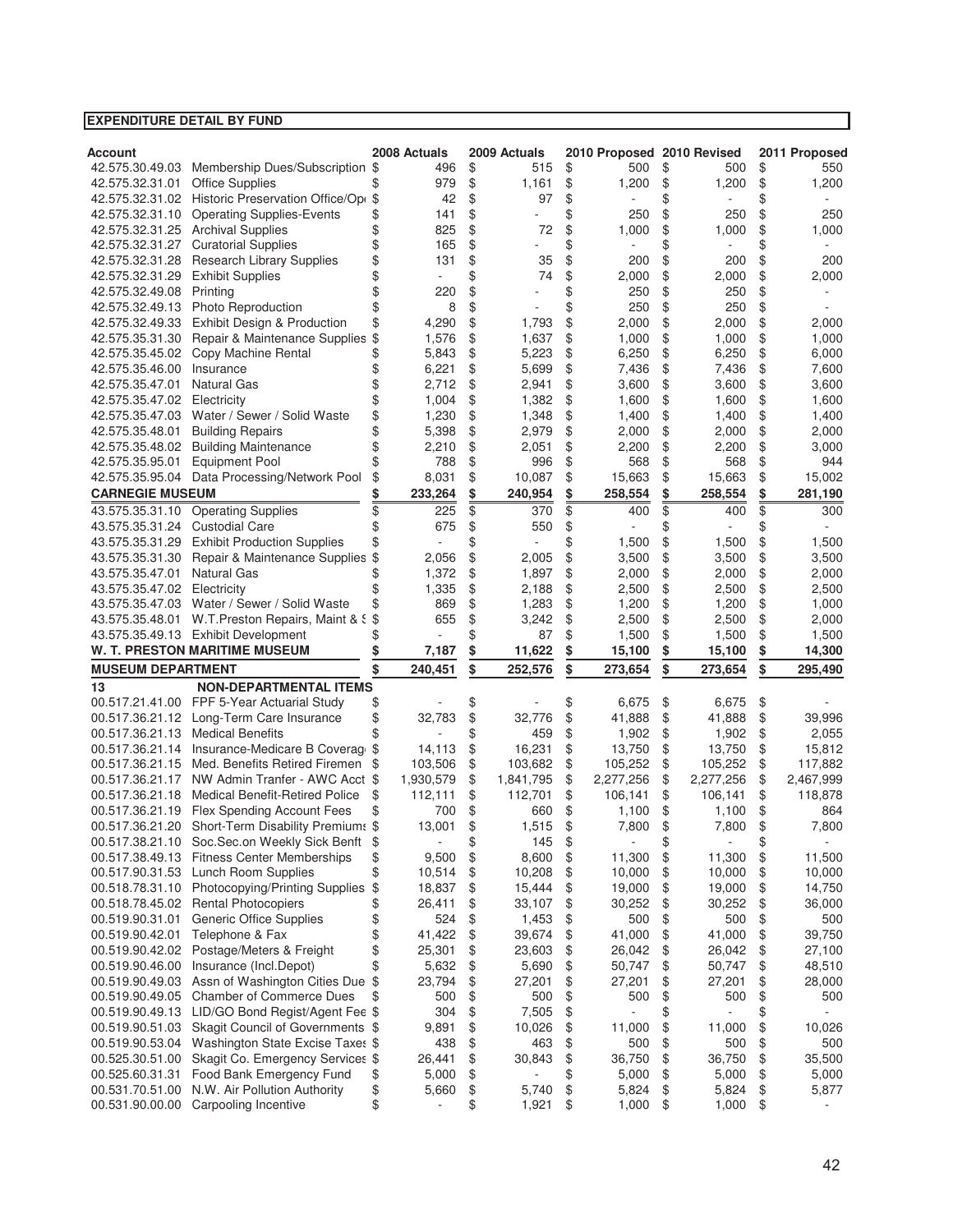| Account                         |                                                   |           | 2008 Actuals                       |           | 2009 Actuals |           | 2010 Proposed 2010 Revised |           |            |           | 2011 Proposed |
|---------------------------------|---------------------------------------------------|-----------|------------------------------------|-----------|--------------|-----------|----------------------------|-----------|------------|-----------|---------------|
| 00.531.90.51.00                 | Shared Conservation Resource \$                   |           |                                    | \$        | 5,000        | \$        | 5,000                      | \$        | 5,000      | \$        | 5,000         |
| 00.551.20.51.00                 | Skagit Co.Commun Action Age \$                    |           | 5,000                              | \$        | 5,000        | \$        | 5,000                      | \$        | 5,000      | \$        | 5,000         |
| 00.551.20.51.01                 | Sk Co Domestic Violence & Se \$                   |           |                                    | \$        |              | \$        | 3,414                      | \$        | 3,414      | \$        |               |
| 00.551.20.51.02                 | Boys & Girls Club lunches                         | \$        | 7,380                              | \$        | 10,000       | \$        | 10,000                     | \$        | 10,000     | \$        | 10,000        |
| 00.555.00.51.00                 | <b>Skagit County Senior Services</b>              | \$        | 28,503                             | \$        | 29,928       | \$        | 28,503                     | \$        | 28,503     | \$        | 29,928        |
| 00.557.20.31.10                 | Supplies - Video Tapes                            | \$        | 349                                | \$        | 127          | \$        | 350                        | \$        | 350        | \$        | 350           |
| 00.557.20.41.00                 | <b>Professional Services</b>                      |           | 14,907                             | \$        | 9,473        | \$        |                            | \$        |            | \$        |               |
| 00.557.20.42.05                 | City Brochures/Televised Mtgs                     | \$        | 30,480                             | \$        | 24,334       | \$        | 26,000                     | \$        | 26,000     | \$        | 33,000        |
| 00.562.00.51.01                 | Anac. Commun. Health Council \$                   |           | 1,500                              | \$        | 1,500        | \$        | 1,500                      | \$        | 1,500      | \$        | 1,500         |
| 00.566.00.51.01                 | <b>Skagit County Alcoholism</b>                   | \$        | 18,981                             | \$        | 19,909       | \$        | 19,588                     | \$        | 19,588     | \$        | 19,500        |
| 00.575.90.49.03                 | Sister Cities Int'l Dues                          |           | 360                                | \$        | 360          | \$        | 360                        | \$        | 360        | \$        | 360           |
|                                 | 00.597.76.01.10 Operating Transfer to Fund 110 \$ |           | 26,000                             | \$        |              | \$        |                            | \$        |            | \$        |               |
| <b>MISCELLANEOUS ITEMS</b>      |                                                   |           | 2,550,422                          | \$        | 2,437,573    | \$        | 2,938,095                  | \$        | 2,938,095  | \$        | 3,149,437     |
| <b>NON-DEPARTMENTAL ITEMS</b>   |                                                   | \$        | 2,550,422                          | \$        | 2,437,573    | \$        | 2,938,095                  | \$        | 2,938,095  | \$        | 3,149,437     |
| <b>GENERAL FUND</b>             |                                                   | \$        | 10,705,410                         | \$        | 10,807,464   | \$        | 11,234,670                 | \$        | 11,272,738 | \$        | 11,671,409    |
| 101                             |                                                   |           | <b>PARKS &amp; RECREATION FUND</b> |           |              |           |                            |           |            |           |               |
| 10                              | <b>PARKS/REC/CEMETERY DEPARTMENT</b>              |           |                                    |           |              |           |                            |           |            |           |               |
|                                 | <b>MUNICIPAL/COMMUNITY BUILDINGS</b>              | <u>\$</u> |                                    | <u>\$</u> |              | <u>\$</u> |                            | <u>\$</u> |            | <u>\$</u> |               |
|                                 | 37.576.90.11.02 Full-Time Employees               | \$        | 72,315                             | \$        | 73,998       | \$        | 79,652                     | \$        | 79,652     | \$        | 82,879        |
| 37.576.90.11.03                 | Part-Time Employees                               | \$        | 9,150                              | \$        | 13,626       | \$        | 17,690                     | \$        | 17,690     | \$        | 11,525        |
| 37.576.90.12.01                 | Overtime                                          | \$        | 343                                | \$        | 395          | \$        | 300                        | \$        | 300        | \$        | 300           |
| 37.576.90.12.05                 | <b>Holiday Worked</b>                             |           | 289                                | \$        | 301          | \$        | 300                        | \$        | 300        | \$        | 300           |
| 37.576.90.21.07                 | Unemployment Compensation                         | \$        | 164                                | \$        | 177          | \$        | 195                        | \$        | 195        | \$        | 189           |
| 37.576.90.21.10                 | <b>Social Security</b>                            | \$        | 6,300                              | \$        | 6.772        | \$        | 7,447                      | \$        | 7,447      | \$        | 7,222         |
| 37.576.90.21.11                 | <b>PERS</b>                                       | \$        | 5,175                              | \$        | 5,270        | \$        | 4,199                      | \$        | 4,199      | \$        | 5,692         |
| 37.576.90.21.13                 | <b>Medical Benefits</b>                           |           | 17,291                             | \$        | 17,729       | \$        | 19,506                     | \$        | 19,506     | \$        | 21,487        |
|                                 | 37.576.90.21.16 Ind Ins & Medical Aid             | \$        | 2,623                              | \$        | 2,983        | \$        | 3,493                      | \$        | 3,493      | \$        | 3,790         |
| 37.576.90.31.10                 | <b>Operating Supplies</b>                         |           | 2,829                              | \$        | 3,695        | \$        | 2,500                      | \$        | 2,500      | \$        | 2,500         |
| 37.576.90.31.19                 | <b>Trail Signage</b>                              | $14 -$    |                                    | \$        |              | \$        | 200                        | \$        | 200        | \$        | 200           |
| 37.576.90.35.00                 | Small Tools & Equipment                           | \$        | 192                                | \$        | 29           | \$        | 250                        | \$        | 250        | \$        | 250           |
| 37.576.90.42.05                 | Printing                                          | \$        | 4,110                              | \$        | 5,803        | \$        | 4,000                      | \$        | 4,000      | \$        | 4,000         |
| 37.576.90.43.00                 | <b>Training &amp; Travel</b>                      | \$        |                                    | \$        | 36           | \$        | 100                        | \$        | 100        | \$        | 100           |
| 37.576.90.48.00                 | <b>Trailhead Improvements</b>                     | \$        | 1,003                              | \$        | 56           | \$        | 1,000                      | \$        | 1,000      | \$        |               |
| 37.576.90.49.03                 | Membership Dues/Subscription                      | \$        | 78                                 | \$        |              | \$        |                            | \$        |            | \$        |               |
| 37.576.90.49.33                 | <b>Conservation Easement Fees</b>                 | \$        | 750                                | \$        |              |           |                            | \$        |            |           |               |
| 37.576.90.95.01 Equipment Pool  |                                                   | \$        | 11,632                             | \$        | 7,623        | \$        | 6,969                      | \$        | 6,969      | \$        | 6,889         |
|                                 | <b>COMMUNITY FORESTLANDS PROGRAM</b>              | \$        | 134,230                            | \$        | 138,493      | \$        | 147,801                    | \$        | 147,801    | \$        | 147,323       |
| 38.518.78.31.03                 | <b>Color Copies</b>                               | \$        | 801                                | \$        | 55           | \$        | 600                        | \$        | 600        | \$        | 600           |
|                                 | 38.574.20.11.02 Full-Time Employees               | \$        | 104,752                            | \$        | 109,966      | \$        | 116,477                    | \$        | 116,477    | \$        | 123,428       |
| 38.574.20.11.03                 | Part-Time Employees                               |           | 12,136                             | \$        | 11,597       | \$        | 15,780                     | \$        | 15,780     | \$        | 11,537        |
| 38.574.20.12.01                 | Overtime                                          |           | 1,591                              | \$        | 953          | \$        |                            | \$        |            | \$        | 100           |
|                                 | 38.574.20.21.07 Unemployment Compensation         |           | 237                                | \$        | 245          | \$        | 264                        | \$        | 264        | \$        | 269           |
| 38.574.20.21.10 Social Security |                                                   | Φ         | 9,067                              | \$        | 9,388        | \$        | 10,118                     | \$        | 10,118     | \$        | 10,313        |
| 38.574.20.21.11 PERS            |                                                   | \$        | 7,547                              | \$        | 7,698        | \$        | 6,140                      | \$        | 6,140      | \$        | 8,475         |
| 38.574.20.21.13                 | <b>Medical Benefits</b>                           | \$        | 31,879                             | \$        | 31,996       | \$        | 33,318                     | \$        | 33,318     | \$        | 30,254        |
| 38.574.20.21.16                 | Ind Ins & Medical Aid                             | \$        | 4,185                              | \$        | 3,767        | \$        | 4,789                      | \$        | 4,789      | \$        | 5,099         |
|                                 | 38.574.20.31.10 Operating Supplies                | \$        | 35,945                             | \$        | 44,310       | \$        | 36,000                     | \$        | 36,000     | \$        | 50,000        |
|                                 | 38.574.20.42.05 City Newsletter/Quarterly Menu    | \$        | 7,182                              | \$        | 8,206        | \$        | 8,000                      | \$        | 8,000      | \$        | 8,000         |
|                                 | 38.574.20.42.06 Cellular Telephone                | \$        | 1,615                              | \$        | 1,515        | \$        | 1,750                      | \$        | 1,750      | \$        | 1,750         |
|                                 | 38.574.20.43.00 Training & Travel                 | \$        | 275                                | \$        | 330          | \$        | 500                        | \$        | 500        | \$        | 500           |
| 38.574.20.49.03                 | Membership Dues/Subscription \$                   |           | 495                                | \$        | 390          | \$        | 500                        | \$        | 500        | \$        | 500           |
| 38.574.20.49.11                 | Kids-R-Best Fest                                  | \$        | 1,500                              | \$        | 1,999        | \$        | 2,000                      | \$        | 2,000      | \$        | 1,500         |
|                                 | 38.574.20.49.13 Contract Coaches/Instructors      | \$        | 25,575                             | \$        | 24,030       | \$        | 26,000                     | \$        | 26,000     | \$        | 29,000        |
| 38.574.20.95.01                 | <b>Equipment Pool</b>                             | \$        | 385                                | \$        |              | \$        |                            | \$        |            | \$        |               |
|                                 | 38.574.22.31.10 Rec. Boating Program Supplies \$  |           | 1,065                              | \$        | 946          | \$        | 1,000                      | \$        | 1,000      | \$        | 1,000         |
|                                 | 38.574.22.45.02 Sailboat Storage Fees             | \$        | 4,230                              | \$        | 8,255        | \$        | 3,000                      | \$        | 3,000      | \$        | 6,000         |
| 38.574.22.95.01 Equipment Pool  |                                                   | \$        | 4,483                              | \$        | 4,141        | \$        | 5,265                      | \$        | 5,265      | \$        | 5,153         |
| <b>RECREATION PROGRAMS</b>      |                                                   | \$        | 254,945                            | \$        | 269,787      | \$        | 271,501                    | \$        | 271,501    | \$        | 293,478       |
|                                 | 39.576.10.11.02 Full-Time Employees               | \$        | 53,546                             | \$        | 56,882       | \$        | 61,187                     | \$        | 61,187     | \$        | 91,444        |
|                                 | 39.576.10.11.03 Part-Time Employees               | \$        | 21,485                             | \$        | 24,561       | \$        | 23,100                     | \$        | 23,100     | \$        | 41,802        |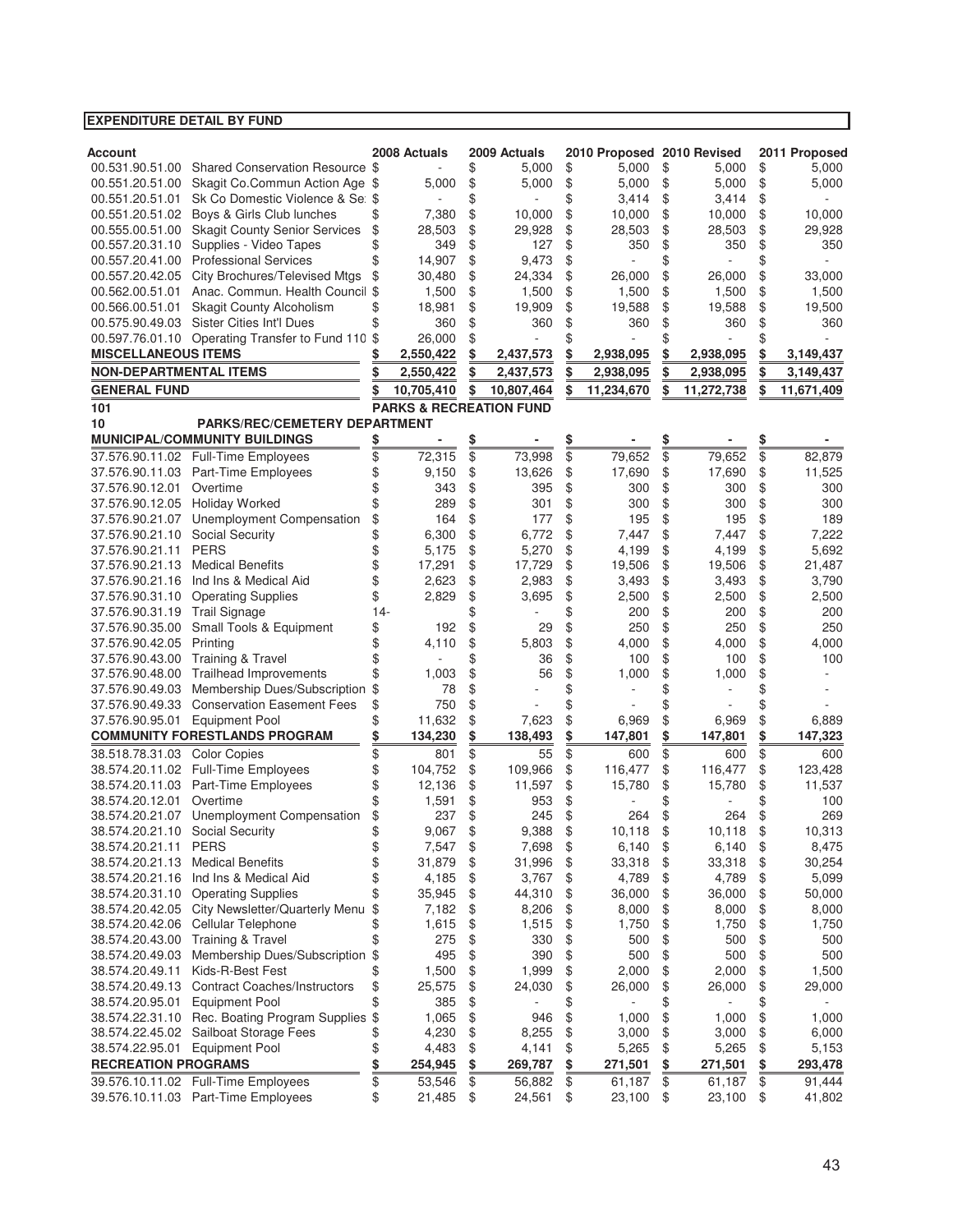#### **EXPENDITURE DETAIL BY FUND Account 2008 Actuals 2009 Actuals 2010 Proposed 2010 Revised 2011 Proposed** 39.576.10.12.01 Overtime 186 \$ 186 \$ 200 \$ 200 \$ 300 39.576.10.21.07 Unemployment Compensation \$151 \$164 \$168 \$168 \$266<br>39.576.10.21.10 Social Security \$5.768 \$6.248 \$6.448 \$6.448 \$10.194 39.576.10.21.10 Social Security  $\begin{array}{ccccccccccccc}\n & & & & & \& & & 5,768 & \text{\$} & & & 6,248 & \text{\$} & & & 6,448 & \text{\$} & & & 6,448 & \text{\$} & & & 10,194 \\
\text{39.576.10.21.11} & & & & & & \& & & \& & & 5,377 & \text{\$} & & & 5,660 & \text{\$} & & & 4,443 & \text{\$} & & 4,443 & \text{\$} & & & 9,152\n\end$ 39.576.10.21.11 PERS \$ 5.377 \$ 5.660 \$ 4.443 \$ 4.443 \$ 39.576.10.21.13 Medical Benefits 21,797 \$ 22,097 \$ 23,492 \$ 23,492 \$ 39,231 \$ 39.576.10.21.16 Ind Ins & Medical Aid  $\begin{array}{cccc} 39.576.10.21.16 & \text{Ind} \text{ Ins } \& \text{Median} \& & \uparrow 1,172 \& 1,172 \& 1,317 \& 1,578 \& 1,578 \& 2,489 \& 39.576.10.31.01 & \text{Office} \& \text{h} \text{noise} \end{array}$ 39.576.10.31.01 Office Supplies  $\begin{array}{cccccccc} 39.576.10.31.01 & \text{Office Supplies} & & \text{\$} & - & \text{\$} & - & \text{\$} & - & \text{\$} & - & \text{\$} & - & \text{\$} & - & \text{\$} & - & \text{\$} & - & \text{\$} & - & \text{\$} & - & \text{\$} & - & \text{\$} & - & \text{\$} & - & \text{\$} & - & \text{\$} & - & \text{\$} & - & \text{\$} & - & \text{\$} & - & \text{\$} & - & \text{\$ 39.576.10.31.10 Operating Supplies 1,490 \$ 1,617 \$ 1,500 \$ 1,500 \$ 1,500 \$ 39.576.10.42.01 Telephone & Fax  $$ 1,514 \$ 1,457 \$ 2,500 \$ 2,500 \$ 2,500$ 39.576.10.43.00 Training & Travel \$\$8\$100\$100\$100\$100<br>39.576.10.43.11 Safety & Health Training \$389 \$720 \$1000 \$1000 \$1000 \$1000 39.576.10.43.11 Safety & Health Training 389 \$ 720 \$ 1,000 \$ 1,000 \$ 1,000 \$ 39.576.10.49.03 Membership Dues/Subscription \$  $-$  \$ 100 \$ 100 \$ 100 39.576.10.95.01 Equipment Pool  $\frac{1}{3}$   $\frac{1}{206}$   $\frac{1}{3}$   $\frac{1}{4064}$   $\frac{1}{3}$   $\frac{1}{4064}$   $\frac{1}{3}$   $\frac{1}{406}$   $\frac{1}{3}$   $\frac{1}{406}$   $\frac{1}{3}$   $\frac{1}{406}$   $\frac{1}{3}$   $\frac{1}{5005}$   $\frac{1}{3}$   $\frac{1}{5005}$   $\frac{1}{3}$  39.576.10.95.04 Data Processing/Network Pool \$ 14,064 \$ 17,406 \$ 15,005 \$ 15,005 \$ 21,288<br>39.576.80.11.02 Full-Time Employees \$ 117,149 \$ 111,937 \$ 110,515 \$ 110,515 \$ 163,444 39.576.80.11.02 Full-Time Employees  $\qquad$  \$ 117,149 \$ 111,937 \$ 110,515 \$ 110,515 \$ 39.576.80.11.03 Part-Time Employees  $$64,939 \$ 61,633 \$ 67,267 \$ 67,267 \$ 67,267 \$ 54,391$ 39.576.80.12.01 Overtime 10,186 \$ 4.371 \$ 5.000 \$ 5.000 \$ 5.000 39.576.80.12.05 Holiday Worked  $\begin{array}{cccccccc} 39.576.80.12.05 & Holiday Worked & & & & 100 \end{array}$ 39.576.80.21.07 Unemployment Compensation \$ 397 \$ 356 \$ 356 \$ 356 \$ 435 39.576.80.21.10 Social Security \$ 15,260 \$ 13,618 \$ 13,601 \$ 13,601 \$ 16,664<br>39.576.80.21.11 PERS \$ 12.007 \$ 10.343 \$ 7.070 \$ 7.070 \$ 11.818 39.576.80.21.11 PERS 12,007 \$ 10,343 \$ 7,070 \$ 7,070 \$ 11,818 \$ 39.576.80.21.13 Medical Benefits 36,075 \$ 31,717 \$ 31,588 \$ 31,588 \$ 48,163 \$ 39.576.80.21.16 Ind Ins & Medical Aid  $\begin{array}{cccc} 10.070 \\ 15.579 \pm 0.000 \\ 39.576.80.31.10 \end{array}$  Operating Supplies  $\begin{array}{cccc} 10.070 \\ 15.000 \\ - 23.111 \pm 0.000 \\ - 23.111 \pm 0.000 \\ - 23.111 \pm 0.000 \\ 0.000 \pm 0.000 \\ \end{array}$  (and  $\begin{array}{cccc}$ 39.576.80.31.10 Operating Supplies  $$23,111 $20,517 $22,000 $22,000 $25,000$ <br>39.576.80.31.16 Trees & Shrubbery  $$311 $238 $5023$ 39.576.80.31.16 Trees & Shrubbery 311 \$ 238 \$ 500 \$ 500 \$ 500 \$ 39.576.80.31.30 Repair & Maintenance Supplies \$ 19.643 \$ 13.199 \$ 20.000 \$ 20.000 \$ 20.000 39.576.80.35.00 Small Tools 302 \$ 120 \$ 500 \$ 500 \$ 500 \$ 39.576.80.42.06 Cellular Telephone  $\frac{1}{3}$   $\frac{3}{188}$   $\frac{1}{3}$   $\frac{2}{410}$   $\frac{1}{9}$   $\frac{3}{1000}$   $\frac{1}{3}$   $\frac{3}{100}$   $\frac{1}{3}$   $\frac{1}{300}$   $\frac{1}{300}$   $\frac{1}{300}$   $\frac{1}{300}$   $\frac{1}{300}$   $\frac{1}{300}$   $\frac{1}{300}$   $\frac{$ 39.576.80.43.00 Training & Travel 39.576.80.46.00 Insurance 3,440 \$ 4,016 \$ 6,164 \$ 6,164 \$ 6,226 \$ 39.576.80.47.01 Natural Gas 391 \$ 657 \$ 500 \$ 500 \$ 500 \$ 39.576.80.47.02 Electricity  $\begin{array}{cccc} 39.576.80.47.02 \end{array}$  Electricity  $\begin{array}{cccc} 42.000 & \text{S} & 12.000 \\ 39.576.80.47.03 \end{array}$  Water / Sewer / Solid Waste  $\begin{array}{cccc} 6 & 12.676 \\ 16 & 8 \\ 16 & 3 \end{array}$   $\begin{array}{cccc} 12.260 & \text{S} & 10.000 \\$ 39.576.80.47.03 Water / Sewer / Solid Waste 8,163 \$ 12,260 \$ 10,000 \$ 10,000 \$ 10,000 \$ 39.576.80.49.03 Membership Dues/Subscription  $\frac{100 \text{ }}{\text{}} \cdot \frac{100 \text{ }}{\text{}} \cdot \frac{100 \text{ }}{\text{}} \cdot \frac{100 \text{ }}{\text{}} \cdot \frac{100 \text{ }}{\text{}} \cdot \frac{100 \text{ }}{\text{}} \cdot \frac{100 \text{ }}{\text{}} \cdot \frac{100 \text{ }}{\text{}} \cdot \frac{100 \text{ }}{\text{}} \cdot \frac{100 \text{ }}{\text{}} \cdot \frac{100 \text{ }}{\text{}} \cdot$ 39.576.80.49.13 Contracted Services  $\frac{2}{3}$  2,592 \$ 8,256 \$ 5,000 \$ 5,000 \$ 5,000 \$ 5,000 \$ 39.576.80.49.15 Clothing Cleaning  $$39.576.80.49.15$  Clothing Cleaning  $$39.576.80.49.15$   $$500$  \$  $$500$ 39.576.80.49.16 Contracted Services, Arts Comi \$ 1,097 \$ 4,805 \$ 2,500 \$ 2,500 \$ 1,000 39.576.80.95.01 Equipment Pool 68,097 \$ 78,605 \$ 69,221 \$ 69,221 \$ 77,721 \$ 39.576.80.95.02 Shop Space Rental- Parks 3,672 \$ 4,104 \$ 5,430 \$ 5,430 \$ 3,626 \$ 39.594.51.60.01 Improvements  $$ 15.977 \text{ } $ 35.09 \text{ } $ 5.000 \text{ } $ 5.000 \text{ } $ 5.000 \text{ } $$ 39.594.76.63.12 Park Amenitites  $\begin{array}{ccccccccccccc}\n & & & & & \& & & 2.261 & \text{\$} & & & & 715 & \text{\$} & & & 1,000 & \text{\$} & & & 1,000 & \text{\$} & & & \\
\textbf{PARK FACILLITIES} & \textbf{1,1} & \textbf{1,2} & \textbf{1,3} & \textbf{1,3} & \textbf{1,3} & \textbf{1,4} & \textbf{1,5} & \textbf{1,6} & \textbf{1,7} & \textbf{1,8} & \textbf{1,7}$ **PARK FACILITIES**  $$55,747$$   $$544,590$$   $$548,795$$   $$548,795$$ 48.576.90.41.00 Certified Street Tree Care  $$ 2,500 $ 3.500 \$  - \$ - \$ - \$ **STREET TREE PROGRAM \$ 2,500 - \$ - \$ - \$ - \$ PARKS/REC/CEMETERY DEPARTMENT \$ 947,422 952,870 \$ 968,097 \$ 968,097 \$ 1,135,775 \$ 13 NON-DEPARTMENTAL ITEMS** 00.576.80.53.04 Washington State Excise Taxes 453-  $$397 \text{ } $100 \text{ } $100 \text{ } $100 \text{ } $100 \text{ } $1000 \text{ } $1000 \text{ } $1000 \text{ } $1000 \text{ } $1000 \text{ } $1000 \text{ } $1000 \text{ } $1000 \text{ } $1000 \text{ } $1000 \text{ } $1000 \text{ } $1000 \text{ } $1000 \text{ } $1000 \text{ } $100$ **MISCELLANEOUS ITEMS \$ 453 397 \$ 100 \$ 100 \$ 100 \$ NON-DEPARTMENTAL ITEMS \$ 397 (453) \$ 100 \$ 100 \$ 100 \$ PARKS & RECREATION FUND \$ 946,969 953,267 \$ 968,197 \$ 968,197 \$ 1,135,875 \$ 102 GRANDVIEW CEMETERY FUND 10 PARKS/REC/CEMETERY DEPARTMENT** 40.536.20.11.02 Full-Time Employees  $$5,549 \$ 64,227 \$ 65,969 \$ 65,969 \$ 69,601$ 40.536.20.11.03 Part-Time Employees 28,460 \$ 29,067 \$ 36,884 \$ 36,884 \$ 39,087 \$ 40.536.20.12.01 Overtime 1,952 \$ 2,165 \$ 2,000 \$ 2,000 \$ 2,000 \$ 40.536.20.12.05 Holiday Worked 145 \$ 150 \$ 250 \$ 250 \$ 250 \$ 40.536.20.21.07 Unemployment Compensation \$ 174 \$ 192 \$ 206 \$ 206 \$ 217 40.536.20.21.10 Social Security  $$ 6,669 \text{ } $ 7,321 \text{ } $ 7,868 \text{ } $ 7,868 \text{ } $ 8,315$ 40.536.20.21.11 PERS 5,949 \$ 6,372 \$ 4,846 \$ 4,846 \$ 5,749 \$ 40.536.20.21.13 Medical Benefits 20,397 \$ 22,302 \$ 23,043 \$ 23,043 \$ 25,319 \$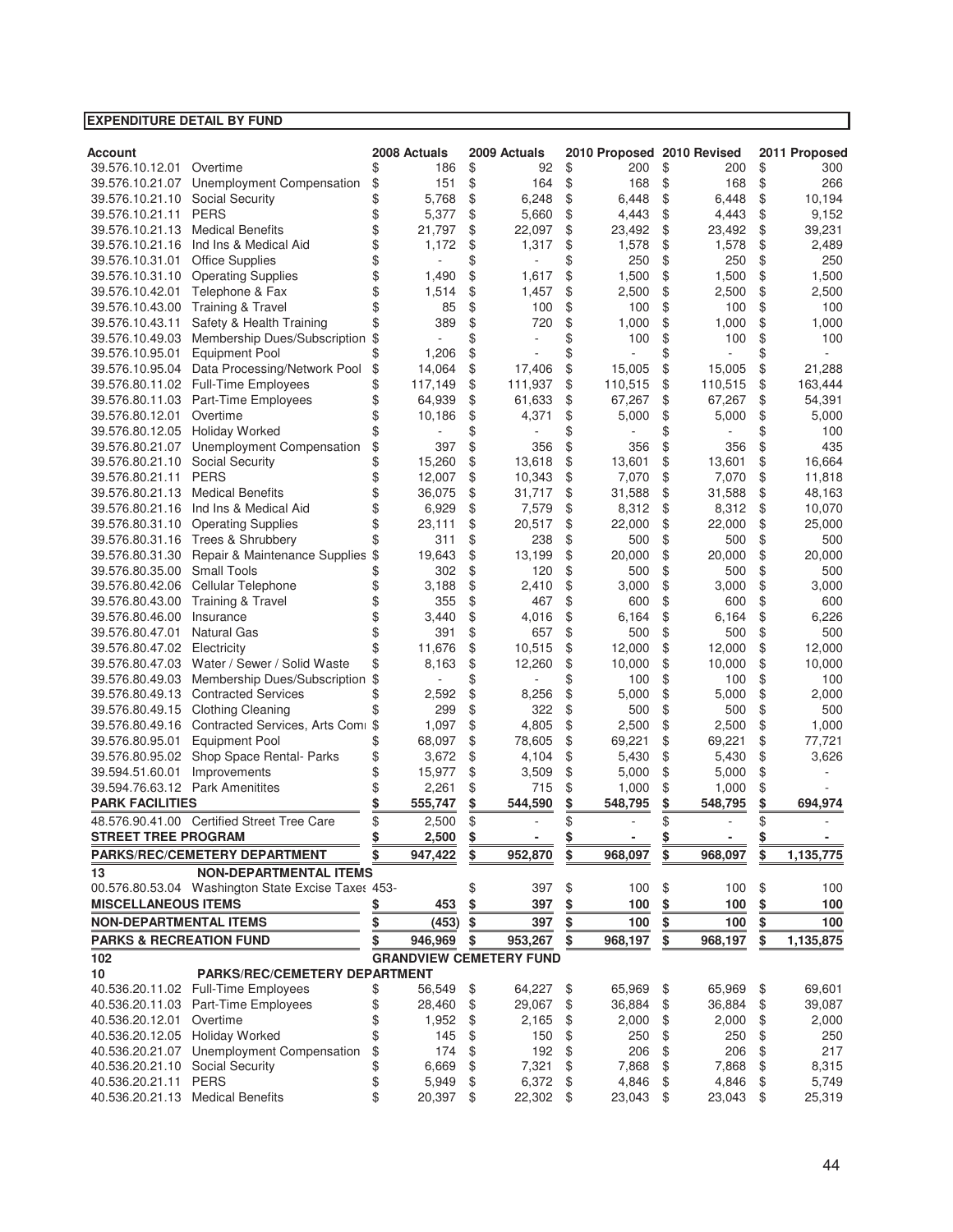| <b>EXPENDITURE DETAIL BY FUND</b>  |                                                  |          |                            |          |                 |          |                            |          |                |          |                |
|------------------------------------|--------------------------------------------------|----------|----------------------------|----------|-----------------|----------|----------------------------|----------|----------------|----------|----------------|
|                                    |                                                  |          |                            |          |                 |          |                            |          |                |          |                |
| Account                            |                                                  |          | 2008 Actuals               |          | 2009 Actuals    |          | 2010 Proposed 2010 Revised |          |                |          | 2011 Proposed  |
| 40.536.20.21.16                    | Ind Ins & Medical Aid                            | \$       | 2,577                      | \$       | 2,982           | \$       | 4,454                      | \$       | 4,454          | \$       | 4,664          |
| 40.536.20.31.10                    | <b>Operating Supplies</b>                        | \$       | 2,058                      | \$       | 2,423           | \$       | 2,500                      | \$       | 2,500          | \$       | 2,500          |
| 40.536.20.31.30                    | Repair & Maintenance Supplies                    | \$       |                            | \$       |                 | \$       | 750                        | \$       | 750            | \$       | 750            |
| 40.536.20.34.00                    | Grave Markers/Liners *Resale*                    | \$       | 1,945                      | \$       | 1,992           | \$       | 2,000                      | \$       | 2,000          | \$       | 2,000          |
| 40.536.20.43.00                    | <b>Training &amp; Travel</b>                     | \$       | 9                          | \$       | 22              | \$       |                            | \$       |                | \$       |                |
| 40.536.20.49.15                    | <b>Clothing Cleaned</b>                          | \$<br>\$ | 291                        | \$<br>\$ | 95              | \$<br>\$ | 200<br>100                 | \$<br>\$ | 200            | \$<br>\$ | 200<br>100     |
| 40.536.50.31.19                    | <b>Cemetery Signage</b><br><b>Small Tools</b>    | \$       |                            | \$       | ä,              | \$       | 100                        | \$       | 100<br>100     | \$       | 100            |
| 40.536.50.35.00<br>40.536.50.45.02 | Portable Restroom Rental                         | \$       | 936                        | \$       | 960             | \$       | 800                        | \$       | 800            | \$       | 800            |
| 40.536.50.46.00                    | Insurance                                        | \$       | 210                        | \$       | 213             | \$       | 234                        | \$       | 234            | \$       | 241            |
| 40.536.50.47.01                    | <b>Natural Gas</b>                               | \$       | 786                        | \$       | 1.113           | \$       | 850                        | \$       | 850            | \$       | 850            |
| 40.536.50.47.02                    | Electricity                                      | \$       | 608                        | \$       | 1,031           | \$       | 750                        | \$       | 750            | \$       | 750            |
| 40.536.50.47.03                    | Water / Sewer / Solid Waste                      | \$       | 1,615                      | \$       | 2,393           | \$       | 4,000                      | \$       | 4,000          | \$       | 4,000          |
| 40.536.50.95.01                    | <b>Equipment Pool</b>                            | \$       | 15,116                     | \$       | 13,363          | \$       | 8,782                      | \$       | 8,782          | \$       | 8,739          |
|                                    | 40.536.50.95.02 Shop Space Rental- Cemetery      | \$       | 1,836                      | \$       | 2,052           | \$       | 2,715                      | \$       | 2,715          | \$       | 1,813          |
|                                    | 40.594.50.60.01 Cemetery Expansion Improvem \$   |          |                            | \$       | 1,156           | \$       |                            | \$       |                | \$       |                |
| <b>CEMETERY FACILITIES</b>         |                                                  | \$       | 148,282                    | \$       | 161,591         | \$       | 169,301                    | \$       | 169,301        | \$       | 178,045        |
|                                    | PARKS/REC/CEMETERY DEPARTMENT                    | \$       | 148,282                    | \$       | 161,591         | \$       | 169,301                    | \$       | 169,301        | \$       | 178,045        |
| 13                                 | <b>NON-DEPARTMENTAL ITEMS</b>                    |          |                            |          |                 |          |                            |          |                |          |                |
|                                    | 00.536.20.53.04 Washington State Excise Taxes \$ |          | 644                        | \$       | 846             | \$       | 700                        | \$       | 700            | \$       | 700            |
| <b>MISCELLANEOUS ITEMS</b>         |                                                  |          | 644                        | \$       | 846             | \$       | 700                        | \$       | 700            | \$       | 700            |
| <b>NON-DEPARTMENTAL ITEMS</b>      |                                                  | \$       | 644                        | \$       | 846             | \$       | 700                        | \$       | 700            | \$       | 700            |
| <b>GRANDVIEW CEMETERY FUND</b>     |                                                  | \$       | 148,926                    | \$       | 162,437         | \$       | 170,001                    | \$       | 170.001        | \$       | 178,745        |
| 103                                |                                                  |          | <b>PUBLIC LIBRARY FUND</b> |          |                 |          |                            |          |                |          |                |
| 11                                 | <b>PUBLIC LIBRARY</b>                            |          |                            |          |                 |          |                            |          |                |          |                |
|                                    | 41.572.10.11.02 Full-Time Employees              | \$       | 72,438                     | \$       | 77,103          | \$       | 84,893                     | \$       | 84,893         | \$       | 87,916         |
| 41.572.10.21.07                    | Unemployment Compensation                        | \$       | 145                        | \$       | 154             | \$       | 170                        | \$       | 170            | \$       | 174            |
| 41.572.10.21.10                    | Social Securtiy                                  | \$       | 5,515                      | \$       | 5,835           | \$       | 6,421                      | \$       | 6,421          | \$       | 6,652          |
| 41.572.10.21.11                    | <b>PERS</b>                                      | \$       | 5,166                      | \$       | 5,341           | \$       | 4,475                      | \$       | 4,475          | \$       | 6,039          |
| 41.572.10.21.13                    | <b>Medical Benefits</b>                          | \$       | 14,549                     | \$       | 12,215          | \$       | 13,369                     | \$       | 13,369         | \$       | 17,806         |
|                                    | 41.572.10.21.16 Ind Ins & Medical Aid            | \$       | 231                        | \$       | 247             | \$       | 288                        | \$       | 288            | \$       | 330            |
|                                    | 41.572.20.11.02 Full-Time Employees              | \$       | 256,932                    | \$       | 274,278         | \$       | 281,876                    | \$       | 281,876        | \$       | 295,541        |
|                                    | 41.572.20.11.03 Part-Time Employees              | \$       | 181,648                    | \$       | 207,320         | \$       | 197,957                    | \$       | 207,957        | \$       | 209,776        |
|                                    | 41.572.20.21.07 Unemployment Compensation        | \$       | 886                        | \$       | 965             | \$       | 960                        | \$       | 960            | \$       | 1,002          |
| 41.572.20.21.10                    | <b>Social Security</b>                           | \$       | 33,735                     | \$       | 36,768          | \$       | 36,556                     | \$       | 36,556         | \$       | 38,327         |
| 41.572.20.21.11 PERS               |                                                  | \$       | 29,782                     | \$       | 31,259          | \$       | 23,945                     | \$       | 23,945         | \$       | 32,638         |
| 41.572.20.21.13                    | <b>Medical Benefits</b>                          | \$       | 67,671                     | \$       | 83,301          | \$       | 88,799                     | \$       | 88,799         | \$       | 105,996        |
| 41.572.20.21.16                    | Ind Ins & Medical Aid                            | \$       | 3,140                      | \$       | 3,188           | \$       | 3,696                      | \$       | 3,696          | \$       | 7,256          |
| 41.572.20.31.01                    | <b>Office Supplies</b>                           | \$       | 12,036                     | \$       | 11,570          | \$       | 12,481                     | \$       | 12,481         | \$       | 13,172         |
| 41.572.20.42.01                    | Telephone                                        | \$       | 3,308                      | \$       | 3,985           | \$       | 3,953                      | \$       | 3,953          | \$       | 2,921          |
|                                    | 41.572.20.42.02 Postage/Meters & Freight         | \$       | 8,032                      | \$       | 7,206           | \$       | 7,488                      | \$       | 7,488          | \$       | 7,445          |
| 41.572.20.43.00                    | <b>Training &amp; Travel</b>                     | \$       | 771                        | \$       | 862             | \$       | 1,406                      | \$       | 1,406          | \$       | 1,406          |
| 41.572.20.43.11                    | Safety and Health Training                       | \$       | 276                        | \$       | 1,130           | \$       | 300                        | \$       | 300            | \$       | 690            |
| 41.572.20.45.02                    | Copy & Fax Machine Rental                        | \$       | 2,333                      | \$       | 3,870           | \$       | 5,116                      | \$       | 5,116          | \$       | 6,050          |
| 41.572.20.49.03                    | Membership Dues/Subscription                     | \$       | 572                        | \$       | 424             | \$       | 578                        | \$       | 578            | \$       | 578            |
| 41.572.20.49.08                    | <b>Book Binding</b>                              | \$       | 335                        | \$       |                 | \$       | 346                        | \$       | 346            | \$       | 100            |
| 41.572.22.31.51                    | Books (Adult)                                    | \$       | 32,256                     | \$       | 23,242          | \$       | 24,976                     | \$       | 24,976         | \$       | 25,725         |
| 41.572.22.31.52                    | Books (Children)                                 | \$       | 10,525                     | \$       | 7,899           | \$       | 8,325                      | \$       | 8,325          | \$       | 8,575          |
| 41.572.22.31.61                    | <b>Periodical Subscriptions</b>                  | \$       | 5,801                      | \$       | 5,462           | \$       | 5,801                      | \$       | 5,801          | \$       | 4,998          |
| 41.572.22.31.71                    | Non-Print (Audio, Video, etc.)                   | \$       | 3,461                      | \$       | 1,808           | \$       | 1,910                      | \$       | 1,910          | \$       | 1,967          |
| 41.572.22.31.72                    | <b>Online Databases</b>                          | \$       |                            | \$       | 565             | \$       | 582                        | \$       | 582            | \$       | 571            |
| 41.572.50.31.10                    | Maintenance & Operating Supp                     | \$       | 3,024                      | \$       | 2,775           | \$       | 4,164                      | \$       | 4,164          | \$       | 3,222          |
| 41.572.50.31.20                    | Computer Software Maintenanc \$                  |          | 10,720                     | \$       | 3,455           | \$       | 14,984                     | \$       | 14,984         | \$       | 9,500          |
| 41.572.50.31.30                    | Repair                                           | \$       | 7,198                      | \$       | 7,709           | \$       | 7,476                      | \$       | 7,476          | \$       | 6,466          |
| 41.572.50.35.00                    | Software & Support Services<br>Insurance         | \$       | 12,371                     | \$       | 2,889           | \$       | 10,593                     | \$       | 10,593         | \$       | 8,343          |
| 41.572.50.46.00                    | <b>Natural Gas</b>                               | \$<br>\$ | 5,652                      | \$       | 5,176           | \$       | 6,181                      | \$       | 6,181          | \$<br>\$ | 6,366          |
| 41.572.50.47.01                    |                                                  | \$       | 7,634                      | \$       | 8,365           | \$       | 9,077                      | \$       | 9,077          |          | 6,700          |
| 41.572.50.47.02 Electricity        | 41.572.50.47.03 Water / Sewer / Solid Waste      |          | 33,786                     | \$       | 32,414<br>5,295 | \$<br>\$ | 34,286                     | \$       | 34,286         | \$       | 31,400         |
| 41.572.50.48.01                    | <b>Building - Contracted Services</b>            | \$<br>\$ | 4,232<br>8,171             | \$<br>\$ | 9,627           | \$       | 4,458<br>9,756             | \$<br>\$ | 4,458<br>9,756 | \$<br>\$ | 5,446<br>9,566 |
|                                    | 41.572.50.49.16 Contracted Custodial Svcs        | \$       | 18,048                     | \$       | 18,752          | \$       | 19,135                     | \$       | 19,135         | \$       | 19,420         |
|                                    |                                                  |          |                            |          |                 |          |                            |          |                |          |                |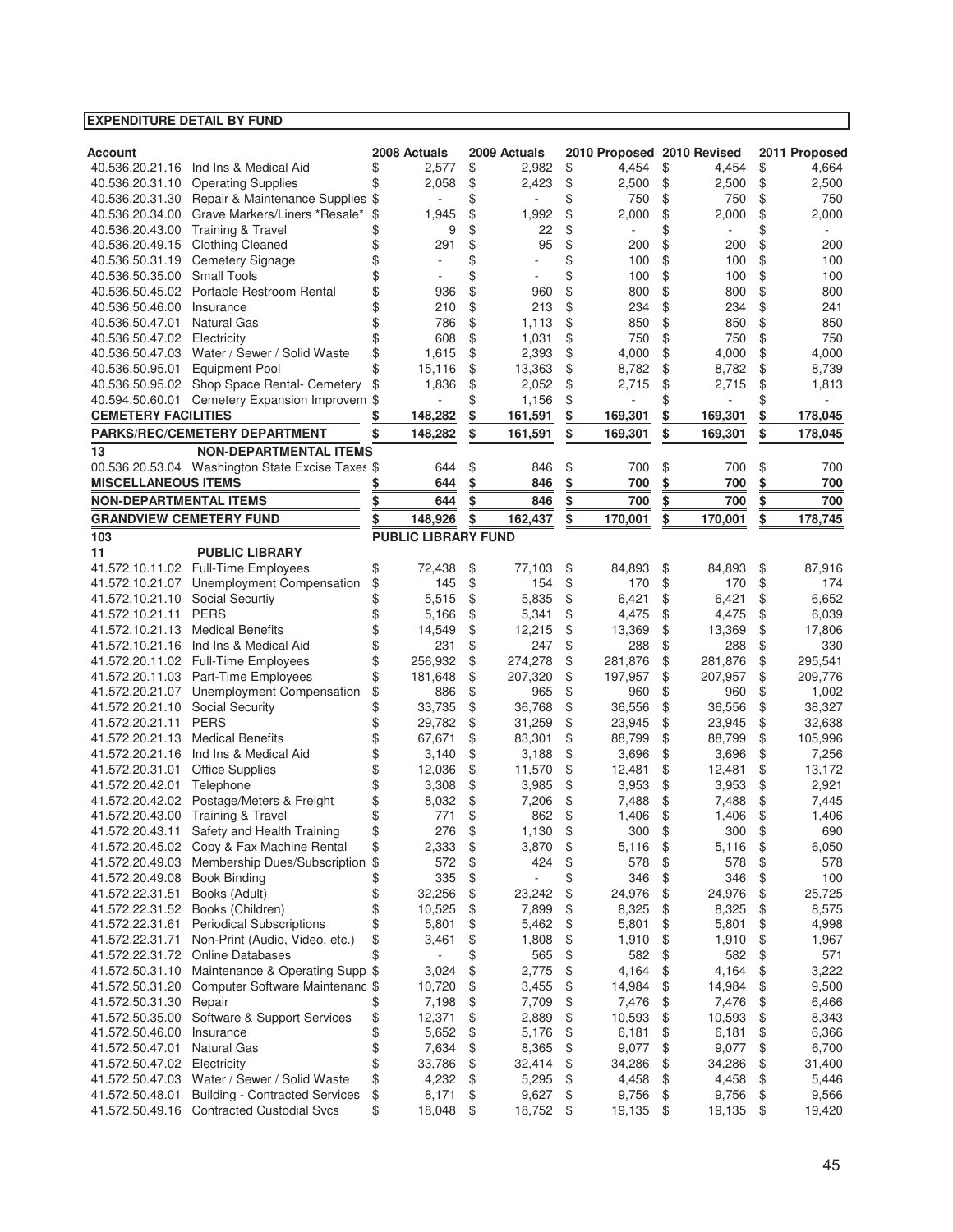| <b>Account</b>                 |                                                  |      | 2008 Actuals | 2009 Actuals                   | 2010 Proposed 2010 Revised     |                 | 2011 Proposed   |
|--------------------------------|--------------------------------------------------|------|--------------|--------------------------------|--------------------------------|-----------------|-----------------|
|                                | 41.572.50.95.04 Data Processing/Network Pool     | \$   | 71,814       | \$<br>88,268                   | \$<br>88,432                   | \$<br>88,432    | \$<br>88,268    |
| <b>LIBRARY PROGRAMS</b>        |                                                  | \$   | 934,194      | \$<br>990,722                  | \$<br>1,025,209                | \$<br>1,035,209 | \$<br>1,078,348 |
| <b>PUBLIC LIBRARY</b>          |                                                  | \$   | 934,194      | \$<br>990,722                  | \$<br>1,025,209                | \$<br>1,035,209 | \$<br>1,078,348 |
| 13                             | <b>NON-DEPARTMENTAL ITEMS</b>                    |      |              |                                |                                |                 |                 |
|                                | 00.572.20.53.04 Washington State Excise Taxes \$ |      | 375          | \$<br>372                      | \$<br>500                      | \$<br>500       | \$<br>400       |
| <b>MISCELLANEOUS ITEMS</b>     |                                                  | \$   | 375          | \$<br>372                      | \$<br>500                      | \$<br>500       | \$<br>400       |
| <b>NON-DEPARTMENTAL ITEMS</b>  |                                                  | \$   | 375          | \$<br>372                      | \$<br>500                      | \$<br>500       | \$<br>400       |
| <b>PUBLIC LIBRARY FUND</b>     |                                                  | \$   | 934,569      | \$<br>991,094                  | \$<br>1,025,709                | \$<br>1,035,709 | \$<br>1,078,748 |
|                                |                                                  |      |              |                                |                                |                 |                 |
| 104                            | <b>PUBLIC WORKS DEPARTMENT</b>                   |      |              | <b>STREET MAINTENANCE FUND</b> |                                |                 |                 |
| 09                             | 24.543.30.11.02 Full-Time Employees              | \$   | 36,254       | \$<br>38.671                   | \$<br>41,937                   | \$<br>41,937    | \$<br>44,477    |
| 24.543.30.12.01                | Overtime                                         | \$   | 18           | \$<br>20                       | \$                             | \$              | \$              |
| 24.543.30.21.07                | Unemployment Compensation                        | \$   | 73           | \$<br>77                       | \$<br>84                       | \$<br>84        | \$<br>87        |
| 24.543.30.21.10                | <b>Social Security</b>                           | \$   | 2,709        | \$<br>2,894                    | \$<br>3,139                    | \$<br>3,139     | \$<br>3,316     |
| 24.543.30.21.11                | <b>PERS</b>                                      | \$   | 2,590        | \$<br>2,677                    | \$<br>2,211                    | \$<br>2,211     | \$<br>3,055     |
| 24.543.30.21.13                | <b>Medical Benefits</b>                          | \$   | 6,107        | \$<br>6,585                    | \$<br>7,278                    | \$<br>7,278     | \$<br>8,057     |
| 24.543.30.21.16                | Ind Ins & Medical Aid                            | \$   | 255          | \$<br>273                      | \$<br>330                      | \$<br>330       | \$<br>374       |
| 24.543.30.31.10                | <b>Operating Supplies</b>                        | \$   |              | \$<br>82                       | \$                             | \$              | \$              |
| 24.543.30.42.01                | Telephone & Fax                                  | \$   | 151          | \$<br>145                      | \$                             | \$              | \$<br>200       |
| 24.543.30.43.00                | <b>Training &amp; Travel</b>                     | \$   | 4            | \$                             | \$                             | \$              | \$              |
| 24.543.30.46.00                | Insurance                                        | \$   | 55,140       | \$<br>56,221                   | \$<br>44,615                   | \$<br>44,615    | \$<br>42.519    |
| 24.543.30.95.04                | Data Processing/Network Pool                     | \$   | 4,200        | \$<br>5,228                    | \$<br>10,390                   | \$<br>10,390    | \$<br>13,158    |
|                                | PUBLIC WORKS GENERAL ADMIN.                      | \$   | 107,501      | \$<br>112,873                  | \$<br>109,984                  | \$<br>109,984   | \$<br>115,243   |
| 25.532.20.11.02                | <b>Full-Time Employees</b>                       | \$   | 66,667       | \$<br>70,440                   | \$<br>85,946                   | \$<br>85,946    | \$<br>83,893    |
| 25.532.20.11.03                | Part-Time Employee                               | \$   | 4,739        | \$<br>3,900                    | \$<br>4,747                    | \$<br>4,747     | \$<br>4,909     |
| 25.532.20.12.01                | Overtime                                         | \$   | 1,042        | \$<br>2,232                    | \$                             | \$              | \$              |
| 25.532.20.21.07                | Unemployment Compensation                        | \$   | 144          | \$<br>153                      | \$<br>181                      | \$<br>181       | \$<br>177       |
| 25.532.20.21.10                | <b>Social Security</b>                           | \$   | 5,536        | \$<br>5,858                    | \$<br>6,924                    | \$<br>6,924     | \$<br>6,778     |
| 25.532.20.21.11                | <b>PERS</b>                                      | \$   | 5,205        | \$<br>5,307                    | \$<br>4,165                    | \$<br>4,165     | \$<br>5,761     |
| 25.532.20.21.13                | <b>Medical Benefits</b>                          | \$   | 12,995       | \$<br>12,818                   | \$<br>14,459                   | \$<br>14,459    | \$<br>14,917    |
| 25.532.20.21.16                | Ind Ins & Medical Aid                            | \$   | 1,412        | \$<br>1,471                    | \$<br>2,162                    | \$<br>2,162     | \$<br>1,875     |
| 25.532.20.41.02                | <b>City Monuments Maintenance</b>                | \$   |              | \$<br>750                      | \$<br>4,500                    | \$<br>4,500     | \$<br>4,500     |
| 25.532.20.41.03                | Professional Engineering Servic \$               |      | 7,899        | \$<br>22,256                   | \$<br>5,000                    | \$<br>5,000     | \$<br>10,000    |
| 25.532.20.43.00                | Training & Travel                                |      | 13           | \$<br>9                        | \$                             | \$              | \$              |
| <b>ENGINEERING SERVICES</b>    |                                                  | \$   | 105,652      | \$<br>125,194                  | \$<br>128,084                  | \$<br>128,084   | \$<br>132,810   |
| 26.542.29.31.01                | <b>Office Supplies</b>                           | \$   | 58           | \$<br>60                       | \$<br>100                      | \$<br>100       | \$              |
| 26.542.29.41.10                | Employee Physical Examinatiol \$                 |      | 466          | \$<br>808                      | \$<br>600                      | \$<br>600       | \$<br>600       |
| 26.542.29.43.00                | Training & Travel                                | \$   | 1,790        | \$<br>632                      | \$<br>3,500                    | \$<br>3,500     | \$<br>3,500     |
| 26.542.29.43.11                | Safety & Health Training                         | \$   | 122          | \$<br>417                      | \$<br>500                      | \$<br>500       | \$<br>500       |
|                                | 26.542.30.11.02 Full-Time Employees              | \$   | 181,267      | \$<br>159,863                  | \$<br>165,554                  | \$<br>165,554   | \$<br>170,969   |
| 26.542.30.11.03                | Part Time Employees                              | \$   |              | \$                             | \$                             | \$              | \$<br>5,842     |
| 26.542.30.12.01 Overtime       |                                                  | \$   | 415          | \$<br>2.473                    | \$<br>500                      | \$<br>500       | \$<br>500       |
| 26.542.30.12.05 Holiday Worked |                                                  | \$   | 25           | \$                             | \$                             | \$              | \$              |
| 26.542.30.21.07                | Unemployment Compensation                        | \$   | 364          | \$<br>314                      | \$<br>331                      | \$<br>331       | \$<br>342       |
| 26.542.30.21.10                | <b>Social Security</b>                           | \$   | 13,924       | \$<br>12,048                   | \$<br>12,665                   | \$<br>12,665    | \$<br>13,080    |
| 26.542.30.21.11                | <b>PERS</b>                                      | \$   | 13,065       | \$<br>10,884                   | \$<br>8,727                    | \$<br>8,727     | \$<br>11,739    |
| 26.542.30.21.13                | <b>Medical Benefits</b>                          | \$   | 47,237       | \$<br>39,167                   | \$<br>44,944                   | \$<br>44,944    | \$<br>48,369    |
| 26.542.30.21.16                | Ind Ins & Medical Aid                            | \$   | 4,062        | \$<br>3,904                    | \$<br>5,186                    | \$<br>5,186     | \$<br>5,802     |
| 26.542.30.31.10                | <b>Operating Supplies</b>                        | \$   | 25,389       | \$<br>25,131                   | \$<br>30,000                   | \$<br>30,000    | \$<br>30,000    |
| 26.542.30.31.11                | <b>Safety Supplies</b>                           | \$   | 1,781        | \$<br>2,843                    | \$<br>3,000                    | \$<br>3,000     | \$<br>3,000     |
| 26.542.30.41.05                | Crack Sealing - Street & Arteria                 | \$   |              | \$<br>3,898                    | \$<br>10,000                   | \$<br>10,000    | \$<br>10,000    |
| 26.542.30.42.06                | Cell Phone                                       | 942- |              | 1,900-                         | \$                             | \$              | \$              |
| 26.542.30.43.00                | <b>Training &amp; Travel</b>                     | \$   | 27           | \$                             | \$<br>$\overline{\phantom{a}}$ | \$<br>٠         | \$<br>$\sim$    |
| 26.542.30.47.04                | Garbage                                          | \$   | 443          | \$<br>600                      | \$<br>600                      | \$<br>600       | \$<br>600       |
| 26.542.30.49.13                | <b>Dust Control Services</b>                     | \$   | 6,919        | \$<br>8,554                    | \$<br>8,000                    | \$<br>8,000     | \$<br>8,000     |
| 26.542.30.49.15                | Clothing/Materials Cleaning                      | \$   | 883          | \$<br>602                      | \$<br>800                      | \$<br>800       | \$<br>800       |
| 26.542.30.95.01                | Equipment Pool                                   | \$   | 81,546       | \$<br>109,612                  | \$<br>85,024                   | \$<br>85,024    | \$<br>81,477    |
| 26.542.30.95.02                | Shop Space Rental- Street                        | \$   | 3,672        | \$<br>4,104                    | \$<br>5,430                    | \$<br>5,430     | \$<br>3,626     |
| 26.542.61.11.02                | Full-Time Employees                              | \$   | 39,477       | \$<br>36,050                   | \$<br>23,430                   | \$<br>23,430    | \$<br>24,397    |
| 26.542.61.12.01                | Overtime                                         | \$   | 57           | \$<br>295                      | \$<br>150                      | \$<br>150       | \$<br>150       |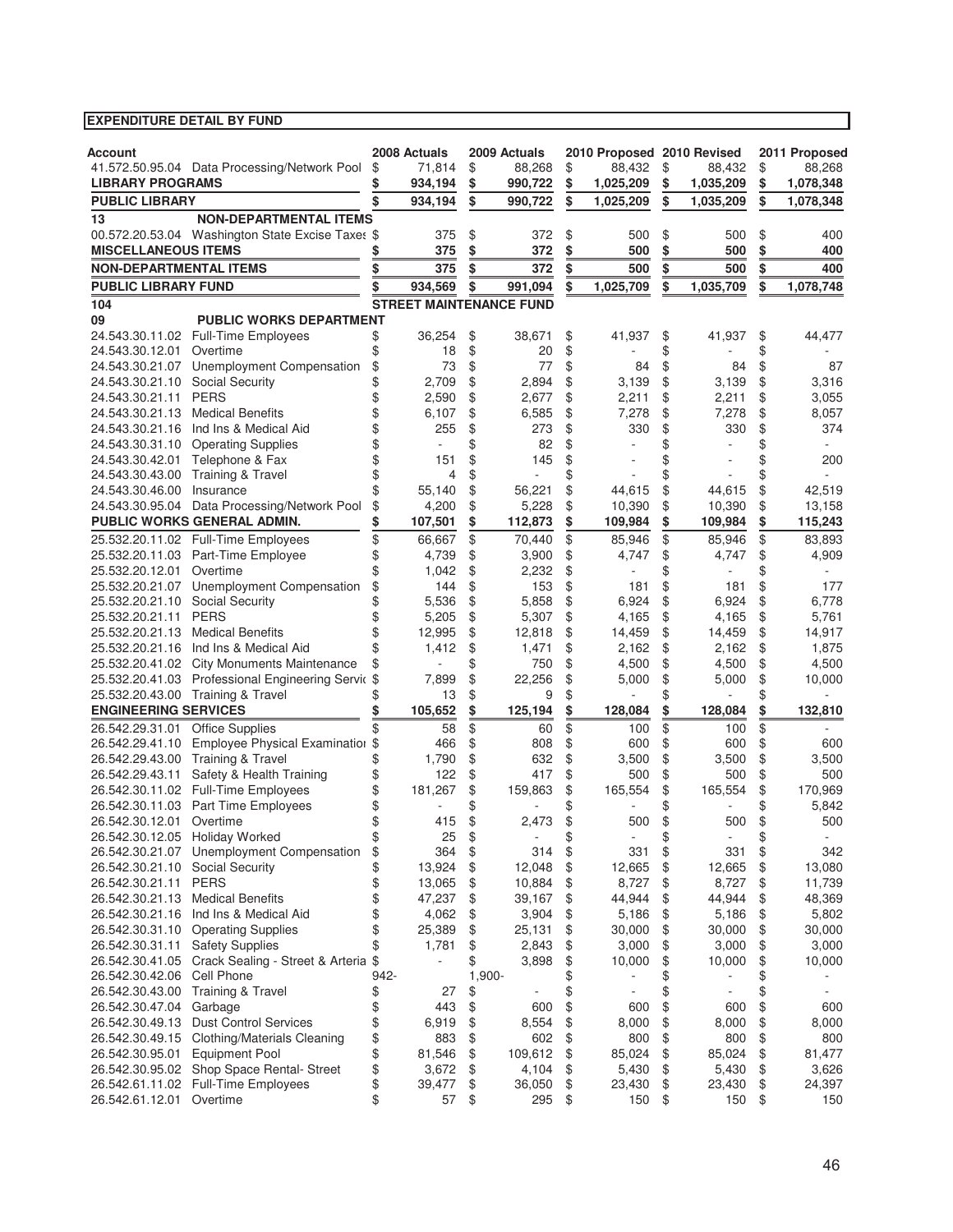| <b>EXPENDITURE DETAIL BY FUND</b>  |                                                     |           |                   |           |                                     |           |                   |               |                   |               |                   |
|------------------------------------|-----------------------------------------------------|-----------|-------------------|-----------|-------------------------------------|-----------|-------------------|---------------|-------------------|---------------|-------------------|
|                                    |                                                     |           |                   |           |                                     |           |                   |               |                   |               |                   |
| <b>Account</b>                     |                                                     |           | 2008 Actuals      |           | 2009 Actuals                        |           | 2010 Proposed     |               | 2010 Revised      |               | 2011 Proposed     |
|                                    | 26.542.61.21.07 Unemployment Compensation           | \$        | 81                | \$        | 46                                  | \$        | 47                | \$            | 47                | \$            | 49                |
| 26.542.61.21.10                    | Social Security<br><b>PERS</b>                      | \$        | 3,090             | \$        | 1,735                               | \$        | 1,792             | \$            | 1,792             | \$            | 1,866             |
| 26.542.61.21.11                    | <b>Medical Benefits</b>                             | \$        | 3,054             | \$        | 1,568                               | \$        | 1,235             | \$            | 1,235             | \$            | 1,675             |
| 26.542.61.21.13                    |                                                     | \$        | 7,957             | \$        | 5,314                               | \$        | 6,116             | \$            | 6,116             | \$            | 6,480             |
| 26.542.61.21.16                    | Ind Ins & Medical Aid                               | \$        | 1,132             | \$        | 544                                 | \$        | 722               | \$            | 722<br>20,000     | \$            | 808               |
| 26.542.61.31.10                    | <b>Operating Supplies</b>                           | \$<br>\$  | 15,477            | \$        | 12,096                              | \$        | 20,000            | \$            |                   | \$            | 18,000            |
| 26.542.61.43.00                    | <b>Training &amp; Travel</b>                        |           | 6                 | \$<br>\$  |                                     | \$        |                   | \$            |                   | \$            |                   |
| 26.542.61.95.01                    | <b>Equipment Pool</b>                               | \$        | 4,727             |           | 6,354<br>210.170                    | \$        | 4,929             | \$            | 4,929             | \$            | 4,723             |
| 26.542.63.47.02                    | Electricity<br><b>Full-Time Employees</b>           | \$<br>\$  | 171,964<br>57,712 | \$        | 75,932                              | \$<br>\$  | 206,900<br>45,781 | \$<br>\$      | 206,900<br>45,781 | \$<br>\$      | 206,900<br>45,494 |
| 26.542.64.11.02                    |                                                     |           |                   | \$<br>\$  |                                     | \$        |                   | \$            |                   |               | 5,842             |
| 26.542.64.11.03<br>26.542.64.12.01 | Part-Time Employees<br>Overtime                     |           | 269               | \$        | 564                                 | \$        | 500               |               | 500               | \$<br>\$      | 500               |
|                                    |                                                     | \$        |                   | \$        | 86                                  | \$        | 92                | \$<br>\$      | 92                | \$            | 91                |
| 26.542.64.21.07                    | Unemployment Compensation<br><b>Social Security</b> |           | 110<br>4,215      | \$        | 3,288                               | \$        | 3,502             |               | 3,502             | \$            | 3,481             |
| 26.542.64.21.10                    | <b>PERS</b>                                         |           | 4,019             | \$        | 2,962                               | \$        | 2,413             | \$<br>\$      | 2,413             |               | 3,125             |
| 26.542.64.21.11                    | <b>Medical Benefits</b>                             | \$        |                   | \$        | 11,633                              | \$        | 12,762            | \$            |                   | \$<br>\$      |                   |
| 26.542.64.21.13<br>26.542.64.21.16 | Ind Ins & Medical Aid                               | \$        | 16,146<br>1,529   |           | 1,111                               | \$        | 1,482             |               | 12,762<br>1,482   |               | 14,052<br>1,658   |
|                                    | <b>Operating Supplies</b>                           |           |                   | \$        | 35,944                              |           |                   | \$            |                   | \$            |                   |
| 26.542.64.31.10<br>26.542.64.40.00 | Thermo Plastic White Striping                       | \$<br>\$  | 39,021            | \$<br>\$  | 19,986                              | \$<br>\$  | 50,000<br>20,000  | \$            | 50,000<br>20,000  | \$            | 45,000<br>20,000  |
|                                    |                                                     |           |                   | \$        |                                     | \$        |                   | \$            |                   | \$            |                   |
| 26.542.64.43.00                    | <b>Training &amp; Travel</b>                        | \$        | 4                 |           |                                     |           |                   | \$            |                   | \$            |                   |
| 26.542.64.48.03                    | Equipment Repairs & Maint                           | \$        | 1,813             | \$        | 21,798                              | \$        | 2,000             | \$            | 2,000             | \$            | 2,000             |
| 26.542.64.95.01                    | <b>Equipment Pool</b>                               | \$<br>\$  | 10,636            | \$        | 14,297                              | \$        | 11,090            | \$            | 11,090            | \$            | 10,627            |
| 26.542.66.11.02                    | <b>Full-Time Employees</b>                          |           | 10,820            | \$        | 23,287                              | \$        | 11,878            | \$            | 11,878            | \$            | 12,282            |
| 26.542.66.12.01                    | Overtime                                            |           | 1,276             | \$        | 3,970                               | \$        | 2,500             | \$            | 2,500             | \$            | 2,500             |
| 26.542.66.21.07                    | Unemployment Compensation                           | \$        | 21                | \$        | 32                                  | \$        | 24                | \$            | 24                | \$            | 25                |
| 26.542.66.21.10                    | Social Security                                     | \$        | 824               | \$        | 1,232                               | \$        | 909               | \$            | 909               | \$            | 939               |
| 26.542.66.21.11                    | <b>PERS</b>                                         |           | 739               | \$        | 1,173                               | \$        | 626               | \$            | 626               | \$            | 843               |
| 26.542.66.21.13                    | <b>Medical Benefits</b>                             | \$        | 2,383             | \$        | 4,213                               | \$        | 3,082             | \$            | 3,082             | \$            | 3,270             |
| 26.542.66.21.16                    | Ind Ins & Medical Aid                               | \$        | 243               | \$        | 423                                 | \$        | 361               | \$            | 361               | \$            | 405               |
| 26.542.66.31.10                    | <b>Operating Supplies</b>                           | \$        | 2,261             | \$        | 8,921                               | \$        | 2,000             | \$            | 2,000             | \$            | 3,000             |
| 26.542.66.43.00                    | Training & Travel                                   | \$        | 3                 | \$        |                                     | \$        |                   | \$            |                   | \$            |                   |
| 26.542.66.48.00                    | <b>Contracted Snow Removal</b>                      | \$        |                   | \$        | 1,664                               | \$        |                   | \$            |                   | \$            | 2,000             |
| 26.542.66.95.01                    | <b>Equipment Pool</b>                               | \$        | 7,091             | \$        | 9,531                               | \$        | 7,393             | \$            | 7,393             | \$            | 7,085             |
| 26.542.67.41.01                    | Debris Removal - Maintenance                        | \$        | 1,614             | \$        | 5,899                               | \$        | 5,000             | \$            | 5,000             | \$            | 5,000             |
| 26.542.70.11.02                    | Full-Time Employees                                 |           | 42,662            | \$        | 49,482                              | \$        | 39,880            | \$            | 39,880            | \$            | 40,091            |
| 26.542.70.11.03                    | Part-Time Employees                                 |           |                   | \$        |                                     | \$        |                   | \$            |                   | \$            | 3,894             |
| 26.542.70.12.01                    | Overtime                                            |           | 258               | \$        | 1,017                               | \$        | 600               | \$            | 600               | \$            | 600               |
| 26.542.70.21.07                    | Unemployment Compensation                           | \$        | 88                | \$        | 76                                  | \$        | 80                | \$            | 80                | \$            | 80                |
| 26.542.70.21.10                    | Social Security                                     |           | 3,371             | \$        | 2,925                               | \$        | 3,050             | \$            | 3,050             | \$            | 3,067             |
| 26.542.70.21.11                    | <b>PERS</b>                                         |           | 3,134             | \$        | 2,634                               | \$        | 2,102             | \$            | 2,102             | \$            | 2,753             |
| 26.542.70.21.13                    | <b>Medical Benefits</b>                             | \$        | 11,276            | \$        | 10,024                              | \$        | 11,056            | \$            | 11,056            | \$            | 11,869            |
| 26.542.70.21.16                    | Ind Ins & Medical Aid                               | \$        | 1,134             | \$        | 962                                 | \$        | 1,283             | \$            | 1,283             | \$            | 1,435             |
| 26.542.70.31.10                    | <b>Operating Supplies</b>                           | \$        | 2,613             | \$        | 3,609                               | \$        | 3,000             | \$            | 3,000             | \$            | 3,000             |
| 26.542.70.31.11                    | <b>Safety Supplies</b>                              | \$        | 204               | \$        |                                     | \$        | 200               | \$            | 200               | \$            |                   |
| 26.542.70.43.00                    | Training & Travel                                   | \$        | 4                 | \$        |                                     | \$        |                   | \$            |                   | \$            |                   |
|                                    | 26.542.70.49.13 Tree Removal Services               | \$        | 1,997             | \$        |                                     | \$        | 2,000             | \$            | 2,000             | \$            | 2,000             |
| 26.542.70.95.01                    | <b>Equipment Pool</b>                               | \$        | 14,182            | \$        | 19,063                              | \$        | 14,787            | \$            | 14,787            | \$            | 14,170            |
| 26.595.30.63.00 Street Overlays    |                                                     | \$        | 307,248           | \$        | 73                                  | \$        |                   | \$            |                   | \$            |                   |
|                                    | <b>STREET MAINT/CONST ACTIVITIES</b>                | \$        | 1,180,455         | \$        | 995,997                             | \$        | 912,215           | \$            | 912,215           | \$            | 935,972           |
| <b>PUBLIC WORKS DEPARTMENT</b>     |                                                     | \$        | 1,393,608         | \$        | 1,234,064                           | \$        | 1,150,283         |               | 1,150,283         | \$            | 1,184,025         |
| 13                                 | <b>NON-DEPARTMENTAL ITEMS</b>                       |           |                   |           |                                     |           |                   |               |                   |               |                   |
|                                    | 00.543.30.53.04 Washington State Excise Taxes \$    |           | 610               | \$        | 26                                  | \$        |                   | \$            |                   | \$            |                   |
| <b>MISCELLANEOUS ITEMS</b>         |                                                     | \$        | 610               | \$        | 26                                  | \$        |                   | \$            |                   | \$            |                   |
| <b>NON-DEPARTMENTAL ITEMS</b>      |                                                     | \$        | 610               | \$        | 26                                  | \$        |                   | \$            |                   | $\frac{3}{2}$ |                   |
| <b>STREET MAINTENANCE FUND</b>     |                                                     | \$        | 1,394,218         | \$        | 1,234,090                           | \$        | 1,150,283         | \$            | 1,150,283         | \$            | 1,184,025         |
| 105                                |                                                     |           |                   |           | <b>ARTERIAL STREET CONSTRUCTION</b> |           |                   |               |                   |               |                   |
| 09                                 | <b>PUBLIC WORKS DEPARTMENT</b>                      |           |                   |           |                                     |           |                   |               |                   |               |                   |
| <b>JUDICIAL PROGRAMS</b>           |                                                     | <u>\$</u> |                   | <u>\$</u> | ٠                                   | <u>\$</u> |                   | $\frac{3}{9}$ |                   | <u>\$</u>     |                   |
|                                    | 25.532.20.11.02 Full Time Employees                 | \$        | 66,670            | \$        | 70,466                              | \$        | 85,945            |               | 85,945            | \$            | 83,892            |
|                                    | 25.532.20.11.03 Part-Time Employees                 | \$        | 4,739             | \$        | 3,901                               | \$        | 4,747             | \$            | 4,747             | \$            | 4,909             |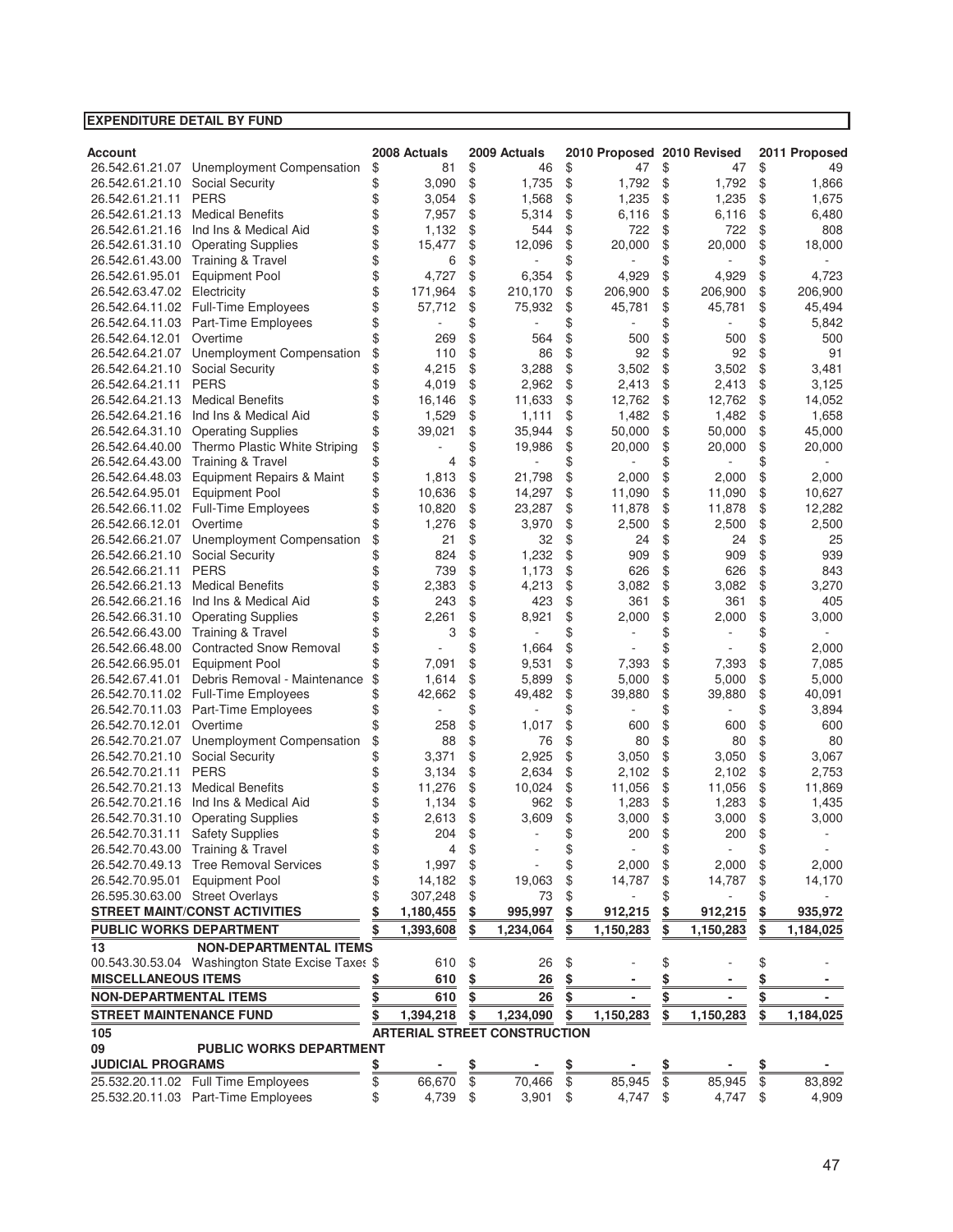| <b>EXPENDITURE DETAIL BY FUND</b>  |                                                                                                       |           |                             |                 |                   |               |                            |          |           |          |               |
|------------------------------------|-------------------------------------------------------------------------------------------------------|-----------|-----------------------------|-----------------|-------------------|---------------|----------------------------|----------|-----------|----------|---------------|
|                                    |                                                                                                       |           |                             |                 |                   |               |                            |          |           |          |               |
| <b>Account</b>                     |                                                                                                       |           | 2008 Actuals                |                 | 2009 Actuals      |               | 2010 Proposed 2010 Revised |          |           |          | 2011 Proposed |
| 25.532.20.12.01 Overtime           |                                                                                                       | \$        | 1,042                       | \$              | 2,232             | \$            |                            | \$       |           | \$       |               |
|                                    | 25.532.20.21.07 Unemployment Compensation                                                             | \$        | 144                         | \$              | 154               | \$            | 182                        | \$       | 182       | \$       | 178           |
| 25.532.20.21.10 Social Security    | <b>PERS</b>                                                                                           | \$        | 5,536                       | \$              | 5,856             | \$            | 6,925                      | \$       | 6,925     | \$       | 6,780         |
| 25.532.20.21.11                    | 25.532.20.21.13 Medical Benefits                                                                      | \$        | 5,206                       | \$              | 5,307             | \$            | 4,166                      | \$       | 4,166     | \$       | 5,761         |
|                                    |                                                                                                       |           | 12,996                      | \$              | 12,817            | \$            | 14,459                     | \$       | 14,459    | \$       | 14,918        |
| 25.532.20.21.16                    | Ind Ins & Medical Aid                                                                                 | \$        | 1,412                       | \$              | 1,471             | \$            | 2,163                      | \$       | 2,163     | \$       | 1,875         |
| 25.532.20.43.00                    | <b>Training &amp; Travel</b>                                                                          | \$<br>\$  | 13                          | \$<br>\$        | 9                 | \$            |                            | \$<br>\$ |           | \$       |               |
| <b>ENGINEERING SERVICES</b>        | 25.595.10.41.04 Traffic Signal Design                                                                 |           | 97,758                      |                 | 58,439<br>160,652 | \$            | 118,587                    |          | 118,587   |          |               |
|                                    |                                                                                                       |           |                             | \$              |                   | \$            |                            | \$       |           | \$       | 118,313       |
|                                    | 26.542.60.54.26 BIKE RACK SUPPLIES AND IN                                                             | \$        | 2,300                       | \$              |                   | \$            |                            | \$       |           | \$       |               |
|                                    | 26.595.10.41.07 Old Brook Lane to Fidalgo Bay                                                         |           |                             | \$              | 71,402            | \$            |                            | \$       |           | \$       |               |
|                                    | 26.595.10.41.08 Fidalgo Bay Reconstruction                                                            | \$        |                             | \$              | 1,412             | \$            |                            | \$<br>\$ |           | \$       | 250,000       |
|                                    | 26.595.13.64.00 Traffic Calming and Non-Motor. \$<br>26.595.25.61.00 Sunset Ave Widening Const. (0 \$ |           |                             | \$              | 4,874             | \$            |                            |          |           | \$       |               |
|                                    | 26.595.30.11.02 Full-Time Employees- Job Cost \$                                                      |           | 5,475<br>4,600              | \$<br>\$        | 6,843             | \$<br>\$      |                            | \$<br>\$ |           | \$       |               |
|                                    | 26.595.30.21.07 Unemployment Compensation                                                             |           |                             | \$              |                   | \$            |                            | \$       |           | \$       |               |
| 26.595.30.21.10                    | Social Security                                                                                       | \$        | 9<br>347                    | \$              | 14<br>524         | \$            |                            | \$       |           | \$<br>\$ |               |
|                                    | <b>PERS</b>                                                                                           |           |                             | \$              | 283               | \$            |                            | \$       |           | \$       |               |
| 26.595.30.21.11<br>26.595.30.21.13 | <b>Medical Benefits</b>                                                                               |           |                             |                 |                   | \$            |                            |          |           |          |               |
|                                    | 26.595.30.21.16 Ind Ins & Medical Aid                                                                 |           | 970<br>128                  | \$<br>\$        | 1,516             | \$            |                            | \$<br>\$ |           | \$       |               |
|                                    | 26.595.32.63.00 Kansas/Oakes Intersection(06-                                                         | \$        | 160,138                     | \$              | 184               |               |                            | \$       |           | \$<br>\$ |               |
|                                    | 26.595.32.63.02 Pennsylvania Ave                                                                      |           | 74,851                      | \$              | 46,718            | \$<br>\$      | 250,000                    | \$       | 250,000   | \$       | 620,000       |
|                                    | 26.595.36.63.02 17th Street A Ave to D Ave                                                            | \$        | 27,830                      | \$              |                   | \$            |                            | \$       |           | \$       |               |
|                                    | 26.595.61.11.02 Full Time Employees                                                                   | \$        | 3,337                       | \$              | 15,822            | \$            |                            | \$       |           | \$       |               |
| 26.595.61.21.07                    | Unemployment Compensation                                                                             | \$        | 7                           | \$              | 32                | \$            |                            | \$       |           | \$       |               |
| 26.595.61.21.10                    | <b>Social Security</b>                                                                                |           | 251                         | \$              | 1,210             | \$            |                            | \$       |           | \$       |               |
| 26.595.61.21.11                    | <b>PERS</b>                                                                                           |           | 142                         | \$              | 1,315             | \$            |                            | \$       |           | \$       |               |
| 26.595.61.21.13                    | <b>Medical Benefits</b>                                                                               |           | 1,335                       | \$              | 3,614             | \$            |                            | \$       |           | \$       |               |
|                                    | 26.595.61.21.16 Ind Ins and Medical Aid                                                               |           | 92                          | \$              | 467               | \$            |                            | \$       |           | \$       |               |
| 26.595.61.63.20                    | Misc. Sidewalk Const                                                                                  |           | 11,413                      | \$              | 62,767            | \$            |                            | \$       |           | \$       |               |
|                                    | 26.595.61.63.40 CBD Sidewalk Improvements (                                                           | \$        | 197,363                     | \$              |                   | \$            |                            | \$       |           | \$       |               |
|                                    | 26.595.62.63.00 SHIP Interpretive Trail                                                               |           |                             | \$              |                   | \$            |                            | \$       |           | \$       | 285,000       |
|                                    | 26.595.62.63.12 Waterfront Trail Design (T-503) \$                                                    |           | 26,247                      | \$              | 182,026           | \$            |                            | \$       |           | \$       |               |
|                                    | 26.595.62.63.14 GCT ENFORCEMENT PROGF \$                                                              |           | 1,890                       | \$              |                   | \$            |                            | \$       |           | \$       |               |
|                                    | 26.595.62.63.17 Guemes Channel Trail Phase II \$                                                      |           |                             | \$              |                   | \$            |                            | \$       |           | \$       | 75,000        |
|                                    | 26.595.91.11.02 Full-Time Employees                                                                   | \$        | 128                         | \$              | 22,450            | \$            |                            | \$       |           | \$       |               |
|                                    | 26.595.91.21.07 Unemployment Compensation                                                             | \$        |                             | \$              | 45                | \$            |                            | \$       |           | \$       |               |
| 26.595.91.21.10 Social Security    |                                                                                                       |           | 10                          | \$              | 1,717             | \$            |                            | \$       |           | \$       |               |
|                                    | 26.595.91.21.13 City Medical Plan                                                                     |           | 47                          | \$              | 2,811             | \$            |                            | \$       |           | \$       |               |
|                                    | 26.595.91.21.16 Ind Ins & Medical Aid                                                                 |           | 3                           | \$              | 546               | \$            |                            | \$       |           | \$       |               |
|                                    | 26.595.91.63.02 SR20Thompson Rd Traffic Sig                                                           |           | 98,317                      | \$              | 55,755            | \$            |                            | \$       |           | \$       |               |
|                                    | 26.595.91.63.03 Commercial Ave and SR20 Inte \$                                                       |           | 34,789                      | \$              | 1,578,515         |               |                            | \$       | 943.000   |          |               |
|                                    | <b>STREET MAINT/CONST ACTIVITIES</b>                                                                  | <u>\$</u> | 652,019                     | <u>\$</u>       | 2,062,862         | $\frac{2}{2}$ | 250,000                    | \$       | 1,193,000 | \$       | 1,230,000     |
| <b>PUBLIC WORKS DEPARTMENT</b>     |                                                                                                       | \$        | 749,777                     | \$              | 2,223,514         | \$            | 368,587                    | \$       | 1,311,587 | \$       | 1,348,313     |
| 13                                 | <b>NON-DEPARTMENTAL ITEMS</b>                                                                         |           |                             |                 |                   |               |                            |          |           |          |               |
| <b>MISCELLANEOUS ITEMS</b>         |                                                                                                       | \$        |                             |                 |                   | \$            |                            | \$       |           | \$       |               |
| <b>NON-DEPARTMENTAL ITEMS</b>      |                                                                                                       | <u>\$</u> |                             | <u>\$</u><br>\$ |                   | \$            |                            | \$       |           | \$       |               |
|                                    | <b>ARTERIAL STREET CONSTRUCTION</b>                                                                   | \$        | 749,777                     | \$              | 2,223,514         | \$            | 368.587                    | \$       | 1,311,587 | \$       | 1,348,313     |
| 107                                |                                                                                                       |           | <b>WASHINGTON PARK FUND</b> |                 |                   |               |                            |          |           |          |               |
| 10                                 | <b>PARKS/REC/CEMETERY DEPARTMENT</b>                                                                  |           |                             |                 |                   |               |                            |          |           |          |               |
|                                    | 39.576.80.11.02 Full-Time Employees                                                                   | \$        | 62,468                      | \$              | 64,921            | \$            | 68,360                     |          | 68,360    |          | 69,122        |
|                                    | 39.576.80.11.03 Part-Time Employees                                                                   | \$        | 41,330                      | \$              | 33,842            | \$            | 36,351                     | \$<br>\$ | 36,351    | \$<br>\$ | 36,426        |
| 39.576.80.12.01                    | Overtime                                                                                              | \$        | 1,036                       | \$              | 379               | \$            | 200                        | \$       | 200       | \$       | 200           |
|                                    | 39.576.80.21.07 Unemployment Compensation                                                             | \$        | 210                         | \$              | 198               | \$            | 209                        | \$       | 209       | \$       | 211           |
| 39.576.80.21.10 Social Security    |                                                                                                       | \$        | 8,021                       | \$              | 7,586             | \$            | 8,011                      | \$       | 8,011     | \$       | 8,075         |
| 39.576.80.21.11 PERS               |                                                                                                       | \$        | 5,366                       | \$              | 5,244             | \$            | 4,254                      | \$       | 4,254     | \$       | 5,165         |
|                                    | 39.576.80.21.13 Medical Benefits                                                                      | \$        | 9,561                       | \$              | 10,133            | \$            | 11,178                     | \$       | 11,178    | \$       | 7,133         |
| 39.576.80.21.16                    | Ind Ins & Medical Aid                                                                                 | \$        | 4,456                       | \$              | 4,086             | \$            | 4,550                      | \$       | 4,550     | \$       | 3,496         |
| 39.576.80.31.10                    | <b>Operating Supplies</b>                                                                             | \$        | 15,712                      | \$              | 13,973            | \$            | 12,000                     | \$       | 16,000    | \$       | 12,000        |
| 39.576.80.31.19 Park Signage       |                                                                                                       | \$        | ä,                          | \$              | 60                | \$            |                            | \$       |           | \$       |               |
|                                    |                                                                                                       |           |                             |                 |                   |               |                            |          |           |          |               |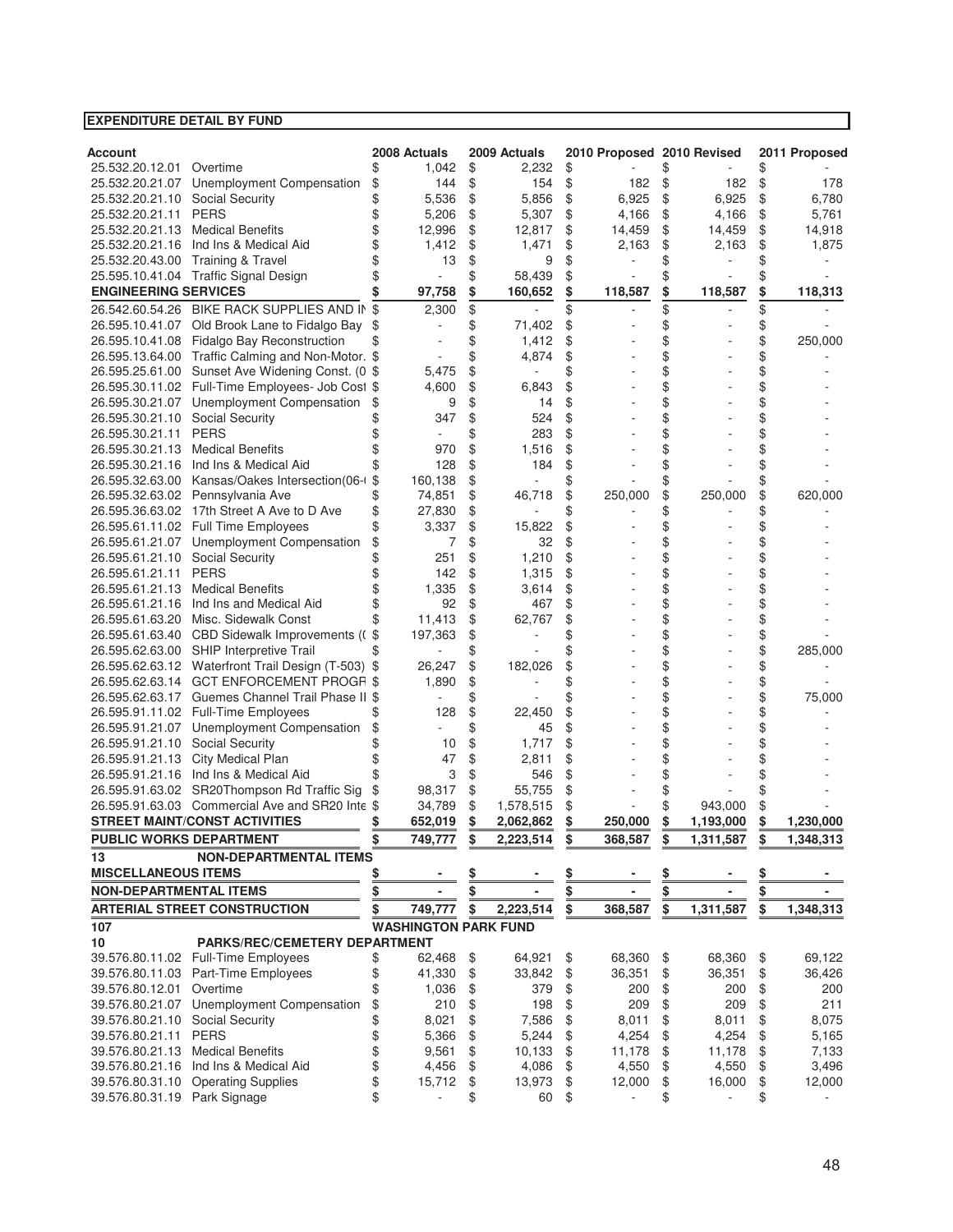| Account                          |                                                    | 2008 Actuals                  |          | 2009 Actuals                     |          | 2010 Proposed 2010 Revised |          |                |           | 2011 Proposed      |
|----------------------------------|----------------------------------------------------|-------------------------------|----------|----------------------------------|----------|----------------------------|----------|----------------|-----------|--------------------|
|                                  | 39.576.80.31.30 Repair & Maintenance Supplies \$   | 5,834                         | \$       | 2,590                            | \$       | 2,000                      | \$       | 4,000          | \$        | 2,000              |
| 39.576.80.34.00                  | Firewood Bundles for Resale                        | \$<br>1,962                   | \$       | 4,345                            | \$       | 2,500                      | \$       | 5,500          | \$        | 2,500              |
|                                  | 39.576.80.43.00 Training & Travel                  | \$<br>100                     | \$       | 16                               | \$       | 100                        | \$       | 100            | \$        | 100                |
| 39.576.80.47.02 Electricity      |                                                    | \$<br>3,689                   | \$       | 3,561                            | \$       | 5.000                      | \$       | 5,000          | \$        | 5,000              |
|                                  | 39.576.80.47.03 Water / Sewer / Solid Waste        | \$<br>13,815                  | \$       | 16,206                           | \$       | 12,000                     | \$       | 18,000         | \$        | 12,000             |
|                                  | 39.576.80.48.03 Equipment Repair & Maintenan       | \$<br>5,073                   | \$       |                                  | \$       |                            | \$       |                |           |                    |
|                                  | 39.576.80.53.05 Property Taxes - Fire Prot.        | \$<br>403                     | \$       | 405                              | \$       | 400                        | \$       | 400            | \$        | 400                |
| 39.576.80.95.01                  | <b>Equipment Pool</b>                              | 4,630                         | \$       | 3,811                            | \$       | 4,504                      | \$       | 4,504          | \$        | 2,816              |
| 39.576.80.95.02                  | Shop Space Rental- Washingto                       | \$<br>1,836                   | \$       | 2,052                            | \$       | 2,715                      | \$       | 2,715          | \$        | 1,813              |
| <b>PARK FACILITIES</b>           | 39.594.76.64.03 Campground Fee Machine             | 4,357                         | \$<br>\$ |                                  | \$       |                            | \$       | 189.332        | \$        |                    |
|                                  | <b>PARKS/REC/CEMETERY DEPARTMENT</b>               | 189,859<br>189,859            | \$       | 173,408<br>173,408               | \$<br>\$ | 174,332<br>174,332         | \$<br>\$ | 189,332        | \$<br>\$  | 168,457<br>168,457 |
| 13                               | <b>NON-DEPARTMENTAL ITEMS</b>                      |                               |          |                                  |          |                            |          |                |           |                    |
|                                  | 00.576.80.53.04 Washington State Excise Taxes \$   | 16,269                        | \$       | 18,361                           | \$       | 15,000                     | \$       | 15,000         | \$        | 18,000             |
| <b>MISCELLANEOUS ITEMS</b>       |                                                    | 16,269                        | \$       | 18,361                           | \$       | 15,000                     | \$       | 15,000         | \$        | 18,000             |
| <b>NON-DEPARTMENTAL ITEMS</b>    |                                                    | \$<br>16,269                  | \$       | 18,361                           | \$       | 15,000                     | \$       | 15,000         | \$        | 18,000             |
| <b>WASHINGTON PARK FUND</b>      |                                                    | \$<br>206,128                 | \$       | 191,769                          | \$       | 189,332                    | \$       | 204,332        | \$        | 186,457            |
| 108                              |                                                    |                               |          | <b>PARKS CAPITAL IMPROVEMENT</b> |          |                            |          |                |           |                    |
| 10                               | <b>PARKS/REC/CEMETERY DEPARTMENT</b>               |                               |          |                                  |          |                            |          |                |           |                    |
| 39.594.76.63.11 Volunteer Park   |                                                    | \$<br>30,360                  | \$       | 5,220                            | \$       |                            | \$       |                | \$        |                    |
| 39.594.76.63.15 H Avenue Park    |                                                    |                               | \$       | 20,251                           | \$       |                            | \$       |                | \$        |                    |
| 39.594.76.63.16 West End Parks   |                                                    | 20                            | \$       | 181,460                          | \$       |                            | \$       |                | \$        |                    |
| 39.594.76.63.18 Depot            |                                                    | 107,099                       | \$       | 14,000                           | \$       |                            |          |                |           |                    |
| <b>PARK FACILITIES</b>           |                                                    | 137,479                       | \$       | 220,931                          | \$       | ٠                          |          |                | \$        |                    |
|                                  | <b>PARKS/REC/CEMETERY DEPARTMENT</b>               | 137,479                       | \$       | 220,931                          | \$       | $\overline{\phantom{a}}$   | \$       |                |           |                    |
| 13                               | <b>NON-DEPARTMENTAL ITEMS</b>                      |                               |          |                                  |          |                            |          |                |           |                    |
| <b>MISCELLANEOUS ITEMS</b>       |                                                    |                               |          |                                  |          |                            |          |                |           |                    |
| <b>NON-DEPARTMENTAL ITEMS</b>    |                                                    | \$                            |          |                                  | \$       | ٠                          | \$       |                | <u>\$</u> |                    |
|                                  | PARKS CAPITAL IMPROVEMENT                          | 137,479                       | \$       | 220,931                          | \$       |                            |          |                |           |                    |
| 109                              |                                                    | <b>POLICE SUBSTANCE ABUSE</b> |          |                                  |          |                            |          |                |           |                    |
| 07                               | <b>POLICE DEPARTMENT</b>                           |                               |          |                                  |          |                            |          |                |           |                    |
|                                  | 16.521.38.31.10 D.A.R.E. Operating Supplies        | \$<br>2,789                   | \$       | 2,972                            | \$       | 4,000                      | \$       | 4,000          | \$        | 4,000              |
| <b>CRIME PREVENTION</b>          |                                                    | \$<br>2,789                   | \$       | 2,972                            | \$       | 4,000                      | \$       | 4,000          | \$        | 4,000              |
| <b>POLICE DEPARTMENT</b>         |                                                    | \$<br>2,789                   | \$       | 2,972                            | \$       | 4,000                      | \$       | 4,000          | \$        | 4,000              |
| 13                               | <b>NON-DEPARTMENTAL ITEMS</b>                      |                               |          |                                  |          |                            |          |                |           |                    |
|                                  | 00.521.38.53.04 Washington State Excise Taxes \$   | 5                             | 4-       |                                  |          |                            |          |                |           |                    |
| <b>MISCELLANEOUS ITEMS</b>       |                                                    | 5                             | \$       | <u>(4)</u>                       | \$       |                            |          |                |           |                    |
| <b>NON-DEPARTMENTAL ITEMS</b>    |                                                    | \$<br>5                       | \$       | (4)                              | \$       | $\blacksquare$             | \$       | $\blacksquare$ | \$        |                    |
| <b>POLICE SUBSTANCE ABUSE</b>    |                                                    | 2,794                         | \$       | 2,968                            | \$       | 4,000                      | \$       | 4,000          | \$        | 4,000              |
| 110                              |                                                    | <b>AMBULANCE SERVICE FUND</b> |          |                                  |          |                            |          |                |           |                    |
| 08                               | <b>MEDIC/FIRE DEPARTMENT</b>                       |                               |          |                                  |          |                            |          |                |           |                    |
|                                  | 30.522.20.31.15 Vehicle stabilizer bars            | \$<br>÷,                      | \$       | 3,517                            | \$       |                            | \$       |                | \$        |                    |
| 30.526.40.42.01                  | Interstation Computer Line                         | \$<br>548                     | \$       | 711                              | \$       | 1,200                      | \$       | 1,200          | \$        | 1,200              |
|                                  | 30.526.40.43.00 Training & Travel                  | \$<br>4,924                   | \$       | 5,091                            | \$       | 6,600                      | \$       | 6,600          | \$        | 6,600              |
|                                  | 30.526.50.42.06 Cellular Telephone                 | \$<br>4,984                   | \$       | 5,205                            | \$       | 4,500                      | \$       | 4,500          | \$        | 4,500              |
| 30.526.50.48.03 Radio Repairs    |                                                    | \$<br>3,546                   | \$       | 10,281                           | \$       | 4,000                      | \$       | 8,000          | \$        | 4,000              |
|                                  | 30.526.80.11.02 Full-Time Employees                | \$<br>1,297,835               | \$       | 1,354,796                        | \$       | 1,398,178                  | \$       | 1,398,178      | \$        | 1,453,532          |
| 30.526.80.12.01                  | Overtime                                           | \$<br>132,045                 | \$       | 145,947                          | \$       | 115,000                    | \$       | 145,000        | \$        | 115,000            |
| 30.526.80.12.04 Callback Pay     |                                                    | \$<br>35,911                  | \$       | 47,899                           | \$       | 40,000                     | \$       | 47,000         | \$        | 40,000             |
| 30.526.80.21.07                  | Unemployment compensation                          | \$<br>2,934                   | \$       | 3,103                            | \$       | 2,796                      | \$       | 2,796          | \$        | 2,906              |
|                                  | 30.526.80.21.10 Social Security - Medicare         | \$<br>23,476                  | \$       | 25,493                           | \$       | 24,020                     | \$       | 24,020         | \$        | 21,832             |
| 30.526.80.21.11                  | <b>PERS</b>                                        | \$<br>1,071                   | \$       | 1,117                            | \$       | 914                        | \$       | 914            | \$        | 1,233              |
| 30.526.80.21.12 LEOFF            |                                                    | \$<br>78,353                  | \$       | 81,898                           | \$       | 71,203                     | \$       | 83,203         | \$        | 75,224             |
| 30.526.80.21.13 Medical Benefits |                                                    | \$<br>207,080                 | \$       | 212,045                          | \$       | 234,559                    | \$       | 234,559        | \$        | 262,231            |
|                                  | 30.526.80.21.16 Ind Ins & Medical Aid              | \$<br>30,998                  | \$       | 35,342                           | \$       | 43,548                     | \$       | 43,548         | \$        | 52,585             |
| 30.526.80.31.10                  | <b>Operating Supplies</b>                          | \$<br>9,002                   | \$       | 5,431                            | \$       | 8,000                      | \$       | 8,000          | \$        | 8,000              |
| 30.526.80.43.00                  | <b>Training &amp; Travel</b>                       | \$<br>74                      | \$       |                                  | \$       |                            | \$       |                | \$        |                    |
| 30.526.80.46.00                  | <b>EMS/EMT Insurance</b>                           | \$<br>315                     | \$       | 322                              | \$       | 2,722                      | \$       | 2,722          | \$        | 2,722              |
|                                  | 30.526.80.49.01 Contracted Service for Stretche \$ | 2,670                         | \$       | 2,765                            | \$       | 2,000                      | \$       | 2,000          | \$        | 2,000              |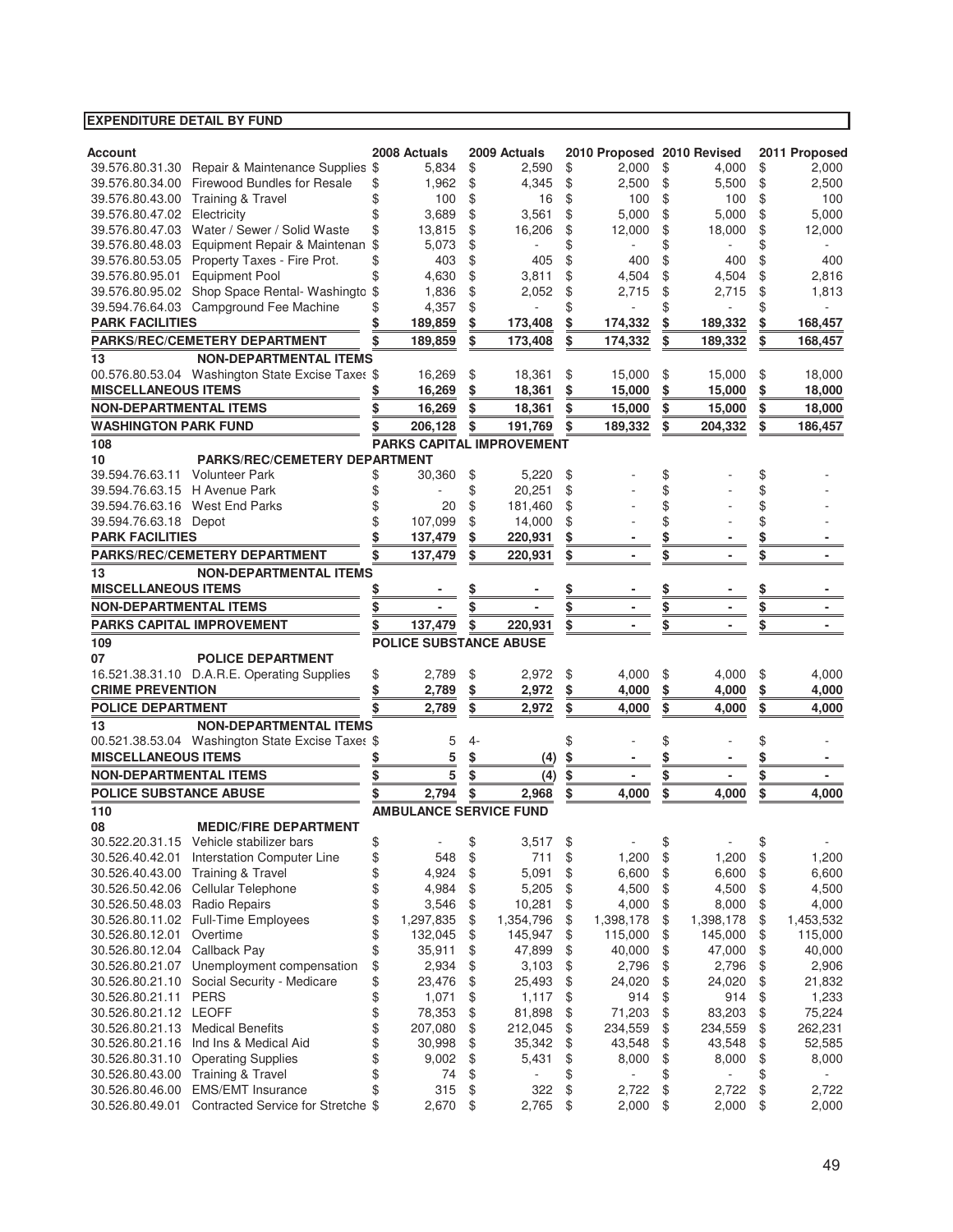| Account                                            |                                                                                |          | 2008 Actuals                  |          | 2009 Actuals    |          | 2010 Proposed 2010 Revised |          |                          |          | 2011 Proposed      |
|----------------------------------------------------|--------------------------------------------------------------------------------|----------|-------------------------------|----------|-----------------|----------|----------------------------|----------|--------------------------|----------|--------------------|
| 30.526.80.95.01 Equipment Pool                     | 30.594.26.64.03 County Radio Infrastructure                                    | \$       | 39,263<br>4,344               | \$<br>\$ | 38,333<br>3,929 | \$       | 32,988<br>4,650            | \$       | 32,988<br>4.650          | \$       | 29,652             |
|                                                    | <b>AMBULANCE &amp; RESCUE SERVICES</b>                                         | \$<br>\$ | 1,879,373                     | \$       | 1,983,225       | \$       | 1,996,878                  | \$       | 2,049,878                | \$       | 4,650<br>2,087,867 |
| <b>MEDIC/FIRE DEPARTMENT</b>                       |                                                                                |          | 1,879,373                     | \$       |                 | \$<br>\$ |                            | \$<br>\$ | 2,049,878                | \$<br>\$ | 2,087,867          |
|                                                    | <b>NON-DEPARTMENTAL ITEMS</b>                                                  |          |                               |          | 1,983,225       |          | 1,996,878                  |          |                          |          |                    |
| 13<br><b>MISCELLANEOUS ITEMS</b>                   |                                                                                |          |                               |          |                 |          |                            |          |                          |          |                    |
| <b>NON-DEPARTMENTAL ITEMS</b>                      |                                                                                |          |                               | \$       |                 | \$       |                            | \$       |                          | \$       |                    |
| <b>AMBULANCE SERVICE FUND</b>                      |                                                                                | \$       | 1,879,373                     | \$       | 1,983,225       | \$       | 1,996,878                  | \$       | 2.049.878                | \$       | 2,087,867          |
| 112                                                |                                                                                |          | <b>DEVELOPMENT IMPACT FEE</b> |          |                 |          |                            |          |                          |          |                    |
| 10                                                 | <b>PARKS/REC/CEMETERY DEPARTMENT</b>                                           |          |                               |          |                 |          |                            |          |                          |          |                    |
|                                                    | 39.594.76.63.11 H Avenue Reservoir Park                                        | \$       | 30.530                        | $216 -$  |                 | \$       |                            | \$       |                          | \$       |                    |
|                                                    | 39.594.76.63.12 Neighborhood Parks                                             | \$       | 330,299                       | \$       |                 | \$       |                            | \$       |                          | \$       |                    |
| 39.594.76.63.14 Volunteer Park                     |                                                                                |          | 17,678                        | \$       |                 | \$       |                            | \$       |                          | \$       |                    |
| <b>PARK FACILITIES</b>                             |                                                                                |          | 378,507                       | \$       | (216)           | \$       |                            |          |                          |          |                    |
|                                                    | PARKS/REC/CEMETERY DEPARTMENT                                                  |          | 378,507                       | \$       | (216)           | \$       |                            | \$       |                          | \$       |                    |
| 13                                                 | <b>NON-DEPARTMENTAL ITEMS</b>                                                  |          |                               |          |                 |          |                            |          |                          |          |                    |
|                                                    | 00.597.42.94.00 Operating Transfer to 105                                      |          |                               | \$       |                 | \$       |                            | \$       |                          | \$       | 455,000            |
| <b>MISCELLANEOUS ITEMS</b>                         |                                                                                |          |                               |          |                 |          |                            |          |                          | \$       | 455,000            |
| <b>NON-DEPARTMENTAL ITEMS</b>                      |                                                                                |          |                               | \$       | $\blacksquare$  |          | $\blacksquare$             | \$       |                          | \$       | 455,000            |
| <b>DEVELOPMENT IMPACT FEE</b>                      |                                                                                |          | 378,507                       | \$       | (216)           | \$       | $\blacksquare$             | \$       |                          | \$       | 455,000            |
| 113                                                |                                                                                |          | <b>ACFL MANAGEMENT FUND</b>   |          |                 |          |                            |          |                          |          |                    |
| 10                                                 | <b>PARKS/REC/CEMETERY DEPARTMENT</b>                                           |          |                               |          |                 |          |                            |          |                          |          |                    |
|                                                    | 37.576.90.11.02 Full-Time Employees                                            | \$       | 7,974                         | \$       | 9,059           | \$       | 9,700                      | \$       | 9,700                    | \$       | 10,332             |
|                                                    | 37.576.90.11.03 Part-Time Employees                                            | \$       | 7,642                         | \$       | 11,887          | \$       |                            | \$       | 13,000                   | \$       | 15,000             |
|                                                    | 37.576.90.21.07 Unemployment Compensation                                      | \$       | 19                            | \$       | 42              | \$       | 19                         | \$       | 19                       | \$       | 21                 |
| 37.576.90.21.10 Social Security<br>37.576.90.21.11 | <b>PERS</b>                                                                    |          | 726<br>573                    | \$<br>\$ | 1,609           | \$<br>\$ | 742<br>511                 | \$<br>\$ | 2,242                    | \$<br>\$ | 790<br>710         |
| 37.576.90.21.13 Medical Benefits                   |                                                                                |          | 2,338                         | \$       | 1,289<br>2,649  | \$       | 2,898                      | \$       | 1,261<br>2,898           | \$       | 3,202              |
|                                                    | 37.576.90.21.16 Ind Ins & Medical Aid                                          |          | 310                           | \$       | 750             | \$       | 271                        | \$       | 1,021                    | \$       | 303                |
|                                                    | 37.576.90.41.00 Prof Services/Education Progm                                  | \$       | 6,000                         | \$       | 3,440           | \$       | 6,000                      | \$       | 6,000                    | \$       | 6,000              |
|                                                    | 37.576.90.48.00 Trailhead Improvements                                         | \$       | 2,005                         | \$       | 241             | \$       |                            | \$       | $\overline{\phantom{a}}$ | \$       | 2,000              |
|                                                    | 37.576.90.49.33 Conservation Easement Fees                                     | \$       | 2,375                         | \$       | 1,500           | \$       | 1,500                      | \$       | 1,500                    | \$       | 1,500              |
|                                                    | 37.594.61.00.00 Interfund Land Acquisition                                     |          |                               | \$       | 267,746         | \$       |                            | \$       | 5,000                    | \$       |                    |
|                                                    | 37.594.79.61.00 ACFL Land Acquisition                                          |          |                               |          |                 |          | 50,000                     | \$       | 50,000                   | \$       | 56,000             |
|                                                    | <b>COMMUNITY FORESTLANDS PROGRAM</b>                                           |          | 29,962                        |          | 300,212         |          | 71,641                     | \$       | 92,641                   |          | 95,858             |
|                                                    | <b>PARKS/REC/CEMETERY DEPARTMENT</b>                                           |          | 29,962                        | \$       | 300,212         |          | 71,641                     | \$       | 92,641                   | \$       | 95,858             |
| 13                                                 | <b>NON-DEPARTMENTAL ITEMS</b>                                                  |          |                               |          |                 |          |                            |          |                          |          |                    |
|                                                    | 00.576.90.53.04 Washington State Excise Tax                                    | \$       | 47                            | \$       |                 |          |                            | \$       |                          |          |                    |
| <b>MISCELLANEOUS ITEMS</b>                         |                                                                                |          | 47                            |          |                 |          |                            |          |                          |          |                    |
| <b>NON-DEPARTMENTAL ITEMS</b>                      |                                                                                |          | 47                            | \$       |                 |          |                            | \$       |                          | \$       |                    |
| <b>ACFL MANAGEMENT FUND</b>                        |                                                                                | \$       | 30.009                        | \$       | 300,212         | \$       | 71.641                     | \$       | 92.641                   | \$       | 95,858             |
| 135                                                |                                                                                |          | <b>TOURISM FUND</b>           |          |                 |          |                            |          |                          |          |                    |
| 13                                                 | <b>NON-DEPARTMENTAL ITEMS</b>                                                  |          |                               |          |                 |          |                            |          |                          |          |                    |
|                                                    | 00.557.30.43.00 Travel re: Sidney Ferry                                        | \$       | 703                           | \$       |                 | \$       |                            | \$       |                          | \$       |                    |
| 00.557.30.44.00                                    | Heritage Tourism Marketng Pro \$<br>00.557.30.44.02 Visitor Information Center | \$       | 2,950<br>53,000               | \$<br>\$ | 3,275<br>54,961 | \$<br>\$ | 55,000                     | \$<br>\$ | 55,000                   | \$<br>\$ | 4,479<br>60,000    |
| 00.557.30.44.04                                    | <b>Museum Foundation Exhibits</b>                                              | \$       | 2,850                         | \$       |                 | \$       |                            | \$       |                          | \$       | 3,405              |
| 00.557.30.44.05                                    | Depot Brochure/Advertising                                                     | \$       | 14,834                        | \$       | 7,500           | \$       |                            | \$       |                          | \$       | 2,500              |
|                                                    | 00.557.30.44.06 Sister City Tourism Promotion                                  | \$       |                               | \$       | 1,075           | \$       |                            | \$       |                          | \$       | 2,200              |
|                                                    | 00.557.30.44.09 Int'l Ferry Adv-Ch of Commerce \$                              |          | 100,000                       | \$       | 99,999          | \$       | 100,000                    | \$       | 100,000                  | \$       | 100,000            |
| 00.557.30.44.11                                    | <b>Farmers Market Advertising</b>                                              | \$       |                               | \$       | 5,000           | \$       |                            | \$       |                          | \$       | 3,500              |
| 00.557.30.44.12 Museum Brochures                   |                                                                                | \$       |                               | \$       | 2,147           | \$       |                            | \$       |                          | \$       |                    |
|                                                    | 00.557.30.49.11 Anacortes Arts Festival Spring                                 | \$       |                               | \$       | 500             | \$       |                            | \$       |                          | \$       |                    |
|                                                    | 00.573.10.11.02 Full-Time Employees                                            | \$       |                               | \$       | 98              | \$       |                            | \$       |                          | \$       |                    |
| 00.573.10.21.10 Social Security                    |                                                                                | \$       |                               | \$       | 8               | \$       |                            | \$       |                          | \$       |                    |
| 00.573.10.21.11 PERS                               |                                                                                | \$       | ÷.                            | \$       | 5               | \$       |                            | \$       |                          | \$       |                    |
| 00.573.10.21.13                                    | <b>Medical Benefits</b>                                                        | \$       |                               | \$       | 65              | \$       |                            | \$       |                          | \$       |                    |
| 00.573.10.21.16                                    | Ind Ins & Medical Aid                                                          |          |                               | \$       | 3               | \$       |                            | \$       |                          | \$       |                    |
|                                                    | 00.573.10.44.00 City Banner - Commercial Ave. \$                               |          |                               | \$       |                 | \$       |                            | \$       |                          | \$       | 2,000              |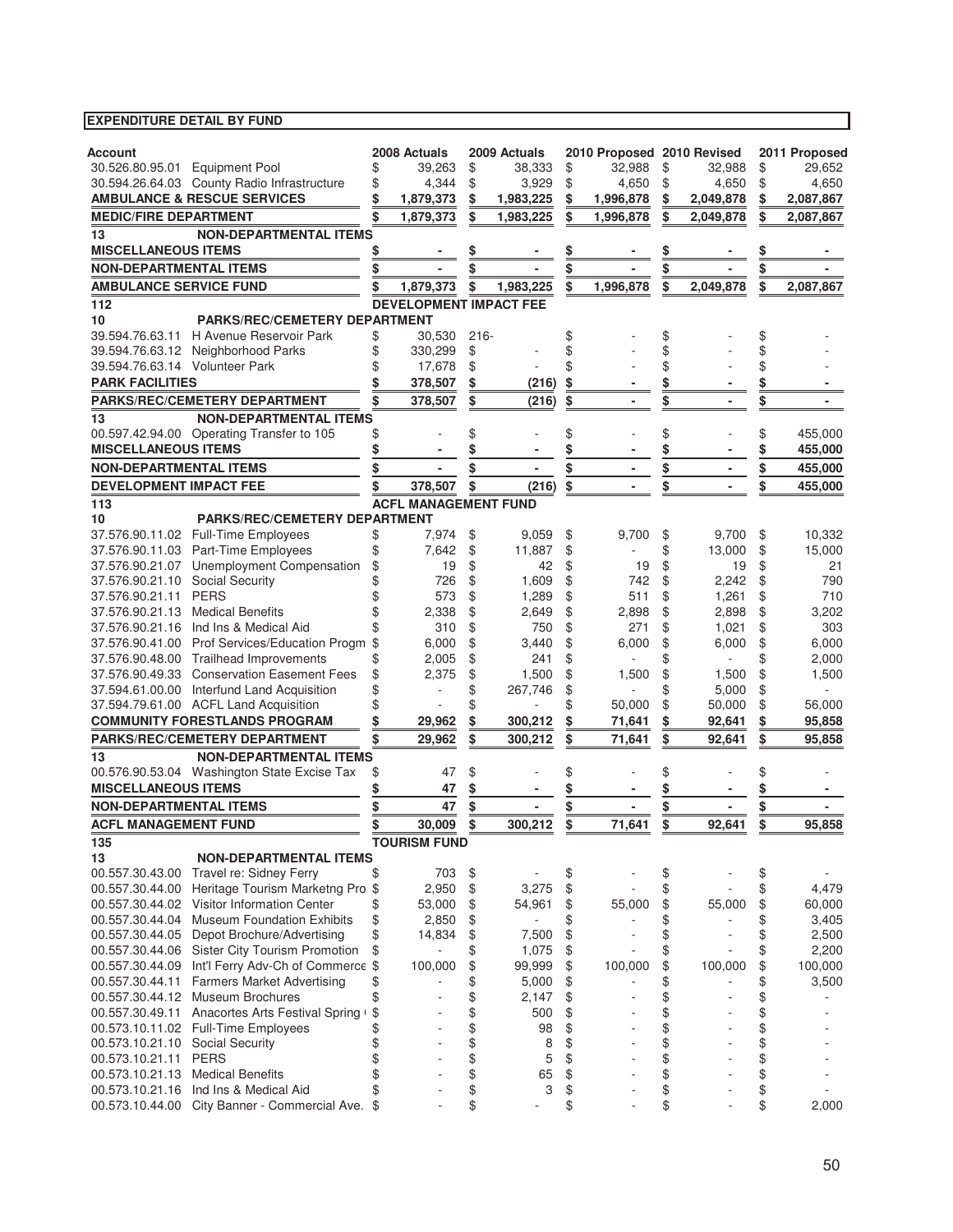| Account                            |                                                                           |          | 2008 Actuals     |          | 2009 Actuals                      |          | 2010 Proposed 2010 Revised |          |                  |          | 2011 Proposed  |
|------------------------------------|---------------------------------------------------------------------------|----------|------------------|----------|-----------------------------------|----------|----------------------------|----------|------------------|----------|----------------|
| 00.573.20.44.02                    | 00.573.20.44.00 Anacortes Film Festival<br>Skagit Symphony Concert Wee \$ | \$       |                  | \$<br>\$ |                                   | \$<br>\$ |                            | \$<br>\$ |                  | \$<br>\$ | 3,000<br>1,000 |
|                                    | 00.573.20.44.03 Fidalgo Is. Quilt Show & Walk                             | \$       | 1,500            | \$       | 1,200                             | \$       |                            | \$       |                  | \$       | 1,800          |
|                                    | 00.573.20.44.04 Anacortes Arts Brochure                                   | \$       | 4,300            | \$       |                                   | \$       |                            | \$       |                  | \$       |                |
| 00.573.20.44.05                    | Jazz Festival                                                             |          | 20,000           | \$       | 9,941                             | \$       |                            | \$       |                  | \$       |                |
|                                    | 00.573.20.44.07 What the Heck Fest - Magic Cit \$                         |          | 3,500            | \$       | 5,000                             | \$       |                            | \$       |                  | \$       | 4,200          |
| 00.573.20.44.08                    | Barbershop show and bbq                                                   | \$       |                  | \$       | 1,000                             | \$       |                            | \$       |                  | \$       | 1,000          |
| 00.573.20.44.11                    | Snohomish Artists Waterfront C \$                                         |          |                  | \$       | 2,500                             | \$       |                            | \$       |                  | \$       | 3,000          |
| 00.573.30.44.01                    | Advertising for Car Shows                                                 |          | 910              | \$       | 1,500                             | \$       |                            | \$       |                  | \$       | 1,000          |
|                                    | 00.573.90.44.02 Sister Cities - Town Criers/Sper \$                       |          | 1,334            | \$       | 648                               | \$       |                            | \$       |                  | \$       |                |
|                                    | 00.573.90.44.03 Antique Machine Show                                      |          | 1,470            | \$       | 1,500                             | \$       |                            | \$       |                  | \$       | 1,700          |
| 00.573.90.44.04                    | <b>Hedgehog Gathering Ads</b>                                             | \$       | 375              | \$       | 375                               | \$       |                            | \$       |                  | \$       | 300            |
|                                    | 00.573.90.44.05 Tulip Festival Advertising                                | \$       | 1,000            | \$       | 2,000                             | \$       |                            | \$       |                  | \$       | 1,700          |
|                                    | 00.573.90.44.06 AWOT July 4th Extravaganza                                | \$       | 1,423            | \$       | 1,560                             | \$       |                            | \$       |                  | \$       | 2,100          |
| <b>MISCELLANEOUS ITEMS</b>         | 00.575.90.47.00 Community Restrooms - Utilitie                            |          | 210,149          |          |                                   | \$       |                            | \$       |                  | \$       | 3,500          |
|                                    |                                                                           |          |                  | \$       | 201,860                           | \$       | 155,000                    | \$       | 155,000          | \$       | 202,384        |
| <b>NON-DEPARTMENTAL ITEMS</b>      |                                                                           |          | 210,149          | \$       | 201,860                           | \$       | 155,000                    | \$       | 155,000          | \$       | 202,384        |
| <b>TOURISM FUND</b>                |                                                                           |          | 210,149          | \$       | 201,860                           | \$       | 155,000                    | \$       | 155,000          | \$       | 202,384        |
| 180                                | <b>PLANNING &amp; COMMUNITY DEVELOPMT</b>                                 |          |                  |          | <b>COMMUNITY DEVELOPMENT FUND</b> |          |                            |          |                  |          |                |
| 06                                 | 11.542.64.47.02 Electricity - SR20 Entry Way Si \$                        |          | 299              | \$       | 310                               | \$       | 400                        | \$       | 400              | \$       | 400            |
|                                    | 11.542.65.47.02 Electricity - 5th & 'O' Lot                               |          | 299              | \$       | 27                                | \$       | 300                        | \$       | 300              | \$       | 300            |
|                                    | 11.558.80.11.02 Full Time Employees                                       | \$       | 31,049           | \$       | 42,397                            | \$       | 62,782                     | \$       | 62,782           | \$       | 77,801         |
|                                    | 11.558.80.11.03 Part-Time Employees                                       |          | 2,824            | \$       |                                   | \$       |                            | \$       |                  | \$       |                |
| 11.558.80.21.07                    | Unemployment Compensation                                                 |          | 62               | \$       | 85                                | \$       | 126                        | \$       | 126              | \$       | 156            |
| 11.558.80.21.10                    | <b>Social Security</b>                                                    |          | 2,376            | \$       | 3,247                             | \$       | 4,803                      | \$       | 4,803            | \$       | 5,943          |
| 11.558.80.21.11                    | <b>PERS</b>                                                               |          | 2,204            | \$       | 2,860                             | \$       | 3,310                      | \$       | 3,310            | \$       | 5,346          |
| 11.558.80.21.13                    | <b>Medical Benefits</b>                                                   |          | 3,172            | \$       | 4,274                             | \$       | 9,216                      | \$       | 9,216            | \$       | 8,913          |
| 11.558.80.21.16                    | Ind Ins & Medical Aid                                                     | \$       | 86               | \$       | 146                               | \$       | 244                        | \$       | 244              | \$       | 482            |
| 11.558.80.31.20                    | <b>Publications - Qtrly Newsletter</b>                                    | \$       | 7,549            | \$       |                                   | \$       |                            | \$       |                  | \$       |                |
| 11.558.80.41.02                    | Surveying/Legal Descriptions                                              | \$       | 15,687           | \$       | 1,172                             | \$       |                            |          |                  |          |                |
| 11.558.80.41.08                    | Development projects                                                      |          |                  | \$       |                                   | \$       | 25,000                     | \$       | 25,000           | \$       | 25,000         |
| 11.558.80.43.00                    | Travel                                                                    |          | 278              | \$       |                                   | \$       |                            | \$       |                  | \$       |                |
| 11.558.80.45.02<br>11.558.80.46.00 | <b>DNR Tideland Lease Payment</b><br>Insurance                            | \$<br>\$ | 63,672<br>17,977 | \$<br>\$ | 76,352                            | \$<br>\$ | 80,000                     | \$       | 80,000           | \$<br>\$ | 84,000         |
| 11.558.80.48.01                    | Dock & Ramp Improvements                                                  | \$       | 6,137            | \$       | 19,548<br>53                      | \$       | 20,597<br>25,000           | \$<br>\$ | 20,597<br>25,000 | \$       | 22,180         |
| 11.558.80.48.02                    | Signposts                                                                 |          |                  | \$       |                                   | \$       | 10,000                     | \$       | 10,000           | \$       | 10,000         |
| 11.559.10.49.03                    | <b>EDASC Dues</b>                                                         | \$       | 7,200            | \$       | 7,200                             | \$       | 7,200                      | \$       | 7,200            | \$       | 7,200          |
| 11.559.10.53.05                    | <b>Property Taxes</b>                                                     |          | 18               | \$       | 18                                | \$       |                            | \$       |                  | \$       |                |
| 11.573.90.44.06                    | 4th of July Fireworks Display                                             | \$       | 250              | \$       | 10,085                            | \$       | 5,000                      | \$       | 5,000            | \$       | 5,000          |
| 11.594.80.63.01                    | 30th Street Boat Ramp Improve \$                                          |          |                  | \$       | 44,364                            | \$       |                            | \$       |                  |          |                |
|                                    | 11.595.62.00.00 Wildlife Corridors                                        |          |                  |          |                                   | \$       | 5,000                      | \$       | 5,000            | \$       |                |
|                                    | URBAN RENEWAL INDUSTRIAL PARK                                             |          | 161,139          | \$       | 212,138                           | \$       | 258,978                    |          | 258,978          |          | 252,721        |
|                                    | 47.559.10.41.00 Planning, Admin, Prof Services \$                         |          | 11,578           | \$       | 2,512                             | \$       |                            | \$       |                  | \$       | 25,000         |
| 47.559.10.41.01                    | <b>Outside Attorney</b>                                                   |          | 345              | \$       |                                   |          |                            | \$       |                  | \$       |                |
|                                    | 47.559.10.41.02 Neighborhood Historic Preserva \$                         |          | 27,651           | \$       |                                   | \$       |                            | \$       |                  | \$       |                |
|                                    | 47.559.10.52.02 Public Facilities pass through                            |          | 16,313           | \$       | 115,257                           | \$       |                            | \$       | 115,000          | \$       | 110,000        |
|                                    | 47.559.50.52.00 Public facilities, internally mana \$                     |          |                  |          | 12,777                            | \$       |                            | \$       |                  |          |                |
|                                    | <b>CDBG GRANT ADMINISTRATION</b>                                          |          | 55,887           | \$       | 130,546                           | \$       |                            | \$       | 115,000          | \$       | 135,000        |
|                                    | PLANNING & COMMUNITY DEVELOPMT                                            | \$       | 217,026          | \$       | 342,684                           | \$       | 258,978                    | \$       | 373,978          | \$       | 387,721        |
| 13                                 | <b>NON-DEPARTMENTAL ITEMS</b><br>00.557.30.41.00 Lobbyist - Sidney Ferry  |          |                  | \$       | 7,500                             | \$       |                            | \$       |                  | \$       |                |
| <b>MISCELLANEOUS ITEMS</b>         |                                                                           |          |                  |          | 7,500                             | \$       |                            |          |                  |          |                |
| <b>NON-DEPARTMENTAL ITEMS</b>      |                                                                           | \$       |                  | \$       | 7,500                             | \$       |                            | \$       |                  | \$       |                |
|                                    | <b>COMMUNITY DEVELOPMENT FUND</b>                                         | \$       | 217,026          | \$       | 350,184                           | \$       | 258,978                    | \$       | 373,978          | \$       | 387,721        |
| 200                                |                                                                           |          |                  |          | 2000 GO BOND DEBT SVC LIBRARY     |          |                            |          |                  |          |                |
| 13                                 | <b>NON-DEPARTMENTAL ITEMS</b>                                             |          |                  |          |                                   |          |                            |          |                  |          |                |
| 00.521.50.41.00                    | <b>Bond Issuance Fees/Costs</b>                                           | \$       | 605              | \$       | 607                               | \$       | 600                        | \$       | 600              | \$       |                |
| 00.591.72.71.00                    | <b>Bond Principal</b>                                                     | \$       | 255,000          | \$       | 270,000                           | \$       | 280,000                    | \$       | 280,000          | \$       |                |
|                                    | 00.591.72.71.05 Bond Principle Refunding                                  | \$       | 40,000           | \$       | 40,000                            | \$       | 45,000                     | \$       | 45,000           | \$       | 345,000        |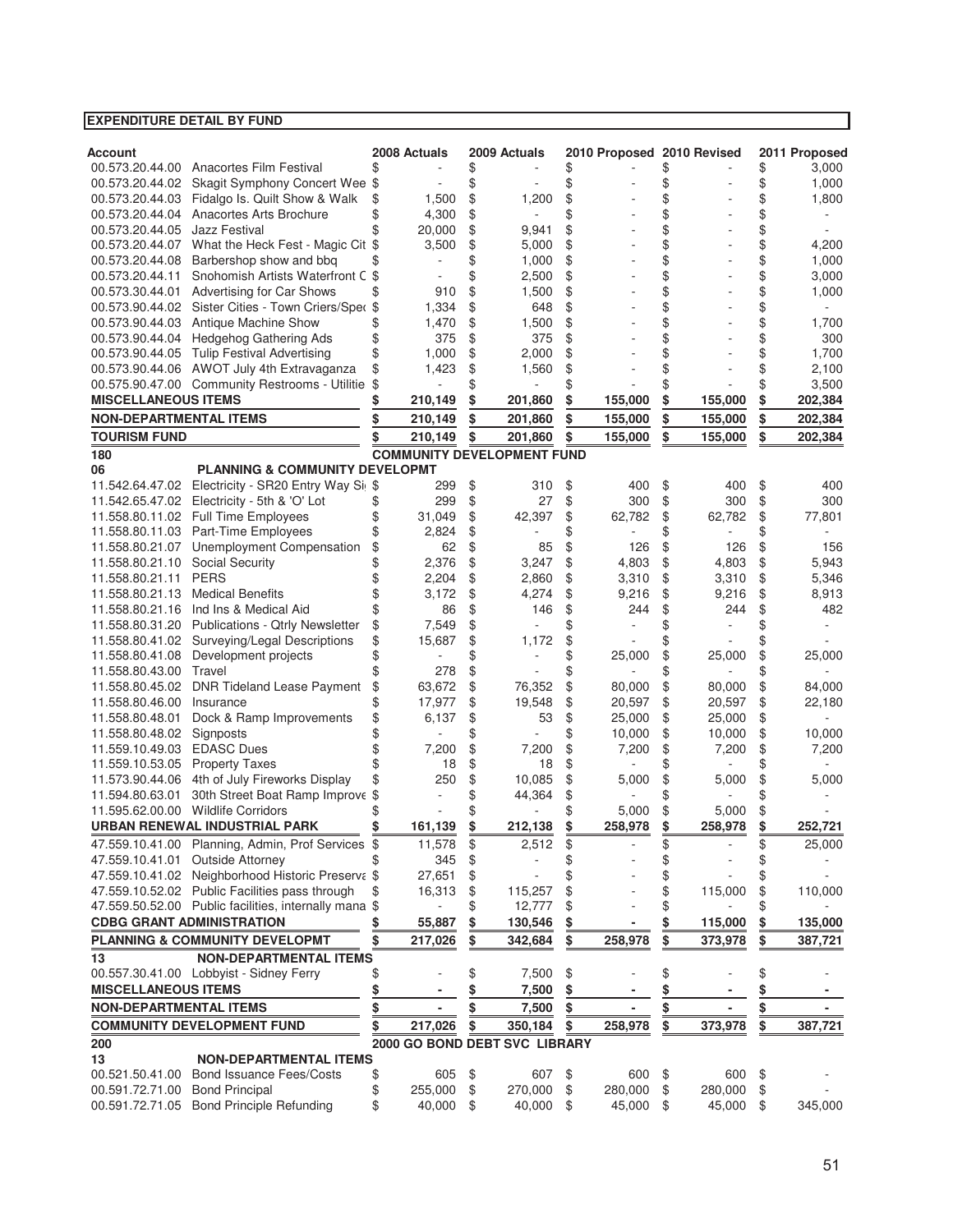| <b>EXPENDITURE DETAIL BY FUND</b>                                               |          |                        |          |                                          |          |                            |               |            |                 |               |
|---------------------------------------------------------------------------------|----------|------------------------|----------|------------------------------------------|----------|----------------------------|---------------|------------|-----------------|---------------|
|                                                                                 |          |                        |          |                                          |          |                            |               |            |                 |               |
| <b>Account</b>                                                                  |          | 2008 Actuals           |          | 2009 Actuals                             |          | 2010 Proposed 2010 Revised |               |            |                 | 2011 Proposed |
| 00.591.72.83.05 Bond Interest Refunding                                         | \$       |                        | \$       |                                          | \$       | 161,110                    | \$            | 161,110    | \$              | 159,535       |
| 00.592.72.83.00 Bond Interest                                                   | \$       | 43,479                 | \$       | 29,773                                   | \$       | 15,260                     | \$            | 15,260     | \$              |               |
| 00.592.72.83.05 Bond Interest Refunding<br><b>MISCELLANEOUS ITEMS</b>           | \$<br>\$ | 163,810<br>502,894     | \$<br>\$ | 162,510                                  | \$<br>\$ | $\sim$<br>501,970          | \$<br>\$      | 501,970    | \$<br>\$        |               |
| <b>NON-DEPARTMENTAL ITEMS</b>                                                   |          |                        | \$       | 502,890                                  | \$       |                            | \$            |            | \$              | 504,535       |
|                                                                                 | \$       | 502,894                |          | 502,890                                  |          | 501,970                    |               | 501,970    |                 | 504,535       |
| 2000 GO BOND DEBT SVC LIBRARY                                                   | \$       | 502,894                | \$       | 502,890<br>L.I.D. #201 BOND DEBT SERVICE | \$       | 501,970                    | \$            | 501,970    | \$              | 504,535       |
| 201<br>13<br><b>NON-DEPARTMENTAL ITEMS</b>                                      |          |                        |          |                                          |          |                            |               |            |                 |               |
| <b>MISCELLANEOUS ITEMS</b>                                                      | \$       |                        |          |                                          |          |                            | \$            |            |                 |               |
| <b>NON-DEPARTMENTAL ITEMS</b>                                                   | \$       |                        | \$       |                                          | \$       |                            | \$            |            | <u>\$</u><br>\$ |               |
|                                                                                 | \$       |                        |          |                                          |          |                            | \$            |            | \$              |               |
| L.I.D. #201 BOND DEBT SERVICE                                                   |          |                        |          |                                          |          |                            |               |            |                 |               |
| 205                                                                             |          |                        |          | L.I.D. #205 BOND DEBT SERVICE            |          |                            |               |            |                 |               |
| 13<br><b>NON-DEPARTMENTAL ITEMS</b><br>00.581.20.79.41 Loan Prin Payment to 401 | \$       | 356                    | \$       |                                          | \$       |                            | \$            |            | \$              |               |
| 00.592.42.82.41 Interest on Loan From 401                                       | \$       | 21                     | \$       |                                          |          |                            | \$            |            | \$              |               |
| <b>MISCELLANEOUS ITEMS</b>                                                      |          | 377                    | \$       |                                          |          |                            |               |            | \$              |               |
| <b>NON-DEPARTMENTAL ITEMS</b>                                                   | \$       | 377                    | \$       |                                          |          |                            |               |            |                 |               |
|                                                                                 |          | 377                    | \$       |                                          |          |                            | <u>\$</u>     |            | <u>\$</u>       |               |
| L.I.D. #205 BOND DEBT SERVICE                                                   |          |                        |          |                                          |          |                            | \$            |            | \$              |               |
| 209<br><b>NON-DEPARTMENTAL ITEMS</b><br>13                                      |          | 2009 GO Refunding Bond |          |                                          |          |                            |               |            |                 |               |
| 00.591.89.71.00 General Obligation Bonds Princ \$                               |          |                        | \$       |                                          | \$       |                            | \$            |            | \$              | 195,000       |
| 00.592.34.41.02 Debt Issuance Costs                                             | \$       |                        | \$       | 35,602                                   | \$       |                            | \$            |            | \$              |               |
| 00.592.89.83.00 Long-Term External Interest                                     | \$       |                        | \$       | 12,364                                   | \$       |                            | \$            |            | \$              | 64,950        |
| <b>MISCELLANEOUS ITEMS</b>                                                      |          |                        |          | 47,966                                   |          |                            |               |            | \$              | 259,950       |
| <b>NON-DEPARTMENTAL ITEMS</b>                                                   | \$       |                        |          | 47,966                                   | \$       |                            | \$            |            | \$              | 259,950       |
| 2009 GO Refunding Bond                                                          | \$       |                        | \$       | 47,966                                   | \$       |                            | \$            |            | \$              | 259,950       |
| 292                                                                             |          |                        |          | 1999 OLD GO BOND DEBT SVC FIRE           |          |                            |               |            |                 |               |
| 13<br><b>NON-DEPARTMENTAL ITEMS</b>                                             |          |                        |          |                                          |          |                            |               |            |                 |               |
| 00.521.50.46.00 Bond Insurance Premium                                          | \$       | 304                    | \$       | 304                                      | \$       |                            | \$            |            | \$              |               |
| 00.591.22.71.00 Bond Principal                                                  | \$       | 115,000                | \$       | 125,000                                  | \$       |                            | \$            |            | \$              |               |
| 00.592.22.83.00 Bond Interest                                                   |          | 29,853                 | \$       | 15,216                                   | \$       |                            | \$            |            | \$              |               |
| <b>MISCELLANEOUS ITEMS</b>                                                      |          | 145,157                | \$       | 140,520                                  | \$       |                            | $\frac{3}{2}$ |            | $\frac{3}{2}$   |               |
| <b>NON-DEPARTMENTAL ITEMS</b>                                                   | \$       | 145,157                | \$       | 140,520                                  | \$       |                            | \$            |            | \$              |               |
| 1999 OLD GO BOND DEBT SVC FIRE                                                  |          | 145,157                | \$       | 140,520                                  | \$       |                            | \$            |            | \$              |               |
| 297                                                                             |          |                        |          | 1999 GO BOND DEBT SVC - POLICE           |          |                            |               |            |                 |               |
| <b>NON-DEPARTMENTAL ITEMS</b><br>13                                             |          |                        |          |                                          |          |                            |               |            |                 |               |
| 00.591.21.71.99 Bond Principal                                                  | \$       | 55.000                 | \$       | 50,000                                   | \$       |                            | \$            |            | \$              |               |
| 00.592.21.83.99 Bond Interest                                                   | \$       | 84.410                 | \$       | 42,116                                   | \$       |                            | \$            |            | \$              |               |
| <b>MISCELLANEOUS ITEMS</b>                                                      |          | 139,410                | \$       | 92,116                                   | \$       |                            | \$            |            | \$              |               |
| <b>NON-DEPARTMENTAL ITEMS</b>                                                   | \$       | 139,410                | \$       | 92,116                                   | \$       |                            | \$            |            | \$              |               |
| 1999 GO BOND DEBT SVC - POLICE                                                  | \$       | 139,410 \$             |          | 92,116 \$                                |          |                            | \$            |            | \$              |               |
| 301                                                                             |          |                        |          | L.I.D. #201 CONSTRUCTION FUND            |          |                            |               |            |                 |               |
| 13<br><b>NON-DEPARTMENTAL ITEMS</b>                                             |          |                        |          |                                          |          |                            |               |            |                 |               |
| <b>MISCELLANEOUS ITEMS</b>                                                      | \$       |                        |          |                                          |          |                            |               |            |                 |               |
| <b>NON-DEPARTMENTAL ITEMS</b>                                                   | \$       |                        |          |                                          |          |                            | \$            |            | <u>\$</u>       |               |
| L.I.D. #201 CONSTRUCTION FUND                                                   |          |                        |          |                                          |          |                            | \$            |            | <u>\$</u>       |               |
| 303                                                                             |          |                        |          | L.I.D. #203 CONSTRUCTION FUND            |          |                            |               |            |                 |               |
| 13<br><b>NON-DEPARTMENTAL ITEMS</b>                                             |          |                        |          |                                          |          |                            |               |            |                 |               |
| <b>MISCELLANEOUS ITEMS</b>                                                      | \$       |                        |          |                                          |          |                            | <u>\$</u>     |            |                 |               |
| <b>NON-DEPARTMENTAL ITEMS</b>                                                   | \$       |                        | \$       |                                          | \$       |                            | <u>\$</u>     |            | <u>\$</u>       |               |
| L.I.D. #203 CONSTRUCTION FUND                                                   | \$       |                        | \$       |                                          | \$       |                            | \$            |            | \$              |               |
| 335                                                                             |          |                        |          | <b>GROWTH MGMT CAPITAL IMPRV FUND</b>    |          |                            |               |            |                 |               |
| 13<br><b>NON-DEPARTMENTAL ITEMS</b>                                             |          |                        |          |                                          |          |                            |               |            |                 |               |
| 00.591.42.78.03 PWTF Loan #3 Prin-Anaco Bch \$                                  |          | 18,832 \$              |          | 18,832 \$                                |          | 18,832 \$                  |               | 18,832 \$  |                 | 18,832        |
| 00.591.42.78.04 PWTF Loan #4 Prin-R Ave/Hwy \$                                  |          | $2,546$ \$             |          | $2,546$ \$                               |          | $2,546$ \$                 |               | $2,546$ \$ |                 | 2,546         |
| 00.592.42.83.03 PWTF Loan #3 Int-Anaco Bch I \$                                 |          | 1,130                  | $\$\$    | 942                                      | \$       | 753                        | \$            | 753        | \$              | 565           |
| 00.592.42.83.04 PWTF Loan #4 Int-R Ave/Hwy: \$                                  |          | 178                    | \$       | 153                                      | \$       | 127                        | \$            | 127        | \$              | 102           |
| 00.597.42.94.00 Operating Transfer to 105                                       | \$       | $\sim$                 | \$       | 525,000                                  | \$       | 250,000                    | \$            | 250,000    | - \$            | 525,000       |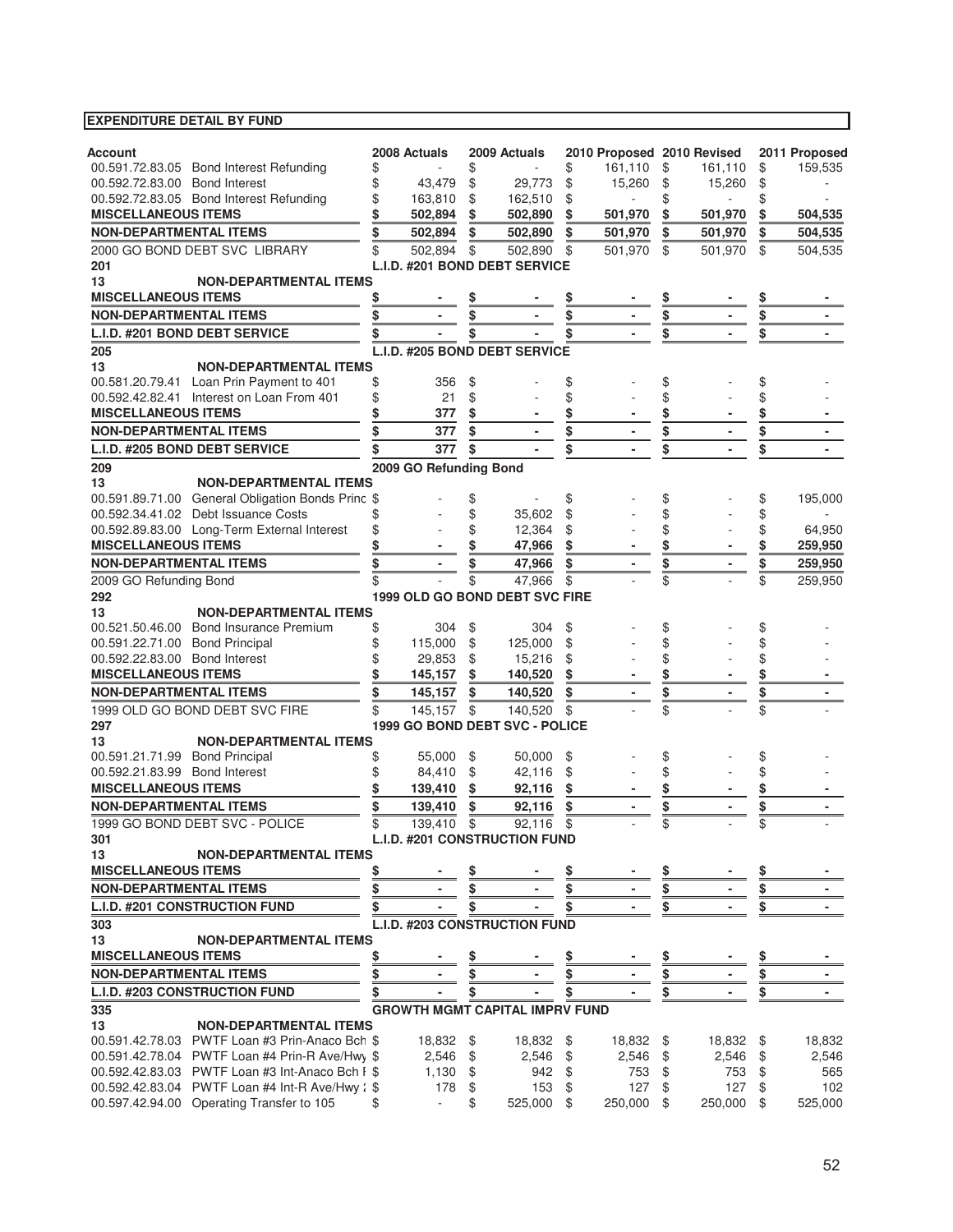| Account                                              | 2008 Actuals      | 2009 Actuals                     | 2010 Proposed 2010 Revised     |                                | 2011 Proposed |
|------------------------------------------------------|-------------------|----------------------------------|--------------------------------|--------------------------------|---------------|
| 00.597.42.94.01 Operating Transfer to 108            |                   | \$<br>245,000                    | \$<br>275.000                  | \$<br>275,000                  | \$            |
| 00.597.42.94.04 Operating Transfers to Fund 10 \$    | 150.000           | \$                               | \$                             | \$                             | \$            |
| 00.597.42.94.81 Interfund Debt for Capital Buildi \$ | 139,410           | \$                               | \$                             |                                |               |
| <b>MISCELLANEOUS ITEMS</b>                           | 312,096           | \$<br>792,473                    | \$<br>547,258                  | \$<br>547,258                  | \$<br>547.045 |
| 02.597.42.94.00 Operating Transfer to 105            | \$<br>866.640     | \$                               |                                |                                |               |
| 02.597.42.94.12 Operating Transfer to 112            | 313,000           | \$                               |                                |                                |               |
| <b>MAYOR'S OFFICE</b>                                | 1,179,640         |                                  |                                |                                |               |
| <b>NON-DEPARTMENTAL ITEMS</b>                        | \$<br>1,491,736   | \$<br>792,473                    | \$<br>547,258                  | \$<br>547,258                  | \$<br>547,045 |
| <b>GROWTH MGMT CAPITAL IMPRV FUND</b>                | \$<br>1,491,736   | \$<br>792,473                    | \$<br>547,258                  | \$<br>547,258                  | \$<br>547,045 |
| 355                                                  |                   | PRESTON INTERP CENTER CONST      |                                |                                |               |
| 12<br><b>MUSEUM DEPARTMENT</b>                       |                   |                                  |                                |                                |               |
| <b>W. T. PRESTON MARITIME MUSEUM</b>                 | \$                |                                  |                                |                                |               |
| <b>MUSEUM DEPARTMENT</b>                             | \$                | \$                               |                                | \$                             |               |
| <b>NON-DEPARTMENTAL ITEMS</b><br>13                  |                   |                                  |                                |                                |               |
| <b>MISCELLANEOUS ITEMS</b>                           |                   |                                  |                                |                                |               |
| <b>NON-DEPARTMENTAL ITEMS</b>                        |                   | \$                               | \$<br>٠                        | \$                             | \$            |
|                                                      |                   |                                  |                                |                                |               |
| PRESTON INTERP CENTER CONST                          |                   |                                  |                                | \$                             | \$            |
| 356                                                  |                   | <b>LIBRARY CONSTRUCTION FUND</b> |                                |                                |               |
| 11<br><b>PUBLIC LIBRARY</b>                          |                   |                                  |                                |                                |               |
| 41.594.72.62.00 Public Library Construction          | \$<br>20,084      | \$<br>8,508                      | \$                             | \$<br>101,374                  | \$            |
| 41.594.72.64.01 Computer Equipment                   | \$                | \$                               | \$<br>4,500                    | \$<br>4,500                    | \$            |
| <b>LIBRARY PROGRAMS</b>                              | 20,084            | \$<br>8,508                      | \$<br>4,500                    | \$<br>105,874                  | \$            |
| <b>PUBLIC LIBRARY</b>                                | 20,084            | \$<br>8,508                      | 4,500                          | \$<br>105,874                  | \$            |
| <b>NON-DEPARTMENTAL ITEMS</b><br>13                  |                   |                                  |                                |                                |               |
| <b>MISCELLANEOUS ITEMS</b>                           |                   |                                  |                                |                                |               |
| <b>NON-DEPARTMENTAL ITEMS</b>                        | ٠                 | \$<br>$\blacksquare$             | \$                             | \$                             | \$            |
| <b>LIBRARY CONSTRUCTION FUND</b>                     | 20,084            | \$<br>8,508                      | \$<br>4,500                    | \$<br>105,874                  | \$            |
| 401                                                  | <b>WATER FUND</b> |                                  |                                |                                |               |
| 00<br><b>RESTRICTED ACCOUNTS</b>                     |                   |                                  |                                |                                |               |
| 00.294.11.00.00 Depreciation Expense                 | \$<br>263,794     | \$<br>1,209,629                  | \$                             | \$                             | \$            |
| <b>MISCELLANEOUS ITEMS</b>                           | 263,794           | \$<br>1,209,629                  | \$                             |                                |               |
| <b>RESTRICTED ACCOUNTS</b>                           | 263,794           | \$<br>1,209,629                  | \$                             |                                |               |
| <b>CITY ATTORNEY'S OFFICE</b><br>03                  |                   |                                  |                                |                                |               |
| 04.531.90.41.00 Water Rights Appeal - Matter # \$    | 109,373           | \$<br>140,863                    | \$<br>100,000                  | \$<br>100,000                  | \$<br>100,000 |
| 04.534.20.41.00 Skagit County Skagit River Proj \$   | 9,799             | \$<br>62,963                     | \$<br>100,000                  | \$<br>100,000                  | \$<br>100.000 |
| 04.534.20.41.01 WTP Cell Tower Lease Review \$       | 748               | \$                               | \$<br>25,000                   | \$<br>25,000                   | \$<br>1,000   |
| <b>LEGAL SERVICES</b>                                | 119,920           | \$<br>203,826                    | 225,000                        | 225,000                        | 201,000       |
| <b>CITY ATTORNEY'S OFFICE</b>                        | \$<br>119,920     | \$<br>203,826                    | \$<br>225,000                  | \$<br>225,000                  | \$<br>201.000 |
| 04<br><b>FINANCE DEPARTMENT</b>                      |                   |                                  |                                |                                |               |
| 07.534.71.11.02 Full-Time Employees                  | \$<br>27,351      | \$<br>34,262                     | \$<br>27,484                   | \$<br>27,484                   | \$<br>28,411  |
| 07.534.71.21.07 Unemployment Compensation            | \$<br>50          | \$<br>53                         | \$<br>55                       | \$<br>55                       | \$<br>57      |
| 07.534.71.21.10 Social Security                      | \$<br>1,891       | \$<br>2,020                      | \$<br>2,103                    | \$<br>2,103                    | \$<br>2,173   |
| 07.534.71.21.11<br><b>PERS</b>                       | \$<br>1,757       | \$<br>1,826                      | \$<br>1,449                    | \$<br>1,449                    | \$<br>1,951   |
| 07.534.71.21.13 Medical Benefits                     | \$<br>5,773       | \$<br>6,082                      | \$<br>6,668                    | \$<br>6,668                    | \$<br>7,335   |
| 07.534.71.21.16 Industrial Insurance & Medical ,     | \$<br>650         | \$<br>728                        | \$<br>903                      | \$<br>903                      | \$<br>1,011   |
| 07.534.71.31.10 Operating Supplies-use 07.534 \$     | 32                | \$<br>76                         | \$                             | \$<br>$\overline{\phantom{a}}$ | \$            |
| 07.534.71.48.03 Meter Reading System Mainten \$      | 1,296             | \$<br>1,426                      | \$<br>3,000                    | \$<br>3,000                    | \$<br>1,500   |
| <b>Equipment Pool</b><br>07.534.71.95.01             | \$<br>7,423       | \$<br>8,159                      | \$<br>7,321                    | \$<br>7,321                    | \$<br>5,471   |
| 07.534.73.11.02 Full-Time Employees                  | \$<br>45,993      | \$<br>49,233                     | \$<br>53,175                   | \$<br>53,175                   | \$<br>57,120  |
| 07.534.73.21.07 Unemployment Compensation            | \$<br>92          | \$<br>99                         | \$<br>106                      | \$<br>106                      | \$<br>114     |
| 07.534.73.21.10<br><b>Social Security</b>            | \$<br>3,521       | \$<br>3,768                      | \$<br>4,068                    | \$<br>4,068                    | \$<br>4,353   |
| <b>PERS</b><br>07.534.73.21.11                       | \$<br>3,279       | \$<br>3,408                      | \$<br>2,803                    | \$<br>2,803                    | \$<br>3,922   |
| 07.534.73.21.13<br><b>Medical Benefits</b>           | \$<br>11,888      | \$<br>11,718                     | \$<br>12,308                   | \$<br>12,308                   | \$<br>11,309  |
| 07.534.73.21.16 Industrial Insurance & Medical ,     | \$<br>217         | \$<br>230                        | \$<br>288                      | \$<br>288                      | \$<br>330     |
| 07.534.73.31.10 Operating Supplies                   | \$<br>9,312       | \$<br>9,313                      | \$<br>15,000                   | \$<br>15,000                   | \$<br>12,000  |
| 07.534.73.42.02 Postage                              | \$<br>38,000      | \$<br>22,000                     | \$<br>41,000                   | \$<br>41,000                   | \$<br>35,000  |
| 07.534.73.43.00 Training & Travel                    | \$<br>13          | \$<br>$\overline{\phantom{m}}$   | \$<br>$\overline{\phantom{a}}$ | \$                             | \$            |
| 07.534.73.48.02 Survey Mailer                        | \$<br>4,548       | \$<br>4,114                      | \$<br>4,548                    | \$<br>4,548                    | \$<br>4,548   |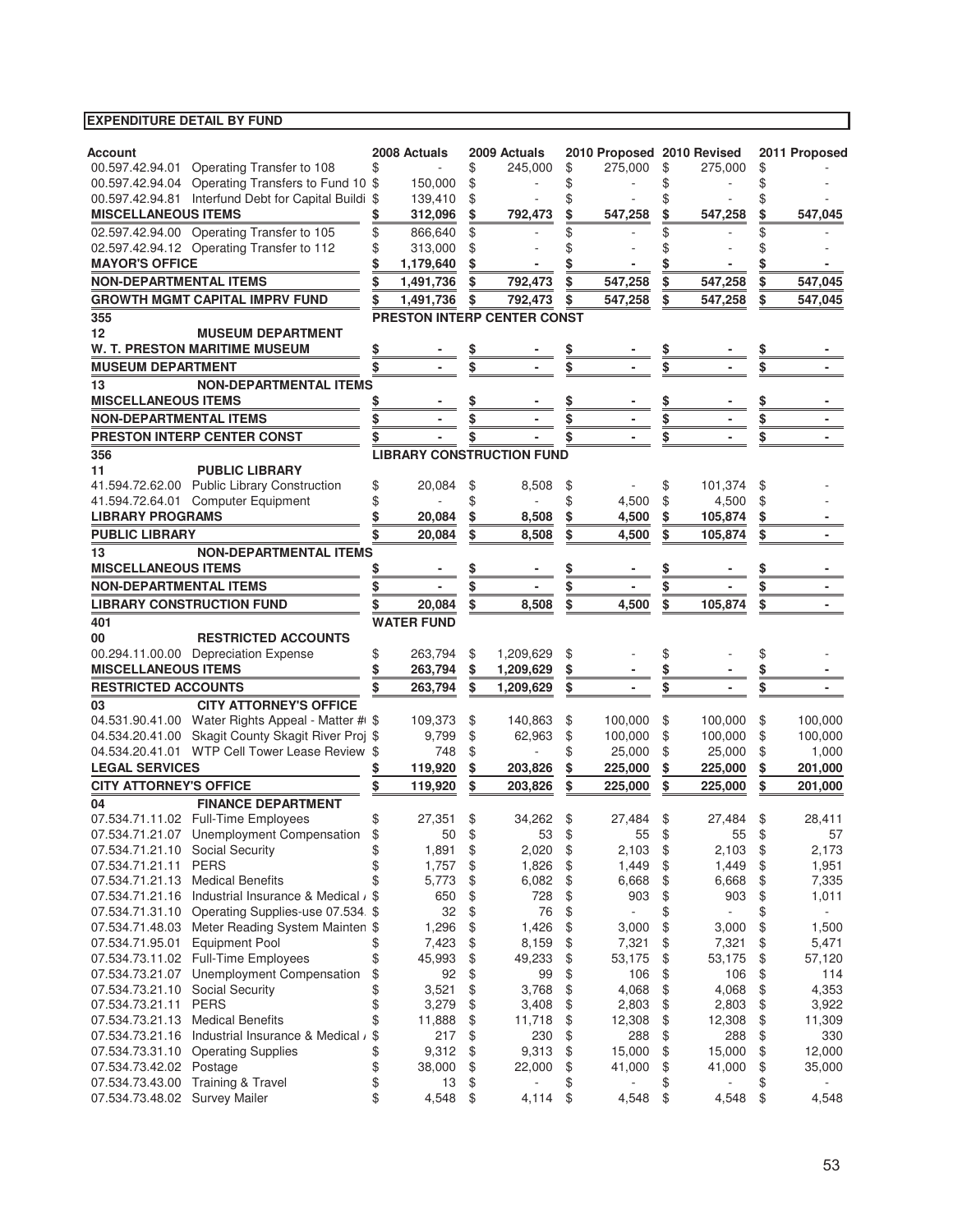| <b>Account</b>                     |                                                    |          | 2008 Actuals |                | 2009 Actuals |          | 2010 Proposed 2010 Revised |          |           |          | 2011 Proposed |
|------------------------------------|----------------------------------------------------|----------|--------------|----------------|--------------|----------|----------------------------|----------|-----------|----------|---------------|
|                                    | 07.534.73.48.03 Computer & Equipment Mainter \$    |          | 4,147        | \$             |              | \$       |                            |          |           | \$       |               |
|                                    | UTILITY BILLING/METER READING                      | \$       | 167,233      | \$             | 158,515      | \$       | 182,279                    | \$       | 182,279   | \$       | 176,605       |
|                                    | 24.534.10.41.00 State Audit Services               | \$       | 11,911       | \$             | 13,055       | \$       |                            | \$       |           | \$       | 13,000        |
|                                    | PUBLIC WORKS GENERAL ADMIN.                        | \$       | 11,911       | \$             | 13,055       | \$       |                            | \$       |           |          | 13,000        |
| <b>FINANCE DEPARTMENT</b>          |                                                    | \$       | 179,144      | \$             | 171,570      | \$       | 182,279                    | \$       | 182,279   | \$       | 189,605       |
| 09                                 | <b>PUBLIC WORKS DEPARTMENT</b>                     |          |              |                |              |          |                            |          |           |          |               |
|                                    | 24.534.10.11.02 Full-Time Employees                | \$       | 32,708       | \$             | 33,817       | \$       | 37,118                     | \$       | 37,118    | \$       | 38,387        |
| 24.534.10.11.03                    | Part-Time Employees                                | \$       | 36,451       | \$             | 39,056       | \$       | 38,220                     | \$       | 38,220    | \$       | 39,593        |
| 24.534.10.12.01                    | Overtime                                           | \$       | 650          | \$             | 179          | \$       |                            | \$       |           | \$       | 1,000         |
|                                    | 24.534.10.21.07 Unemployment Compensation          | \$       | 140          | \$             | 146          | \$       | 151                        | \$       | 151       | \$       | 154           |
| 24.534.10.21.10                    | Social Security                                    | \$       | 5,282        | \$             | 5,531        | \$       | 5,695                      | \$       | 5,695     | \$       | 5,834         |
| 24.534.10.21.11                    | <b>PERS</b>                                        | \$       | 4,971        | \$             | 5,085        | \$       | 3,972                      | \$       | 3,972     | \$       | 5,355         |
| 24.534.10.21.13                    | <b>Medical Benefits</b>                            | \$       | 8,939        | \$             | 7,115        | \$       | 7,579                      | \$       | 7,579     | \$       | 8,371         |
| 24.534.10.21.16                    | Ind Ins & Medical Aid                              | \$       | 678          | \$             | 724<br>714   | \$       | 837                        | \$       | 837<br>÷, | \$       | 1,120         |
| 24.534.10.31.01                    | <b>Office Supplies</b>                             | \$<br>\$ | 464<br>862   | \$<br>\$       | 238          | \$<br>\$ | 825                        | \$<br>\$ | 825       | \$<br>\$ | 200<br>1,000  |
| 24.534.10.31.10<br>24.534.10.42.01 | <b>Operating Supplies</b><br>Telephone & Fax       | \$       | 327          | \$             | 292          | \$       | 1,000                      | \$       | 1,000     | \$       | 1,000         |
| 24.534.10.42.06                    | Cellular Telephone                                 | \$       | 224          | \$             | 168          | \$       | 550                        | \$       | 550       | \$       | 600           |
| 24.534.10.43.00                    | <b>Training &amp; Travel</b>                       | \$       | 838          | \$             |              | \$       | 3,000                      | \$       | 3,000     | \$       | 2,000         |
| 24.534.10.43.11                    | Safety & Health Training                           | \$       |              | \$             |              | \$       | 200                        | \$       | 200       | \$       | 200           |
| 24.534.10.44.00                    | Legal Advertising                                  | \$       |              | \$             | 84           | \$       |                            | \$       |           | \$       | 200           |
| 24.534.10.49.03                    | Membership Dues/Subscription \$                    |          | 2,458        | \$             | 3,797        | \$       | 2,472                      | \$       | 2,472     | \$       | 4,000         |
| 24.534.10.49.13                    | <b>Conservation Program</b>                        | \$       | 2,093        | \$             | 2,790        | \$       | 30,000                     | \$       | 30,000    | \$       | 5,000         |
| 24.534.10.91.00                    | Admin Support/Overhead Charg \$                    |          | 479,076      | \$             | 392,850      | \$       | 392.850                    | \$       | 392,850   | \$       | 295,538       |
| 24.534.10.95.04                    | Data Processing/Network Pool                       | \$       | 30,217       | \$             | 37,673       | \$       | 41,066                     | \$       | 41,066    | \$       | 43,065        |
|                                    | 24.534.21.41.03 Water Rate Study                   | \$       | 7,695        | \$             | 16,461       | \$       | 25,000                     | \$       | 25,000    | \$       | 25,000        |
|                                    | 24.534.21.41.05 PW Adv Board Legal Assistanc \$    |          | 12,917       | \$             | 23,197       | \$       | 5,000                      | \$       | 5,000     | \$       | 5,000         |
|                                    | 24.534.74.42.02 Postage & Freight                  |          | 1,123        | \$             | 1,147        | \$       | 1,500                      | \$       | 1,500     | \$       | 1,500         |
| 24.534.74.49.08 Printing           |                                                    | \$       | 2,832        | \$             | 3,339        | \$       | 3,300                      | \$       | 3,300     | \$       | 3,500         |
|                                    | PUBLIC WORKS GENERAL ADMIN.                        | \$       | 630,945      | \$             | 574,403      | \$       | 600,335                    | \$       | 600,335   | \$       | 487,617       |
|                                    | 25.532.20.11.02 Full-Time Employees                | \$       | 133,340      | \$             | 140,933      | \$       | 171,890                    | \$       | 171,890   | \$       | 167,783       |
| 25.532.20.11.03                    | Part-Time Employee                                 | \$       | 14,364       | \$             | 13,876       | \$       | 14,433                     | \$       | 14,433    | \$       | 9,817         |
| 25.532.20.12.01                    | Overtime                                           | \$       | 2,084        | \$             | 4,464        | \$       |                            | \$       |           | \$       | 1,000         |
| 25.532.20.21.07                    | Unemployment Compensation                          | \$       | 300          | \$             | 319          | \$       | 373                        | \$       | 373       | \$       | 354           |
| 25.532.20.21.10                    | Social Security                                    | \$       | 11,445       | \$             | 12,177       | \$       | 14,229                     | \$       | 14,229    | \$       | 13,559        |
| 25.532.20.21.11                    | <b>PERS</b>                                        | \$       | 10,412       | \$             | 10,615       | \$       | 8,331                      | \$       | 8,331     | \$       | 11,523        |
| 25.532.20.21.13                    | <b>Medical Benefits</b>                            | \$       | 25,992       | \$             | 25,634       | \$       | 28,920                     | \$       | 28,920    | \$       | 29,838        |
|                                    | 25.532.20.21.16 Ind Ins & Medical Aid              | \$       | 2,970        | \$             | 3,144        | \$       | 4,779                      | \$       | 4,779     | \$       | 3,752         |
| 25.532.20.31.20                    | GIS System Upgrade                                 | \$       | 1,008        | \$             | 12,420       | \$       | 4,000                      | \$       | 4,000     | \$       | 10,000        |
| 25.532.20.43.00                    | <b>Training &amp; Travel</b>                       | \$       | 577          | \$             | 1,068        | \$       | 4,000                      | \$       | 4,000     | \$       | 4,000         |
| 25.532.20.45.02                    | Copier lease                                       |          | 1,223        | \$             | 305          | \$       |                            | \$       |           | \$       |               |
|                                    | 25.534.20.41.02 Professional Engineering Servic \$ |          | 1,926        | \$             |              | \$       | 5,000                      | \$       | 5,000     | \$       | 5,000         |
| 25.534.21.41.02                    | Comprehensive Water Plan                           | \$       | 123,629      | \$             | 96,029       | \$       | 100,000                    | \$       | 100,000   | \$       | 20,000        |
|                                    | 25.534.21.41.04 Co-ordinated Water System Pla \$   |          | 9,549        | \$             | 12,870       | \$       | 100,000                    | \$       | 100,000   | \$       | 20,000        |
| 25.594.34.21.07 Unemployment       | 25.594.34.11.03 Part-Time Employees                | \$<br>\$ |              | \$<br>$3,584-$ | 3,584        | \$       |                            | \$<br>\$ |           | \$<br>\$ |               |
|                                    | 25.594.34.63.14 Sed Basin & Filter Addition        | \$       |              | \$             |              | \$<br>\$ | 1,000,000                  | \$       | 1,000,000 | \$       | 1,000,000     |
|                                    | 25.594.34.63.26 Water Line Replacements            | \$       | 112,485      | \$             |              | \$       |                            | \$       |           | \$       | 120,000       |
|                                    | 25.594.34.63.30 Padilla Bay 36" Pipeline           | \$       |              | \$             |              | \$       | 1,000,000                  | \$       | 1,000,000 | \$       | 500,000       |
| <b>ENGINEERING SERVICES</b>        |                                                    | \$       | 451,304      | \$             | 333,854      | \$       | 2,455,955                  | \$       | 2,455,955 | \$       | 1,916,626     |
|                                    | 27.534.12.11.02 Full-Time Employees                | \$       | 123,989      | \$             | 127,430      | \$       | 134,375                    | \$       | 134,375   | \$       | 138,699       |
| 27.534.12.12.01                    | Overtime                                           | \$       | 967          | \$             | 1,967        | \$       |                            | \$       |           | \$       |               |
| 27.534.12.12.05                    | <b>Holiday Worked</b>                              | \$       | 465          | \$             | 827          | \$       |                            | \$       |           | \$       |               |
|                                    | 27.534.12.21.07 Unemployment Compensation          | \$       | 233          | \$             | 261          | \$       | 269                        | \$       | 269       | \$       | 278           |
| 27.534.12.21.10                    | <b>Social Security</b>                             | \$       | 8,922        | \$             | 9,966        | \$       | 10,270                     | \$       | 10,270    | \$       | 10,607        |
| 27.534.12.21.11                    | <b>PERS</b>                                        | \$       | 8,026        | \$             | 8,997        | \$       | 7,084                      | \$       | 7,084     | \$       | 9,525         |
| 27.534.12.21.13                    | <b>Medical Benefits</b>                            | \$       | 28,579       | \$             | 33,995       | \$       | 37,615                     | \$       | 37,615    | \$       | 43,397        |
| 27.534.12.21.16                    | Ind Ins & Medical Aid                              | \$       | 1,587        | \$             | 2,081        | \$       | 2,467                      | \$       | 2,467     | \$       | 2,792         |
| 27.534.12.31.01                    | <b>Office Supplies</b>                             | \$       | 1,932        | \$             | 3,691        | \$       | 2,500                      | \$       | 2,500     | \$       | 1,800         |
| 27.534.12.31.10                    | <b>Operating Supplies</b>                          | \$       | 821          | \$             |              | \$       |                            | \$       |           | \$       |               |
| 27.534.12.41.01                    | <b>Contracted Services</b>                         | \$       | 410          | \$             | 1,752        | \$       | 2,000                      | \$       | 2,000     | \$       | 1,800         |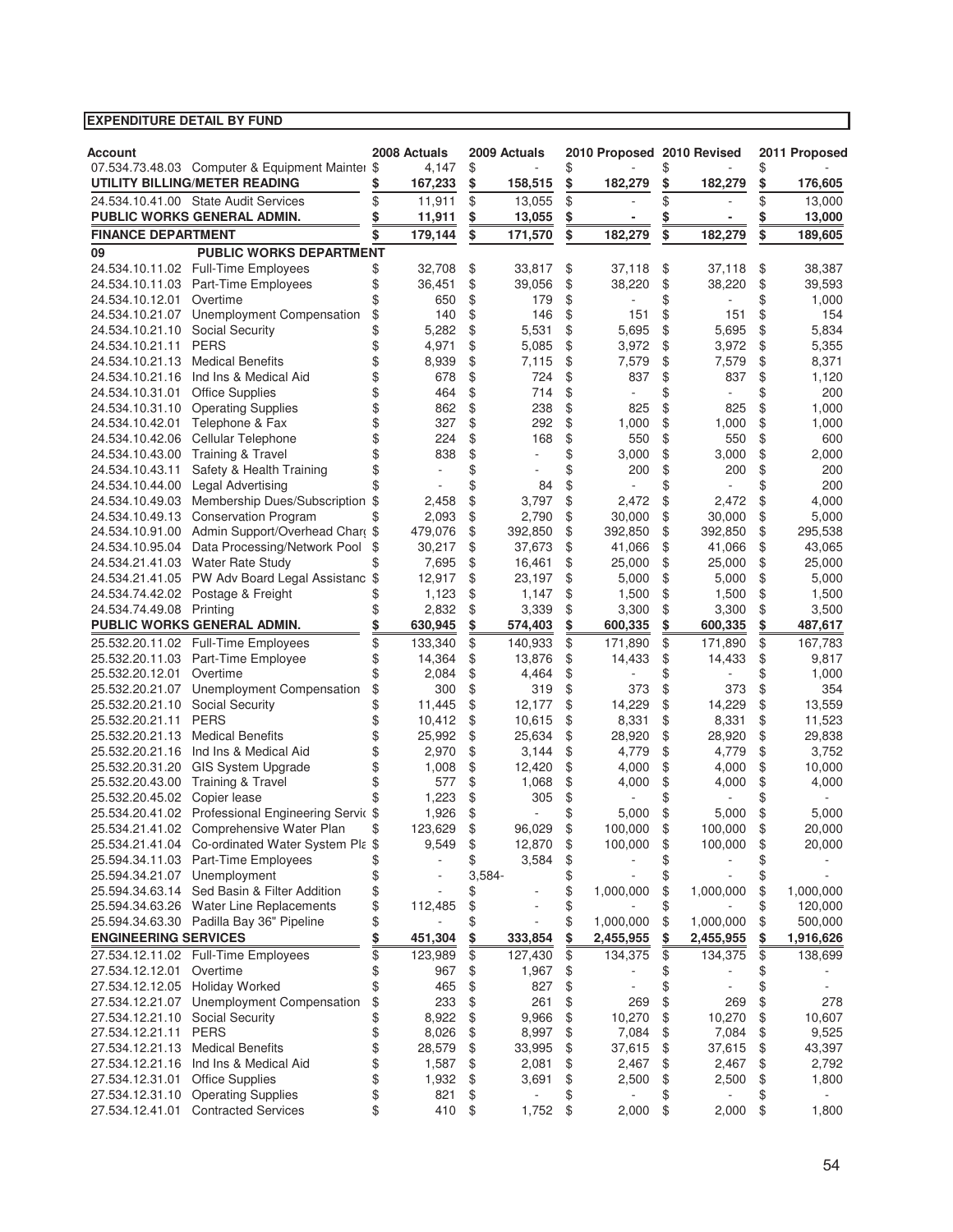| <b>EXPENDITURE DETAIL BY FUND</b>  |                                                        |          |                |          |                |          |                            |          |              |          |                |
|------------------------------------|--------------------------------------------------------|----------|----------------|----------|----------------|----------|----------------------------|----------|--------------|----------|----------------|
|                                    |                                                        |          |                |          |                |          |                            |          |              |          |                |
| <b>Account</b>                     |                                                        |          | 2008 Actuals   |          | 2009 Actuals   |          | 2010 Proposed 2010 Revised |          |              |          | 2011 Proposed  |
| 27.534.12.42.01                    | Telephone                                              | \$       | 1,667          | \$       | 2,784          | \$       | 1,668                      | \$       | 1,668        | \$       |                |
| 27.534.12.42.06                    | <b>Cellular Phone</b>                                  | \$       | 2,648          | \$       | 2,960          | \$       | 2,800                      | \$       | 2,800        | \$       | 2,800          |
| 27.534.12.43.00                    | <b>Training &amp; Travel</b>                           | \$       | 3,398          | \$       | 3,009          | \$       | 5,500                      | \$       | 5,500        | \$       | 5,000          |
| 27.534.12.43.11                    | Safety & Health Training                               | \$       | 122            | \$<br>\$ | 303            | \$       | 440                        | \$       | 440<br>5,000 | \$       | 400<br>5,000   |
| 27.534.12.48.03                    | Office Equipment Maintenance                           | \$       | 5,147          |          | 4,915          | \$       | 5,000                      | \$       |              | \$       |                |
| 27.534.12.49.03                    | Membership Dues/Subscription                           | \$       | 941            | \$       | 1,138          | \$       | 1,200                      | \$       | 1,200        | \$       | 1,200          |
|                                    | 27.534.50.11.02 Full-Time Employees                    | \$       | 10,917         | \$       | 12,880         | \$       | 13,701                     | \$       | 13,701       | \$       | 14,464         |
| 27.534.50.12.01                    | Overtime                                               | \$       | 282            | \$       | 482            | \$       |                            | \$       |              | \$       |                |
| 27.534.50.12.05                    | <b>Holiday Worked</b>                                  | \$       | 199            | \$<br>\$ | 341            | \$       |                            | \$       |              | \$       |                |
| 27.534.50.21.07                    | Unemployment Compensation                              | \$       | 22<br>872      |          | 28             | \$       | 27                         | \$       | 27           | \$       | 29             |
| 27.534.50.21.10                    | <b>Social Security</b><br><b>PERS</b>                  | \$<br>\$ | 805            | \$<br>\$ | 1,047          | \$       | 1,046<br>722               | \$       | 1,046<br>722 | \$<br>\$ | 1,105<br>994   |
| 27.534.50.21.11                    |                                                        |          |                |          | 942            | \$       |                            | \$       |              |          |                |
| 27.534.50.21.13                    | <b>Medical Benefits</b>                                | \$<br>\$ | 2,348          | \$       | 3,095          | \$       | 3,462                      | \$       | 3,462        | \$       | 3,688          |
| 27.534.50.21.16                    | Ind Ins & Medical Aid                                  |          | 286            | \$       | 359            | \$       | 405                        | \$       | 405          | \$       | 463            |
| 27.534.50.31.30                    | Repair & Maintenance Supplies                          | \$       | 4,264<br>5     | \$<br>\$ | 29,685         | \$<br>\$ | 4,500                      | \$<br>\$ | 4,500        | \$<br>\$ | 4,500          |
| 27.534.50.43.00<br>27.534.50.48.03 | <b>Training &amp; Travel</b><br><b>Outside Repairs</b> | \$<br>\$ | 46             | \$       | 7<br>498       | \$       |                            | \$       | 500          | \$       | 5,500          |
| 27.534.51.11.02                    |                                                        |          |                |          |                |          | 500                        |          |              |          |                |
| 27.534.51.12.01                    | <b>Full-Time Employees</b><br>Overtime                 | \$<br>\$ | 14,190<br>458  | \$<br>\$ | 14,340         | \$<br>\$ | 15,009                     | \$<br>\$ | 15,009       | \$<br>\$ | 15,999         |
|                                    |                                                        |          |                |          | 533            |          |                            |          |              |          |                |
| 27.534.51.12.05                    | <b>Holiday Worked</b><br>Unemployment Compensation     | \$       | 221<br>30      | \$<br>\$ | 243<br>30      | \$       | 30                         | \$<br>\$ | 30           | \$<br>\$ |                |
| 27.534.51.21.07                    |                                                        | \$       |                |          |                | \$       |                            |          |              |          | 33             |
| 27.534.51.21.10<br>27.534.51.21.11 | <b>Social Security</b><br><b>PERS</b>                  | \$<br>\$ | 1,139<br>1,031 | \$<br>\$ | 1,156<br>1,038 | \$<br>\$ | 1,146<br>791               | \$<br>\$ | 1,146<br>791 | \$<br>\$ | 1,223          |
| 27.534.51.21.13                    | <b>Medical Benefits</b>                                |          | 3,333          | \$       |                |          | 3,373                      |          | 3,373        | \$       | 1,099          |
| 27.534.51.21.16                    | Ind Ins & Medical Aid                                  | \$<br>\$ | 353            | \$       | 3,044<br>362   | \$<br>\$ | 423                        | \$<br>\$ | 423          | \$       | 3,700<br>482   |
|                                    | <b>Operating Supplies</b>                              | \$       | 488            | \$       | 389            | \$       | 500                        | \$       | 500          | \$       | 500            |
| 27.534.51.31.10                    | Repair & Maintenance Supplies                          |          | 717            | \$       | 2,486          |          | 2,500                      |          | 2,500        | \$       | 2,500          |
| 27.534.51.31.30<br>27.534.51.43.00 | <b>Training &amp; Travel</b>                           | \$<br>\$ | 5              | \$       | 14             | \$<br>\$ |                            | \$<br>\$ |              | \$       |                |
|                                    | <b>Outside Repairs</b>                                 | \$       | 999            | \$       | 3,503          | \$       |                            | \$       | 3,500        | \$       |                |
| 27.534.51.48.01<br>27.534.51.49.13 | Dike Mowing/Spraying/Maint                             | \$       | 2,857          | \$       | 2,685          | \$       | 3,500<br>2,500             | \$       | 2,500        | \$       | 3,500<br>2,500 |
| 27.534.51.95.01                    | <b>Equipment Pool</b>                                  | \$       | 8,247          | \$       | 9,066          | \$       | 8,134                      | \$       | 8,134        | \$       | 6,078          |
| 27.534.52.11.02                    | Full-Time Employees                                    | \$       | 4,667          | \$       | 4,801          | \$       | 4,867                      | \$       | 4,867        | \$       | 5,157          |
| 27.534.52.12.01                    | Overtime                                               | \$       | 155            | \$       | 211            | \$       |                            | \$       |              | \$       |                |
| 27.534.52.12.05                    | <b>Holiday Worked</b>                                  | \$       | 32             | \$       | 31             | \$       |                            | \$       |              | \$       |                |
| 27.534.52.21.07                    | Unemployment Compensation                              | \$       | 9              | \$       | 10             | \$       | 9                          | \$       | 9            | \$       | 10             |
| 27.534.52.21.10                    | <b>Social Security</b>                                 | \$       | 371            | \$       | 386            | \$       | 373                        | \$       | 373          | \$       | 394            |
| 27.534.52.21.11                    | <b>PERS</b>                                            | \$       | 333            | \$       | 348            | \$       | 256                        | \$       | 256          | \$       | 354            |
| 27.534.52.21.13                    | <b>Medical Benefits</b>                                | \$       | 989            | \$       | 986            | \$       | 1,069                      | \$       | 1,069        | \$       | 1,185          |
| 27.534.52.21.16                    | Ind Ins & Medical Aid                                  | \$       | 97             | \$       | 106            | \$       | 124                        | \$       | 124          | \$       | 141            |
| 27.534.52.31.30                    | Repair & Maintenance Supplies                          | \$       | 1,101          | \$       | 1,183          | \$       | 2,000                      | \$       | 2,000        | \$       | 1,800          |
| 27.534.52.43.00                    | Training & Travel                                      | \$       | 1              | \$       | 2              | \$       |                            | \$       |              | \$       |                |
| 27.534.52.47.02                    | Electricity                                            | \$       | 70,871         | \$       | 3,900          | \$       | 4,252                      | \$       | 4,252        | \$       | 4.000          |
| 27.534.52.47.03                    | Water Purchased from C.O.A.                            | \$       | 2,149          | \$       | 3,546          | \$       | 3,000                      | \$       | 3,000        | \$       | 3,000          |
| 27.534.52.48.03                    | <b>Outside Equipment Repairs</b>                       | \$       | 115            | \$       | 2,014          | \$       | 2,000                      | \$       | 2,000        | \$       | 2,000          |
| 27.534.52.95.01                    | <b>Equipment Pool</b>                                  | \$       | 8,247          | \$       | 9,066          | \$       | 8,134                      | \$       | 8,134        | \$       | 6,078          |
|                                    | 27.534.53.11.02 Full-time Employees                    | \$       | 14,510         | \$       | 14,415         | \$       | 16,026                     | \$       | 16,026       | \$       | 17,027         |
| 27.534.53.12.01                    | Overtime                                               | \$       | 437            | \$       | 566            | \$       |                            | \$       |              | \$       |                |
| 27.534.53.12.05                    | <b>Holiday Worked</b>                                  | \$       | 285            | \$       | 241            | \$       |                            | \$       |              | \$       | ä,             |
| 27.534.53.21.07                    | Unemployment Compensation                              | \$       | 30             | \$       | 31             | \$       | 32                         | \$       | 32           | \$       | 34             |
| 27.534.53.21.10                    | <b>Social Security</b>                                 | \$       | 1,167          | \$       | 1,161          | \$       | 1,218                      | \$       | 1,218        | \$       | 1,300          |
| 27.534.53.21.11                    | <b>PERS</b>                                            | \$       | 1,053          | \$       | 1,034          | \$       | 845                        | \$       | 845          | \$       | 1,170          |
| 27.534.53.21.13                    | <b>Medical Benefits</b>                                | \$       | 3,726          | \$       | 3,499          | \$       | 4,144                      | \$       | 4,144        | \$       | 4,559          |
| 27.534.53.21.16                    | Ind Ins & Medical Aid                                  | \$       | 355            | \$       | 362            | \$       | 451                        | \$       | 451          | \$       | 513            |
| 27.534.53.31.30                    | Repair & Maintenance Supplies                          | \$       | 5,157          | \$       | 7,131          | \$       | 7,000                      | \$       | 7,000        | \$       | 5,500          |
| 27.534.53.43.00                    | <b>Training &amp; Travel</b>                           | \$       | 3              | \$       | 12             | \$       |                            | \$       |              | \$       |                |
| 27.534.53.48.03                    | <b>Outside Equipment Repairs</b>                       | \$       |                | \$       | 1,497          | \$       | 1,500                      | \$       | 1,500        | \$       | 1,500          |
| 27.534.53.95.01                    | <b>Equipment Pool</b>                                  | \$       | 8,247          | \$       | 9,066          | \$       | 8,134                      | \$       | 8,134        | \$       | 6,078          |
|                                    | 27.534.54.11.02 Full-Time Employees                    | \$       | 90,728         | \$       | 93,231         | \$       | 96,537                     | \$       | 96,537       | \$       | 103,291        |
| 27.534.54.11.03                    | Part-Time Employees                                    | \$       | 2,835          | \$       | 6,040          | \$       | 9,999                      | \$       | 9,999        | \$       | 9,956          |
| 27.534.54.12.01                    | Overtime                                               | \$       | 3,277          | \$       | 3,690          | \$       | ÷                          | \$       |              | \$       |                |
| 27.534.54.12.05 Holiday Worked     |                                                        | \$       | 2,034          | \$       | 2,146          | \$       |                            | \$       |              | \$       |                |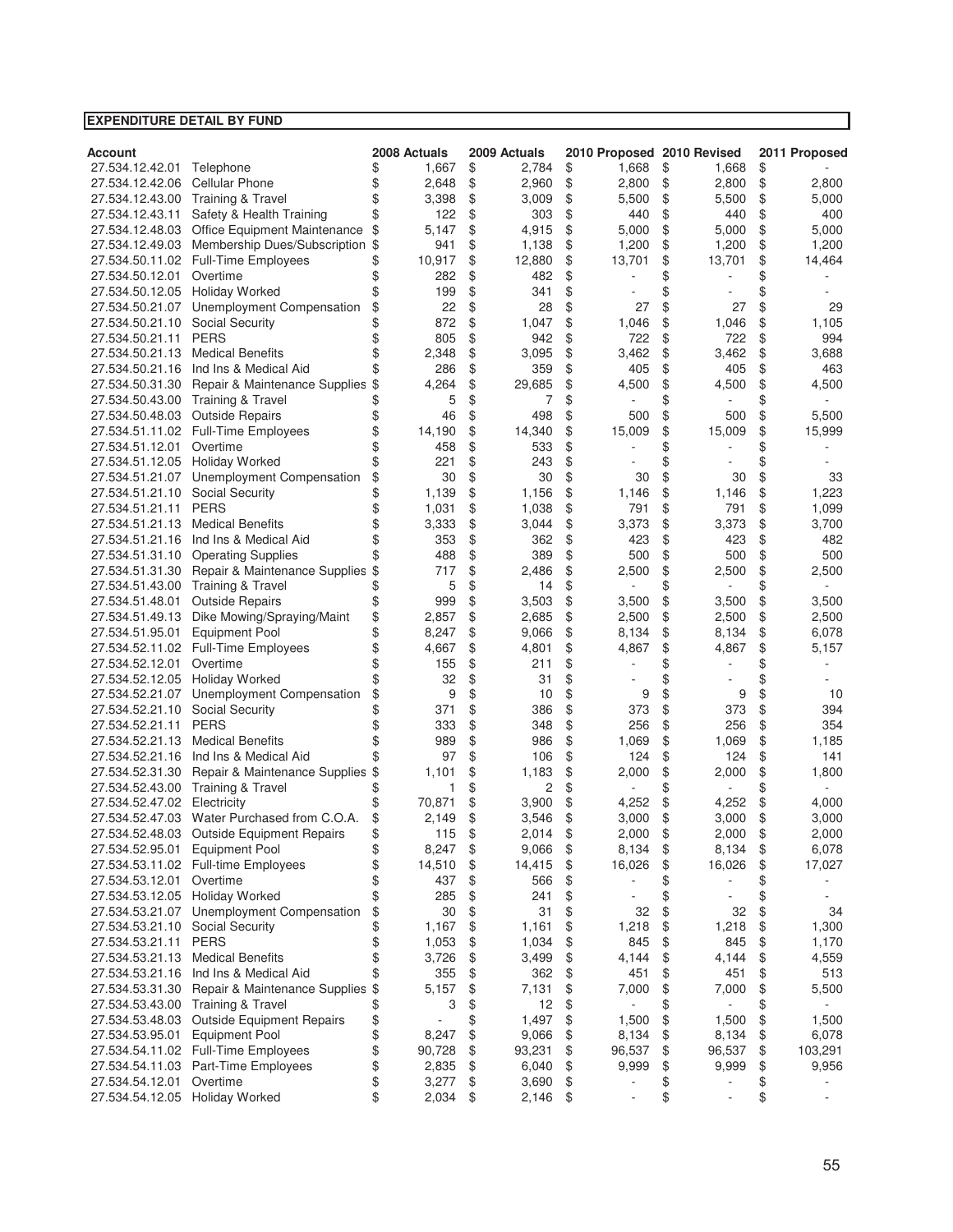| <b>Account</b>       |                                       | 2008 Actuals  | 2009 Actuals  | 2010 Proposed 2010 Revised |                 | 2011 Proposed   |
|----------------------|---------------------------------------|---------------|---------------|----------------------------|-----------------|-----------------|
| 27.534.54.21.07      | Unemployment Compensation             | \$<br>198     | \$<br>211     | \$<br>213                  | \$<br>213       | \$<br>226       |
| 27.534.54.21.10      | <b>Social Security</b>                | \$<br>7,573   | \$<br>8,034   | \$<br>8,125                | \$<br>8,125     | \$<br>8,654     |
| 27.534.54.21.11      | <b>PERS</b>                           | \$<br>6,730   | \$<br>6,975   | \$<br>5,089                | \$<br>5,089     | \$<br>7,096     |
| 27.534.54.21.13      | <b>Medical Benefits</b>               | \$<br>23,428  | \$<br>22,104  | \$<br>23,394               | \$<br>23,394    | \$<br>25,619    |
| 27.534.54.21.16      | Ind Ins & Medical Aid                 | \$<br>2,684   | \$<br>3,087   | \$<br>3,771                | \$<br>3,771     | \$<br>4,296     |
| 27.534.54.31.10      | <b>Operating Supplies</b>             | 3,479         | \$<br>3,708   | \$<br>3,500                | \$<br>3,500     | \$<br>3,500     |
| 27.534.54.31.30      | Repair & Maintenance Supplies         | \$<br>3,972   | \$<br>4,572   | \$<br>4,500                | \$<br>4,500     | \$<br>4,000     |
| 27.534.54.35.00      | Fire Hoses - 200-Foot Lengths         | \$<br>1,804   | \$<br>1,188   | \$<br>1,200                | \$<br>1,200     | \$<br>1,200     |
| 27.534.54.43.00      | Training & Travel                     | \$<br>36      | \$<br>125     | \$                         | \$              | \$              |
| 27.534.54.48.01      | Outside Repairs to Structures         | \$<br>12,840  | \$<br>28,471  | \$<br>13,000               | \$<br>13,000    | \$<br>13,000    |
| 27.534.54.95.01      | <b>Equipment Pool</b>                 | \$<br>8,247   | \$<br>9,066   | \$<br>8,134                | \$<br>8,134     | \$<br>6,078     |
| 27.534.55.11.02      | Full-Time Employees                   | \$<br>62,971  | \$<br>68,209  | \$<br>72,409               | \$<br>72,409    | \$<br>76,493    |
| 27.534.55.12.01      | Overtime                              | \$<br>2,291   | \$<br>3,448   | \$                         | \$              | \$              |
| 27.534.55.12.05      | <b>Holiday Worked</b>                 | \$<br>1,019   | \$<br>1,271   | \$                         | \$              | \$              |
| 27.534.55.21.07      | Unemployment Compensation             | \$<br>133     | \$<br>146     | \$<br>145                  | \$<br>145       | \$<br>153       |
| 27.534.55.21.10      | <b>Social Security</b>                | 5,077         | \$<br>5,580   | \$<br>5,522                | \$<br>5,522     | \$<br>5,846     |
| 27.534.55.21.11      | <b>PERS</b>                           | \$<br>4,664   | \$<br>4,995   | \$<br>3,817                | \$<br>3,817     | \$<br>5,254     |
| 27.534.55.21.13      | <b>Medical Benefits</b>               | \$<br>14,688  | \$<br>16,701  | \$<br>18,889               | \$<br>18,889    | \$<br>20,553    |
| 27.534.55.21.16      | Ind Ins & Medical Aid                 | 1,527         | \$<br>1,741   | \$<br>2,054                | \$<br>2,054     | \$<br>2,336     |
| 27.534.55.31.30      | Repair & Maintenance Supplies         | \$<br>68,273  | \$<br>51,391  | \$<br>50,000               | \$<br>50,000    | \$<br>50,000    |
| 27.534.55.32.11      | Propane Fuel for Forklift             | \$<br>337     | \$<br>256     | \$<br>300                  | \$<br>300       | \$<br>300       |
| 27.534.55.35.00      | Small Tools & Equipment               | \$<br>805     | \$<br>1,002   | \$<br>1,000                | \$<br>1,000     | \$<br>800       |
| 27.534.55.43.00      | <b>Training &amp; Travel</b>          | \$<br>15      | \$<br>46      | \$                         |                 | \$              |
| 27.534.55.48.03      | <b>Outside Equipment Repairs</b>      | \$<br>15,775  | \$<br>19,329  | \$<br>14,000               | \$<br>14,000    | \$<br>14.000    |
| 27.534.56.31.30      | Repair & Maintenance Supplies \$      | 419           | \$<br>2,502   | \$<br>2,500                | \$<br>2,500     | \$<br>7,500     |
| 27.534.56.48.00      | Reservoir: Cathodic Protection \$     |               | \$            | \$                         |                 | \$<br>6,000     |
| 27.534.56.48.01      | <b>Outside Repairs</b>                | \$<br>262     | \$<br>1,125   | \$                         | \$              | \$              |
| 27.534.57.31.10      | <b>Testing/Treatment Chemicals</b>    | \$<br>6,621   | \$<br>8,929   | \$<br>8,000                | \$<br>8,000     | \$<br>8,028     |
| 27.534.57.31.11      | Safety Equipment/Supplies             | \$<br>175     | \$            | \$                         | \$              | \$              |
| 27.534.57.31.30      | Repair & Maintenance Supplies         | \$<br>12,965  | \$<br>5,276   | \$<br>5,000                | \$<br>5,000     | \$<br>8,500     |
| 27.534.57.47.02      | Electricity                           | 36,596        | \$<br>40,610  | \$<br>38,268               | \$<br>38,268    | \$<br>39,416    |
| 27.534.57.48.01      | Clean/Inspect Reservoir               | \$            | \$<br>7,665   | \$<br>8,500                | \$<br>8,500     | \$<br>8,500     |
| 27.534.57.48.02      | <b>Outside Repairs</b>                | \$<br>20,400  | \$<br>24,405  | \$                         | \$              | \$              |
| 27.534.57.95.01      | <b>Equipment Pool</b>                 | \$<br>8,247   | \$<br>9,066   | \$<br>8,134                | \$<br>8,134     | \$<br>6,078     |
| 27.534.81.31.10      | <b>Water Treatment Chemicals</b>      | \$<br>99,878  | \$<br>112,147 | \$<br>95,000               | \$<br>95,000    | \$<br>100,942   |
| 27.534.82.11.02      | <b>Full-Time Employees</b>            | \$<br>261,879 | \$<br>285,846 | \$<br>300,212              | \$<br>300,212   | \$<br>318,445   |
| 27.534.82.12.01      | Overtime                              | \$<br>9,408   | \$<br>11,291  | \$                         | \$              | \$              |
| 27.534.82.12.05      | <b>Holiday Worked</b>                 | \$<br>4,809   | \$<br>7,266   | \$                         | \$              | \$              |
| 27.534.82.21.07      | Unemployment Compensation             | \$<br>554     | \$<br>609     | \$<br>601                  | \$<br>601       | \$<br>636       |
| 27.534.82.21.10      | <b>Social Security</b>                | \$<br>21,149  | \$<br>23,292  | \$<br>22,937               | \$<br>22,937    | \$<br>24,350    |
| 27.534.82.21.11      | <b>PERS</b>                           | \$<br>19,529  | \$<br>20,923  | \$<br>15,826               | \$<br>15,826    | \$<br>21,872    |
| 27.534.82.21.13      | <b>Medical Benefits</b>               | \$<br>60,437  | \$<br>64,658  | \$<br>71,363               | \$<br>71,363    | \$<br>76,636    |
|                      | 27.534.82.21.16 Ind Ins & Medical Aid | \$<br>7,133   | \$<br>7,960   | \$<br>8,965                | \$<br>8,965     | \$<br>10,274    |
|                      | 27.534.82.31.10 Operating Supplies    | \$<br>10,388  | \$<br>10,601  | \$<br>10,500               | \$<br>10,500    | \$<br>10,500    |
| 27.534.82.31.11      | <b>Safety Supplies</b>                | \$<br>11,484  | \$<br>7,689   | \$<br>7,500                | \$<br>7,500     | \$<br>7,500     |
| 27.534.82.31.30      | Repair & Maintenance Supplies \$      | 6,909         | \$<br>13,206  | \$<br>8,000                | \$<br>8,000     | \$<br>8,000     |
| 27.534.82.35.00      | WTP Data Processing Supplies \$       | 7,112         | \$<br>9,029   | \$<br>8,000                | \$<br>8,000     | \$<br>12,000    |
| 27.534.82.41.00      | Water Samples - Lab Analysis          | \$<br>12,084  | \$<br>13,885  | \$<br>17,000               | \$<br>17,000    | \$<br>17,000    |
| 27.534.82.43.00      | <b>Training &amp; Travel</b>          | \$<br>126     | \$<br>247     | \$                         | \$              | \$              |
| 27.534.82.46.00      | Insurance - WTP & Intake              | \$<br>28,401  | \$<br>30,134  | \$<br>17,501               | \$<br>17,501    | \$<br>18,026    |
| 27.534.82.47.02      | Electricity                           | \$<br>833,428 | \$<br>964,349 | \$<br>1,013,778            | \$<br>1,013,778 | \$<br>1,044,191 |
| 27.534.82.47.04      | Solid Waste Disposal                  | \$<br>1,174   | \$<br>2,667   | \$<br>2,000                | \$<br>2,000     | \$<br>2,000     |
| 27.534.82.49.15      | <b>Clothing/Materials Cleaning</b>    | \$<br>4,571   | \$<br>3,269   | \$<br>3,000                | \$<br>3,000     | \$<br>3,000     |
|                      | 27.534.82.49.19 WTP Permit Fees       | \$<br>9,350   | \$<br>9,574   | \$<br>12,000               | \$<br>12,000    | \$<br>12,000    |
|                      | 27.534.91.11.02 Full-Time Employees   | \$<br>3,374   | \$<br>2,892   | \$<br>4,290                | \$<br>4,290     | \$<br>4,546     |
| 27.534.91.12.01      | Overtime                              | \$<br>15      | \$<br>29      | \$                         | \$              | \$              |
| 27.534.91.12.05      | <b>Holiday Worked</b>                 | \$<br>158     | \$<br>106     | \$                         | \$              | \$              |
| 27.534.91.21.07      | Unemployment Compensation             | \$<br>7       | \$<br>6       | \$<br>9                    | \$<br>9         | \$<br>9         |
| 27.534.91.21.10      | <b>Social Security</b>                | \$<br>271     | \$<br>226     | \$<br>320                  | \$<br>320       | \$<br>345       |
| 27.534.91.21.11 PERS |                                       | \$<br>242     | \$<br>194     | \$<br>226                  | \$<br>226       | \$<br>313       |
|                      | 27.534.91.21.13 Medical Benefits      | \$<br>1,226   | \$<br>953     | \$<br>1,380                | \$<br>1,380     | \$<br>1,506     |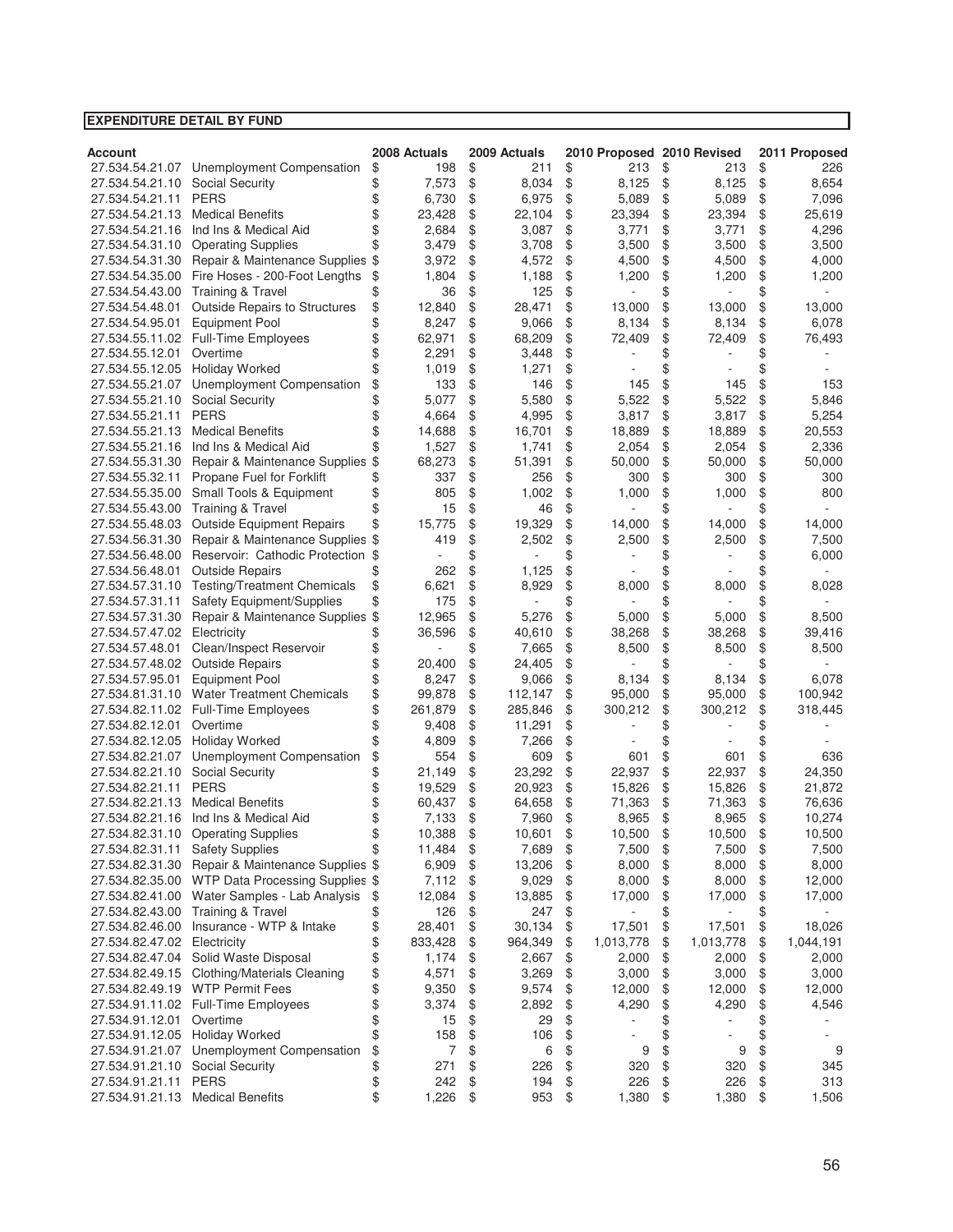| <b>EXPENDITURE DETAIL BY FUND</b>  |                                                       |               |          |              |          |                            |          |                |          |               |
|------------------------------------|-------------------------------------------------------|---------------|----------|--------------|----------|----------------------------|----------|----------------|----------|---------------|
|                                    |                                                       |               |          |              |          |                            |          |                |          |               |
| <b>Account</b>                     |                                                       | 2008 Actuals  |          | 2009 Actuals |          | 2010 Proposed 2010 Revised |          |                |          | 2011 Proposed |
| 27.534.91.21.16                    | Ind Ins & Medical Aid                                 | \$<br>108     | \$       | 96           | \$       | 140                        | \$       | 140            | \$       | 161           |
| 27.534.91.32.11                    | <b>Generator Fuel</b><br><b>Training &amp; Travel</b> | \$            | \$<br>\$ | 2            | \$<br>\$ | 2,500                      | \$       | 2,500          | \$       |               |
| 27.534.91.43.00<br>27.534.94.31.10 | <b>Operating Supplies</b>                             | 2,902         | \$       | 3,069        | \$       |                            | \$<br>\$ |                | \$<br>\$ | 3,000         |
| 27.534.94.31.30                    | Repair & Maintenance Supplies                         | \$<br>2,452   | \$       | 2,500        | \$       | 3,000<br>2,500             | \$       | 3,000<br>2,500 | \$       | 2,500         |
| 27.534.94.35.00                    | <b>Small Tools</b>                                    | 127           | \$       | 194          | \$       | 200                        | \$       | 200            | \$       | 200           |
| 27.534.94.41.00                    | Water Samples/Analysis                                | 7,294         | \$       | 10,223       | \$       | 8,000                      | \$       | 8,000          | \$       | 8,500         |
| 27.534.94.48.03                    | <b>Outside Repairs</b>                                | 200           | \$       | 855          | \$       | 500                        | \$       | 500            | \$       | 500           |
| 27.534.94.95.01                    | <b>Equipment Pool</b>                                 | \$<br>8,247   | \$       | 9,066        | \$       | 8,134                      | \$       | 8,134          | \$       | 6,078         |
| 27.594.34.63.00                    | Distribution System Security                          | \$            | \$       |              | \$       |                            | \$       |                | \$       | 25,000        |
| 27.594.34.63.01                    | Intake Eductor                                        |               | \$       |              | \$       |                            | \$       |                | \$       | 50,000        |
|                                    | 27.594.34.64.02 Actiflow Pilot Plant                  | \$            | \$       | 26           | \$       |                            | \$       |                | \$       |               |
| 27.594.34.64.03                    | Re-build High Service Pumps                           | 24,440        | \$       | 31,294       | \$       | 32,500                     | \$       | 32,500         | \$       | 32,500        |
| 27.594.34.64.05                    | Intake Pump #1 Var Freq Drive                         |               | \$       | 25,223       | \$       |                            | \$       |                | \$       |               |
| 27.594.34.64.07                    | <b>Laboratory Equipment</b>                           |               | \$       |              | \$       | 16,000                     | \$       | 16,000         | \$       |               |
| 27.594.34.64.09                    | Fidalgo Bay Estates Gen Set                           | \$            | \$       |              | \$       |                            | \$       |                | \$       | 80,000        |
| 27.594.34.64.29                    | Reservoir Telemetry Improvem                          |               | \$       | 5,054        | \$       |                            | \$       |                | \$       |               |
|                                    | 27.594.34.65.00 Reservoir Internal Maintenance        | \$            | \$       |              | \$       |                            | \$       |                | \$       | 100,000       |
| <b>WATER TREATMENT PLANT</b>       |                                                       | 2,262,066     | \$       | 2,516,925    | \$       | 2,450,773                  | \$       | 2,450,773      | \$       | 2,802,658     |
|                                    | 28.534.10.40.00 Waterline 5&6 Admin Fees              | \$<br>356     | \$       |              | \$       |                            | \$       |                | \$       |               |
|                                    | 28.534.13.11.02 Full-Time Employees                   | \$<br>35,627  | \$       | 38,744       | \$       | 42,004                     | \$       | 42,004         | \$       | 44,874        |
| 28.534.13.12.01                    | Overtime                                              | 18            | \$       | 20           | \$       |                            | \$       |                | \$       |               |
|                                    | 28.534.13.21.07 Unemployment Compensation             | \$<br>71      | \$       | 78           | \$       | 84                         | \$       | 84             | \$       | 88            |
| 28.534.13.21.10                    | Social Security                                       | 2,661         | \$       | 2,897        | \$       | 3,144                      | \$       | 3,144          | \$       | 3,364         |
| 28.534.13.21.11                    | <b>PERS</b>                                           | 2,552         | \$       | 2,682        | \$       | 2,214                      | \$       | 2,214          | \$       | 3,082         |
| 28.534.13.21.13                    | <b>Medical Benefits</b>                               | 5,826         | \$       | 6,590        | \$       | 7,289                      | \$       | 7,289          | \$       | 8,078         |
| 28.534.13.21.16                    | Ind Ins & Medical Aid                                 | 141           | \$       | 149          | \$       | 187                        | \$       | 187            | \$       | 214           |
| 28.534.13.31.01                    | <b>Office Supplies</b>                                | 415           | \$       | 504          | \$       | 500                        | \$       | 500            | \$       | 500           |
| 28.534.13.41.10                    | Employee Physical Examination                         | \$<br>325     | \$       | 392          | \$       | 500                        | \$       | 500            | \$       | 500           |
| 28.534.13.42.01                    | Telephone                                             | 758           | \$       | 730          | \$       | 1,000                      | \$       | 1,000          | \$       | 1,000         |
| 28.534.13.42.06                    | Cellular Telephone                                    | 1,662         | \$       | 895          | \$       | 1,000                      | \$       | 1,000          | \$       | 1,000         |
| 28.534.13.43.00                    | Training & Travel                                     | 1,277         | \$       | 1,160        | \$       | 1,500                      | \$       | 1,500          | \$       | 1,500         |
| 28.534.13.43.11                    | Safety & Health Training                              | 11            | \$       | 477          | \$       | 700                        | \$       | 700            | \$       | 500           |
| 28.534.13.47.04                    | Garbage                                               | 443           | \$       | 600          | \$       | 600                        | \$       | 600            | \$       | 500           |
| 28.534.13.49.03                    | Membership Dues/Subscription                          | \$<br>384     | \$       | 168          | \$       | 300                        | \$       | 300            | \$       | 300           |
| 28.534.13.49.15                    | Clothing/Materials Cleaning                           | \$<br>609     | \$       | 550          | \$       | 600                        | \$       | 600            | \$       | 500           |
| 28.534.30.12.01                    | Overtime                                              | 78            | \$       | ä,           | \$       | 350                        | \$       | 350            | \$       | 350           |
| 28.534.30.21.10                    | Social Security                                       | 6             | \$       |              | \$       |                            | \$       |                | \$       |               |
| 28.534.30.21.11                    | <b>PERS</b>                                           | 6             | \$       |              | \$       |                            | \$       |                | \$       |               |
| 28.534.30.21.13                    | <b>Medical Benefits</b>                               | 47            | \$       |              | \$       |                            | \$       |                | \$       |               |
|                                    | 28.534.30.21.16 Industrial Insurance & Medical        | 3             | \$       |              | \$       |                            | \$       |                | \$       |               |
|                                    | 28.534.31.31.10 Operating Supplies                    | 460           |          |              | ፍ        |                            | \$       |                | ዼ        |               |
|                                    | 28.534.31.41.00 Professional Services - AMR           | \$<br>16,924  | \$       | 23,536       | \$       | 5,000                      | \$       | 5,000          | \$       | 5,000         |
|                                    | 28.534.53.11.02 Full-Time Employees                   | \$<br>174,306 | \$       | 207,674      | \$       | 196,346                    | \$       | 196,346        | \$       | 202,668       |
| 28.534.53.12.01                    | Overtime                                              | \$<br>4,146   | \$       | 6,564        | \$       | 5,000                      | \$       | 5,000          | \$       |               |
| 28.534.53.21.07                    | Unemployment Compensation                             | \$<br>350     | \$       | 355          | \$       | 393                        | \$       | 393            | \$       | 405           |
| 28.534.53.21.10                    | Social Security                                       | 13,391        | \$       | 13,588       | \$       | 15,020                     | \$       | 15,020         | \$       | 15,505        |
| 28.534.53.21.11                    | <b>PERS</b>                                           | \$<br>12,516  | \$       | 12,203       | \$       | 10,351                     | \$       | 10,351         | \$       | 13,917        |
| 28.534.53.21.13                    | <b>Medical Benefits</b>                               | \$<br>38,288  | \$       | 40,305       | \$       | 47,089                     | \$       | 47,089         | \$       | 51,545        |
| 28.534.53.21.16                    | Ind Ins & Medical Aid                                 | \$<br>4,632   | \$       | 4,767        | \$       | 6,251                      | \$       | 6,251          | \$       | 6,894         |
| 28.534.53.31.10                    | <b>Operating Supplies</b>                             | \$<br>1,390   | \$       | 765          | \$       | 2,000                      | \$       | 2,000          | \$       | 2,000         |
| 28.534.53.31.11                    | <b>Safety Supplies</b>                                | \$<br>1,688   | \$       | 1,960        | \$       | 2,000                      | \$       | 2,000          | \$       | 2,000         |
| 28.534.53.31.30                    | Repair & Maintenance Supplies                         | \$<br>44,783  | \$       | 33,075       | \$       | 40,000                     | \$       | 40,000         | \$       | 35,000        |
| 28.534.53.35.00                    | Small Tools & Equipment                               | \$<br>3,279   | \$       | 4,692        | \$       | 4,000                      | \$       | 4,000          | \$       | 4,000         |
| 28.534.53.43.00                    | Training & Travel                                     | \$<br>26      | \$       | 33           | \$       | $\overline{\phantom{a}}$   | \$       |                | \$       |               |
| 28.534.53.45.02                    | <b>Outside Equipment Rental</b>                       | \$<br>1,097   | \$       | 321          | \$       | 1,000                      | \$       | 1,000          | \$       | 1,000         |
| 28.534.53.47.02                    | Electricity                                           | \$<br>4,616   | \$       | 5,591        | \$       | 3,400                      | \$       | 3,400          | \$       | 3,400         |
| 28.534.53.48.02                    | <b>Outside Repairs</b>                                | \$            | \$       |              | \$       | 1,000                      | \$       | 1,000          | \$       | 1,000         |
| 28.534.53.48.04                    | Re-Build Cla-Valve (Maint.)                           | \$            | \$       |              | \$       |                            | \$       |                | \$       | 30,000        |

28.534.53.95.01 Equipment Pool \$ 53,607 \$ 58,929 \$ 52,871 \$ 52,871 \$ 39,509 28.534.53.95.02 Shop Space Rental- Distribution  $\frac{28.534.53.95.02}{2}$   $\frac{2,000}{2}$   $\frac{2,000}{2}$   $\frac{2,000}{2}$   $\frac{2,000}{2}$   $\frac{2,000}{2}$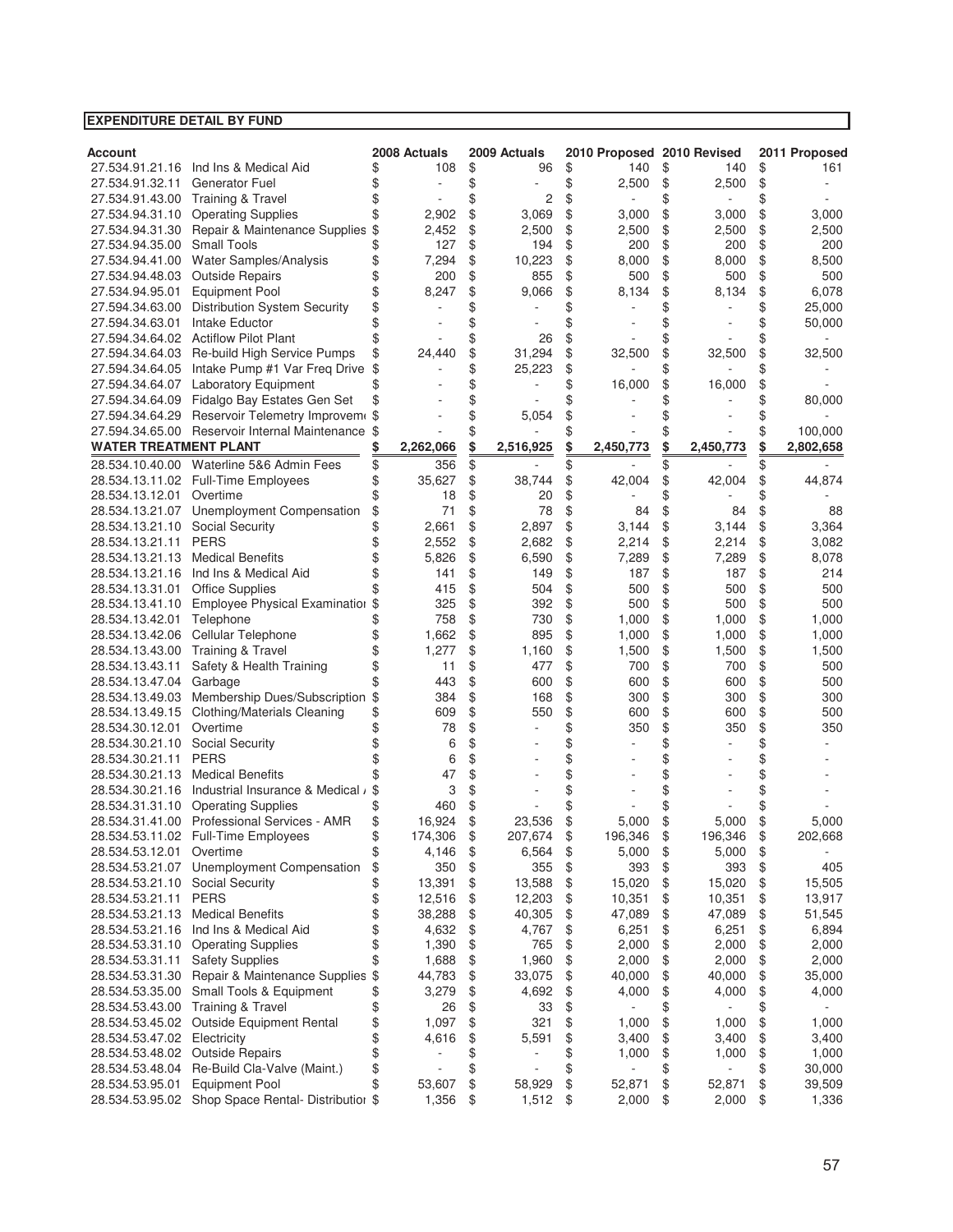| <b>EXPENDITURE DETAIL BY FUND</b> |                                           |              |              |                            |                                |               |
|-----------------------------------|-------------------------------------------|--------------|--------------|----------------------------|--------------------------------|---------------|
|                                   |                                           |              |              |                            |                                |               |
| <b>Account</b>                    |                                           | 2008 Actuals | 2009 Actuals | 2010 Proposed 2010 Revised |                                | 2011 Proposed |
|                                   | 28.534.54.11.02 Full-Time Employees       | \$<br>18,986 | \$<br>27,299 | \$<br>14,637               | \$<br>14,637                   | \$<br>15,299  |
| 28.534.54.12.01                   | Overtime                                  | \$<br>58     | \$<br>279    | \$<br>300                  | \$<br>300                      | \$<br>300     |
| 28.534.54.21.07                   | Unemployment Compensation                 | \$<br>35     | \$<br>25     | \$<br>29                   | \$<br>29                       | \$<br>31      |
| 28.534.54.21.10                   | Social Security                           | \$<br>1,360  | \$<br>972    | \$<br>1,120                | \$<br>1,120                    | \$<br>1,170   |
| 28.534.54.21.11                   | <b>PERS</b>                               | \$<br>1,339  | \$<br>874    | \$<br>772                  | \$<br>772                      | \$<br>1,051   |
| 28.534.54.21.13                   | <b>Medical Benefits</b>                   | 4,431        | \$<br>2,589  | \$<br>3,114                | \$<br>3,114                    | \$<br>3,663   |
| 28.534.54.21.16                   | Ind Ins & Medical Aid                     | 550          | \$<br>346    | \$<br>488                  | \$<br>488                      | \$<br>546     |
| 28.534.54.31.30                   | Repair & Maintenance Supplies \$          | 14,129       | \$<br>8,146  | \$<br>15,000               | \$<br>15,000                   | \$<br>10,000  |
| 28.534.54.43.00                   | Training & Travel                         | \$<br>3      | \$<br>3      | \$                         | \$                             | \$            |
| 28.534.54.95.01                   | <b>Equipment Pool</b>                     | \$<br>18,144 | \$<br>19,945 | \$<br>17,895               | \$<br>17,895                   | \$<br>13,372  |
| 28.534.56.11.02                   | Full-Time Employees                       | 21,618       | \$<br>33,978 | \$<br>21,987               | \$<br>21,987                   | \$<br>22,728  |
| 28.534.56.21.07                   | Unemployment Compensation                 | \$<br>41     | \$<br>42     | \$<br>44                   | \$<br>44                       | \$<br>46      |
| 28.534.56.21.10                   | <b>Social Security</b>                    | 1,572        | \$<br>1,603  | \$<br>1,682                | \$<br>1,682                    | \$<br>1,739   |
| 28.534.56.21.11                   | <b>PERS</b>                               | \$<br>1,469  | \$<br>1,452  | \$<br>1,159                | \$<br>1,159                    | \$<br>1,561   |
| 28.534.56.21.13                   | <b>Medical Benefits</b>                   | 4,721        | \$<br>4,865  | \$<br>5,335                | \$<br>5,335                    | \$<br>5,868   |
| 28.534.56.21.16                   | Ind Ins & Medical Aid                     | 549          | \$<br>577    | \$<br>723                  | \$<br>723                      | \$<br>809     |
| 28.534.56.31.30                   | Repair & Maintenance Supplies \$          | 11,698       | \$<br>8,031  | \$<br>5,000                | \$<br>5,000                    | \$<br>7,000   |
| 28.534.56.48.02                   | <b>Outside Repairs</b>                    | 7,387        | \$<br>10,033 | \$<br>8,000                | \$<br>8,000                    | \$<br>3,000   |
| 28.534.56.95.01                   | <b>Equipment Pool</b>                     | 14,845       | \$<br>16,319 | \$<br>14,641               | \$<br>14,641                   | \$<br>10,941  |
| 28.534.56.95.02                   | Shop Space Rental- Meter Mair \$          | 2,772        | \$<br>3,096  | \$<br>4,091                | \$<br>4,091                    | \$<br>2,732   |
| 28.534.58.11.02                   | Full-Time Employees                       | 32,987       | \$<br>28,969 | \$<br>30,509               | \$<br>30,509                   | \$<br>31,631  |
| 28.534.58.12.01                   | Overtime                                  | 309          | \$<br>709    | \$                         | \$                             | \$            |
| 28.534.58.21.07                   | Unemployment Compensation                 | \$<br>71     | \$<br>59     | \$<br>61                   | \$<br>61                       | \$<br>63      |
| 28.534.58.21.10                   | Social Security                           | 2,729        | \$<br>2,224  | \$<br>2,334                | \$<br>2,334                    | \$<br>2,420   |
| 28.534.58.21.11                   | <b>PERS</b>                               | \$<br>2,495  | \$<br>1,999  | \$<br>1,608                | \$<br>1,608                    | \$<br>2,172   |
| 28.534.58.21.13                   | <b>Medical Benefits</b>                   | \$<br>5,938  | \$<br>6,108  | \$<br>6,999                | \$<br>6,999                    | \$<br>7,807   |
| 28.534.58.21.16                   | Ind Ins & Medical Aid                     | \$<br>974    | \$<br>746    | \$<br>994                  | \$<br>994                      | \$<br>1,112   |
| 28.534.58.31.10                   | <b>Operating Supplies</b>                 | \$<br>271    | \$<br>931    | \$<br>2,000                | \$<br>2,000                    | \$<br>2,000   |
| 28.534.58.31.30                   | Repair & Maintenance Supplies             | \$<br>9,300  | \$<br>2,630  | \$<br>5,000                | \$<br>5,000                    | \$<br>7,000   |
| 28.534.58.35.00                   | Small Tools & Equipment                   | \$<br>153    | \$           | \$<br>500                  | \$<br>500                      | \$<br>500     |
| 28.534.58.35.01                   | Abandon Tie-ins                           | \$<br>11,812 | \$<br>286    | \$                         | \$                             | \$            |
| 28.534.58.43.00                   | <b>Training &amp; Travel</b>              | \$<br>8      | \$<br>1      | \$                         | \$                             | \$            |
| 28.534.58.95.01                   | <b>Equipment Pool</b>                     | \$<br>4,948  | \$<br>5,440  | \$<br>4,880                | \$<br>4,880                    | \$<br>3,647   |
| 28.534.93.46.00                   | Insurance                                 | \$<br>51,525 | \$<br>51,963 | \$<br>117,780              | \$<br>117,780                  | \$<br>112,400 |
| 28.534.93.49.10                   | <b>Water Line Locates</b>                 | \$<br>418    | \$<br>3,386  | \$<br>1,500                | \$<br>1,500                    | \$<br>1,500   |
| 28.534.93.95.02                   | Shop Space Rental- Inventory              | \$<br>14,952 | \$<br>16,704 | \$<br>22,093               | \$<br>22,093                   | \$<br>14,755  |
| 28.534.95.11.02                   | <b>Full-time Employees</b>                | \$           | \$<br>21,979 | \$                         | \$                             | \$            |
| 28.534.95.21.07                   | Unemployment Compensation                 | \$           | \$<br>44     | \$                         | \$                             | \$            |
| 28.534.95.21.10                   | Social Security                           |              | \$<br>1,681  | \$                         | \$                             | \$            |
| 28.534.95.21.11                   | <b>PERS</b>                               | \$           | \$<br>1,424  | \$                         | \$                             | \$            |
| 28.534.95.21.13                   | <b>Medical Benefits</b>                   | \$           | \$<br>2,785  | \$                         | \$                             | \$            |
| 28.534.95.21.16                   | Ind Ins & Medical Aid                     | \$           | \$<br>739    | \$                         | \$                             | \$            |
| 28.534.95.95.01                   | <b>Equipment Pool</b>                     | \$           | \$<br>9,066  | \$<br>8,134                | \$<br>8,134                    | \$<br>6,078   |
| 28.534.95.95.02                   | Shop Space Rental- Utility Loca \$        | 1,968        | \$<br>2,196  | \$<br>2,909                | \$<br>2,909                    | \$<br>1,943   |
| 28.534.96.48.11                   | Debris Removal - Water Mainte \$          | 484          | \$<br>752    | \$<br>2,000                | \$<br>2,000                    | \$<br>2,000   |
|                                   | 28.534.97.11.02 Full-Time Employees       | \$<br>11,402 | \$<br>5,039  | \$<br>14,288               | \$<br>14,288                   | \$<br>15,279  |
| 28.534.97.12.01                   | Overtime                                  | \$<br>122    | \$<br>285    | \$<br>200                  | \$<br>200                      | \$<br>200     |
|                                   | 28.534.97.21.07 Unemployment Compensation | \$<br>24     | \$<br>27     | \$<br>29                   | \$<br>29                       | \$<br>30      |
| 28.534.97.21.10                   | Social Security                           | \$<br>937    | \$<br>1,036  | \$<br>1,093                | \$<br>1,093                    | \$<br>1,168   |
| 28.534.97.21.11                   | <b>PERS</b>                               | \$<br>818    | \$<br>922    | \$<br>753                  | \$<br>753                      | \$<br>1,049   |
| 28.534.97.21.13                   | <b>Medical Benefits</b>                   | \$<br>2,344  | \$<br>3,199  | \$<br>3,633                | \$<br>3,633                    | \$<br>4,420   |
| 28.534.97.21.16                   | Ind Ins & Medical Aid                     | \$<br>252    | \$<br>334    | \$<br>390                  | \$<br>390                      | \$<br>437     |
| 28.534.97.31.10                   | <b>Operating Supplies</b>                 | \$<br>÷,     | \$<br>270    | \$<br>300                  | \$<br>300                      | \$<br>300     |
| 28.534.97.31.30                   | Repair & Maintenance Supplies             | \$<br>÷,     | \$<br>203    | \$<br>300                  | \$<br>300                      | \$<br>300     |
| 28.534.97.35.00                   | Small Tools                               | \$<br>26     | \$<br>76     | \$                         | \$                             | \$            |
| 28.534.97.43.00                   | <b>Training &amp; Travel</b>              | \$<br>5      | \$<br>7      | \$                         | \$<br>$\overline{\phantom{a}}$ | \$            |
| 28.594.34.11.02                   | Full-time Capitalized Labor               | \$           | \$           | \$<br>85,654               | \$<br>85,654                   | \$<br>81,974  |
| 28.594.34.21.07                   | Unemployment Compensation                 | \$           | \$           | \$<br>171                  | \$<br>171                      | \$<br>164     |
| 28.594.34.21.10                   | <b>Social Security</b>                    | \$           | \$           | \$<br>6,553                | \$<br>6,553                    | \$<br>6,271   |
| 28.594.34.21.11                   | <b>PERS</b>                               | \$           | \$           | \$<br>4,515                | \$<br>4,515                    | \$<br>5,629   |
|                                   | 28.594.34.21.13 Medical Benefits          | \$           | \$           | \$<br>19,492               | \$<br>19,492                   | \$<br>20,399  |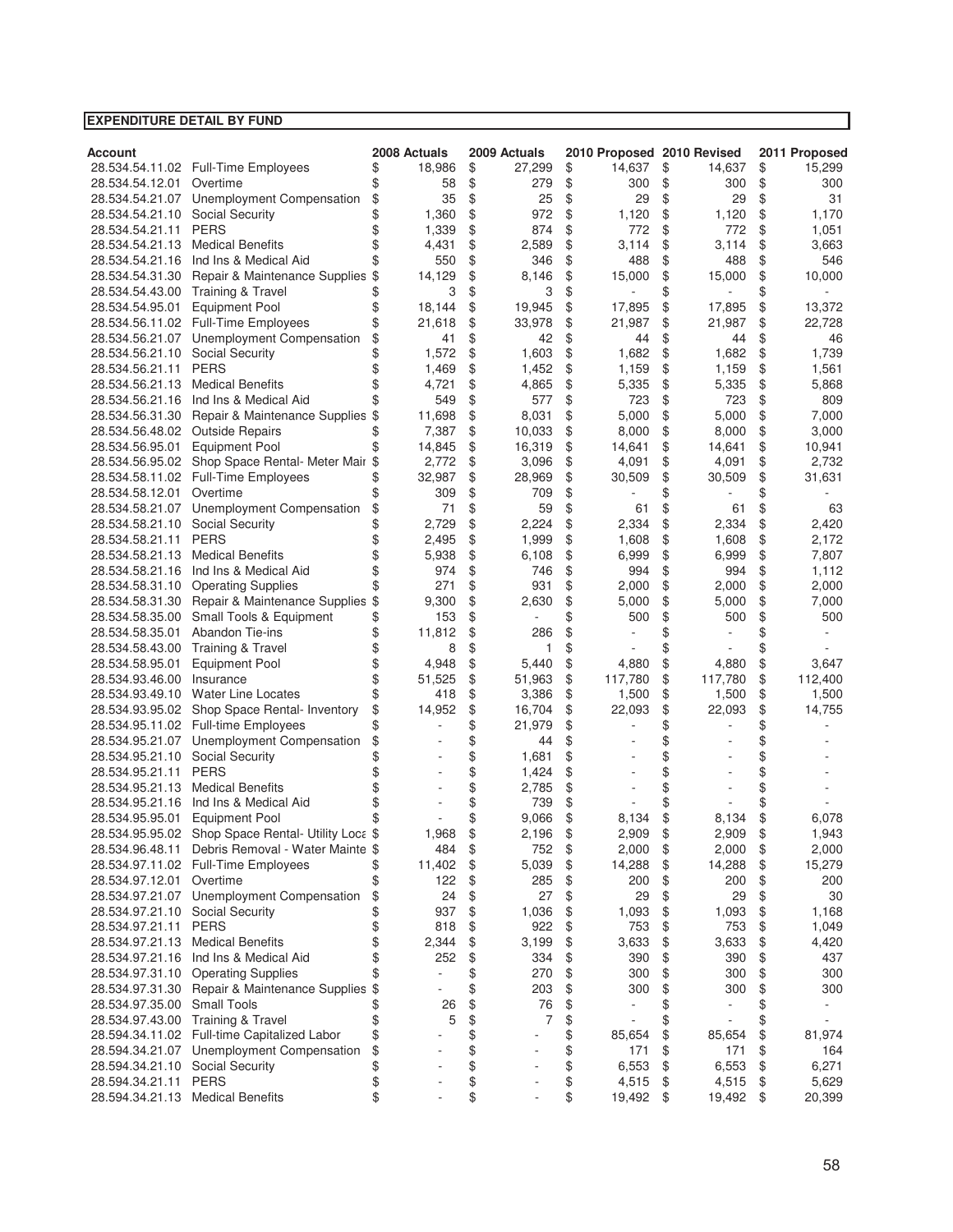| <b>EXPENDITURE DETAIL BY FUND</b> |                                                                                   |               |                   |           |                |           |                            |           |           |                 |
|-----------------------------------|-----------------------------------------------------------------------------------|---------------|-------------------|-----------|----------------|-----------|----------------------------|-----------|-----------|-----------------|
|                                   |                                                                                   |               |                   |           |                |           |                            |           |           |                 |
| Account                           |                                                                                   |               | 2008 Actuals      |           | 2009 Actuals   |           | 2010 Proposed 2010 Revised |           |           | 2011 Proposed   |
|                                   | 28.594.34.21.16 Ind Ins & Medical Aid                                             | \$            |                   | \$        |                | \$        | 2,909                      | \$        | 2,909     | \$<br>2,951     |
| 28.594.34.63.43                   | <b>Distribution Mains</b>                                                         | \$            |                   | \$        |                | \$        | 365,000                    | \$        | 365,000   | \$              |
| 28.594.34.63.44                   | New Services Inside City - 401(\$                                                 |               | 4,538             | \$        |                | \$        |                            | \$        |           | \$              |
| 28.594.34.63.46                   | Meters Installed - 40105                                                          | \$            | 10,638            | \$        |                | \$        |                            | \$        |           |                 |
| 28.594.34.63.48                   | New Fire Hydrants- 40107                                                          | \$            | 388               | \$        |                | \$        |                            | \$        |           |                 |
| 28.594.34.63.77                   | Pave Inventory Storage Lot                                                        | \$            | 4,107             | \$        | 2,136          | \$        | 5,000                      | \$        | 5,000     | \$<br>5,000     |
| 28.594.34.63.78                   | Water Volume Increase to 2 & :                                                    |               |                   | \$        |                | \$        | 50,000                     | \$        | 50,000    | \$              |
| <b>WATER DISTRIBUTION SYSTEM</b>  |                                                                                   |               | 732,781           | \$        | 789,335        | \$        | 1,341,291                  | \$        | 1,341,291 | \$<br>925,984   |
|                                   | 29.534.52.11.02 Full-Time Employees                                               | \$            | 40,569            | \$        | 40,066         | \$        | 51,545                     | \$        | 51,545    | \$<br>53,731    |
| 29.534.52.12.01                   | Overtime                                                                          |               | 307               | \$        | 1,472          | \$        | 1,000                      | \$        | 1,000     | \$              |
| 29.534.52.21.07                   | Unemployment Compensation                                                         | \$            | 85                | \$        | 95             | \$        | 103                        | \$        | 103       | \$<br>107       |
| 29.534.52.21.10                   | Social Security                                                                   |               | 3,227             | \$        | 3,640          | \$        | 3,943                      | \$        | 3,943     | \$<br>4,101     |
| 29.534.52.21.11                   | <b>PERS</b>                                                                       | \$            | 2,978             | \$        | 3,280          | \$        | 2,717                      | \$        | 2,717     | \$<br>3,689     |
| 29.534.52.21.13                   | <b>Medical Benefits</b>                                                           |               | 8,520             | \$        | 10,296         | \$        | 11,800                     | \$        | 11,800    | \$<br>12,764    |
| 29.534.52.21.16                   | Ind Ins & Medical Aid                                                             | \$            | 963               | \$        | 1,078          | \$        | 1,388                      | \$        | 1,388     | \$<br>1,552     |
| 29.534.52.31.10                   | <b>Cathodic Protection Supplies</b>                                               | \$            | 258               | \$        |                | \$        | 1,000                      | \$        | 1,000     | \$<br>1,000     |
| 29.534.52.31.30                   | Repair & Maintenance Supplies \$                                                  |               | 858               | \$        | 1,041          | \$        |                            | \$        |           |                 |
| 29.534.52.41.01                   | Easement Protection Legal Fee \$                                                  |               | 2,500             | \$        |                | \$        |                            |           |           |                 |
| 29.534.52.43.00                   | Training & Travel                                                                 |               | 5                 | \$        | 5              | \$        |                            | \$        |           |                 |
| 29.534.52.46.00                   | Insurance                                                                         |               | 1,903             | \$        | 903            | \$        | 994                        | \$        | 994       | \$<br>995       |
| 29.534.52.48.01                   | Paint 36" Pipeline                                                                |               |                   | \$        | 20,175         | \$        |                            | \$        |           |                 |
| 29.534.52.48.02                   | <b>Outside Repairs</b>                                                            | \$            | 848               | \$        | 849            | \$        | 1,000                      | \$        | 1,000     | \$<br>1,000     |
| 29.534.52.95.01                   | <b>Equipment Pool</b>                                                             | \$            | 8,247             | \$        | 9,066          | \$        | 8,134                      | \$        | 8,134     | \$<br>6,078     |
| 29.594.34.63.01                   | <b>Cathodic Protection</b>                                                        |               | 8,948             | \$        | 3,129          | \$        | 18,000                     | \$        | 18,000    | \$              |
|                                   | 29.594.34.63.30 No Texas Rd Waterline Replac \$                                   |               |                   | \$        |                | \$        | 2,400,000                  | \$        | 2,400,000 | \$              |
|                                   | <b>WATER TRANSMISSION SYSTEM</b>                                                  |               | 80,216            | \$        | 95,095         | \$        | 2,501,624                  | \$        | 2,501,624 | \$<br>85,017    |
| PUBLIC WORKS DEPARTMENT           |                                                                                   | \$            | 4,157,312         | \$        | 4,309,612      | \$        | 9,349,978                  | \$        | 9,349,978 | \$<br>6,217,902 |
|                                   |                                                                                   |               |                   |           |                |           |                            |           |           |                 |
| 13                                | <b>NON-DEPARTMENTAL ITEMS</b><br>00.534.10.53.04 Washington State Excise Taxes \$ |               | 371,170           | \$        | 347,557        | \$        |                            |           |           | \$<br>350,000   |
|                                   |                                                                                   |               |                   |           |                |           |                            | \$        |           |                 |
|                                   | 00.534.54.53.05 Property Taxes - Dikes<br>00.582.89.72.07 Revenue Bonds 2007      |               | 16,856            | \$<br>\$  | 18,892         | \$        |                            | \$        |           | \$<br>18,000    |
|                                   |                                                                                   | \$            |                   |           |                | \$        |                            | \$        |           | \$<br>635,000   |
| 00.592.34.41.02                   | Debt Issuance Costs                                                               | \$            | 1,518             | \$        | 1,821          | \$        |                            | \$        |           | \$              |
| 00.592.89.83.07                   | Bond Interest 2007                                                                | \$            | 548,663           | \$        | 526,063        | \$        |                            | \$        |           | \$<br>478,065   |
|                                   | 00.597.42.94.00 Operating Transfer                                                | \$            |                   | \$        | 202,059        | \$        | ä,                         |           | 250,000-  | \$              |
| <b>MISCELLANEOUS ITEMS</b>        |                                                                                   |               | 938,207           | \$        | 1,096,392      | \$        |                            | \$        | (250,000) | \$<br>1,481,065 |
| <b>NON-DEPARTMENTAL ITEMS</b>     |                                                                                   | \$            | 938,207           | \$        | 1,096,392      | \$        |                            | \$        | (250,000) | \$<br>1,481,065 |
| <b>WATER FUND</b>                 |                                                                                   | $\frac{3}{2}$ | 5,658,377         | \$        | 6,991,029      | \$        | 9,757,257                  | \$        | 9,507,257 | \$<br>8,089,572 |
| 440                               |                                                                                   |               | <b>SEWER FUND</b> |           |                |           |                            |           |           |                 |
| 00                                | <b>RESTRICTED ACCOUNTS</b>                                                        |               |                   |           |                |           |                            |           |           |                 |
|                                   | 00.294.11.00.00 Depreciation Expense                                              | \$            | 934,200           | \$        | 1,882,270      | \$        |                            | \$        |           | \$              |
| <b>MISCELLANEOUS ITEMS</b>        |                                                                                   | \$            | 934,200           | \$        | 1,882,270      | \$        |                            | \$        |           | \$              |
| <b>RESTRICTED ACCOUNTS</b>        |                                                                                   | \$            | 934,200           | \$        | 1,882,270      | \$        |                            | \$        |           | \$              |
| 04                                | <b>FINANCE DEPARTMENT</b>                                                         |               |                   |           |                |           |                            |           |           |                 |
|                                   | PUBLIC WORKS GENERAL ADMIN.                                                       | <u>\$</u>     |                   | <u>\$</u> |                | <u>\$</u> |                            | <u>\$</u> |           | \$              |
| <b>FINANCE DEPARTMENT</b>         |                                                                                   | \$            | $\blacksquare$    | \$        | $\blacksquare$ | \$        | $\blacksquare$             | \$        |           | \$              |
| 09                                | <b>PUBLIC WORKS DEPARTMENT</b>                                                    |               |                   |           |                |           |                            |           |           |                 |
|                                   | 24.535.10.11.02 Full-Time Employees                                               | \$            | 28,035            |           | 28,986         | \$        | 31,816                     | \$        | 31,816    | \$<br>32,904    |
| 24.535.10.21.07                   | Unemployment Compensation                                                         | \$            | 56                | \$<br>\$  | 58             | \$        | 64                         | \$        | 64        | \$<br>66        |
| 24.535.10.21.10                   | <b>Social Security</b>                                                            |               | 2,152             |           | 2,223          |           | 2,434                      |           | 2,434     |                 |
|                                   |                                                                                   | \$            |                   | \$        |                | \$        |                            | \$        |           | \$<br>2,464     |
| 24.535.10.21.11                   | <b>PERS</b><br><b>Medical Benefits</b>                                            | \$            | 1,999             | \$        | 2,006          | \$        | 1,677                      | \$        | 1,677     | \$<br>2,260     |
| 24.535.10.21.13                   |                                                                                   | \$            | 5,019             | \$        | 4,687          | \$        | 5,179                      | \$        | 5,179     | \$<br>5,707     |
| 24.535.10.21.16                   | Ind Ins & Medical Aid                                                             | \$            | 426               | \$        | 463            | \$        | 542                        | \$        | 542       | \$<br>606       |
| 24.535.10.44.00                   | <b>Legal Advertising</b>                                                          | \$            |                   | \$        | 250            | \$        |                            | \$        |           | \$<br>200       |
| 24.535.10.46.00                   | Insurance                                                                         | \$            | 41,091            | \$        | 41,196         | \$        | 88,249                     | \$        | 88,249    | \$<br>85,183    |
| 24.535.10.91.00                   | Admin Support/Overhead Chard \$                                                   |               | 142,245           | \$        | 155,548        | \$        | 155,548                    | \$        | 155,548   | \$<br>193,899   |
| 24.535.10.95.04                   | Data Processing/Network Pool                                                      | \$            | 17,340            | \$        | 21,453         | \$        | 17,994                     | \$        | 17,994    | \$<br>19,740    |
|                                   | 24.535.20.41.00 Legal Fees - Guemes Channel                                       | \$            | 1,272             | \$        |                | \$        |                            | \$        |           | \$<br>2,000     |
|                                   | PUBLIC WORKS GENERAL ADMIN.                                                       | <u>\$</u>     | 239,635           | \$        | 256,870        | \$        | 303,503                    | \$        | 303,503   | \$<br>345,029   |
|                                   | 25.532.20.11.02 Full-Time Employees                                               | \$            | 133,340           | \$        | 140,930        | \$        | 171,891                    | \$        | 171,891   | \$<br>167,784   |
|                                   | 25.532.20.11.03 Part-Time Employees                                               | \$            | $9,478$ \$        |           | 7,801          | \$        | 9,493                      | \$        | 9,493     | \$<br>9,817     |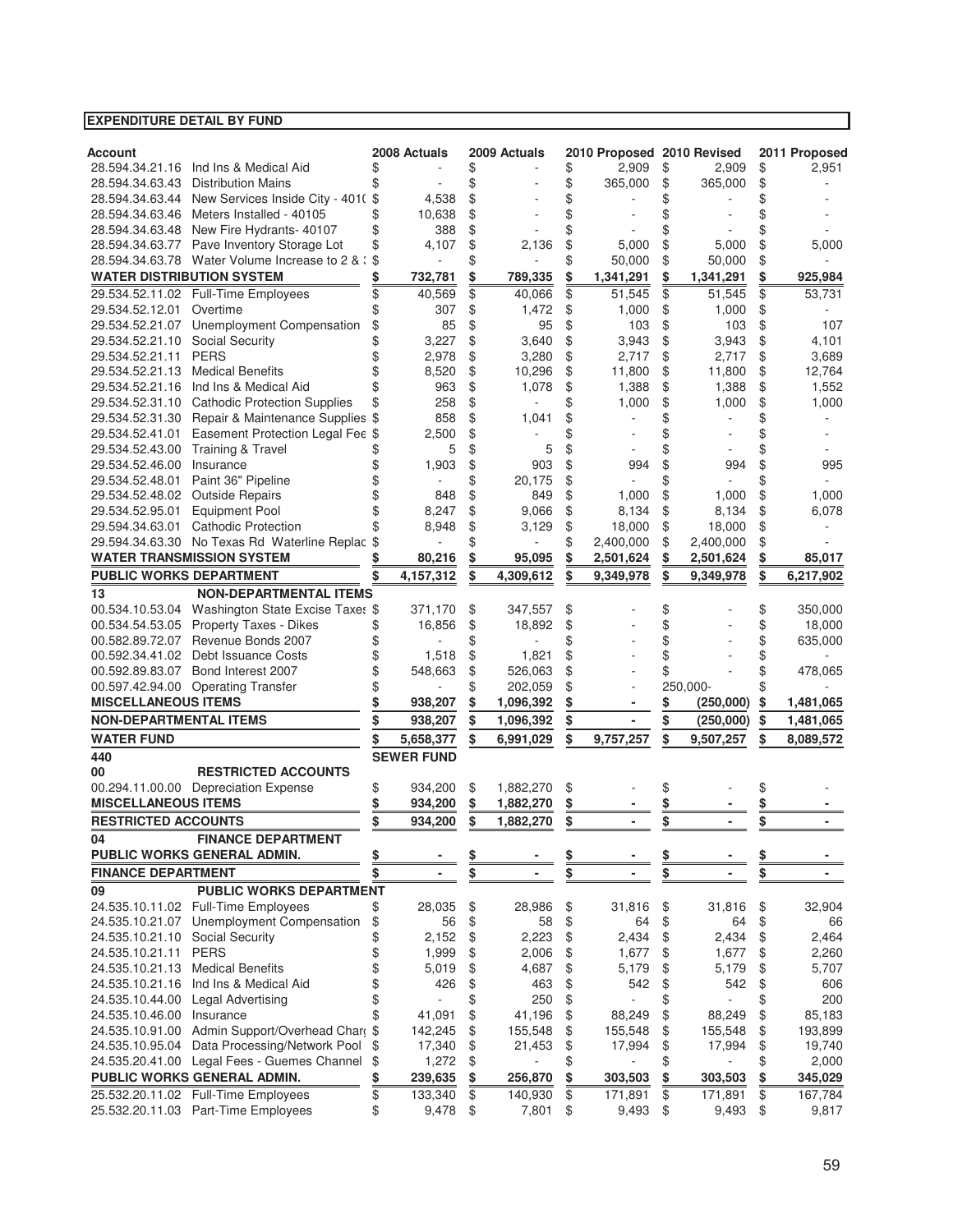| <b>Account</b>                     |                                     |          | 2008 Actuals |          | 2009 Actuals |          | 2010 Proposed 2010 Revised |          |              |          | 2011 Proposed |
|------------------------------------|-------------------------------------|----------|--------------|----------|--------------|----------|----------------------------|----------|--------------|----------|---------------|
| 25.532.20.12.01                    | Overtime                            | \$       | 2,084        | \$       | 4,464        | \$       |                            | \$       |              | \$       | 3,000         |
| 25.532.20.21.07                    | Unemployment Compensation           | \$       | 291          | \$       | 307          | \$       | 363                        | \$       | 363          | \$       | 355           |
| 25.532.20.21.10                    | <b>Social Security</b>              | \$       | 11,071       | \$       | 11,713       | \$       | 13,851                     | \$       | 13,851       | \$       | 13,560        |
| 25.532.20.21.11                    | <b>PERS</b>                         | \$       | 10,412       | \$       | 10,614       | \$       | 8,332                      | \$       | 8,332        | \$       | 11,523        |
| 25.532.20.21.13                    | <b>Medical Benefits</b>             | \$       | 25,992       | \$       | 25,633       | \$       | 28,920                     | \$       | 28,920       | \$       | 29,838        |
| 25.532.20.21.16                    | Ind Ins & Medical Aid               | \$       | 2,824        | \$       | 2,942        | \$       | 4,328                      | \$       | 4,328        | \$       | 3,752         |
| 25.532.20.43.00                    | Training & Travel                   | \$       | 711          | \$       | 766          | \$       |                            | \$       |              | \$       | 500           |
| 25.532.20.95.01                    | <b>Equipment Pool</b>               | \$       | 4,790        | \$       | 1,517        | \$       | 1,663                      | \$       | 1,663        | \$       | 1,695         |
| 25.535.10.41.14                    | Professional Engineering Servic \$  |          | 2,225        | \$       | 1,010        | \$       | 5,750                      | \$       | 5,750        | \$       | 5,000         |
| 25.594.35.64.42   &   Reduction    |                                     |          |              | \$       |              | \$       |                            | \$       |              | \$       | 132,000       |
| <b>ENGINEERING SERVICES</b>        |                                     | \$       | 203,218      | \$       | 207,697      | \$       | 244,591                    | \$       | 244,591      | \$       | 378,824       |
|                                    | 31.535.14.11.02 Full-Time Employees | \$       | 71,941       | \$       | 85,944       | \$       | 113,740                    | \$       | 113,740      | \$       | 117,704       |
| 31.535.14.21.07                    | Unemployment Compensation           | \$       | 144          | \$       | 215          | \$       | 228                        | \$       | 228          | \$       | 233           |
| 31.535.14.21.10                    | <b>Social Security</b>              | \$       | 5,489        | \$       | 8,179        | \$       | 8,650                      | \$       | 8,650        | \$       | 8,939         |
| 31.535.14.21.11                    | <b>PERS</b>                         | \$       | 5,070        | \$       | 7,511        | \$       | 5,996                      | \$       | 5,996        | \$       | 8,082         |
| 31.535.14.21.13                    | <b>Medical Benefits</b>             | \$       | 11,680       | \$       | 16,990       | \$       | 18,225                     | \$       | 18,225       | \$       | 20,711        |
| 31.535.14.21.16                    | Ind Ins & Medical Aid               | \$       | 1,063        | \$       | 1,476        | \$       | 1,878                      | \$       | 1,878        | \$       | 2,109         |
| 31.535.14.31.01                    | <b>Office Supplies</b>              | \$       | 2,348        | \$       | 2,268        | \$       | 2,200                      | \$       | 2,200        | \$       | 2,200         |
| 31.535.14.41.10                    | Employee Physical Examination       | \$       | 116          | \$       |              | \$       | 150                        | \$       | 150          | \$       | 150           |
| 31.535.14.42.01                    | Telephone/Fax                       | \$       | 5,846        | \$       | 5,285        | \$       | 5,500                      | \$       | 5,500        | \$       | 5,500         |
| 31.535.14.42.06                    | Cellular Telephone                  | \$       | 3,152        | \$       | 2,971        | \$       | 2,500                      | \$       | 2,500        | \$       | 3,200         |
| 31.535.14.43.00                    | <b>Training &amp; Travel</b>        | \$       | 8,541        | \$       | 1,603        | \$       | 6,800                      | \$       | 6,800        | \$       | 7,600         |
| 31.535.14.43.11                    | Safety & Health Training            | \$       | ٠            | \$       | 498          | \$       | 560                        | \$       | 560          | \$       | 500           |
| 31.535.14.45.02                    | <b>Copier Rental</b>                | \$       | 3,887        | \$       | 4,507        | \$       | 4,300                      | \$       | 4,300        | \$       | 4,680         |
| 31.535.14.49.00                    | <b>Certification Renewals</b>       | \$       | 1,640        | \$       | 472          | \$       | 430                        | \$       | 430          | \$       | 2,320         |
| 31.535.14.49.03                    | Membership Dues/Subscription        | \$       | 184          | \$       | 497          | \$       | 300                        | \$       | 300          | \$       | 357           |
|                                    | 31.535.80.11.02 Full-Time Employees | \$       | 4,088        | \$       | 4,946        | \$       | 6,942                      | \$       | 6,942        | \$       | 7,321         |
| 31.535.80.12.01                    | Overtime                            | \$       | 91           | \$       | ä,           | \$       | 175                        | \$       | 175          | \$       | 171           |
| 31.535.80.12.05                    | <b>Holiday Worked</b>               | \$       | 21           | \$       | 38           | \$       | 175                        | \$       | 175          | \$       | 86            |
| 31.535.80.21.07                    | Unemployment Compensation           | \$       | 8            | \$       | 12           | \$<br>\$ | 14                         | \$       | 14           | \$       | 15            |
| 31.535.80.21.10                    | Social Security<br><b>PERS</b>      | \$       | 320          | \$       | 510          |          | 532                        | \$       | 532          | \$       | 560           |
| 31.535.80.21.11<br>31.535.80.21.13 | <b>Medical Benefits</b>             | \$       | 302<br>693   | \$<br>\$ | 459          | \$<br>\$ | 366<br>1,465               | \$       | 366          | \$       | 503<br>1,575  |
| 31.535.80.21.16                    | Ind Ins & Medical Aid               | \$<br>\$ | 103          | \$       | 1,288<br>150 | \$       | 199                        | \$<br>\$ | 1,465<br>199 | \$<br>\$ | 222           |
| 31.535.80.31.17                    | <b>Odor Control Chemicals</b>       | \$       | 8,731        | \$       | 11,633       | \$       | 11,000                     | \$       | 11,000       | \$       | 11,000        |
| 31.535.80.31.30                    | Repair & Maintenance Supplies       | \$       | 896          | \$       | 134          | \$       | 1,000                      | \$       | 1,000        | \$       | 1,000         |
| 31.535.80.32.11                    | <b>Fuel for Generators</b>          | \$       | 846          | \$       | ÷,           | \$       | 1,120                      | \$       | 1,120        | \$       | 700           |
| 31.535.80.43.00                    | Reimburseable Meals                 | \$       | 1            | \$       | 1            | \$       |                            | \$       |              | \$       |               |
| 31.535.80.47.02                    | Electricity                         | \$       | 2,381        | \$       | 3,317        | \$       | 2,700                      | \$       | 2,700        | \$       | 4,950         |
| 31.535.80.47.03                    | Water                               | \$       | 1,291        | \$       | 3,335        | \$       | 2,300                      | \$       | 2,300        | \$       | 2,300         |
| 31.535.80.48.03                    | <b>Outside Repairs</b>              | \$       | 595          | \$       | 974          | \$       | 1,000                      | \$       | 1,000        | \$       | 1,000         |
| 31.535.81.11.02                    | Full-Time Employees                 | \$       | 40,842       | \$       | 57,478       | \$       | 55,167                     | \$       | 55,167       | \$       | 57,907        |
| 31.535.81.12.01                    | Overtime                            | \$       | 1,749        | \$       | 4,098        | \$       | 5,000                      | \$       | 5,000        | \$       | 3,420         |
|                                    | 31.535.81.12.05 Holiday Worked      | \$       | 127          | \$       | 229          | \$       | 170                        | \$       | 170          | \$       | 342           |
| 31.535.81.21.07                    | Unemployment Compensation           | \$       | 85           | \$       | 114          | \$       | 110                        | \$       | 110          | \$       | 116           |
| 31.535.81.21.10                    | <b>Social Security</b>              | \$       | 3,272        | \$       | 4,341        | \$       | 4,216                      | \$       | 4,216        | \$       | 4,425         |
| 31.535.81.21.11                    | <b>PERS</b>                         | \$       | 3,009        | \$       | 3,929        | \$       | 2,908                      | \$       | 2,908        | \$       | 3,976         |
| 31.535.81.21.13                    | <b>Medical Benefits</b>             | \$       | 8,527        | \$       | 10,801       | \$       | 11,196                     | \$       | 11,196       | \$       | 12,111        |
| 31.535.81.21.16                    | Ind Ins & Medical Aid               | \$       | 1,099        | \$       | 1,254        | \$       | 1,518                      | \$       | 1,518        | \$       | 1,698         |
| 31.535.81.31.10                    | <b>Operating Supplies</b>           | \$       | 1,862        | \$       | 579          | \$       | 2,000                      | \$       | 2,000        | \$       | 2,000         |
| 31.535.81.31.17                    | <b>Odor Control Chemicals</b>       | \$       | 36,629       | \$       | 47,187       | \$       | 48,000                     | \$       | 48,000       | \$       | 44,550        |
| 31.535.81.31.30                    | Maintenance Supplies                | \$       | 9,872        | \$       | 76,543       | \$       | 8,000                      | \$       | 8,000        | \$       | 8,000         |
| 31.535.81.32.11                    | <b>Fuel for Generators</b>          | \$       | 3,414        | \$       | 3,480        | \$       | 4,760                      | \$       | 4,760        | \$       | 4,410         |
| 31.535.81.43.00                    | Reimburseable Meals                 | \$       | 7            | \$       | 4            | \$       |                            | \$       | ä,           | \$       |               |
| 31.535.81.47.02                    | Electricity                         | \$       | 34,531       | \$       | 41,575       | \$       | 46,200                     | \$       | 46,200       | \$       | 47,600        |
| 31.535.81.47.03                    | Water for Pump Stations             | \$       | 2,553        | \$       | 2,512        | \$       | 4,740                      | \$       | 4,740        | \$       | 3,000         |
| 31.535.81.48.03                    | <b>Outside Repairs</b>              | \$       | 19,925       | \$       | 24,079       | \$       | 10,000                     | \$       | 10,000       | \$       | 10,000        |
| 31.535.81.95.01                    | <b>Equipment Pool</b>               | \$       | 6,340        | \$       | 12,892       | \$       | 14,134                     | \$       | 14,134       | \$       | 14,411        |
| 31.535.83.11.02                    | <b>Full-Time Employees</b>          | \$       | 399,992      | \$       | 343,726      | \$       | 355,501                    | \$       | 355,501      | \$       | 374,056       |
| 31.535.83.11.03                    | Part-Time Employees                 | \$       |              | \$       |              | \$       | 9,880                      | \$       | 9,880        | \$       |               |
| 31.535.83.12.01                    | Overtime                            | \$       | 6,409        | \$       | 14,564       | \$       | 13,000                     | \$       | 13,000       | \$       | 12,825        |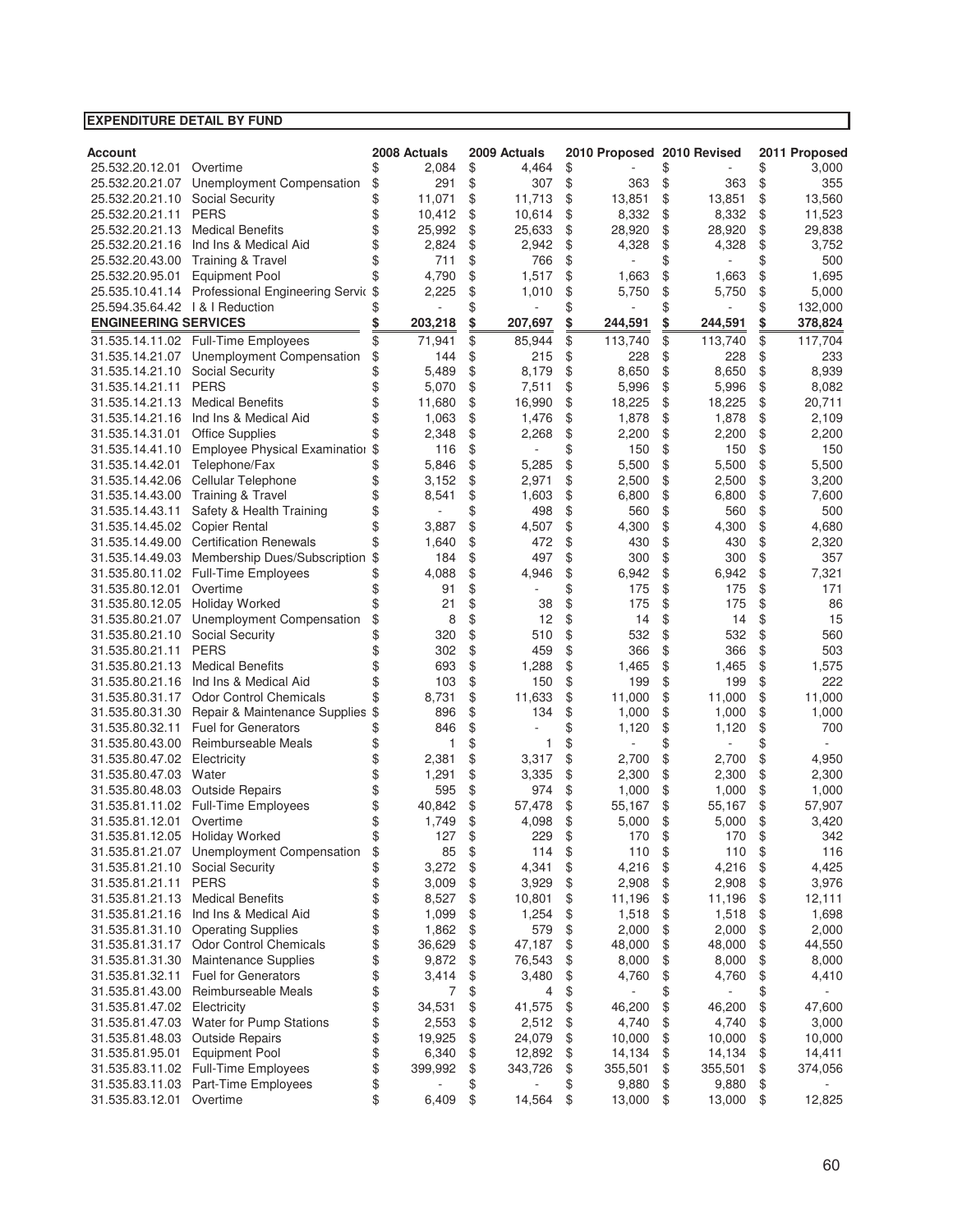| Account                         |                                              |           | 2008 Actuals | 2009 Actuals                   | 2010 Proposed 2010 Revised     |                                | 2011 Proposed |
|---------------------------------|----------------------------------------------|-----------|--------------|--------------------------------|--------------------------------|--------------------------------|---------------|
| 31.535.83.12.05 Holiday Worked  |                                              | \$        | 2,414        | \$<br>2,633                    | \$<br>3,000                    | \$<br>3,000                    | \$<br>2,993   |
| 31.535.83.21.07                 | Unemployment Compensation                    |           | 818          | \$<br>718                      | \$<br>730                      | \$<br>730                      | \$<br>748     |
| 31.535.83.21.10                 | <b>Social Security</b>                       | \$<br>\$  | 31,300       | \$<br>27,449                   | \$<br>27,945                   | \$<br>27,945                   | \$<br>28,608  |
| 31.535.83.21.11                 | <b>PERS</b>                                  | \$        | 29,994       | \$<br>24,583                   | \$<br>18,741                   | \$<br>18,741                   | \$<br>25,686  |
| 31.535.83.21.13                 | <b>Medical Benefits</b>                      | \$        | 82,037       | \$<br>68,687                   | \$<br>73,778                   | \$<br>73,778                   | \$<br>79,552  |
| 31.535.83.21.16                 | Ind Ins & Medical Aid                        | \$        | 7,095        | \$<br>7,951                    | \$<br>10,932                   | \$<br>10,932                   | \$<br>11,222  |
| 31.535.83.31.10                 | <b>Operating Supplies</b>                    | \$        | 22,913       | \$<br>11,297                   | \$<br>19,000                   | \$<br>19,000                   | \$<br>19,000  |
| 31.535.83.31.11                 | <b>Safety Supplies</b>                       | \$        | 1,899        | \$<br>3,308                    | \$<br>4,000                    | \$<br>4,000                    | \$<br>4,000   |
| 31.535.83.31.17                 | <b>Chlorination Supplies</b>                 | \$        | 33,708       | \$<br>38,025                   | \$<br>46,622                   | \$<br>46,622                   | \$<br>60,048  |
| 31.535.83.31.18                 | <b>De-Chlorination Supplies</b>              | \$        | 13,614       | \$<br>14,297                   | \$<br>19,600                   | \$<br>19,600                   | \$<br>12,951  |
| 31.535.83.31.30                 | Repair & Maintenance Supplies                | \$        | 71,864       | \$<br>62,080                   | \$<br>55,000                   | \$<br>55,000                   | \$<br>60,000  |
| 31.535.83.35.00                 | Small Tools & Equipment                      | \$        | 2,982        | \$<br>1,388                    | \$<br>2,000                    | \$<br>2,000                    | \$<br>2,000   |
| 31.535.83.43.00                 | Reimburseable Meals                          | \$        | 52           | \$<br>31                       | \$                             | \$                             |               |
| 31.535.83.47.02                 | Electricity                                  | \$        | 227,851      | \$<br>243,320                  | \$<br>280,600                  | \$<br>280,600                  | \$<br>264,000 |
| 31.535.83.47.03                 | Water/Garbage                                | \$        | 42,208       | \$<br>30,264                   | \$<br>27,000                   | \$<br>27,000                   | \$<br>34,000  |
| 31.535.83.48.03                 | Outside Equipment Repair                     | \$        | 24,436       | \$<br>6,862                    | \$<br>30,000                   | \$<br>30,000                   | \$<br>30,000  |
|                                 | 31.535.83.49.15 Clothing Cleaned             | \$        | 3,529        | \$<br>3,671                    | \$<br>3,800                    | \$<br>3,800                    | \$<br>2,652   |
| 31.535.83.49.17                 | <b>Landscaping Services</b>                  | \$        | 4,509        | \$<br>2,355                    | \$<br>2,500                    | \$<br>2,500                    | \$<br>1,100   |
| 31.535.83.51.19                 | Wastewater Discharge Permit                  | \$        | 11,614       | \$<br>12,174                   | \$<br>12,200                   | \$<br>12,200                   | \$<br>13,100  |
| 31.535.83.95.01                 | <b>Equipment Pool</b>                        | \$        | 7,752        | \$<br>4,550                    | \$<br>4,988                    | \$<br>4,988                    | \$<br>5,086   |
|                                 | 31.535.85.11.02 Full-Time Employees          | \$        | 146,258      | \$<br>183,219                  | \$<br>196,008                  | \$<br>196,008                  | \$<br>206,295 |
| 31.535.85.12.01                 | Overtime                                     | \$        | 64           | \$                             | \$<br>600                      | \$<br>600                      | \$<br>257     |
| 31.535.85.12.05                 | <b>Holiday Worked</b>                        | \$        | 1,952        | \$<br>1,997                    | \$<br>2,300                    | \$<br>2,300                    | \$<br>2,138   |
| 31.535.85.21.07                 | Unemployment Compensation                    | \$        | 297          | \$<br>379                      | \$<br>392                      | \$<br>392                      | \$<br>412     |
| 31.535.85.21.10                 | Social Security                              | \$        | 11,369       | \$<br>14,497                   | \$<br>14,994                   | \$<br>14,994                   | \$<br>15,782  |
| 31.535.85.21.11                 | <b>PERS</b>                                  | \$        | 10,681       | \$<br>13,044                   | \$<br>10,333                   | \$<br>10,333                   | \$<br>14,167  |
| 31.535.85.21.13                 | <b>Medical Benefits</b>                      | \$        | 25,731       | \$<br>32,573                   | \$<br>36,480                   | \$<br>36,480                   | \$<br>39,116  |
| 31.535.85.21.16                 | Ind Ins & Medical Aid                        | \$        | 3,746        | \$<br>4,210                    | \$<br>5,456                    | \$<br>5,456                    | \$<br>6,106   |
| 31.535.85.31.10                 | <b>Operating Supplies</b>                    | \$        | 15,673       | \$<br>18,474                   | \$<br>14,200                   | \$<br>14,200                   | \$<br>15,200  |
| 31.535.85.31.30                 | Repair Maintenance Supplies                  | \$        | 6,375        | \$<br>629                      | \$<br>800                      | \$<br>800                      | \$<br>1,000   |
| 31.535.85.41.00                 | <b>Outside Lab Testing</b>                   | \$        | 14,293       | \$<br>3,534                    | \$<br>2,500                    | \$<br>2,500                    | \$<br>4,000   |
| 31.535.85.43.00                 | Reimburseable Meals                          | \$        | 28           | \$<br>17                       | \$                             | \$                             | \$            |
| 31.535.85.48.03                 | Outside Equipment Repair                     | \$        |              | \$                             | \$<br>500                      | \$<br>500                      | \$<br>500     |
| 31.535.89.11.02                 | <b>Full-Time Employees</b>                   | \$        | 134,353      | \$<br>149,101                  | \$<br>164,763                  | \$<br>164,763                  | \$<br>173,804 |
| 31.535.89.12.01                 | Overtime                                     | \$        | 4,845        | \$<br>5,992                    | \$<br>9,000                    | \$<br>9,000                    | \$<br>5,985   |
| 31.535.89.12.05                 | <b>Holiday Worked</b>                        | \$        | 2,028        | \$<br>1,358                    | \$<br>1,800                    | \$<br>1,800                    | \$<br>1,881   |
| 31.535.89.21.07                 | Unemployment Compensation                    | \$        | 284          | \$<br>330                      | \$<br>330                      | \$<br>330                      | \$<br>348     |
| 31.535.89.21.10                 | <b>Social Security</b>                       | \$        | 10,826       | \$<br>12,606                   | \$<br>12,602                   | \$<br>12,602                   | \$<br>13,292  |
| 31.535.89.21.11                 | <b>PERS</b>                                  | \$        | 9,373        | \$<br>11,383                   | \$<br>8,686                    | \$<br>8,686                    | \$<br>11,936  |
| 31.535.89.21.13                 | <b>Medical Benefits</b>                      | \$        | 26,132       | \$<br>31,590                   | \$<br>34,338                   | \$<br>34,338                   | \$<br>36,878  |
| 31.535.89.21.16                 | Ind Ins & Medical Aid                        | \$        | 3,616        | \$<br>3,716                    | \$<br>4,699                    | \$<br>4,699                    | \$<br>5,256   |
| 31.535.89.31.10                 | <b>Operating Supplies</b>                    | \$        | 10,737       | \$<br>6,921                    | \$<br>13,000                   | \$<br>13,000                   | \$<br>7,400   |
| 31.535.89.31.17                 | <b>Odor Control Chemicals</b>                | \$        | 7,483        | \$<br>2,841                    | \$<br>12,000                   | \$<br>12,000                   | \$<br>7,000   |
| 31.535.89.31.18 Polymer         |                                              | \$        | 13,033       | \$<br>21,017                   | \$<br>18,200                   | \$<br>18,200                   | \$<br>13,500  |
|                                 | 31.535.89.31.30 Maintenance Supplies         | \$        | 46,144       | \$<br>15,339                   | \$<br>20,000                   | \$<br>20,000                   | \$<br>45,000  |
| 31.535.89.32.11                 | Incinerator Fuel                             | \$        | 100,345      | \$<br>37,554                   | \$<br>45,000                   | \$<br>45,000                   | \$<br>34,475  |
| 31.535.89.41.00                 | <b>Incinerator Emissions Study</b>           | \$        |              | \$<br>13,833                   | \$<br>5,000                    | \$<br>5,000                    | \$<br>10,000  |
| 31.535.89.43.00                 | Reimburseable Meals                          | \$        | 28           | \$<br>17                       | \$<br>$\overline{\phantom{a}}$ | \$                             |               |
| 31.535.89.47.01                 | <b>Natural Gas</b>                           | \$        | 271          | \$<br>250                      | \$<br>400                      | \$<br>400                      | \$<br>400     |
| 31.535.89.47.03                 | Water/Garbage                                | \$        | 323          | \$<br>12                       | \$                             | \$<br>$\overline{\phantom{a}}$ | \$            |
| 31.535.89.47.04                 | Ash/Screenings Waste Disposa                 | \$        | 13,417       | \$<br>10,064                   | \$<br>13,500                   | \$<br>13,500                   | \$<br>17,000  |
|                                 | 31.535.89.48.03 Outside Equipment Repairs    | \$        | 7,122        | \$<br>27,431                   | \$<br>15,000                   | \$<br>15,000                   | \$<br>30,000  |
|                                 | 31.535.89.51.20 Permits & Registration       | \$        | 5,231        | \$<br>4,673                    | \$<br>5,925                    | \$<br>5,925                    | \$<br>6,451   |
| 31.594.35.21.11                 | <b>PERS</b>                                  | \$        | 3,002        | \$<br>۰                        | \$                             | \$                             | \$            |
| 31.594.35.21.13                 | <b>Medical Benefits</b>                      | $3,002 -$ |              | \$<br>$\overline{\phantom{a}}$ | \$                             | \$                             | \$            |
| 31.594.35.63.04                 | Replace Pump Station #11 & 1: \$             |           |              | \$<br>17,259                   | \$                             | \$                             | \$            |
| 31.594.35.64.24 Aeration Blower |                                              |           |              | \$                             | \$                             | \$                             | \$<br>145,000 |
|                                 | 31.594.35.64.43 SOLIDS FILTRATE PUMP UP(\$   |           |              | \$<br>$\overline{\phantom{a}}$ | \$<br>85,000                   | \$<br>85,000                   | \$<br>20,000  |
|                                 | 31.594.35.64.44 BELT PRESS REPLACEMENT \$    |           | 826          | \$<br>4,278                    | \$                             | \$                             | \$            |
|                                 | 31.594.35.64.59 WWTP Storm water improvem \$ |           |              | \$                             | \$                             | \$                             | \$<br>20,000  |
|                                 | 31.594.35.64.62 Replace Heat Exchanger       | \$        |              | \$<br>٠                        | \$                             | \$                             | \$<br>700,000 |
|                                 |                                              |           |              |                                |                                |                                |               |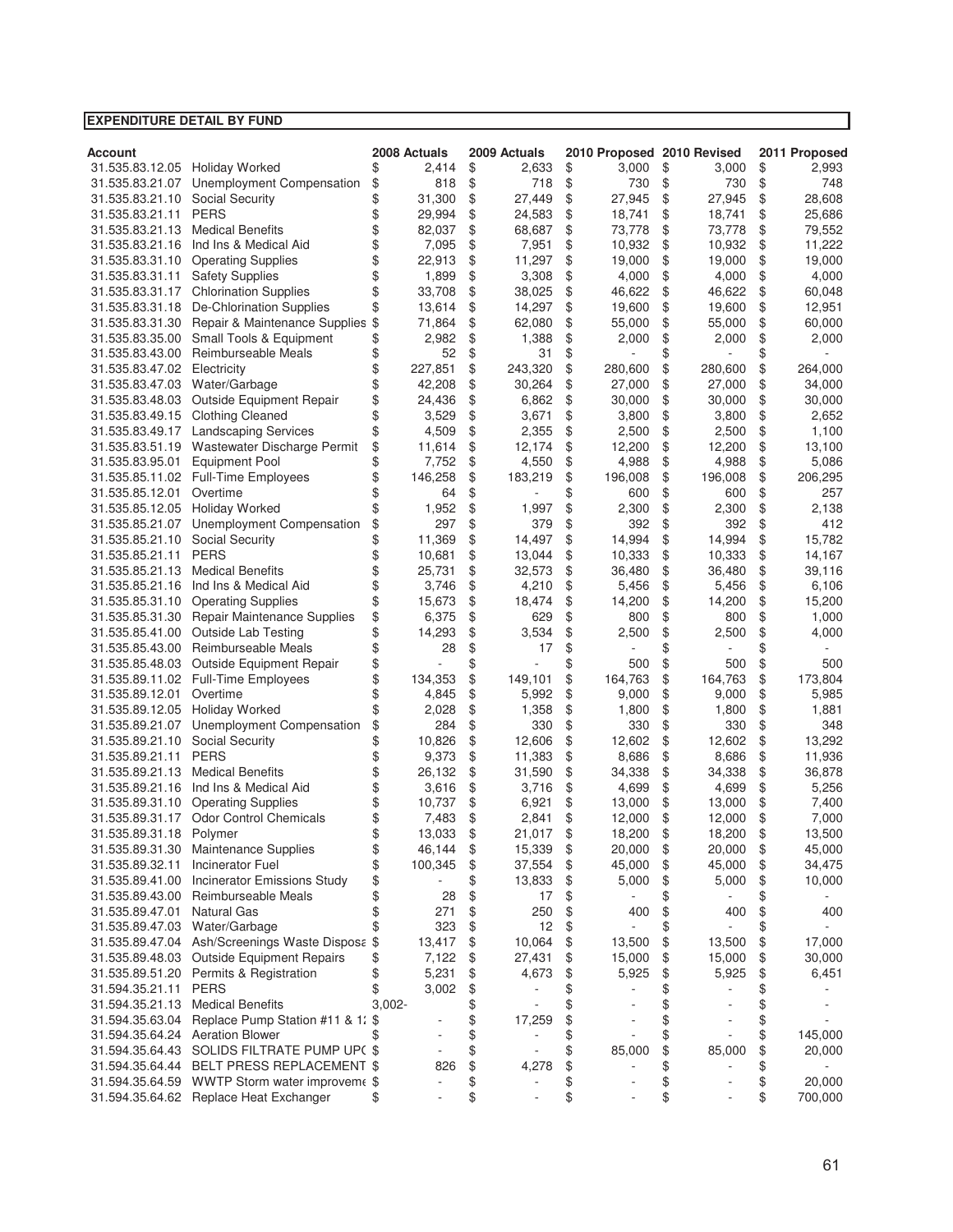| Account                                          |           | 2008 Actuals | 2009 Actuals                   |           | 2010 Proposed 2010 Revised |           |           |           | 2011 Proposed |
|--------------------------------------------------|-----------|--------------|--------------------------------|-----------|----------------------------|-----------|-----------|-----------|---------------|
| 31.594.35.64.63 Design & Construct Odorous Ai \$ |           |              | \$                             | \$        |                            | \$        | 900,000   | \$        |               |
| 31.594.35.64.66 PLC Migration                    | \$        |              | \$                             | \$        | 145,500                    | \$        | 145,500   | \$        | 145,500       |
| 31.594.35.64.67 Pump Station #13 Revisions       | \$        |              | \$                             | \$        | 600,000                    | \$        | 600,000   | \$        |               |
| <b>SEWER TREATMENT/PUMP STATIONS</b>             | \$        | 1,977,185    | \$<br>2,030,379                | \$        | 2,938,687                  | \$        | 3,838,687 | \$        | 3,233,360     |
| 32.535.13.11.02 Full-Time Employees              | \$        | 22,194       | \$<br>23,767                   | \$        | 25,585                     | \$        | 25,585    | \$        | 27,390        |
| 32.535.13.12.01<br>Overtime                      | \$        | 18           | \$<br>20                       | \$        |                            | \$        |           |           |               |
| Unemployment Compensation<br>32.535.13.21.07     | \$        | 44           | \$<br>47                       | \$        | 51                         | \$        | 51        | \$        | 52            |
| Social Security<br>32.535.13.21.10               | \$        | 1,631        | \$<br>1,751                    | \$        | 1,889                      | \$        | 1,889     | \$        | 2,026         |
| 32.535.13.21.11<br><b>PERS</b>                   | \$        | 1,585        | \$<br>1,647                    | \$        | 1,349                      | \$        | 1,349     | \$        | 1,881         |
| 32.535.13.21.13<br><b>Medical Benefits</b>       | \$        | 3,686        | \$<br>4,178                    | \$        | 4,617                      | \$        | 4,617     | \$        | 5,120         |
| 32.535.13.21.16<br>Ind Ins & Medical Aid         | \$        | 98           | \$<br>103                      | \$        | 129                        | \$        | 129       | \$        | 148           |
| Office Supplies<br>32.535.13.31.01               | \$        | 543          | \$<br>518                      | \$        | 400                        | \$        | 400       | \$        | 400           |
| Cellular Telephone<br>32.535.13.42.06            | \$        | 3,665        | \$<br>2,200                    | \$        | 2,800                      | \$        | 2,800     | \$        | 2,800         |
| <b>Training &amp; Travel</b><br>32.535.13.43.00  | \$        | 4            | \$                             | \$        |                            | \$        |           | \$        |               |
| <b>Equipment Pool</b><br>32.535.13.95.01         | \$        | 2,697        | \$<br>1,517                    | \$        | 1,663                      | \$        | 1,663     | \$        | 1,695         |
| Sewer Line Locates<br>32.535.35.49.01            | \$        |              | \$                             | \$        | 1,200                      | \$        | 1,200     | \$        | 400           |
| 32.535.51.11.02 Full-Time Employees              | \$        | 74,192       | \$<br>54,830                   | \$        | 97,668                     | \$        | 97,668    | \$        | 110,742       |
| Part-Time Employees<br>32.535.51.11.03           | \$        |              | \$                             | \$        |                            | \$        |           | \$        | 3,894         |
| 32.535.51.12.01<br>Overtime                      | \$        | 57           | \$<br>302                      | \$        | 700                        | \$        | 700       | \$        |               |
| 32.535.51.21.07<br>Unemployment Compensation     | \$        | 154          | \$<br>183                      | \$        | 195                        | \$        | 195       | \$        | 221           |
| 32.535.51.21.10<br>Social Security               | \$        | 5,918        | \$<br>6,999                    | \$        | 7,472                      | \$        | 7,472     | \$        | 8,471         |
| <b>PERS</b><br>32.535.51.21.11                   | \$        | 5,201        | \$<br>6,339                    | \$        | 5,149                      | \$        | 5,149     | \$        | 7,604         |
| 32.535.51.21.13<br><b>Medical Benefits</b>       | \$        | 22,772       | \$<br>24,887                   | \$        | 31,666                     | \$        | 31,666    | \$        | 34,388        |
| Ind Ins & Medical Aid<br>32.535.51.21.16         | \$        | 1,958        | \$<br>2,428                    | \$        | 3,470                      | \$        | 3,470     | \$        | 3,881         |
| <b>Safety Supplies</b><br>32.535.51.31.11        |           | 377          | \$                             | \$        | 600                        | \$        | 600       | \$        | 600           |
| 32.535.51.31.30<br>Repair & Maintenance Supplies | \$        | 1,019        | \$<br>1,584                    | \$        | 3,000                      | \$        | 3,000     | \$        | 3,000         |
| Video Repair & Maint Supplies<br>32.535.51.31.32 | \$        | 793          | \$<br>2.792                    | \$        | 3,000                      | \$        | 3,000     | \$        | 5,000         |
| Training & Travel<br>32.535.51.43.00             |           | 19           | \$                             | \$        |                            | \$        |           | \$        |               |
| <b>Equipment Pool</b><br>32.535.51.95.01         | \$        | 23,995       | \$<br>53,083                   | \$        | 58,199                     | \$        | 58,199    | \$        | 59,341        |
| Shop Space Rental<br>32.535.51.95.02             | \$        | 3,672        | \$<br>4,104                    | \$        | 5,430                      | \$        | 5,430     | \$        | 3,626         |
| <b>Equipment Pool</b><br>32.535.91.95.01         |           | 24,024       | \$<br>758                      | \$        | 831                        | \$        | 831       | \$        | 848           |
| <b>SEWAGE COLLECTION SYSTEM</b>                  |           | 200,316      | \$<br>194,037                  | \$        | 257,063                    |           | 257,063   |           | 283,528       |
| <b>VEHICLE &amp; EQUIPMENT FLEET</b>             | <u>\$</u> |              | \$                             | <u>\$</u> |                            | <u>\$</u> |           | <u>\$</u> |               |
| 46.535.81.48.03 Outside Repairs                  | \$        | 1,785        | \$<br>2,002                    | \$        |                            | \$        |           | \$        |               |
| 46.535.81.49.10<br>Sewer Line Locates            |           | 418          | \$<br>683                      | \$        |                            | \$        |           |           |               |
| 46.535.81.95.01 Equipment Pool                   | \$        | 1,005        | \$<br>1,517                    | \$        | 1,663                      | \$        | 1,663     | \$        | 1,695         |
| <b>MARCH POINT SEWER CONVEYANCE</b>              |           | 3,208        | \$<br>4,202                    | \$        | 1,663                      | \$        | 1,663     | \$        | 1,695         |
|                                                  |           |              |                                |           |                            |           |           |           |               |
| <b>MARCH POINT SEWER COLLECTION</b>              | \$        |              | \$                             | \$        |                            | \$        |           | \$        |               |
| <b>PUBLIC WORKS DEPARTMENT</b>                   |           | 2,623,562    | \$<br>2,693,185                | \$        | 3,745,507                  | \$        | 4,645,507 | \$        | 4,242,436     |
| <b>PARKS/REC/CEMETERY DEPARTMENT</b><br>10       |           |              |                                |           |                            |           |           |           |               |
| 44.535.51.11.02 Full-Time Employees              | \$        | 18,804       | \$<br>22,164                   | \$        | 22,103                     | \$        | 22,103    | \$        | 23,349        |
| 44.535.51.12.01 Overtime                         | \$        | 115          | \$<br>187                      | \$        |                            | \$        |           |           |               |
| 44.535.51.21.07 Unemployment Compensation        | \$        | 39           | \$<br>45                       | \$        | 44                         | \$        | 44        | \$        | 47            |
| 44.535.51.21.10 Social Security                  | \$        | 1,485        | \$<br>1,711                    | \$        | 1,691                      | \$        | 1,691     | \$        | 1,786         |
| 44.535.51.21.11 PERS                             | \$        | 1,378        | \$<br>1,548                    | \$        | 1,165                      | \$        | 1,165     | \$        | 1,603         |
| 44.535.51.21.13 Medical Benefits                 | \$        | 5,369        | \$<br>6,079                    | \$        | 6,317                      | \$        | 6,317     | \$        | 6,880         |
| 44.535.51.21.16 Ind Ins & Medical Aid            | \$        | 411          | \$<br>544                      | \$        | 730                        | \$        | 730       | \$        | 809           |
| 44.535.51.43.00 Training & Travel                | \$        | 5            | \$<br>11                       | \$        |                            | \$        |           | \$        |               |
| <b>SWWTP GROUNDS MAINTENANCE</b>                 | \$        | 27,606       | \$<br>32,289                   | \$        | 32,050                     | \$        | 32,050    | \$        | 34,474        |
| PARKS/REC/CEMETERY DEPARTMENT                    | \$        | 27,606       | \$<br>32,289                   | \$        | 32,050                     | \$        | 32,050    | \$        | 34,474        |
| 13<br><b>NON-DEPARTMENTAL ITEMS</b>              |           |              |                                |           |                            |           |           |           |               |
| 00.535.10.41.00 State Audit Services             | \$        | 11,911       | \$<br>13,055                   | \$        | 4,800                      | \$        | 4,800     | \$        |               |
| 00.535.10.53.04 Washington State Excise Taxes    | \$        | 74,095       | \$<br>75,111                   | \$        | 65,000                     | \$        | 65,000    | \$        | 75,000        |
| 00.582.35.78.00 PWTF Loan #1 Principal           | \$        | 11,796       | \$<br>÷.                       | \$        |                            | \$        |           | \$        |               |
| 00.582.35.78.02 PWTF Loan #2 Principal           | \$        | 12,185       | \$<br>12,186                   | \$        | 12,186                     | \$        | 12,186    | \$        |               |
| 00.582.35.78.03 C.E.R.B. Loan Principal          | \$        | 36,843       | \$<br>37,948                   | \$        | 39,086                     | \$        | 39,086    | \$        | 40,259        |
| 00.582.89.72.03 2003 Sewer Revenue Refunding     | \$        |              | \$                             | \$        | 665,000                    | \$        | 665,000   | \$        | 695,000       |
| 00.592.35.83.00 PWTF Loan #1 Interest            | \$        | 118          | \$<br>$\overline{\phantom{a}}$ | \$        |                            | \$        |           | \$        |               |
| 00.592.35.83.02 PWTF Loan #2 Interest            | \$        | 1,097        | \$<br>731                      | \$        | 366                        | \$        | 366       | \$        |               |
| 00.592.35.83.03 C.E.R.B. Loan Interest           | \$        | 18,885       | \$<br>17,780                   | \$        | 16,641                     | \$        | 16,641    | \$        | 15,469        |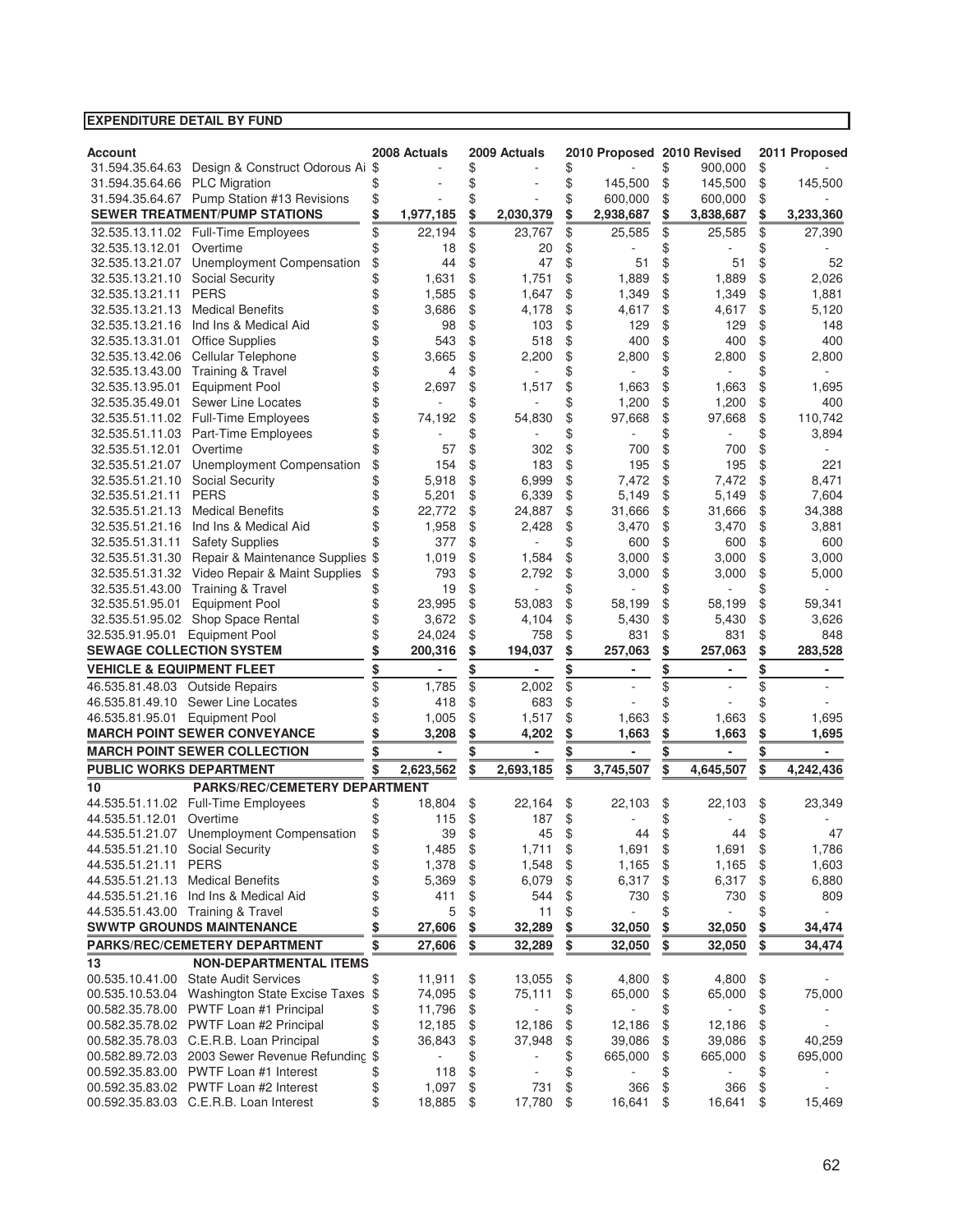|                                                         |                                                                  |               | 2008 Actuals               |          | 2009 Actuals |          | 2010 Proposed 2010 Revised |           |           |          | 2011 Proposed  |
|---------------------------------------------------------|------------------------------------------------------------------|---------------|----------------------------|----------|--------------|----------|----------------------------|-----------|-----------|----------|----------------|
| <b>Account</b>                                          | 00.592.89.83.03 2003 Sewer Refund Bond Intere \$                 |               | 188,087                    | \$       | 167,500      | \$       | 138,925                    | \$        | 138,925   | \$       | 109,000        |
|                                                         | 00.597.42.94.00 Operating Transfer                               | \$            |                            | \$       |              | \$       |                            |           | 100,000-  | \$       |                |
| <b>MISCELLANEOUS ITEMS</b>                              |                                                                  | \$            | 355,017                    | \$       | 324,311      | \$       | 942,004                    | <u>\$</u> | 842,004   | \$       | 934,728        |
| <b>NON-DEPARTMENTAL ITEMS</b>                           |                                                                  | \$            | 355,017                    | \$       | 324,311      | \$       | 942,004                    | \$        | 842,004   | \$       | 934,728        |
| <b>SEWER FUND</b>                                       |                                                                  | \$            | 3,940,385                  | \$       | 4,932,055    | \$       | 4,719,561                  | \$        | 5,519,561 | \$       | 5,211,638      |
| 445                                                     |                                                                  |               | <b>STORM DRAINAGE FUND</b> |          |              |          |                            |           |           |          |                |
| 00                                                      | <b>RESTRICTED ACCOUNTS</b>                                       |               |                            |          |              |          |                            |           |           |          |                |
|                                                         | 00.294.11.00.00 Depreciation Expense                             | \$            | 6,314                      | \$       | 291,611      | \$       |                            | \$        |           | \$       |                |
| <b>MISCELLANEOUS ITEMS</b>                              |                                                                  | \$            | 6,314                      | \$       | 291,611      | \$       |                            | \$        |           | \$       |                |
| <b>RESTRICTED ACCOUNTS</b>                              |                                                                  | \$            | 6,314                      | \$       | 291,611      | \$       |                            | \$        |           | \$       |                |
| 09                                                      | <b>PUBLIC WORKS DEPARTMENT</b>                                   |               |                            |          |              |          |                            |           |           |          |                |
|                                                         | 24.531.50.00.00 Stormwater Permit Appeal                         | \$            | 35,000                     | \$       |              | \$       | 5,000                      | \$        | 5,000     | \$       | 5,000          |
| 24.531.50.00.01                                         | NPDES Permit and project (07-0 \$                                |               | 7,930                      | \$       | 5,768        | \$       | 20,000                     | \$        | 20,000    | \$       | 20,000         |
|                                                         | 24.535.10.41.01 Professional Services                            | \$            | 77                         | \$       |              | \$       |                            | \$        |           | \$       |                |
|                                                         | 24.535.10.41.14 Professional Engineering Servic \$               |               |                            | \$       |              | \$       | 15,000                     | \$        | 15,000    | \$       | 15,000         |
|                                                         | 24.535.10.91.00 Admin OH Charge, Storm Drain                     | \$            | 17,468                     | \$       | 28,180       | \$       | 28,179                     | \$        | 28,179    | \$       | 42,475         |
|                                                         | 24.538.31.11.02 Full-Time Employees                              | \$            | 9,345                      | \$       | 9,662        | \$       | 10,605                     | \$        | 10,605    | \$       | 10,968         |
|                                                         | 24.538.31.21.07 Unemployment Compensation                        | \$            | 19                         | \$       | 19           | \$       | 21                         | \$        | 21        | \$       | 22             |
| 24.538.31.21.10 Social Security                         |                                                                  | \$            | 717                        | \$       | 741          | \$       | 811                        | \$        | 811       | \$       | 821            |
| 24.538.31.21.11                                         | <b>PERS</b>                                                      | \$            | 666                        | \$       | 669          | \$       | 559                        | \$        | 559       | \$       | 753            |
| 24.538.31.21.13                                         | <b>Medical Benefits</b>                                          | \$            | 1,673                      | \$       | 1,562        | \$       | 1,726                      | \$        | 1,726     | \$       | 1,902          |
|                                                         | 24.538.31.21.16 Ind Ins & Medical Aid                            | \$            | 142                        | \$       | 154          | \$       | 181                        | \$        | 181       | \$       | 202            |
|                                                         | PUBLIC WORKS GENERAL ADMIN.                                      | \$            | 73,037                     | \$       | 46,755       | \$       | 82,082                     | \$        | 82,082    | \$       | 97,143         |
| 25.532.20.00.01                                         | Flounder Bay Phase I                                             | \$            | 129,839                    | \$       | 90           | \$       |                            | \$        |           | \$       |                |
|                                                         | 25.532.20.11.02 Full-Time Employees                              | \$            | 133,340                    | \$       | 140,932      | \$       | 171,891                    | \$        | 171,891   | \$       | 167,783        |
| 25.532.20.11.03                                         | Part-Time Employee                                               | \$            | 16,882                     | \$       | 13,778       | \$       | 9,493                      | \$        | 9,493     | \$       | 9,817          |
| 25.532.20.12.01                                         | Overtime                                                         | \$            | 2,084                      | \$       | 4,464        | \$       |                            | \$        |           | \$       |                |
| 25.532.20.21.07                                         | Unemployment Compensation                                        | \$            | 306                        | \$       | 319          | \$       | 363                        | \$        | 363       | \$       | 354            |
| 25.532.20.21.10                                         | Social Security                                                  | \$            | 11,639                     | \$       | 12,171       | \$       | 13,851                     | \$        | 13,851    | \$       | 13,559         |
| 25.532.20.21.11                                         | <b>PERS</b>                                                      | \$            | 10,931                     | \$       | 11,111       | \$       | 8,332                      | \$        | 8,332     | \$       | 11,523         |
| 25.532.20.21.13                                         | <b>Medical Benefits</b>                                          | \$            | 25,993                     | \$       | 25,634       | \$       | 28,920                     | \$        | 28,920    | \$       | 29,838         |
| 25.532.20.21.16                                         | Ind Ins & Medcial Aid                                            | \$            | 2,993                      | \$       | 3,082        | \$       | 4,328                      | \$        | 4,328     | \$       | 3,752          |
| 25.532.20.40.01                                         | Flounder Bay Dredging Phase II \$                                |               |                            | \$       | 342,109      | \$       |                            | \$        |           | \$       |                |
| 25.532.20.40.31                                         | Flounder Bay Dredging Phase II                                   | \$            |                            | \$       |              | \$       |                            | \$        |           | \$       | 200,000        |
| 25.532.20.43.00                                         | <b>Training &amp; Travel</b>                                     | \$            | 721                        | \$       | 846          | \$       | 5,050                      | \$        | 5,050     | \$       | 4,000          |
| 25.532.20.45.02                                         | Copier Lease                                                     |               | 524                        | \$       | 131          | \$       |                            | \$        |           | \$       |                |
| 25.532.32.49.01                                         | Water Quality Monitoring Rockri \$                               |               |                            | \$       |              | \$       | 7,000                      | \$        | 7,000     | \$       |                |
| 25.538.32.21.10                                         | Pensions/Medical/Unemploymer \$                                  |               | 5                          | \$       |              | \$       |                            | \$        |           | \$       |                |
| 25.538.32.21.11                                         | Pensions/Medical/Unemploymer \$                                  |               | 4                          | \$       |              | \$       |                            | \$        |           | \$       |                |
| 25.538.32.21.16                                         | Pensions/Medical/Unemploymer \$                                  |               | 1                          | \$       |              | \$       |                            | \$        |           | \$       |                |
| 25.538.32.41.02                                         | Storm Drainage Comp Plan                                         | \$            | 64                         | \$       |              | \$       |                            | \$        |           | \$       |                |
|                                                         | 25.595.42.63.00 Storm Sewer Improvements                         | \$            |                            | \$       |              | \$       | 96,000                     | \$        | 96,000    | \$       |                |
|                                                         | 25.595.42.63.01 Infiltration & Intrusion                         | \$            | 5,719                      | \$       | 2,425        | \$       |                            | \$        |           | \$       | 440,626        |
| <b>ENGINEERING SERVICES</b>                             |                                                                  | $\frac{3}{2}$ | 341,045                    | \$       | 557,092      | \$       | 345,228                    | \$        | 345,228   | \$       |                |
|                                                         | 33.538.31.11.02 Full-Time Employees                              | \$            | 18,149                     | \$       | 16,044       | \$       | 20,658                     | \$        | 20,658    | \$       | 21,876         |
| 33.538.31.12.01                                         | Overtime                                                         | \$            |                            | \$       | 7            | \$       |                            | \$        |           | \$       |                |
|                                                         | 33.538.31.21.07 Unemployment Compensation                        | \$            | 37                         | \$       | 39           | \$       | 41                         | \$        | 41        | \$       | 43             |
| 33.538.31.21.10 Social Security<br>33.538.31.21.11 PERS |                                                                  | \$            | 1,364                      | \$       | 1,440        | \$       | 1,542                      | \$        | 1,542     | \$       | 1,635<br>1,502 |
|                                                         |                                                                  | \$            | 1,274                      | \$       | 1,336        | \$       | 1,089                      | \$        | 1,089     | \$       |                |
| 33.538.31.21.13                                         | <b>Medical Benefits</b><br>33.538.31.21.16 Ind Ins & Medical Aid | \$<br>\$      | 3,138<br>120               | \$<br>\$ | 3,370        | \$<br>\$ | 3,781                      | \$<br>\$  | 3,781     | \$<br>\$ | 3,912<br>234   |
|                                                         | 33.538.33.68.10 Skyline Dredging Phase 1                         | \$            | L.                         | \$       | 149<br>62    | \$       | 208                        | \$        | 208       | \$       |                |
|                                                         | 33.538.35.11.02 Full-Time Employees                              | \$            | 81,558                     | \$       | 70,863       | \$       | 116,969                    | \$        | 116,969   | \$       | 117,172        |
| 33.538.35.12.01                                         | Overtime                                                         | \$            |                            | \$       |              | \$       |                            | \$        |           | \$       |                |
|                                                         | 33.538.35.21.07 Unemployment Compensation                        | \$            | 72<br>169                  | \$       | 1,137<br>216 | \$       | 234                        |           | 234       | \$       | 234            |
| 33.538.35.21.10 Social Security                         |                                                                  | \$            | 6,410                      | \$       | 8,250        | \$       | 8,948                      | \$<br>\$  | 8,948     | \$       | 8,964          |
| 33.538.35.21.11                                         | <b>PERS</b>                                                      | \$            | 5,676                      | \$       | 7,474        | \$       | 6,166                      | \$        | 6,166     | \$       | 8,049          |
| 33.538.35.21.13                                         | <b>Medical Benefits</b>                                          | \$            | 23,990                     | \$       | 30,680       | \$       | 34,379                     | \$        | 34,379    | \$       | 38,884         |
| 33.538.35.21.16                                         | Ind Ins & Medical Aid                                            | \$            | 2,248                      | \$       | 2,897        | \$       | 3,921                      | \$        | 3,921     | \$       | 4,387          |
|                                                         | 33.538.35.31.30 Repair & Maintenance Supplies                    | \$            | 4,597                      | \$       | 4,013        | \$       | 6,000                      | \$        | 6,000     | \$       | 6,000          |
|                                                         |                                                                  |               |                            |          |              |          |                            |           |           |          |                |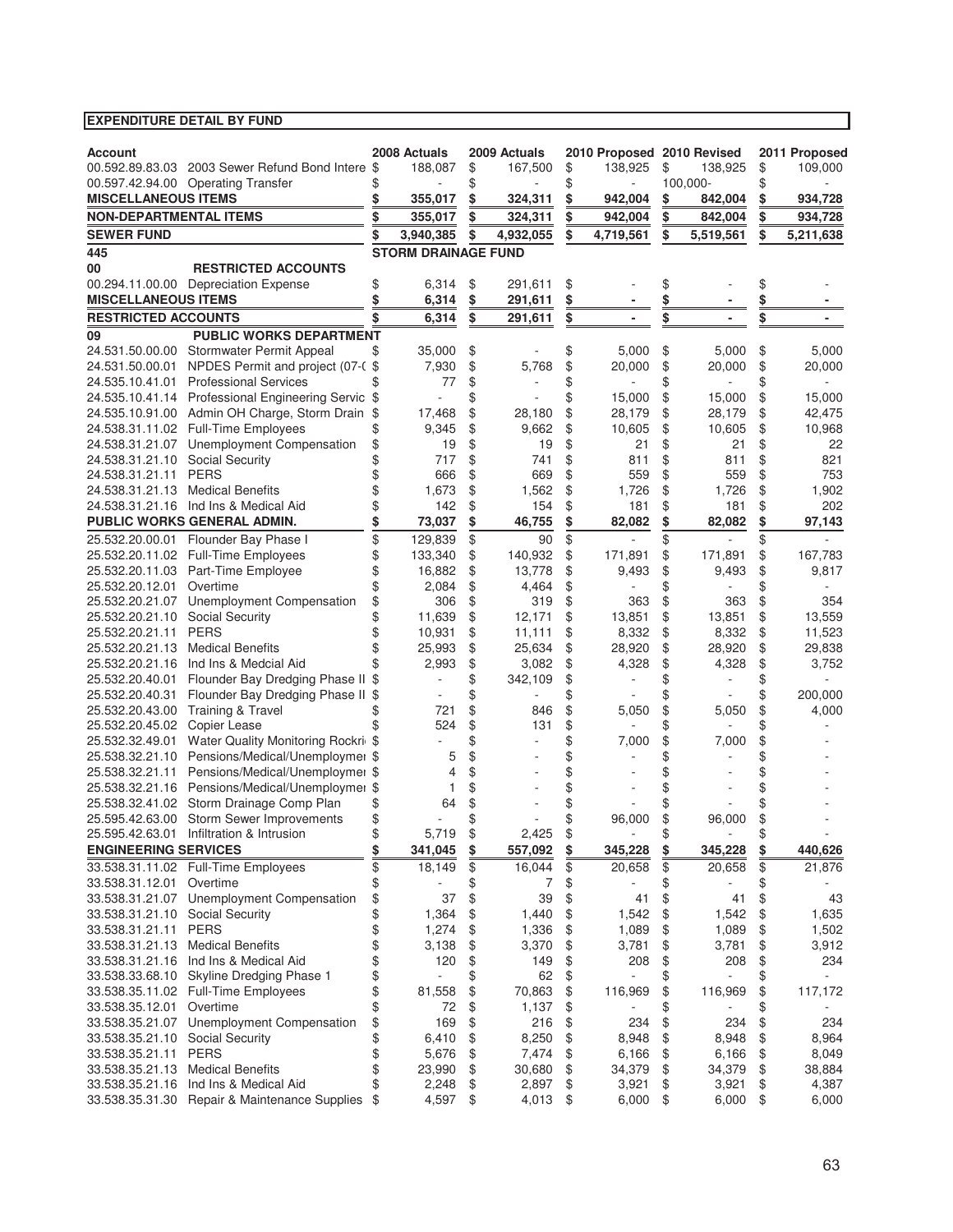| <b>Account</b>                                                                     |           | 2008 Actuals             |           | 2009 Actuals             |           | 2010 Proposed 2010 Revised |          |                |          | 2011 Proposed  |
|------------------------------------------------------------------------------------|-----------|--------------------------|-----------|--------------------------|-----------|----------------------------|----------|----------------|----------|----------------|
| 33.538.35.43.00 Training & Travel                                                  | \$        | 9                        | \$        |                          | \$        | 3,000                      | \$       | 3,000          | \$       | 3,000          |
| <b>Equipment Pool</b><br>33.538.35.95.01                                           | \$        | 13,513                   | \$        | 18.198                   | \$        | 13,445                     | \$       | 13,445         | \$       | 14,286         |
| 33.538.37.49.10<br>Storm Drain Line Locates                                        | \$        | 418                      | \$        | 685                      | \$        | 1,200                      | \$       | 1,200          | \$       | 1,200          |
| <b>Equipment Pool</b><br>33.538.37.95.01                                           | \$        | 772                      | \$        | 1,040                    | \$        | 768                        | \$       | 768            | \$       | 816            |
| 33.542.67.11.02 Full-Time Employees                                                | \$        | 42,279                   | \$        | 42,102                   | \$        | 45,449                     | \$       | 45,449         | \$       | 47,007         |
| 33.542.67.12.01<br>Overtime                                                        | \$        | 156                      | \$        |                          | \$        |                            | \$       |                |          |                |
| <b>Holiday Worked</b><br>33.542.67.12.05                                           | \$        | 120                      | \$        |                          | \$        |                            | \$       |                |          |                |
| Unemployment Compensation<br>33.542.67.21.07                                       | \$        | 83                       | \$        | 85                       | \$        | 91                         | \$       | 91             | \$       | 94             |
| Social Security<br>33.542.67.21.10                                                 |           | 3,180                    | \$        | 3.256                    | \$        | 3,477                      | \$       | 3,477          | \$       | 3,596          |
| 33.542.67.21.11<br><b>PERS</b>                                                     | \$        | 2,967                    | \$        | 2,932                    |           |                            | \$       |                |          | 3,228          |
|                                                                                    |           |                          |           |                          | \$        | 2,396                      |          | 2,396          | \$       |                |
| 33.542.67.21.13<br><b>Medical Benefits</b>                                         | \$        | 10,414                   | \$        | 10,032                   | \$        | 11,434                     | \$       | 11,434         | \$       | 12,547         |
| 33.542.67.21.16 Ind Ins & Medical Aid                                              | \$        | 1,133                    | \$        | 1,163                    | \$        | 1,500                      | \$       | 1,500          | \$       | 1,678          |
| 33.542.67.95.01<br><b>Equipment Pool</b>                                           | \$        | 24,323                   | \$        | 32,756                   | \$        | 24,202                     | \$       | 24,202         | \$       | 25,715         |
| 33.595.42.63.04 Misc Storm Sewer Upgrades                                          | \$        |                          | \$        |                          | \$        | 60,000                     | \$       | 60,000         | \$       | 96,000         |
| 33.595.42.63.05 Storm Drain Outfall Reconstruct                                    | \$        |                          | \$        |                          | \$        | 50,000                     | \$       | 50,000         | \$       | 50,000         |
| 33.595.42.63.10 Lwr Marine Dr Water Qual.                                          | \$        |                          | \$        |                          | \$        |                            | \$       |                | \$       | 60,000         |
| <b>STORM DRAINAGE SYSTEM</b>                                                       |           | 248,169                  | \$        | 260,226                  |           | 420,898                    |          | 420,898        |          | 532,059        |
| <b>SANITATION SERVICES</b>                                                         | \$        |                          | \$        |                          | \$        |                            | \$       |                | \$       |                |
| <b>PUBLIC WORKS DEPARTMENT</b>                                                     | \$        | 662,251                  | \$        | 864,073                  | \$        | 848,208                    | \$       | 848,208        | \$       | 1,069,828      |
| <b>NON-DEPARTMENTAL ITEMS</b>                                                      |           |                          |           |                          |           |                            |          |                |          |                |
| 13                                                                                 |           |                          |           |                          |           |                            |          |                |          |                |
| 00.538.31.53.04 Washington State Excise Taxes \$                                   |           | 23,518                   | \$        | 23,626                   | \$        | 25,000                     | \$       | 25,000         | \$       | 25,000         |
| 00.597.42.94.00 Op Transfer                                                        |           |                          | \$        | 154,599                  | \$        |                            | \$       |                |          |                |
| <b>MISCELLANEOUS ITEMS</b>                                                         |           | 23,518                   | \$        | 178,225                  | \$        | 25,000                     | \$       | 25,000         | \$       | 25,000         |
| PUBLIC WORKS GENERAL ADMIN.                                                        |           |                          |           |                          | \$        |                            |          |                |          |                |
| <b>NON-DEPARTMENTAL ITEMS</b>                                                      |           | 23,518                   |           | 178,225                  | \$        | 25,000                     | \$       | 25,000         | \$       | 25,000         |
| <b>STORM DRAINAGE FUND</b>                                                         | \$        | 692,083                  | \$        | 1,333,909                | \$        | 873,208                    | \$       | 873,208        | \$       | 1,094,828      |
| 450                                                                                |           | <b>SANITATION FUND</b>   |           |                          |           |                            |          |                |          |                |
| <b>RESTRICTED ACCOUNTS</b><br>00                                                   |           |                          |           |                          |           |                            |          |                |          |                |
| 00.294.11.00.00 Depreciation Expense                                               | \$        | 11,691                   | \$        | 8,258                    | \$        |                            | \$       |                | \$       |                |
| <b>MISCELLANEOUS ITEMS</b>                                                         | \$        |                          | \$        |                          | \$        |                            | \$       |                |          |                |
|                                                                                    |           | 11,691                   |           | 8,258                    |           |                            |          |                | \$       |                |
| <b>RESTRICTED ACCOUNTS</b>                                                         | \$        | 11,691                   | \$        | 8,258                    | \$        |                            | \$       |                | \$       |                |
| <b>FINANCE DEPARTMENT</b><br>04                                                    |           |                          |           |                          |           |                            |          |                |          |                |
| PUBLIC WORKS GENERAL ADMIN.                                                        | <u>\$</u> |                          | <u>\$</u> |                          | \$        |                            | \$       |                | \$       |                |
| <b>FINANCE DEPARTMENT</b>                                                          | \$        |                          | \$        |                          | \$        |                            | \$       |                | \$       |                |
|                                                                                    |           |                          |           |                          |           |                            |          |                |          |                |
|                                                                                    |           |                          |           |                          |           |                            |          |                |          |                |
| <b>PUBLIC WORKS DEPARTMENT</b><br>09                                               |           |                          |           |                          |           |                            |          |                |          |                |
| 24.537.10.11.02 Full-Time Employees                                                | \$        | 4,673                    | \$        | 4,831                    | \$        | 5,303                      | \$       | 5,303          | \$       | 5,484          |
| 24.537.10.21.07 Unemployment Compensation                                          | \$        | 9                        | \$        | 10                       | \$        | 11                         | \$       | 11             | \$       | 11             |
| 24.537.10.21.10 Social Security                                                    | \$        | 359                      | \$        | 371                      | \$        | 406                        | \$       | 406            | \$       | 411            |
| 24.537.10.21.11<br><b>PERS</b>                                                     |           | 333                      | \$        | 334                      | \$        | 280                        | \$       | 280            | \$       | 377            |
| 24.537.10.21.13 Medical Benefits                                                   |           | 836                      | \$        | 781                      | \$        | 863                        | \$       | 863            | \$       | 951            |
| 24.537.10.21.16 Ind Ins & Medical Aid                                              | \$        | 71                       | \$        | 77                       | \$        | 90                         | \$       | 90             | \$       | 101            |
| 24.537.10.31.10 Operating Supplies                                                 | ¢         | 51                       | ፍ         | 46                       | ¢         |                            | \$       |                | ¢        | 500            |
| 24.537.10.41.00 Solid Waste Contract Revision                                      | \$        | 1,785                    | \$        | 11,423                   | \$        |                            |          |                |          |                |
| Telephone & Fax<br>24.537.10.42.01                                                 |           | 151                      | \$        |                          | \$        |                            | \$<br>\$ |                | \$       | 200            |
|                                                                                    | \$        |                          |           | 145                      |           |                            |          |                | \$       |                |
| 24.537.10.43.00 Training & Travel                                                  | \$        |                          | \$        |                          | \$        | 1,750                      | \$       | 1,750          | \$       | 1,750          |
| <b>Legal Advertising</b><br>24.537.10.44.00                                        | \$        |                          | \$        |                          | \$        | 4,100                      | \$       | 4,100          | \$       | 2,000          |
| Insurance<br>24.537.10.46.00                                                       | \$        | 5,923                    | \$        | 6,037                    | \$        | 1,627                      | \$       | 1,627          | \$       | 1,551          |
| 24.537.10.91.00 Admin Support/Overhead Charg                                       | \$        | 48,663                   | \$        | 67,146                   | \$        |                            | \$       |                | \$       | 96,082         |
| 24.537.13.95.04 Data Processing/Network Pool                                       | \$        |                          | \$        |                          | \$        | 3,331                      | \$       | 3,331          | \$       | 4,162          |
| PUBLIC WORKS GENERAL ADMIN.                                                        | \$        | 62,854                   | <u>\$</u> | 91,201                   | <u>\$</u> | 17,761                     | \$       | 17,761         | \$       | 113,580        |
| <b>ENGINEERING SERVICES</b>                                                        | \$        | $\overline{\phantom{a}}$ | \$        | $\overline{\phantom{a}}$ | \$        | $\overline{\phantom{a}}$   | \$       | $\blacksquare$ | \$       | $\blacksquare$ |
| 34.537.13.11.02 Full-Time Employees                                                | \$        | 23,542                   | \$        | 25,265                   | \$        | 27,227                     | \$       | 27,227         | \$       | 29,138         |
| Overtime<br>34.537.13.12.01                                                        | \$        | 173                      | \$        | 20                       | \$        |                            | \$       |                | \$       |                |
|                                                                                    |           | 47                       | \$        | 50                       | \$        | 54                         | \$       | 54             | \$       | 56             |
| 34.537.13.21.07 Unemployment Compensation                                          | \$        |                          |           |                          |           |                            |          |                |          |                |
| 34.537.13.21.10 Social Security                                                    | \$        | 1,746                    | \$        | 1,866                    | \$        | 2,014                      | \$       | 2,014          | \$       | 2,160          |
| 34.537.13.21.11 PERS                                                               | \$        | 1,691                    | \$        | 1,750                    | \$        | 1,435                      | \$       | 1,435          | \$       | 2,001          |
| 34.537.13.21.13 Medical Benefits                                                   | \$        | 3,899                    | \$        | 4,419                    | \$        | 4,884                      | \$       | 4,884          | \$       | 5,416          |
| 34.537.13.21.16 Ind Ins & Medical Aid<br>34.537.13.31.01<br><b>Office Supplies</b> | \$<br>\$  | 107<br>508               | \$<br>\$  | 108<br>2,671             | \$<br>\$  | 135<br>600                 | \$<br>\$ | 135<br>600     | \$<br>\$ | 155<br>600     |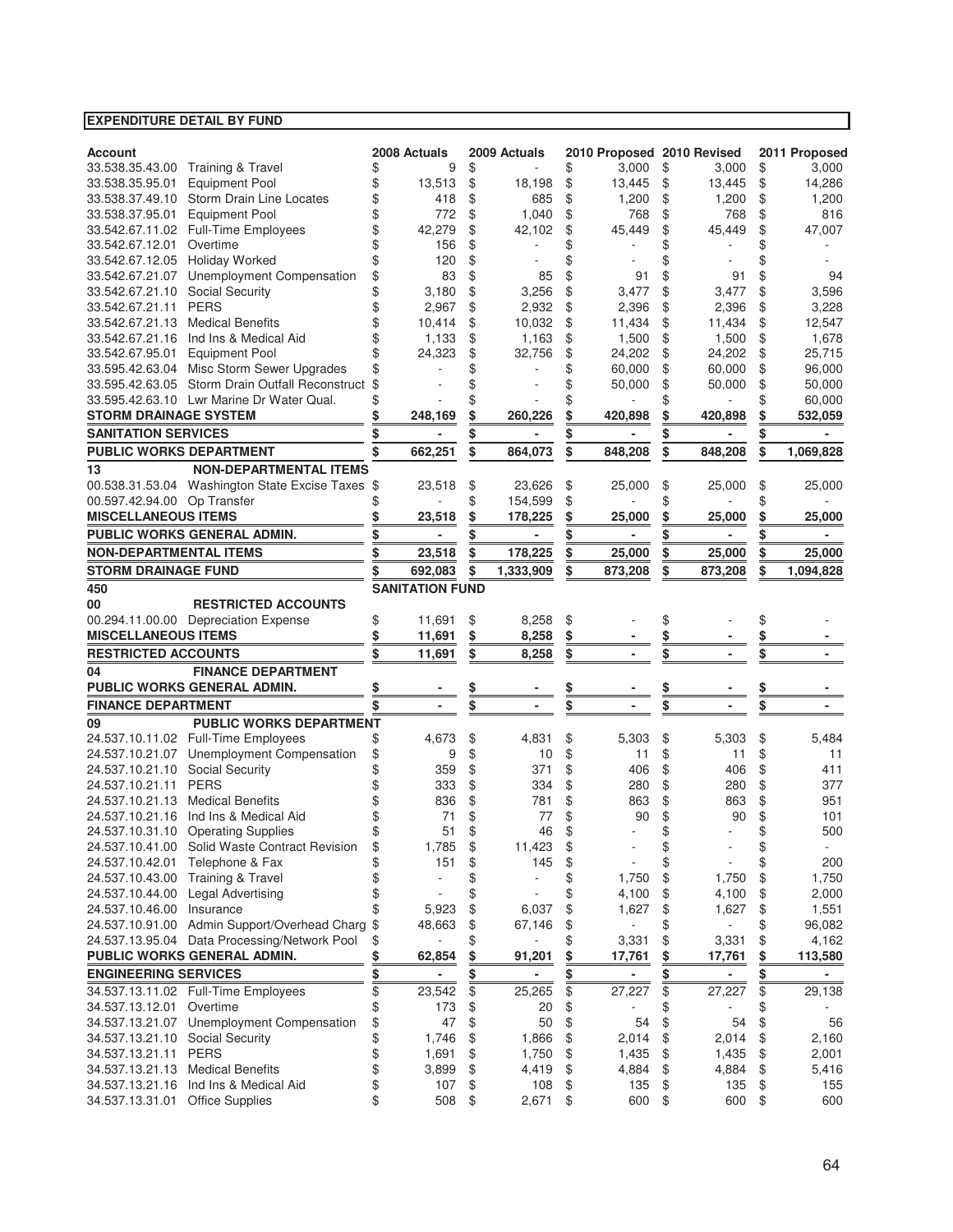| <b>EXPENDITURE DETAIL BY FUND</b>    |                                                                |           |                              |          |                          |          |                            |           |                    |               |                |
|--------------------------------------|----------------------------------------------------------------|-----------|------------------------------|----------|--------------------------|----------|----------------------------|-----------|--------------------|---------------|----------------|
|                                      |                                                                |           |                              |          |                          |          |                            |           |                    |               |                |
| <b>Account</b>                       |                                                                |           | 2008 Actuals                 |          | 2009 Actuals             |          | 2010 Proposed 2010 Revised |           |                    |               | 2011 Proposed  |
| 34.537.13.31.10                      | <b>Operating Supplies</b>                                      | \$        | 37                           | \$       | 801                      | \$       | 200                        | \$        | 200                | \$            | 200            |
| 34.537.13.31.11                      | <b>Safety Supplies</b>                                         | \$        | 67                           | \$       | 510                      | \$       | 500                        | \$        | 500                | \$            | 500            |
| 34.537.13.42.02                      | Postage                                                        | \$        | 1.142                        | \$       | 1,166                    | \$       | 1,800                      | \$        | 1,800              | \$            | 1,500          |
| 34.537.13.42.06                      | Cell Phone                                                     | \$        | 1,387                        | \$       | 1,463                    | \$       | 1,500                      | \$        | 1,500              | \$            | 1,500          |
| 34.537.13.43.00                      | <b>Training &amp; Travel</b>                                   | \$        | 19                           | \$       |                          | \$       | 1,000                      | \$        | 1,000              | \$            | 500            |
| 34.537.13.43.11                      | Safety & Health Training                                       | \$        |                              | \$       | 225                      | \$       | 250                        | \$        | 250                | \$            | 250            |
| 34.537.13.95.02                      | Shop Space Rental                                              | \$        | 3,000                        | \$       | 3,348                    | \$       | 4,432                      | \$        | 4,432              | \$            | 2,960          |
| 34.537.13.95.04                      | Data Processing/Network Pool<br><b>Educational Materials</b>   | \$        | 3,424                        | \$       | 4,196                    | \$       |                            | \$        |                    | \$            |                |
| 34.537.20.31.00                      | A Avenue Dumpsite Closure                                      | \$<br>\$  |                              | \$       |                          | \$       |                            | \$        |                    | \$            | 2,000          |
| 34.537.34.41.00                      |                                                                |           | 8,964                        | \$       | 28,486                   | \$       |                            | \$        |                    | \$            |                |
| 34.537.60.47.04                      | Sanitary Landfill/Long-Haul<br>Curbside Recycling - Res- Rabar | \$<br>\$  | 621,826<br>400,222           | \$       | 525,769<br>346,494       | \$<br>\$ | 680,000<br>440,000         | \$<br>\$  | 680,000<br>440,000 | \$            | 680,000        |
| 34.537.60.47.06<br>34.537.60.47.08   | Scrap Appliance Disposal                                       |           |                              | \$<br>\$ |                          | \$       |                            | \$        |                    | \$            | 440,000        |
|                                      | 34.537.60.47.09 Holiday Greenery Tub Grinding                  | \$        | 1,161<br>1,069               | \$       | 570                      | \$       | 1,000<br>2,000             | \$        | 1,000<br>2,000     | \$<br>\$      | 1,000<br>2,000 |
|                                      | 34.537.80.11.02 Full-Time Employees                            | \$        | 280,973                      | \$       | 300,068                  | \$       | 305,312                    | \$        | 305,312            | \$            | 326,833        |
| 34.537.80.12.01                      | Overtime                                                       | \$        | 2,174                        | \$       | 2,062                    | \$       | 1,000                      | \$        | 1,000              | \$            | 1,000          |
| 34.537.80.12.05 Holiday Worked       |                                                                |           | 435                          | \$       | 466                      | \$       | 1,000                      | \$        | 1,000              | \$            |                |
| 34.537.80.21.07                      | <b>Unemployment Compensation</b>                               | \$        | 565                          | \$       | 607                      | \$       | 611                        | \$        | 611                | \$            | 654            |
| 34.537.80.21.10                      | <b>Social Security</b>                                         | \$        | 21,609                       | \$       | 23,348                   | \$       | 23,356                     | \$        | 23,356             | \$            | 25,003         |
| 34.537.80.21.11                      | <b>PERS</b>                                                    |           | 20,016                       | \$       | 20,954                   | \$       | 16,095                     | \$        | 16,095             | \$            | 22,441         |
| 34.537.80.21.13                      | <b>Medical Benefits</b>                                        | \$        | 76,746                       | \$       | 81,294                   | \$       | 87,678                     | \$        | 87,678             | \$            | 95,003         |
|                                      | 34.537.80.21.16 Ind Ins & Medical Aid                          | \$        | 6,930                        | \$       | 8,043                    | \$       | 9,577                      | \$        | 9,577              | \$            | 11,118         |
|                                      | 34.537.80.31.10 Operating Supplies                             |           | 701                          | \$       | 429                      | \$       | 800                        | \$        | 800                | \$            | 800            |
|                                      | 34.537.80.31.42 Protective Clothing                            |           | 1,004                        | \$       | 743                      | \$       | 1,400                      | \$        | 1,400              | \$            | 1,000          |
|                                      | 34.537.80.34.00 Pre-Paid "Extra" Garbage Bags                  |           | 93                           | \$       | $\overline{\phantom{0}}$ | \$       | 7,000                      | \$        | 7,000              | \$            | 6,000          |
|                                      | 34.537.80.41.10 Employee Physical Examination                  |           | 299                          | \$       | 467                      | \$       | 450                        | \$        | 450                | \$            | 440            |
|                                      | 34.537.80.44.00 Holiday Advertising                            | \$        | 203                          | \$       | 249                      | \$       | 300                        | \$        | 300                | \$            | 300            |
| 34.537.80.49. Recycling Contest      |                                                                |           |                              | \$       |                          | \$       |                            | \$        |                    | \$            | 850            |
|                                      | 34.537.80.49.08 Printing Customer Info Materials               | \$        | 4,148                        | \$       | 4,251                    | \$       | 4,000                      | \$        | 4,000              | \$            | 4,000          |
|                                      | 34.537.80.49.13 Litter Control Service                         |           | 259                          | \$       |                          | \$       | 300                        | \$        | 300                | \$            | 200            |
|                                      | 34.537.80.49.15 Clothing/Materials Cleaning                    | \$        | 345                          | \$       | 345                      | \$       | 650                        | \$        | 650                | \$            | 450            |
| 34.537.80.95.01                      | <b>Equipment Pool</b>                                          | \$        | 258,620                      | \$       | 303,313                  | \$       | 263,229                    | \$        | 263,229            | \$            | 256,164        |
|                                      | 34.537.81.11.02 Full-Time Employees                            | \$        |                              | \$       | 148                      | \$       |                            | \$        |                    | \$            |                |
| 34.537.81.12.01                      | Overtime                                                       | \$        | 2,704                        | \$       | 2,473                    | \$       | 3,000                      | \$        | 3,000              | \$            | 3,000          |
| 34.537.81.21.07                      | Unemployment Compensation                                      | \$        | 5                            | \$       | 5                        | \$       |                            | \$        |                    | \$            |                |
| 34.537.81.21.10                      | Social Security                                                |           | 207                          | \$       | 200                      | \$       |                            | \$        |                    | \$            |                |
| 34.537.81.21.11                      | <b>PERS</b>                                                    | \$        | 209                          | \$       | 163                      | \$       |                            | \$        |                    | \$            |                |
| 34.537.81.21.16                      | Ind Ins & Medical Aid                                          | \$        | 82                           | \$       | 80                       | \$       |                            | \$        |                    | \$            |                |
| 34.537.82.12.01                      | Overtime                                                       |           | 3,226                        | \$       | 3,900                    | \$       | 3,500                      | \$        | 3,500              | \$            | 3,500          |
| 34.537.82.21.07                      | Unemployment Compensation                                      | \$        | 6                            | \$       | 8                        | \$       |                            | \$        |                    | \$            |                |
| 34.537.82.21.10                      | <b>Social Security</b>                                         |           | 247                          | \$       | 298                      | \$       |                            | \$        |                    | \$            |                |
| 34.537.82.21.11                      | <b>PERS</b>                                                    |           | 198                          | \$       | 324                      | \$       |                            | \$        |                    |               |                |
|                                      | 34.537.82.21.16 Ind Ins & Medical Aid                          |           | 94                           | \$       | 112                      | \$       | $\overline{\phantom{0}}$   | \$        |                    | \$            |                |
| 34.537.82.44.01                      | Advertising supplies for Sanitatic \$                          |           | 1,010                        | \$       |                          | \$       | 2,800                      | \$        | 2,800              | \$            | 1,000          |
|                                      | 34.537.82.47.02 Transfer Station/Long Haul                     | \$        | 6,864                        | \$       |                          | \$       | 10,000                     | \$        | 10,000             | \$            | 7,000          |
|                                      | 34.537.82.47.07 Yard Waste Disposal                            | \$        |                              |          |                          | \$       | 1,800                      | \$        | 1,800              | \$            |                |
| 34.537.90.54.26                      | Dumpster (salmon can) supplies \$                              |           | 5,314                        | \$       | 186                      | \$       |                            | \$        |                    | \$            | 5,000          |
| 34.542.67.48.00                      | Debris Removal                                                 |           |                              |          |                          | \$       |                            | \$        |                    | \$            | 15,000         |
| 34.594.37.64.01                      | Containers/Dumpsters                                           | \$        | 35,483                       | \$       |                          | \$       | 40,000                     | \$        | 40,000             | \$            | 20,000         |
| 34.595.65.00.00                      | Container Storage Area                                         |           |                              | \$       |                          | \$       |                            | \$        |                    | \$            | 10,000         |
| <b>SANITATION SERVICES</b>           |                                                                |           | 1,804,800                    | \$       | 1,703,713                | \$       | 1,952,889                  | \$        | 1,952,889          | \$            | 1,988,692      |
| <b>VEHICLE &amp; EQUIPMENT FLEET</b> |                                                                | <u>\$</u> |                              | \$       | -                        | \$       |                            | <u>\$</u> |                    | $\frac{\$}{}$ | ۰              |
| <b>PUBLIC WORKS DEPARTMENT</b>       |                                                                | \$        | 1,867,654                    | \$       | 1,794,914                | \$       | 1,970,650                  | \$        | 1,970,650          | \$            | 2,102,272      |
| 13                                   | <b>NON-DEPARTMENTAL ITEMS</b>                                  |           |                              |          |                          |          |                            |           |                    |               |                |
|                                      | 00.537.10.53.04 Washington State Excise Taxes \$               |           | 29,059                       | \$       | 28,939                   | \$       |                            | \$        |                    | \$            | 28,000         |
| <b>MISCELLANEOUS ITEMS</b>           |                                                                | \$        | 29,059                       | \$       | 28,939                   | \$       |                            |           |                    | \$            | 28,000         |
|                                      | PUBLIC WORKS GENERAL ADMIN.                                    | \$        | $\blacksquare$               | \$       |                          | \$       | $\overline{\phantom{a}}$   | \$<br>\$  | -                  |               |                |
|                                      |                                                                |           |                              |          | $\overline{\phantom{a}}$ |          |                            |           |                    | \$            | $\blacksquare$ |
| <b>NON-DEPARTMENTAL ITEMS</b>        |                                                                | \$        | 29,059                       | \$       | 28,939                   | \$       | ۰                          | \$        | ۰                  | \$            | 28,000         |
| <b>SANITATION FUND</b>               |                                                                | \$        | 1,908,404                    | \$       | 1,832,111                | \$       | 1,970,650                  | \$        | 1,970,650          | \$            | 2,130,272      |
| 501                                  |                                                                |           | <b>EQUIPMENT RENTAL FUND</b> |          |                          |          |                            |           |                    |               |                |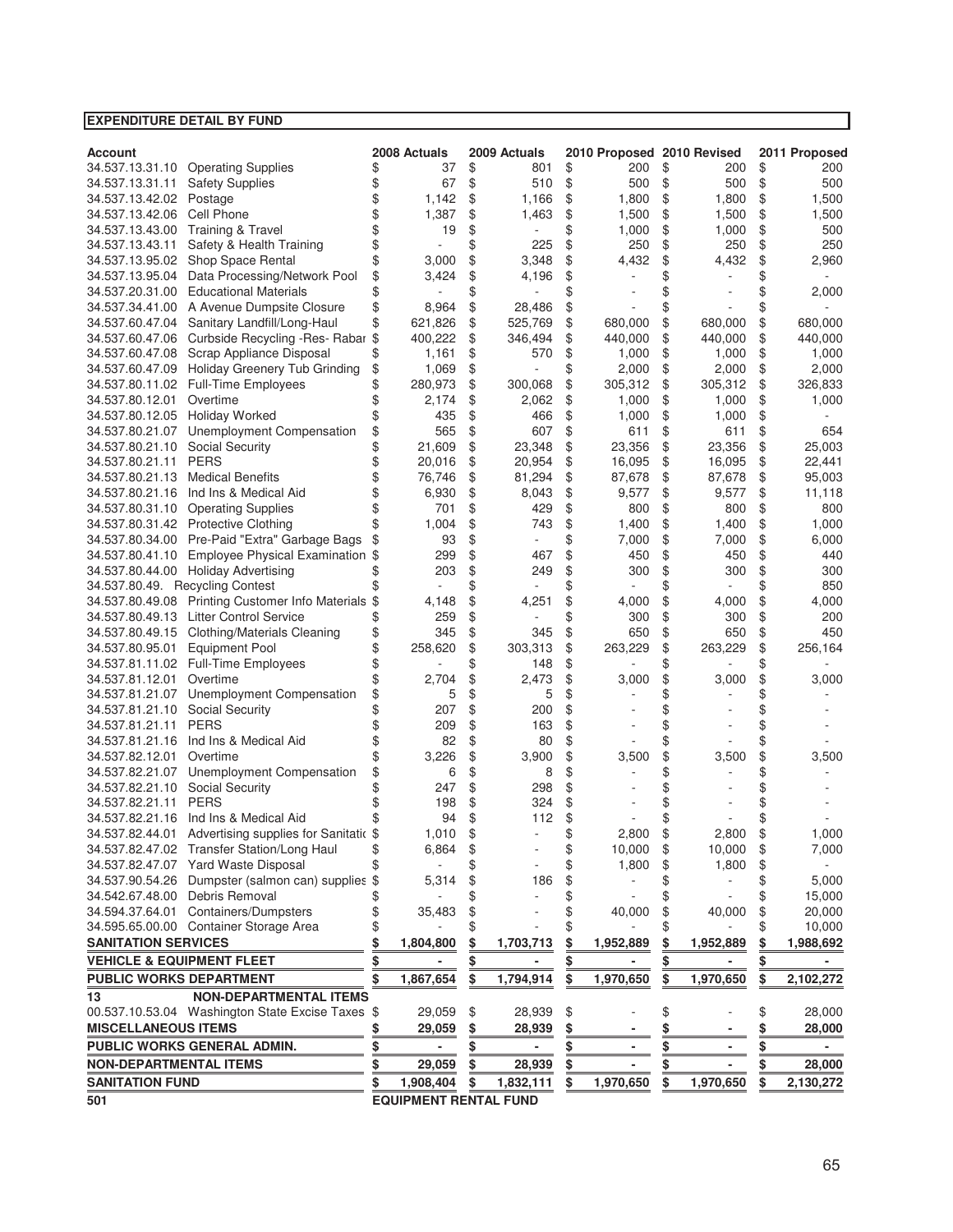|                                 |                                                                                              |          | 2008 Actuals    |           | 2009 Actuals                 |           |                            |           |                          |          | 2011 Proposed   |
|---------------------------------|----------------------------------------------------------------------------------------------|----------|-----------------|-----------|------------------------------|-----------|----------------------------|-----------|--------------------------|----------|-----------------|
| <b>Account</b><br>00            | <b>RESTRICTED ACCOUNTS</b>                                                                   |          |                 |           |                              |           | 2010 Proposed 2010 Revised |           |                          |          |                 |
|                                 | 00.294.11.00.00 Depreciation Expense                                                         | \$       | 710,895         | \$        | 457,375                      | \$        |                            | \$        |                          | \$       |                 |
| <b>MISCELLANEOUS ITEMS</b>      |                                                                                              | \$       | 710,895         | \$        | 457,375                      | \$        |                            | \$        |                          | \$       |                 |
| <b>RESTRICTED ACCOUNTS</b>      |                                                                                              | \$       | 710,895         | \$        | 457,375                      | \$        |                            | \$        |                          | \$       |                 |
| 04                              | <b>FINANCE DEPARTMENT</b>                                                                    |          |                 |           |                              |           |                            |           |                          |          |                 |
|                                 | PUBLIC WORKS GENERAL ADMIN.                                                                  | \$       |                 |           |                              | <u>\$</u> |                            | <u>\$</u> |                          | \$       |                 |
| <b>FINANCE DEPARTMENT</b>       |                                                                                              | \$       |                 | <u>\$</u> |                              |           |                            |           | $\overline{\phantom{a}}$ | \$       |                 |
|                                 |                                                                                              |          |                 | \$        | $\qquad \qquad \blacksquare$ | \$        |                            | \$        |                          |          |                 |
| 08                              | <b>MEDIC/FIRE DEPARTMENT</b>                                                                 |          |                 |           |                              |           |                            |           |                          |          |                 |
|                                 | <b>FIRE DEPARTMENT ADMINISTRATION</b>                                                        | \$       |                 | \$        |                              | \$        | ٠                          | <u>\$</u> |                          | \$       |                 |
|                                 | <b>AMBULANCE &amp; RESCUE SERVICES</b>                                                       | \$       | $\blacksquare$  | \$        | ۰                            | \$        | ۰                          | \$        | $\blacksquare$           | \$       |                 |
| <b>MEDIC/FIRE DEPARTMENT</b>    |                                                                                              | \$       |                 | \$        |                              | \$        |                            | \$        |                          | \$       |                 |
| 09                              | <b>PUBLIC WORKS DEPARTMENT</b>                                                               |          |                 |           |                              |           |                            |           |                          |          |                 |
|                                 | 24.548.10.11.02 Full-Time Employees                                                          | \$       | 4,673           | \$        | 4,831                        | \$        | 5,303                      | \$        | 5,303                    | \$       | 5,484           |
|                                 | 24.548.10.21.07 Unemployment Compensation                                                    | \$       | 9               | \$        | 10                           | \$        | 11                         | \$        | 11                       | \$       | 11              |
| 24.548.10.21.10                 | <b>Social Security</b>                                                                       | \$       | 422             | \$        | 396                          | \$        | 406                        | \$        | 406                      | \$       | 411             |
| 24.548.10.21.11                 | <b>PERS</b>                                                                                  | \$       | 333             | \$        | 334                          | \$        | 280                        | \$        | 280                      | \$       | 377             |
| 24.548.10.21.13                 | <b>Medical Benefits</b>                                                                      | \$       | 836             | \$        | 781                          | \$        | 863                        | \$        | 863                      | \$       | 951             |
|                                 | 24.548.10.21.16 Ind Ins & Medical Aid                                                        | \$       | 71              | \$        | 77                           | \$        | 90                         | \$        | 90                       | \$       | 101             |
|                                 | 24.548.10.31.10 Operating Supplies                                                           | \$       |                 | \$        | 105                          | \$        |                            | \$        |                          | \$       |                 |
|                                 | 24.548.10.42.01 Telephone & Fax                                                              | \$       | 304             | \$        | 292                          | \$        |                            | \$        |                          | \$       | 300             |
|                                 | 24.548.10.49.03 Membership Dues/Subscriptions \$                                             |          | 500             | \$        |                              | \$        |                            | \$        |                          | \$       | 750             |
|                                 | 24.548.10.91.00 Admin Support/Overhead Charg<br>24.548.10.95.04 Data Processing/Network Pool | \$       | 39,484<br>6,596 | \$<br>\$  | 50,645                       | \$<br>\$  | 3,651                      | \$<br>\$  |                          | \$<br>\$ | 66,329<br>4,482 |
|                                 | PUBLIC WORKS GENERAL ADMIN.                                                                  | \$<br>\$ | 53,228          | \$        | 8,139<br>65,610              |           | 10,604                     | \$        | 3,651<br>10,604          | \$       | 79,196          |
|                                 | 35.548.13.11.02 Full-Time Employees                                                          | \$       | 28,257          | \$        | 30,507                       | \$<br>\$  | 32,973                     | \$        | 32,973                   | \$       | 35,258          |
| 35.548.13.12.01                 | Overtime                                                                                     | \$       | 4,108           | \$        | 20                           | \$        |                            | \$        |                          | \$       |                 |
| 35.548.13.21.07                 | Unemployment Compensation                                                                    | \$       | 65              | \$        | 61                           | \$        | 66                         | \$        | 66                       | \$       | 69              |
| 35.548.13.21.10                 | <b>Social Security</b>                                                                       | \$       | 2,408           | \$        | 2,267                        | \$        | 2,454                      | \$        | 2,454                    | \$       | 2,628           |
| 35.548.13.21.11                 | <b>PERS</b>                                                                                  | \$       | 2,305           | \$        | 2,112                        | \$        | 1,738                      | \$        | 1,738                    | \$       | 2,422           |
| 35.548.13.21.13                 | <b>Medical Benefits</b>                                                                      | \$       | 5,695           | \$        | 5,263                        | \$        | 5,819                      | \$        | 5,819                    | \$       | 6,451           |
|                                 | 35.548.13.21.16 Ind Ins & Medical Aid                                                        | \$       | 246             | \$        | 124                          | \$        | 155                        | \$        | 155                      | \$       | 178             |
| 35.548.13.31.01                 | <b>Office Supplies</b>                                                                       | \$       | 999             | \$        | 1,412                        | \$        | 1,000                      | \$        | 1,000                    | \$       | 1,000           |
|                                 | 35.548.13.31.10 Operating Supplies                                                           | \$       | 1,683           | \$        | 1,176                        | \$        | 2,000                      | \$        | 2,000                    | \$       | 2,000           |
|                                 | 35.548.13.31.30 Repair & Maintenance Supplies                                                | \$       | 1,566           | \$        | 267                          | \$        | 2,000                      | \$        | 2,000                    | \$       | 2,000           |
| 35.548.13.41.00                 | <b>Contracted Services</b>                                                                   | \$       | 964             | \$        | 1,349                        | \$        | 500                        | \$        | 500                      | \$       | 500             |
| 35.548.13.42.06                 | Cellular Telephone                                                                           | \$       | 726             | \$        | 1,811                        | \$        | 1,320                      | \$        | 1,320                    | \$       | 1,320           |
| 35.548.13.43.00                 | Training & Travel                                                                            | \$       | 551             | \$        | 49                           | \$        | 1,200                      | \$        | 1,200                    | \$       | 1,200           |
| 35.548.13.45.02                 | <b>Copier Rental</b>                                                                         | \$       | 3,539           | \$        | 3,532                        | \$        | 3,600                      | \$        | 3,600                    | \$       | 3,600           |
| 35.548.13.47.01                 | <b>Natural Gas</b>                                                                           | \$       | 8,926           | \$        | 9,380                        | \$        | 7,600                      | \$        | 7,600                    | \$       | 7,600           |
| 35.548.13.47.02                 | Electricity                                                                                  | \$       | 11,101          | \$        | 14,906                       | \$        | 13,546                     | \$        | 13,546                   | \$       | 13,550          |
| 35.548.13.47.03                 | Water/Sewer/Garbage                                                                          | \$       | 6,324           | \$        | 8,557                        | \$        | 6,000                      | \$        | 6,000                    | \$       | 6,000           |
|                                 | 35.548.13.48.00 Operations Facility Improvemen \$                                            |          | 2,159           | \$        | 1,942                        | \$        | 2,000                      | \$        | 2,000                    | \$       | 2,500           |
|                                 | 35.548.35.41.00 Contracted Custodial Services                                                | \$       |                 | \$        | 2,357                        | \$        | 3,000                      | \$        | 3,000                    | \$       | 4,300           |
|                                 | 35.548.38.11.02 Full-Time Employees                                                          | \$       | 15,839          | \$        | 21,719                       | \$        | 17,056                     | \$        | 17,056                   | \$       | 17,952          |
| 35.548.38.12.01                 | Overtime                                                                                     | \$       | 49              | \$        | 511                          | \$        |                            | \$        |                          | \$       |                 |
|                                 | 35.548.38.21.07 Unemployment Compensation                                                    | \$       | 31              | \$        | 32                           | \$        | 34                         | \$        | 34                       | \$       | 35              |
| 35.548.38.21.10 Social Security |                                                                                              | \$       | 1,190           | \$        | 1,226                        | \$        | 1,287                      | \$        | 1,287                    | \$       | 1,357           |
| 35.548.38.21.11                 | <b>PERS</b>                                                                                  | \$       | 1,131           | \$        | 1,130                        | \$        | 899                        | \$        | 899                      | \$       | 1,233           |
| 35.548.38.21.13                 | <b>Medical Benefits</b>                                                                      | \$       | 2,879           | \$        | 3,178                        | \$        | 3,513                      | \$        | 3,513                    | \$       | 3,915           |
| 35.548.38.21.16                 | Ind Ins & Medical Aid                                                                        | \$       | 408             | \$        | 416                          | \$        | 529                        | \$        | 529                      | \$       | 586             |
| 35.548.38.31.01                 | <b>Office Supplies</b>                                                                       | \$       | 488             | \$        | 333                          | \$        | 350                        | \$        | 350                      | \$       | 150             |
|                                 | 35.548.38.41.10 CDL's & Physicals                                                            | \$       | ÷,              | \$        | 208                          | \$        | 150                        | \$        | 150                      | \$       | 250             |
| 35.548.38.42.06                 | Cellular Telephone                                                                           | \$       | 944             | \$        | 1,823                        | \$        | 1,000                      | \$        | 1,000                    | \$       | 2,000           |
| 35.548.38.43.00                 | Training & Travel                                                                            | \$       | 2,391           | \$        | 2,158                        | \$        | 3,000                      | \$        | 3,000                    | \$       | 2,000           |
| 35.548.38.43.11                 | Safety & Health Training                                                                     | \$       | ä,              | \$        | 113                          | \$        | 300                        | \$        | 300                      | \$       | 200             |
| 35.548.38.49.03                 | Memberships Dues/Subscriptior                                                                | \$       | 100             | \$        | 100                          | \$        | 200                        | \$        | 200                      | \$       | 200             |
|                                 | 35.548.65.11.02 Full-Time Employees                                                          | \$       | 5,741           | \$        | 4,895                        | \$        | 7,796                      | \$        | 7,796                    | \$       | 8,270           |
| 35.548.65.12.01                 | Overtime                                                                                     | \$       | 45              | \$        | 381                          | \$        |                            | \$        | $\overline{\phantom{a}}$ | \$       |                 |
| 35.548.65.21.07                 | Unemployment Compensation                                                                    | \$       | 12              | \$        | 15                           | \$        | 16                         | \$        | 16                       | \$       | 17              |
| 35.548.65.21.10                 | Social Security                                                                              | \$       | 446             | \$        | 578                          | \$        | 593                        | \$        | 593                      | \$       | 630             |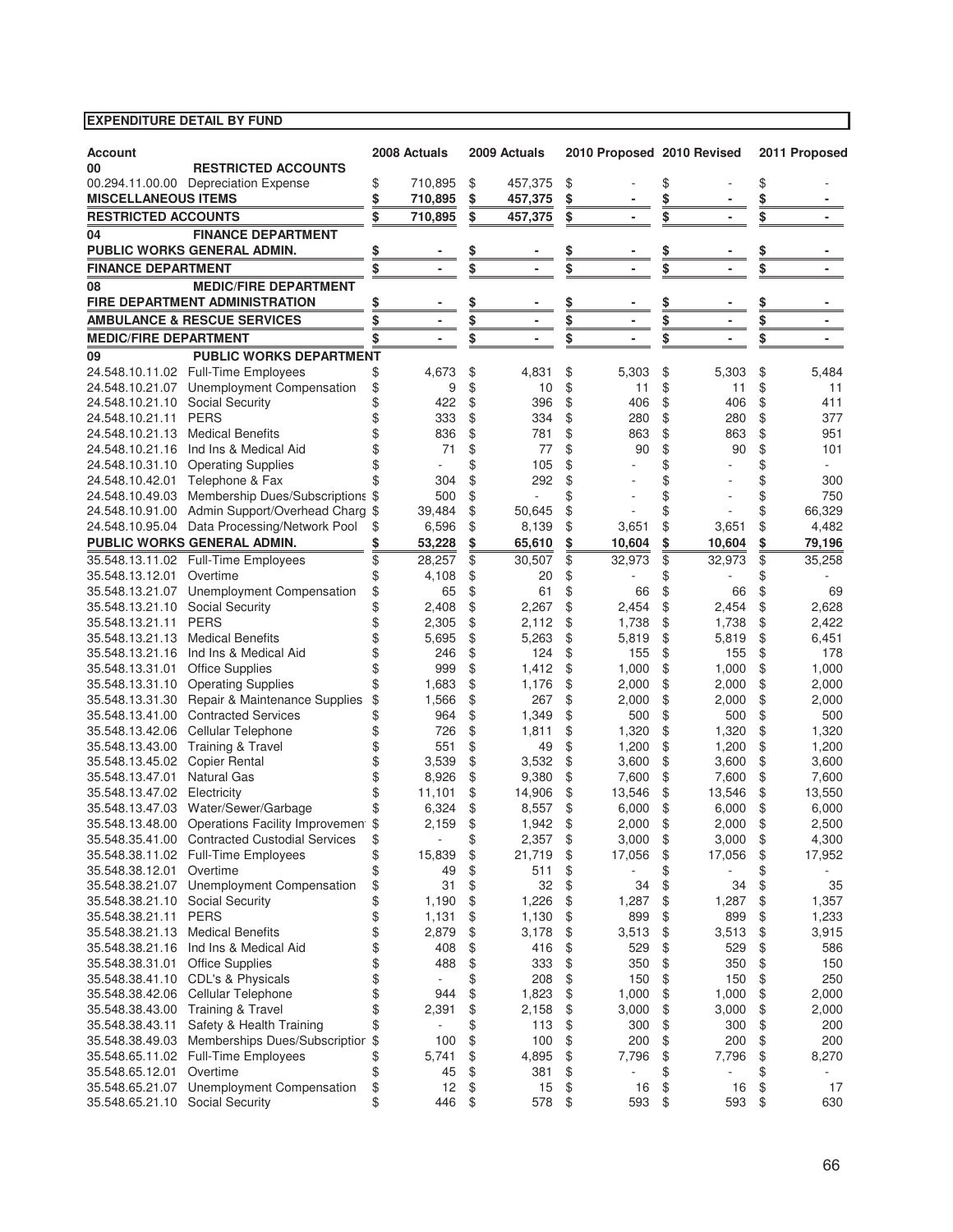|                                      | EXPENDITURE DETAIL BY FUND                                  |          |               |          |                                  |          |                            |          |               |           |               |
|--------------------------------------|-------------------------------------------------------------|----------|---------------|----------|----------------------------------|----------|----------------------------|----------|---------------|-----------|---------------|
|                                      |                                                             |          |               |          |                                  |          |                            |          |               |           |               |
| <b>Account</b>                       |                                                             |          | 2008 Actuals  |          | 2009 Actuals                     |          | 2010 Proposed 2010 Revised |          |               |           | 2011 Proposed |
| 35.548.65.21.11                      | <b>PERS</b>                                                 | \$       | 407           | \$       | 530                              | \$       | 411                        | \$       | 411           | \$        | 568           |
| 35.548.65.21.13                      | <b>Medical Benefits</b>                                     | \$       | 801           | \$       | 1,093                            | \$       | 1,156                      | \$       | 1,156         | \$        | 1,305         |
| 35.548.65.21.16                      | Ind Ins & Medical Aid<br>35.548.65.31.10 Operating Supplies | \$       | 154           | \$       | 201                              | \$       | 238                        | \$       | 238           | \$        | 263           |
| 35.548.65.31.11                      | <b>Safety Supplies</b>                                      | \$<br>\$ | 889<br>261    | \$<br>\$ | 674<br>494                       | \$<br>\$ | 500<br>500                 | \$<br>\$ | 500<br>500    | \$<br>\$  | 500<br>500    |
| 35.548.65.31.30                      | Repair & Maintenance Supplies                               | \$       | 964           | \$       | 701                              | \$       | 500                        | \$       | 500           | \$        | 500           |
| 35.548.65.35.00                      | Small Tools & Equipment                                     | \$       | 12,220        | \$       | 5,090                            | \$       | 5,000                      | \$       | 5,000         | \$        | 5,000         |
| 35.548.65.42.01                      | Shop Security System                                        | \$       | 1,374         | \$       | 2,300                            | \$       | 1,500                      | \$       | 1,500         | \$        | 1,500         |
| 35.548.65.46.00                      | Insurance - Property/Structures                             | \$       | 7,319         | \$       | 1,362                            | \$       | 1,701                      | \$       | 1,701         | \$        | 1,752         |
| 35.548.65.48.01                      | <b>Building Repairs</b>                                     | \$       |               | \$       |                                  | \$       | 1,000                      | \$       | 1,000         | \$        | 1,000         |
| 35.548.65.48.03                      | <b>Outside Repairs</b>                                      | \$       | 3,479         | \$       |                                  | \$       | 2,500                      | \$       | 2,500         | \$        | 2,500         |
| 35.548.65.49.15                      | <b>Clothing/Materials Cleaning</b>                          | \$       | 2,107         | \$       | 2,109                            | \$       | 2,300                      | \$       | 2,300         | \$        | 2,300         |
| 35.548.66.42.01                      | Radio Base Station Phone Link                               | \$       | 435           | \$       | 458                              | \$       | 650                        | \$       | 650           | \$        | 650           |
| 35.548.66.48.03                      | Outside Equipment Repairs                                   | \$       | 33,773        | \$       | 32,470                           | \$       | 30,000                     | \$       | 30,000        | \$        | 40,000        |
| 35.548.66.48.04                      | Radio Maintenance                                           | \$       |               | \$       | 368                              | \$       | 13,000                     | \$       | 13,000        | \$        | 13,000        |
| 35.548.66.48.06                      | Non-Contract Commun. Expens                                 | \$       |               | \$       | 108                              | \$       | 2,500                      | \$       | 2,500         | \$        | 12,500        |
|                                      | 35.548.66.48.07 Fire Extinguisher Maintenance               | \$       | 1,177         | \$       | 1,710                            | \$       | 2,000                      | \$       | 2,000         | \$        | 2,000         |
|                                      | 35.548.67.11.02 Full-Time Employees                         | \$       | 39,636        | \$       | 44,661                           | \$       | 40,373                     | \$       | 40.373        | \$        | 42,809        |
| 35.548.67.12.01                      | Overtime                                                    | \$       | 336           | \$       | 1,583                            | \$       | 1,000                      | \$       | 1,000         | \$        | 1,000         |
| 35.548.67.21.07                      | Unemployment Compensation                                   | \$       | 79            | \$       | 78                               | \$       | 80                         | \$       | 80            | \$        | 85            |
| 35.548.67.21.10                      | <b>Social Security</b>                                      | \$       | 3,006         | \$       | 2,959                            | \$       | 3,071                      | \$       | 3,071         | \$        | 3,258         |
| 35.548.67.21.11                      | <b>PERS</b>                                                 | \$       | 2,876         | \$       | 2,714                            | \$       | 2,128                      | \$       | 2,128         | \$        | 2,940         |
| 35.548.67.21.13                      | <b>Medical Benefits</b>                                     | \$       | 6,372         | \$       | 5,499                            | \$       | 6,053                      | \$       | 6,053         | \$        | 6,719         |
| 35.548.67.21.16                      | Ind Ins & Medical Aid                                       | \$       | 1,028         | \$       | 953                              | \$       | 1,161                      | \$       | 1,161         | \$        | 1,294         |
|                                      | 35.548.68.11.02 Full-Time Employees                         | \$       | 94,184        | \$       | 96,081                           | \$       | 115,771                    | \$       | 115,771       | \$        | 121,997       |
| 35.548.68.12.01                      | Overtime                                                    | \$       | 3,587         | \$       | 4,848                            | \$       | 2,000                      | \$       | 2,000         | \$        | 2,000         |
| 35.548.68.21.07                      | Unemployment Compensation                                   | \$       | 197           | \$       | 224                              | \$       | 232                        | \$       | 232           | \$        | 242           |
| 35.548.68.21.10                      | <b>Social Security</b>                                      | \$       | 7,462         | \$       | 8,457                            | \$       | 8,748                      | \$       | 8,748         | \$        | 9,231         |
| 35.548.68.21.11                      | <b>PERS</b>                                                 | \$       | 6,967         | \$       | 7,796                            | \$       | 6,103                      | \$       | 6,103         | \$        | 8,378         |
| 35.548.68.21.13                      | <b>Medical Benefits</b>                                     | \$       | 18,332        | \$       | 20,817                           | \$       | 22,785                     | \$       | 22,785        | \$        | 25,361        |
| 35.548.68.21.16                      | Ind Ins & Medical Aid                                       | \$       | 2,338         | \$       | 2,841                            | \$       | 3,534                      | \$       | 3,534         | \$        | 3,923         |
| 35.548.68.31.10                      | <b>Operating Supplies</b>                                   | \$       | 1,449         | \$       | 2,595                            | \$       | 2,250                      | \$       | 2,250         | \$        | 2,000         |
| 35.548.68.31.11<br>35.548.68.31.12   | Vehicle Safety Supplies<br><b>Tires &amp; Batteries</b>     | \$<br>\$ | 583<br>39,625 | \$<br>\$ | 297<br>38,984                    | \$<br>\$ | 500<br>45,000              | \$<br>\$ | 500<br>45,000 | \$<br>\$  | 500<br>40,000 |
| 35.548.68.31.13                      | Lubricating Oil & Grease                                    | \$       | 9,137         | \$       | 10,779                           | \$       | 12,000                     | \$       | 12,000        | \$        | 12,000        |
| 35.548.68.31.30                      | Repair & Maintenance Supplies                               | \$       | 95,750        | \$       | 102,466                          | \$       | 100,000                    | \$       | 100,000       | \$        | 100,000       |
| 35.548.68.32.11                      | Fuel                                                        | \$       | 291,416       | \$       | 194,449                          | \$       | 400,000                    | \$       | 400,000       | \$        | 350,000       |
| 35.548.68.35.00                      | <b>Mechanics' Small Tools</b>                               | \$       | 2,256         | \$       | 1,457                            | \$       | 2,000                      | \$       | 2,000         | \$        | 2,000         |
| 35.548.68.35.01                      | <b>Diagnostic Tools Updates</b>                             | \$       |               | \$       | 799                              | \$       | 1,100                      | \$       | 1,100         | \$        | 1,000         |
| 35.548.68.35.31                      | Car Wash                                                    | \$       |               | \$       | 1,847                            | \$       | 3,500                      | \$       | 3,500         | \$        | 3,000         |
| 35.548.68.46.00                      | Insurance - Fleet Equipment                                 | \$       | 22,574        | \$       | 28,358                           | \$       | 32,044                     | \$       | 32,044        | \$        | 34,815        |
| 35.594.48.62.02                      |                                                             | \$       | 31,500        | \$       | $\overline{a}$                   | \$       | ÷,                         | \$       | ÷,            | \$        |               |
|                                      | 35.594.48.64.00 New Vehicles/Rental Equipment \$            |          | 11,996        | \$       | 4,659                            | ρ,       | 642,365                    | \$       | 642,365       | \$        | 412,078       |
|                                      | 35.594.48.64.11 Office Furniture & Equipment                | \$       | 192           | \$       |                                  |          | 300                        |          | 300           | \$        |               |
| <b>VEHICLE &amp; EQUIPMENT FLEET</b> |                                                             | \$       | 871,554       | \$       | 761,777                          | \$       | 1,643,248                  | \$       | 1,643,248     | \$        | 1,403,839     |
| PUBLIC WORKS DEPARTMENT              |                                                             | \$       | 924,782       | \$       | 827,387                          | \$       | 1,653,852                  | \$       | 1,653,852     | \$        | 1,483,035     |
| 13                                   | <b>NON-DEPARTMENTAL ITEMS</b>                               |          |               |          |                                  |          |                            |          |               |           |               |
|                                      | 00.548.10.53.04 Washington State Excise Taxes 621-          |          |               | 362-     |                                  | \$       |                            | \$       |               | \$        |               |
| <b>MISCELLANEOUS ITEMS</b>           |                                                             | \$       | (621)         | \$       | (362)                            |          |                            |          |               |           |               |
| <b>NON-DEPARTMENTAL ITEMS</b>        |                                                             | \$       | (621)         | \$       | (362)                            | \$       |                            | \$       |               | \$        |               |
| <b>EQUIPMENT RENTAL FUND</b>         |                                                             | \$       | 1,635,056     | \$       | 1,284,400                        | \$       | 1,653,852                  | \$       | 1,653,852     | \$        | 1,483,035     |
| 602                                  |                                                             |          |               |          | <b>FORESTLAND ENDOWMENT FUND</b> |          |                            |          |               |           |               |
| 10                                   | <b>PARKS/REC/CEMETERY DEPARTMENT</b>                        |          |               |          |                                  |          |                            |          |               |           |               |
| 37.576.20.00.00 Education            |                                                             | \$       |               | \$       | 6,000                            | \$       |                            |          |               | \$        |               |
|                                      | 37.576.66.41.00 Heart Lake Master Plan                      | \$       |               | \$       | 15,555                           | \$       |                            | \$       |               | \$        |               |
|                                      | <b>COMMUNITY FORESTLANDS PROGRAM</b>                        | \$       |               | \$       | 21,555                           |          |                            |          |               | \$        |               |
|                                      | PARKS/REC/CEMETERY DEPARTMENT                               | \$       |               | \$       | 21,555                           |          |                            | \$       |               | <u>\$</u> |               |
|                                      | <b>FORESTLAND ENDOWMENT FUND</b>                            | \$       |               |          | 21,555                           |          |                            | \$       |               | \$        |               |
| 604                                  |                                                             |          |               |          | TREEKEEPER ENDOWMENT FUND        |          |                            |          |               |           |               |

**10 PARKS/REC/CEMETERY DEPARTMENT**

67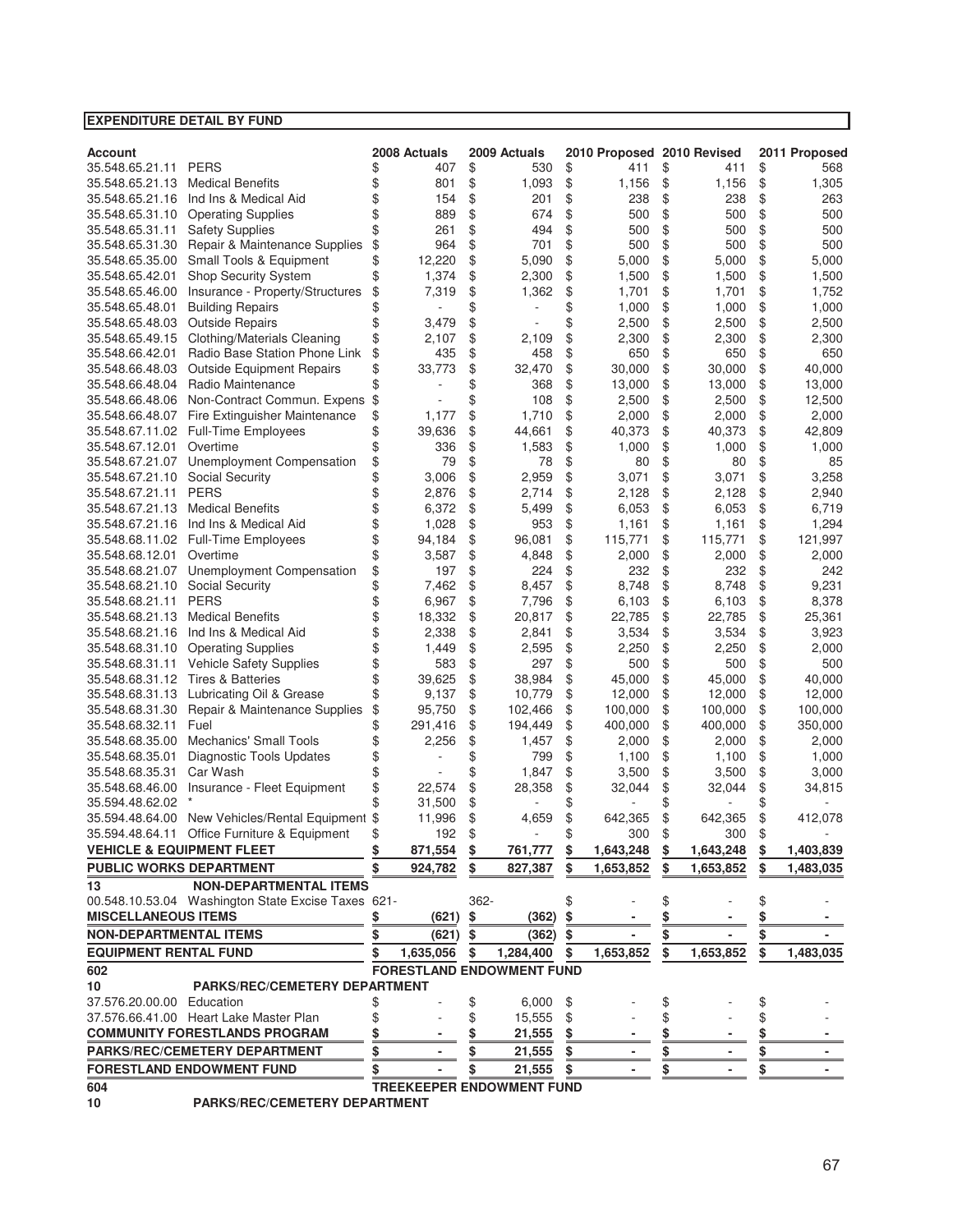| <b>Account</b>                            | 2008 Actuals                  | 2009 Actuals                          | 2010 Proposed 2010 Revised |                  | 2011 Proposed    |
|-------------------------------------------|-------------------------------|---------------------------------------|----------------------------|------------------|------------------|
| 48.576.90.31.18 Street Tree Plaques       | 399                           | \$<br>399                             | \$                         | \$               |                  |
| <b>STREET TREE PROGRAM</b>                | 399                           | \$<br>399                             | \$                         |                  |                  |
| <b>PARKS/REC/CEMETERY DEPARTMENT</b>      | 399                           | \$<br>399                             | \$                         |                  |                  |
| <b>TREEKEEPER ENDOWMENT FUND</b>          | 399                           | \$<br>399                             | \$                         |                  |                  |
| 611                                       | <b>FIREMEN'S PENSION FUND</b> |                                       |                            |                  |                  |
| 13<br><b>NON-DEPARTMENTAL ITEMS</b>       |                               |                                       |                            |                  |                  |
| 00.516.28.41.00 Professional Services     | \$<br>2,991                   | \$                                    | \$                         | \$               | \$<br>3,000      |
| 00.517.28.29.08 Pensions                  | 39,362                        | \$<br>37,434                          | \$<br>39,274               | \$<br>39,274     | \$<br>37,400     |
| <b>MISCELLANEOUS ITEMS</b>                | 42,353                        | \$<br>37,434                          | 39,274                     | 39,274           | 40,400           |
| <b>NON-DEPARTMENTAL ITEMS</b>             | \$<br>42,353                  | \$<br>37,434                          | \$<br>39,274               | \$<br>39,274     | \$<br>40,400     |
| <b>FIREMEN'S PENSION FUND</b>             | \$<br>42,353                  | \$<br>37,434                          | \$<br>39,274               | \$<br>39,274     | \$<br>40,400     |
| 622                                       | <b>L.I.D. GUARANTEE FUND</b>  |                                       |                            |                  |                  |
| 00<br><b>RESTRICTED ACCOUNTS</b>          |                               |                                       |                            |                  |                  |
| <b>MISCELLANEOUS ITEMS</b>                | \$                            |                                       |                            |                  |                  |
| <b>RESTRICTED ACCOUNTS</b>                | \$                            | \$                                    |                            |                  |                  |
| <b>L.I.D. GUARANTEE FUND</b>              |                               |                                       |                            |                  |                  |
| 624                                       |                               | <b>LIBRARY CUMULATIVE RESERVE FND</b> |                            |                  |                  |
| 11<br><b>PUBLIC LIBRARY</b>               |                               |                                       |                            |                  |                  |
| <b>LIBRARY PROGRAMS</b>                   | \$                            |                                       |                            |                  |                  |
| <b>PUBLIC LIBRARY</b>                     | \$                            |                                       |                            |                  |                  |
| <b>NON-DEPARTMENTAL ITEMS</b><br>13       |                               |                                       |                            |                  |                  |
| <b>MISCELLANEOUS ITEMS</b>                | \$                            |                                       |                            |                  |                  |
| <b>NON-DEPARTMENTAL ITEMS</b>             | \$                            |                                       |                            |                  |                  |
| <b>LIBRARY CUMULATIVE RESERVE FND</b>     |                               |                                       |                            |                  |                  |
| 625                                       |                               | <b>ANTIQUE FIRE ENGINE RESTORE FD</b> |                            |                  |                  |
| <b>MEDIC/FIRE DEPARTMENT</b><br>80        |                               |                                       |                            |                  |                  |
| FIRE DEPARTMENT ADMINISTRATION            | \$                            |                                       |                            |                  |                  |
| <b>MEDIC/FIRE DEPARTMENT</b>              | \$                            |                                       | \$                         |                  |                  |
| <b>ANTIQUE FIRE ENGINE RESTORE FD</b>     |                               |                                       |                            |                  |                  |
| 800                                       |                               | <b>GEN'L FIXED ASSETS GROUP ACCTS</b> |                            |                  |                  |
| <b>RESTRICTED ACCOUNTS</b><br>00          |                               |                                       |                            |                  |                  |
| 00.193.90.00.00 ACCUMULATED DEPRECIATI(\$ | 350,336                       | \$<br>328,923                         | \$                         |                  |                  |
| <b>MISCELLANEOUS ITEMS</b>                | \$<br>350,336                 | \$<br>328,923                         | \$                         |                  |                  |
| <b>RESTRICTED ACCOUNTS</b>                | \$<br>350,336                 | \$<br>328,923                         | \$                         |                  |                  |
| <b>GEN'L FIXED ASSETS GROUP ACCTS</b>     | 350,336                       | \$<br>328,923                         | \$                         |                  |                  |
| <b>Grand Total</b>                        | \$<br>34.468.385              | \$<br>37.969.087                      | \$<br>37.660.806           | \$<br>39.507.248 | \$<br>39,377,677 |
|                                           |                               |                                       |                            |                  |                  |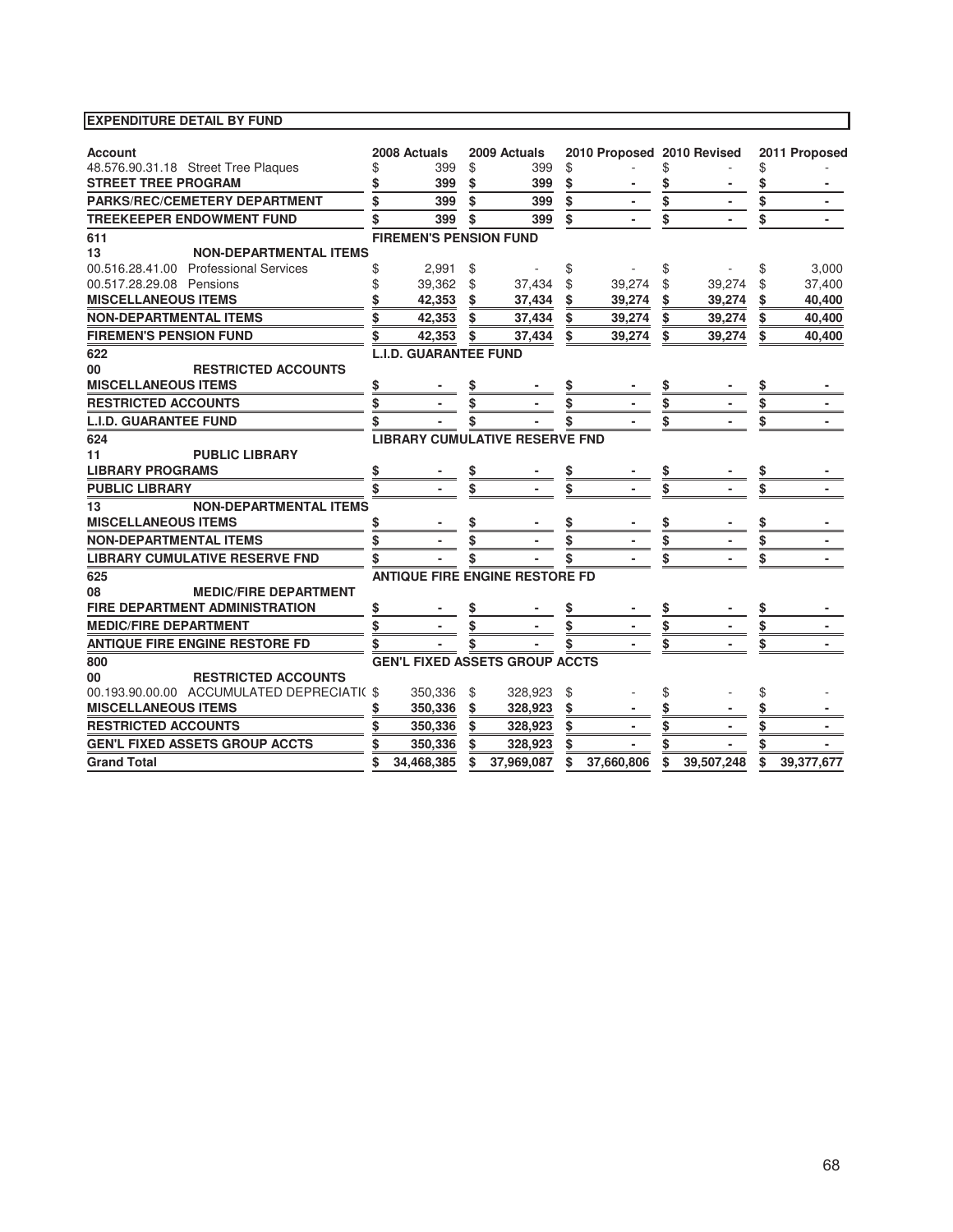## EMERGENCY RESERVE CASH BALANCES ALL FUNDS

|                                  | Emergency<br>Reserve Balance |                 | Emergency<br>Reserve Balance |
|----------------------------------|------------------------------|-----------------|------------------------------|
|                                  | 12/31/2010                   | Changes         | 01/01/2011                   |
| <b>GENERAL / SPECIAL REVENUE</b> |                              |                 |                              |
| General Fund                     | \$500,000.00                 |                 | \$500,000.00                 |
| Parks & Recreation               | \$51,357.00                  | \$5,437.00      | \$56,794.00                  |
| Cemetery                         | \$9,631.00                   | $-$ \$694.00    | \$8,937.00                   |
| Library                          | \$52,723.00                  | \$1,215.00      | \$53,937.00                  |
| <b>Street</b>                    | \$45,516.00                  | \$13,685.00     | \$59,201.00                  |
| <b>Washington Park</b>           | \$8,436.00                   | \$887.00        | \$9,323.00                   |
| <b>Ambulance Service</b>         | \$108,190.00                 | $-$3,796.00$    | \$104,393.00                 |
| <b>ACFL Management</b>           | \$658.00                     | \$4,135.00      | \$4,793.00                   |
| Tourism                          | \$6,418.00                   | \$3,701.00      | \$10,119.00                  |
| <b>Community Development</b>     | \$9,586.00                   | \$9,800.00      | \$19,386.00                  |
| <b>ENTERPRISE</b>                |                              |                 |                              |
| Water                            | \$544,760.00                 | $-$140,282.00$  | \$404,479.00                 |
| Sewer                            | \$236,863.00                 | \$23,718.00     | \$260,582.00                 |
| Storm Drain                      | \$77,287.00                  | $-$ \$22,546.00 | \$54,742.00                  |
| Sanitation                       | \$112,506.00                 | $-$5,992.00$    | \$106,514.00                 |
| <b>INTERNAL SERVICE</b>          |                              |                 |                              |
| <b>Equipment Rental</b>          | \$78,077.00                  | $-$3,925.00$    | \$74,152.00                  |
| <b>TOTAL</b>                     | \$1,876,314.00               | \$99,378.00     | \$1,975,692.00               |

The emergency reserves have been designated by City Ordinance No. 2339 at 5% of a funds adopted budget, and a specific amount (\$500,000) for the General Fund.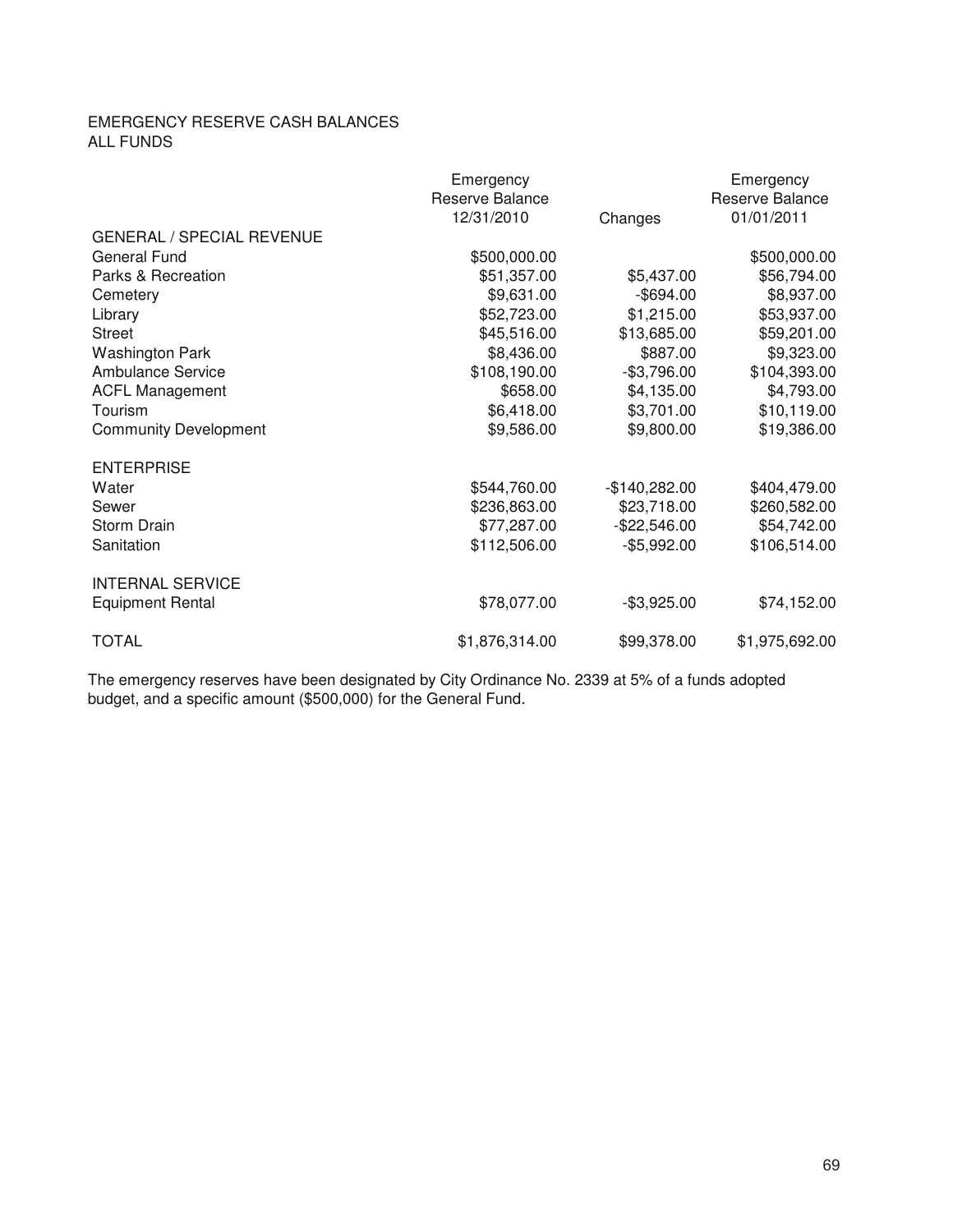# SCHEDULE OF LONG-TERM DEBT

| <b>GENERAL LONG-TERM DEBT ACCOUNT GROUP</b>                                                                                  | DATE OF<br><b>ISSUE</b>  | DATE OF<br><b>FINAL</b><br><b>MATURITY</b> | <b>INTEREST</b><br>RATE(S)         | <b>AMOUNT</b><br><b>ORIGINALLY</b><br><b>ISSUED</b> | <b>ENDING</b><br><b>OUTSTANDING</b><br><b>DEBT</b> |
|------------------------------------------------------------------------------------------------------------------------------|--------------------------|--------------------------------------------|------------------------------------|-----------------------------------------------------|----------------------------------------------------|
| <b>General Obligation:</b><br>2005 UTGO BOND (REFUNDED 2000 LIBRARY)<br>2009 GO (REFUNDED 92 & 99 BONDS)                     | 08/08/2005<br>09/14/09   | 12/01/20<br>12/01/18                       | 3.0 to $4.05\%$<br>$3.0\% - 4.0\%$ | 4,360,000<br>1,965,000                              | 4,105,000<br>1,775,000                             |
| Loans Payable:<br>WS DCD PWTF LOAN #3 - Anaco Beach Rd.<br>WS DCD PWTF LOAN #4 SR-20/R Ave<br>∥ TOTAL GENERAL LONG-TERM DEBT | 07/01/1993<br>07/01/1994 | 07/01/13<br>07/01/14                       | $3.00\%$<br>1.00%                  | 351,225<br>48,374<br>\$6,724,599                    | 56,496<br>10,184<br>\$5,946,680                    |

|                                                           | DATE OF      | DATE OF<br><b>FINAL</b> | <b>INTEREST</b> | <b>AMOUNT</b><br><b>ORIGINALLY</b> | <b>ENDING</b><br><b>OUTSTANDING</b> |
|-----------------------------------------------------------|--------------|-------------------------|-----------------|------------------------------------|-------------------------------------|
| <b>ENTERPRISE FUNDS</b>                                   | <b>ISSUE</b> | <b>MATURITY</b>         | RATE(S)         | <b>ISSUED</b>                      | <b>DEBT</b>                         |
| <b>Revenue &amp; Refunding Bonds:</b>                     |              |                         |                 |                                    |                                     |
| 2007 WATER REVENUE 36" Waterline                          | 6/5/2007     | 12/1/2026               | 4.0 to 5.5%     | 13,400,000                         | 10,880,000                          |
| 2003 WASTEWATER REFUNDING Sewer Plant                     | 10/30/2003   | 12/1/2012               | 4.0 to 5.0%     | 6,295,000                          | 2,180,000                           |
| 2010 WATER REVENUE Water Treatment Plant                  | 11/10/2010   | 12/1/2030               | 6.479           | 44,300,000                         | 44,300,000                          |
| <b>Loans Payable:</b><br>CERB LOAN So March Pt Sewer Ext. | 11/20/2001   | 1/31/2021               | 3%              | 700,000                            | 515,626                             |
| <b>TOTAL ENTERPRISE</b><br><b>IFUND</b>                   |              |                         |                 | \$64,695,000                       | \$57,875,626                        |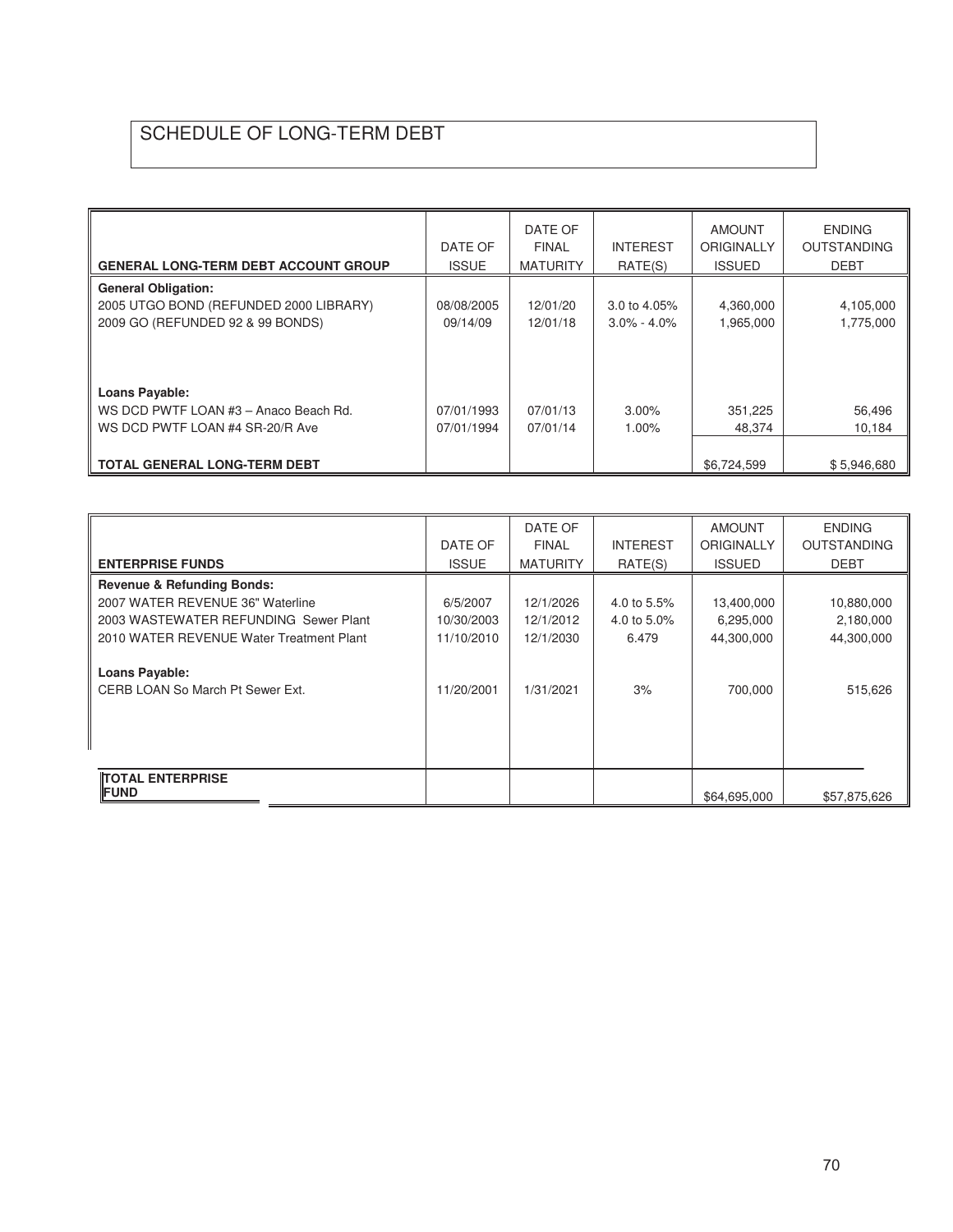## DEBT SERVICE SCHEDULES GENERAL LONG-TERM DEBT

#### 2005 G.O. Bonds Refunded 2000

| G.O. |             |           |             |
|------|-------------|-----------|-------------|
|      | Principal   | Interest  | Total       |
| 2011 | 345,000     | 159,535   | 504,535     |
| 2012 | 355,000     | 146,598   | 501,598     |
| 2013 | 370,000     | 133,285   | 503,285     |
| 2014 | 380,000     | 119,410   | 499,410     |
| 2015 | 400,000     | 105,160   | 505,160     |
| 2016 | 420,000     | 89.160    | 509,160     |
| 2017 | 430.000     | 72,990    | 502,990     |
| 2018 | 450,000     | 56,220    | 506,220     |
| 2019 | 465,000     | 38.445    | 503,445     |
| 2020 | 490,000     | 19,845    | 509,845     |
|      | \$4,105,000 | \$940,648 | \$5,045,648 |
|      |             |           |             |

### 2009 G.O. Bonds Refunded 1992 & 1997 G.O.

|      | Principal   | Interest  | Total       |
|------|-------------|-----------|-------------|
| 2011 | 195,000     | 64,950    | 259,950     |
| 2012 | 200,000     | 59,100    | 259,100     |
| 2013 | 210,000     | 53,100    | 263,100     |
| 2014 | 215,000     | 46,800    | 261,800     |
| 2015 | 225,000     | 38,200    | 263,200     |
| 2016 | 235,000     | 29,200    | 264,200     |
| 2017 | 240,000     | 19,800    | 259,800     |
| 2018 | 255,000     | 10,200    | 265,200     |
|      | \$1,775,000 | \$321,350 | \$2,096,350 |

|      | Washington St DCD PWTF Loan #3 |          |        |
|------|--------------------------------|----------|--------|
|      | Principal                      | Interest | Total  |
| 2011 | 18,832                         | 565      | 19,397 |
| 2012 | 18,832                         | 377      | 19.209 |
| 2013 | 18,832                         | 188      | 19,020 |
|      | 56,496                         | 1,130    | 57,626 |

| Washington St DCD PWTF Loan #4 |           |          |        |
|--------------------------------|-----------|----------|--------|
|                                | Principal | Interest | Total  |
| 2011                           | 2,546     | 102      | 2,648  |
| 2012                           | 2,546     | 76       | 2,622  |
| 2013                           | 2,546     | 51       | 2,597  |
| 2014                           | 2.546     | 25       | 2.571  |
|                                | 10.184    | 255      | 10,439 |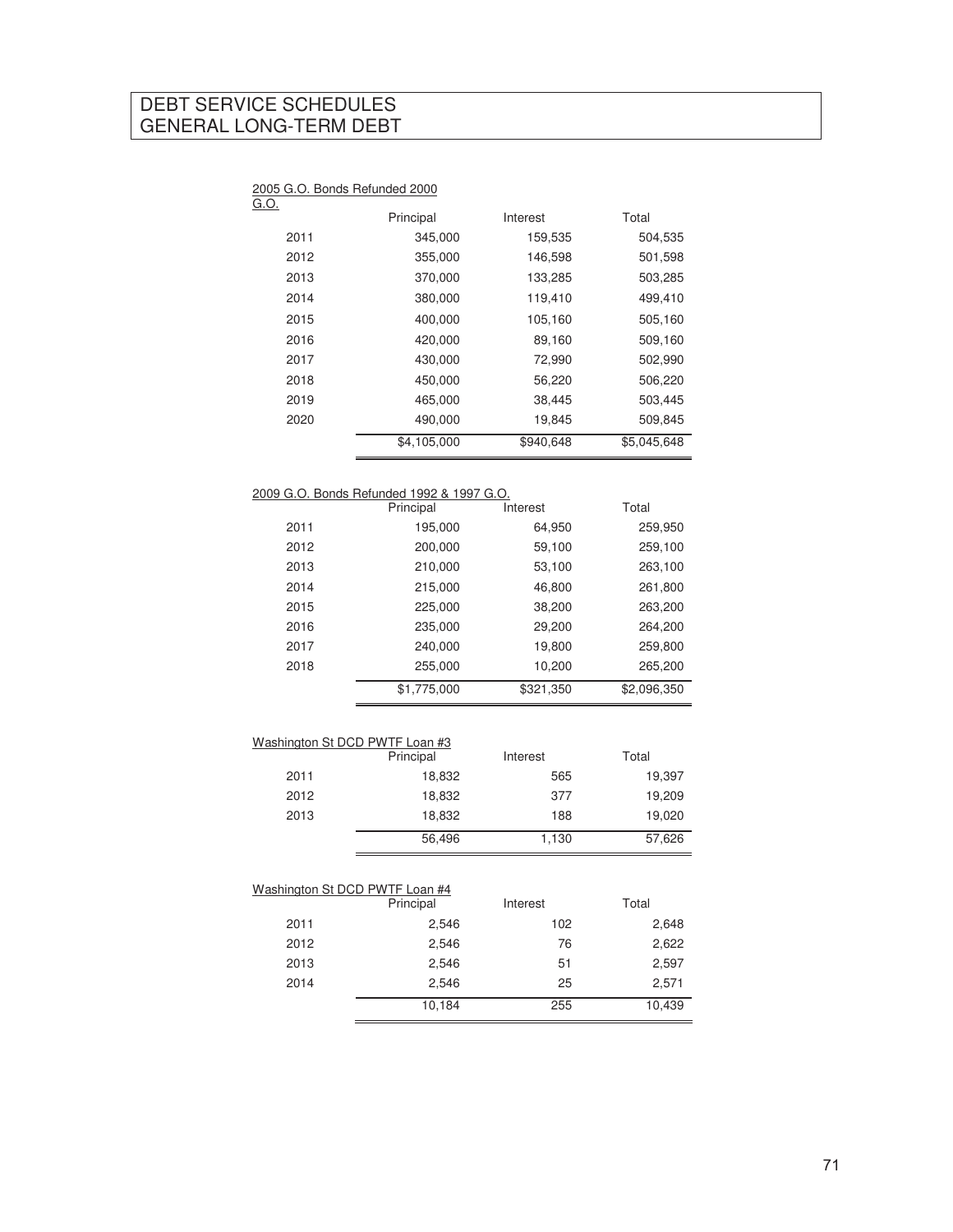## DEBT SERVICE SCHEDULES ENTERPRISE FUNDS

#### 2003 Sewer Revenue Refunding

| ('93) |           |          |           |
|-------|-----------|----------|-----------|
|       | Principal | Interest | Total     |
| 2011  | 695,000   | 109,000  | 804,000   |
| 2012  | 725,000   | 74.250   | 799,250   |
| 2013  | 760,000   | 38,000   | 798,000   |
|       | 2,180,000 | 221,250  | 2,401,250 |

### 2007 Water Revenue Bond

|      | Principal  | Interest  | Total      |
|------|------------|-----------|------------|
| 2011 | 635,000    | 478,063   | 1,113,063  |
| 2012 | 655,000    | 452,663   | 1,107,663  |
| 2013 | 550,000    | 426,463   | 976,463    |
| 2014 | 575,000    | 396,213   | 971,213    |
| 2015 | 605,000    | 364,588   | 969,588    |
| 2016 | 640,000    | 331,313   | 971,313    |
| 2017 | 670,000    | 305,713   | 975,713    |
| 2018 | 690,000    | 278,913   | 968,913    |
| 2019 | 725,000    | 251,313   | 976,313    |
| 2020 | 750,000    | 222,313   | 972,313    |
| 2021 | 780,000    | 191,375   | 971,375    |
| 2022 | 820,000    | 156,665   | 976,665    |
| 2023 | 655,000    | 120,175   | 775,175    |
| 2024 | 680,000    | 92,338    | 772,338    |
| 2025 | 710,000    | 63,438    | 773,438    |
| 2026 | 740,000    | 32,375    | 772,375    |
|      | 10,880,000 | 4,163,915 | 15,043,915 |
|      |            |           |            |

## Washington St. DCETD C.E.R.B.

| <b>Loan</b> |           |          |         |
|-------------|-----------|----------|---------|
|             | Principal | Interest | Total   |
| 2011        | 40,259    | 15,469   | 55,728  |
| 2012        | 41,467    | 14,261   | 55,728  |
| 2013        | 42,711    | 13,017   | 55,728  |
| 2014        | 43,992    | 11,736   | 55,728  |
| 2015        | 45,312    | 10,416   | 55,728  |
| 2016        | 46,671    | 9,057    | 55,728  |
| 2017        | 48,071    | 7,656    | 55,728  |
| 2018        | 49,513    | 6,214    | 55,728  |
| 2019        | 50,999    | 4,729    | 55,728  |
| 2020        | 52,529    | 3,199    | 55,728  |
| 2021        | 54,104    | 1,623    | 55,728  |
|             | 515,626   | 97,377   | 613,003 |

### 2010 Water Revenue Bond

|      | Principal | Interest  | Total     |    |
|------|-----------|-----------|-----------|----|
| 2011 | 1,750,000 | 1,393,852 | 3,143,852 |    |
| 2012 | 1,790,000 | 1,352,403 | 3,142,403 |    |
| 2013 | 1,810,000 | 1,334,311 | 3,144,311 |    |
| 2014 | 1,830,000 | 1,313,192 | 3,143,192 |    |
| 2015 | 1,855,000 | 1,287,476 | 3,142,476 | 72 |
|      |           |           |           |    |